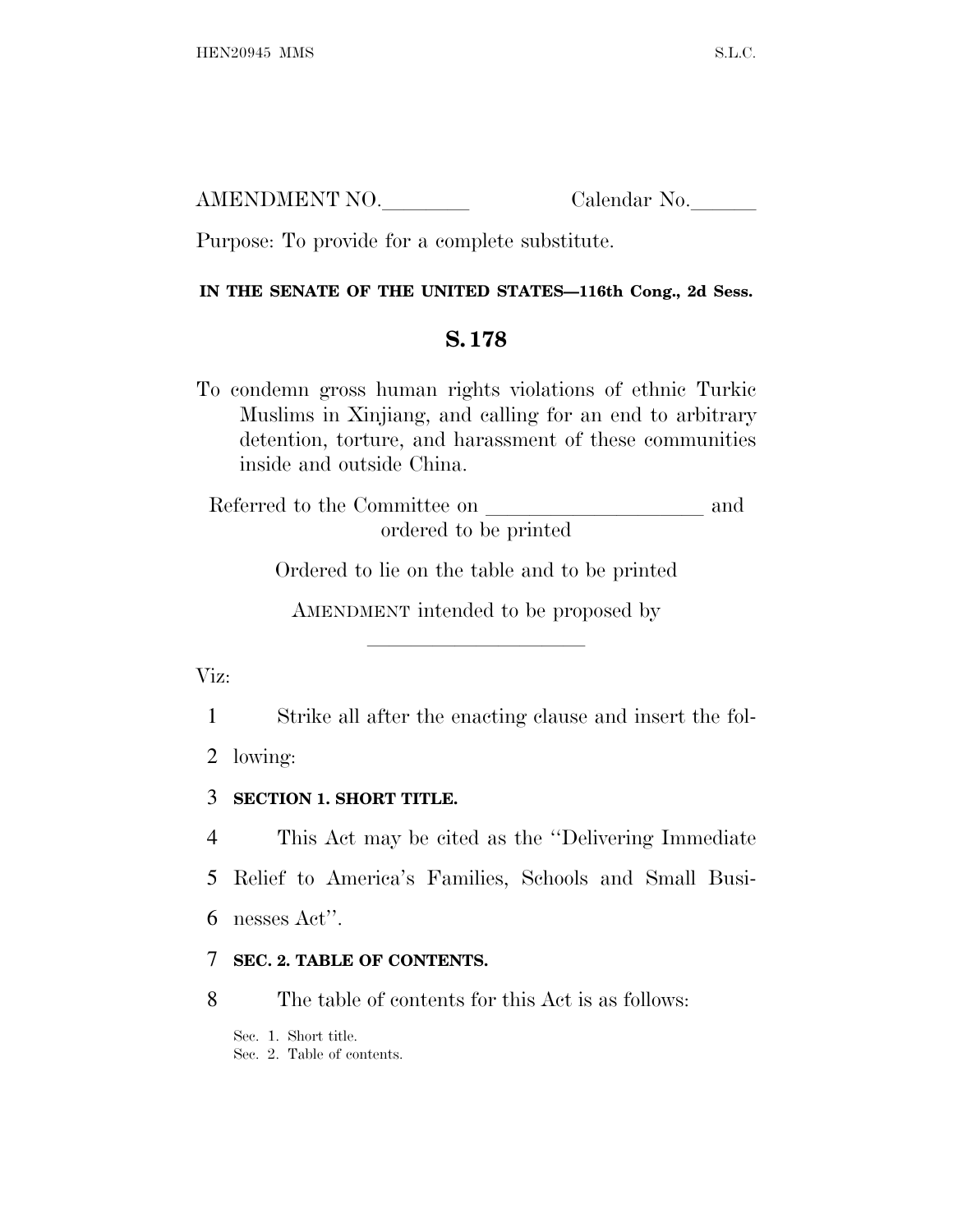Sec. 3. References.

## DIVISION A—LIABILITY PROTECTIONS, CONTINUED RELIEF FOR SMALL BUSINESSES AND WORKERS, PUBLIC HEALTH EN-HANCEMENTS, AND EDUCATIONAL SUPPORT

#### TITLE I—SUNSETS AND OFFSETS

- Sec. 1001. Emergency relief and taxpayer protections.
- Sec. 1002. Direct appropriation.
- Sec. 1003. Termination of authority.
- Sec. 1004. Rescissions.

## TITLE II—CORONAVIRUS LIABILITY RELIEF

- Sec. 2001. Short title.
- Sec. 2002. Findings and purposes.
- Sec. 2003. Definitions.

#### Subtitle A—Liability Relief

PART I—LIABILITY LIMITATIONS FOR INDIVIDUALS AND ENTITIES ENGAGED IN BUSINESSES, SERVICES, ACTIVITIES, OR ACCOMMODATIONS

- Sec. 2121. Application of part.
- Sec. 2122. Liability; safe harbor.

#### PART II—LIABILITY LIMITATIONS FOR HEALTH CARE PROVIDERS

- Sec. 2141. Application of part.
- Sec. 2142. Liability for health care professionals and health care facilities during coronavirus public health emergency.

## PART III—SUBSTANTIVE AND PROCEDURAL PROVISIONS FOR CORONAVIRUS-RELATED ACTIONS GENERALLY

- Sec. 2161. Jurisdiction.
- Sec. 2162. Limitations on suits.
- Sec. 2163. Procedures for suit in district courts of the united states.
- Sec. 2164. Demand letters; cause of action.

## PART IV—RELATION TO LABOR AND EMPLOYMENT LAWS

- Sec. 2181. Limitation on violations under specific laws.
- Sec. 2182. Liability for conducting testing at workplace.
- Sec. 2183. Joint employment and independent contracting.
- Sec. 2184. Exclusion of certain notification requirements as a result of the COVID–19 public health emergency.

#### Subtitle B—Products

Sec. 2201. Applicability of the targeted liability protections for pandemic and epidemic products and security countermeasures with respect to covid–19.

#### Subtitle C—General Provisions

Sec. 2301. Severability.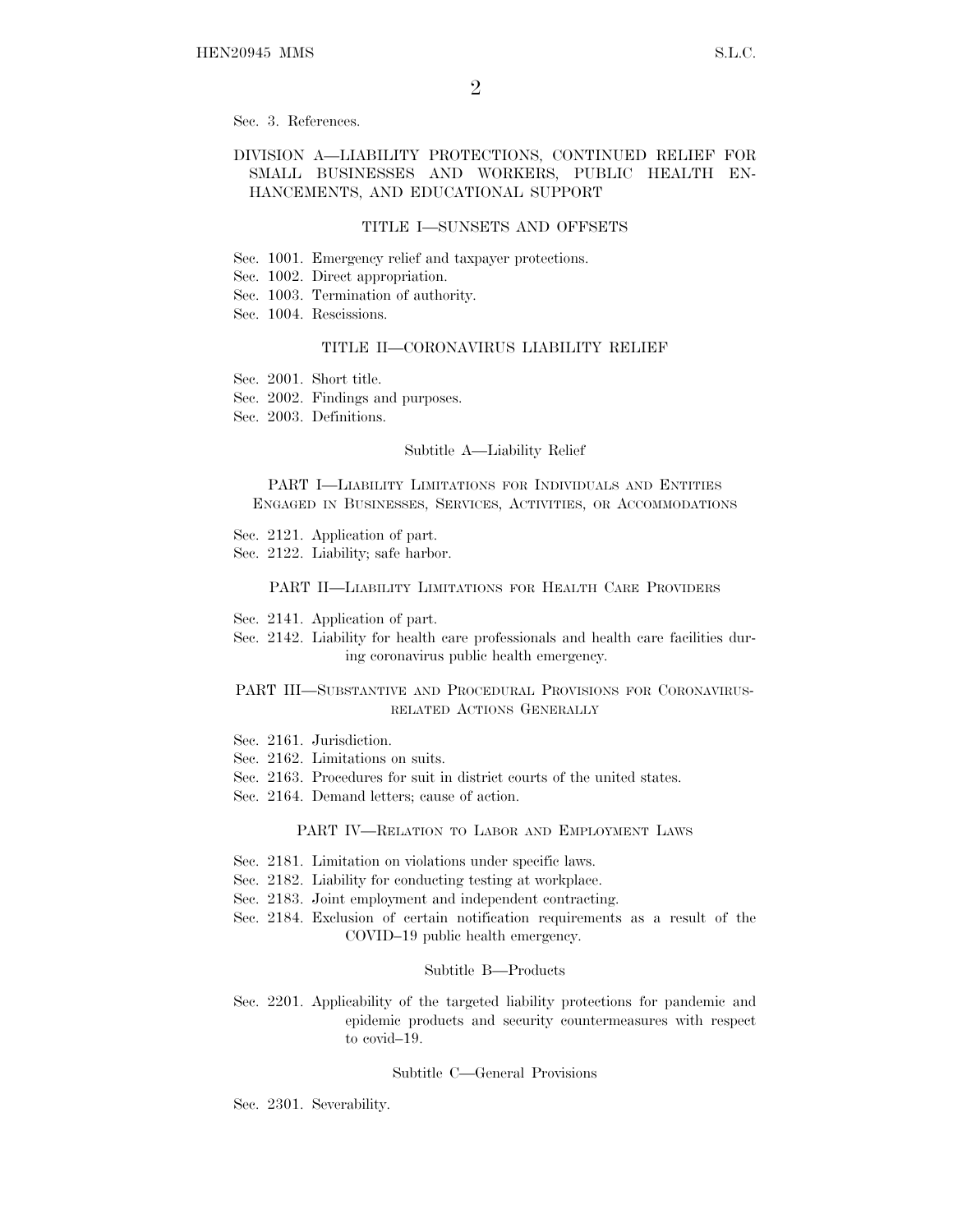## TITLE III—ASSISTANCE FOR AMERICAN FAMILIES

Sec. 3001. Short title.

Sec. 3002. Extension of the Federal Pandemic Unemployment Compensation program.

#### TITLE IV—SMALL BUSINESS PROGRAMS

Sec. 4001. Small business recovery.

#### TITLE V—POSTAL SERVICE ASSISTANCE

Sec. 5001. COVID–19 funding for the United States Postal Service.

## TITLE VI—EDUCATIONAL SUPPORT AND CHILD CARE

## Subtitle A—Emergency Education Freedom Grants; Tax Credits for Contributions to Eligible Scholarship-granting Organizations

- Sec. 6001. Emergency education freedom grants.
- Sec. 6002. Tax credits for contributions to eligible scholarship-granting organizations.
- Sec. 6003. Education Freedom Scholarships web portal and administration.
- Sec. 6004. 529 account funding for homeschool and additional elementary and secondary expenses.

Subtitle B—Back to Work Child Care Grants

Sec. 6101. Back to Work Child Care grants.

## TITLE VII—PANDEMIC PREPARATION AND STRATEGIC **STOCKPILE**

- Sec. 7001. Sustained on-shore manufacturing capacity for public health emergencies.
- Sec. 7002. Improving and sustaining State medical stockpiles.
- Sec. 7003. Strengthening the Strategic National Stockpile.

## TITLE VIII—CORONAVIRUS RELIEF FUND EXTENSION

Sec. 8001. Extension of period to use Coronavirus Relief Fund payments.

#### TITLE IX—CHARITABLE GIVING

Sec. 9001. Increase in limitation on partial above the line deduction for charitable contributions.

#### TITLE X—CRITICAL MINERALS

- Sec. 10001. Mineral security.
- Sec. 10002. Rare earth element advanced coal technologies.

#### TITLE XI—MISCELLANEOUS PROVISIONS

Sec. 11001. Emergency designation.

## DIVISION B—CORONAVIRUS RESPONSE ADDITIONAL SUPPLEMENTAL APPROPRIATIONS ACT, 2020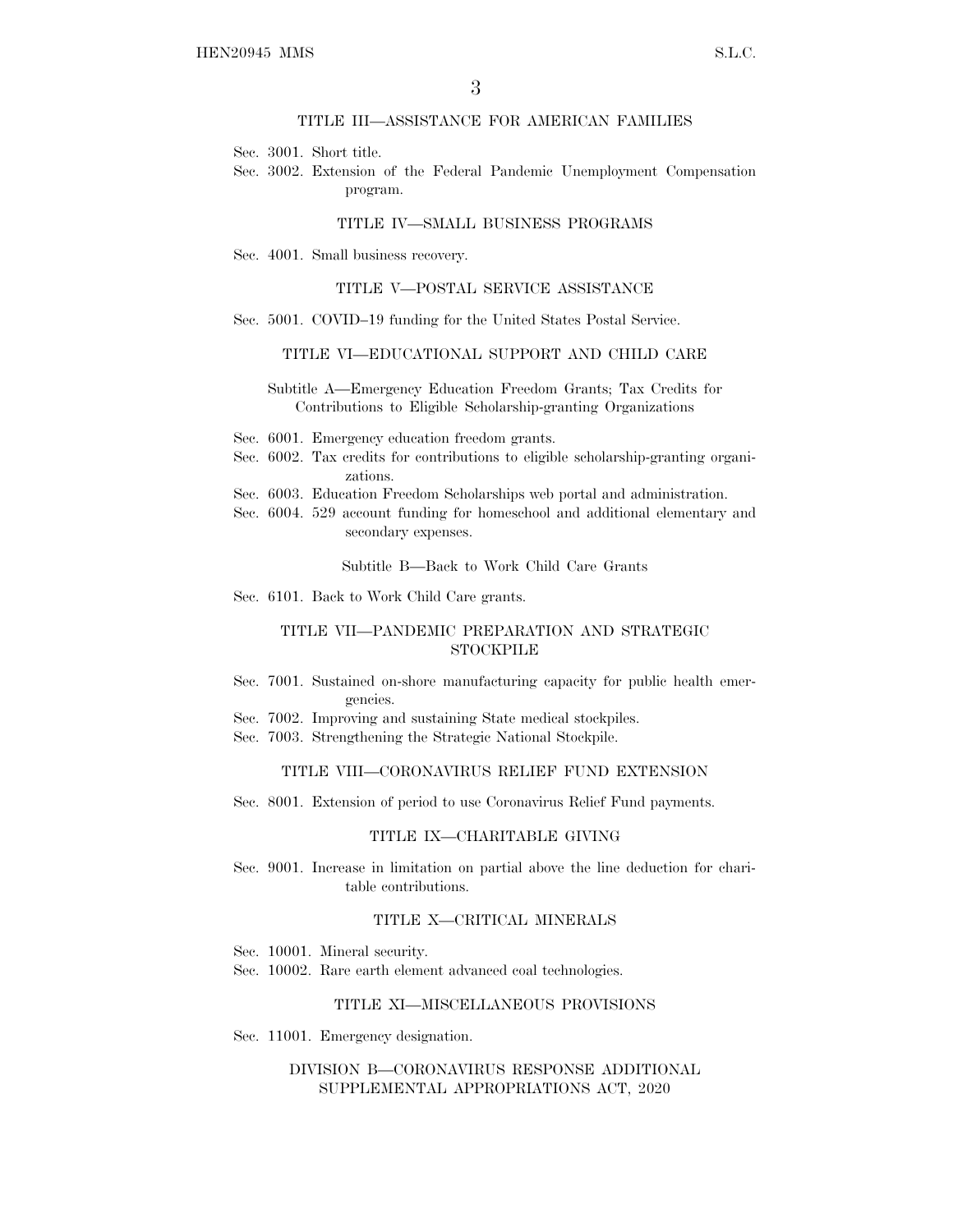# **SEC. 3. REFERENCES.**

 Except as expressly provided otherwise, any reference to ''this Act'' contained in any division of this Act shall be treated as referring only to the provisions of that divi-sion.

# **DIVISION A—LIABILITY PROTEC- TIONS, CONTINUED RELIEF FOR SMALL BUSINESSES AND WORKERS, PUBLIC HEALTH ENHANCEMENTS, AND EDU- CATIONAL SUPPORT TITLE I—SUNSETS AND OFFSETS SEC. 1001. EMERGENCY RELIEF AND TAXPAYER PROTEC- TIONS.** Section 4003 of the CARES Act (15 U.S.C. 9061)

 is amended in subsection (e) by striking ''Amounts'' and inserting ''Notwithstanding any other provision of law, amounts''.

# **SEC. 1002. DIRECT APPROPRIATION.**

 Section 4027 of the CARES Act (15 U.S.C. 9063) is amended by adding at the end the following:

22 "(d) REDUCTION.—The appropriation made under this section shall be reduced, on January 19, 2021, by an amount equal to the difference between \$454,000,000,000 and the aggregate amount of loans, loan guarantees, and other investments that the Secretary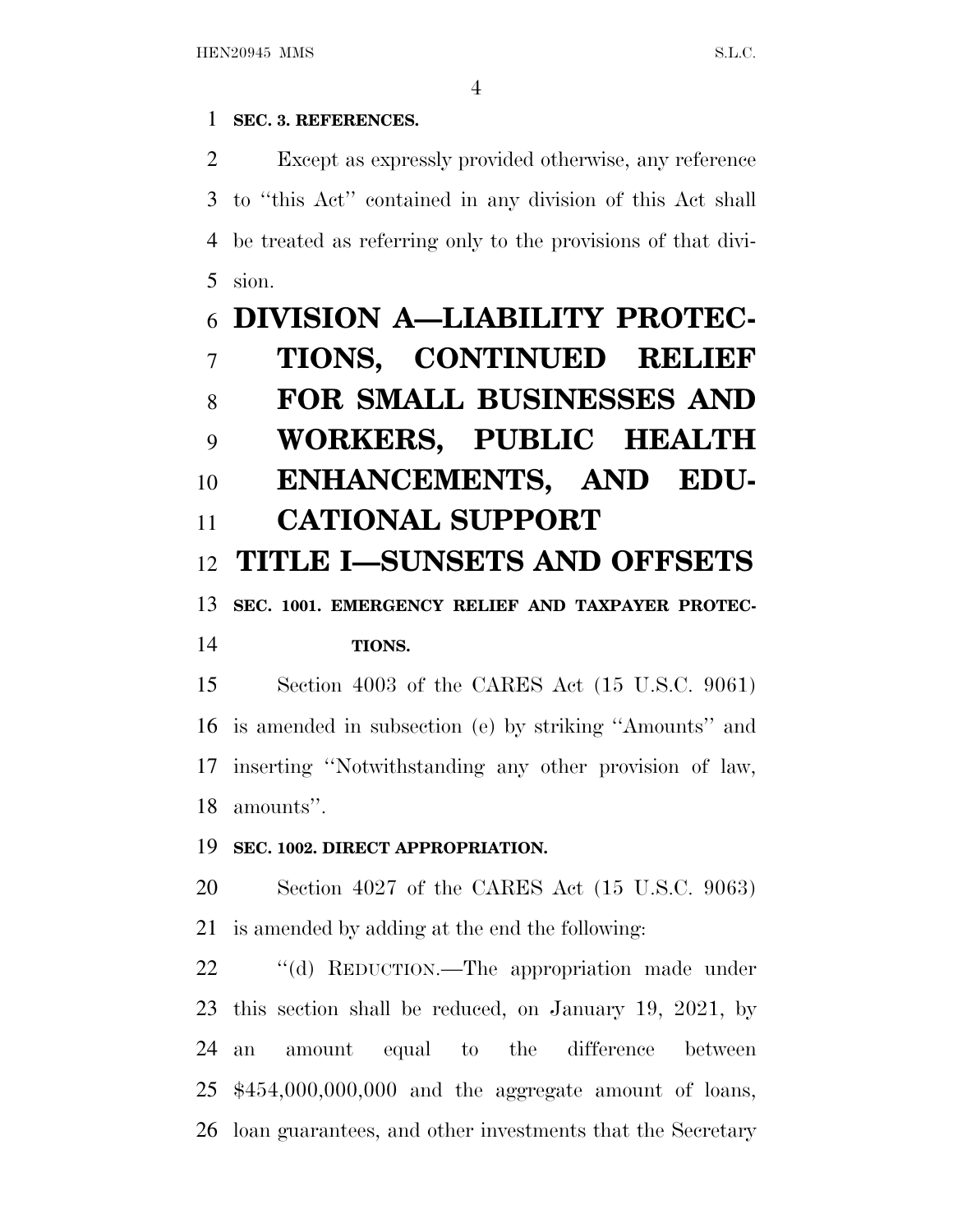has made or committed to make under section 4003(b)(4) as of such date.''.

## **SEC. 1003. TERMINATION OF AUTHORITY.**

 Section 4029 of the CARES Act (15 U.S.C. 9063) is amended by adding at the end the following:

 ''(c) FEDERAL RESERVE PROGRAMS OR FACILI-TIES.—

8 "(1) In GENERAL.—Notwithstanding any other provision of law, after January 4, 2021, the Board of Governors of the Federal Reserve System and the Federal Reserve banks shall not make any loan, pur- chase any obligation, asset, security, or other inter- est, or make any extension of credit through any program or facility established under section 13(3) of the Federal Reserve Act (12 U.S.C. 343(3)) in which the Secretary made a loan, loan guarantee, or other investment using funds appropriated under section 4027, other than any such loan, purchase, or extension of credit for which a complete application was submitted on or before January 4, 2021, pro- vided that such loan, purchase, or extension of credit is made on or before January 18, 2021, and under the terms and conditions of the program or facility as in effect on the date the complete application was submitted.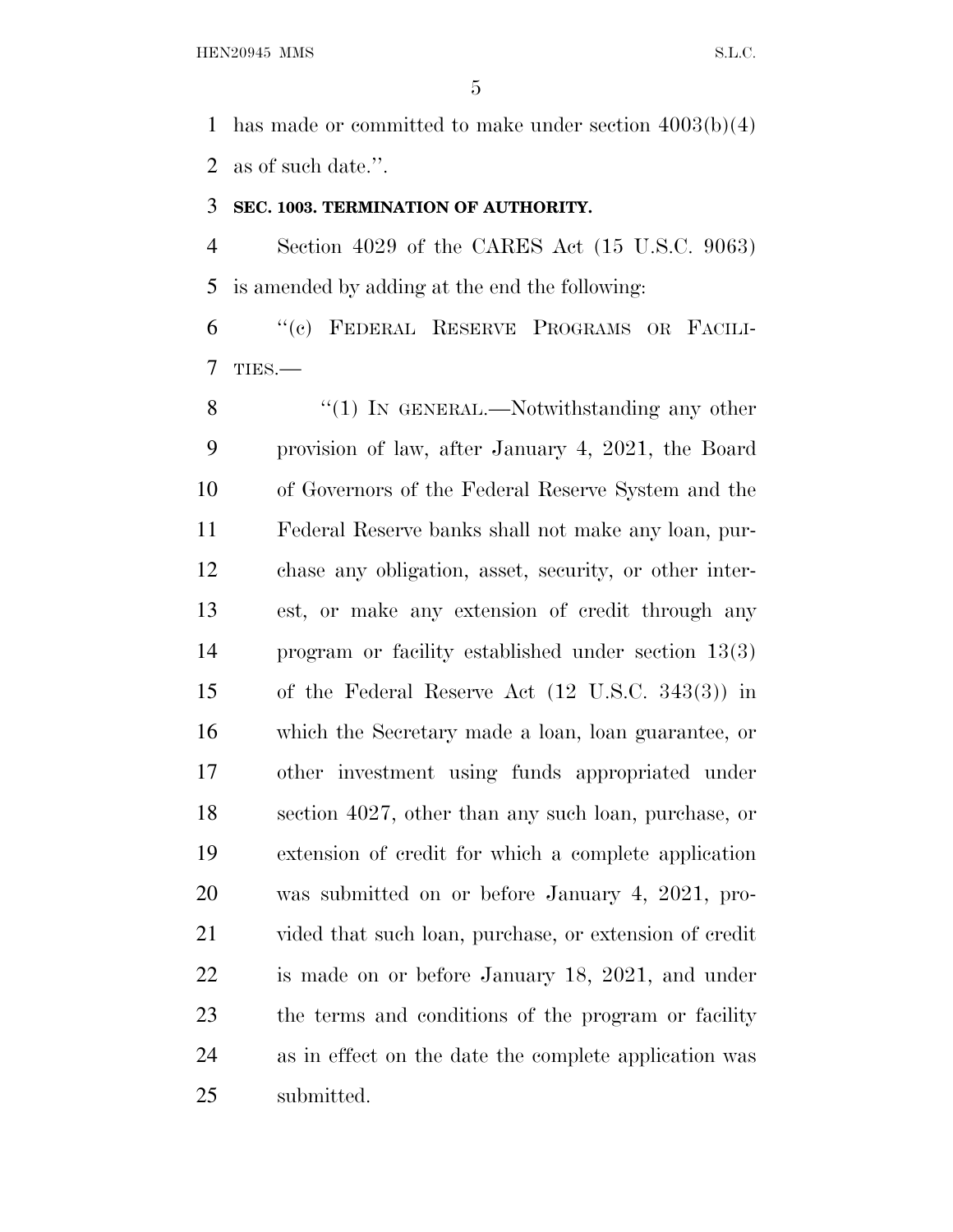| $\mathbf{1}$   | "(2) No MODIFICATION. - On or after January                |
|----------------|------------------------------------------------------------|
| $\overline{2}$ | 19, 2021, the Board of Governors of the Federal Re-        |
| 3              | serve System and the Federal Reserve banks shall           |
| $\overline{4}$ | not modify the terms and conditions of any program         |
| 5              | or facility established under section $13(3)$ of the       |
| 6              | Federal Reserve Act $(12 \text{ U.S.C. } 343(3))$ in which |
| 7              | the Secretary made a loan, loan guarantee, or other        |
| 8              | investment using funds appropriated under section          |
| 9              | 4027, but may modify or restructure a loan, obliga-        |
| 10             | tion, asset, security, or other interest, or extension     |
| 11             | of credit made or purchased through any such pro-          |
| 12             | gram or facility provided that—                            |
| 13             | $\lq\lq$ the loan, obligation, asset, security,            |
| 14             | or other interest, or extension of credit is for an        |
| 15             | eligible business, including an eligible nonprofit         |
| 16             | organization; and                                          |
| 17             | $\lq\lq (B)$ the modification or restructuring re-         |
| 18             | lates to a single and specific eligible business,          |
| 19             | including an eligible nonprofit organization; and          |
| 20             | "(C) the modification or restructuring is                  |
| 21             | necessary to minimize costs to taxpayers that              |
| 22             | could arise from a default on the loan, obliga-            |
| 23             | tion, asset, security, or other interest, or exten-        |
| 24             | sion of credit.".                                          |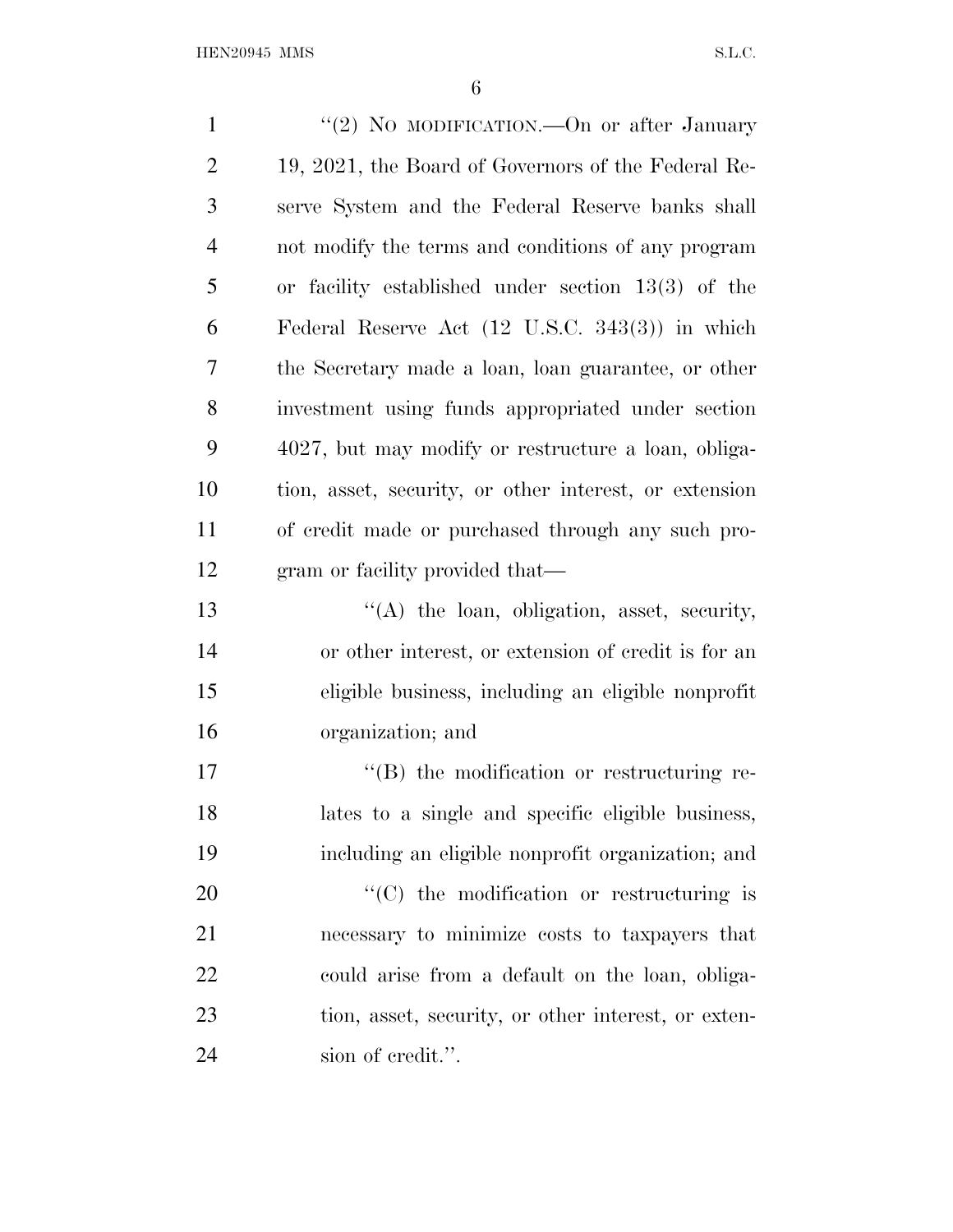## **SEC. 1004. RESCISSIONS.**

 (a) PPP AND SUBSIDY FOR CERTAIN LOAN PAY- MENTS.—Of the unobligated balances in the appropria- tions account under the heading ''Small Business Admin- istration—Business Loans Program Account, CARES Act'' as of the day before the date of enactment of this Act, effective on the date of enactment of this Act \$146,000,000,000 shall be rescinded and deposited into the general fund of the Treasury.

 (b) EXCHANGE STABILIZATION FUND.—Section 4003 of the CARES Act (15 U.S.C. 9042) is amended— (1) in subsection (a), by striking 13 ''\$500,000,000,000'' and inserting 14 "\$296,000,000,000"; and

15 (2) in subsection  $(b)(4)$ , in the matter pre- ceding subparagraph (A), by striking 17 ''\$454,000,000,000'' and inserting ''\$250,000,000,000''.

# **TITLE II—CORONAVIRUS LIABILITY RELIEF**

# **SEC. 2001. SHORT TITLE.**

 This title may be cited as the ''Safeguarding Amer- ica's Frontline Employees To Offer Work Opportunities Required to Kickstart the Economy Act'' or the ''SAFE TO WORK Act''.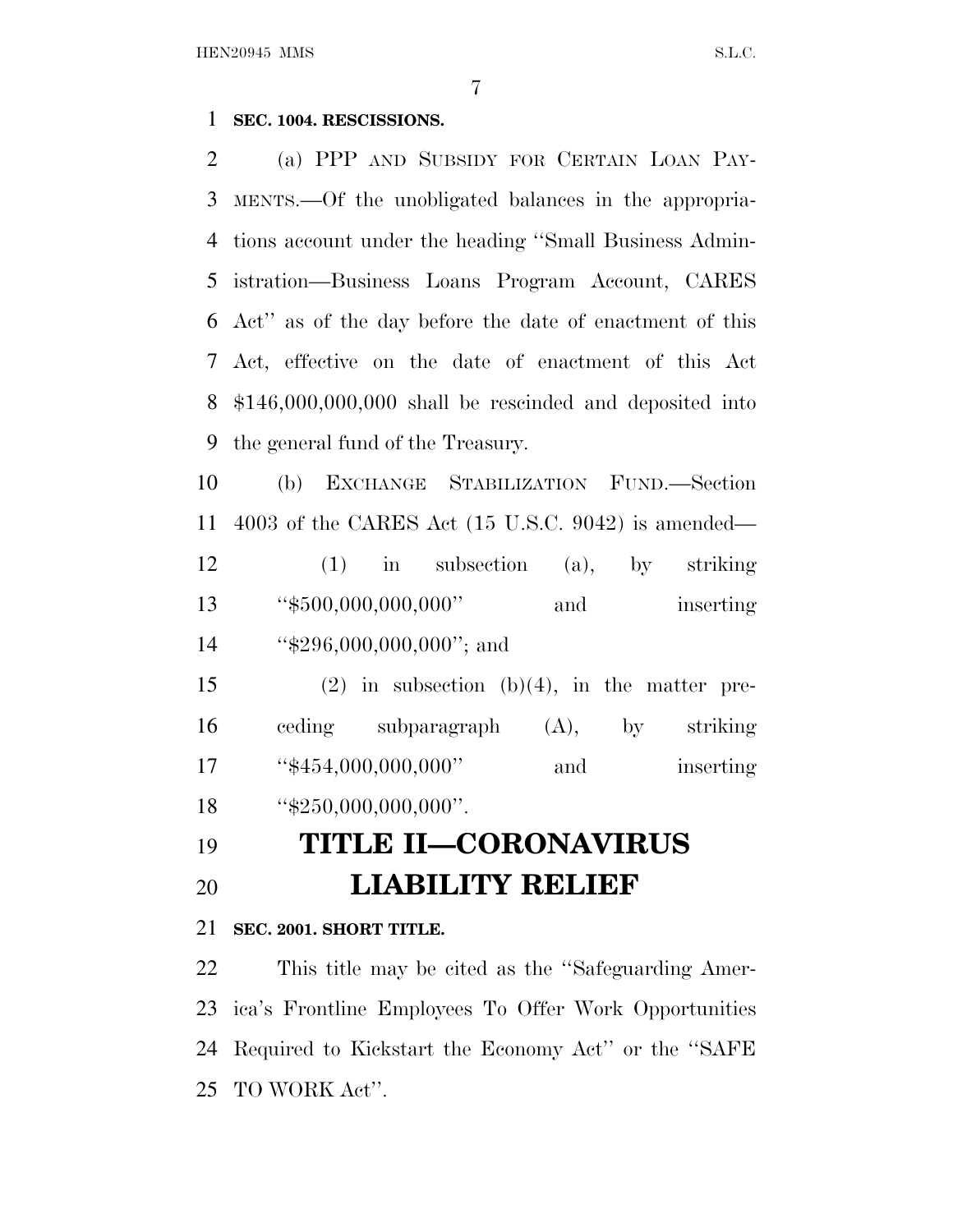# **SEC. 2002. FINDINGS AND PURPOSES.**

(a) FINDINGS.—Congress finds the following:

 (1) The SARS–CoV–2 virus that originated in China and causes the disease COVID–19 has caused untold misery and devastation throughout the world, including in the United States.

 (2) For months, frontline health care workers and health care facilities have fought the virus with courage and resolve. They did so at first with very little information about how to treat the virus and developed strategies to save lives of the people of the United States in real time. They risked their per- sonal health and wellbeing to protect and treat their patients.

 (3) Businesses in the United States kicked into action to produce and procure personal protective equipment, such as masks, gloves, face shields, and hand sanitizer, and other necessary medical supplies, such as ventilators, at unprecedented rates.

 (4) To halt the spread of the disease, State and local governments took drastic measures. They shut down small and large businesses, schools, colleges and universities, religious, philanthropic and other nonprofit institutions, and local government agen-cies. They ordered people to remain in their homes.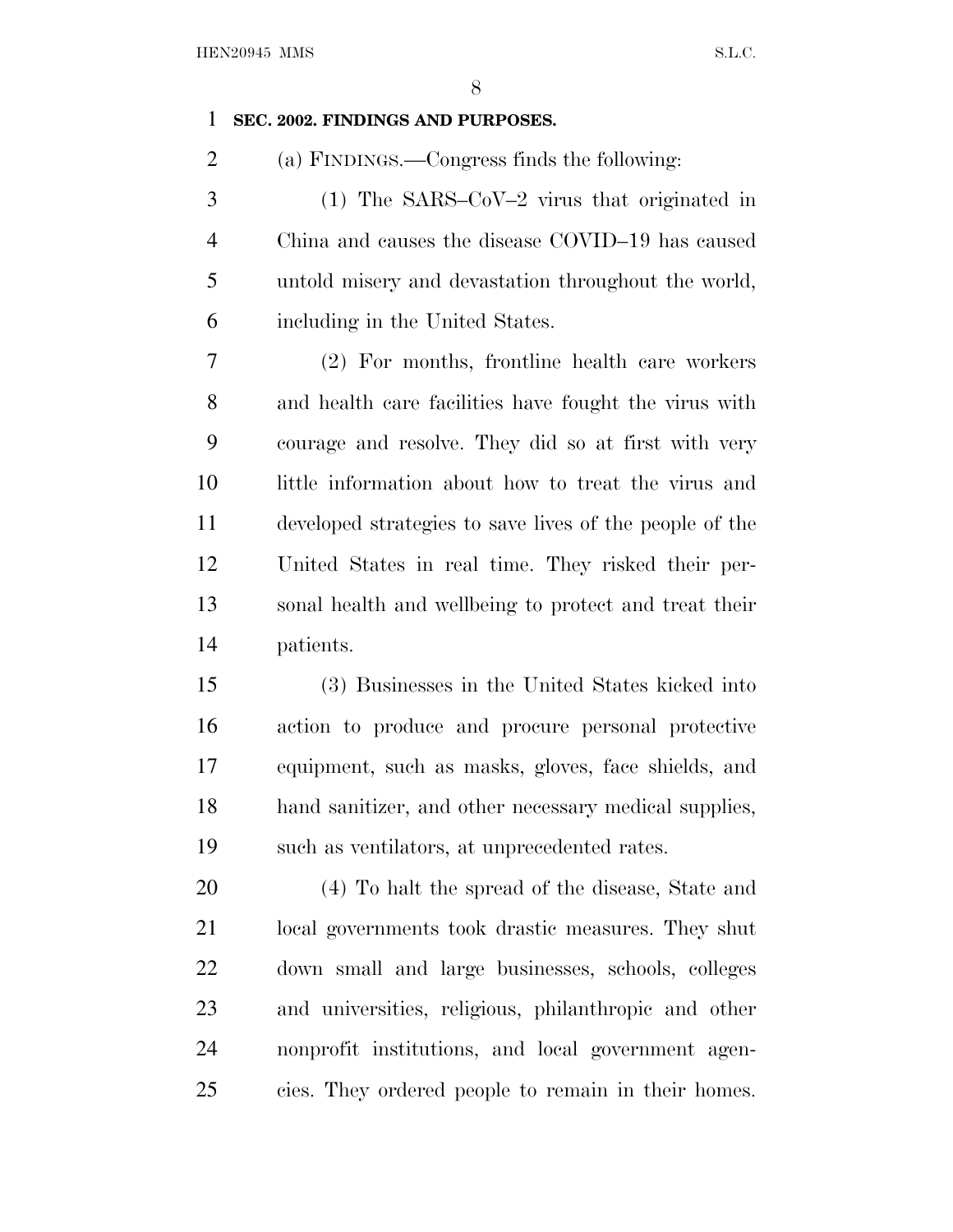(5) This standstill was needed to slow the spread of the virus. But it devastated the economy of the United States. The sum of hundreds of local- level and State-level decisions to close nearly every space in which people might gather brought inter- state commerce nearly to a halt. (6) This halt led to the loss of millions of jobs. These lost jobs were not a natural consequence of

 the economic environment, but rather the result of a drastic, though temporary, response to the unprec-edented nature of this global pandemic.

 (7) Congress passed a series of statutes to ad- dress the health care and economic crises—the Coronavirus Preparedness and Response Supple- mental Appropriations Act, 2020 (Public Law 116– 123; 134 Stat. 146), the Families First Coronavirus Response Act (Public Law 116–127; 134 Stat. 178), the Coronavirus Aid, Relief, and Economic Security Act or the CARES Act (Public Law 116–136), and the Paycheck Protection Program and Health Care Enhancement Act (Public Law 116–139; 134 Stat. 620). In these laws Congress exercised its power under the Commerce and Spending Clauses of the Constitution of the United States to direct trillions of taxpayer dollars toward efforts to aid workers,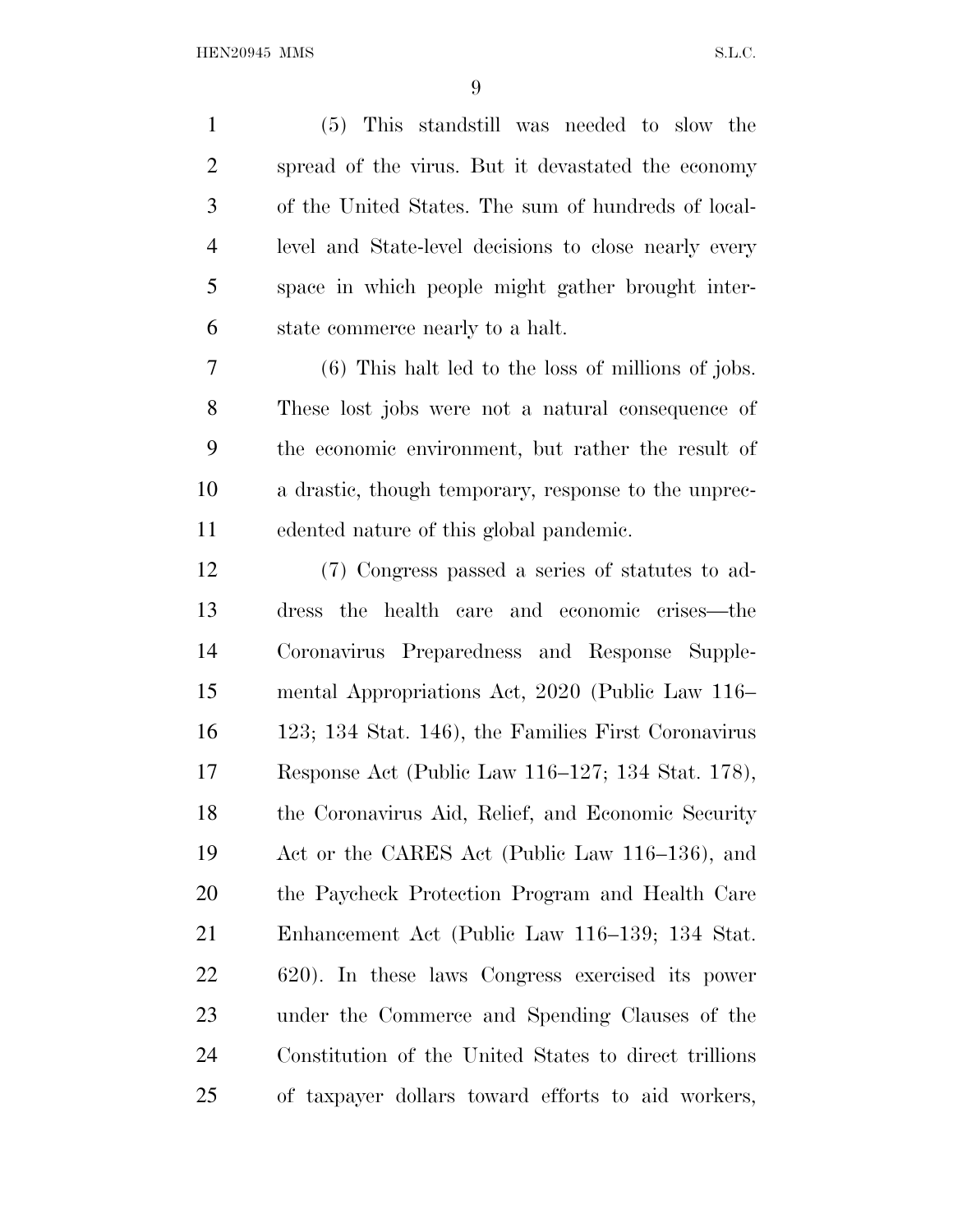HEN20945 MMS S.L.C.

 businesses, State and local governments, health care workers, and patients.

 (8) This legislation provided short-term insula- tion from the worst of the economic storm, but these laws alone cannot protect the United States from further devastation. Only reopening the economy so that workers can get back to work and students can get back to school can accomplish that goal.

 (9) The Constitution of the United States spe- cifically enumerates the legislative powers of Con- gress. One of those powers is the regulation of inter- state commerce. The Government is not a substitute for the economy, but it has the authority and the duty to act when interstate commerce is threatened and damaged. As applied to the present crisis, Con- gress can deploy its power over interstate commerce to promote a prudent reopening of businesses and other organizations that serve as the foundation and backbone of the national economy and of commerce among the States. These include small and large businesses, schools (which are substantial employers in their own right and provide necessary services to enable parents and other caregivers to return to work), colleges and universities (which are substan-tial employers and supply the interstate market for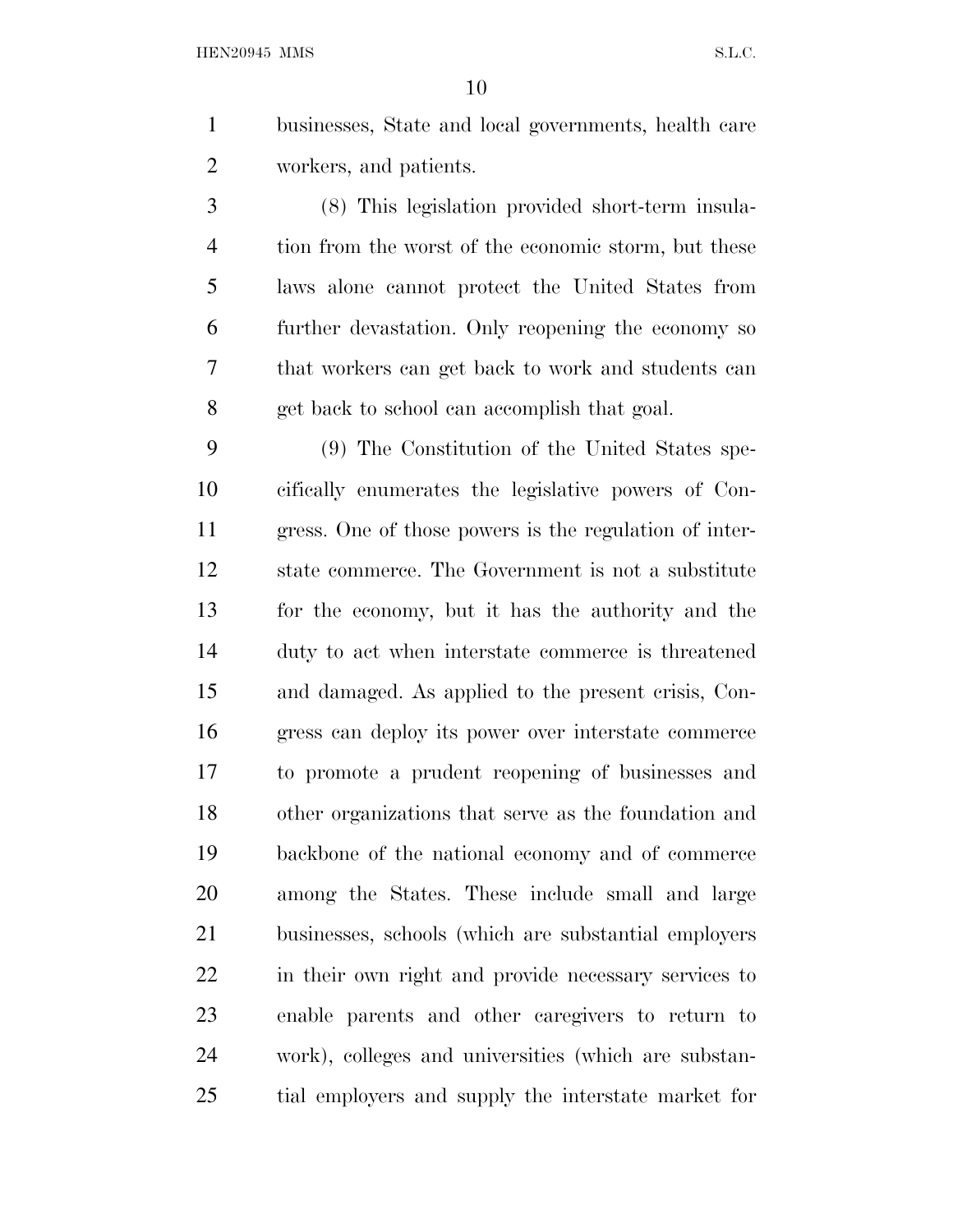higher-education services), religious, philanthropic and other nonprofit institutions (which are substan- tial employers and provide necessary services to their communities), and local government agencies.

 (10) Congress must also ensure that the Na- tion's health care workers and health care facilities are able to act fully to defeat the virus.

 (11) Congress must also safeguard its invest- ment of taxpayer dollars under the CARES Act and other coronavirus legislation. Congress must ensure that those funds are used to help businesses and workers survive and recover from the economic cri- sis, and to help health care workers and health care facilities defeat the virus. CARES Act funds cannot be diverted from these important purposes to line 16 the pockets of the trial bar.

 (12) One of the chief impediments to the con- tinued flow of interstate commerce as this public- health crisis has unfolded is the risk of litigation. Small and large businesses, schools, colleges and universities, religious, philanthropic and other non- profit institutions, and local government agencies confront the risk of a tidal wave of lawsuits accusing them of exposing employees, customers, students, and worshipers to coronavirus. Health care workers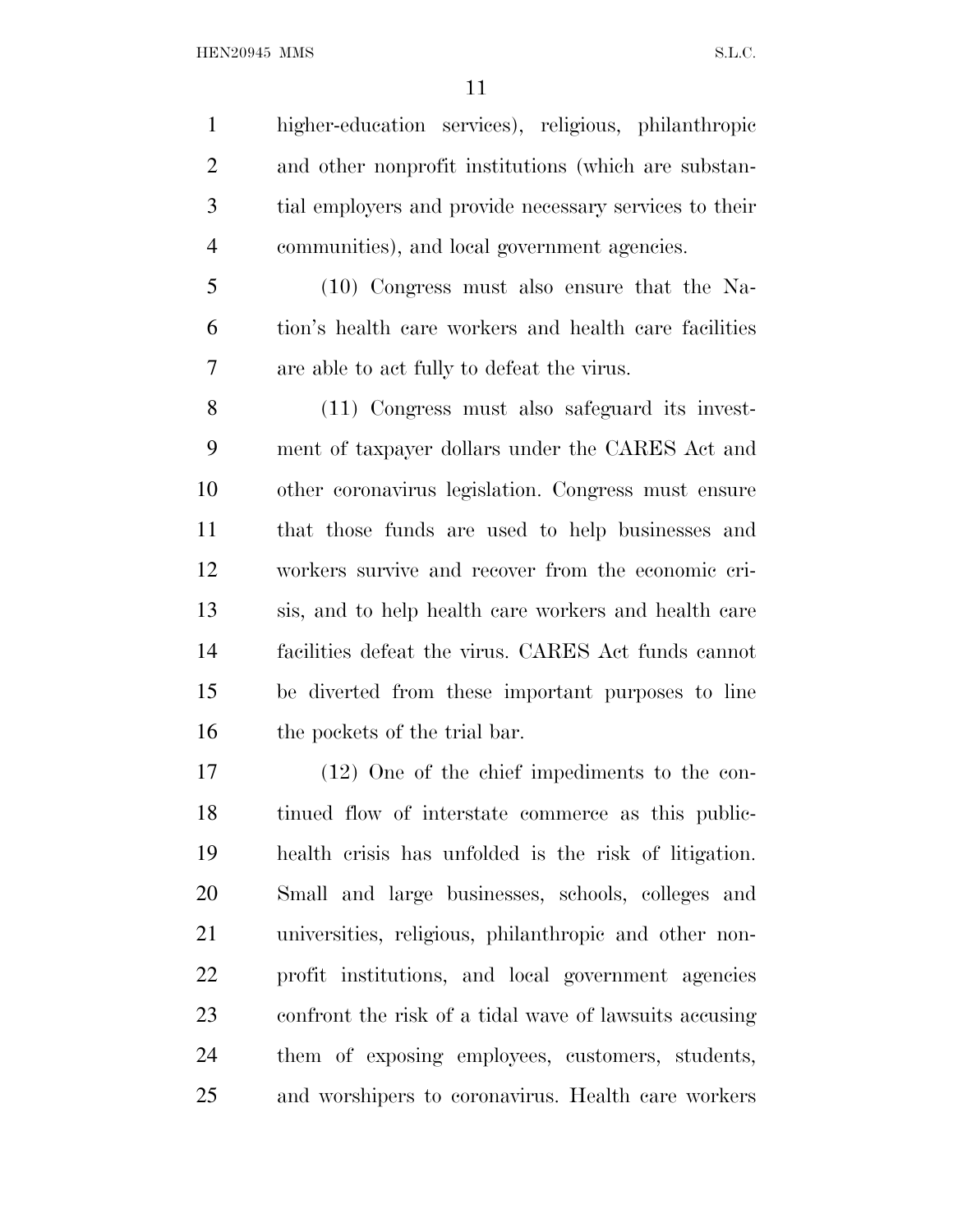HEN20945 MMS S.L.C.

 face the threat of lawsuits arising from their efforts to fight the virus.

 (13) They confront this litigation risk even as they work tirelessly to comply with the coronavirus guidance, rules, and regulations issued by local gov- ernments, State governments, and the Federal Gov- ernment. They confront this risk notwithstanding equipment and staffing shortages. And they confront this risk while also grappling with constantly chang- ing information on how best to protect employees, customers, students, and worshipers from the virus, and how best to treat it.

 (14) These lawsuits pose a substantial risk to interstate commerce because they threaten to keep small and large businesses, schools, colleges and uni- versities, religious, philanthropic and other nonprofit institutions, and local government agencies from re- opening for fear of expensive litigation that might prove to be meritless. These lawsuits further threat- en to undermine the Nation's fight against the virus by exposing our health care workers and health care facilities to liability for difficult medical decisions they have made under trying and uncertain cir-cumstances.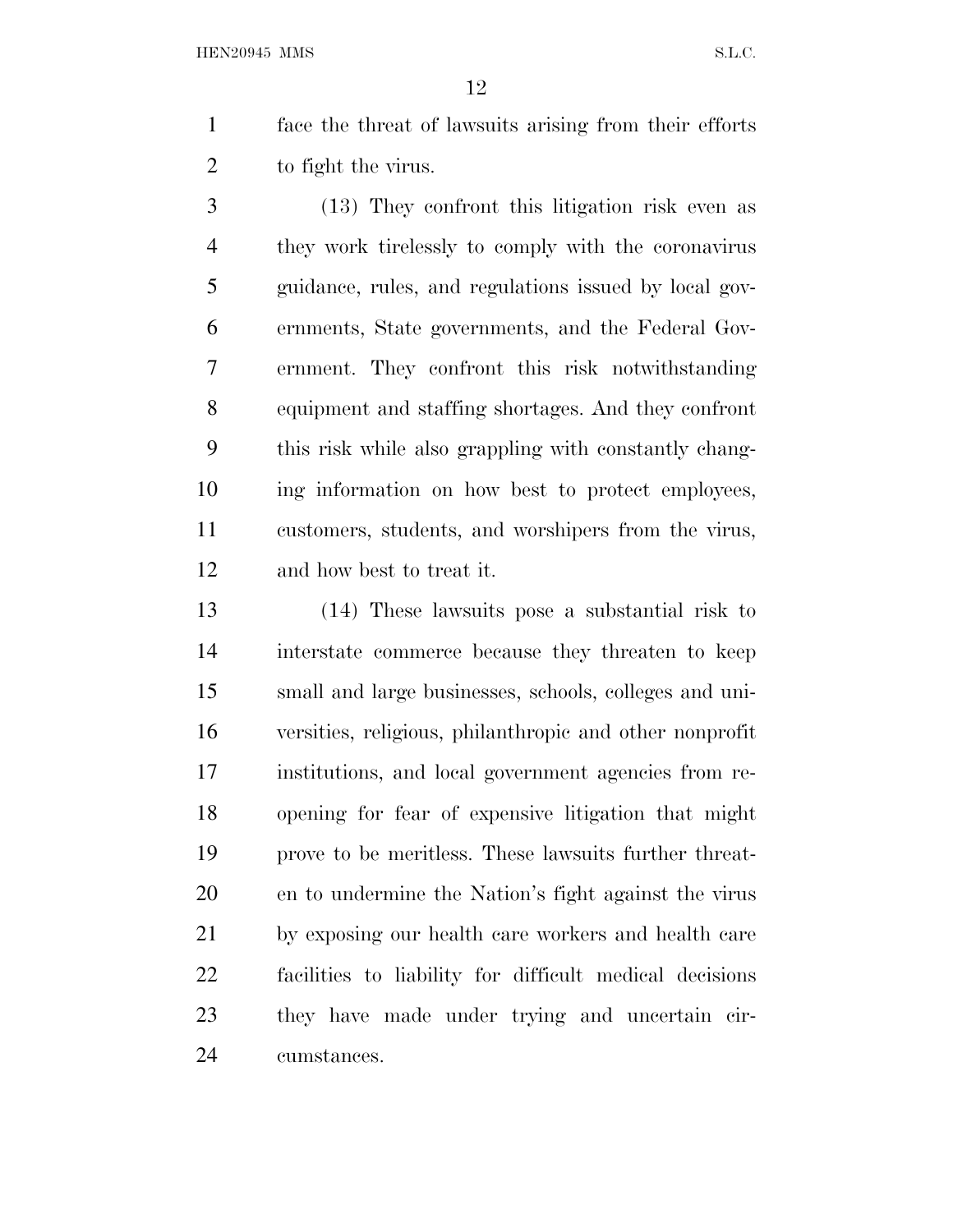(15) These lawsuits also risk diverting taxpayer money provided under the CARES Act and other coronavirus legislation from its intended purposes to the pockets of opportunistic trial lawyers.

 (16) This risk is not purely local. It is nec- essarily national in scale. A patchwork of local and State rules governing liability in coronavirus-related lawsuits creates tremendous unpredictability for ev- eryone participating in interstate commerce and acts as a significant drag on national recovery. The ag- gregation of each individual potential liability risk poses a substantial and unprecedented threat to interstate commerce.

 (17) The accumulated economic risks for these potential defendants directly and substantially af- fects interstate commerce. Individuals and entities potentially subject to coronavirus-related liability will structure their decisionmaking to avoid that liability. Small and large businesses, schools, colleges and universities, religious, philanthropic and other non- profit institutions, and local government agencies may decline to reopen because of the risk of litiga- tion. They may limit their output or engagement with customers and communities to avoid the risk of litigation. These individual economic decisions sub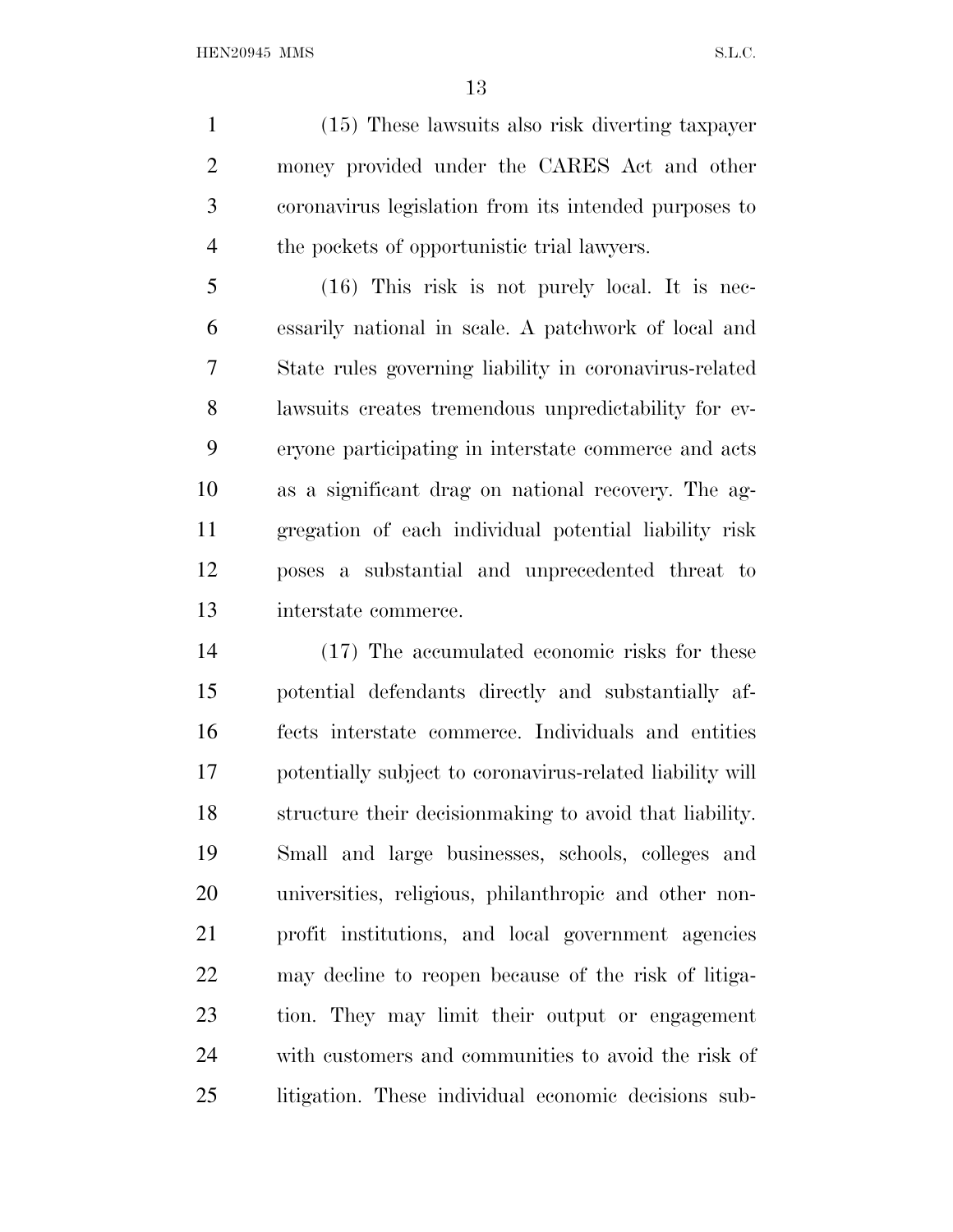HEN20945 MMS S.L.C.

 stantially affect interstate commerce because, as a whole, they will prevent the free and fair exchange of goods and services across State lines. Such eco- nomic activity that, individually and in the aggre- gate, substantially affects interstate commerce is precisely the sort of conduct that should be subject to congressional regulation.

 (18) Lawsuits against health care workers and facilities pose a similarly dangerous risk to interstate commerce. Interstate commerce will not truly re- bound from this crisis until the virus is defeated, and that will not happen unless health care workers and facilities are free to combat vigorously the virus and treat patients with coronavirus and those other-wise impacted by the response to coronavirus.

 (19) Subjecting health care workers and facili- ties to onerous litigation even as they have done their level best to combat a virus about which very little was known when it arrived in the United States would divert important health care resources from hospitals and providers to courtrooms.

 (20) Such a diversion would substantially affect interstate commerce by degrading the national ca-pacity for combating the virus and saving patients,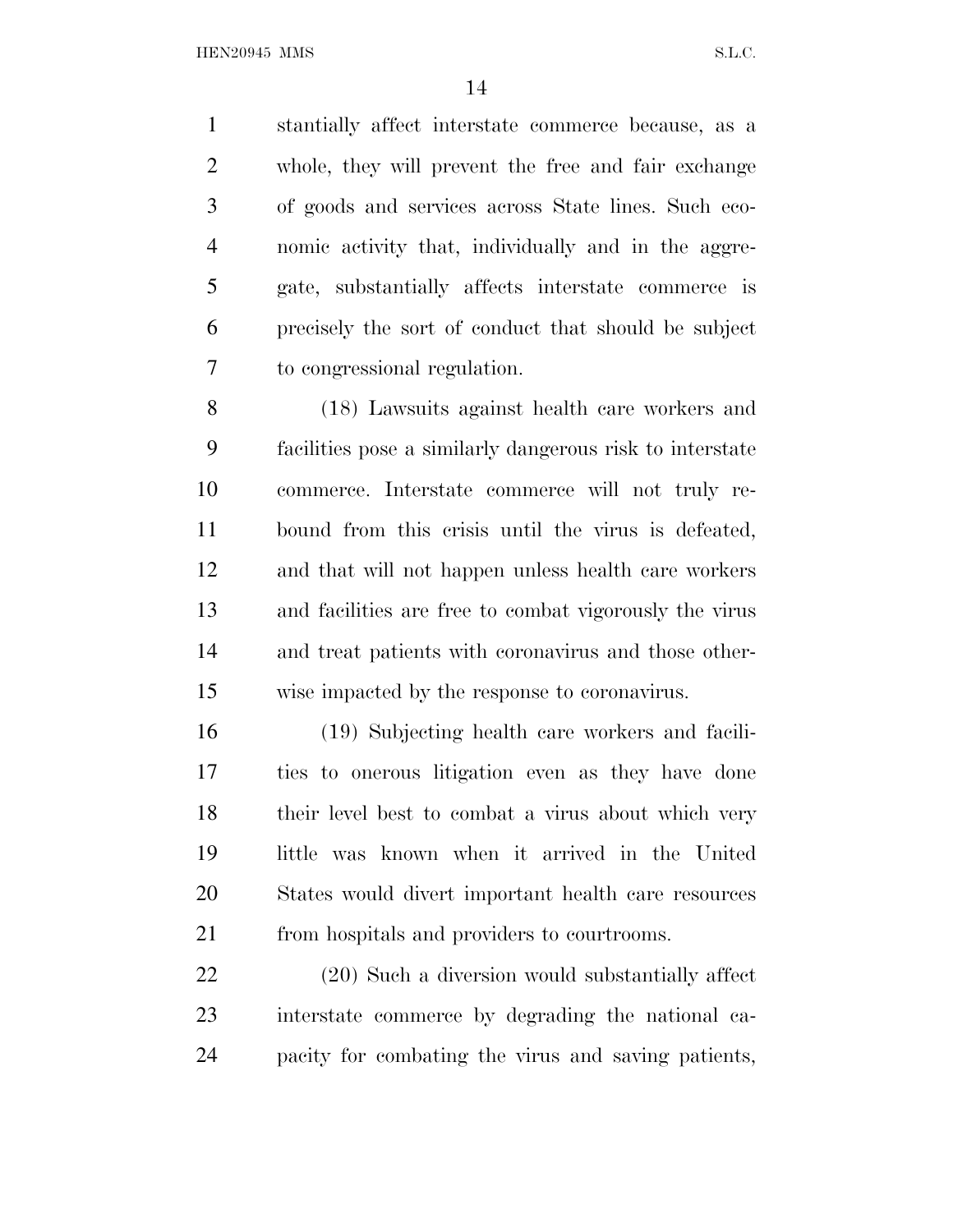HEN20945 MMS S.L.C.

 thereby substantially elongating the period before interstate commerce could fully re-engage.

 (21) Congress also has the authority to deter- mine the jurisdiction of the courts of the United States, to set the standards for causes of action they can hear, and to establish the rules by which those causes of action should proceed. Congress therefore must act to set rules governing liability in coronavirus-related lawsuits.

 (22) These rules necessarily must be temporary and carefully tailored to the interstate crisis caused by the coronavirus pandemic. They must extend no further than necessary to meet this uniquely na- tional crisis for which a patchwork of State and local tort laws are ill-suited.

 (23) Because of the national scope of the eco- nomic and health care dangers posed by the risks of coronavirus-related lawsuits, establishing temporary rules governing liability for certain coronavirus-re- lated tort claims is a necessary and proper means of carrying into execution Congress's power to regulate commerce among the several States.

 (24) Because Congress must safeguard the in- vestment of taxpayer dollars it made in the CARES Act and other coronavirus legislation, and ensure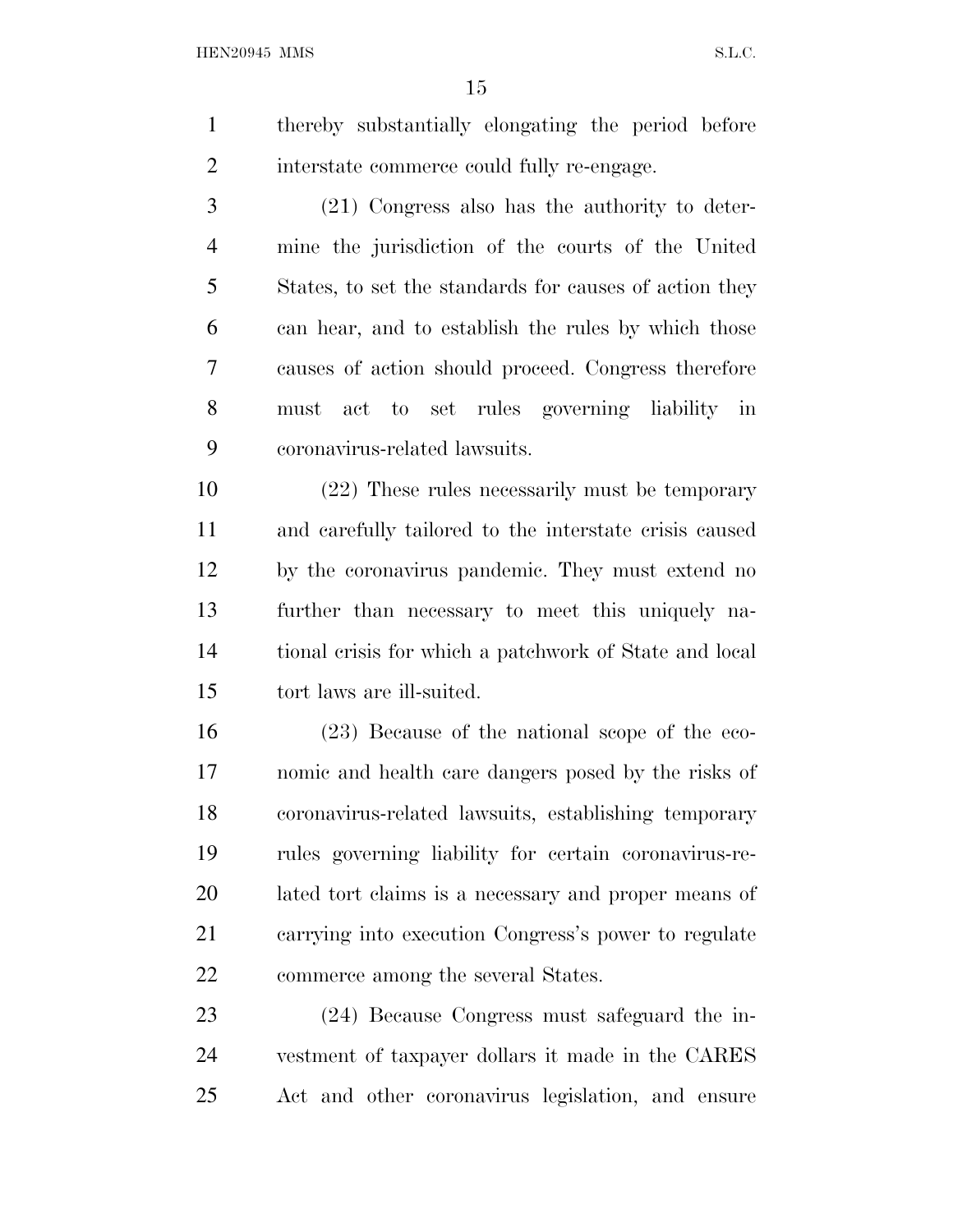that they are used for their intended purposes and not diverted for other purposes, establishing tem- porary rules governing liability for certain coronavirus-related tort claims is a necessary and proper means of carrying into execution Congress's power to provide for the general welfare of the United States. (b) PURPOSES.—Pursuant to the powers delegated to Congress by article I, section 8, clauses 1, 3, 9, and 18, and article III, section 2, clause 1 of the Constitution of the United States, the purposes of this title are to— (1) establish necessary and consistent standards for litigating certain claims specific to the unique coronavirus pandemic; (2) prevent the overburdening of the court sys- tems with undue litigation; (3) encourage planning, care, and appropriate risk management by small and large businesses, schools, colleges and universities, religious, philan- thropic and other nonprofit institutions, local gov- ernment agencies, and health care providers; (4) ensure that the Nation's recovery from the coronavirus economic crisis is not burdened or slowed by the substantial risk of litigation;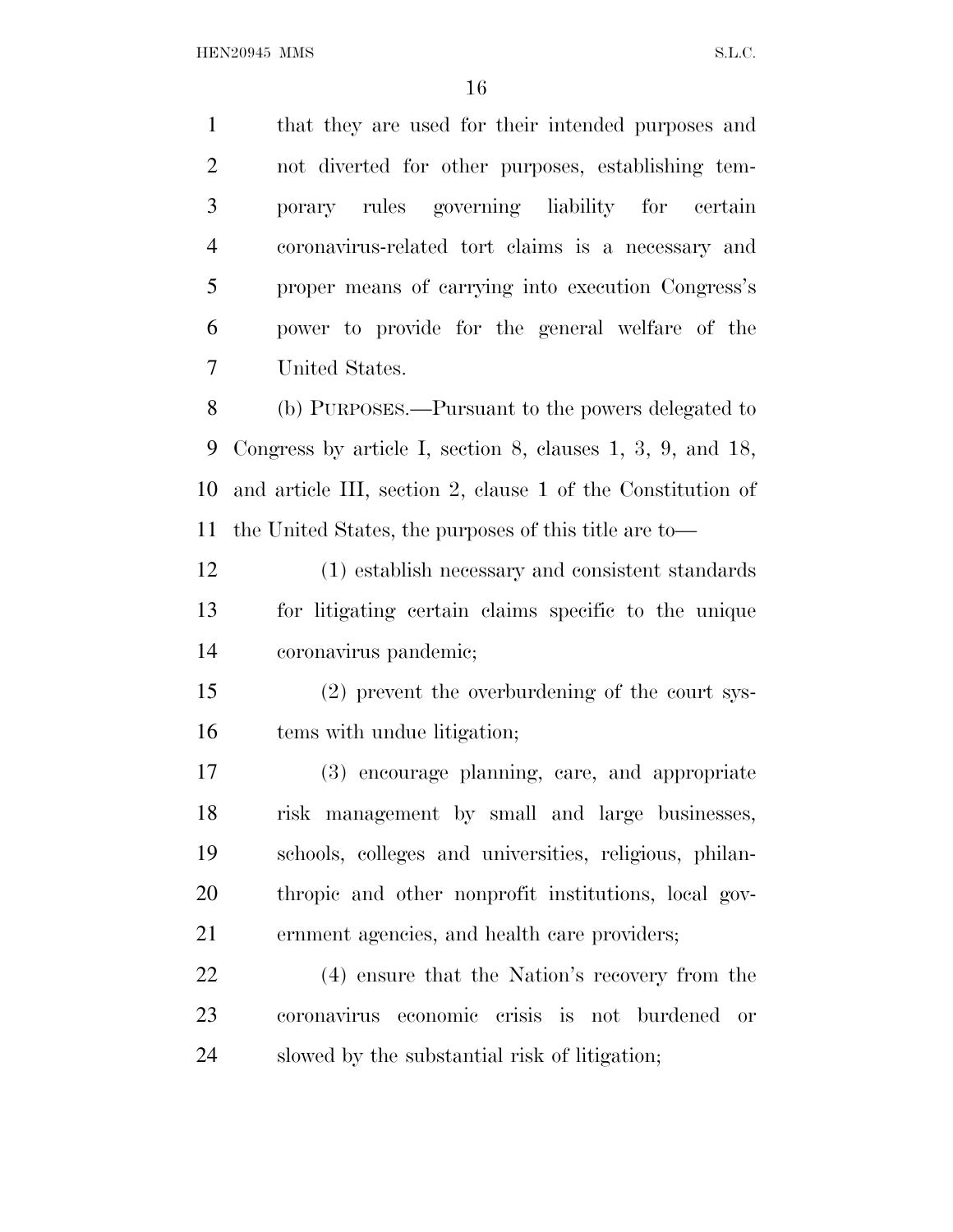| 1              | (5) prevent litigation brought to extract settle-     |
|----------------|-------------------------------------------------------|
| $\overline{2}$ | ments and enrich trial lawyers rather than vindicate  |
| 3              | meritorious claims;                                   |
| $\overline{4}$ | (6) protect interstate commerce from the bur-         |
| 5              | dens of potentially meritless litigation;             |
| 6              | (7) ensure the economic recovery proceeds with-       |
| 7              | out artificial and unnecessary delay;                 |
| 8              | $(8)$ protect the interests of the taxpayers by en-   |
| 9              | suring that emergency taxpayer support continues to   |
| 10             | aid businesses, workers, and health care providers    |
| 11             | rather than enrich trial lawyers; and                 |
| 12             | (9) protect the highest and best ideals of the        |
| 13             | national economy, so businesses can produce and       |
| 14             | serve their customers, workers can work, teachers     |
| 15             | can teach, students can learn, and believers can wor- |
| 16             | ship.                                                 |
| 17             | SEC. 2003. DEFINITIONS.                               |
| 18             | In this title:                                        |
| 19             | APPLICABLE GOVERNMENT STANDARDS<br>(1)                |
| <b>20</b>      | AND GUIDANCE.—The term "applicable government         |
| 21             | standards and guidance" means-                        |
| 22             | (A) any mandatory standards or regula-                |
| 23             | tions specifically concerning the prevention or       |
| 24             | mitigation of the transmission of coronavirus         |
| 25             | issued by the Federal Government, or a State          |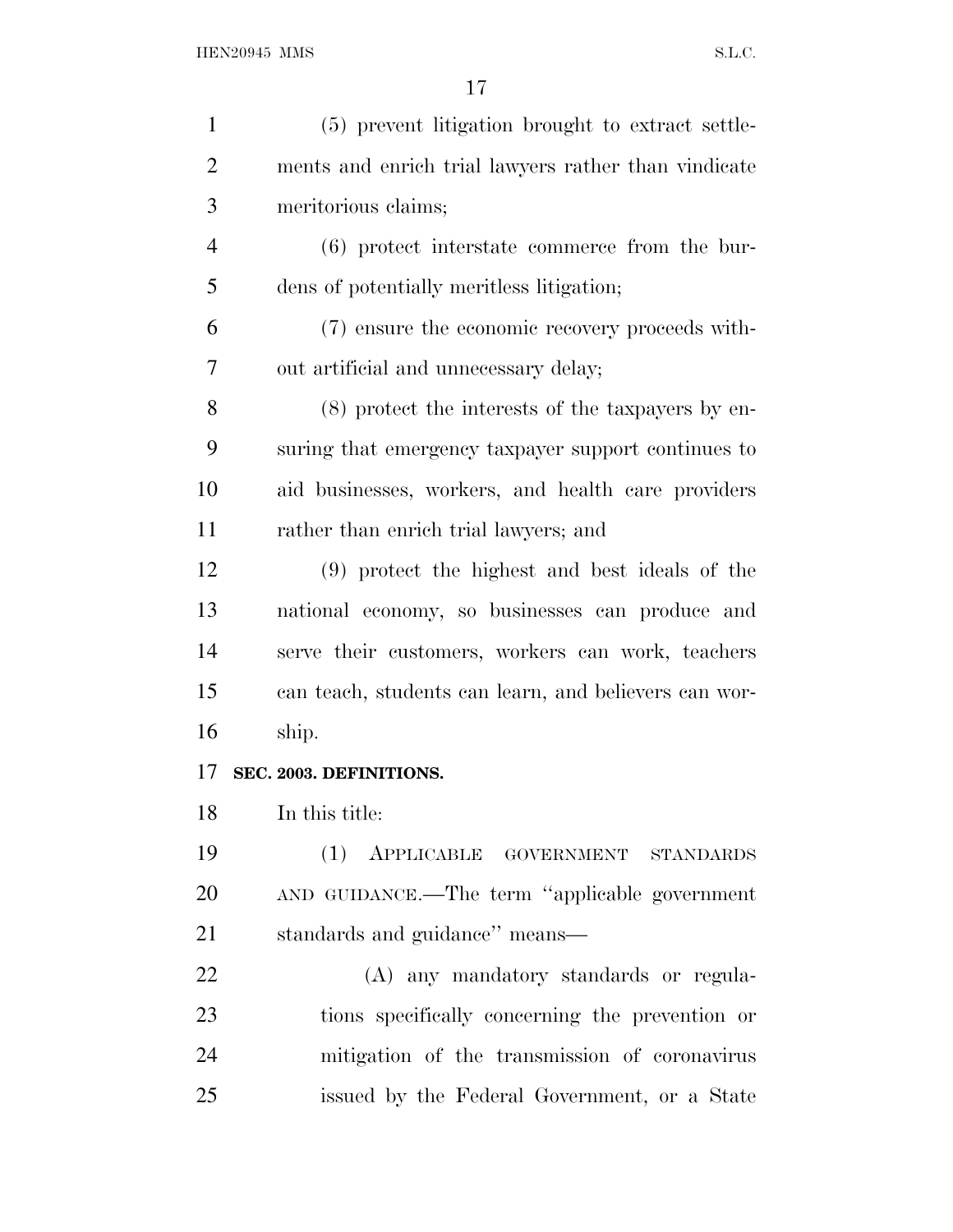or local government with jurisdiction over an in- dividual or entity, whether provided by execu-tive, judicial, or legislative order; and

 (B) with respect to an individual or entity that, at the time of the actual, alleged, feared, or potential for exposure to coronavirus is not subject to any mandatory standards or regula- tions described in subparagraph (A), any guid- ance, standards, or regulations specifically con- cerning the prevention or mitigation of the transmission of coronavirus issued by the Fed- eral Government, or a State or local govern- ment with jurisdiction over the individual or en-14 tity.

 (2) BUSINESSES, SERVICES, ACTIVITIES, OR AC- COMMODATIONS.—The term ''businesses, services, activities, or accommodations'' means any act by an individual or entity, irrespective of whether the act is carried on for profit, that is interstate or foreign commerce, that involves persons or things in inter- state or foreign commerce, that involves the channels or instrumentalities of interstate or foreign com- merce, that substantially affects interstate or foreign commerce, or that is otherwise an act subject to reg-ulation by Congress as necessary and proper to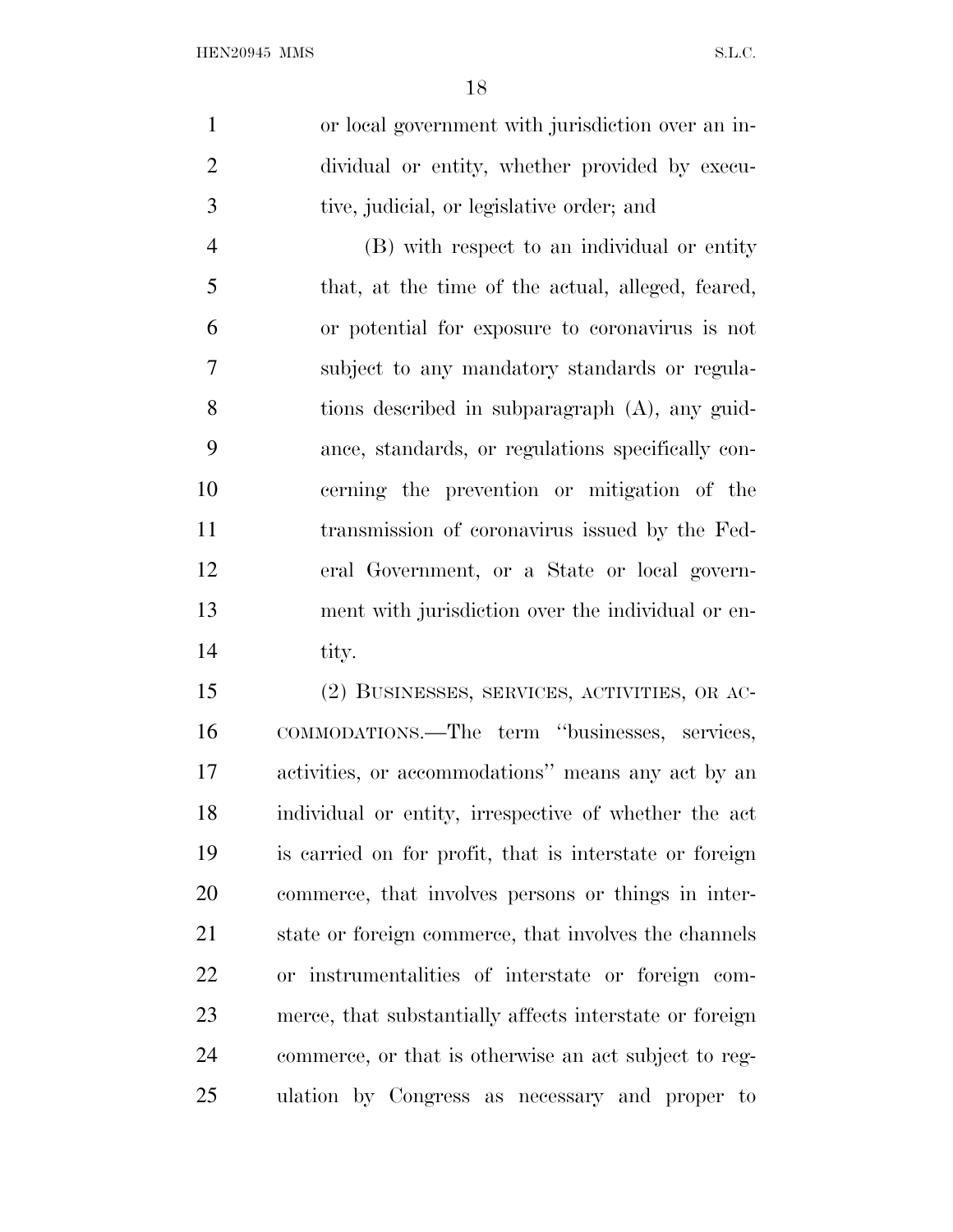| $\mathbf{1}$   | carry into execution Congress's powers to regulate   |
|----------------|------------------------------------------------------|
| $\overline{2}$ | interstate or foreign commerce or to spend funds for |
| 3              | the general welfare.                                 |
| $\overline{4}$ | (3) CORONAVIRUS.—The term "coronavirus"              |
| 5              | means any disease, health condition, or threat of    |
| 6              | harm caused by the SARS-CoV-2 virus or a virus       |
| $\overline{7}$ | mutating therefrom.                                  |
| 8              | (4) CORONAVIRUS EXPOSURE ACTION.—                    |
| 9              | (A) IN GENERAL.—The term "coronavirus                |
| 10             | exposure action" means a civil action—               |
| 11             | (i) brought by a person who suffered                 |
| 12             | personal injury or is at risk of suffering           |
| 13             | personal injury, or a representative of a            |
| 14             | person who suffered personal injury or is            |
| 15             | at risk of suffering personal injury;                |
| 16             | (ii) brought against an individual or                |
| 17             | entity engaged in businesses, services, ac-          |
| 18             | tivities, or accommodations; and                     |
| 19             | (iii) alleging that an actual, alleged,              |
| 20             | feared, or potential for exposure to                 |
| 21             | coronavirus caused the personal injury or            |
| 22             | risk of personal injury, that—                       |
| 23             | (I) occurred in the course of the                    |
| 24             | businesses, services, activities, or ac-             |
|                |                                                      |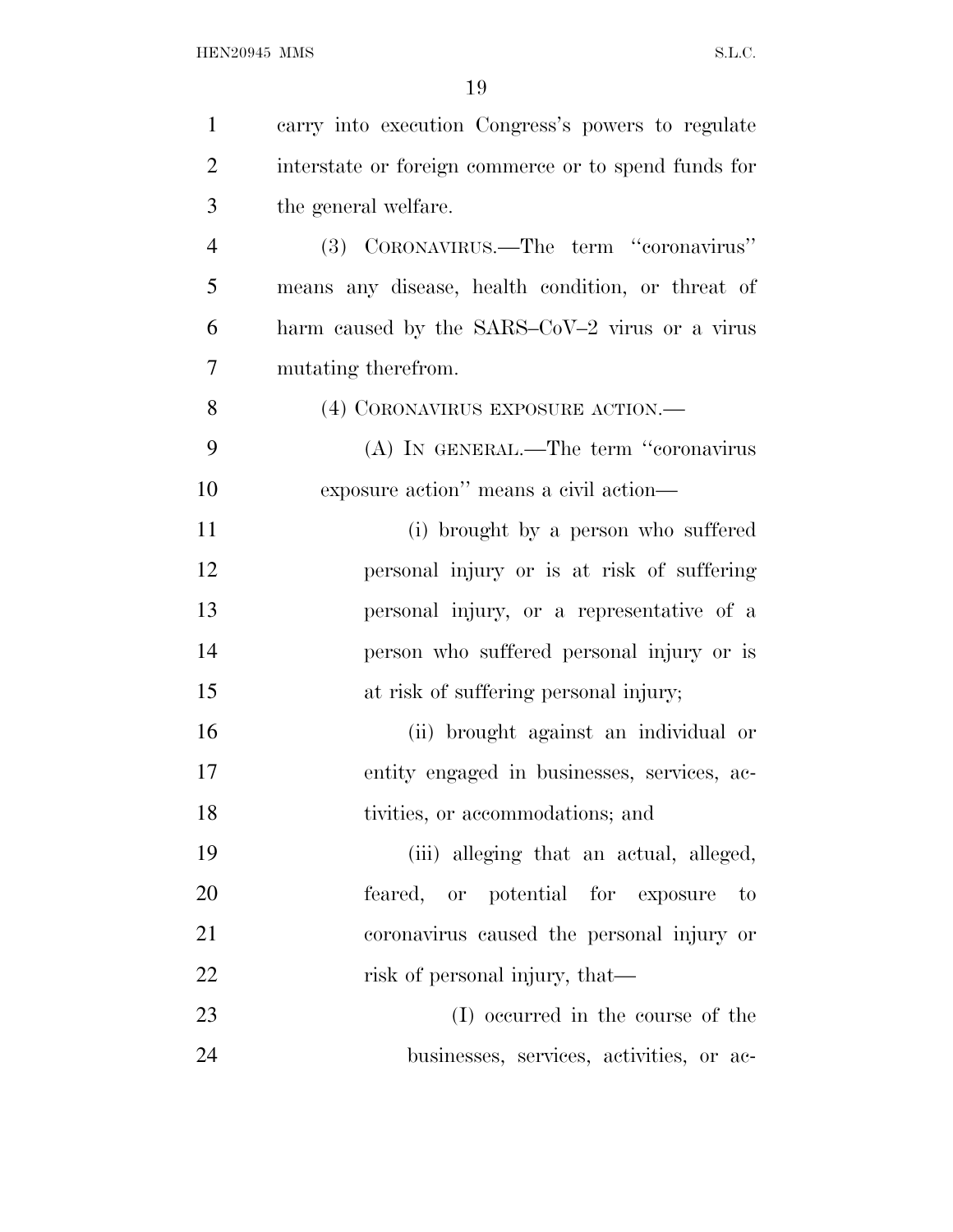| $\mathbf{1}$   | commodations of the individual or en- |
|----------------|---------------------------------------|
| $\overline{2}$ | tity; and                             |
| 3              | $(II)$ occurred—                      |
| $\overline{4}$ | (aa) on or after December 1,          |
| 5              | $2019$ ; and                          |
| 6              | (bb) before the later of—             |
| 7              | $(AA)$ October 1, 2024;               |
| 8              | or                                    |
| 9              | (BB) the date on which                |
| 10             | there is no declaration by            |
| 11             | the Secretary of Health and           |
| 12             | Human Services under sec-             |
| 13             | tion $319F-3(b)$ of the Pub-          |
| 14             | lic Health Service Act (42)           |
| 15             | U.S.C. $247d-6d(b)$ (relat-           |
| 16             | ing to medical counter-               |
| 17             | measures) that is in effect           |
| 18             | with respect to coronavirus,          |
| 19             | including the Declaration             |
| 20             | Under the Public Readiness            |
| 21             | and Emergency Prepared-               |
| 22             | ness Act for Medical Coun-            |
| 23             | Against<br>termeasures                |
| 24             | $COVID-19$ (85 Fed. Reg.              |
| 25             | 15198) issued by the Sec-             |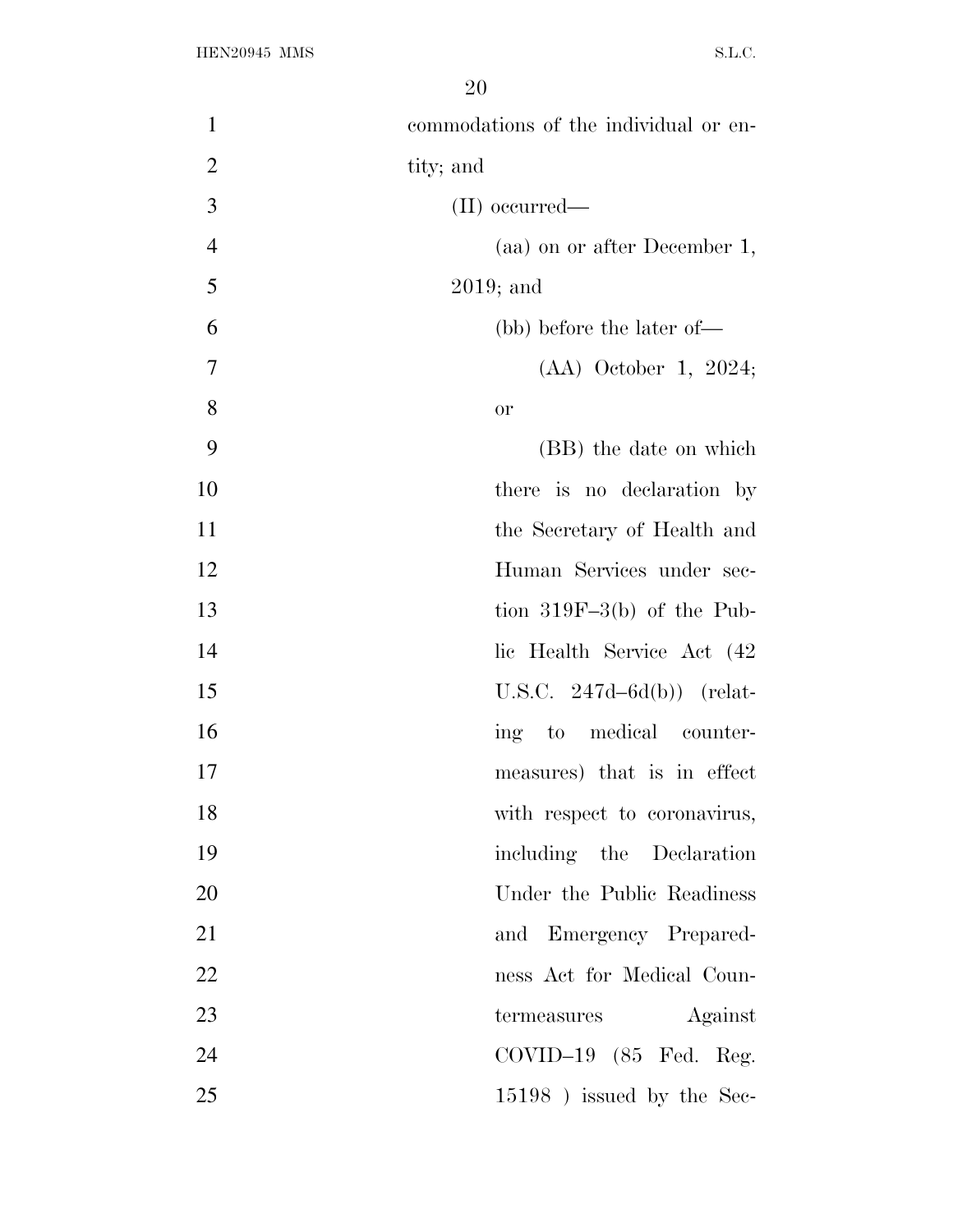| $\mathbf{1}$   | retary of Health and Human                           |
|----------------|------------------------------------------------------|
| $\overline{2}$ | Services on March 17, 2020.                          |
| 3              | (B) EXCLUSIONS.—The term "coronavirus                |
| $\overline{4}$ | exposure action" does not include—                   |
| 5              | (i) a criminal, civil, or administrative             |
| 6              | enforcement action brought by the Federal            |
| 7              | Government or any State, local, or Tribal            |
| 8              | government; or                                       |
| 9              | (ii) a claim alleging intentional dis-               |
| 10             | crimination on the basis of race, color, na-         |
| 11             | tional origin, religion, sex (including preg-        |
| 12             | nancy), disability, genetic information, or          |
| 13             | age.                                                 |
| 14             | CORONAVIRUS-RELATED ACTION.—The<br>(5)               |
| 15             | "coronavirus-related action" means<br>term<br>a      |
| 16             | coronavirus exposure action or a coronavirus-related |
| 17             | medical liability action.                            |
| 18             | (6) CORONAVIRUS-RELATED HEALTH<br>CARE               |
| 19             | SERVICES.—The term "coronavirus-related health       |
| 20             | care services" means services provided by a health   |
| 21             | care provider, regardless of the location where the  |
| 22             | services are provided, that relate to-               |
| 23             | $(A)$ the diagnosis, prevention, or treatment        |
| 24             | of coronavirus;                                      |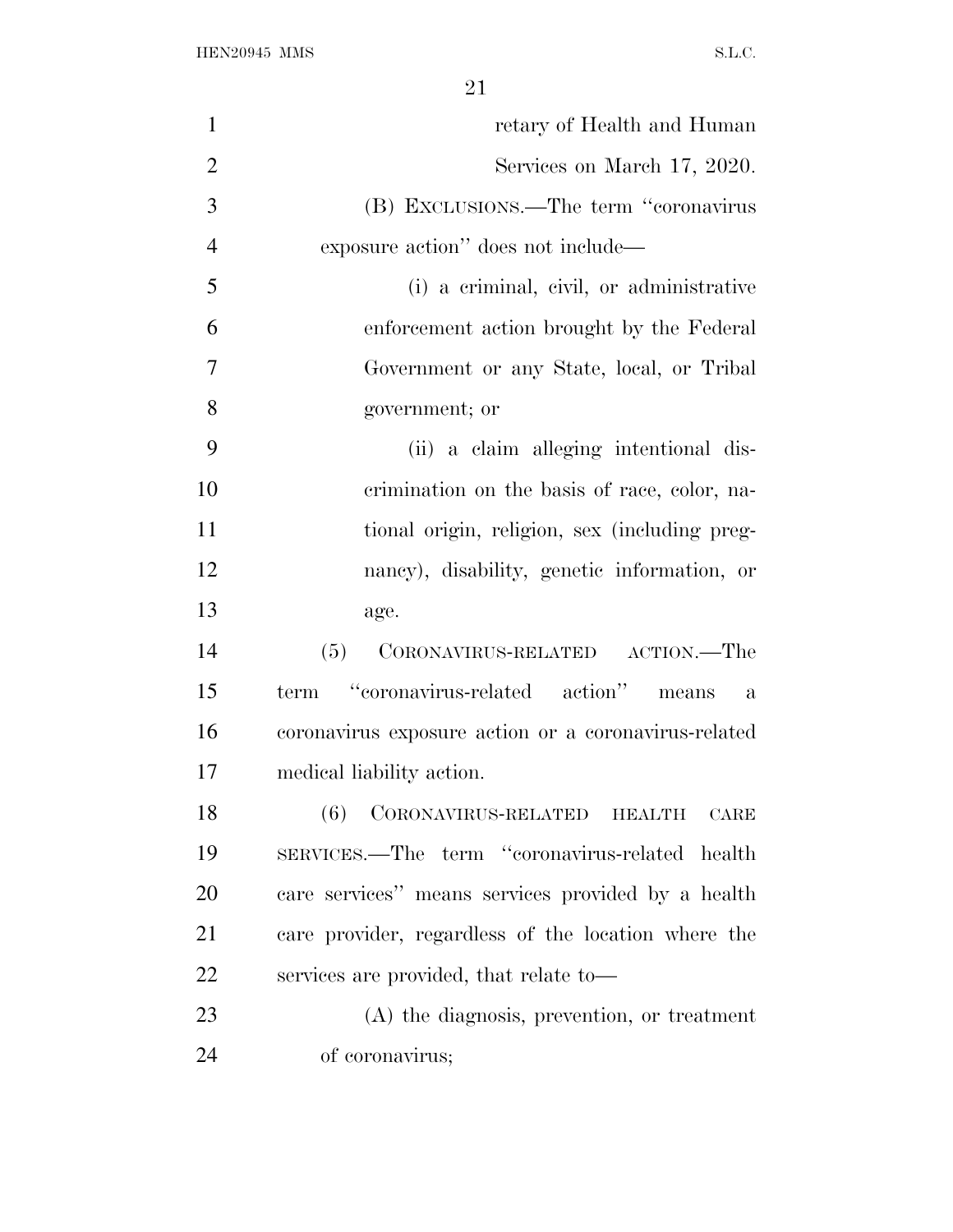| $\mathbf{1}$   | (B) the assessment or care of an individual        |
|----------------|----------------------------------------------------|
| $\overline{2}$ | with a<br>confirmed or suspected case of           |
| 3              | coronavirus; or                                    |
| $\overline{4}$ | (C) the care of any individual who is ad-          |
| 5              | mitted to, presents to, receives services from, or |
| 6              | resides at, a health care provider for any pur-    |
| $\overline{7}$ | pose during the period of a Federal emergency      |
| 8              | declaration concerning coronavirus, if such pro-   |
| 9              | vider's decisions or activities with respect to    |
| 10             | such individual are impacted as a result of        |
| 11             | coronavirus.                                       |
| 12             | (7) CORONAVIRUS-RELATED MEDICAL LIABIL-            |
| 13             | ITY ACTION.-                                       |
| 14             | (A) IN GENERAL.—The term "coronavirus-             |
| 15             | related medical liability action" means a civil    |
| 16             | action-                                            |
| 17             | (i) brought by a person who suffered               |
| 18             | personal injury, or a representative of a          |
| 19             | person who suffered personal injury;               |
| 20             | (ii) brought against a health care pro-            |
| 21             | vider; and                                         |
| 22             | alleging any harm, damage,<br>(iii)                |
| 23             | breach, or tort resulting in the personal in-      |
| 24             | jury alleged to have been caused by, be            |
| 25             | arising out of, or be related to a health          |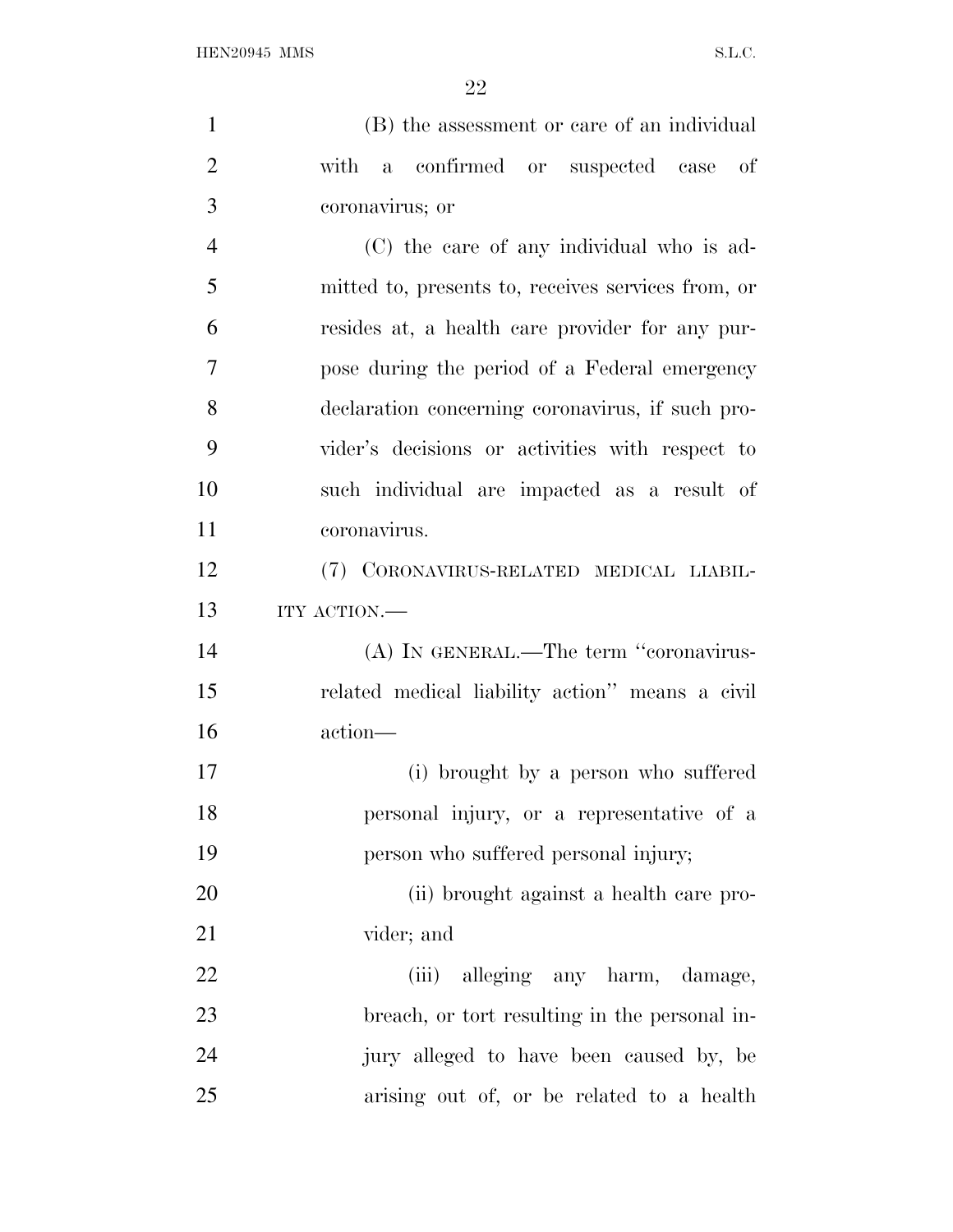| $\mathbf{1}$   | care provider's act or omission in the   |
|----------------|------------------------------------------|
| $\overline{2}$ | course of arranging for or providing     |
| 3              | coronavirus-related health care services |
| $\overline{4}$ | that occurred—                           |
| 5              | $(I)$ on or after December 1,            |
| 6              | $2019$ ; and                             |
| $\tau$         | $(II)$ before the later of —             |
| 8              | $(aa)$ October 1, 2024; or               |
| 9              | (bb) the date on which there             |
| 10             | is no declaration by the Secretary       |
| 11             | of Health and Human Services             |
| 12             | under section $319F-3(b)$ of the         |
| 13             | Public Health Service Act (42)           |
| 14             | U.S.C. $247d-6d(b)$ (relating to         |
| 15             | covered countermeasures) that is         |
| 16             | effect with respect to<br>in             |
| 17             | coronavirus, including the Dec-          |
| 18             | laration Under the Public Readi-         |
| 19             | ness and Emergency Prepared-             |
| 20             | ness Act for Medical Counter-            |
| 21             | measures Against COVID-19 (85            |
| 22             | Fed. Reg. $15198$ ) issued by the        |
| 23             | Secretary of Health and Human            |
| 24             | Services on March 17, 2020.              |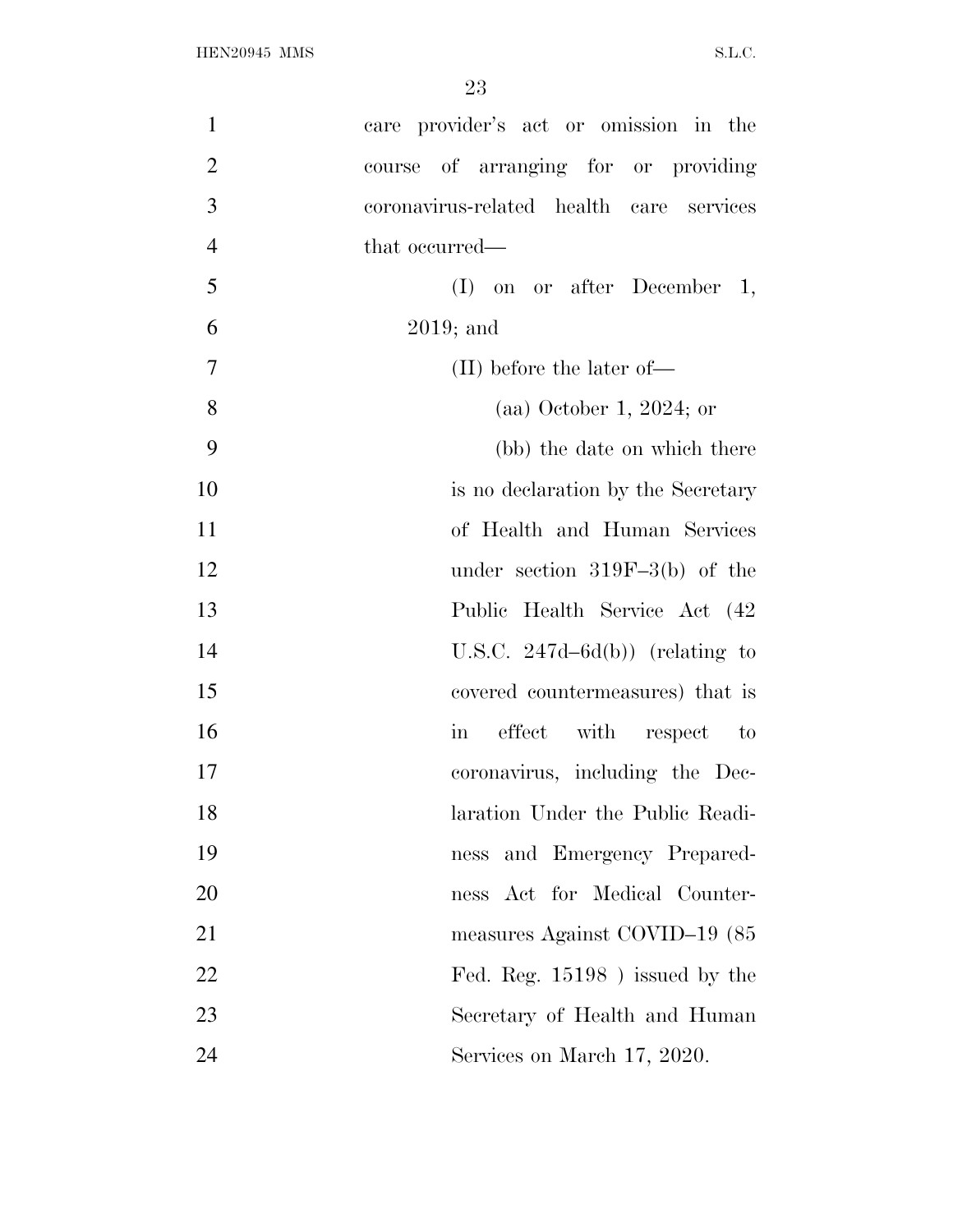| $\mathbf{1}$   | (B) EXCLUSIONS.—The<br>term                          |
|----------------|------------------------------------------------------|
| $\overline{2}$ | "coronavirus-related medical liability action"       |
| 3              | does not include—                                    |
| $\overline{4}$ | (i) a criminal, civil, or administrative             |
| 5              | enforcement action brought by the Federal            |
| 6              | Government or any State, local, or Tribal            |
| 7              | government; or                                       |
| 8              | (ii) a claim alleging intentional dis-               |
| 9              | crimination on the basis of race, color, na-         |
| 10             | tional origin, religion, sex (including preg-        |
| 11             | nancy), disability, genetic information, or          |
| 12             | age.                                                 |
| 13             | (8) EMPLOYER.—The term "employer"—                   |
| 14             | (A) means any person serving as an em-               |
| 15             | ployer or acting directly in the interest of an      |
| 16             | employer in relation to an employee;                 |
| 17             | (B) includes a public agency; and                    |
| 18             | (C) does not include any labor organization          |
| 19             | (other than when acting as an employer) or any       |
| 20             | person acting in the capacity of officer or agent    |
| 21             | of such labor organization.                          |
| 22             | GOVERNMENT.—The term "government"<br>(9)             |
| 23             | means an agency, instrumentality, or other entity of |
| 24             | the Federal Government, a State government (in-      |
| 25             | cluding multijurisdictional agencies, instrumental-  |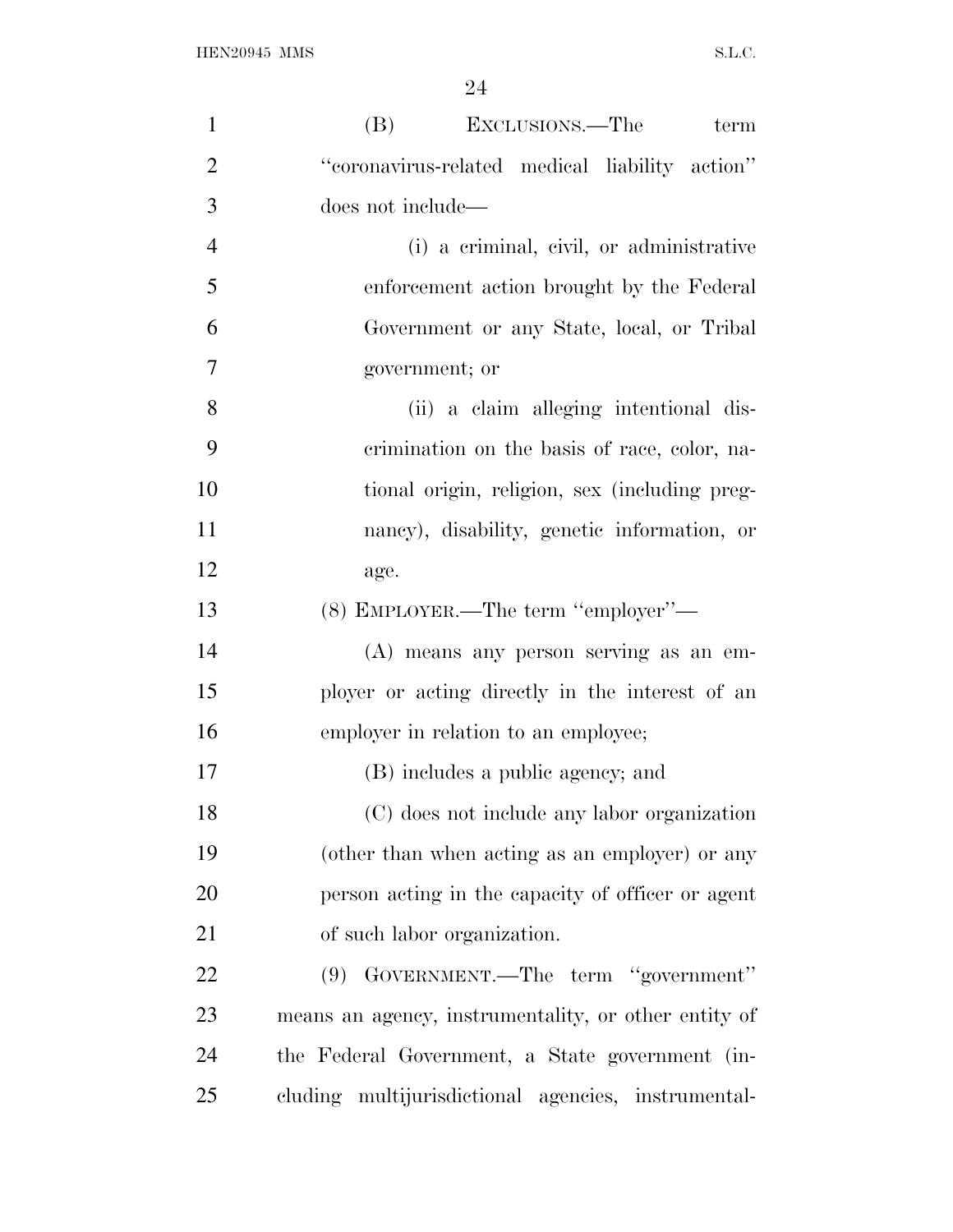| $\mathbf{1}$   | ities, and entities), a local government, or a Tribal |
|----------------|-------------------------------------------------------|
| $\overline{2}$ | government.                                           |
| 3              | (10) GROSS NEGLIGENCE.—The term "gross                |
| $\overline{4}$ | negligence" means a conscious, voluntary act or       |
| 5              | omission in reckless disregard of—                    |
| 6              | $(A)$ a legal duty;                                   |
| 7              | (B) the consequences to another party; and            |
| 8              | (C) applicable government standards and               |
| 9              | guidance.                                             |
| 10             | (11) HARM.—The term "harm" includes—                  |
| 11             | (A) physical and nonphysical contact that             |
| 12             | results in personal injury to an individual; and      |
| 13             | (B) economic and noneconomic losses.                  |
| 14             | $(12)$ HEALTH CARE PROVIDER.—                         |
| 15             | (A) IN GENERAL.—The term "health care                 |
| 16             | provider" means any person, including an              |
| 17             | agent, volunteer (subject to subparagraph $(C)$ ),    |
| 18             | contractor, employee, or other entity, who is—        |
| 19             | (i) required by Federal or State law to               |
| 20             | be licensed, registered, or certified to pro-         |
| 21             | vide health care and is so licensed, reg-             |
| 22             | istered, or certified (or is exempt from any          |
| 23             | such requirement);                                    |
| 24             | (ii) otherwise authorized by Federal or               |
| 25             | State law to provide care (including serv-            |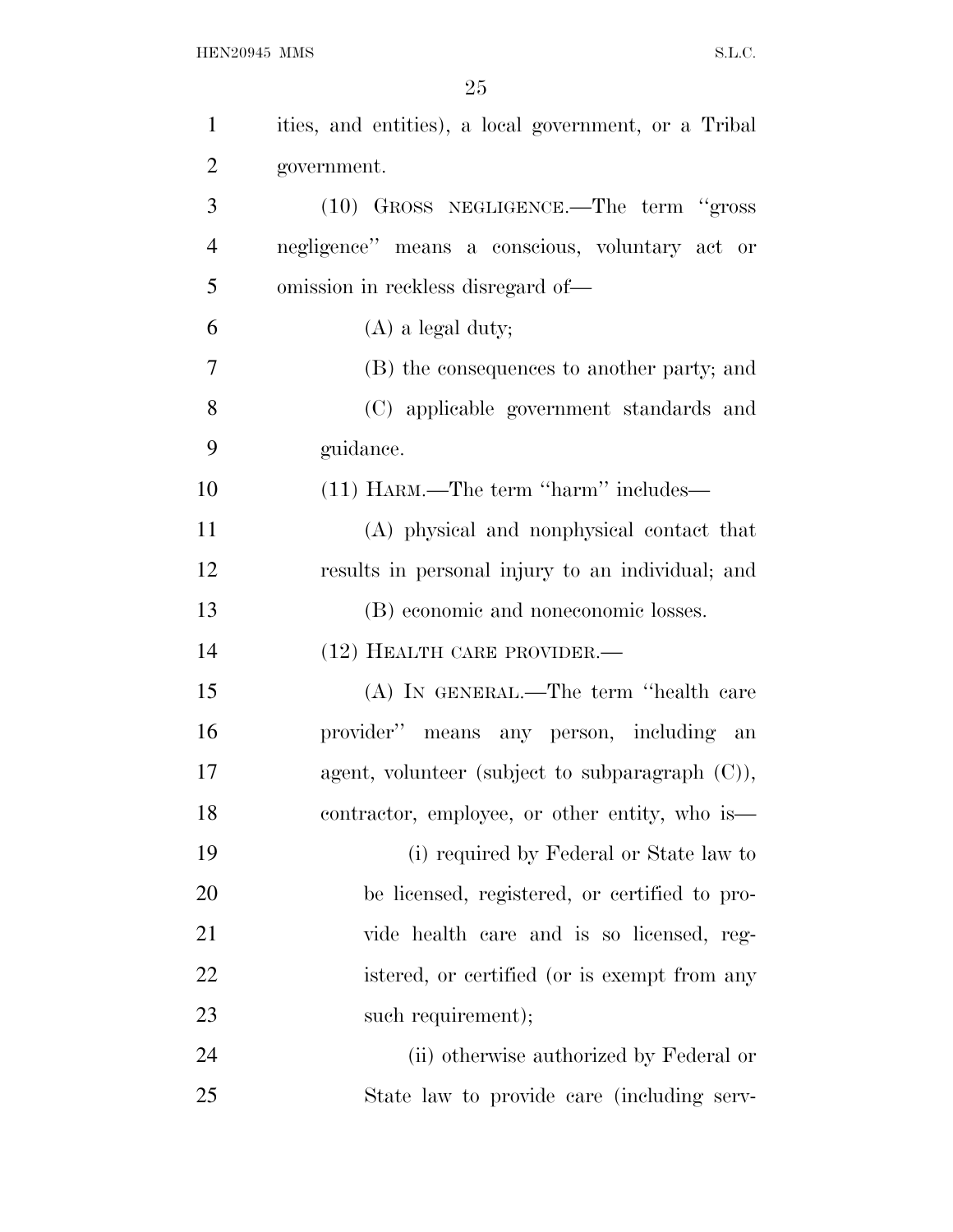| $\mathbf{1}$   | ices and supports furnished in a home or           |
|----------------|----------------------------------------------------|
| $\overline{2}$ | community-based residential setting under          |
| 3              | the State Medicaid program or a waiver of          |
| $\overline{4}$ | that program); or                                  |
| 5              | (iii) considered under applicable Fed-             |
| 6              | eral or State law to be a health care pro-         |
| 7              | vider, health care professional, health care       |
| 8              | institution, or health care facility.              |
| 9              | (B) INCLUSION OF ADMINISTRATORS, SU-               |
| 10             | PERVISORS, ETC.—The term "health care pro-         |
| 11             | vider" includes a health care facility adminis-    |
| 12             | trator, executive, supervisor, board member or     |
| 13             | trustee, or another individual responsible for di- |
| 14             | recting, supervising, or monitoring the provision  |
| 15             | of coronavirus-related health care services in a   |
| 16             | comparable role.                                   |
| 17             | (C)<br>INCLUSION OF VOLUNTEERS.—The                |
| 18             | term "health care provider" includes volunteers    |
| 19             | that meet the following criteria:                  |
| 20             | (i) The volunteer is a health care pro-            |
| 21             | providing coronavirus-related<br>fessional         |
| 22             | health care services.                              |
| 23             | (ii) The act or omission by the volun-             |
| 24             | teer occurs—                                       |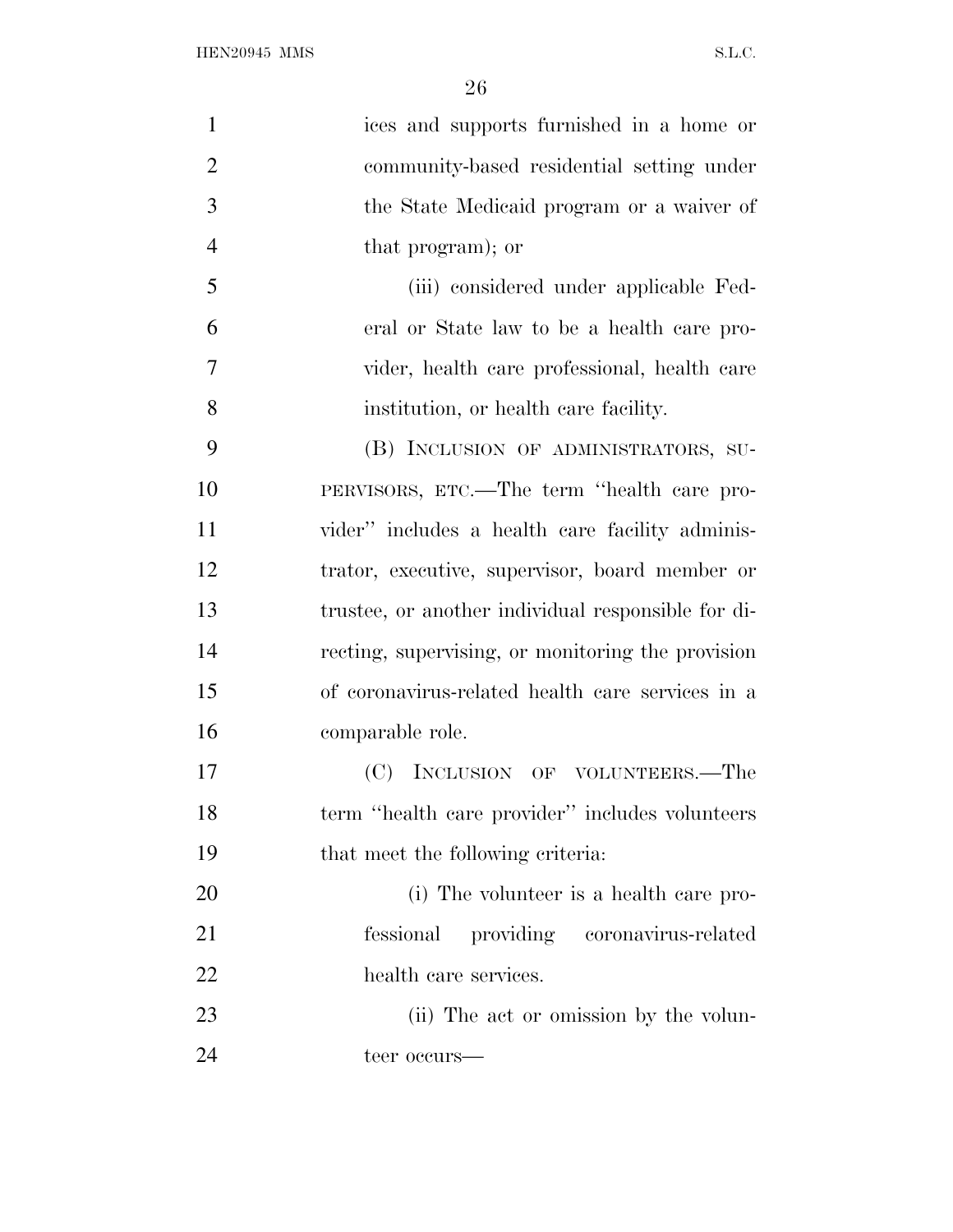| $\mathbf{1}$   | (I) in the course of providing                   |
|----------------|--------------------------------------------------|
| $\overline{2}$ | health care services;                            |
| 3              | (II) in the health care profes-                  |
| $\overline{4}$ | sional's capacity as a volunteer;                |
| 5              | (III) in the course of providing                 |
| 6              | health care services that—                       |
| 7              | (aa) are within the scope of                     |
| 8              | the license, registration, or cer-               |
| 9              | tification of the volunteer, as de-              |
| 10             | fined by the State of licensure,                 |
| 11             | registration, or certification; and              |
| 12             | (bb) do not exceed the scope                     |
| 13             | of license, registration, or certifi-            |
| 14             | cation of a substantially similar                |
| 15             | health professional in the State                 |
| 16             | in which such act or omission oc-                |
| 17             | curs; and                                        |
| 18             | $(IV)$ in a good-faith belief that               |
| 19             | the individual being treated is in need          |
| 20             | of health care services.                         |
| 21             | (13) INDIVIDUAL OR ENTITY.—The term "indi-       |
| 22             | vidual or entity" means—                         |
| 23             | (A) any natural person, corporation, com-        |
| 24             | pany, trade, business, firm, partnership, joint  |
| 25             | stock company, vessel in rem, educational insti- |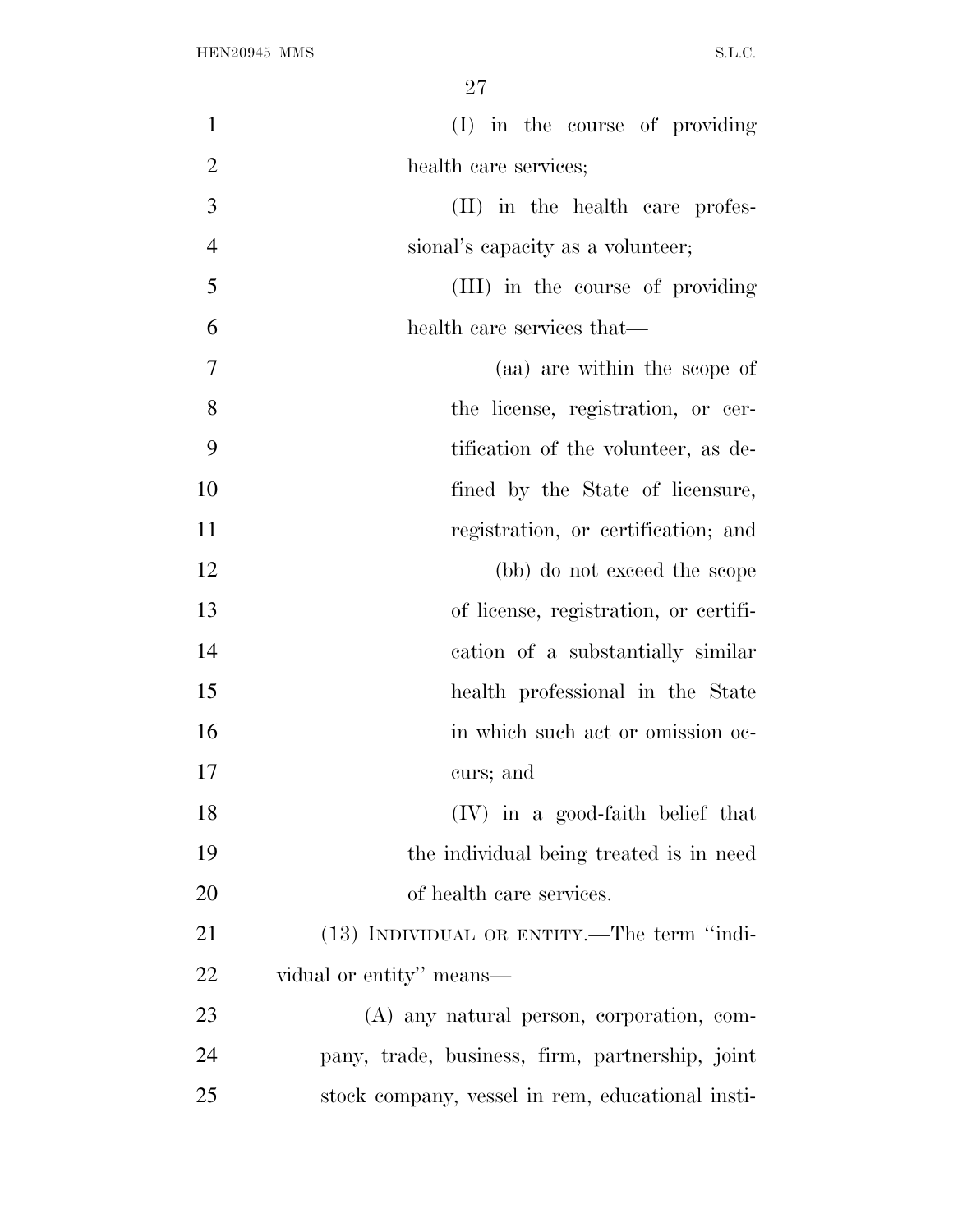| $\mathbf{1}$   | tution, labor organization, or similar organiza- |
|----------------|--------------------------------------------------|
| $\overline{2}$ | tion or group of organizations;                  |
| 3              | (B) any nonprofit organization, foundation,      |
| $\overline{4}$ | society, or association organized for religious, |
| 5              | charitable, educational, or other purposes; or   |
| 6              | (C) any State, Tribal, or local government.      |
| 7              | (14) LOCAL GOVERNMENT.—The term "local           |
| 8              | government" means any unit of government within  |
| 9              | a State, including a—                            |
| 10             | $(A)$ county;                                    |
| 11             | (B) borough;                                     |
| 12             | (C) municipality;                                |
| 13             | (D) city;                                        |
| 14             | $(E)$ town;                                      |
| 15             | $(F)$ township;                                  |
| 16             | $(G)$ parish;                                    |
| 17             | (H) local public authority, including any        |
| 18             | public housing agency under the United States    |
| 19             | Housing Act of 1937 (42 U.S.C. 1437 et seq.);    |
| 20             | (I) special district;                            |
| 21             | $(J)$ school district;                           |
| 22             | (K) intrastate district;                         |
| 23             | (L) council of governments, whether or not       |
| 24             | incorporated as a nonprofit corporation under    |
| 25             | State law; and                                   |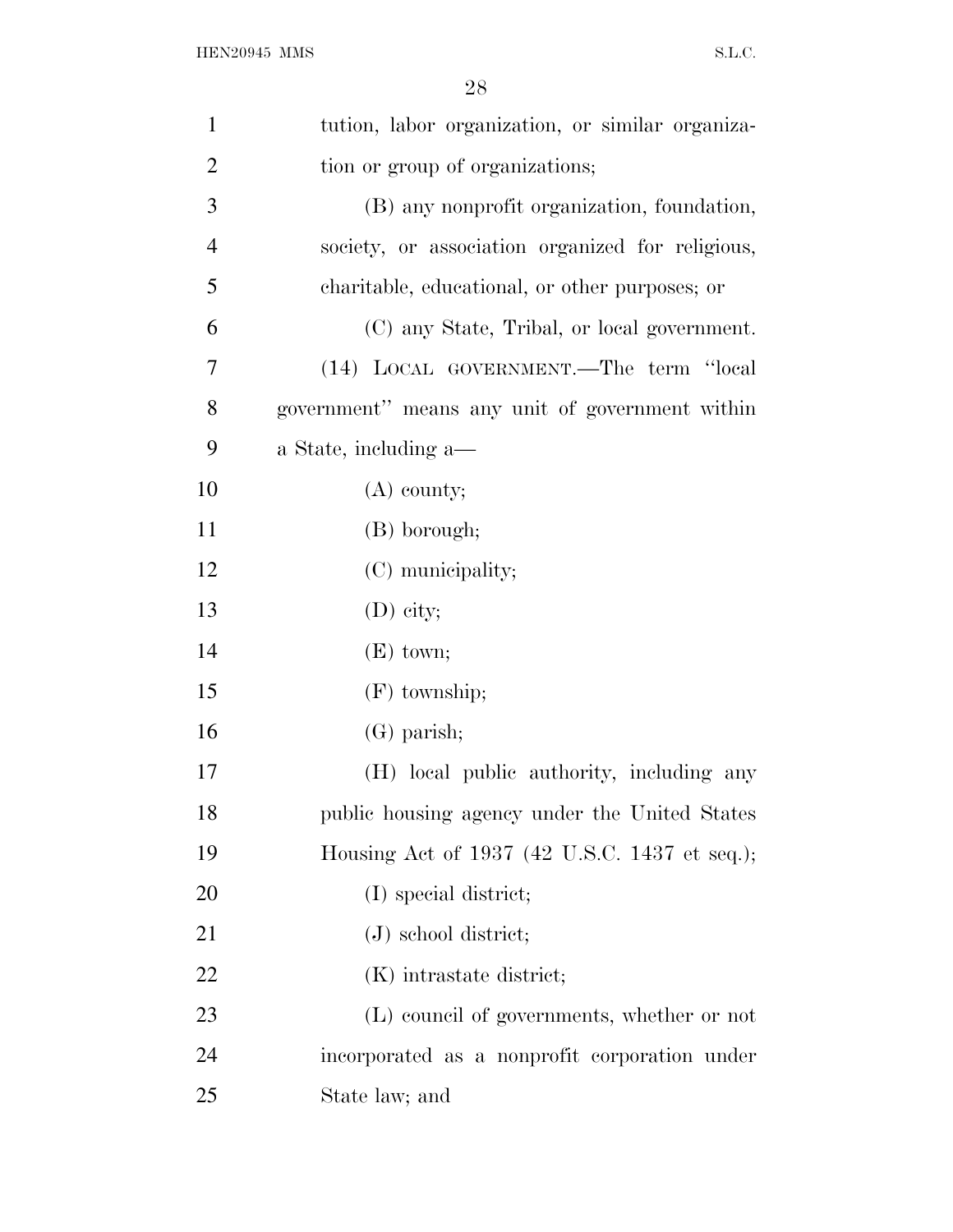${\bf HEN20945~MMS} \hspace{2cm} {\bf S.L.C.}$ 

| $\mathbf{1}$   | (M) agency or instrumentality of—                   |
|----------------|-----------------------------------------------------|
| $\overline{2}$ | (i) multiple units of local government              |
| 3              | (including units of local government lo-            |
| $\overline{4}$ | cated in different States); or                      |
| 5              | (ii) an intra-State unit of local gov-              |
| 6              | ernment.                                            |
| 7              | (15) MANDATORY.—The term "mandatory",               |
| 8              | with respect to applicable government standards and |
| 9              | guidance, means the standards or regulations are    |
| 10             | themselves enforceable by the issuing government    |
| 11             | through criminal, civil, or administrative action.  |
| 12             | (16) PERSONAL INJURY.—The term "personal            |
| 13             | injury" means—                                      |
| 14             | (A) actual or potential physical injury to          |
| 15             | an individual or death caused by a physical in-     |
| 16             | jury; or                                            |
| 17             | (B) mental suffering, emotional distress, or        |
| 18             | similar injuries suffered by an individual in con-  |
| 19             | nection with a physical injury.                     |
| 20             | $(17)$ STATE.—The term "State"—                     |
| 21             | (A) means any State of the United States,           |
| 22             | the District of Columbia, the Commonwealth of       |
| 23             | Puerto Rico, the Northern Mariana Islands, the      |
| 24             | United States Virgin Islands, Guam, American        |
| 25             | Samoa, and any other territory or possession of     |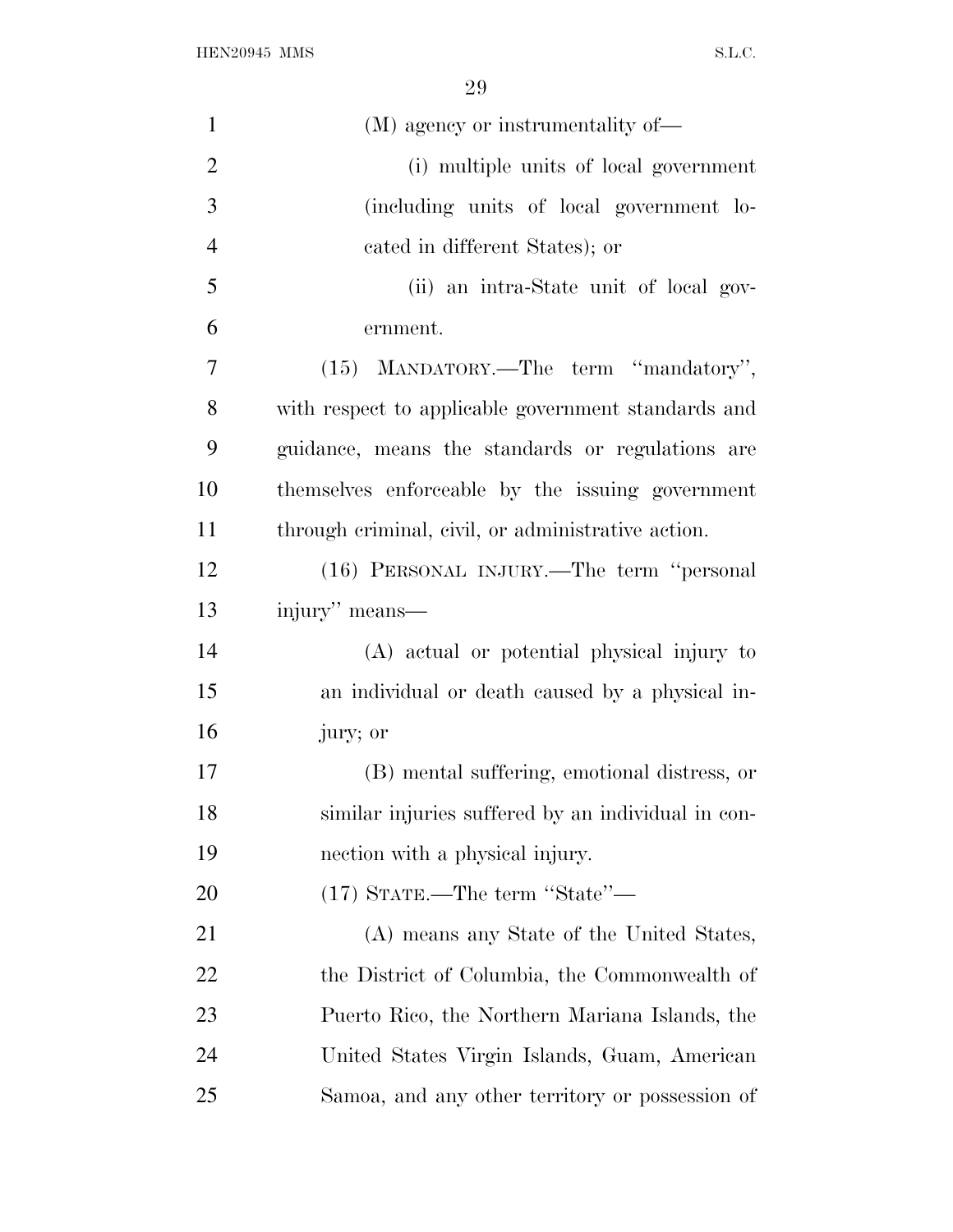| $\mathbf{1}$   | the United States, and any political subdivision |
|----------------|--------------------------------------------------|
| $\overline{2}$ | or instrumentality thereof; and                  |
| 3              | (B) includes any agency or instrumentality       |
| $\overline{4}$ | of 2 or more of the entities described in sub-   |
| 5              | paragraph $(A)$ .                                |
| 6              | (18) TRIBAL GOVERNMENT.—                         |
| 7              | (A) IN GENERAL.—The term "Tribal gov-            |
| 8              | ernment" means the recognized governing body     |
| 9              | of any Indian tribe included on the list pub-    |
| 10             | lished by the Secretary of the Interior pursuant |
| 11             | to section $104(a)$ of the Federally Recognized  |
| 12             | Indian Tribe List Act of 1994 (25 U.S.C.         |
| 13             | $5131(a)$ ).                                     |
| 14             | (B) INCLUSION.—The term "Tribal gov-             |
| 15             | ernment" includes any subdivision (regardless    |
| 16             | of the laws and regulations of the jurisdiction  |
| 17             | in which the subdivision is organized or incor-  |
| 18             | porated) of a governing body described in sub-   |
| 19             | paragraph $(A)$ that—                            |
| 20             | (i) is wholly owned by that governing            |
| 21             | body; and                                        |
| 22             | (ii) has been delegated the right to ex-         |
| 23             | ercise 1 or more substantial governmental        |
|                |                                                  |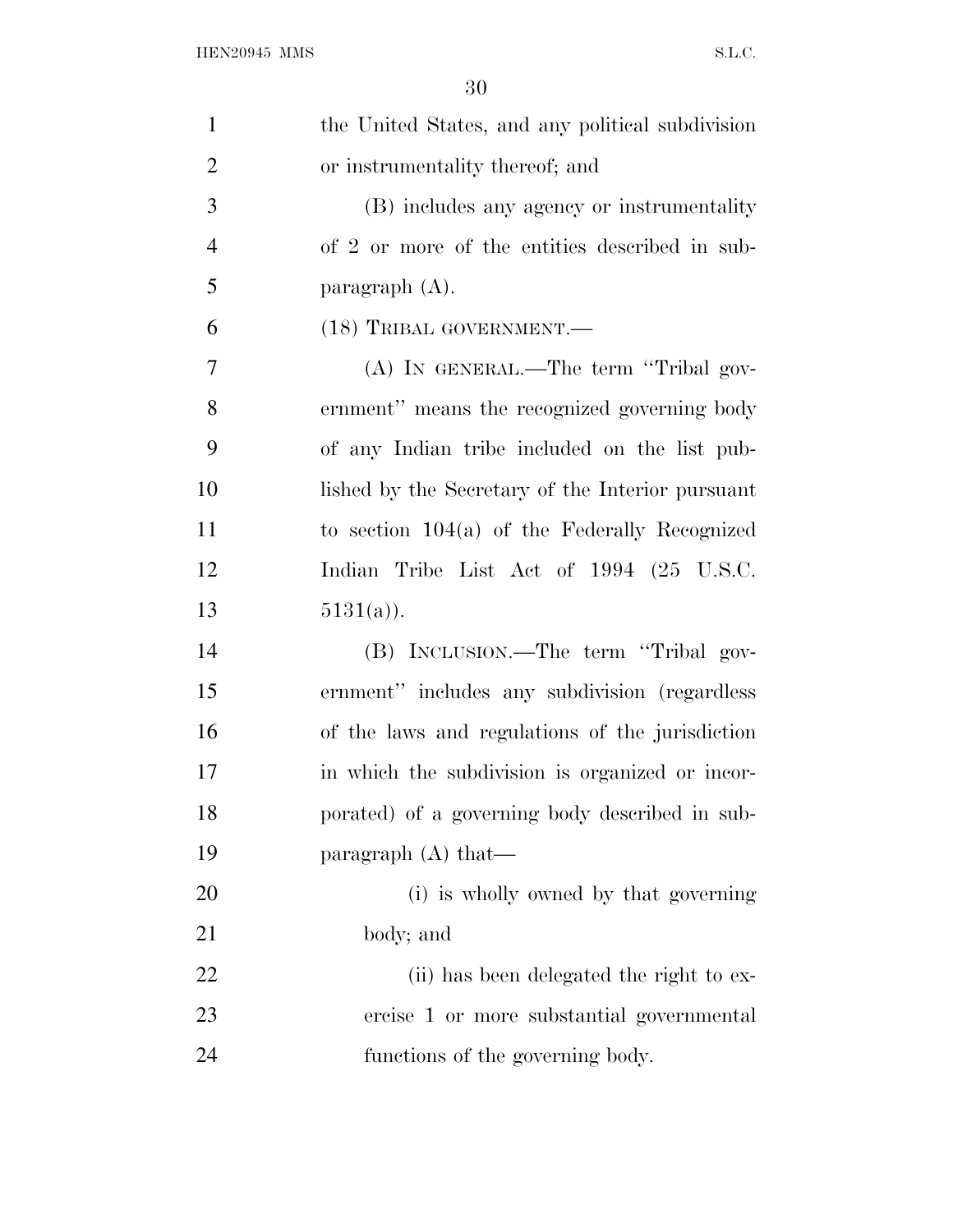| $\mathbf{1}$   | (19) WILLFUL MISCONDUCT.—The term "will-         |
|----------------|--------------------------------------------------|
| $\overline{2}$ | ful misconduct" means an act or omission that is |
| 3              | taken—                                           |
| $\overline{4}$ | (A) intentionally to achieve a wrongful          |
| 5              | purpose;                                         |
| 6              | (B) knowingly without legal or factual jus-      |
| 7              | tification; and                                  |
| 8              | (C) in disregard of a known or obvious risk      |
| 9              | that is so great as to make it highly probable   |
| 10             | that the harm will outweigh the benefit.         |
| 11             | <b>Subtitle A—Liability Relief</b>               |
| 12             | PART I-LIABILITY LIMITATIONS FOR INDIVID-        |
| 13             | UALS AND ENTITIES ENGAGED IN BUSI-               |
| 14             | NESSES, SERVICES, ACTIVITIES, OR ACCOM-          |
| 15             | <b>MODATIONS</b>                                 |
| 16             | SEC. 2121. APPLICATION OF PART.                  |
| 17             | (a) CAUSE OF ACTION; TRIBAL SOVEREIGN IMMU-      |
| 18             | $NITY$ .                                         |
| 19             | $(1)$ CAUSE OF ACTION.—                          |
| 20             | (A) IN GENERAL.—This part creates an             |
| 21             | exclusive cause of action for coronavirus expo-  |
| 22             | sure actions.                                    |
| 23             | (B) LIABILITY.—A plaintiff may prevail in        |
| 24             | a coronavirus exposure action only in accord-    |
|                |                                                  |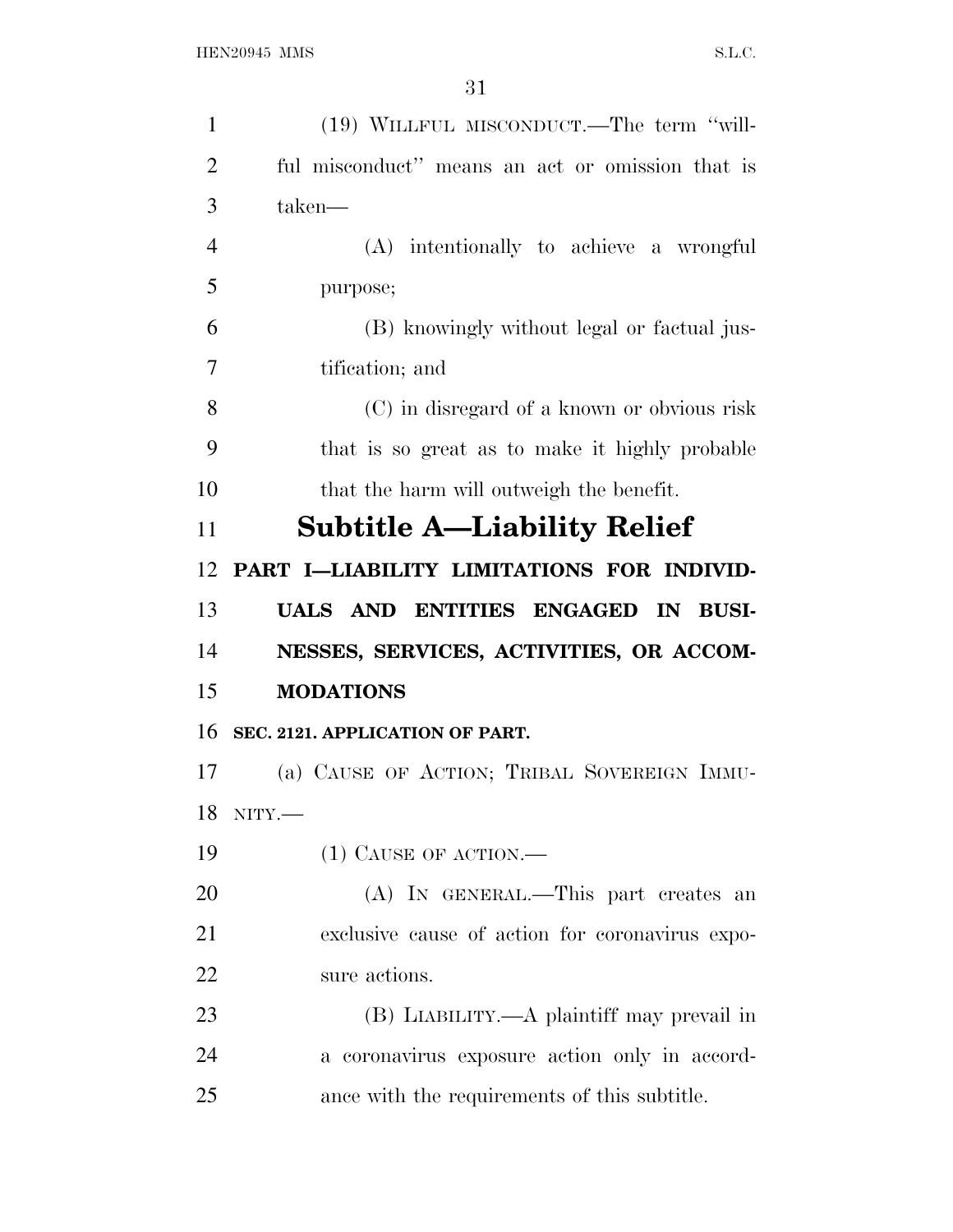| $\mathbf{1}$   | (C) APPLICATION.—The provisions of this                 |
|----------------|---------------------------------------------------------|
| $\overline{2}$ | part shall apply to—                                    |
| 3              | (i) any cause of action that is a                       |
| $\overline{4}$ | coronavirus exposure action that was filed              |
| 5              | before the date of enactment of this Act                |
| 6              | and that is pending on such date of enact-              |
| 7              | ment; and                                               |
| 8              | (ii) any coronavirus exposure action                    |
| 9              | filed on or after such date of enactment.               |
| 10             | (2) PRESERVATION OF LIABILITY LIMITS AND                |
| 11             | DEFENSES.—Except as otherwise explicitly provided       |
| 12             | in this part, nothing in this part expands any liabil-  |
| 13             | ity otherwise imposed or limits any defense other-      |
| 14             | wise available under Federal, State, or Tribal law.     |
| 15             | (3) IMMUNITY.—Nothing in this part abrogates            |
| 16             | the immunity of any State, or waives the immunity       |
| 17             | of any Tribal government. The limitations on liabil-    |
| 18             | ity provided under this part shall control in any ac-   |
| 19             | tion properly filed against a State or Tribal govern-   |
| 20             | ment pursuant to a duly executed waiver by the          |
| 21             | State or Tribe of sovereign immunity and stating        |
| 22             | claims within the scope of this part.                   |
| 23             | (b) PREEMPTION AND SUPERSEDURE.—                        |
| 24             | (1) IN GENERAL.—Except as described in para-            |
| 25             | graphs $(2)$ through $(6)$ , this part preempts and su- |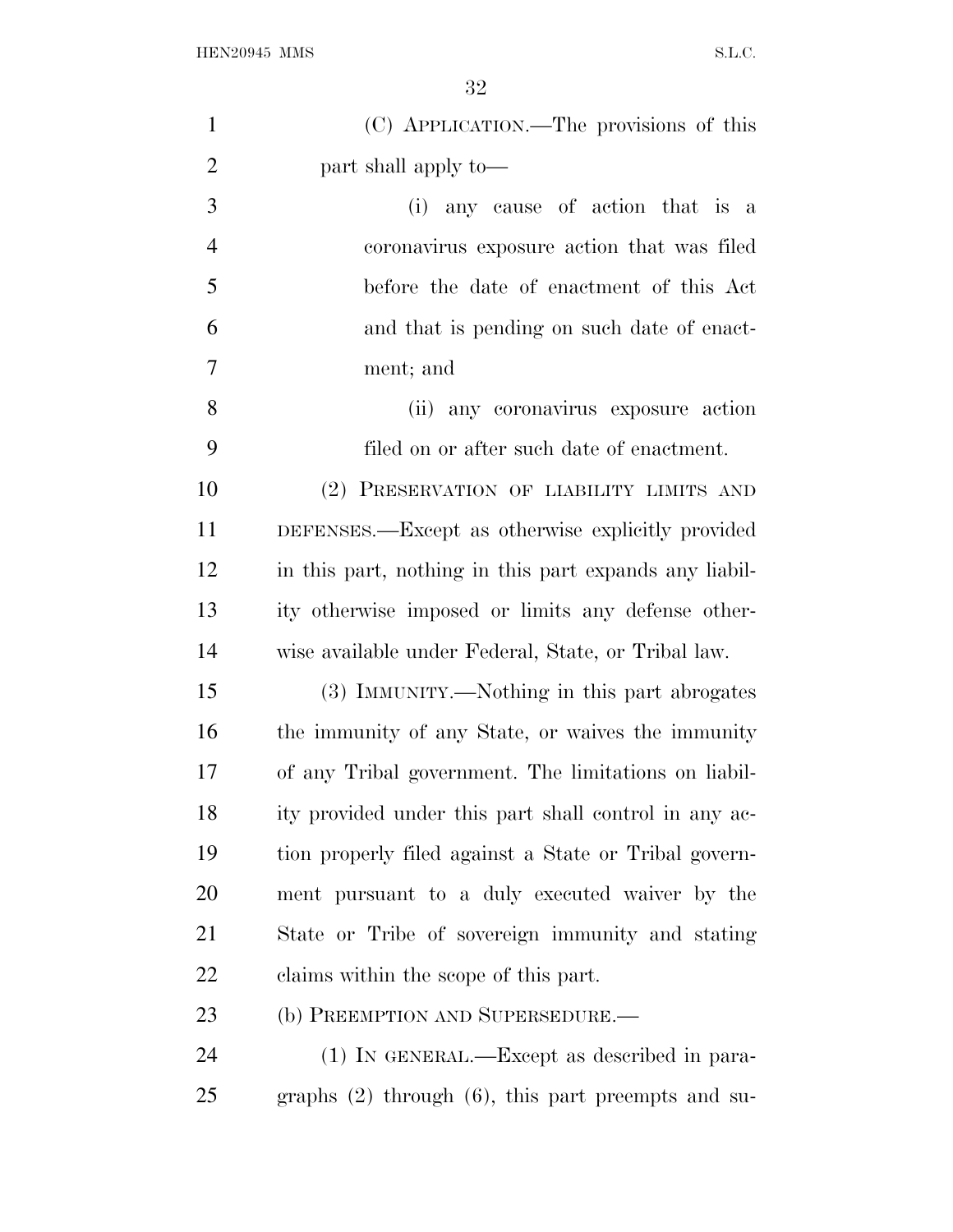persedes any Federal, State, or Tribal law, including statutes, regulations, rules, orders, proclamations, or standards that are enacted, promulgated, or estab- lished under common law, related to recovery for personal injuries caused by actual, alleged, feared, or potential for exposure to coronavirus.

 (2) STRICTER LAWS NOT PREEMPTED OR SU- PERSEDED.—Nothing in this part shall be construed to affect the applicability of any provision of any Federal, State, or Tribal law that imposes stricter 11 limits on damages or liabilities for personal injury caused by, arising out of, or related to an actual, al- leged, feared, or potential for exposure to coronavirus, or otherwise affords greater protection to defendants in any coronavirus exposure action, than are provided in this part. Any such provision of Federal, State, or Tribal law shall be applied in addition to the requirements of this part and not in lieu thereof.

 (3) WORKERS' COMPENSATION LAWS NOT PRE- EMPTED OR SUPERSEDED.—Nothing in this part shall be construed to affect the applicability of any State or Tribal law providing for a claim for benefits under a workers' compensation scheme or program,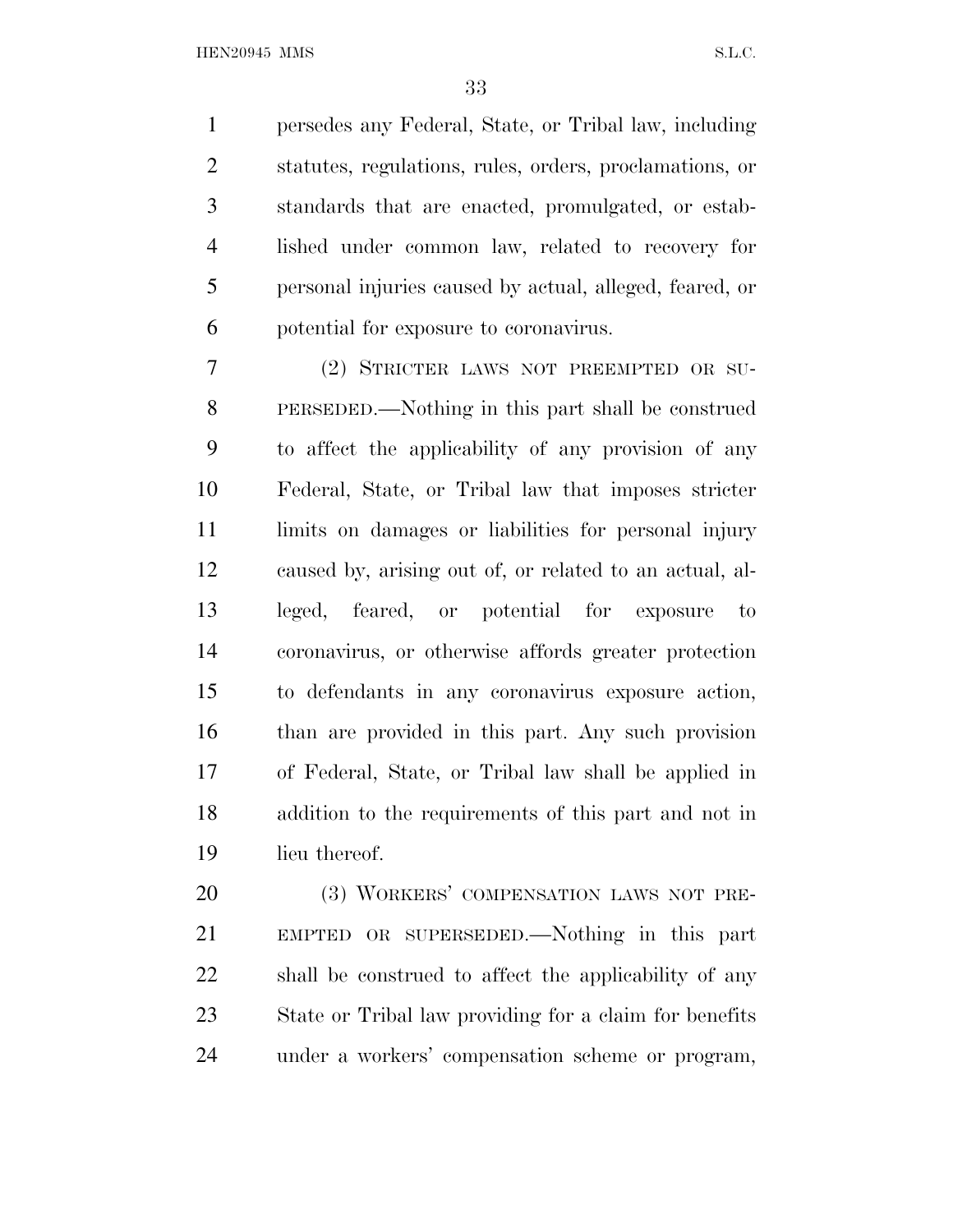or to preempt or supersede an exclusive remedy under such scheme or program.

 (4) ENFORCEMENT ACTIONS.—Nothing in this part shall be construed to impair, limit, or affect the authority of the Federal Government, or of any State, local, or Tribal government, to bring any criminal, civil, or administrative enforcement action against any individual or entity.

 (5) DISCRIMINATION CLAIMS.—Nothing in this part shall be construed to affect the applicability of any provision of any Federal, State, or Tribal law that creates a cause of action for intentional dis- crimination on the basis of race, color, national ori- gin, religion, sex (including pregnancy), disability, genetic information, or age.

 (6) MAINTENANCE AND CURE.—Nothing in this part shall be construed to affect a seaman's right to claim maintenance and cure benefits.

 (c) STATUTE OF LIMITATIONS.—A coronavirus expo- sure action may not be commenced in any Federal, State, or Tribal government court later than 1 year after the date of the actual, alleged, feared, or potential for expo-sure to coronavirus.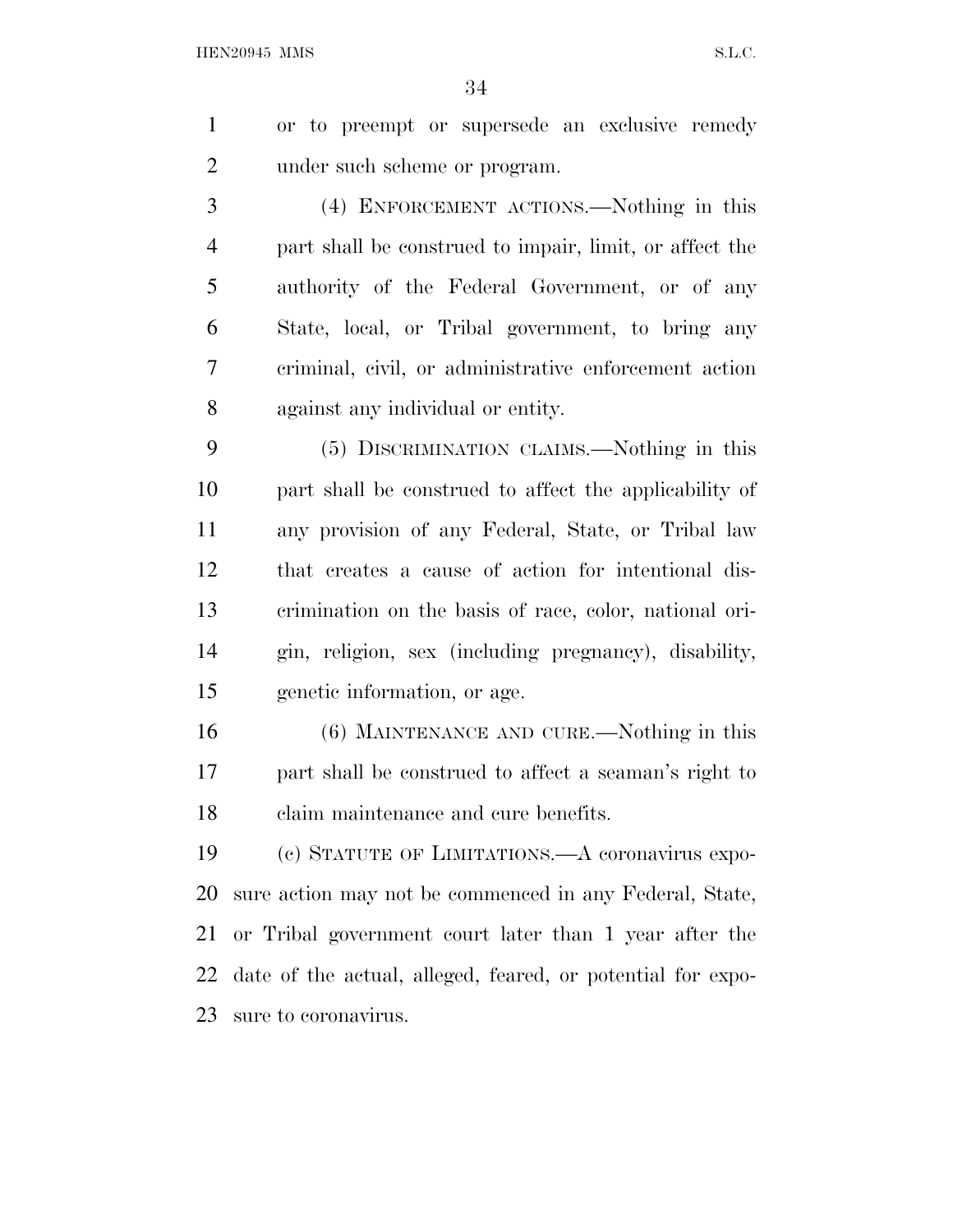# **SEC. 2122. LIABILITY; SAFE HARBOR.**

 (a) REQUIREMENTS FOR LIABILITY FOR EXPOSURE TO CORONAVIRUS.—Notwithstanding any other provision of law, and except as otherwise provided in this section, no individual or entity engaged in businesses, services, ac- tivities, or accommodations shall be liable in any coronavirus exposure action unless the plaintiff can prove by clear and convincing evidence that—

 (1) in engaging in the businesses, services, ac- tivities, or accommodations, the individual or entity was not making reasonable efforts in light of all the circumstances to comply with the applicable govern- ment standards and guidance in effect at the time of the actual, alleged, feared, or potential for expo-sure to coronavirus;

 (2) the individual or entity engaged in gross negligence or willful misconduct that caused an ac-tual exposure to coronavirus; and

 (3) the actual exposure to coronavirus caused the personal injury of the plaintiff.

21 (b) REASONABLE EFFORTS TO COMPLY.—

 (1) CONFLICTING APPLICABLE GOVERNMENT STANDARDS AND GUIDANCE.—

24 (A) IN GENERAL.—If more than 1 govern- ment to whose jurisdiction an individual or enti-ty is subject issues applicable government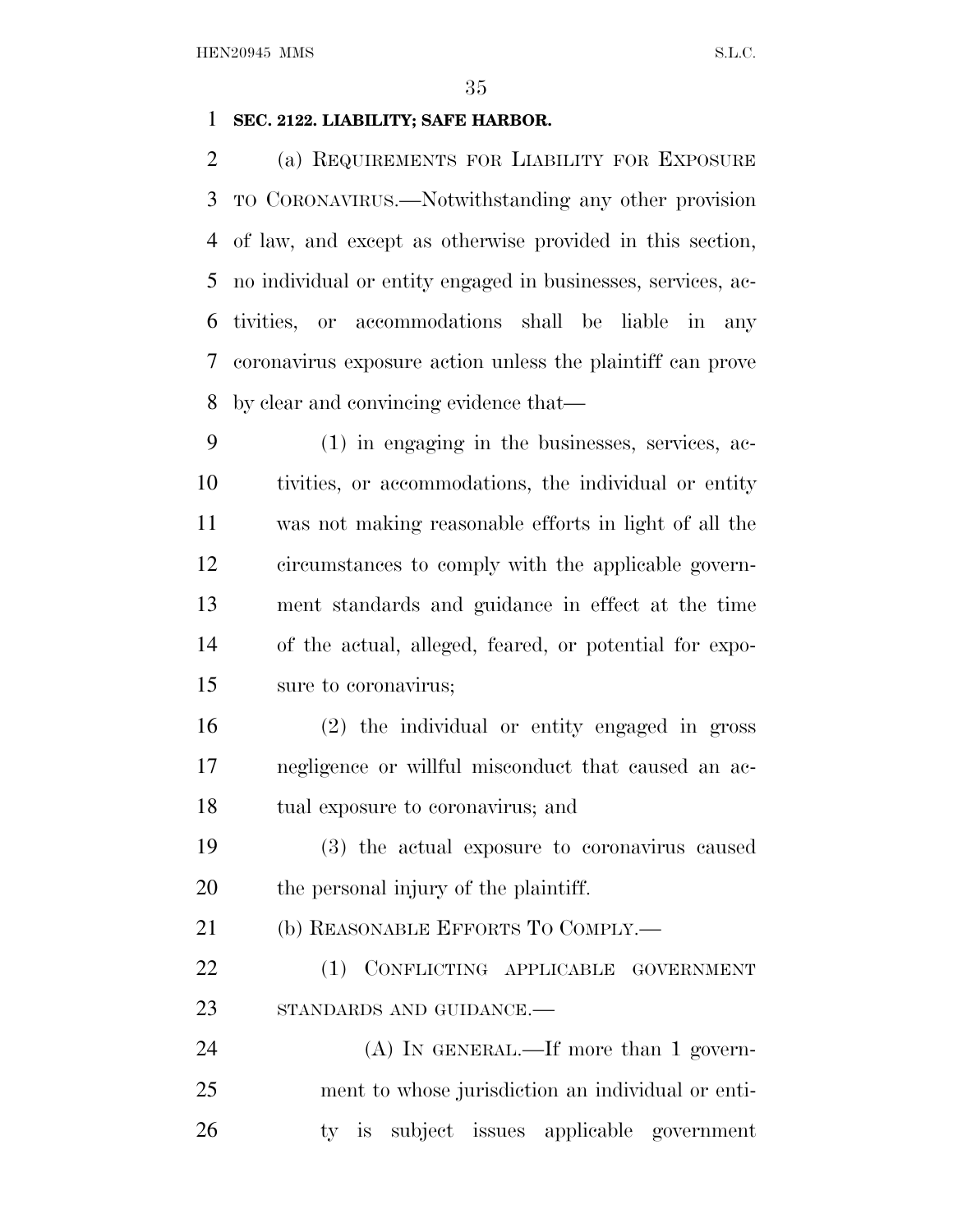standards and guidance, and the applicable gov- ernment standards and guidance issued by 1 or more of the governments conflicts with the ap- plicable government standards and guidance issued by 1 or more of the other governments, the individual or entity shall be considered to have made reasonable efforts in light of all the circumstances to comply with the applicable government standards and guidance for pur- poses of subsection (a)(1) unless the plaintiff establishes by clear and convincing evidence that the individual or entity was not making reasonable efforts in light of all the cir- cumstances to comply with any of the con- flicting applicable government standards and guidance issued by any government to whose ju-risdiction the individual or entity is subject.

 (B) EXCEPTION.—If mandatory standards and regulations constituting applicable govern- ment standards and guidance issued by any government with jurisdiction over the individual or entity conflict with applicable government standards and guidance that are not mandatory and are issued by any other government with jurisdiction over the individual or entity or by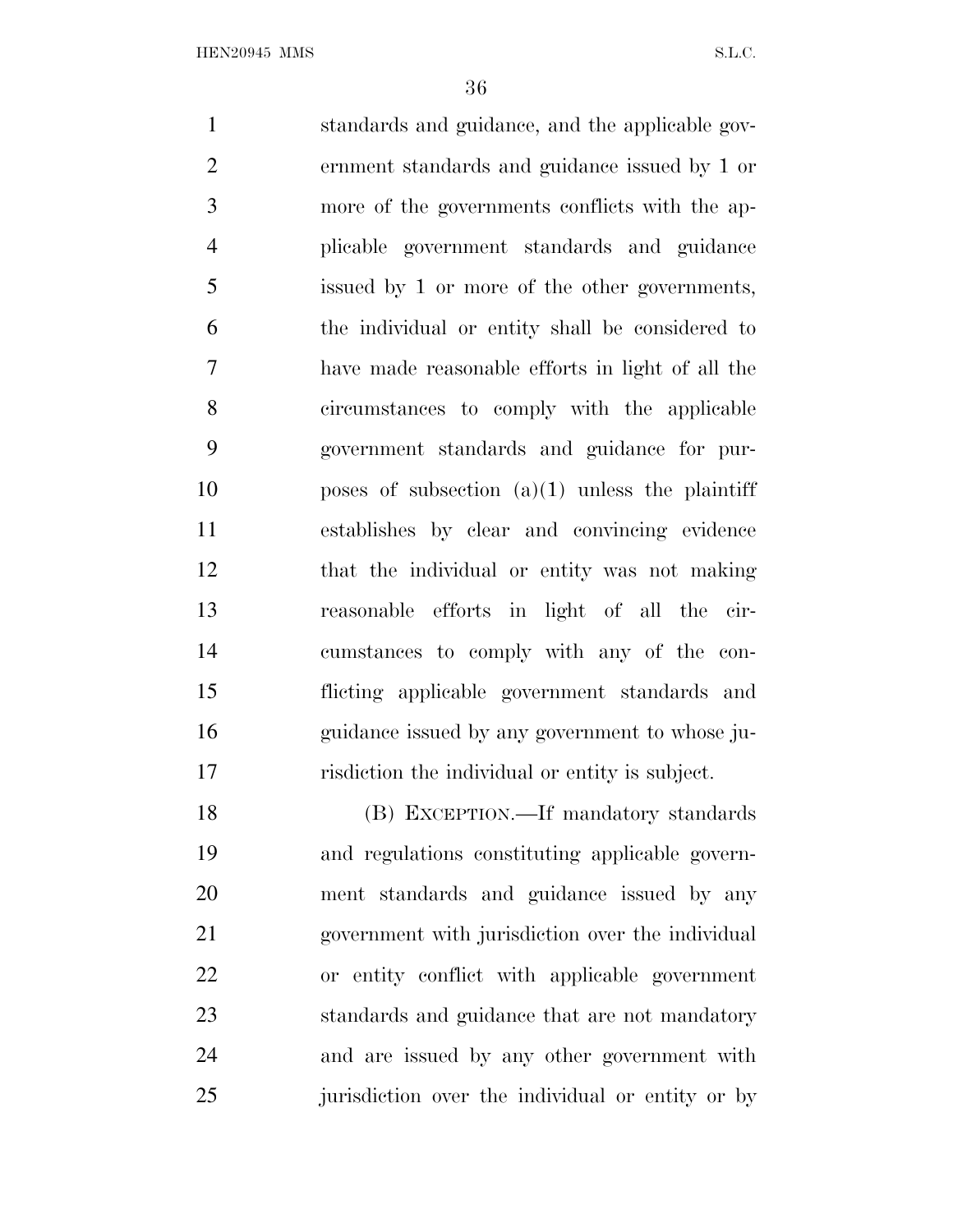1 the same government that issued the mandatory standards and regulations, the plaintiff may es- tablish that the individual or entity did not make reasonable efforts in light of all the cir- cumstances to comply with the applicable gov- ernment standards and guidance for purposes of subsection (a)(1) by establishing by clear and convincing evidence that the individual or entity was not making reasonable efforts in light of all the circumstances to comply with the manda- tory standards and regulations to which the in- dividual or entity was subject. 13 (2) WRITTEN OR PUBLISHED POLICY.— (A) IN GENERAL.—If an individual or enti- ty engaged in businesses, services, activities, or accommodations maintained a written or pub-lished policy on the mitigation of transmission

 of coronavirus at the time of the actual, alleged, feared, or potential for exposure to coronavirus that complied with, or was more protective 21 than, the applicable government standards and guidance to which the individual or entity was subject, the individual or entity shall be pre- sumed to have made reasonable efforts in light of all the circumstances to comply with the ap-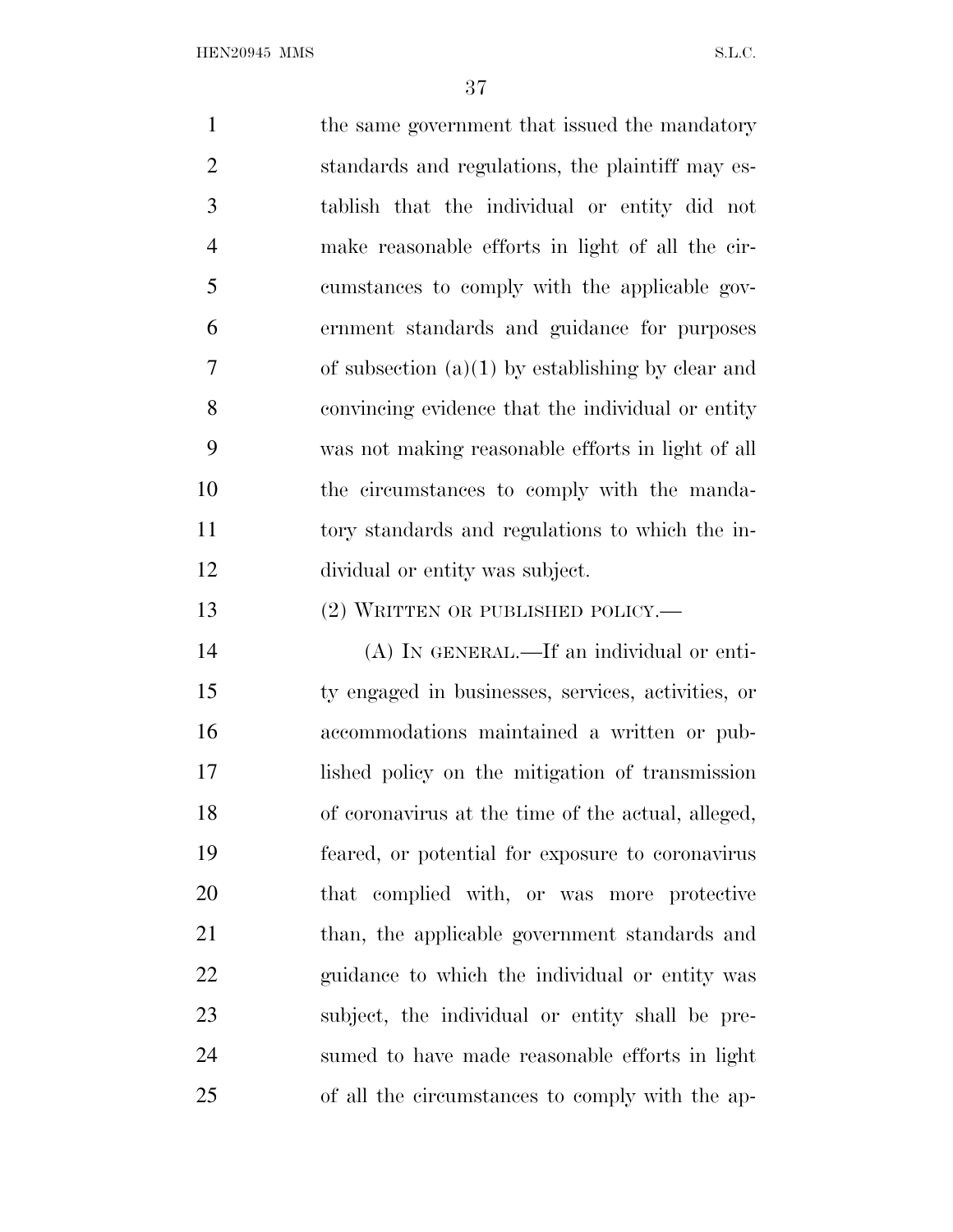| plicable government standards and guidance for |
|------------------------------------------------|
| purposes of subsection $(a)(1)$ .              |

 (B) REBUTTAL.—The plaintiff may rebut the presumption under subparagraph (A) by es- tablishing that the individual or entity was not complying with the written or published policy at the time of the actual, alleged, feared, or po-tential for exposure to coronavirus.

 (C) ABSENCE OF A WRITTEN OR PUB- LISHED POLICY.—The absence of a written or published policy shall not give rise to a pre- sumption that the individual or entity did not make reasonable efforts in light of all the cir- cumstances to comply with the applicable gov- ernment standards and guidance for purposes 16 of subsection  $(a)(1)$ .

 (3) TIMING.—For purposes of subsection (a)(1), a change to a policy or practice by an indi- vidual or entity before or after the actual, alleged, feared, or potential for exposure to coronavirus, shall not be evidence of liability for the actual, alleged, feared, or potential for exposure to coronavirus.

 (c) THIRD PARTIES.—No individual or entity shall be held liable in a coronavirus exposure action for the acts or omissions of a third party, unless—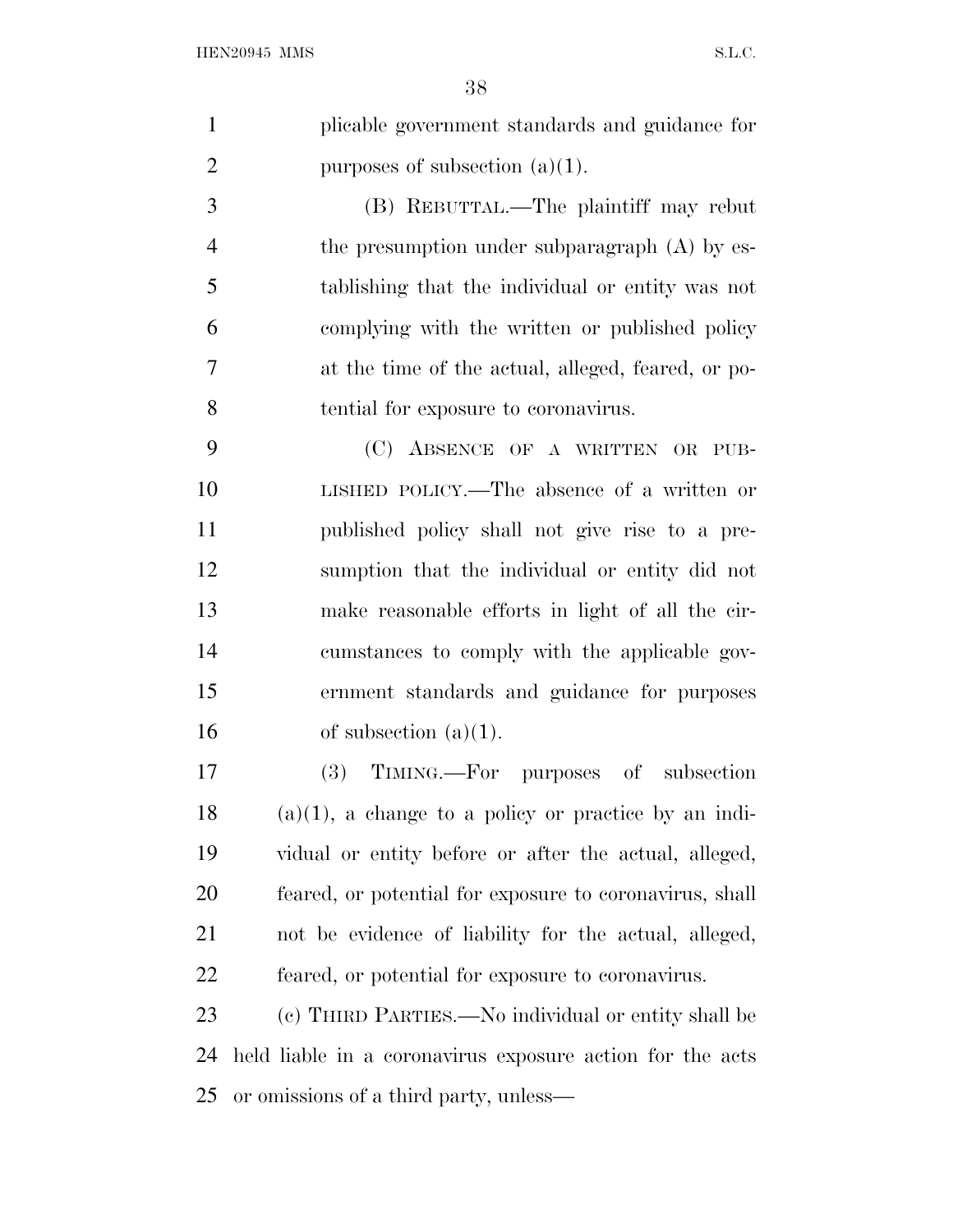| $\mathbf{1}$   | (1) the individual or entity had an obligation                |
|----------------|---------------------------------------------------------------|
| $\overline{2}$ | under general common law principles to control the            |
| 3              | acts or omissions of the third party; or                      |
| $\overline{4}$ | $(2)$ the third party was an agent of the indi-               |
| 5              | vidual or entity.                                             |
| 6              | (d) MITIGATION.—Changes to the policies, practices,           |
| 7              | or procedures of an individual or entity for complying with   |
| 8              | the applicable government standards and guidance after        |
| 9              | the time of the actual, alleged, feared, or potential for ex- |
| 10             | posure to coronavirus, shall not be considered evidence of    |
| 11             | liability or culpability.                                     |
| 12             | PART II-LIABILITY LIMITATIONS FOR HEALTH                      |
|                |                                                               |
| 13             | <b>CARE PROVIDERS</b>                                         |
| 14             | SEC. 2141. APPLICATION OF PART.                               |
| 15             | (a) IN GENERAL.—                                              |
| 16             | $(1)$ CAUSE OF ACTION.—                                       |
| 17             | (A) IN GENERAL.—This part creates an                          |
| 18             | exclusive cause of action for coronavirus-related             |
| 19             | medical liability actions.                                    |
| 20             | (B) LIABILITY.—A plaintiff may prevail in                     |
| 21             | coronavirus-related medical liability action<br>$\mathbf{a}$  |
| 22             | only in accordance with the requirements of this              |
| 23             | subtitle.                                                     |
| 24             | (C) APPLICATION.—The provisions of this                       |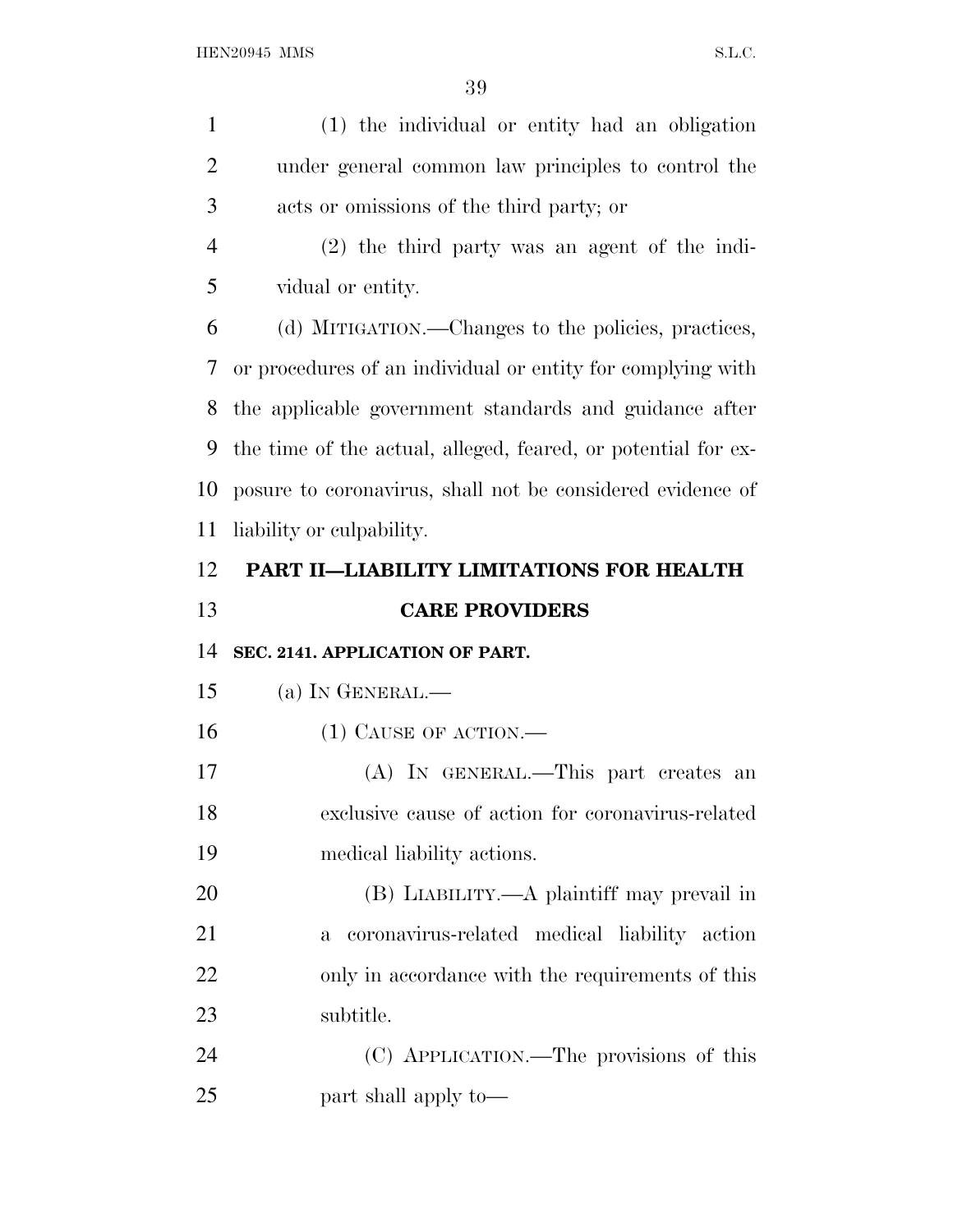${\bf HEN20945~MMS} \hspace{2cm} {\bf S.L.C.}$ 

| $\mathbf{1}$   | any cause of action that is a<br>(i)                    |
|----------------|---------------------------------------------------------|
| $\overline{2}$ | coronavirus-related medical liability action            |
| 3              | that was filed before the date of enactment             |
| 4              | of this Act and that is pending on such                 |
| 5              | date of enactment; and                                  |
| 6              | (ii) any coronavirus-related medical li-                |
| 7              | ability action filed on or after such date of           |
| 8              | enactment.                                              |
| 9              | (2) PRESERVATION OF LIABILITY LIMITS AND                |
| 10             | DEFENSES.—Except as otherwise explicitly provided       |
| 11             | in this part, nothing in this part expands any liabil-  |
| 12             | ity otherwise imposed or limits any defense other-      |
| 13             | wise available under Federal, State, or Tribal law.     |
| 14             | (3) IMMUNITY.—Nothing in this part abrogates            |
| 15             | the immunity of any State, or waives the immunity       |
| 16             | of any Tribal government. The limitations on liabil-    |
| 17             | ity provided under this part shall control in any ac-   |
| 18             | tion properly filed against a State or Tribal govern-   |
| 19             | ment pursuant to a duly executed waiver by the          |
| 20             | State or Tribe of sovereign immunity and stating        |
| 21             | claims within the scope of this part.                   |
| 22             | (b) PREEMPTION AND SUPERSEDURE.—                        |
| 23             | (1) IN GENERAL.—Except as described in para-            |
| 24             | graphs $(2)$ through $(6)$ , this part preempts and su- |
| 25             | persedes any Federal, State, or Tribal law, including   |
|                |                                                         |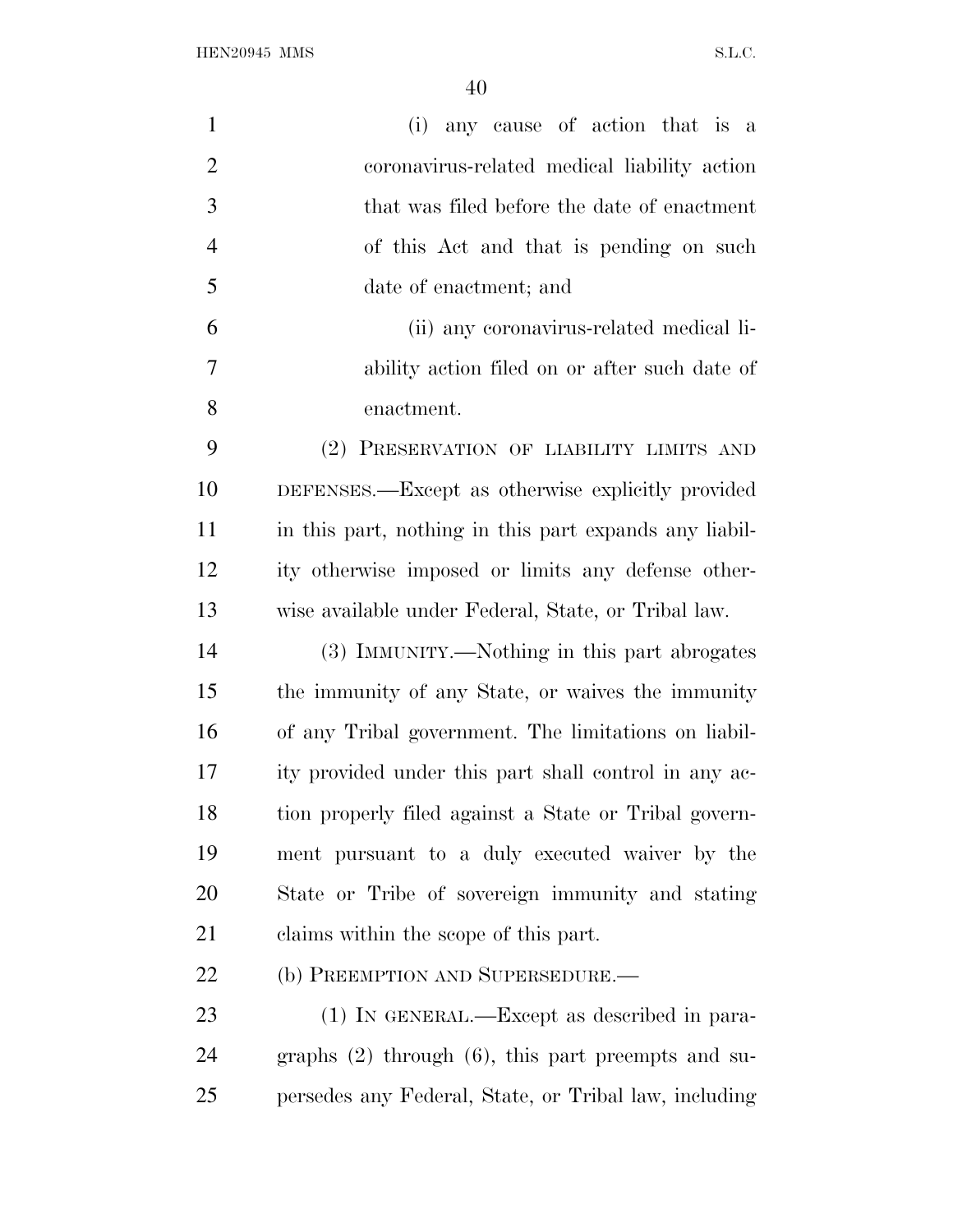statutes, regulations, rules, orders, proclamations, or standards that are enacted, promulgated, or estab- lished under common law, related to recovery for personal injuries caused by, arising out of, or related to an act or omission by a health care provider in the course of arranging for or providing coronavirus-related health care services.

 (2) STRICTER LAWS NOT PREEMPTED OR SU- PERSEDED.—Nothing in this part shall be construed to affect the applicability of any provision of any Federal, State, or Tribal law that imposes stricter limits on damages or liabilities for personal injury caused by, arising out of, or related to an act or omission by a health care provider in the course of arranging for or providing coronavirus-related health care services, or otherwise affords greater protection to defendants in any coronavirus-related medical li- ability action than are provided in this part. Any such provision of Federal, State, or Tribal law shall be applied in addition to the requirements of this part and not in lieu thereof.

 (3) ENFORCEMENT ACTIONS.—Nothing in this part shall be construed to impair, limit, or affect the authority of the Federal Government, or of any State, local, or Tribal government to bring any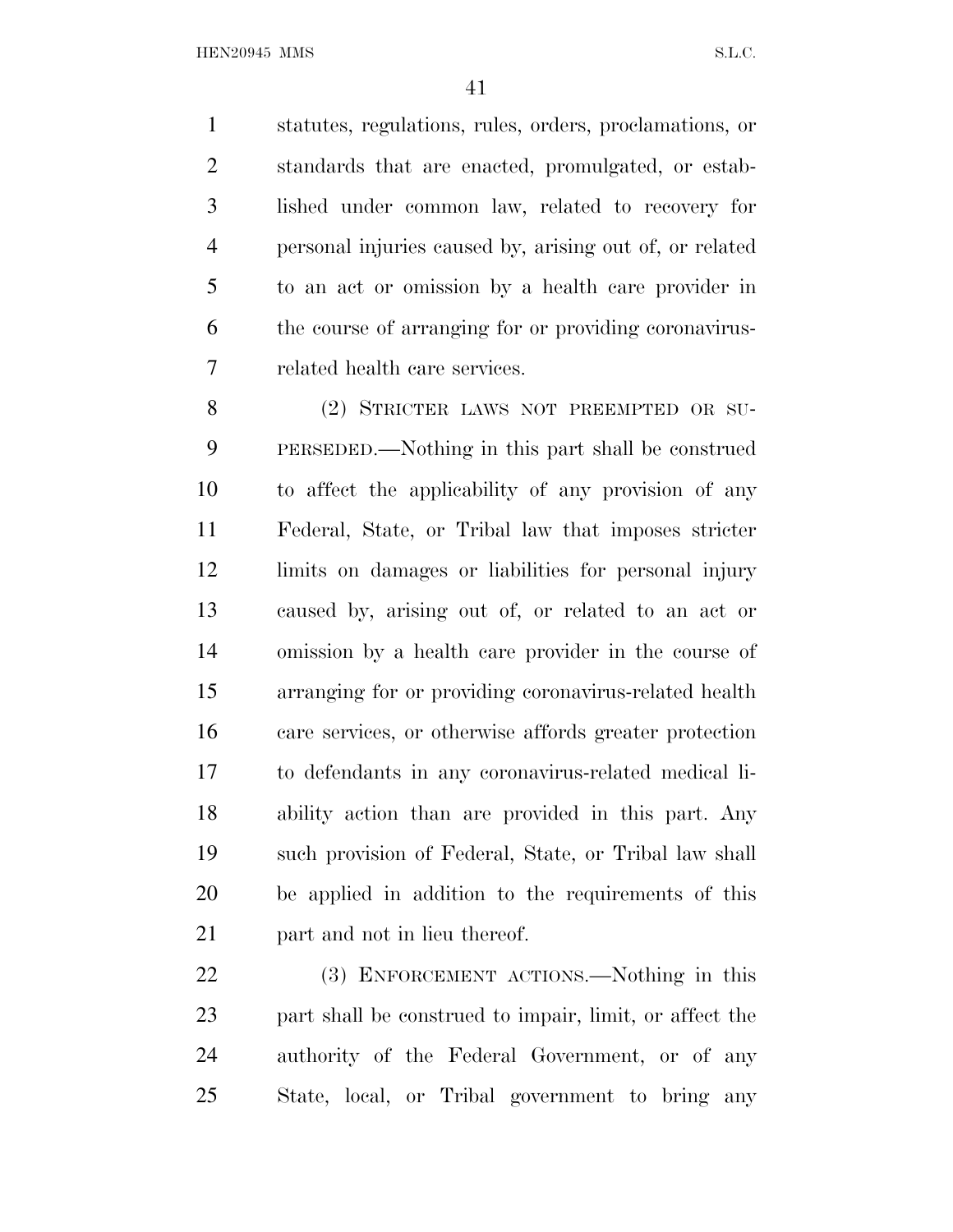criminal, civil, or administrative enforcement action against any health care provider.

 (4) DISCRIMINATION CLAIMS.—Nothing in this part shall be construed to affect the applicability of any provision of any Federal, State, or Tribal law that creates a cause of action for intentional dis- crimination on the basis of race, color, national ori- gin, religion, sex (including pregnancy), disability, genetic information, or age.

 (5) PUBLIC READINESS AND EMERGENCY PRE- PAREDNESS.—Nothing in this part shall be con- strued to affect the applicability of section 319F–3 of the Public Health Service Act (42 U.S.C. 247d– 6d) to any act or omission involving a covered coun- termeasure, as defined in subsection (i) of such sec- tion in arranging for or providing coronavirus-re- lated health care services. Nothing in this part shall be construed to affect the applicability of section 319F–4 of the Public Health Service Act (42 U.S.C. 247d–6e).

 (6) VACCINE INJURY.—To the extent that title XXI of the Public Health Service Act (42 U.S.C. 300aa–1 et seq.) establishes a Federal rule applica-ble to a civil action brought for a vaccine-related in-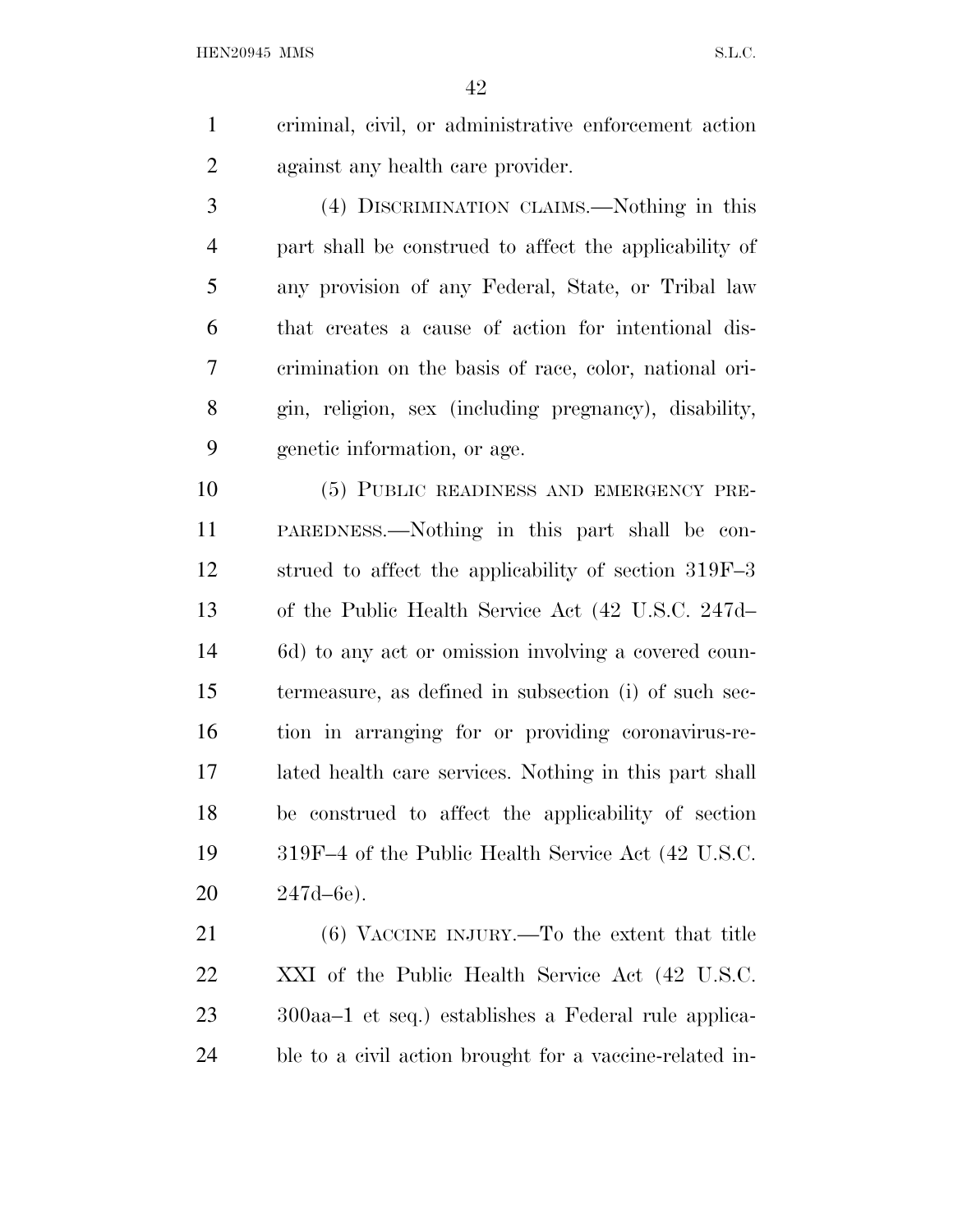jury or death, this part does not affect the applica-2 tion of that rule to such an action. (c) STATUTE OF LIMITATIONS.—A coronavirus-re- lated medical liability action may not be commenced in any Federal, State, or Tribal government court later than 1 year after the date of the alleged harm, damage, breach, or tort, unless tolled for— (1) proof of fraud; (2) intentional concealment; or (3) the presence of a foreign body, which has no therapeutic or diagnostic purpose or effect, in the person of the injured person. **SEC. 2142. LIABILITY FOR HEALTH CARE PROFESSIONALS AND HEALTH CARE FACILITIES DURING CORONAVIRUS PUBLIC HEALTH EMERGENCY.** (a) REQUIREMENTS FOR LIABILITY FOR CORONAVIRUS-RELATED HEALTH CARE SERVICES.—Not- withstanding any other provision of law, and except as provided in subsection (b), no health care provider shall be liable in a coronavirus-related medical liability action unless the plaintiff can prove by clear and convincing evi- dence— (1) gross negligence or willful misconduct by the health care provider; and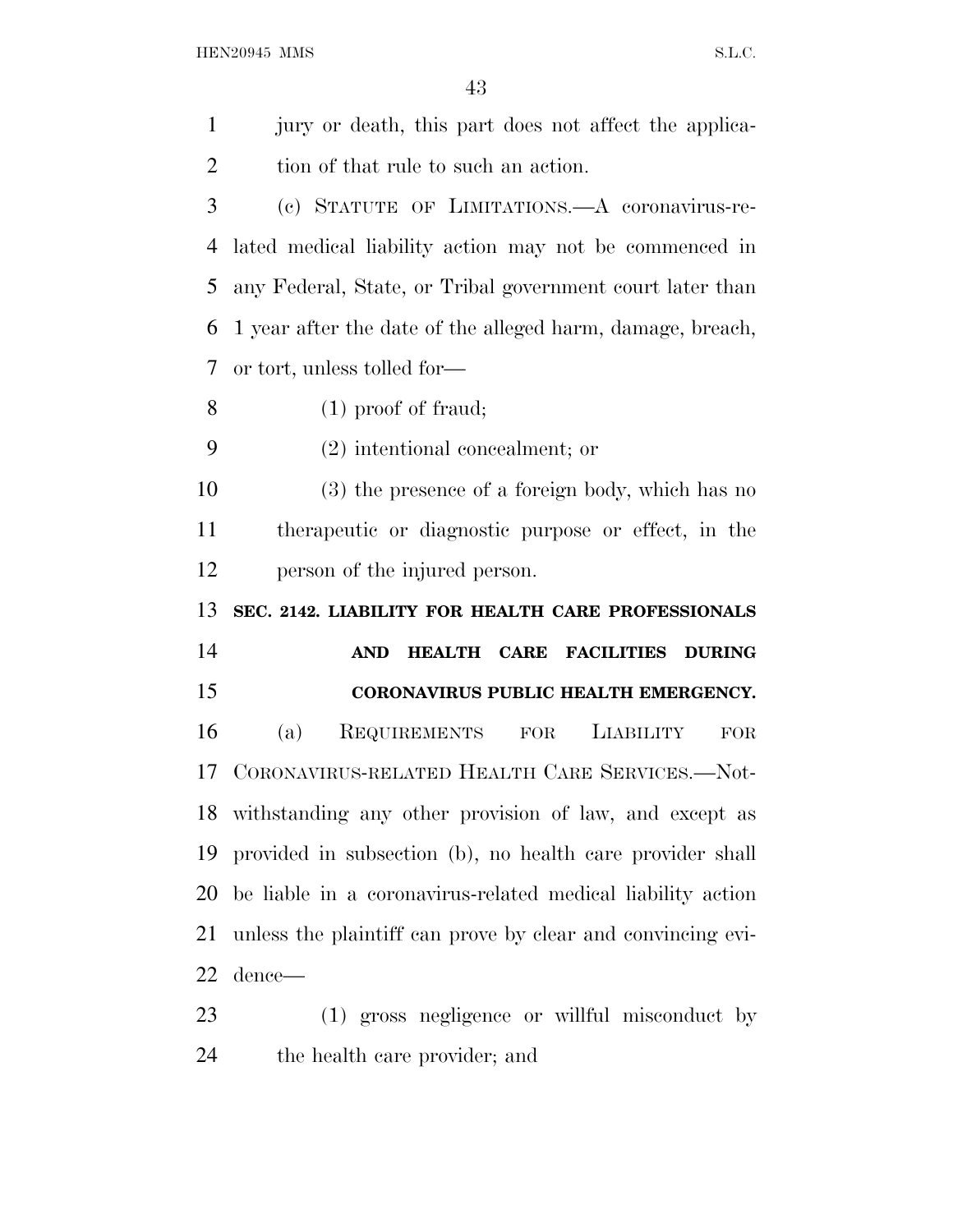(2) that the alleged harm, damage, breach, or tort resulting in the personal injury was directly caused by the alleged gross negligence or willful mis-conduct.

 (b) EXCEPTIONS.—For purposes of this section, acts, omissions, or decisions resulting from a resource or staff- ing shortage shall not be considered willful misconduct or gross negligence.

## **PART III—SUBSTANTIVE AND PROCEDURAL PRO- VISIONS FOR CORONAVIRUS-RELATED AC-TIONS GENERALLY**

### **SEC. 2161. JURISDICTION.**

 (a) JURISDICTION.—The district courts of the United States shall have concurrent original jurisdiction of any coronavirus-related action.

(b) REMOVAL.—

 (1) IN GENERAL.—A coronavirus-related action of which the district courts of the United States have original jurisdiction under subsection (a) that is brought in a State or Tribal government court may be removed to a district court of the United States in accordance with section 1446 of title 28, United States Code, except that—

24 (A) notwithstanding subsection  $(b)(2)(A)$ of such section, such action may be removed by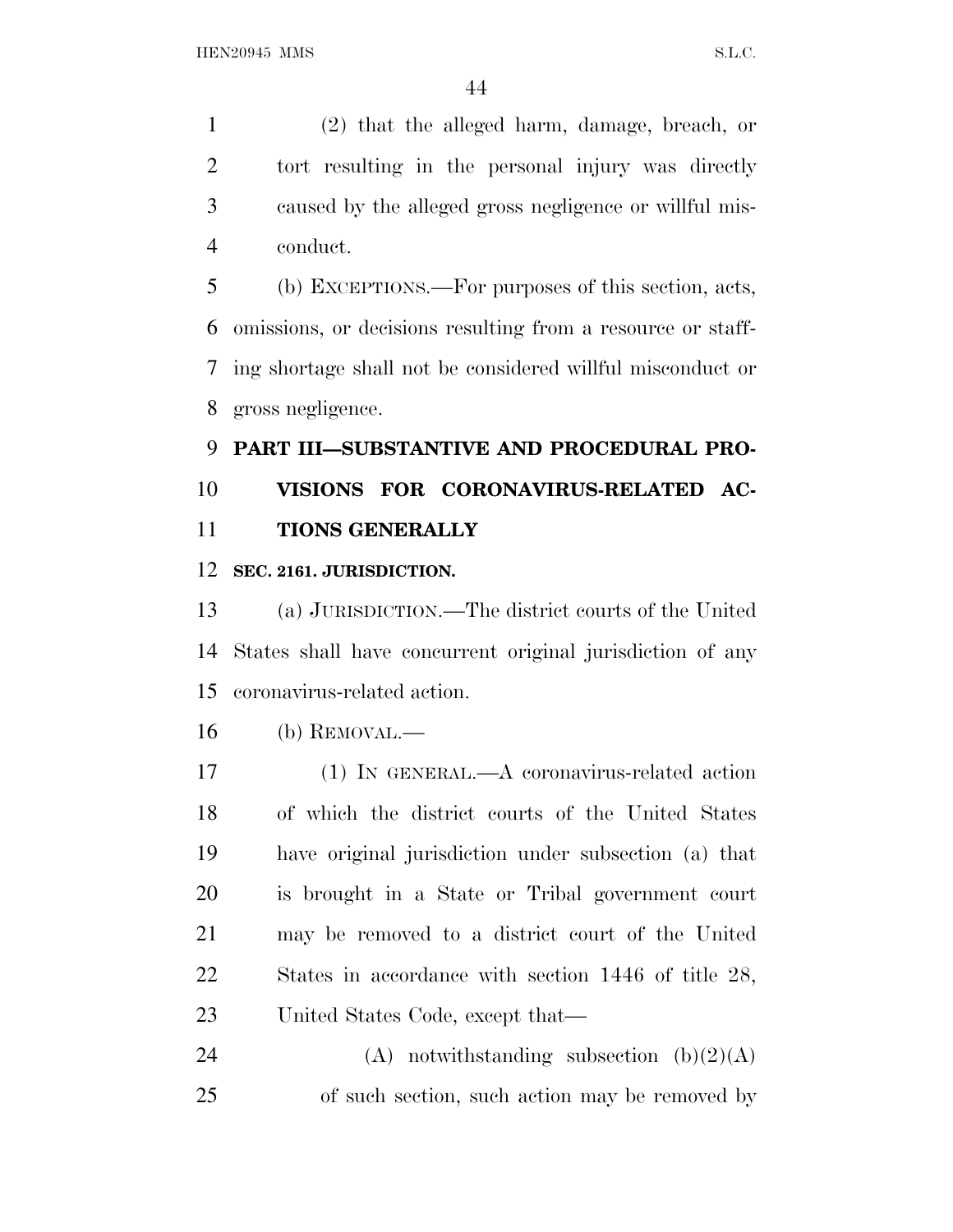any defendant without the consent of all de-fendants; and

 (B) notwithstanding subsection (b)(1) of such section, for any cause of action that is a coronavirus-related action that was filed in a State court before the date of enactment of this Act and that is pending in such court on such date of enactment, and of which the district courts of the United States have original juris- diction under subsection (a), any defendant may file a notice of removal of a civil action or proceeding within 30 days of the date of enact-ment of this Act.

 (2) PROCEDURE AFTER REMOVAL.—Section 1447 of title 28, United States Code, shall apply to any removal of a case under paragraph (1), except that, notwithstanding subsection (d) of such section, a court of appeals of the United States shall accept an appeal from an order of a district court granting or denying a motion to remand the case to the State or Tribal government court from which it was re- moved if application is made to the court of appeals of the United States not later than 10 days after the entry of the order.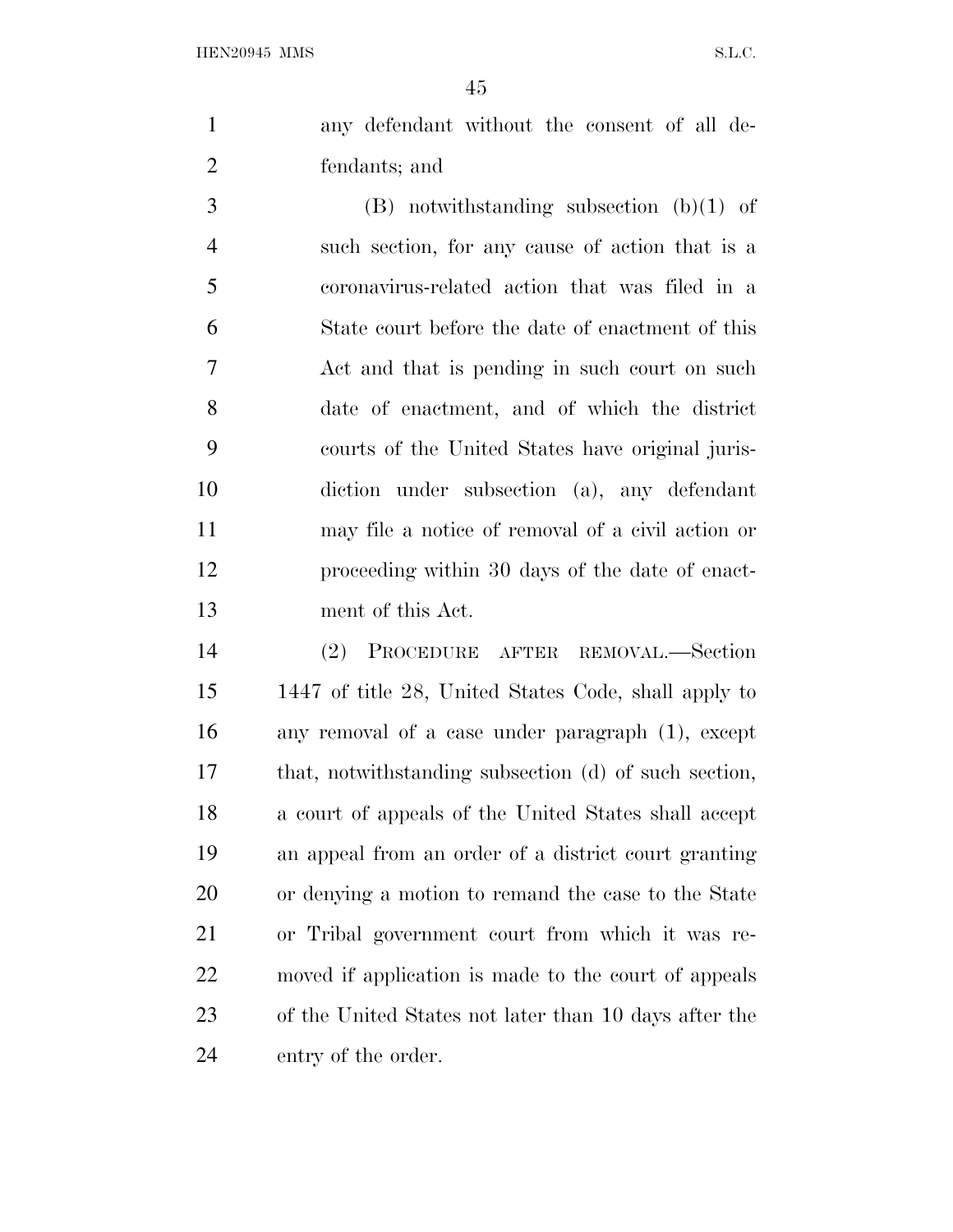### **SEC. 2162. LIMITATIONS ON SUITS.**

 (a) JOINT AND SEVERAL LIABILITY LIMITATIONS.— (1) IN GENERAL.—An individual or entity against whom a final judgment is entered in any coronavirus-related action shall be liable solely for the portion of the judgment that corresponds to the relative and proportionate responsibility of that indi- vidual or entity. In determining the percentage of re- sponsibility of any defendant, the trier of fact shall determine that percentage as a percentage of the total fault of all individuals or entities, including the plaintiff, who caused or contributed to the total loss incurred by the plaintiff.

### (2) PROPORTIONATE LIABILITY.—

 (A) DETERMINATION OF RESPONSI- BILITY.—In any coronavirus-related action, the court shall instruct the jury to answer special interrogatories, or, if there is no jury, the court shall make findings with respect to each defend- ant, including defendants who have entered into settlements with the plaintiff or plaintiffs, con- cerning the percentage of responsibility, if any, of each defendant, measured as a percentage of the total fault of all individuals or entities who caused or contributed to the loss incurred by 26 the plaintiff.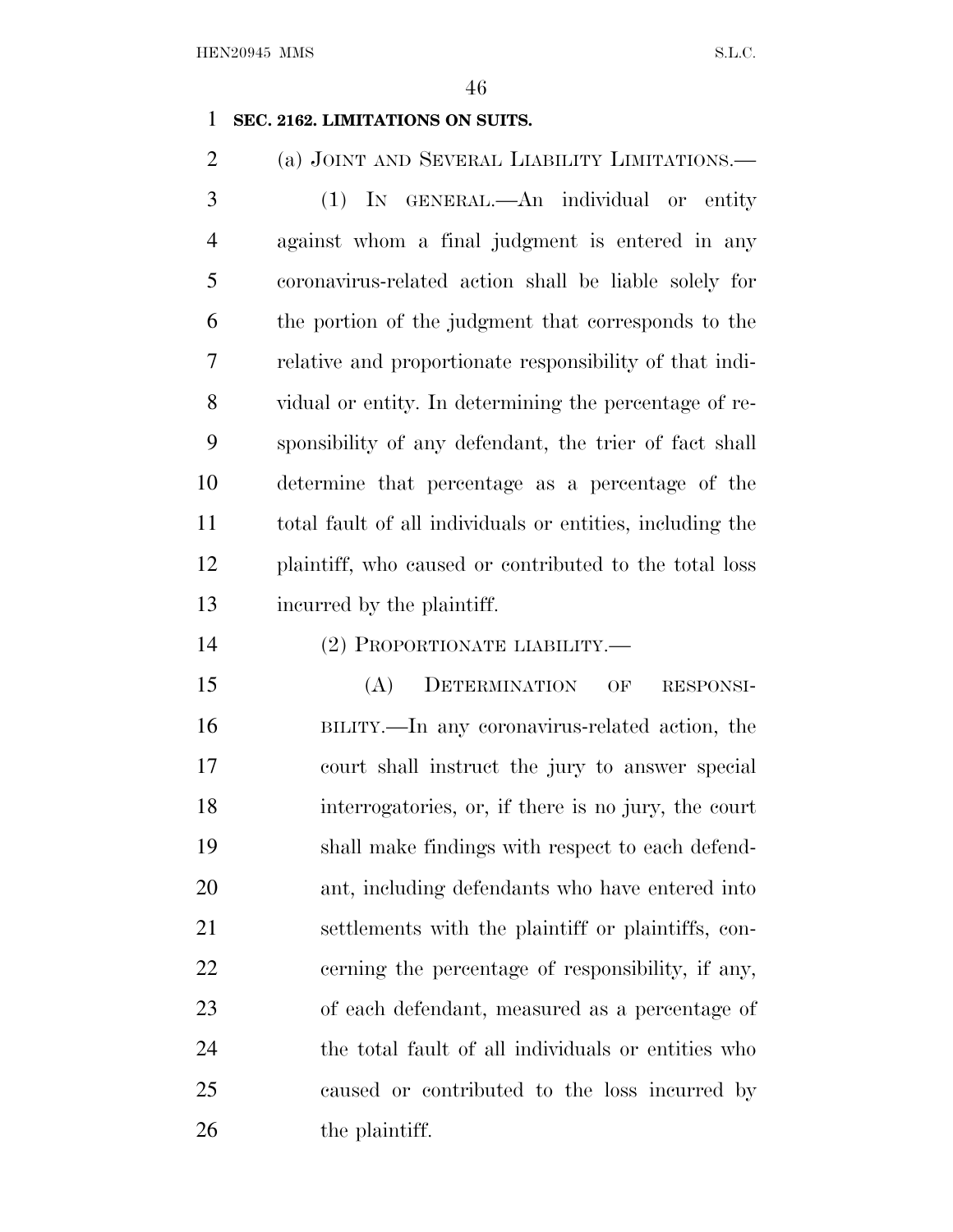| $\mathbf{1}$   | (B) FACTORS FOR CONSIDERATION.—In                                |
|----------------|------------------------------------------------------------------|
| $\overline{2}$ | determining the percentage of responsibility                     |
| 3              | under this subsection, the trier of fact shall                   |
| $\overline{4}$ | consider—                                                        |
| 5              | (i) the nature of the conduct of each                            |
| 6              | individual or entity found to have caused                        |
| 7              | or contributed to the loss incurred by the                       |
| 8              | plaintiff; and                                                   |
| 9              | (ii) the nature and extent of the caus-                          |
| 10             | al relationship between the conduct of each                      |
| 11             | such individual or entity and the damages                        |
| 12             | incurred by the plaintiff.                                       |
| 13             | (3) JOINT LIABILITY FOR SPECIFIC INTENT OR                       |
| 14             | FRAUD.—Notwithstanding paragraph (1), in any                     |
| 15             | coronavirus-related action the liability of a defendant          |
| 16             | is joint and several if the trier of fact specifically de-       |
| 17             | termines that the defendant—                                     |
| 18             | (A) acted with specific intent to injure the                     |
| 19             | plaintiff; or                                                    |
| 20             | (B) knowingly committed fraud.                                   |
| 21             | (4)<br>RIGHT<br>TO<br><b>CONTRIBUTION</b><br><b>NOT</b><br>$AF-$ |
| 22             | FECTED.—Nothing in this subsection affects the                   |
| 23             | right, under any other law, of a defendant to con-               |
| 24             | tribution with respect to another defendant deter-               |
| 25             | mined under paragraph (3) to have acted with spe-                |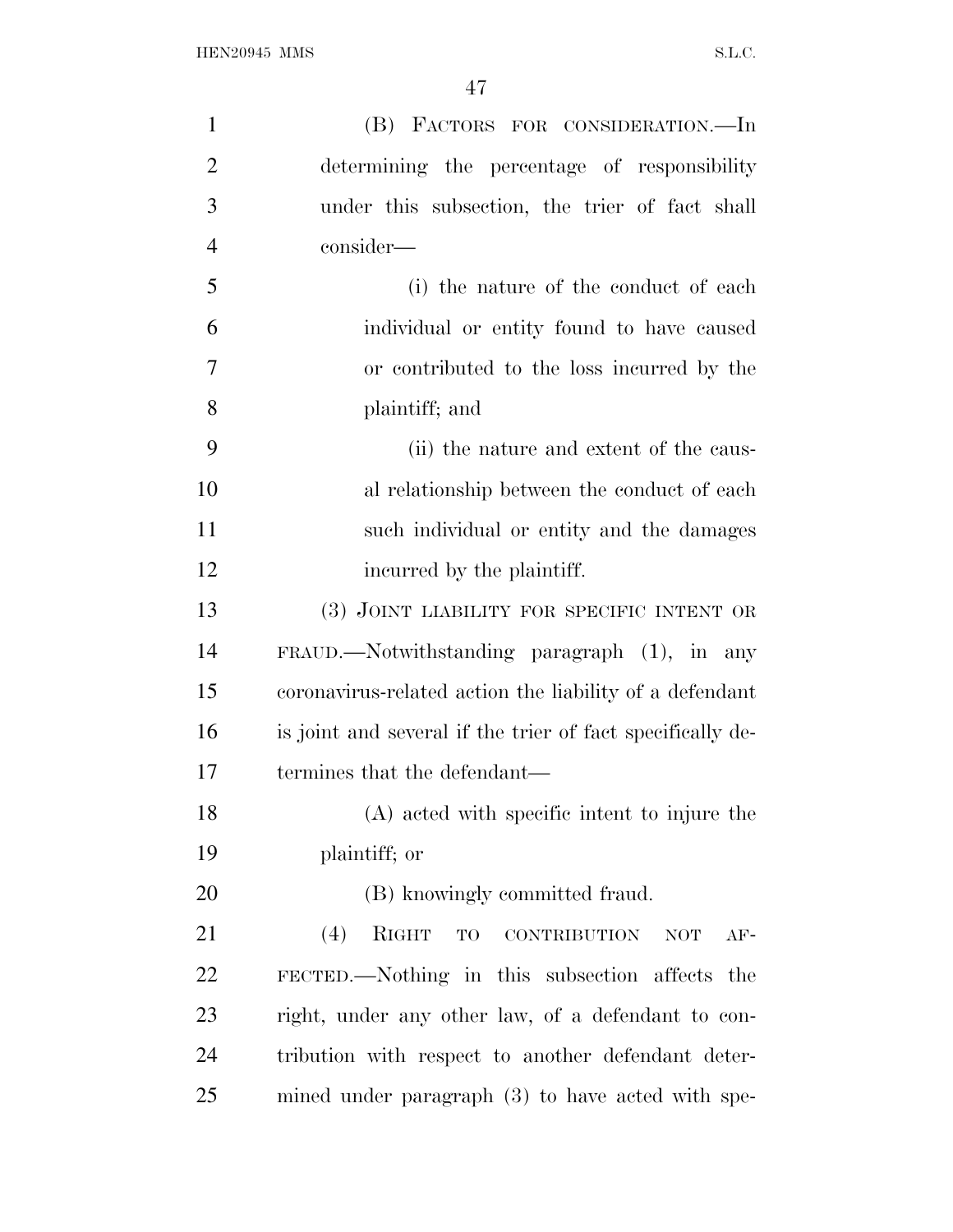cific intent to injure the plaintiff or to have know- ingly committed fraud. (b) LIMITATIONS ON DAMAGES.—In any coronavirus- related action— (1) the award of compensatory damages shall be limited to economic losses incurred as the result of the personal injury, harm, damage, breach, or tort, except that the court may award damages for noneconomic losses if the trier of fact determines that the personal injury, harm, damage, breach, or tort was caused by the willful misconduct of the in- dividual or entity; (2) punitive damages— (A) may be awarded only if the trier of fact determines that the personal injury to the plaintiff was caused by the willful misconduct of the individual or entity; and (B) may not exceed the amount of compen- satory damages awarded; and (3) the amount of monetary damages awarded 21 to a plaintiff shall be reduced by the amount of com-

 pensation received by the plaintiff from another source in connection with the personal injury, harm, damage, breach, or tort, such as insurance or reim-bursement by a government.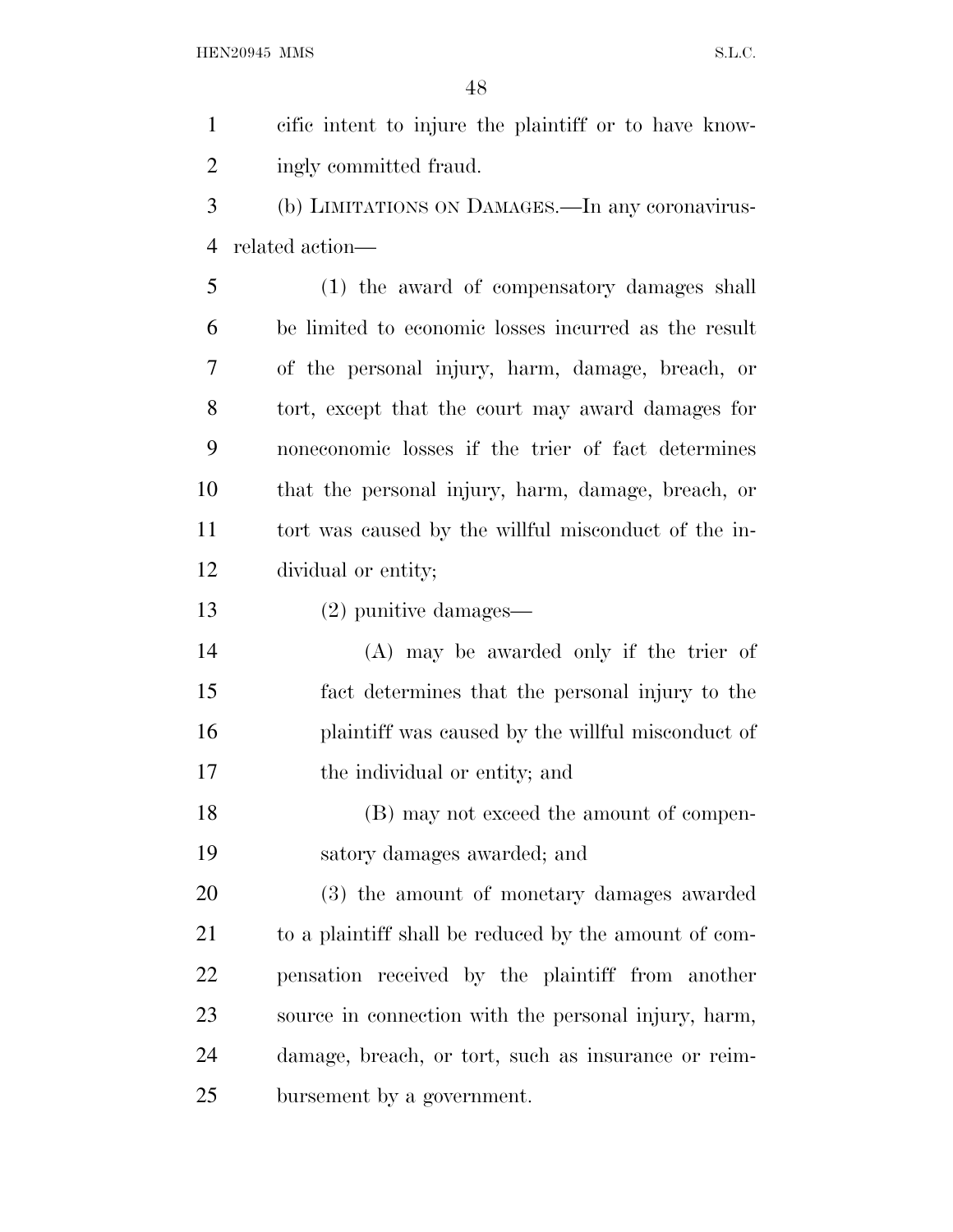(c) PREEMPTION AND SUPERSEDURE.— (1) IN GENERAL.—Except as described in para- graphs (2) and (3), this section preempts and super- sedes any Federal, State, or Tribal law, including statutes, regulations, rules, orders, proclamations, or standards that are enacted, promulgated, or estab- lished under common law, related to joint and sev- eral liability, proportionate or contributory liability, contribution, or the award of damages for any coronavirus-related action. (2) STRICTER LAWS NOT PREEMPTED OR SU- PERSEDED.—Nothing in this section shall be con- strued to affect the applicability of any provision of any Federal, State, or Tribal law that— (A) limits the liability of a defendant in a coronavirus-related action to a lesser degree of liability than the degree of liability determined under this section; (B) otherwise affords a greater degree of protection from joint or several liability than is afforded by this section; or (C) limits the damages that can be recov- ered from a defendant in a coronavirus-related action to a lesser amount of damages than the amount determined under this section.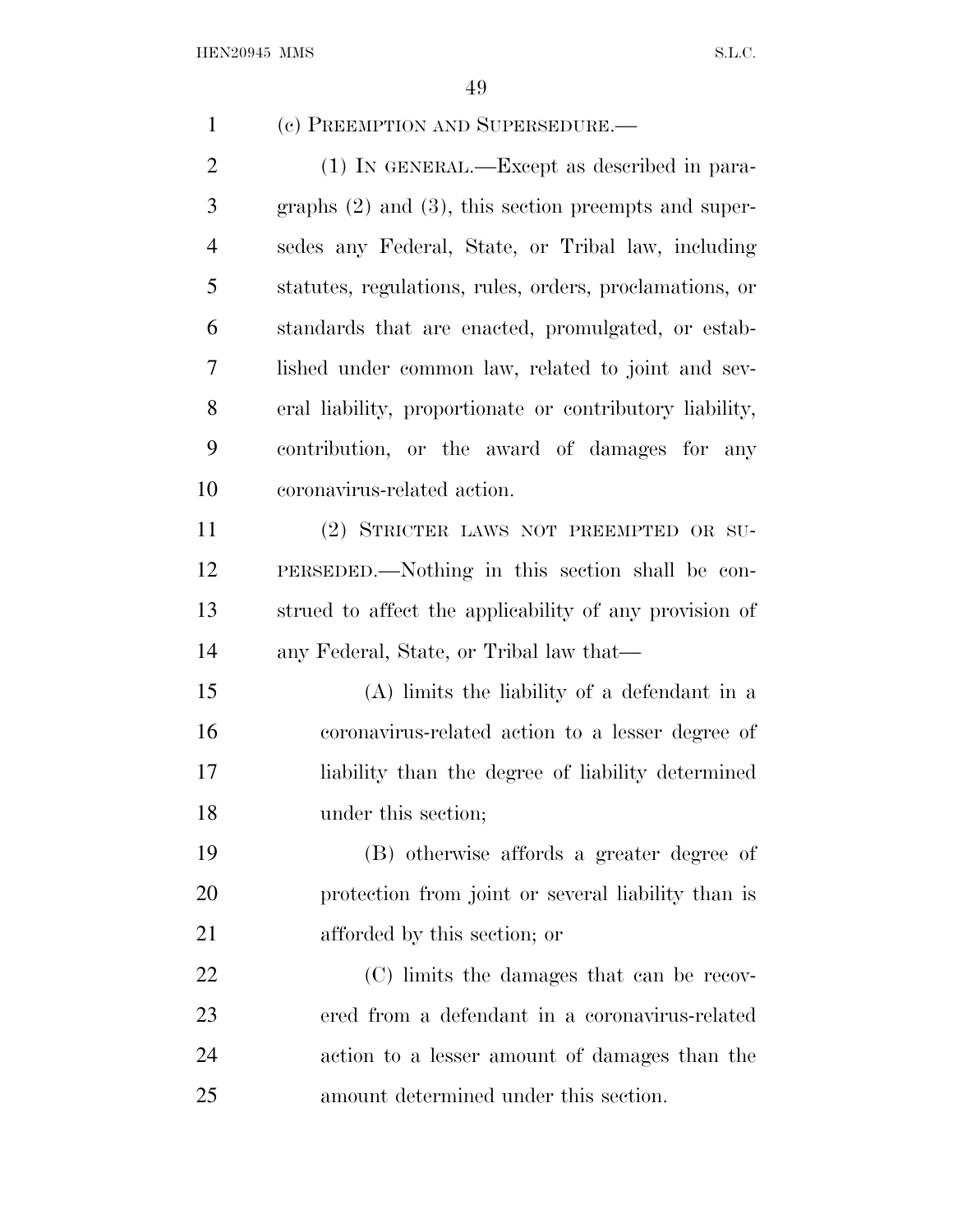(3) PUBLIC READINESS AND EMERGENCY PRE- PAREDNESS.—Nothing in this part shall be con- strued to affect the applicability of section 319F–3 of the Public Health Service Act (42 U.S.C. 247d– 6d) to any act or omission involving a covered coun- termeasure, as defined in subsection (i) of such sec- tion in arranging for or providing coronavirus-re- lated health care services. Nothing in this part shall be construed to affect the applicability of section 319F–4 of the Public Health Service Act (42 U.S.C. 247d–6e). **SEC. 2163. PROCEDURES FOR SUIT IN DISTRICT COURTS OF THE UNITED STATES.** (a) PLEADING WITH PARTICULARITY.—In any coronavirus-related action filed in or removed to a district court of the United States— (1) the complaint shall plead with particu- larity— (A) each element of the plaintiff's claim; and (B) with respect to a coronavirus exposure action, all places and persons visited by the per- son on whose behalf the complaint was filed and all persons who visited the residence of the per-son on whose behalf the complaint was filed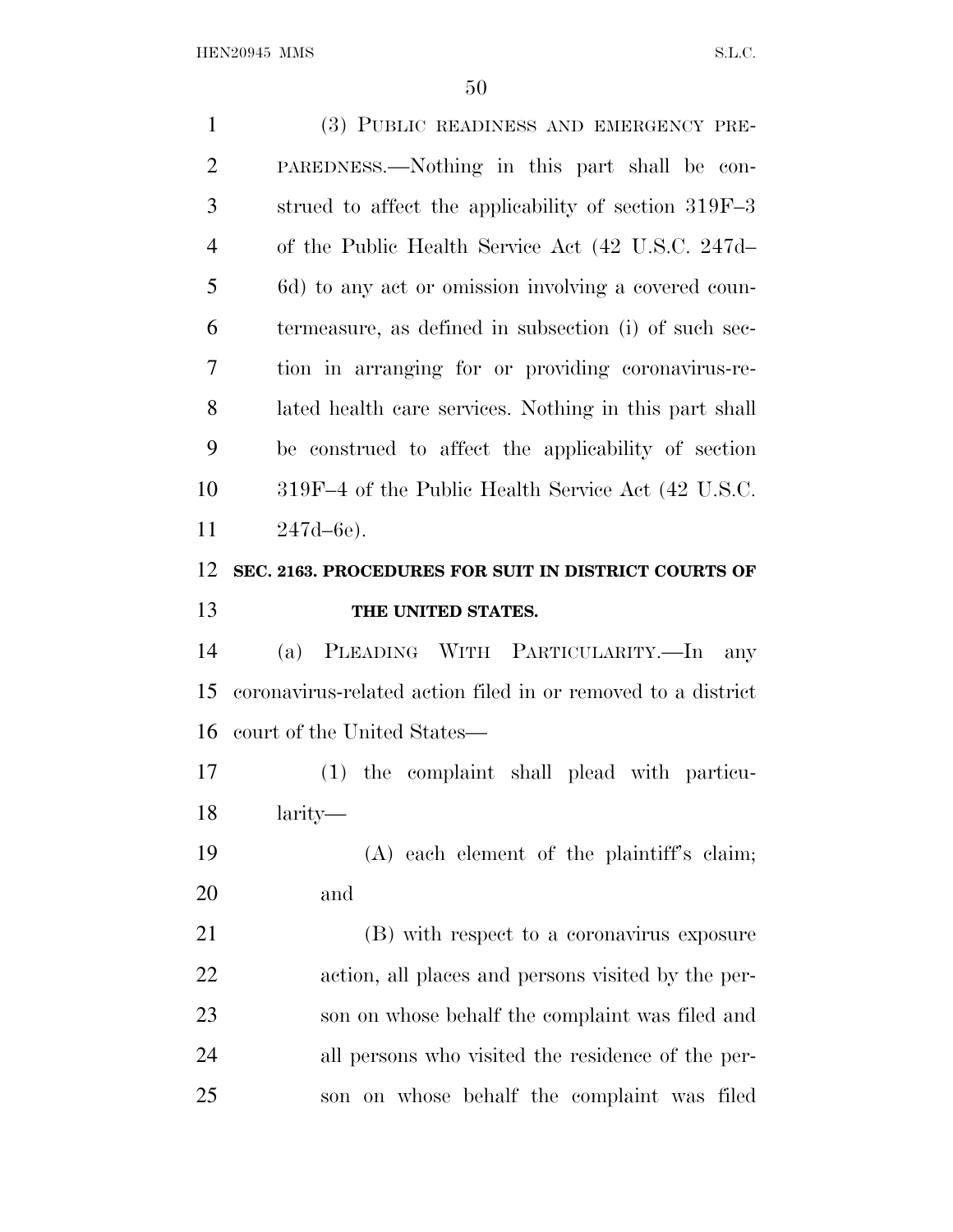| $\mathbf{1}$   | during the 14-day-period before the onset of the     |
|----------------|------------------------------------------------------|
| $\overline{2}$ | first symptoms allegedly caused by coronavirus,      |
| 3              | including—                                           |
| $\overline{4}$ | (i) each individual or entity against                |
| 5              | which a complaint is filed, along with the           |
| 6              | factual basis for the belief that such indi-         |
| $\overline{7}$ | vidual or entity was a cause of the per-             |
| 8              | sonal injury alleged; and                            |
| 9              | (ii) every other person or place visited             |
| 10             | by the person on whose behalf the com-               |
| 11             | plaint was filed and every other person              |
| 12             | who visited the residence of the person on           |
| 13             | whose behalf the complaint was filed dur-            |
| 14             | ing such period, along with the factual              |
| 15             | basis for the belief that these persons and          |
| 16             | places were not the cause of the personal            |
| 17             | injury alleged; and                                  |
| 18             | (2) the complaint shall plead with particularity     |
| 19             | each alleged act or omission constituting gross neg- |
| 20             | ligence or willful misconduct that resulted in per-  |
| 21             | sonal injury, harm, damage, breach, or tort.         |
| 22             | (b) SEPARATE STATEMENTS CONCERNING THE NA-           |
| 23             | TURE AND AMOUNT OF DAMAGES AND REQUIRED STATE        |
| 24             | OF MIND.—                                            |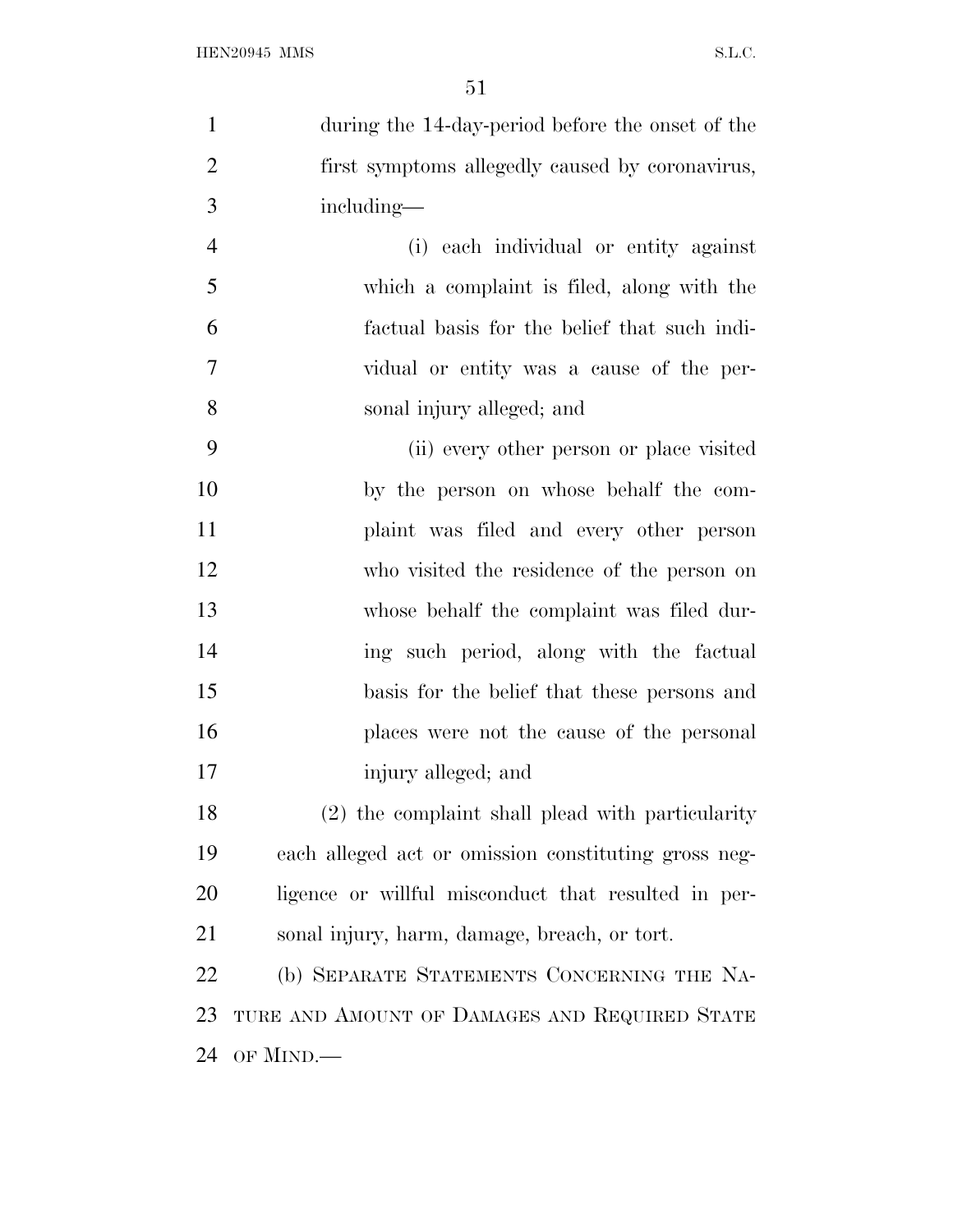(1) NATURE AND AMOUNT OF DAMAGES.—In any coronavirus-related action filed in or removed to a district court of the United States in which mone- tary damages are requested, there shall be filed with the complaint a statement of specific information as to the nature and amount of each element of dam- ages and the factual basis for the damages calcula-tion.

 (2) REQUIRED STATE OF MIND.—In any coronavirus-related action filed in or removed to a district court of the United States in which a claim is asserted on which the plaintiff may prevail only on proof that the defendant acted with a particular state of mind, there shall be filed with the com- plaint, with respect to each element of that claim, a statement of the facts giving rise to a strong infer- ence that the defendant acted with the required state of mind.

(c) VERIFICATION AND MEDICAL RECORDS.—

20 (1) VERIFICATION REQUIREMENT.

 (A) IN GENERAL.—The complaint in a coronavirus-related action filed in or removed to a district court of the United States shall in- clude a verification, made by affidavit of the plaintiff under oath, stating that the pleading is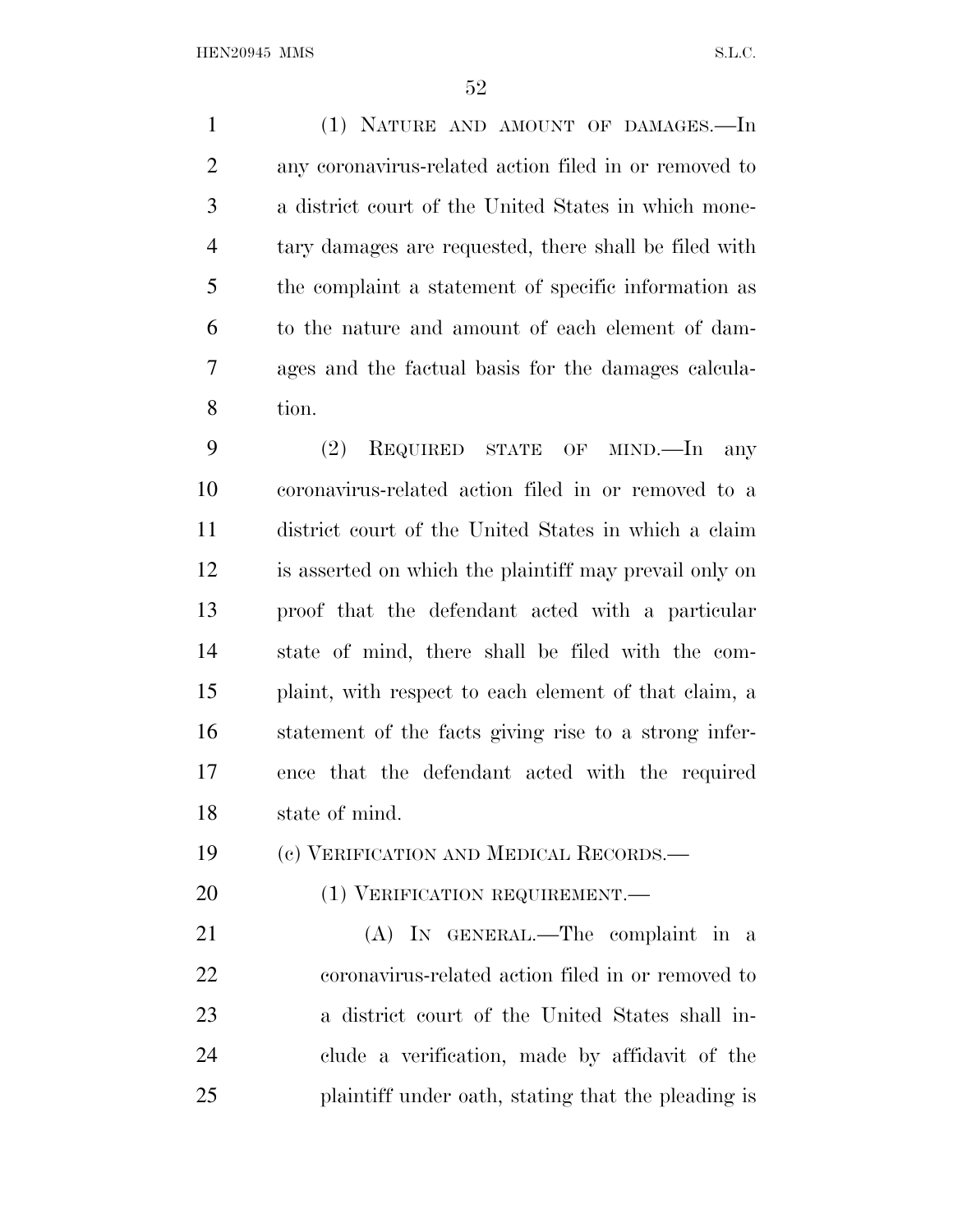1 true to the knowledge of the deponent, except as to matters specifically identified as being al- leged on information and belief, and that as to those matters the plaintiff believes it to be true. (B) IDENTIFICATION OF MATTERS AL- LEGED UPON INFORMATION AND BELIEF.—Any matter that is not specifically identified as being alleged upon the information and belief of the plaintiff, shall be regarded for all purposes, including a criminal prosecution, as having been made upon the knowledge of the plaintiff. (2) MATERIALS REQUIRED.—In any coronavirus-related action filed in or removed to a district court of the United States, the plaintiff shall file with the complaint— (A) an affidavit by a physician or other qualified medical expert who did not treat the person on whose behalf the complaint was filed that explains the basis for such physician's or other qualified medical expert's belief that such person suffered the personal injury, harm, dam- age, breach, or tort alleged in the complaint; and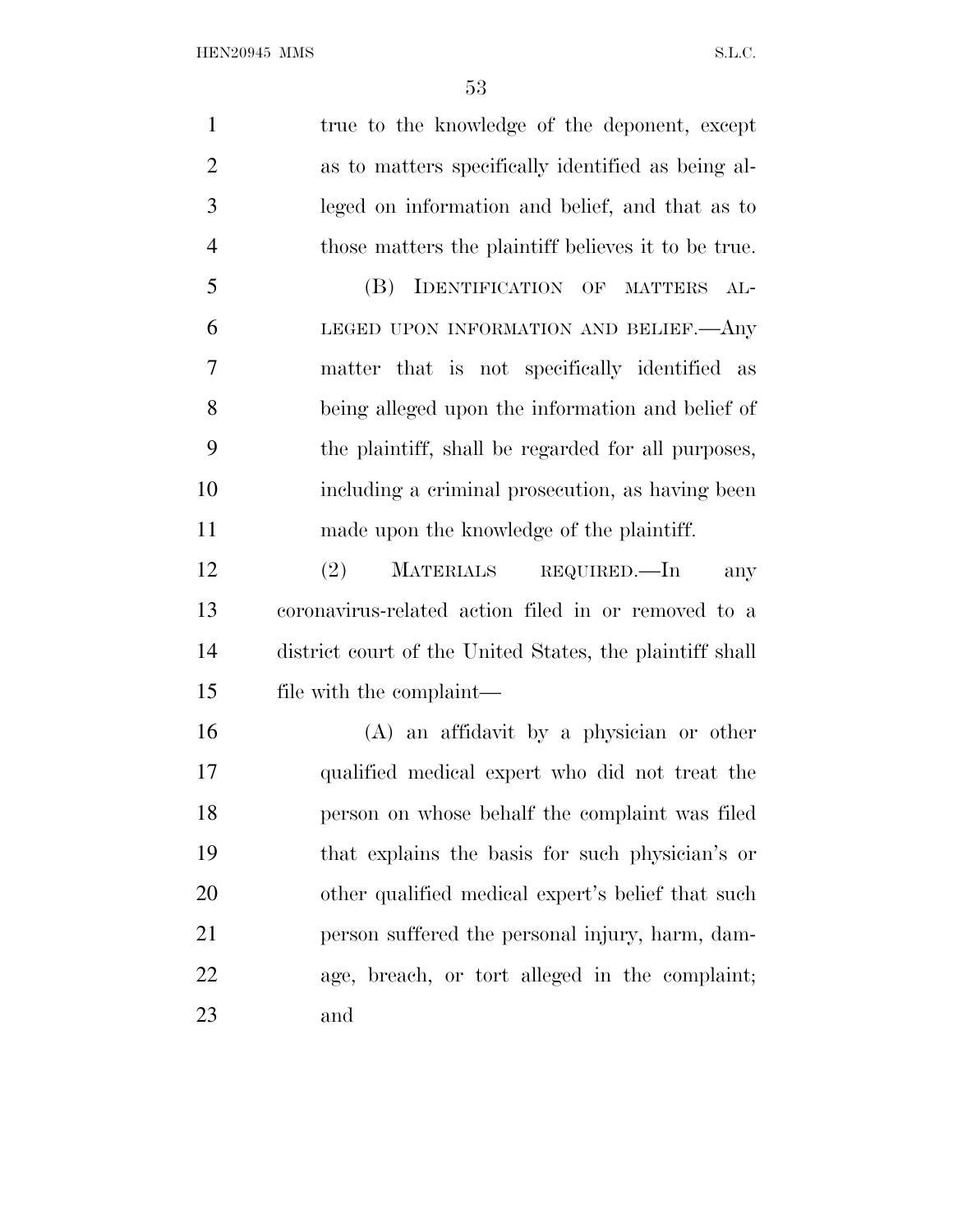(B) certified medical records documenting the alleged personal injury, harm, damage, breach, or tort.

 (d) APPLICATION WITH FEDERAL RULES OF CIVIL PROCEDURE.—This section applies exclusively to any coronavirus-related action filed in or removed to a district court of the United States and, except to the extent that this section requires additional information to be con- tained in or attached to pleadings, nothing in this section is intended to amend or otherwise supersede applicable rules of Federal civil procedure.

 (e) CIVIL DISCOVERY FOR ACTIONS IN DISTRICT COURTS OF THE UNITED STATES.—

 (1) TIMING.—Notwithstanding any other provi- sion of law, in any coronavirus-related action filed in or removed to a district court of the United States, no discovery shall be allowed before—

 (A) the time has expired for the defendant to answer or file a motion to dismiss; and

 (B) if a motion to dismiss is filed, the court has ruled on the motion.

 (2) STANDARD.—Notwithstanding any other provision of law, the court in any coronavirus-related action that is filed in or removed to a district court of the United States—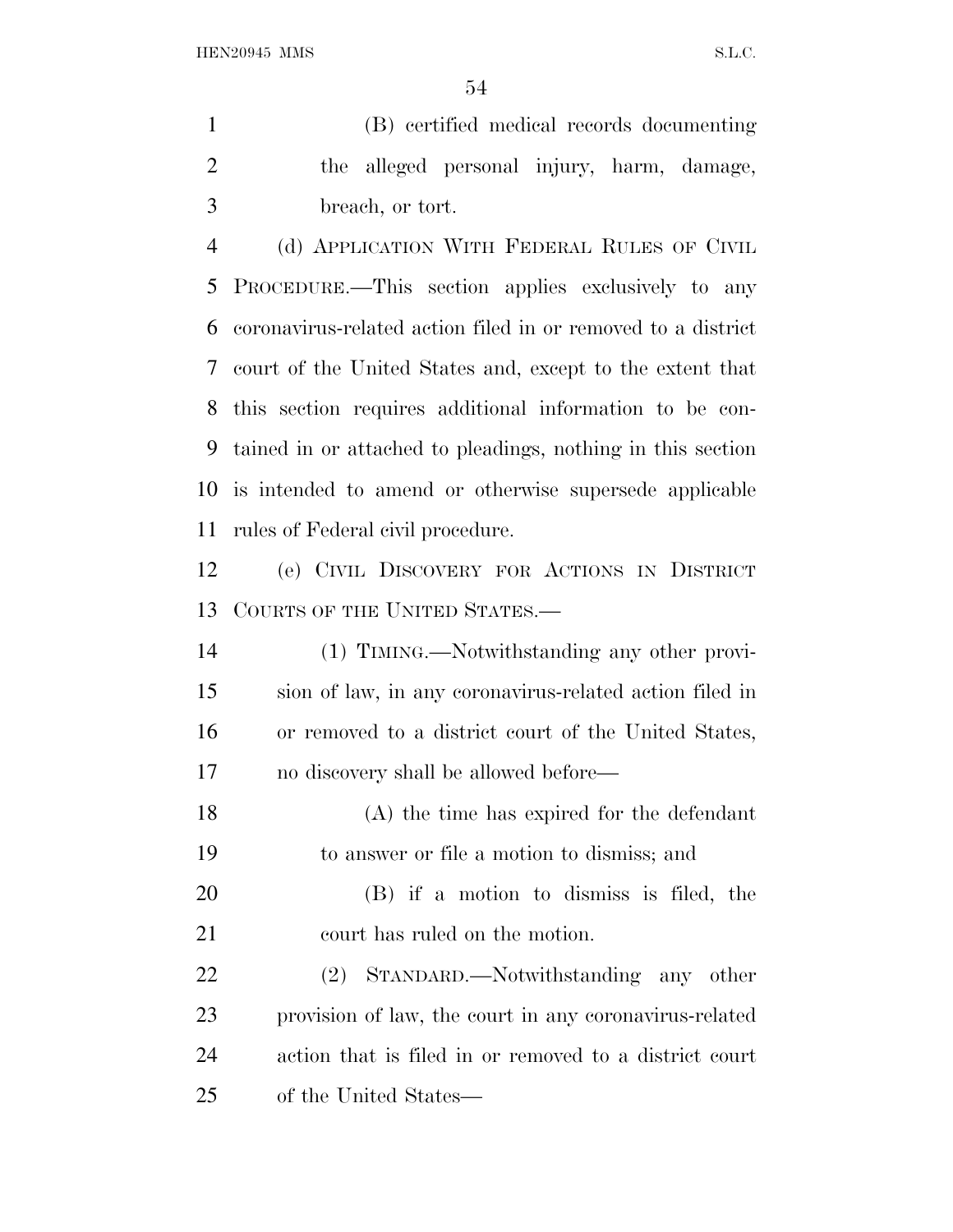| $\mathbf{1}$   | (A) shall permit discovery only with re-                      |
|----------------|---------------------------------------------------------------|
| $\overline{2}$ | spect to matters directly related to material                 |
| 3              | issues contested in the coronavirus-related ac-               |
| $\overline{4}$ | tion; and                                                     |
| 5              | (B) may compel a response to a discovery                      |
| 6              | request (including a request for admission, an                |
| 7              | interrogatory, a request for production of docu-              |
| 8              | ments, or any other form of discovery request)                |
| 9              | under rule 37 of the Federal Rules of Civil Pro-              |
| 10             | eedure, only if the court finds that—                         |
| 11             | (i) the requesting party needs the in-                        |
| 12             | formation sought to prove or defend as to                     |
| 13             | a material issue contested in such action;                    |
| 14             | and                                                           |
| 15             | (ii) the likely benefits of a response to                     |
| 16             | such request equal or exceed the burden or                    |
| 17             | cost for the responding party of providing                    |
| 18             | such response.                                                |
| 19             | (f) INTERLOCUTORY APPEAL AND STAY OF DIS-                     |
| 20             | COVERY.—The courts of appeals of the United States shall      |
| 21             | have jurisdiction of an appeal from a motion to dismiss       |
| 22             | that is denied in any coronavirus-related action in a dis-    |
| 23             | trict court of the United States. The district court shall    |
| 24             | stay all discovery in such a coronavirus-related action until |
| 25             | the court of appeals has disposed of the appeal.              |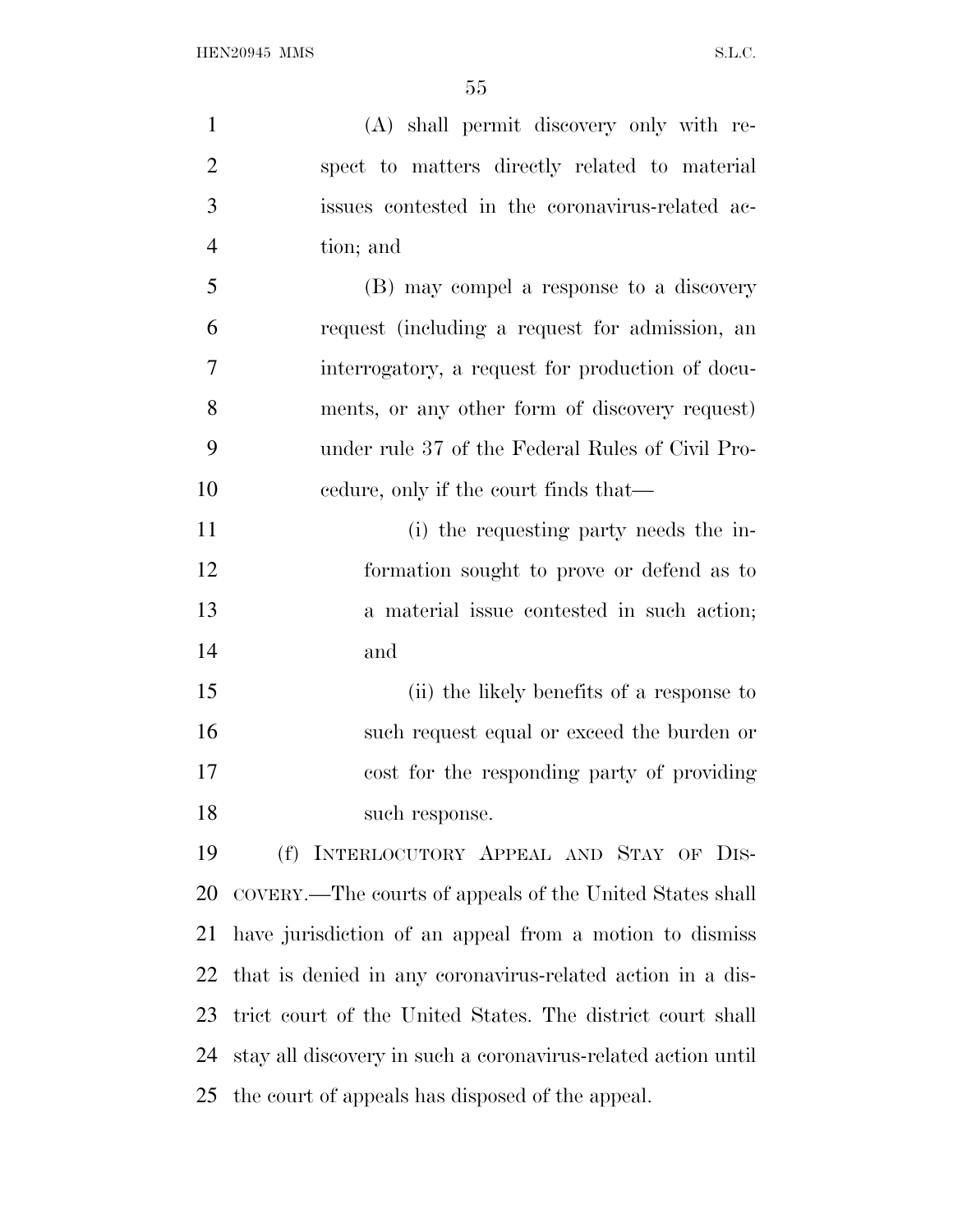| $\mathbf{1}$   | (g) CLASS ACTIONS AND MULTIDISTRICT LITIGA-            |
|----------------|--------------------------------------------------------|
| 2              | <b>TION PROCEEDINGS.—</b>                              |
| 3              | (1) CLASS ACTIONS.—In any coronavirus-re-              |
| $\overline{4}$ | lated action that is filed in or removed to a district |
| 5              | court of the United States and is maintained as a      |
| 6              | class action or multidistrict litigation—              |
| 7              | (A) an individual or entity shall only be a            |
| 8              | member of the class if the individual or entity        |
| 9              | affirmatively elects to be a member; and               |
| 10             | (B) the court, in addition to any other no-            |
| 11             | tice required by applicable Federal or State law,      |
| 12             | shall direct notice of the action to each member       |
| 13             | of the class, which shall include—                     |
| 14             | (i) a concise and clear description of                 |
| 15             | the nature of the action;                              |
| 16             | (ii) the jurisdiction where the case is                |
| 17             | pending; and                                           |
| 18             | (iii) the fee arrangements with class                  |
| 19             | counsel, including—                                    |
| 20             | (I) the hourly fee being charged;                      |
| 21             | <b>or</b>                                              |
| 22             | (II) if it is a contingency fee, the                   |
| 23             | percentage of the final award which                    |
| 24             | will be paid, including an estimate of                 |
| 25             | the total amount that would be paid if                 |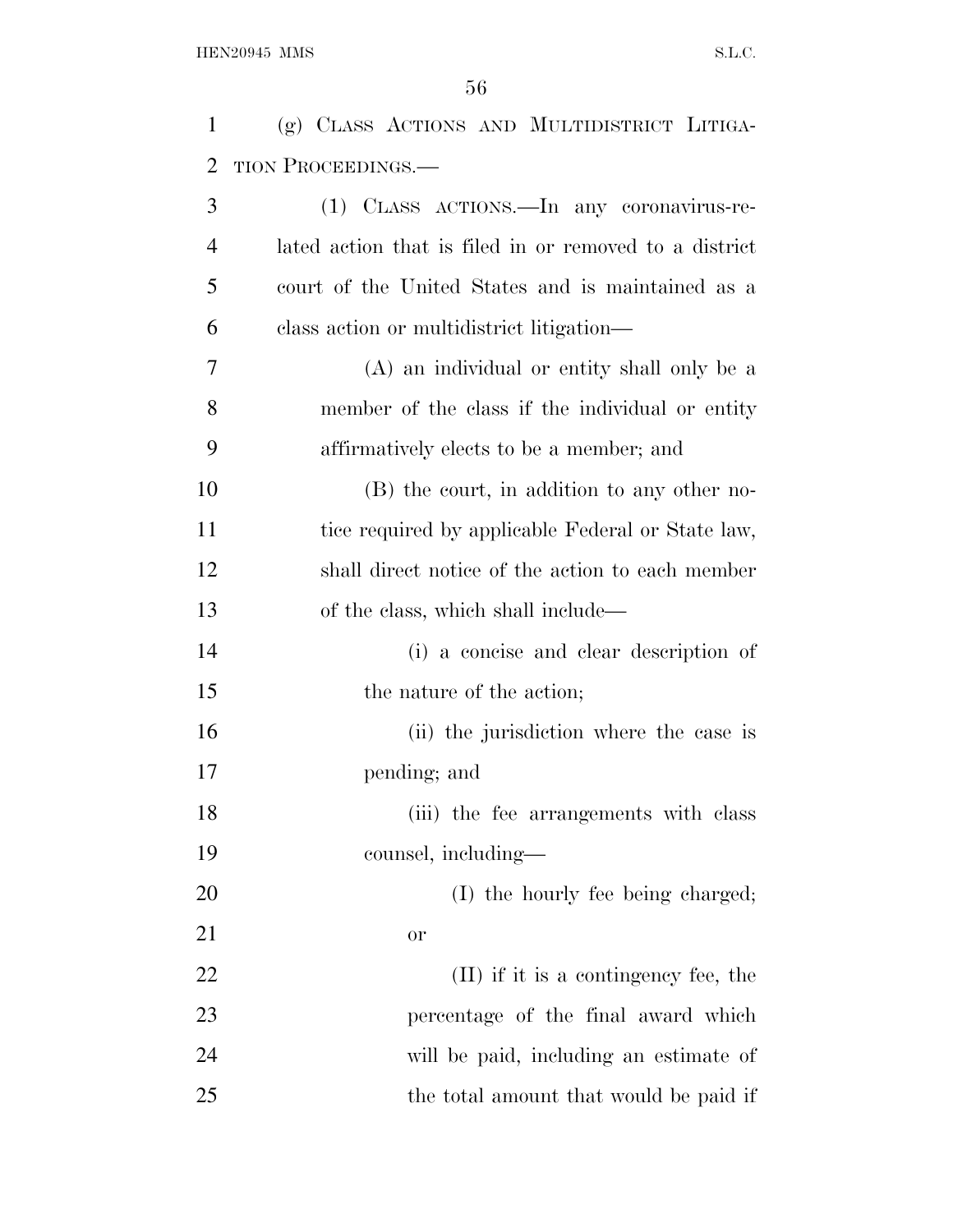| $\mathbf{1}$   | the requested damages were to be                    |
|----------------|-----------------------------------------------------|
| $\overline{2}$ | granted; and                                        |
| 3              | (III) if the cost of the litigation                 |
| $\overline{4}$ | is being financed, a description of the             |
| 5              | financing arrangement.                              |
| 6              | (2) MULTIDISTRICT LITIGATIONS.—                     |
| 7              | (A) TRIAL PROHIBITION. In any coordi-               |
| 8              | nated or consolidated pretrial proceedings con-     |
| 9              | ducted pursuant to section $1407(b)$ of title 28,   |
| 10             | United States Code, the judge or judges to          |
| 11             | whom coronavirus-related actions are assigned       |
| 12             | by the Judicial Panel on Multidistrict Litigation   |
| 13             | may not conduct a trial in a coronavirus-related    |
| 14             | action transferred to or directly filed in the pro- |
| 15             | ceedings unless all parties to that coronavirus-    |
| 16             | related action consent.                             |
| 17             | (B) REVIEW OF ORDERS.—The court of                  |
| 18             | appeals of the United States having jurisdiction    |
| 19             | over the transferee district court shall permit     |
| 20             | an appeal to be taken from any order issued in      |
| 21             | the conduct of coordinated or consolidated pre-     |
| 22             | trial proceedings conducted pursuant to section     |
| 23             | $1407(b)$ of title 28, United States Code, if the   |
| 24             | order is applicable to 1 or more coronavirus-re-    |
| 25             | lated actions and an immediate appeal from the      |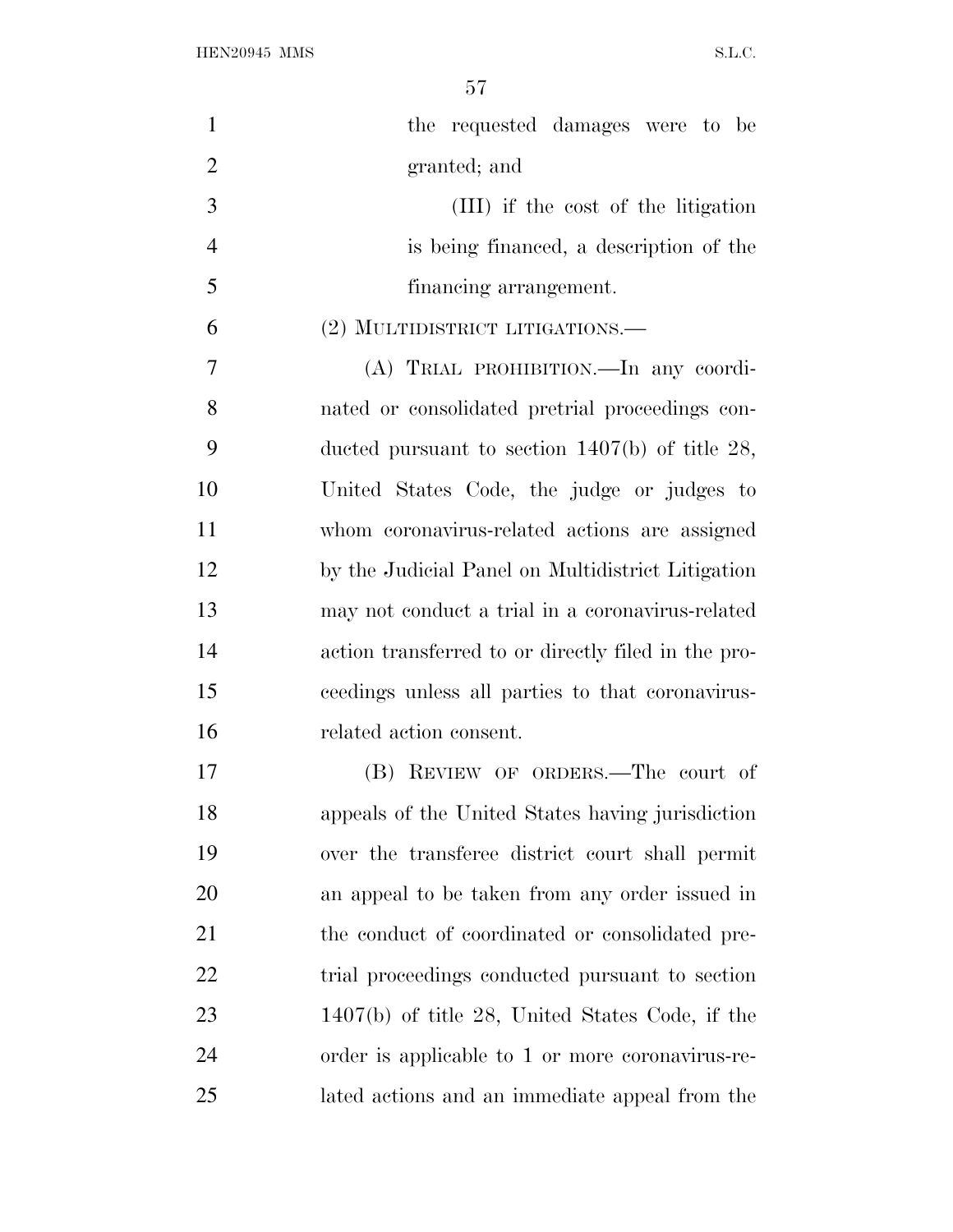order may materially advance the ultimate ter- mination of 1 or more coronavirus-related ac-tions in the proceedings.

#### **SEC. 2164. DEMAND LETTERS; CAUSE OF ACTION.**

 (a) CAUSE OF ACTION.—If any person transmits or causes another to transmit in any form and by any means a demand for remuneration in exchange for settling, re- leasing, waiving, or otherwise not pursuing a claim that is, or could be, brought as part of a coronavirus-related action, the party receiving such a demand shall have a cause of action for the recovery of damages occasioned by such demand and for declaratory judgment in accordance with chapter 151 of title 28, United States Code, if the claim for which the letter was transmitted was meritless. (b) DAMAGES.—Damages available under subsection (a) shall include—

(1) compensatory damages including costs in-

curred in responding to the demand; and

 (2) punitive damages, if the court determines that the defendant had knowledge or was reckless with regard to the fact that the claim was meritless. (c) ATTORNEY'<sup>S</sup> FEES AND COSTS.—In an action commenced under subsection (a), if the plaintiff is a pre-vailing party, the court shall, in addition to any judgment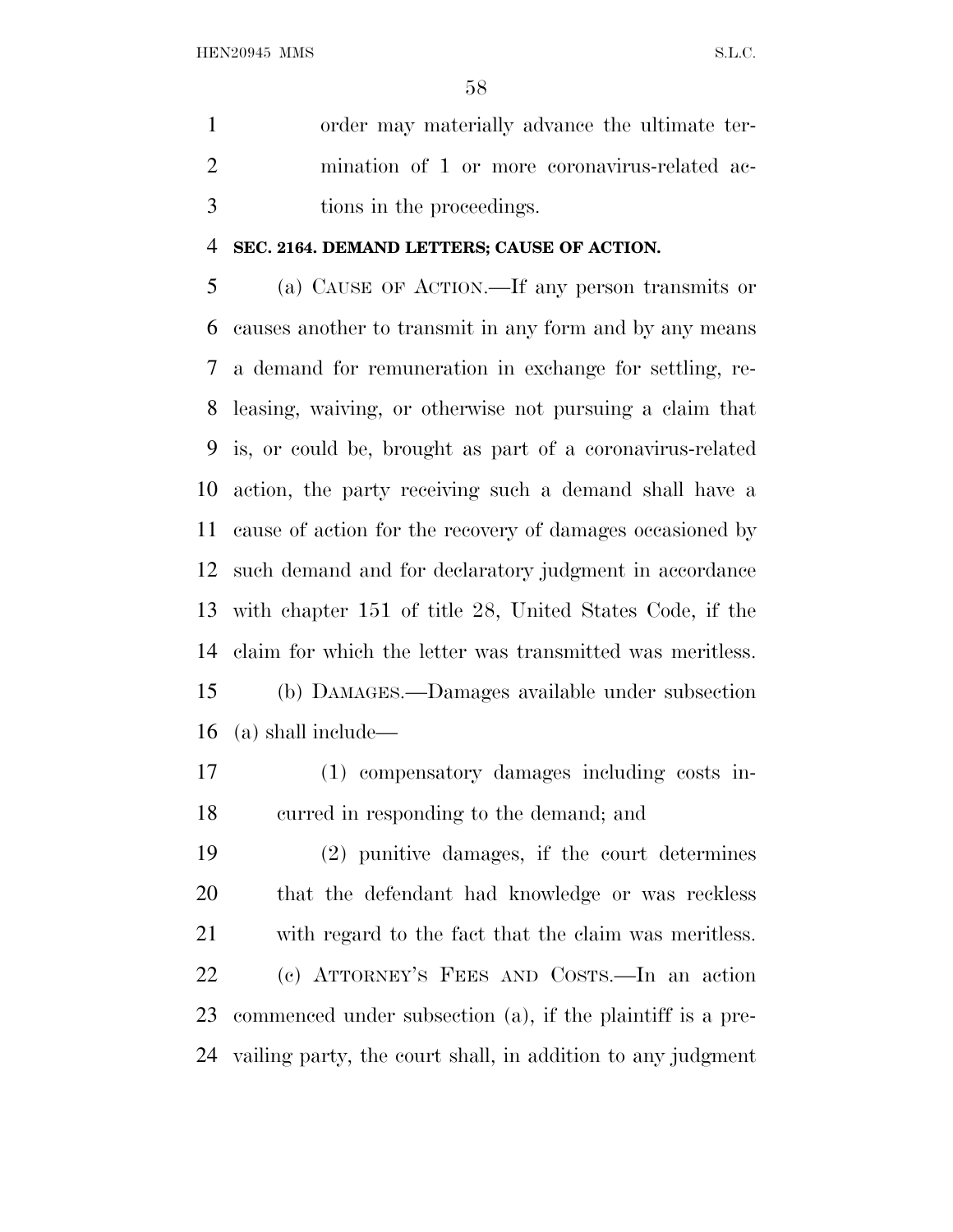awarded to a plaintiff, allow a reasonable attorney's fee to be paid by the defendant, and costs of the action.

 (d) JURISDICTION.—The district courts of the United States shall have concurrent original jurisdiction of all claims arising under subsection (a).

(e) ENFORCEMENT BY THE ATTORNEY GENERAL.—

 (1) IN GENERAL.—Whenever the Attorney Gen- eral has reasonable cause to believe that any person or group of persons is engaged in a pattern or prac- tice of transmitting demands for remuneration in ex- change for settling, releasing, waiving, or otherwise not pursuing a claim that is, or could be, brought as part of a coronavirus-related action and that is meritless, the Attorney General may commence a civil action in any appropriate district court of the United States.

 (2) RELIEF.—In a civil action under paragraph (1), the court may, to vindicate the public interest, assess a civil penalty against the respondent in an amount not exceeding \$50,000 per transmitted de- mand for remuneration in exchange for settling, re- leasing, waiving or otherwise not pursuing a claim that is meritless.

 (3) DISTRIBUTION OF CIVIL PENALTIES.—If the Attorney General obtains civil penalties in ac-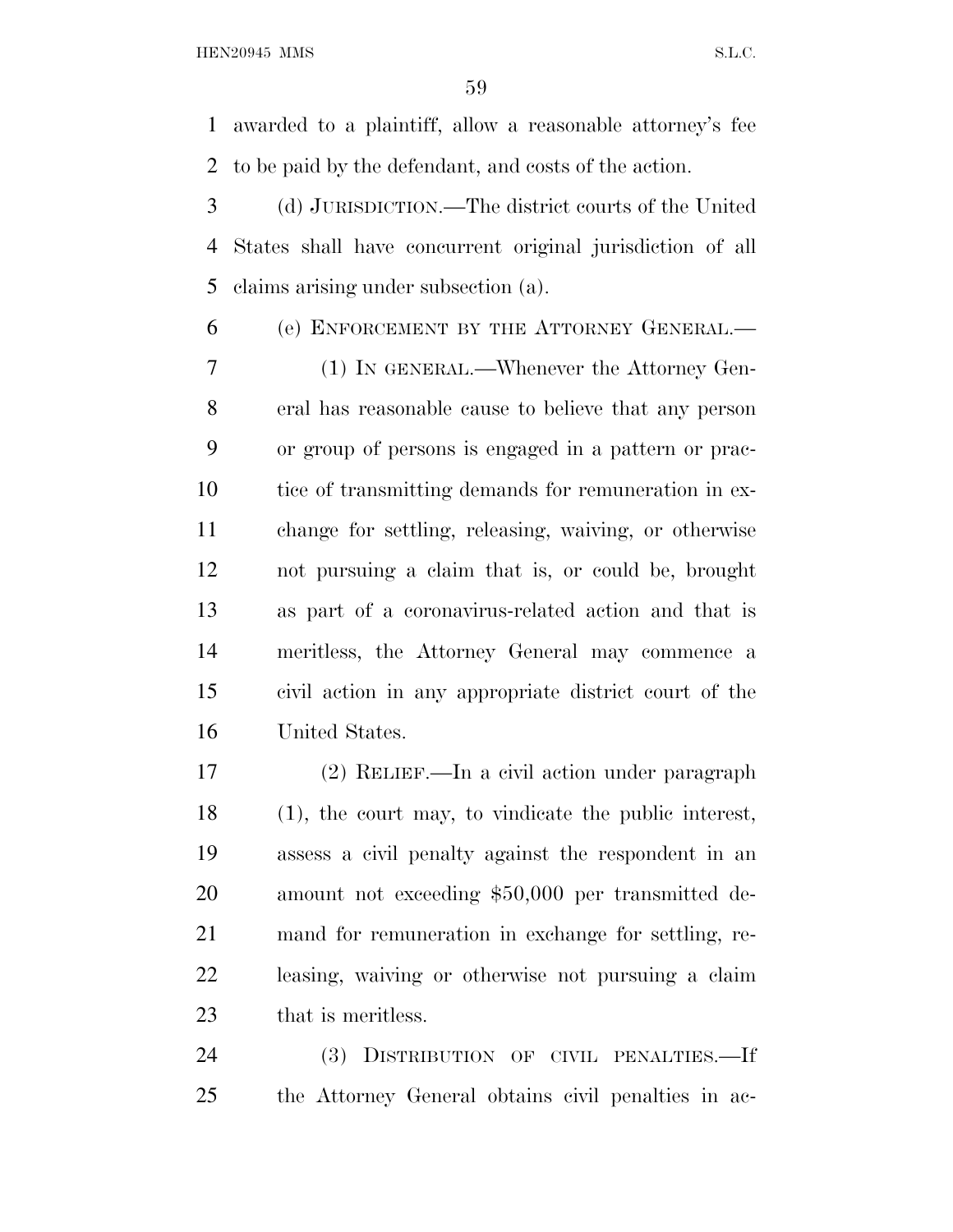| $\mathbf{1}$   | cordance with paragraph (2), the Attorney General          |
|----------------|------------------------------------------------------------|
| $\overline{2}$ | shall distribute the proceeds equitably among those        |
| 3              | persons aggrieved by the respondent's pattern or           |
| $\overline{4}$ | practice of transmitting demands for remuneration          |
| 5              | in exchange for settling, releasing, waiving or other-     |
| 6              | wise not pursuing a claim that is meritless.               |
| 7              | PART IV-RELATION TO LABOR AND                              |
| 8              | <b>EMPLOYMENT LAWS</b>                                     |
| 9              | SEC. 2181. LIMITATION ON VIOLATIONS UNDER SPECIFIC         |
| 10             | LAWS.                                                      |
| 11             | (a) IN GENERAL.—                                           |
| 12             | (1) DEFINITION.—In this subsection, the term               |
| 13             | "covered Federal employment law" means any of the          |
| 14             | following:                                                 |
| 15             | (A) The Occupational Safety and Health                     |
| 16             | Act of $1970$ (29 U.S.C. 651 et seq.) (including           |
| 17             | any standard included in a State plan approved             |
| 18             | under section 18 of such Act $(29 \text{ U.S.C. } 667)$ ). |
| 19             | (B) The Fair Labor Standards Act of                        |
| 20             | 1938 (29 U.S.C. 201 et seq.).                              |
| 21             | (C) The Age Discrimination in Employ-                      |
| 22             | ment Act of 1967 (29 U.S.C. 621 et seq.).                  |
| 23             | (D) The Worker Adjustment and Retrain-                     |
| 24             | ing Notification Act (29 U.S.C. 2101 et seq.).             |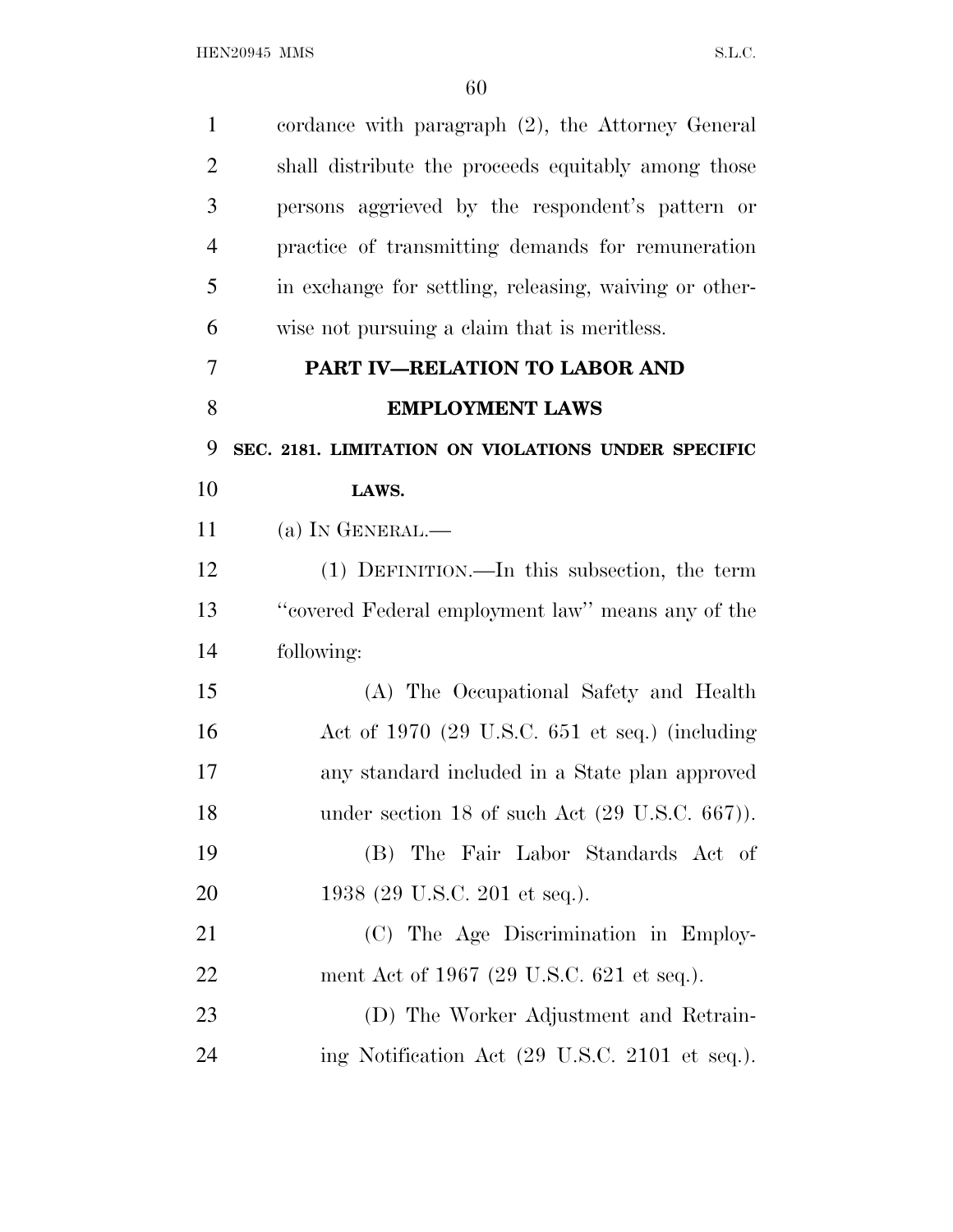| $\mathbf{1}$   | (E) Title VII of the Civil Rights Act of                |
|----------------|---------------------------------------------------------|
| $\overline{2}$ | 1964 (42 U.S.C. 2000e et seq.).                         |
| 3              | (F) Title II of the Genetic Information                 |
| $\overline{4}$ | Nondiscrimination Act of 2008 (42 U.S.C.                |
| 5              | $2000 \text{ff}$ et seq.).                              |
| 6              | (G) Title I of the Americans with Disabil-              |
| 7              | ities Act of 1990 (42 U.S.C. 12111 et seq.).            |
| 8              | (2) LIMITATION.—Notwithstanding any provi-              |
| 9              | sion of a covered Federal employment law, in any        |
| 10             | action, proceeding, or investigation resulting from or  |
| 11             | related to an actual, alleged, feared, or potential for |
| 12             | exposure to coronavirus, or a change in working con-    |
| 13             | ditions caused by a law, rule, declaration, or order    |
| 14             | related to coronavirus, an employer shall not be sub-   |
| 15             | ject to any enforcement proceeding or liability under   |
| 16             | any provision of a covered Federal employment law       |
| 17             | if the employer—                                        |
| 18             | (A) was relying on and generally following              |
| 19             | applicable government standards and guidance;           |
| 20             | (B) knew of the obligation under the rel-               |
| 21             | evant provision; and                                    |
| 22             | (C) attempted to satisfy any such obliga-               |
| 23             | tion by—                                                |
| 24             | (i) exploring options to comply with                    |
| 25             | such obligations and with the applicable                |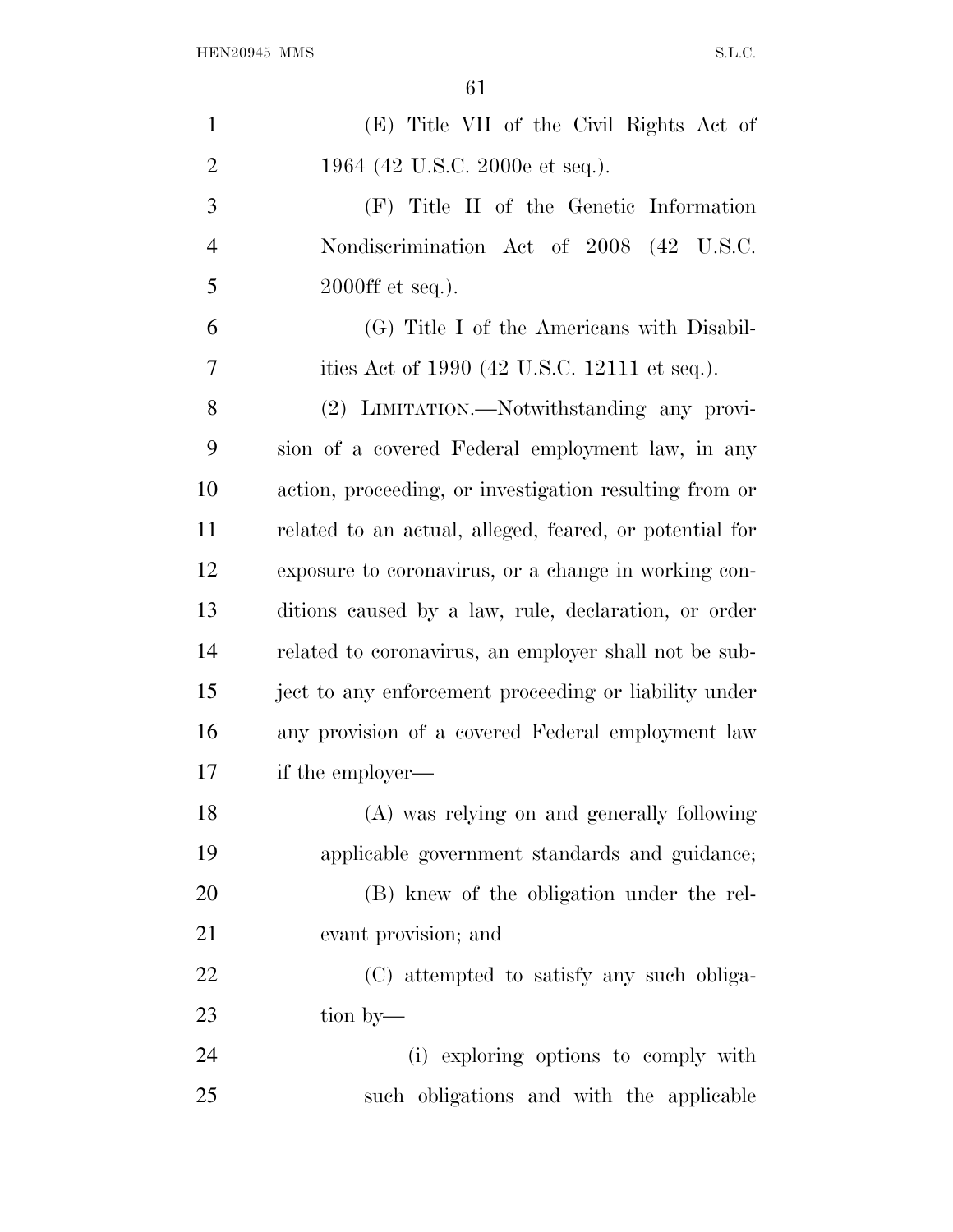| $\mathbf{1}$   | government standards and guidance (such          |
|----------------|--------------------------------------------------|
| $\overline{2}$ | as through the use of virtual training or        |
| 3              | remote communication strategies);                |
| $\overline{4}$ | (ii) implementing interim alternative            |
| 5              | protections or procedures; or                    |
| 6              | (iii) following guidance issued by the           |
| 7              | relevant agency with jurisdiction with re-       |
| 8              | spect to any exemptions from such obliga-        |
| 9              | tion.                                            |
| 10             | (b) PUBLIC ACCOMMODATION LAWS.—                  |
| 11             | (1) DEFINITIONS.—In this subsection—             |
| 12             | (A) the term "auxiliary aids and services"       |
| 13             | has the meaning given the term in section 4 of   |
| 14             | the Americans with Disabilities Act of 1990 (42) |
| 15             | U.S.C. $12103$ );                                |
| 16             | (B) the term "covered public accommoda-          |
| 17             | tion law" means-                                 |
| 18             | (i) title III of the Americans with Dis-         |
| 19             | abilities Act of $1990$ (42 U.S.C. 12181 et      |
| 20             | seq.); or                                        |
| 21             | (ii) title II of the Civil Rights Act of         |
| 22             | 1964 (42 U.S.C. 2000a et seq.);                  |
| 23             | (C) the term "place of public accommoda-         |
| 24             | tion" means—                                     |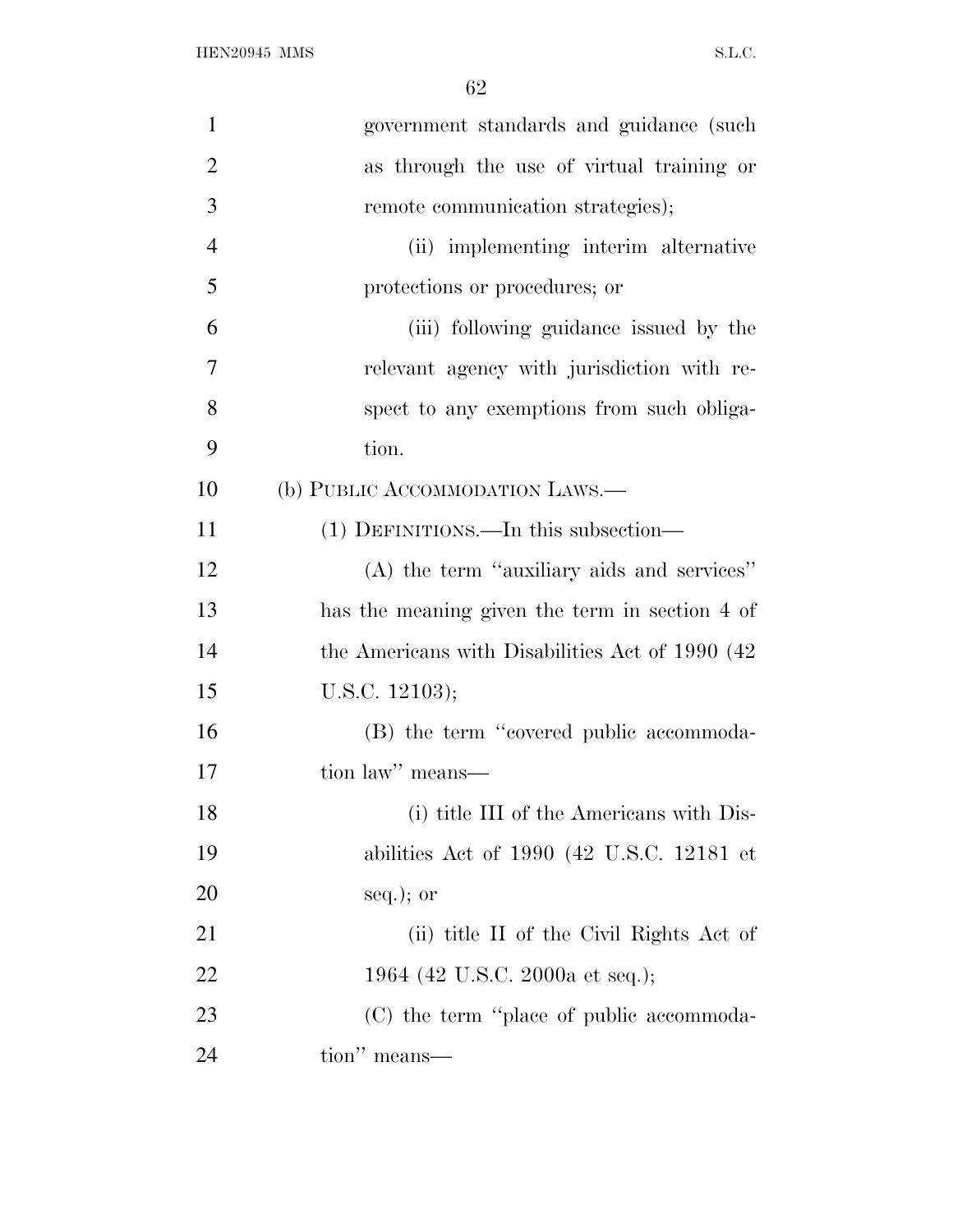${\bf HEN20945~MMS} \hspace{2cm} {\bf S.L.C.}$ 

| $\mathbf{1}$   | (i) a place of public accommodation,             |
|----------------|--------------------------------------------------|
| $\overline{2}$ | as defined in section 201 of the Civil           |
| 3              | Rights Act of 1964 (42 U.S.C. 2000a); or         |
| $\overline{4}$ | (ii) a public accommodation, as de-              |
| 5              | fined in section 301 of the Americans with       |
| 6              | Disabilities Act of 1990 (42 U.S.C.              |
| 7              | $12181$ ; and                                    |
| 8              | (D) the term "public health emergency pe-        |
| 9              | riod" means a period designated a public health  |
| 10             | emergency period by a Federal, State, or local   |
| 11             | government authority.                            |
| 12             | (2) ACTIONS AND MEASURES DURING A PUBLIC         |
| 13             | HEALTH EMERGENCY.-                               |
| 14             | (A) IN GENERAL.—Notwithstanding any              |
| 15             | other provision of law or regulation, during any |
| 16             | public health emergency period, no person who    |
| 17             | owns, leases (or leases to), or operates a place |
| 18             | of public accommodation shall be liable under,   |
| 19             | or found in violation of, any covered public ac- |
| 20             | commodation law for any action or measure        |
| 21             | taken regarding coronavirus and that place of    |
| 22             | public accommodation, if such person—            |
| 23             | (i) has determined that the significant          |
| 24             | risk of substantial harm to public health or     |
| 25             | the health of employees cannot be reduced        |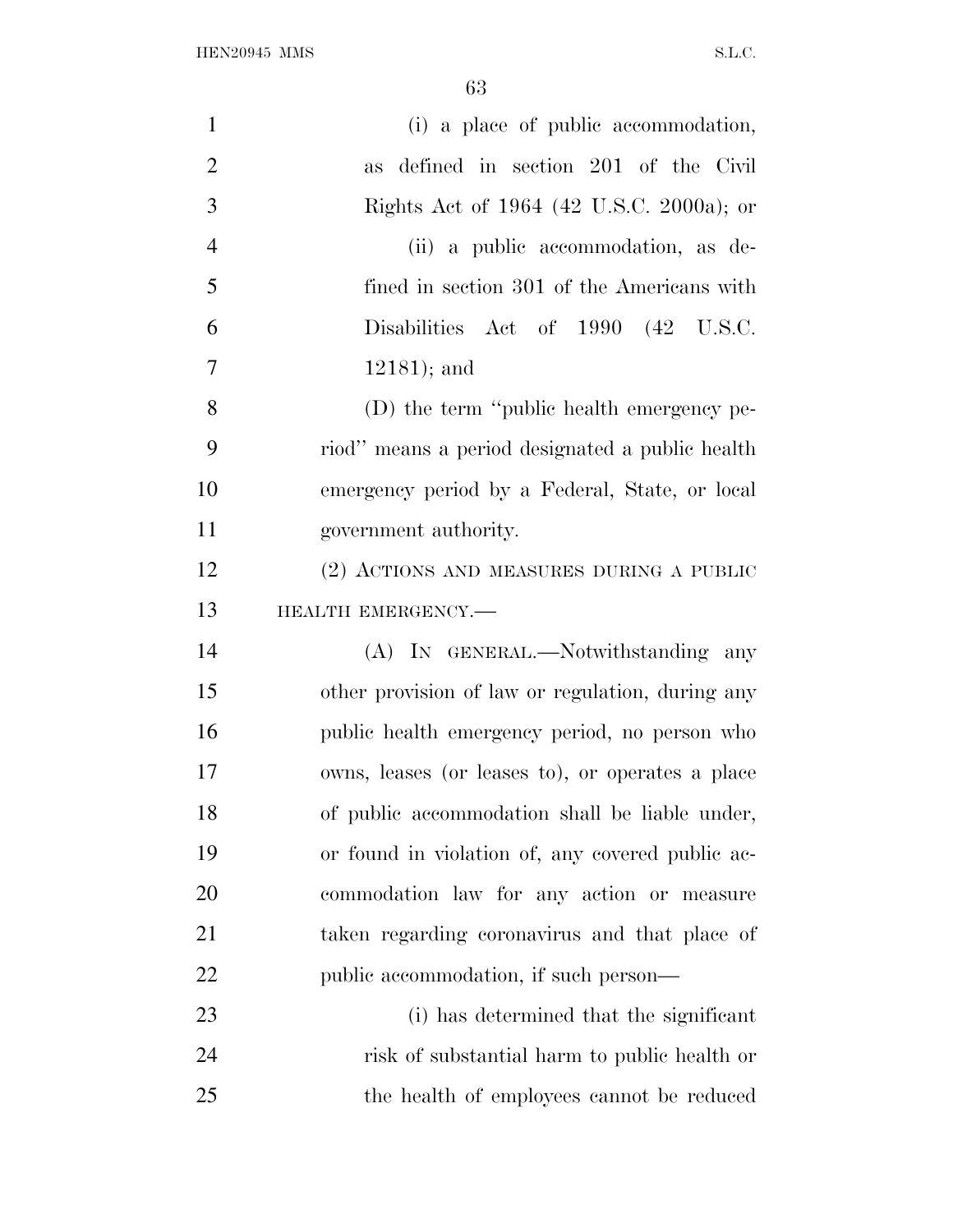| $\mathbf{1}$   | or eliminated by reasonably modifying poli-                   |
|----------------|---------------------------------------------------------------|
| $\overline{2}$ | cies, practices, or procedures, or the provi-                 |
| 3              | sion of an auxiliary aid or service; or                       |
| $\overline{4}$ | (ii) has offered such a reasonable                            |
| 5              | modification or auxiliary aid or service but                  |
| 6              | such offer has been rejected by the indi-                     |
| 7              | vidual protected by the covered law.                          |
| 8              | (B) REQUIRED WAIVER PROHIBITED.—For                           |
| 9              | purposes of this subsection, no person who                    |
| 10             | owns, leases (or leases to), or operates a place              |
| 11             | of public accommodation shall be required to                  |
| 12             | waive any measure, requirement, or rec-                       |
| 13             | ommendation that has been adopted in accord-                  |
| 14             | ance with a requirement or recommendation                     |
| 15             | issued by the Federal Government or any State                 |
| 16             | or local government with regard to coronavirus,               |
| 17             | in order to offer such a reasonable modification              |
| 18             | or auxiliary aids and services.                               |
| 19             | SEC. 2182. LIABILITY FOR CONDUCTING TESTING AT WORK-          |
| 20             | PLACE.                                                        |
| 21             | Notwithstanding any other provision of Federal,               |
| <u>22</u>      | State, or local law, an employer, or other person who hires   |
| 23             | or contracts with other individuals to provide services, that |
| 24             | conducts tests for coronavirus on the employees of the em-    |

ployer or persons hired or contracted to provide services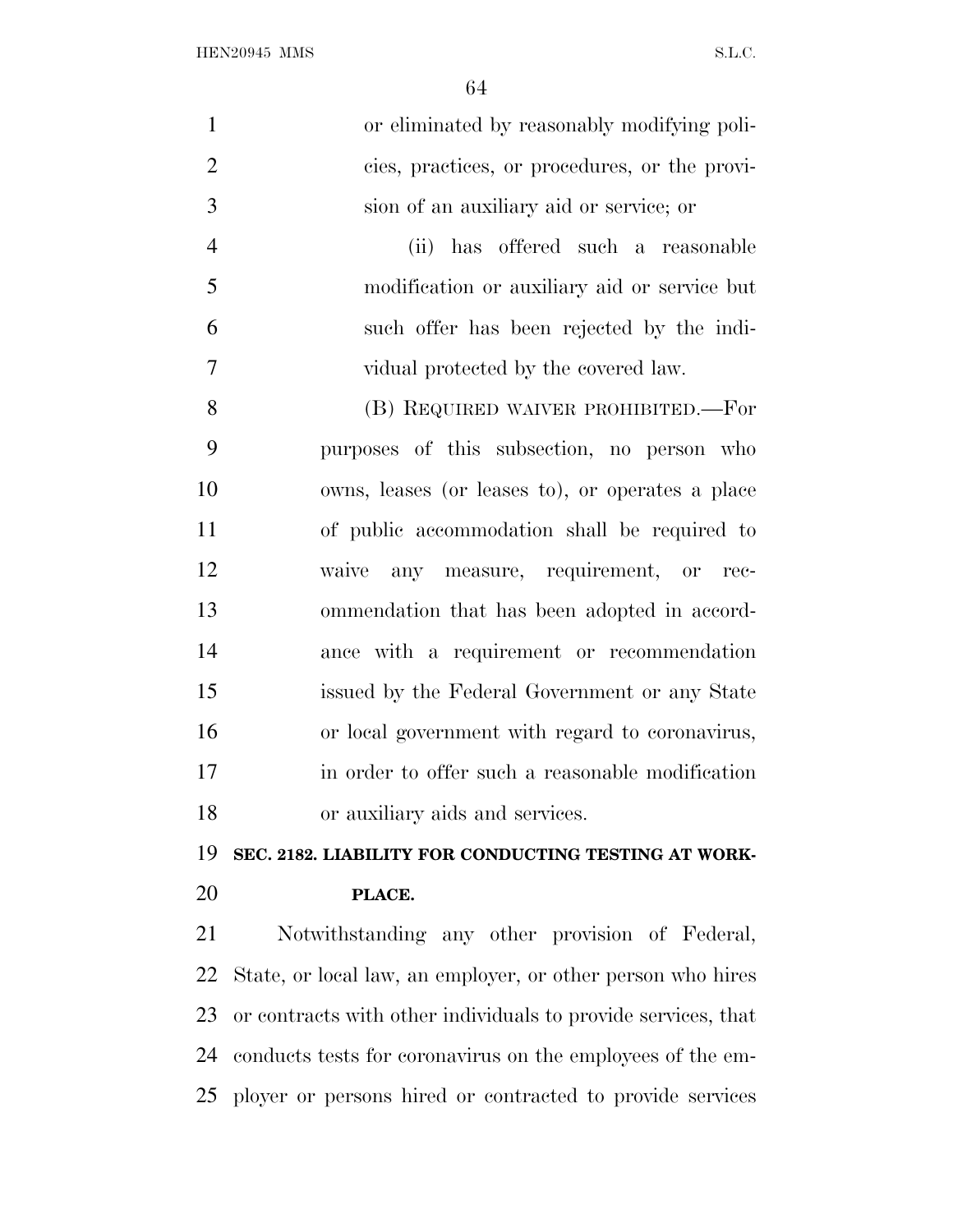shall not be liable for any action or personal injury directly resulting from such testing, except for those personal inju- ries caused by the gross negligence or intentional mis-conduct of the employer or other person.

### **SEC. 2183. JOINT EMPLOYMENT AND INDEPENDENT CON-TRACTING.**

 Notwithstanding any other provision of Federal or State law, including any covered Federal employment law (as defined in section 2181(a)), the Labor Management Relations Act, 1947 (29 U.S.C. 141 et seq.), the Employ- ment Retirement Income Security Act of 1974 (29 U.S.C. 1001 et seq.), and the Family and Medical Leave Act of 1993 (29 U.S.C. 2601 et seq.), it shall not constitute evi- dence of a joint employment relationship or employment relationship for any employer to provide or require, for an employee of another employer or for an independent contractor, any of the following:

 (1) Coronavirus-related policies, procedures, or training.

 (2) Personal protective equipment or training 21 for the use of such equipment.

 (3) Cleaning or disinfecting services or the means for such cleaning or disinfecting.

(4) Workplace testing for coronavirus.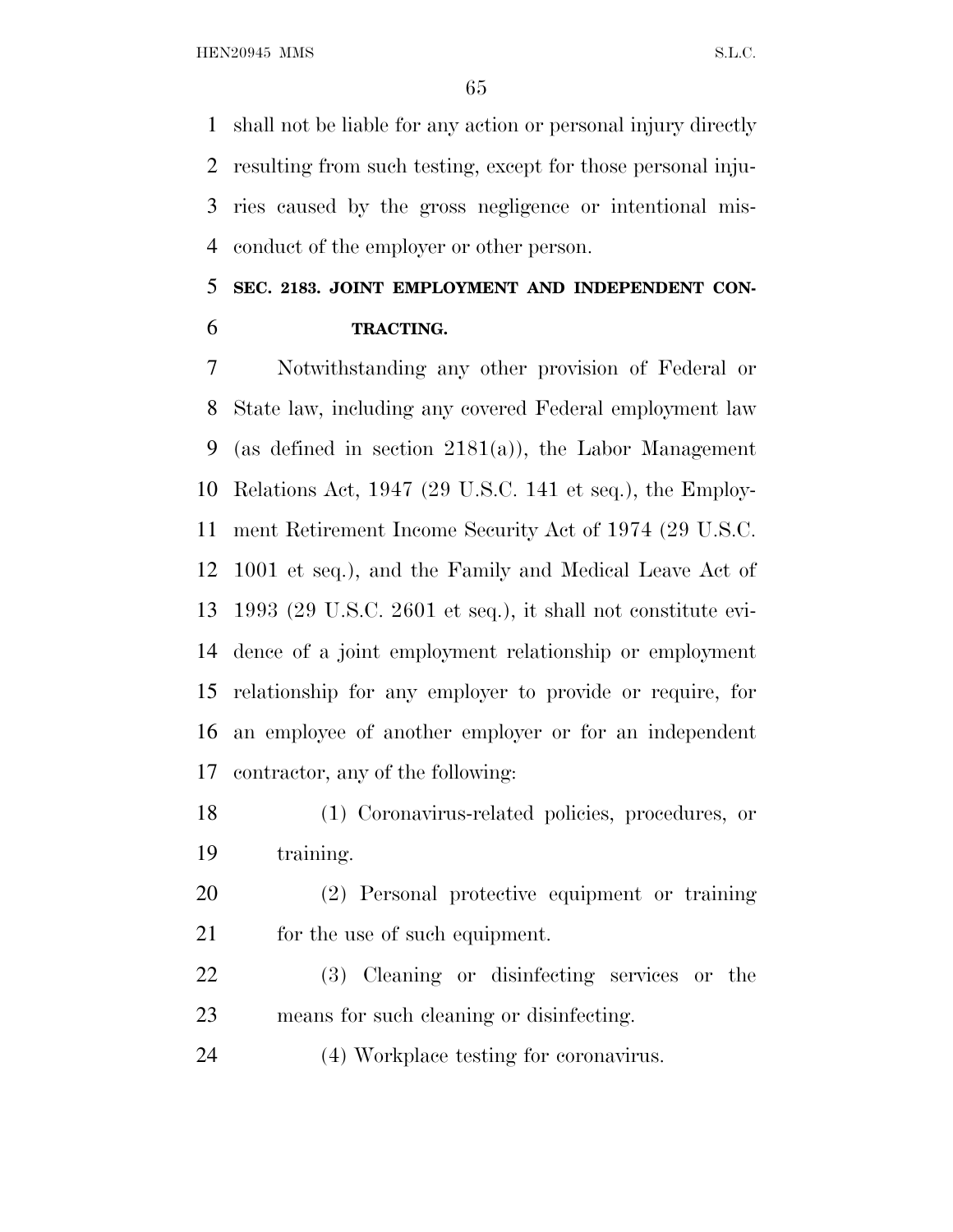| $\mathbf{1}$   | (5) Temporary assistance due to coronavirus,         |
|----------------|------------------------------------------------------|
| $\overline{2}$ | including financial assistance or other health and   |
| 3              | safety benefits.                                     |
| $\overline{4}$ | SEC. 2184. EXCLUSION OF CERTAIN NOTIFICATION RE-     |
| 5              | <b>QUIREMENTS AS A RESULT OF THE COVID-19</b>        |
| 6              | PUBLIC HEALTH EMERGENCY.                             |
| 7              | (a) DEFINITIONS.—Section $2(a)$ of the Worker Ad-    |
| 8              | justment and Retraining Notification Act (29 U.S.C.  |
| 9              | $2101(a)$ is amended—                                |
| 10             | $(1)$ in paragraph $(2)$ , by adding before the      |
| 11             | semicolon at the end the following: "and the shut-   |
| 12             | down, if occurring during the covered period, is not |
| 13             | a result of the COVID-19 national emergency";        |
| 14             | $(2)$ in paragraph $(3)$ —                           |
| 15             | $(A)$ in subparagraph $(A)$ , by striking            |
| 16             | "and" at the end;                                    |
| 17             | (B) in subparagraph (B), by adding "and"             |
| 18             | at the end; and                                      |
| 19             | (C) by adding at the end the following:              |
| 20             | "(C) if occurring during the covered pe-             |
| 21             | riod, is not a result of the COVID-19 national       |
| 22             | emergency;";                                         |
| 23             | $(3)$ in paragraph $(7)$ , by striking "and";        |
| 24             | $(4)$ in paragraph $(8)$ , by striking the period at |
| 25             | the end and inserting a semicolon; and               |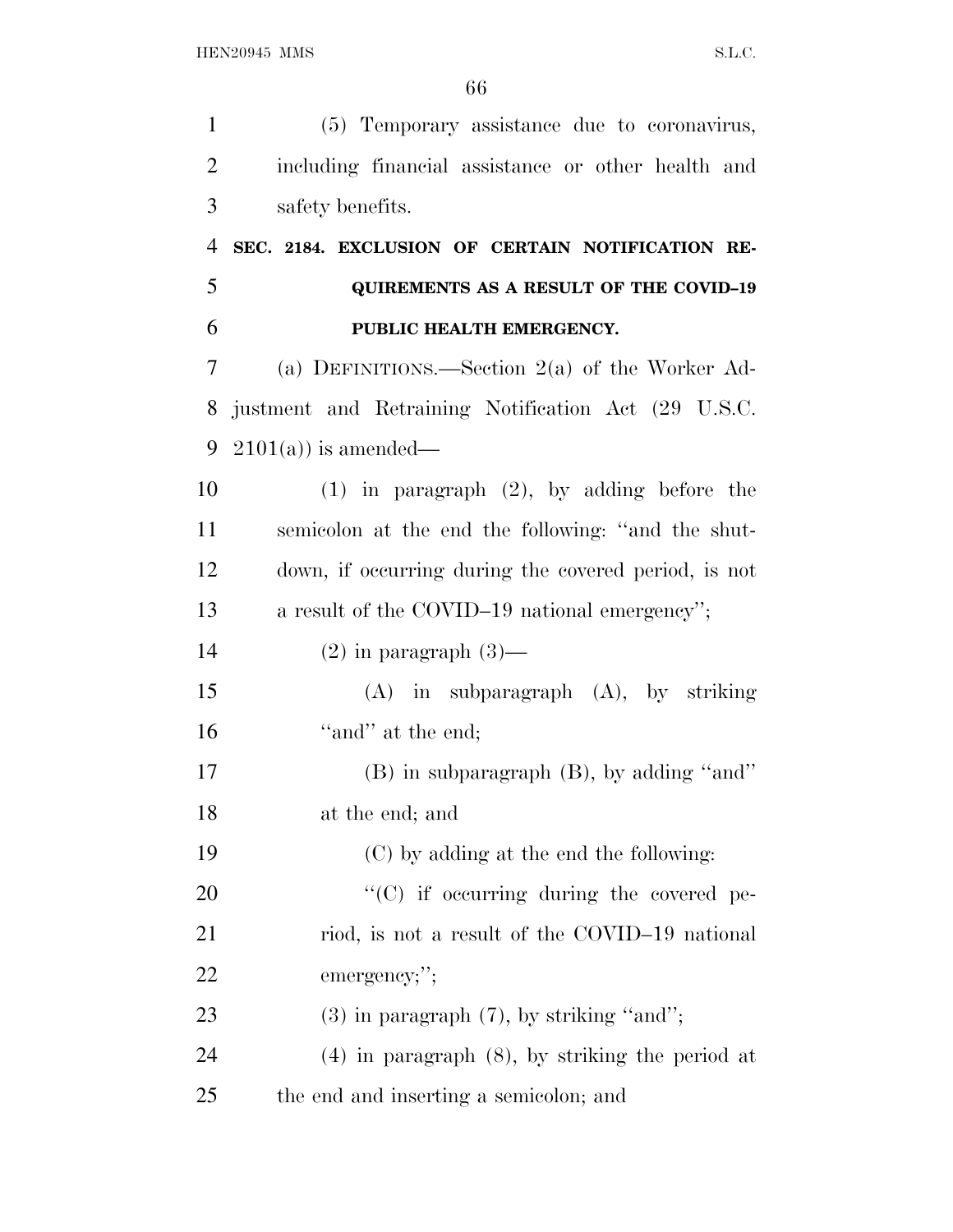| $\mathbf{1}$   | (5) by adding at the end the following:                             |
|----------------|---------------------------------------------------------------------|
| $\overline{2}$ | $\lq(9)$ the term 'covered period' means the period                 |
| 3              | that-                                                               |
| $\overline{4}$ | "(A) begins on January 1, 2020; and                                 |
| 5              | "(B) ends $90$ days after the last date of                          |
| 6              | the COVID-19 national emergency; and                                |
| $\overline{7}$ | $``(10)$ the term 'COVID-19 national emergency'                     |
| 8              | means the national emergency declared by the Presi-                 |
| 9              | dent under the National Emergencies Act (50                         |
| 10             | U.S.C. 1601 et seq.) with respect to the Coronavirus                |
| 11             | Disease $2019$ (COVID-19).".                                        |
| 12             | (b) EXCLUSION FROM DEFINITION OF EMPLOYMENT                         |
| 13             | Loss.—Section 2(b) of the Worker Adjustment and Re-                 |
| 14             | training Notification Act $(29 \text{ U.S.C. } 2101(b))$ is amended |
| 15             | by adding at the end the following:                                 |
| 16             | "(3) Notwithstanding subsection $(a)(6)$ , during                   |
| 17             | the covered period an employee may not be consid-                   |
| 18             | ered to have experienced an employment loss if the                  |
| 19             | termination, layoff exceeding 6 months, or reduction                |
| 20             | in hours of work of more than 50 percent during                     |
| 21             | each month of any 6-month period involved is a re-                  |
| <u>22</u>      | sult of the COVID-19 national emergency.".                          |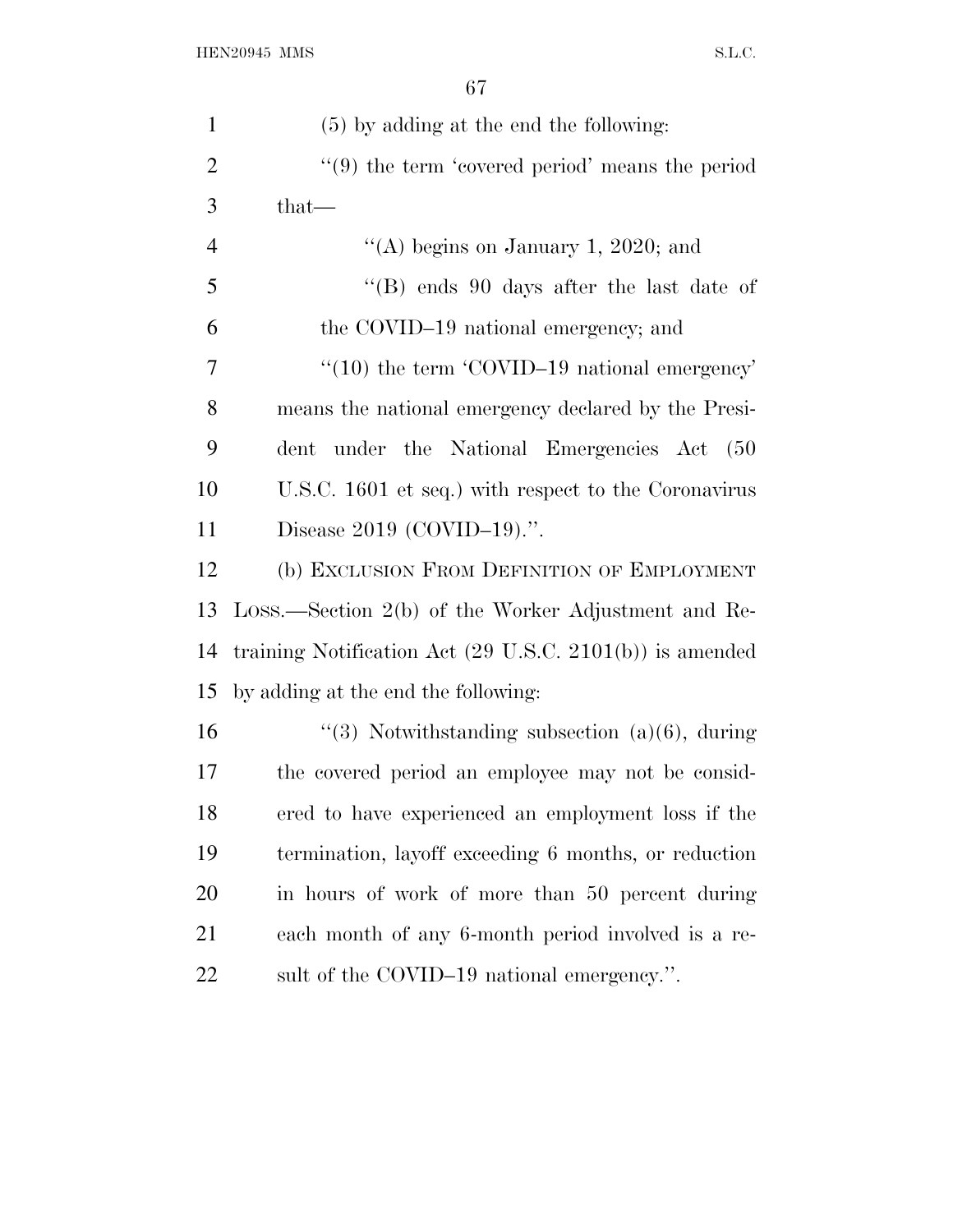| $\mathbf{1}$   | <b>Subtitle B-Products</b>                                       |
|----------------|------------------------------------------------------------------|
| $\overline{2}$ | SEC. 2201. APPLICABILITY OF THE TARGETED LIABILITY               |
| 3              | PROTECTIONS FOR PANDEMIC AND<br>EPI-                             |
| $\overline{4}$ | DEMIC PRODUCTS AND SECURITY COUNTER-                             |
| 5              | <b>MEASURES WITH RESPECT TO COVID-19.</b>                        |
| 6              | (a) IN GENERAL.—Section $319F-3(i)(1)$ of the Pub-               |
| 7              | lic Health Service Act $(42 \text{ U.S.C. } 247d - 6d(i)(1))$ is |
| 8              | amended—                                                         |
| 9              | $(1)$ in subparagraph $(C)$ , by striking "; or" and             |
| 10             | inserting a semicolon;                                           |
| 11             | $(2)$ in subparagraph $(D)$ , by striking the period             |
| 12             | and inserting "; or"; and                                        |
| 13             | $(3)$ by adding at the end the following:                        |
| 14             | "(E) a drug (as such term is defined in                          |
| 15             | section $201(g)(1)$ of the Federal Food, Drug,                   |
| 16             | and Cosmetic Act), biological product (including                 |
| 17             | a vaccine) (as such term is defined in section                   |
| 18             | $351(i)$ , or device (as such term is defined in                 |
| 19             | section 201(h) of the Federal Food, Drug, and                    |
| 20             | Cosmetic Act) that—                                              |
| 21             | "(i) is the subject of a notice of use                           |
| 22             | of enforcement discretion issued by the                          |
| 23             | Secretary if such drug, biological product,                      |
| 24             | or device is used—                                               |
| 25             | $\lq\lq$ (I) when such notice is in effect;                      |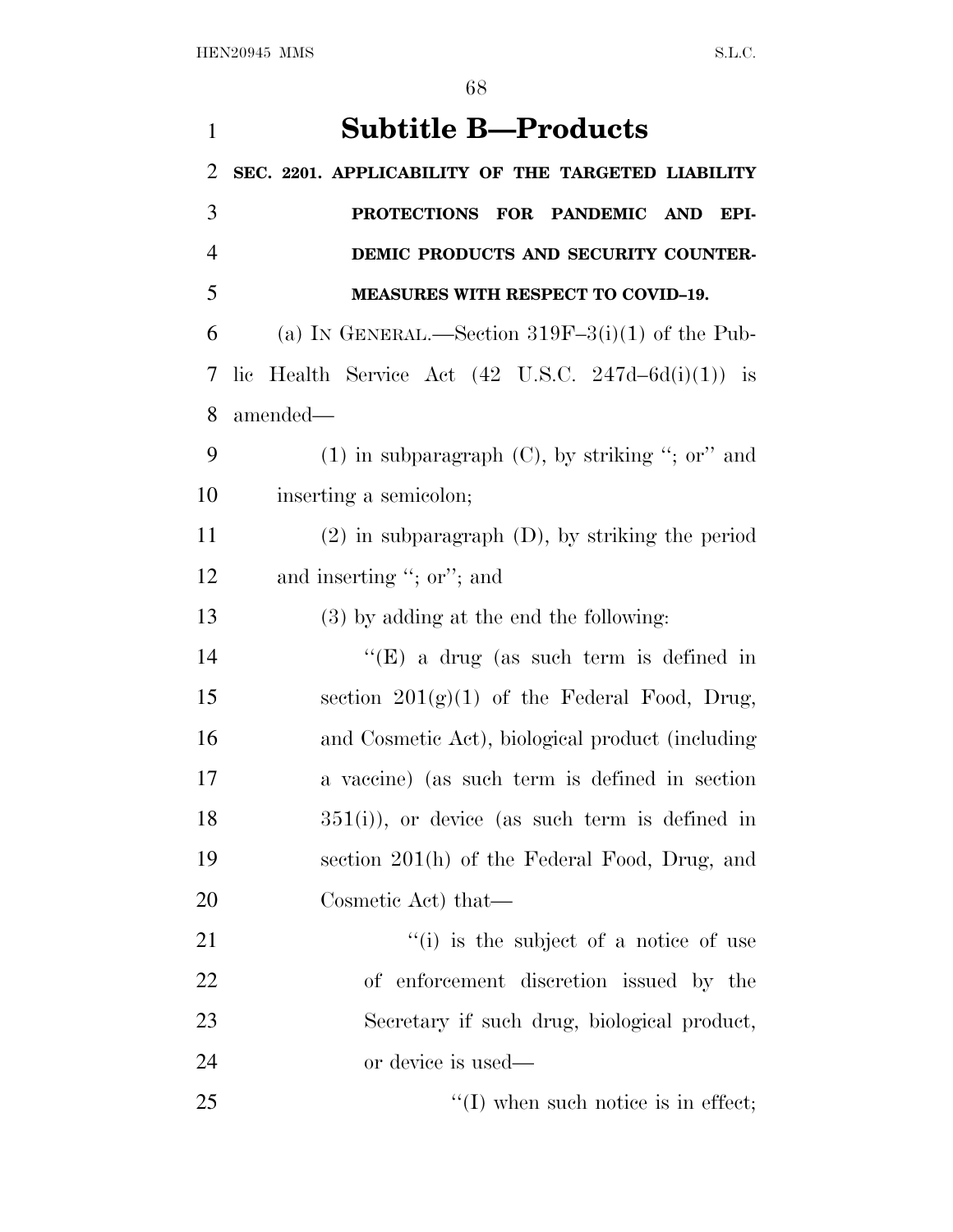| $\mathbf{1}$   | $\lq\lq$ (II) within the scope of such no-                     |
|----------------|----------------------------------------------------------------|
| $\overline{2}$ | tice; and                                                      |
| 3              | "(III) in compliance with other                                |
| $\overline{4}$ | applicable requirements of the Federal                         |
| 5              | Food, Drug, and Cosmetic Act that                              |
| 6              | are not the subject of such notice;                            |
| $\overline{7}$ | "(ii) in the case of a device, is exempt                       |
| 8              | from the requirement under section $510(k)$                    |
| 9              | of the Federal Food, Drug, and Cosmetic                        |
| 10             | Act; or                                                        |
| 11             | "(iii) in the case of a drug—                                  |
| 12             | $\lq\lq$ (I) meets the requirements for                        |
| 13             | marketing under a final administra-                            |
| 14             | tive order under section 505G of the                           |
| 15             | Federal Food, Drug, and Cosmetic                               |
| 16             | Act; or                                                        |
| 17             | "(II) is marketed in accordance                                |
| 18             | with section $505G(a)(3)$ of such Act.".                       |
| 19             | (b) CLARIFYING MEANS OF DISTRIBUTION.—Section                  |
| 20             | $319F-3(a)(5)$ of the Public Health Service Act (42 U.S.C.     |
| 21             | $247d - 6d(a)(5)$ is amended by inserting "by, or in part-     |
| 22             | nership with, Federal, State, or local public health officials |
| 23             | or the private sector" after "distribution" the first place    |
| 24             | it appears.                                                    |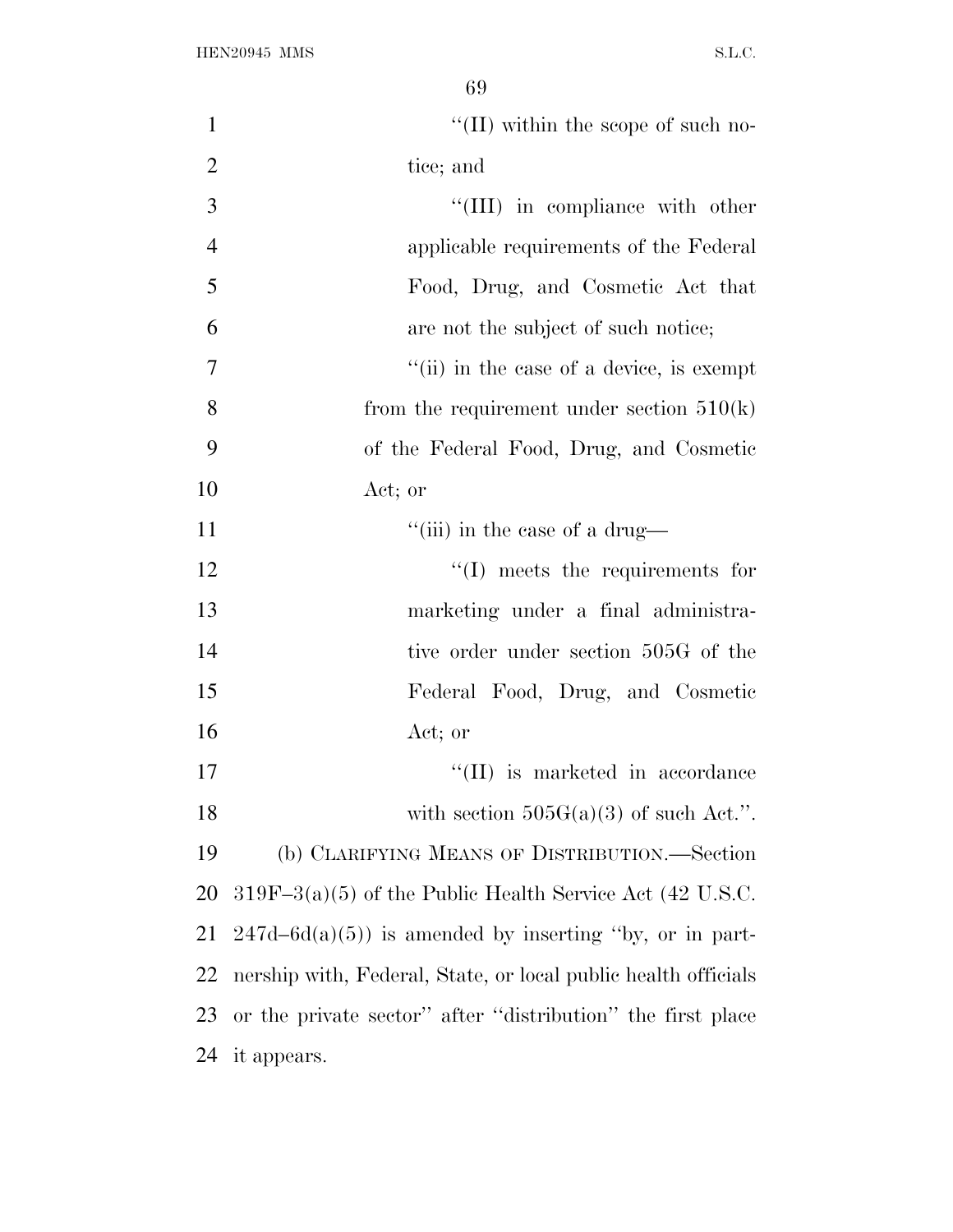(c) N<sup>O</sup> CHANGE TO ADMINISTRATIVE PROCEDURE ACT APPLICATION TO ENFORCEMENT DISCRETION EXER- CISE.—Section 319F–3 of the Public Health Service Act (42 U.S.C. 247d–6d) is amended by adding at the end the following:

 ''(j) RULE OF CONSTRUCTION.—Nothing in this sec-tion shall be construed—

8 "(1) to require use of procedures described in section 553 of title 5, United States Code, for a no- tice of use of enforcement discretion for which such procedures are not otherwise required; or

12 ''(2) to affect whether such notice constitutes final agency action within the meaning of section 704 of title 5, United States Code.''.

### **Subtitle C—General Provisions**

### **SEC. 2301. SEVERABILITY.**

 If any provision of this title, an amendment made by this title, or the application of such a provision or amend- ment to any person or circumstance is held to be unconsti- tutional, the remaining provisions of and amendments made by this title, as well as the application of such provi- sion or amendment to any person other than the parties to the action holding the provision or amendment to be unconstitutional, or to any circumstances other than those presented in such action, shall not be affected thereby.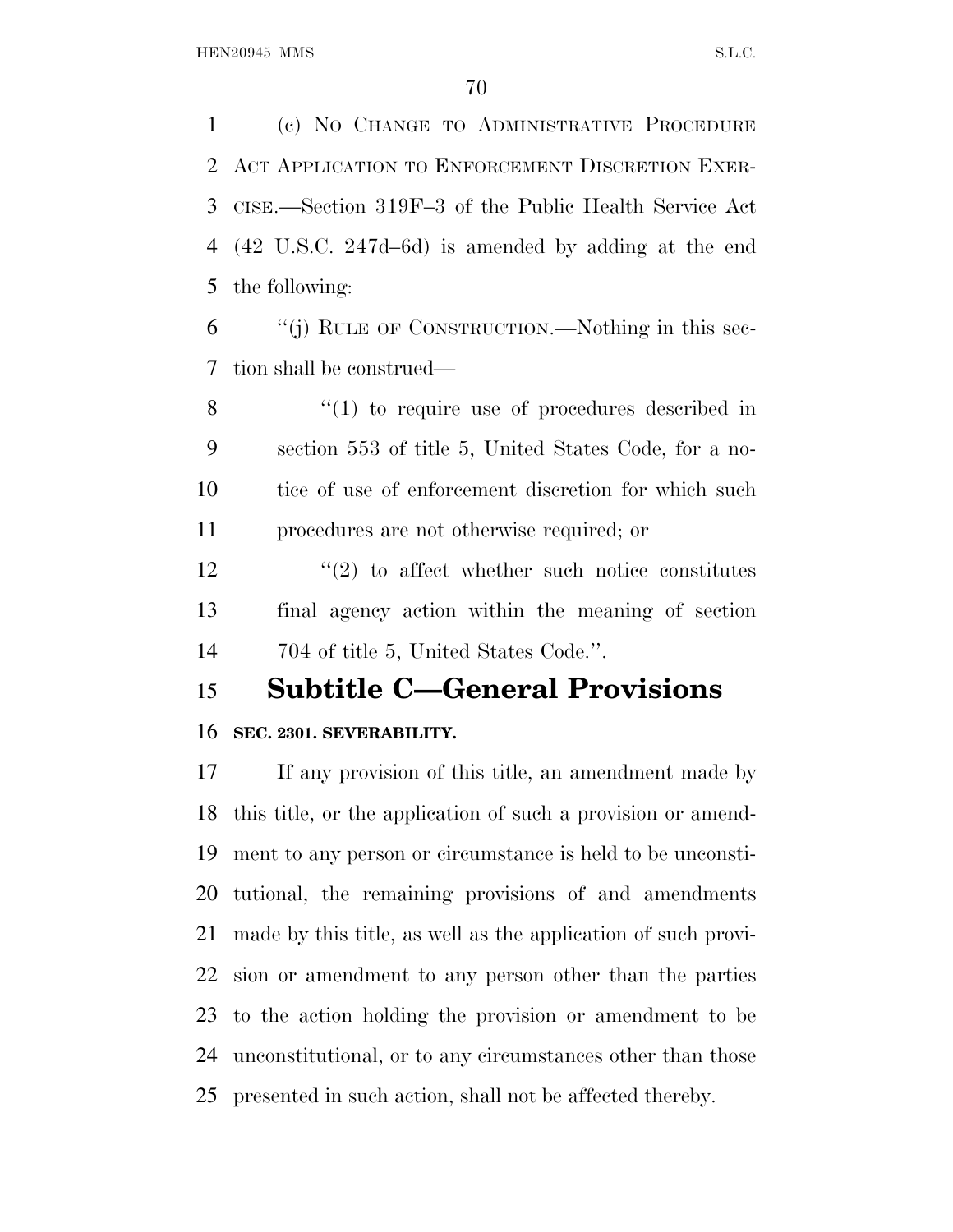# **TITLE III—ASSISTANCE FOR AMERICAN FAMILIES**

### **SEC. 3001. SHORT TITLE.**

 This title may be cited as the ''Continued Financial Relief to Americans Act of 2020''.

 **SEC. 3002. EXTENSION OF THE FEDERAL PANDEMIC UNEM-PLOYMENT COMPENSATION PROGRAM.**

8 (a) EXTENSION.—Section  $2104(e)(2)$  of division A of 9 the CARES Act  $(15 \text{ U.S.C. } 9023(e)(2))$  is amended by striking ''July 31, 2020'' and inserting ''December 27, 2020''.

(b) AMOUNT.—

 (1) IN GENERAL.—Section 2104(b) of division A of the CARES Act (15 U.S.C. 9023(b)) is amend-ed—

16 (A) in paragraph  $(1)(B)$ , by striking "of 17  $\$\,600''$  and inserting "equal to the amount spec-ified in paragraph (3)''; and

 (B) by adding at the end the following new paragraph:

21 "(3) AMOUNT OF FEDERAL PANDEMIC UNEM- PLOYMENT COMPENSATION.—The amount specified in this paragraph is the following amount:

24 "(A) For weeks of unemployment begin-ning after the date on which an agreement is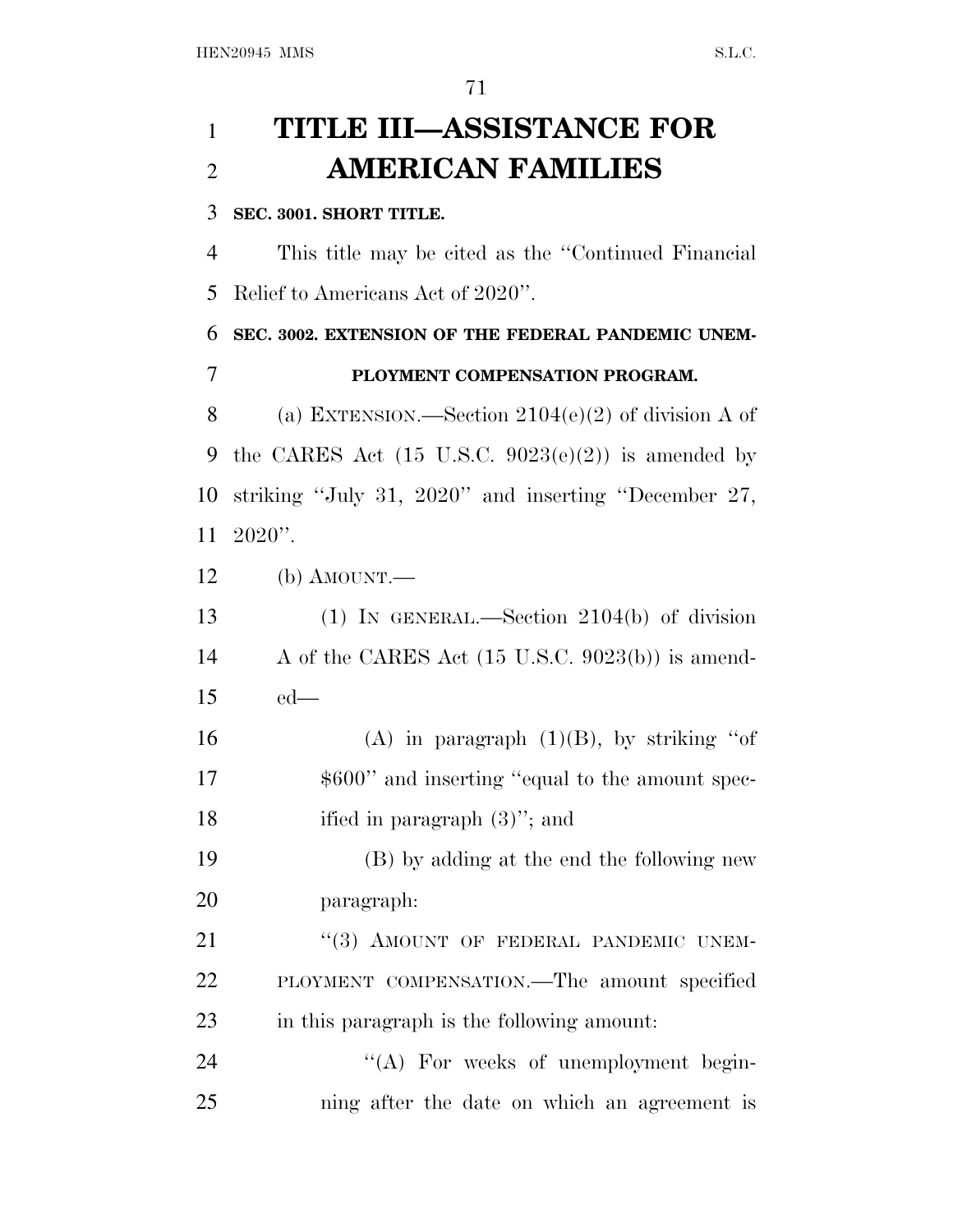| $\mathbf{1}$   | entered into under this section and ending on                   |
|----------------|-----------------------------------------------------------------|
| $\overline{2}$ | or before July 31, 2020, \$600.                                 |
| 3              | "(B) For weeks of unemployment begin-                           |
| $\overline{4}$ | ning after the last week under subparagraph                     |
| 5              | $(A)$ and ending on or before December 27,                      |
| 6              | $2020,$ \$300.".                                                |
| 7              | (2) TECHNICAL AMENDMENT REGARDING AP-                           |
| 8              | PLICATION TO SHORT-TIME COMPENSATION PRO-                       |
| 9              | GRAMS AND AGREEMENTS.—Section $2104(i)(2)$ of                   |
| 10             | division A of the CARES Act $(15 \text{ U.S.C. } 9023(i)(2))$   |
| 11             | is amended—                                                     |
| 12             | $(A)$ in subparagraph $(C)$ , by striking                       |
| 13             | "and" at the end;                                               |
| 14             | $(B)$ in subparagraph $(D)$ , by striking the                   |
| 15             | period at the end and inserting "; and"; and                    |
| 16             | (C) by adding at the end the following:                         |
| 17             | $\lq\lq(E)$ short-time compensation under sec-                  |
| 18             | tion 2108 or 2109.".                                            |
| 19             | (c) EXTENSION OF ENHANCED BENEFITS UNDER                        |
| 20             | THE RAILROAD UNEMPLOYMENT INSURANCE ACT.—Sec-                   |
| 21             | tion $2(a)(5)(A)$ of the Railroad Unemployment Insurance        |
| 22             | Act $(45 \text{ U.S.C. } 352(a)(5)(A))$ is amended by inserting |
| 23             | after the first sentence the following new sentence: "Not-      |
| 24             | withstanding paragraph $(3)$ , subsection $(e)(1)(B)$ , and any |
| 25             | other limitation on total benefits in this Act, for registra-   |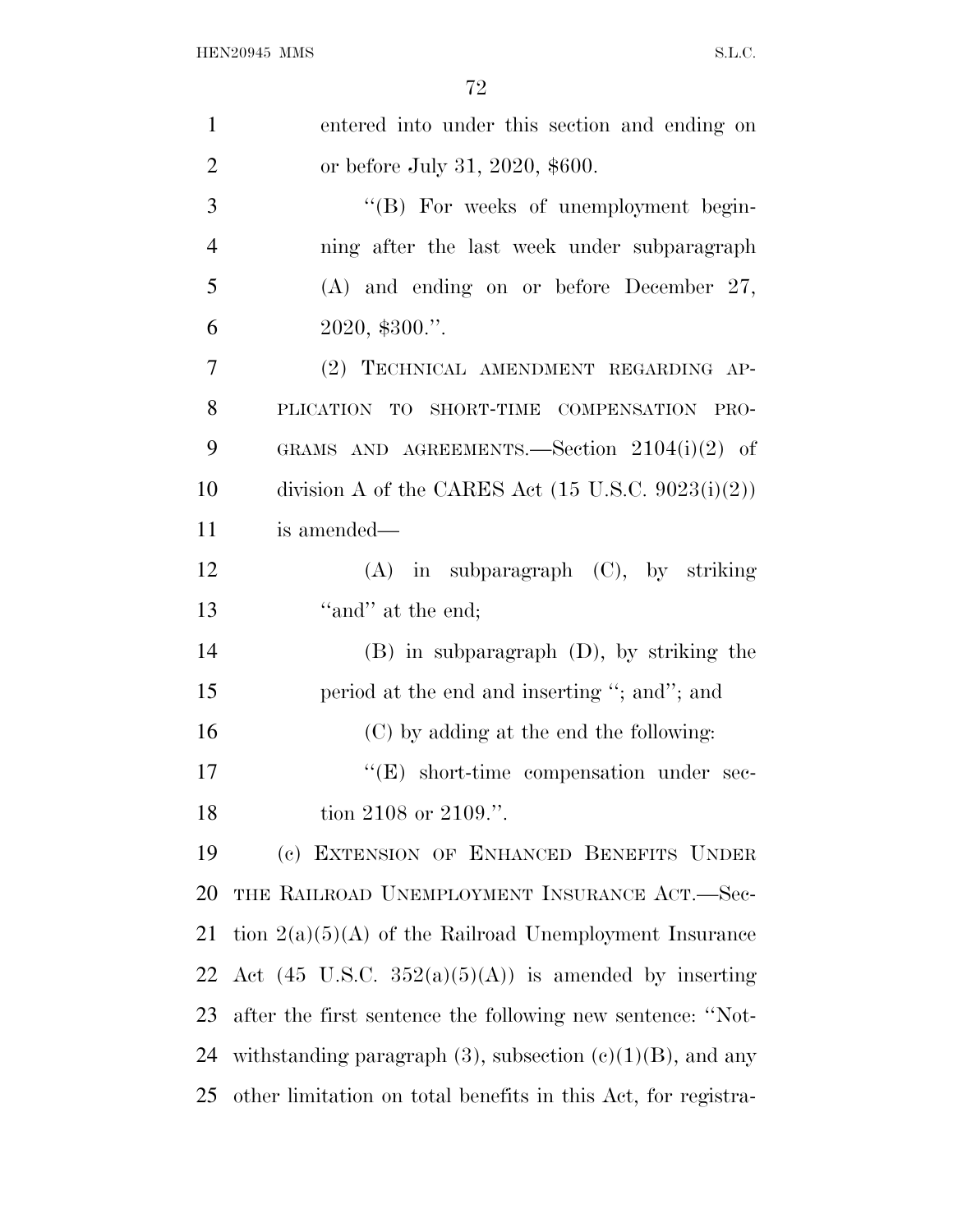tion periods beginning after July 31, 2020, but on or be- fore December 27, 2020, a recovery benefit in the amount of \$600 shall be payable with respect to a qualified em- ployee for a period in which the individual received unem-5 ployment benefits under paragraph  $(1)(A)$ .".

 (d) EFFECTIVE DATE.—The amendments made by this section shall take effect as if included in the enact-ment of the CARES Act (15 U.S.C. 9001 note).

## **TITLE IV—SMALL BUSINESS PROGRAMS**

**SEC. 4001. SMALL BUSINESS RECOVERY.**

 (a) SHORT TITLE.—This section may be cited as the ''Continuing the Paycheck Protection Program Act''.

(b) DEFINITIONS.—In this section:

 (1) ADMINISTRATION; ADMINISTRATOR.—The terms ''Administration'' and ''Administrator'' mean the Small Business Administration and the Adminis-trator thereof, respectively.

 (2) SMALL BUSINESS CONCERN.—The term ''small business concern'' has the meaning given the term in section 3 of the Small Business Act (15 U.S.C. 632).

 (c) EMERGENCY RULEMAKING AUTHORITY.— Not later than 30 days after the date of enactment of this Act, the Administrator shall issue regulations to carry out this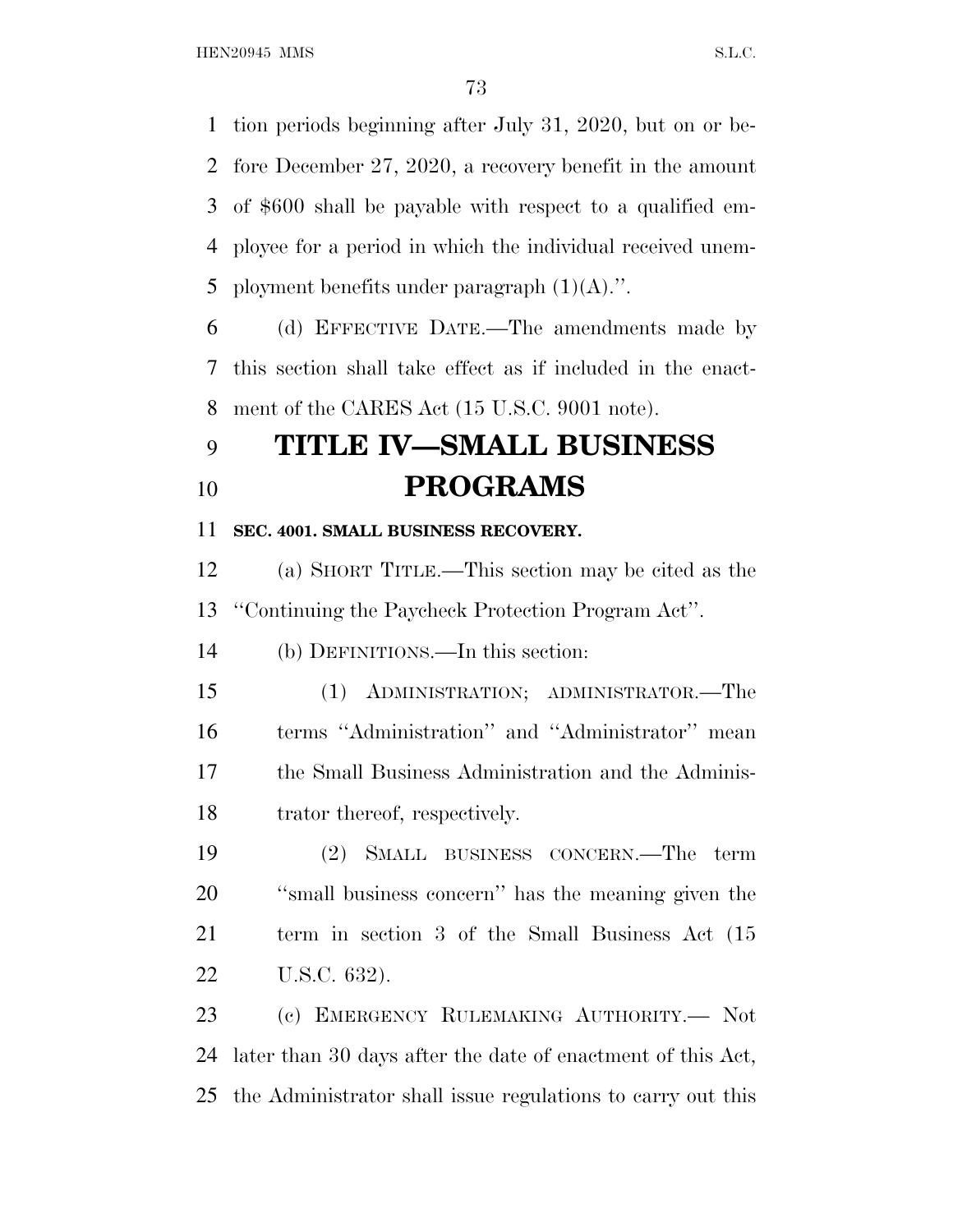| 1              | section and the amendments made by this section without     |
|----------------|-------------------------------------------------------------|
| 2              | regard to the notice requirements under section $553(b)$ of |
| 3              | title 5, United States Code.                                |
| $\overline{4}$ | (d) ADDITIONAL ELIGIBLE EXPENSES.—                          |
| 5              | (1) ALLOWABLE USE OF PPP LOAN.-Section                      |
| 6              | $7(a)(36)(F)(i)$ of the Small Business Act (15 U.S.C.       |
| 7              | $636(a)(36)(F)(i)$ is amended—                              |
| 8              | $(A)$ in subclause $(VI)$ , by striking "and" at            |
| 9              | the end;                                                    |
| 10             | (B) in subclause (VII), by striking the pe-                 |
| 11             | riod at the end and inserting a semicolon; and              |
| 12             | (C) by adding at the end the following:                     |
| 13             | "(VIII) covered operations ex-                              |
| 14             | penditures, as defined in section                           |
| 15             | $1106(a)$ of the CARES Act $(15)$                           |
| 16             | U.S.C. $9005(a)$ ;                                          |
| 17             | "(IX) covered property damage                               |
| 18             | costs, as defined in such section                           |
| 19             | 1106(a);                                                    |
| 20             | "( $X$ ) covered supplier costs, as                         |
| 21             | defined in such section $1106(a)$ ; and                     |
| 22             | "(XI) covered worker protection                             |
| 23             | expenditures, as defined in such sec-                       |
| 24             | tion $1106(a)$ .".                                          |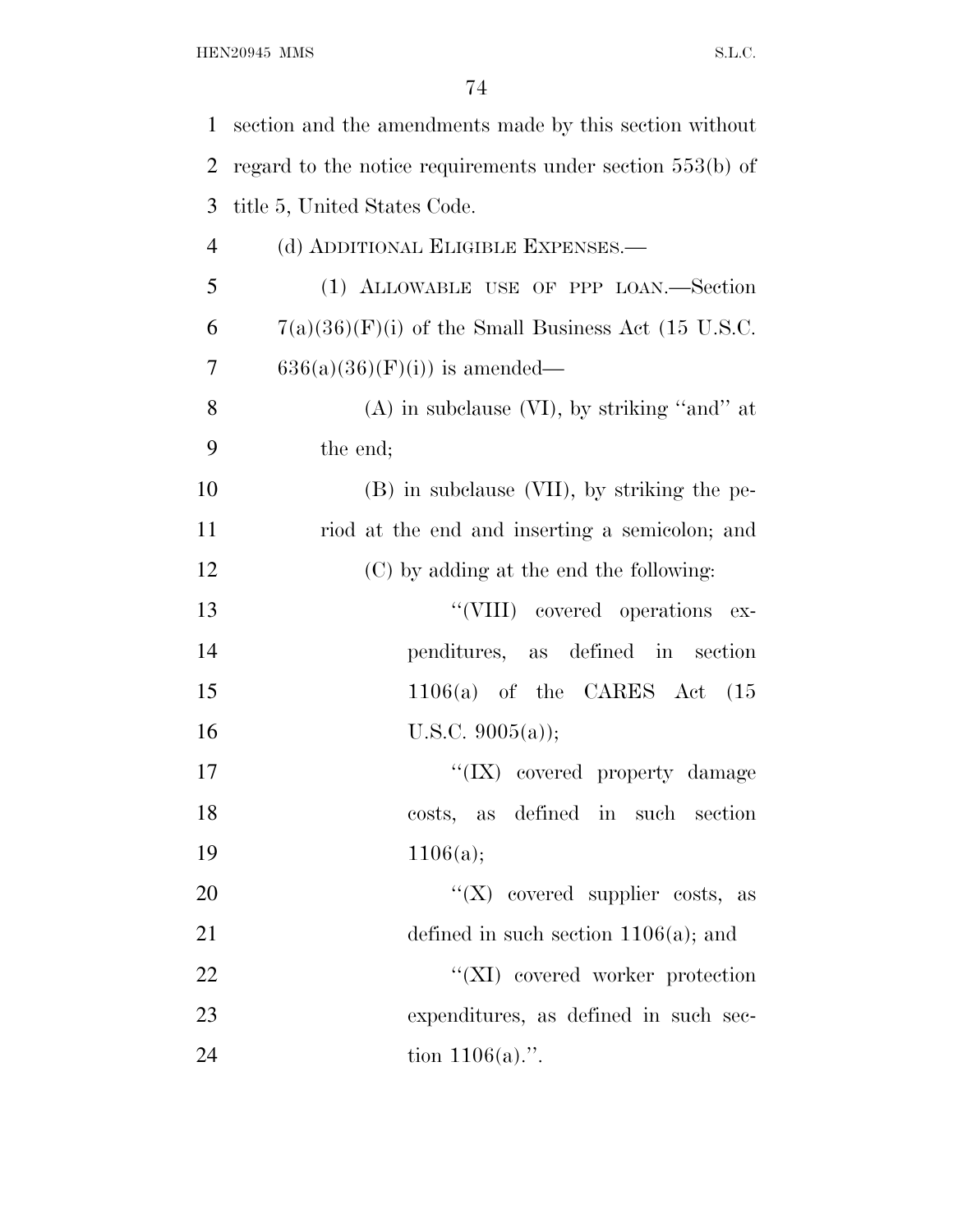| $\mathbf{1}$   | (2) LOAN FORGIVENESS.—Section 1106 of the                      |
|----------------|----------------------------------------------------------------|
| $\overline{2}$ | CARES Act $(15 \text{ U.S.C. } 9005)$ is amended—              |
| 3              | $(A)$ in subsection $(a)$ —                                    |
| $\overline{4}$ | (i) by redesignating paragraphs $(6)$ ,                        |
| 5              | $(7)$ , and $(8)$ as paragraphs $(10)$ , $(11)$ , and          |
| 6              | $(12)$ , respectively;                                         |
| 7              | (ii) by redesignating paragraph $(5)$ as                       |
| 8              | $\text{param}$ (8);                                            |
| 9              | (iii) by redesignating paragraph (4) as                        |
| 10             | $\frac{1}{6}$ ;                                                |
| 11             | (iv) by redesignating paragraph (3) as                         |
| 12             | paragraph $(4)$ ;                                              |
| 13             | (v) by inserting after paragraph $(2)$                         |
| 14             | the following:                                                 |
| 15             | $\cdot\cdot\cdot(3)$ the term 'covered operations expenditure' |
| 16             | means a payment for any business software or cloud             |
| 17             | computing service that facilitates business oper-              |
| 18             | ations, product or service delivery, the processing,           |
| 19             | payment, or tracking of payroll expenses, human re-            |
| 20             | sources, sales and billing functions, or accounting or         |
| 21             | tracking of supplies, inventory, records and ex-               |
| 22             | penses;";                                                      |
| 23             | $(vi)$ by inserting after paragraph $(4)$ ,                    |
| 24             | as so redesignated, the following:                             |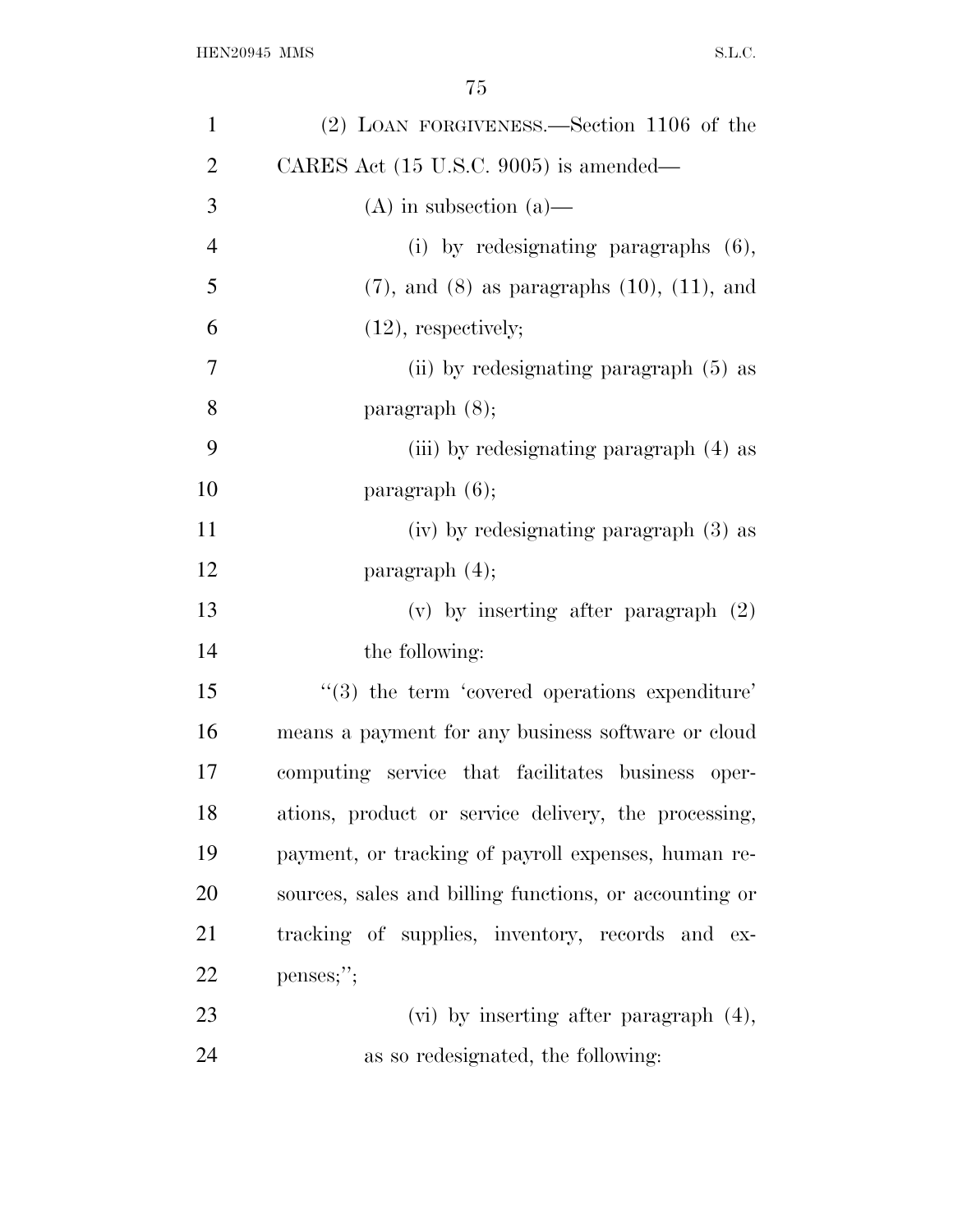| $\mathbf{1}$   | $\cdot\cdot$ (5) the term 'covered property damage cost' |
|----------------|----------------------------------------------------------|
| $\overline{2}$ | means a cost related to property damage and van-         |
| 3              | dalism or looting due to public disturbances that oc-    |
| $\overline{4}$ | curred during 2020 that was not covered by insur-        |
| 5              | ance or other compensation;";                            |
| 6              | (vii) by inserting after paragraph $(6)$ ,               |
| 7              | as so redesignated, the following:                       |
| 8              | $(5)$ the term 'covered supplier cost' means an          |
| 9              | expenditure made by an entity to a supplier of goods     |
| 10             | pursuant to a contract in effect before February 15,     |
| 11             | 2020 for the supply of goods that are essential to       |
| 12             | the operations of the entity at the time at which the    |
| 13             | expenditure is made;";                                   |
| 14             | (viii) by inserting after paragraph $(8)$ ,              |
| 15             | as so redesignated, the following:                       |
| 16             | $\lq(9)$ the term 'covered worker protection ex-         |
| 17             | penditure'—                                              |
| 18             | $\lq\lq$ means an operating or a capital ex-             |
| 19             | penditure that is required to facilitate the adap-       |
| 20             | tation of the business activities of an entity to        |
| 21             | comply with requirements established or guid-            |
| <u>22</u>      | ance issued by the Department of Health and              |
| 23             | Human Services, the Centers for Disease Con-             |
| 24             | trol, or the Occupational Safety and Health Ad-          |
| 25             | ministration during the period beginning on              |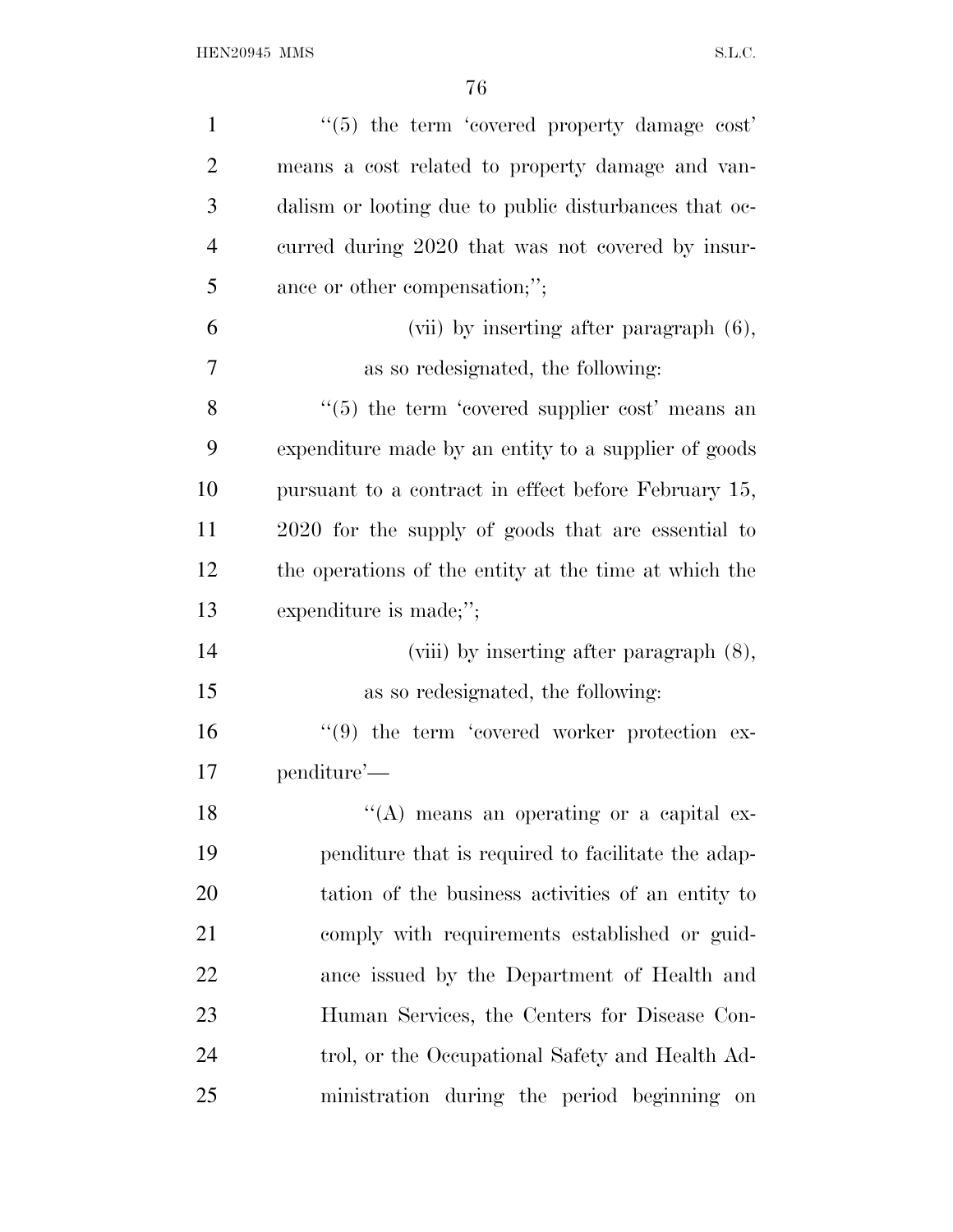| $\mathbf{1}$   | March 1, 2020 and ending December 31, 2020        |
|----------------|---------------------------------------------------|
| $\overline{2}$ | related to the maintenance of standards for       |
| 3              | sanitation, social distancing, or any other work- |
| $\overline{4}$ | er or customer safety requirement related to      |
| 5              | $COVID-19;$                                       |
| 6              | $\lq\lq (B)$ may include—                         |
| $\overline{7}$ | "(i) the purchase, maintenance, or                |
| 8              | renovation of assets that create or ex-           |
| 9              | $pand$ —                                          |
| 10             | $\lq\lq$ a drive-through window fa-               |
| 11             | cility;                                           |
| 12             | "(II) an indoor, outdoor, or com-                 |
| 13             | bined air or air pressure ventilation or          |
| 14             | filtration system;                                |
| 15             | "(III) a physical barrier such as                 |
| 16             | a sneeze guard;                                   |
| 17             | "(IV) an indoor, outdoor, or com-                 |
| 18             | bined commercial real property;                   |
| 19             | "(V) an onsite or offsite health                  |
| 20             | screening capability; or                          |
| 21             | $\lq\lq$ (VI) other assets relating to the        |
| 22             | compliance with the requirements or               |
| 23             | guidance described in subparagraph                |
| 24             | $(A)$ , as determined by the Adminis-             |
| 25             | trator in consultation with the Sec-              |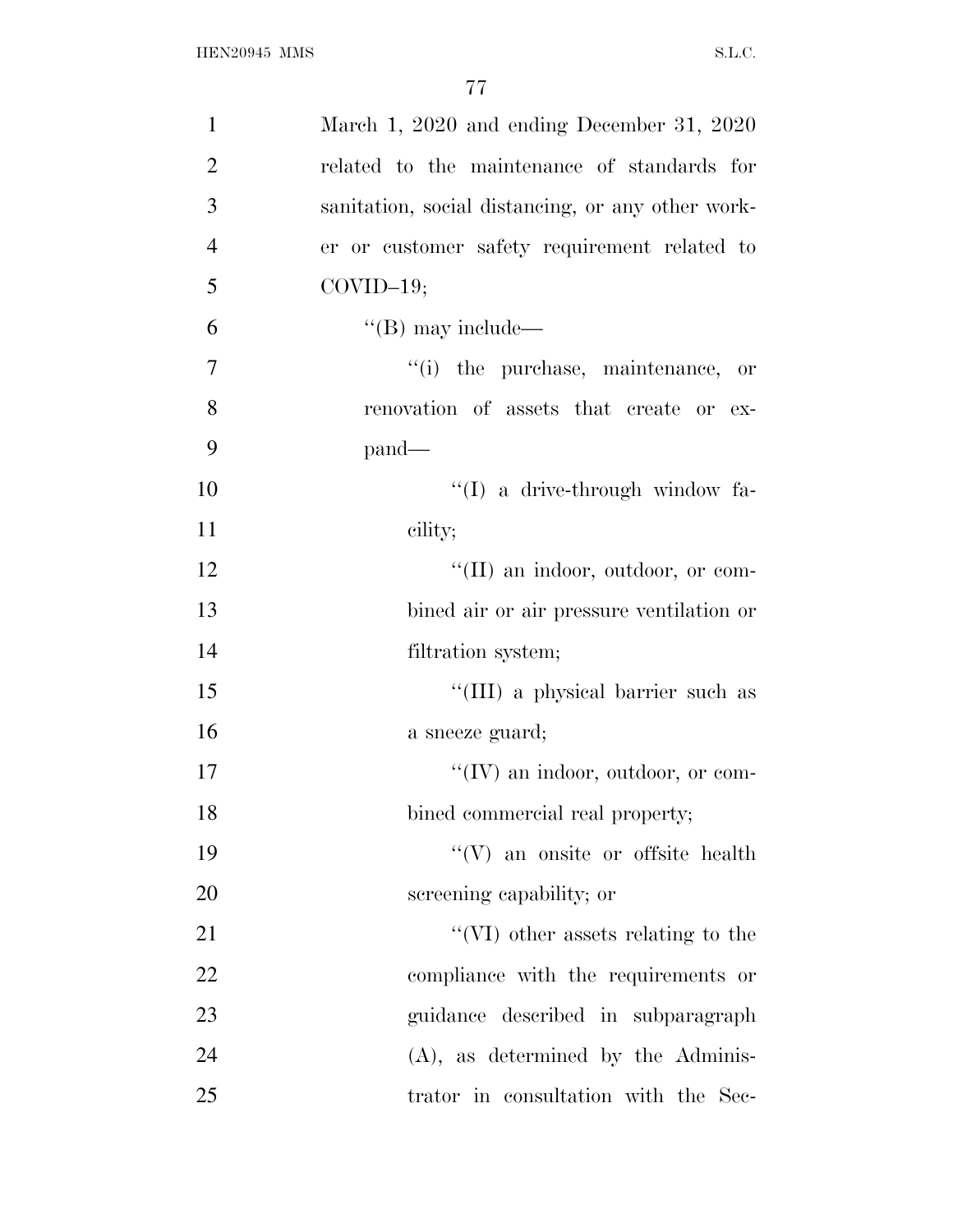| $\mathbf{1}$   | retary of Health and Human Services          |
|----------------|----------------------------------------------|
| $\overline{2}$ | and the Secretary of Labor; and              |
| 3              | $\lq\lq$ (ii) the purchase of $\lq$          |
| $\overline{4}$ | "(I) covered materials described             |
| 5              | in section $328.103(a)$ of title 44, Code    |
| 6              | of Federal Regulations, or any suc-          |
| 7              | cessor regulation;                           |
| 8              | "(II) particulate filtering face-            |
| 9              | piece respirators approved by the Na-        |
| 10             | tional Institute for Occupational Safe-      |
| 11             | ty and Health, including those ap-           |
| 12             | proved only for emergency use author-        |
| 13             | ization; or                                  |
| 14             | "(III) other kinds of personal               |
| 15             | protective equipment, as determined          |
| 16             | by the Administrator in consultation         |
| 17             | with the Secretary of Health and             |
| 18             | Human Services and the Secretary of          |
| 19             | Labor; and                                   |
| 20             | "(C) does not include residential real prop- |
| 21             | erty or intangible property;"; and           |
| 22             | $(ix)$ in paragraph $(11)$ , as so redesig-  |
| 23             | nated—                                       |
| 24             | $(I)$ in subparagraph $(C)$ , by strik-      |
| 25             | ing "and" at the end;                        |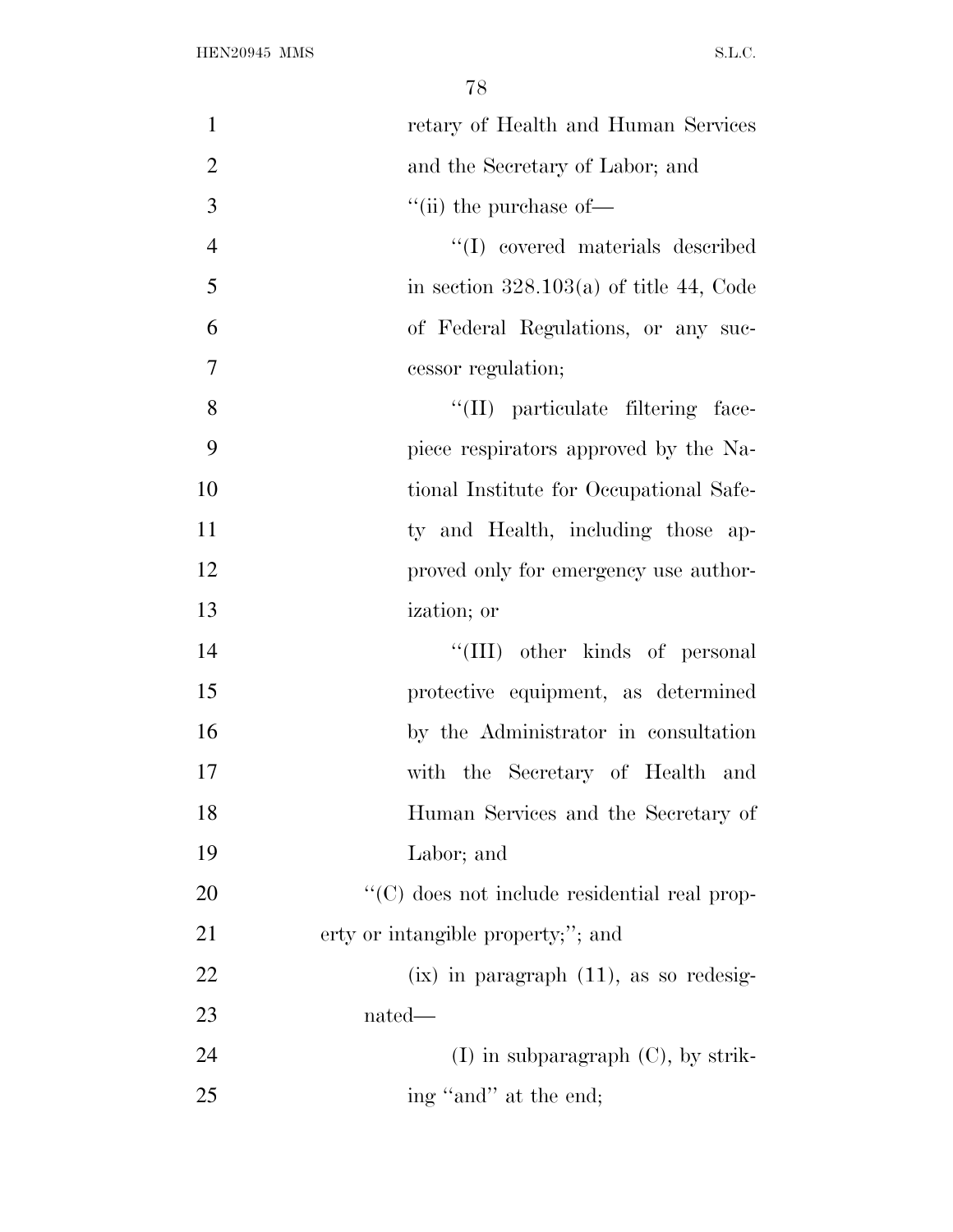| $\mathbf{1}$   | $(II)$ in subparagraph $(D)$ , by                |
|----------------|--------------------------------------------------|
| $\overline{2}$ | striking "and" at the end; and                   |
| 3              | (III) by adding at the end the                   |
| $\overline{4}$ | following:                                       |
| 5              | $\lq\lq(E)$ covered operations expenditures;     |
| 6              | " $(F)$ covered property damage costs;           |
| 7              | $\lq\lq(G)$ covered supplier costs; and          |
| 8              | "(H) covered worker protection expendi-          |
| 9              | tures; and";                                     |
| 10             | (B) in subsection (b), by adding at the end      |
| 11             | the following:                                   |
| 12             | $\cdot$ (5) Any covered operations expenditure.  |
| 13             | "(6) Any covered property damage cost.           |
| 14             | $\lq(7)$ Any covered supplier cost.              |
| 15             | "(8) Any covered worker protection expendi-      |
| 16             | $ture.$ ";                                       |
| 17             | $(C)$ in subsection $(d)(8)$ , by inserting "any |
| 18             | payment on any covered operations expenditure,   |
| 19             | any payment on any covered property damage       |
| 20             | cost, any payment on any covered supplier cost,  |
| 21             | any payment on any covered worker protection     |
| 22             | expenditure," after "rent obligation,"; and      |
| 23             | (D) in subsection (e)—                           |
| 24             | (i) in paragraph $(2)$ , by inserting            |
| 25             | "payments on covered operations expendi-         |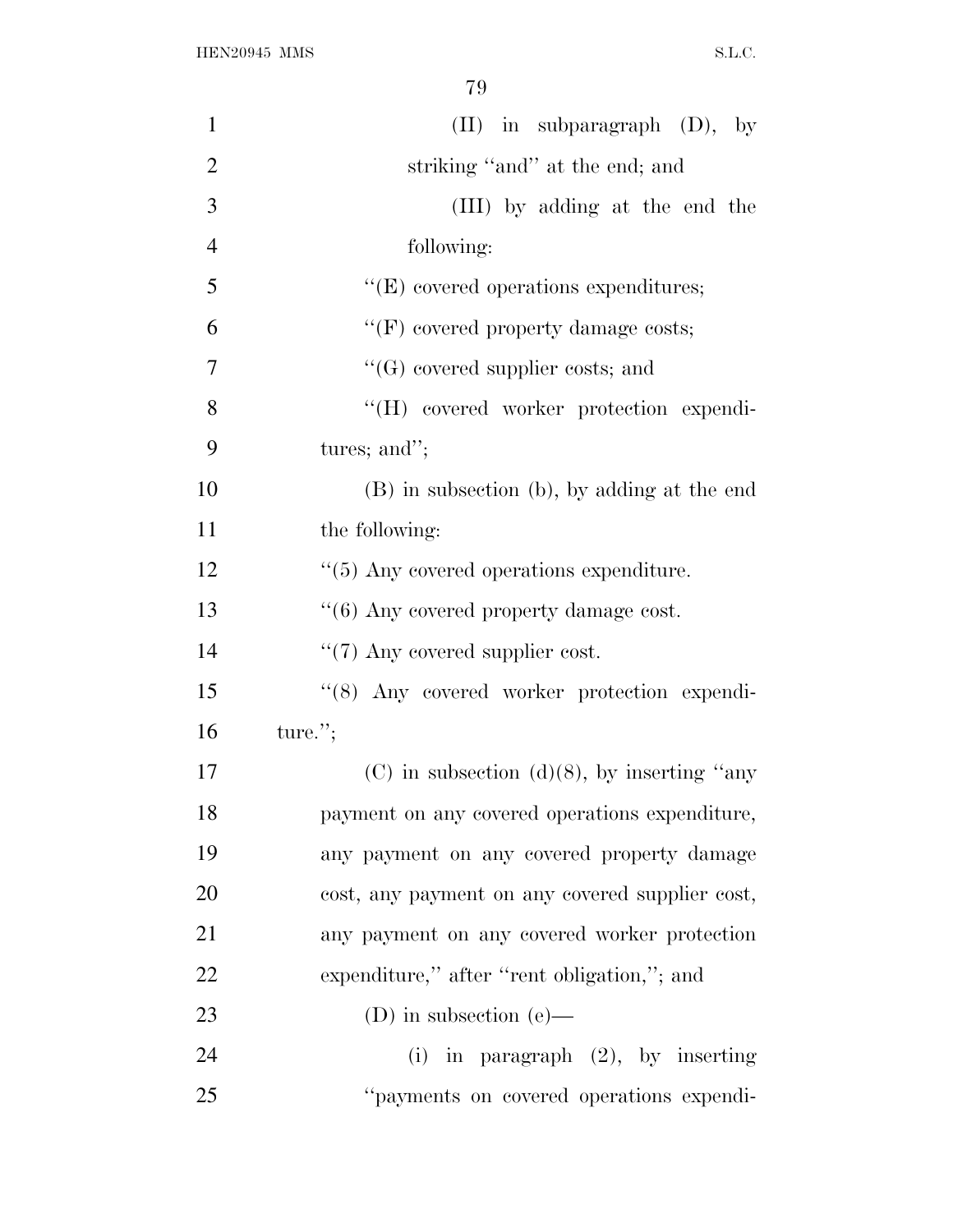${\bf HEN20945~MMS} \hspace{2cm} {\bf S.L.C.}$ 

| $\mathbf{1}$   | tures, payments on covered property dam-                          |
|----------------|-------------------------------------------------------------------|
| $\overline{2}$ | age costs, payments on covered supplier                           |
| 3              | costs, payments on covered worker protec-                         |
| $\overline{4}$ | tion expenditures," after "lease obliga-                          |
| 5              | tions,"; and                                                      |
| 6              | (ii) in paragraph $(3)(B)$ , by inserting                         |
| $\overline{7}$ | "make payments on covered operations ex-                          |
| 8              | penditures, make payments on covered                              |
| 9              | property damage costs, make payments on                           |
| 10             | covered supplier costs, make payments on                          |
| 11             | covered worker protection expenditures,"                          |
| 12             | after "rent obligation,".                                         |
| 13             | (e) LENDER SAFE HARBOR.—Subsection (h) of sec-                    |
| 14             | tion 1106 of the CARES Act $(15 \text{ U.S.C. } 9005)$ is amended |
| 15             | to read as follows:                                               |
| 16             | "(h) HOLD HARMLESS.-                                              |
| 17             | "(1) IN GENERAL.—A lender may rely on any                         |
| 18             | certification or documentation submitted by an ap-                |
| 19             | plicant for a covered loan or an eligible recipient of            |
| 20             | a covered loan that—                                              |
| 21             | $\lq\lq$ is submitted pursuant to any statu-                      |
| <u>22</u>      | tory requirement relating to covered loans or                     |
| 23             | any rule or guidance issued to carry out any ac-                  |
| 24             | tion relating to covered loans; and                               |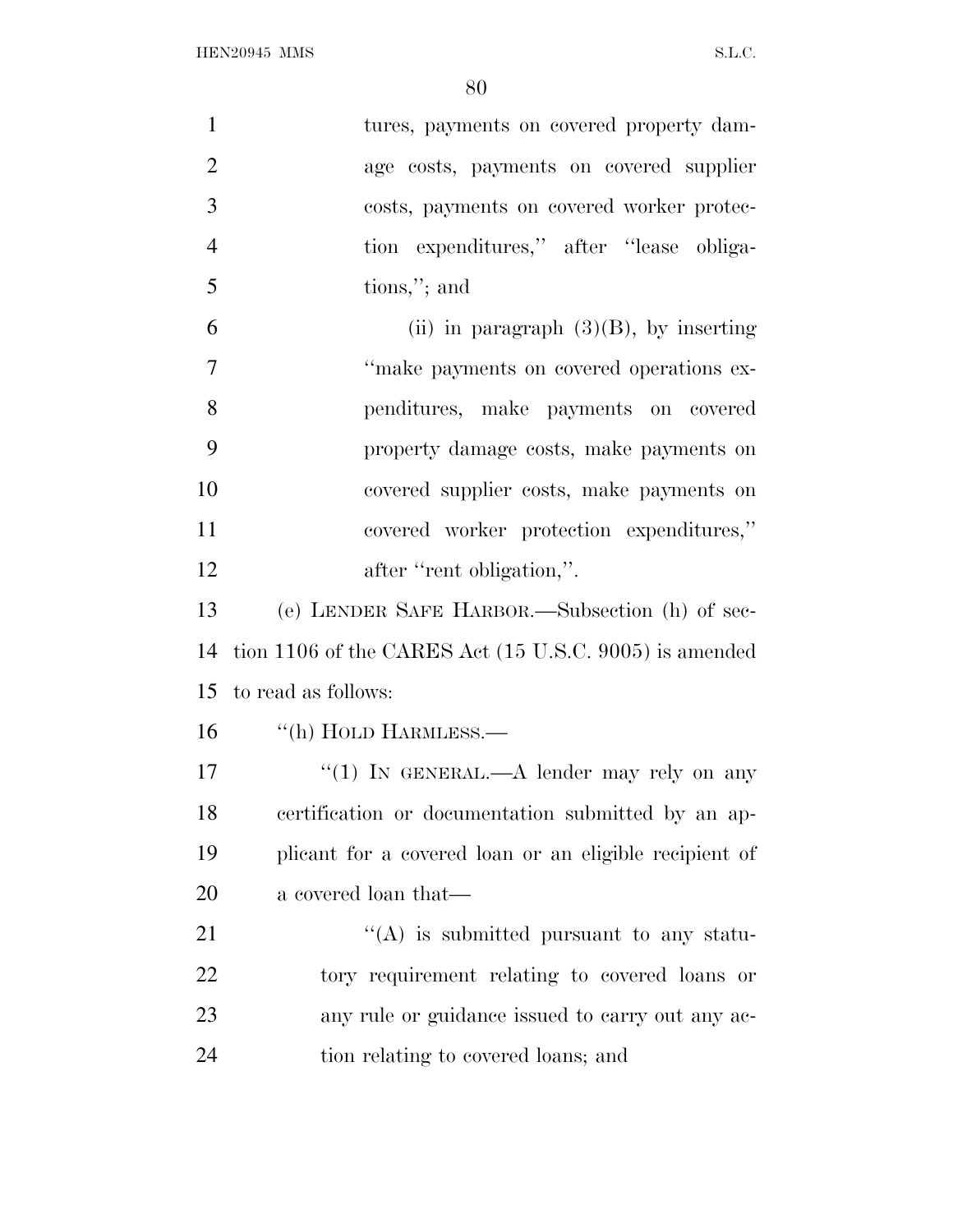| $\mathbf{1}$   | $\lq\lq (B)$ attests that the applicant or eligible         |
|----------------|-------------------------------------------------------------|
| $\overline{2}$ | recipient, as applicable, has accurately verified           |
| 3              | any certification or documentation provided to              |
| $\overline{4}$ | the lender.                                                 |
| 5              | " $(2)$ NO ENFORCEMENT ACTION.—With respect                 |
| 6              | to a lender that relies on a certification or docu-         |
| 7              | mentation described in paragraph $(1)$ —                    |
| 8              | $\lq\lq$ an enforcement action may not be                   |
| 9              | taken against the lender acting in good faith re-           |
| 10             | lating to origination or forgiveness of a covered           |
| 11             | loan based on such reliance; and                            |
| 12             | $\lq\lq$ the lender acting in good faith shall              |
| 13             | not be subject to any penalties relating to origi-          |
| 14             | nation or forgiveness of a covered loan based on            |
| 15             | such reliance.".                                            |
| 16             | (f) SELECTION OF COVERED PERIOD FOR FORGIVE-                |
| 17             | NESS.—Section 1106 of the CARES Act (15 U.S.C. 9005)        |
| 18             | is amended—                                                 |
| 19             | $(1)$ by amending paragraph $(4)$ of subsection             |
| 20             | $(a)$ , as so redesignated by subsection $(d)$ of this sec- |
| 21             | tion, to read as follows:                                   |
| 22             | $\lq(4)$ the term 'covered period' means the pe-            |
| 23             | $riod$ —                                                    |
| 24             | "(A) beginning on the date of the origina-                  |
| 25             | tion of a covered loan; and                                 |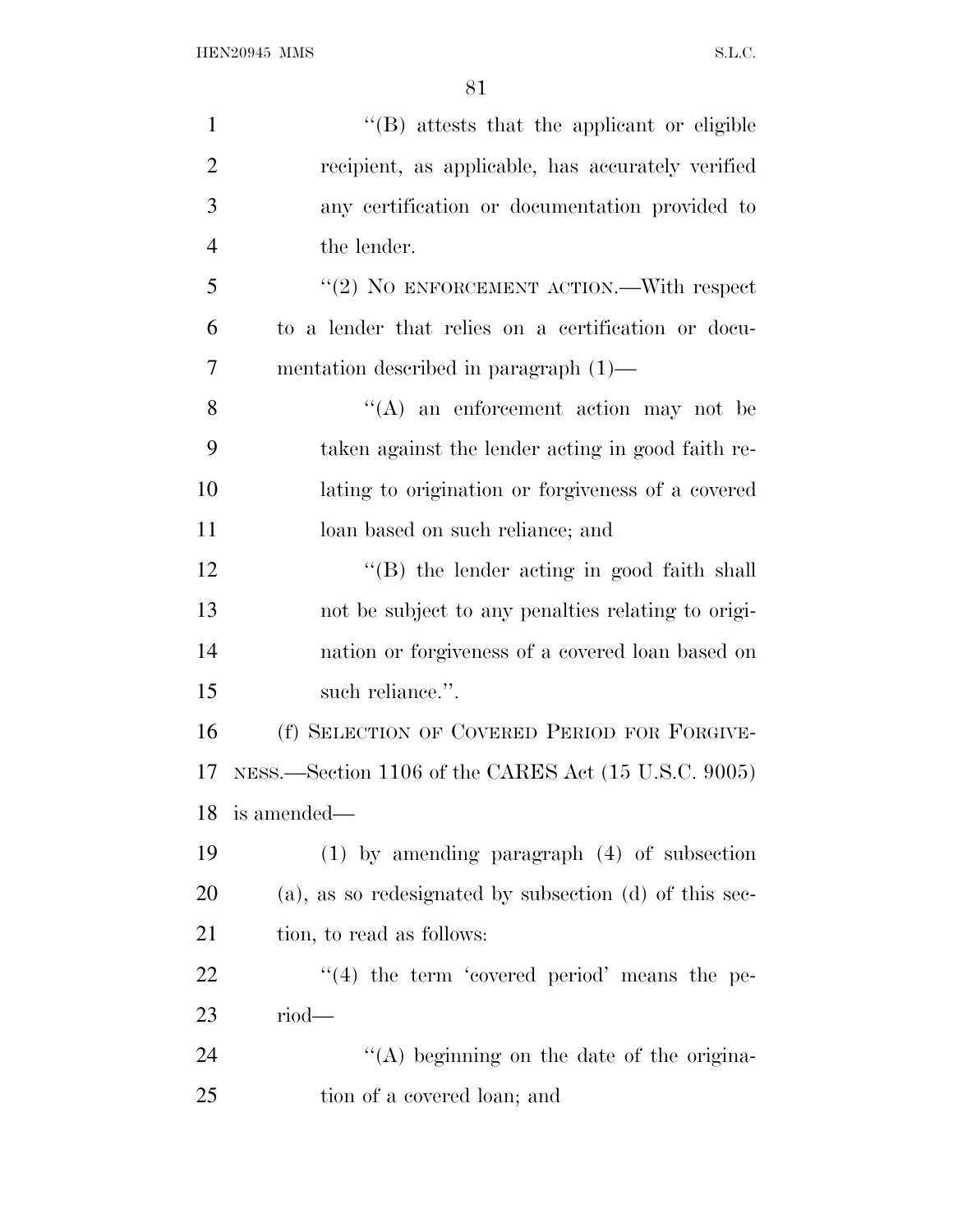| $\mathbf{1}$   | "(B) ending on a date selected by the eligi-         |
|----------------|------------------------------------------------------|
| $\overline{2}$ | ble recipient of the covered loan that occurs        |
| 3              | during the period—                                   |
| $\overline{4}$ | "(i) beginning on the date that is $8$               |
| 5              | weeks after such date of origination; and            |
| 6              | "(ii) ending on December 31, $2020$ ;";              |
| 7              | and                                                  |
| 8              | $(2)$ by striking subsection $(l)$ .                 |
| 9              | (g) SIMPLIFIED APPLICATION.—Section 1106 of the      |
| 10             | CARES Act (15 U.S.C. 9005), as amended by subsection |
| 11             | $(f)$ of this section, is amended—                   |
| 12             | $(1)$ in subsection (e), in the matter preceding     |
| 13             | paragraph (1), by striking "An eligible" and insert- |
| 14             | ing "Except as provided in subsection (1), an eligi- |
| 15             | ble";                                                |
| 16             | $(2)$ in subsection (f), by inserting "or the infor- |
| 17             | mation required under subsection (1), as applicable" |
| 18             | after "subsection (e)"; and                          |
| 19             | $(3)$ by adding at the end the following:            |
| 20             | "(1) SIMPLIFIED APPLICATION.—                        |
| 21             | "(1) COVERED LOANS UNDER $$150,000$ .                |
| 22             | "(A) IN GENERAL.—Notwithstanding sub-                |
| 23             | section (e), with respect to a covered loan made     |
| 24             | to an eligible recipient that is not more than       |
| 25             | $$150,000$ , the covered loan amount shall be for-   |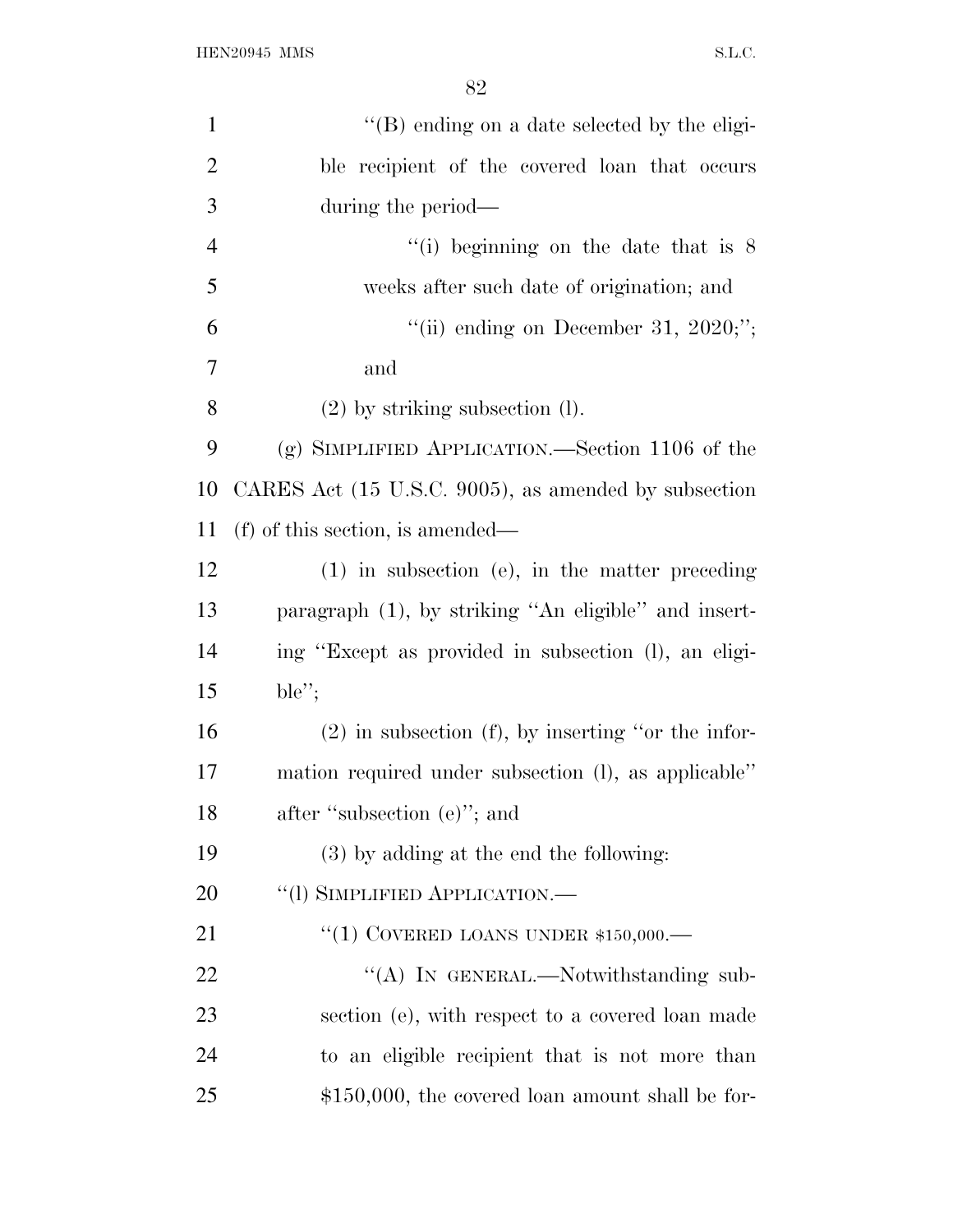| $\mathbf{1}$   | given under this section if the eligible recipi- |
|----------------|--------------------------------------------------|
| $\overline{2}$ | $ent$ —                                          |
| 3              | "(i) signs and submits to the lender a           |
| $\overline{4}$ | one-page online or paper form, to be estab-      |
| 5              | lished by the Administrator not later than       |
| 6              | 7 days after the date of enactment of the        |
| $\overline{7}$ | Continuing the Paycheck Protection Pro-          |
| 8              | gram Act, that—                                  |
| 9              | $\lq\lq$ reports the amount of the               |
| 10             | covered loan amount spent by the eli-            |
| 11             | gible recipient—                                 |
| 12             | "(aa) on payroll costs; and                      |
| 13             | "(bb) on the sum of $-$                          |
| 14             | "(AA) payments of in-                            |
| 15             | terest on any covered mort-                      |
| 16             | gage obligation (which shall                     |
| 17             | not include any prepayment                       |
| 18             | of or payment of principal                       |
| 19             | on a covered mortgage obli-                      |
| 20             | gation);                                         |
| 21             | "(BB) payments on any                            |
| 22             | covered rent obligation;                         |
| 23             | "(CC) covered utility                            |
| 24             | payments;                                        |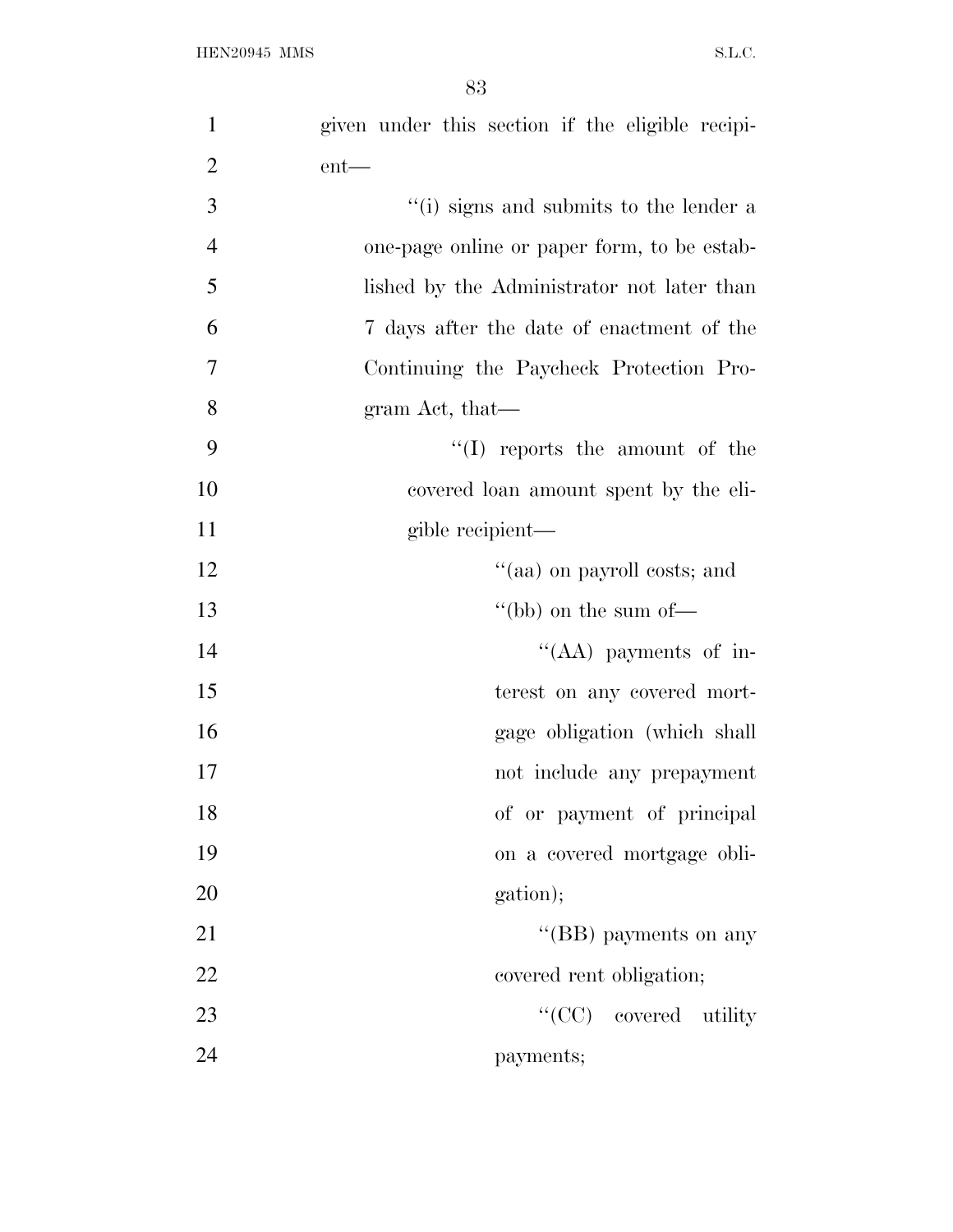| $\mathbf{1}$<br>$\lq\lq$ (DD) covered oper-             |
|---------------------------------------------------------|
| $\overline{2}$<br>ations expenditures;                  |
| 3<br>"(EE) covered property                             |
| $\overline{4}$<br>damage costs;                         |
| 5<br>$``(FF)$ covered supplier                          |
| 6<br>costs; and                                         |
| 7<br>"(GG) covered worker                               |
| 8<br>protection expenditures; and                       |
| 9<br>"(II) attests that the eligible re-                |
| 10<br>cipient made a good faith effort to               |
| 11<br>comply with the requirements under                |
| 12<br>section $7(a)(36)$ of the Small Business          |
| 13<br>Act $(15 \text{ U.S.C. } 636(a)(36))$ ; and       |
| 14<br>"(ii) retains records relevant to the             |
| 15<br>form that prove compliance with those re-         |
| 16<br>quirements-                                       |
| 17<br>$\lq\lq$ with respect to employment               |
| 18<br>records, for the 4-year period fol-               |
| 19<br>lowing submission of the form; and                |
| 20<br>$``(II)$ with respect to other                    |
| 21<br>records, for the 3-year period fol-               |
| 22<br>lowing submission of the form.                    |
| 23<br>"(B) DEMOGRAPHIC INFORMATION.—An                  |
| 24<br>eligible recipient of a covered loan described in |
| 25<br>subparagraph (A) may complete and submit          |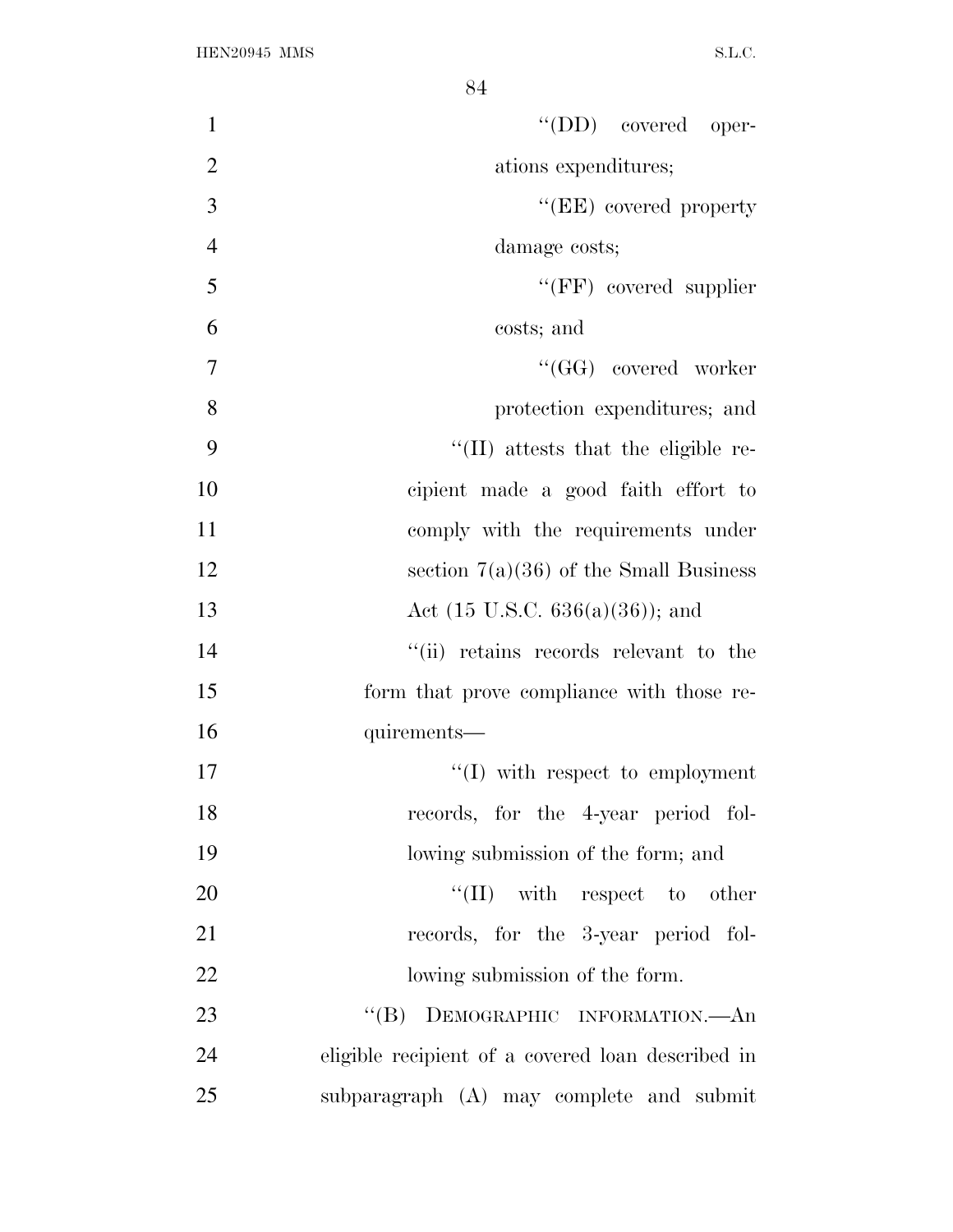| $\mathbf{1}$   | any form related to borrower demographic in-     |
|----------------|--------------------------------------------------|
| $\overline{2}$ | formation.                                       |
| 3              | "(C) AUDIT.—The Administrator may—               |
| $\overline{4}$ | "(i) review and audit covered loans              |
| 5              | described in subparagraph $(A)$ ; and            |
| 6              | "(ii) in the case of fraud, ineligibility,       |
| $\overline{7}$ | or other material noncompliance with ap-         |
| 8              | plicable loan or loan forgiveness require-       |
| 9              | ments, modify—                                   |
| 10             | $\lq\lq(\text{I})$ the amount of a covered loan  |
| 11             | described in subparagraph $(A)$ ; or             |
| 12             | $\lq\lq$ (II) the loan forgiveness amount        |
| 13             | with respect to a covered loan de-               |
| 14             | scribed in subparagraph $(A)$ .                  |
| 15             | "(2) COVERED LOANS BETWEEN \$150,000 AND         |
| 16             | $*2,000,000$ .                                   |
| 17             | "(A) IN GENERAL.—Notwithstanding sub-            |
| 18             | section (e), with respect to a covered loan made |
| 19             | to an eligible recipient that is more than       |
| 20             | $$150,000$ and not more than $$2,000,000$ —      |
| 21             | "(i) the eligible recipient seeking loan         |
| 22             | forgiveness under this section—                  |
| 23             | $\lq\lq$ is not required to submit the           |
| 24             | supporting documentation described               |
| 25             | in paragraph $(1)$ or $(2)$ of subsection        |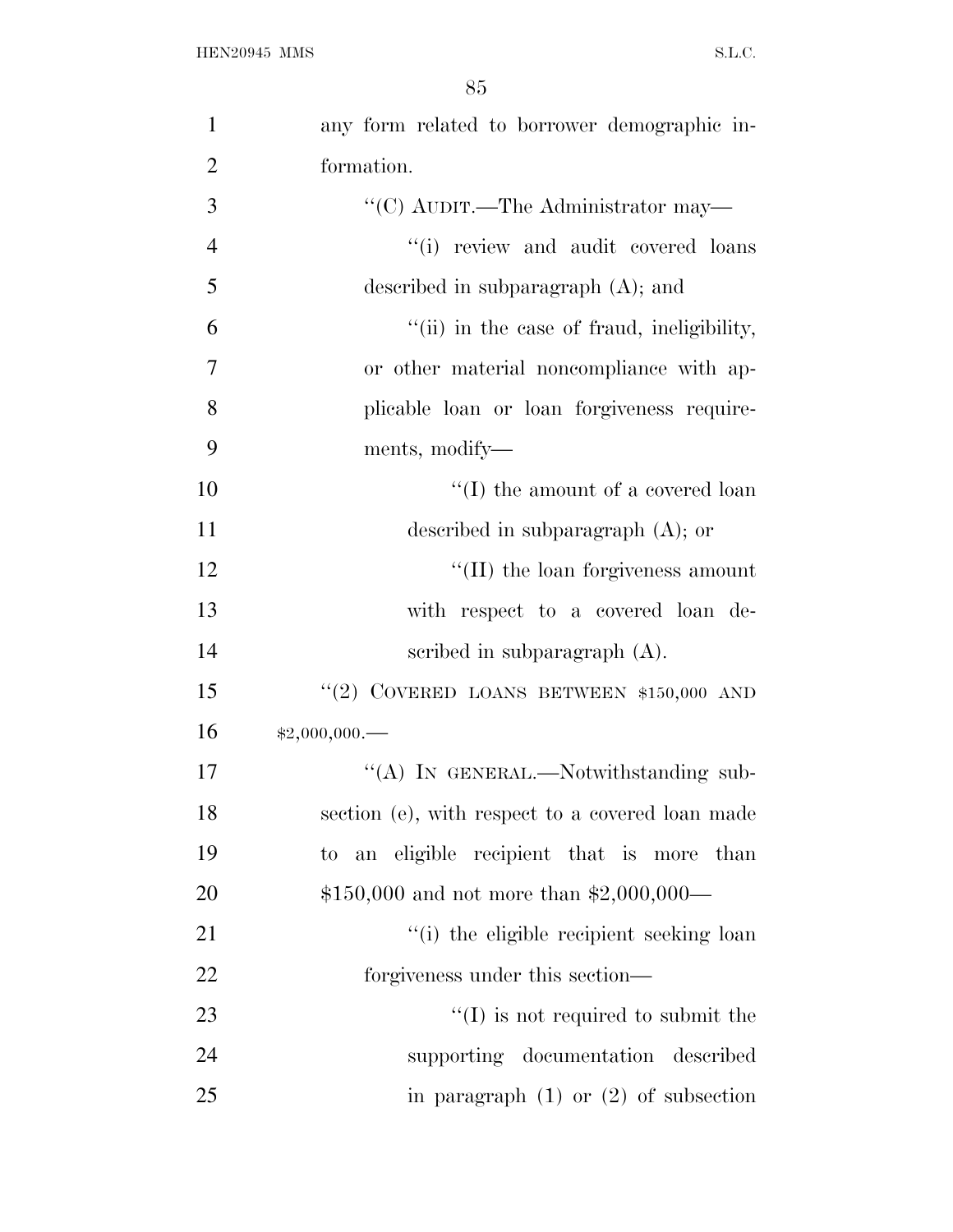| $\mathbf{1}$   | (e) or the certification described in         |
|----------------|-----------------------------------------------|
| $\overline{2}$ | subsection (e) $(3)(A);$                      |
| 3              | $\lq\lq$ (II) shall retain—                   |
| $\overline{4}$ | "(aa) all employment                          |
| 5              | records relevant to the applica-              |
| 6              | tion for loan for giveness for the            |
| $\overline{7}$ | 4-year period following submis-               |
| 8              | sion of the application; and                  |
| 9              | "(bb) all other supporting                    |
| 10             | documentation relevant to the ap-             |
| 11             | plication for loan forgiveness for            |
| 12             | the 3-year period following sub-              |
| 13             | mission of the application; and               |
| 14             | "(III) may complete and submit                |
| 15             | any form related to borrower demo-            |
| 16             | graphic information;                          |
| 17             | "(ii) review by the lender of an appli-       |
| 18             | cation submitted by the eligible recipient    |
| 19             | for loan forgiveness under this section shall |
| 20             | be limited to whether the lender received a   |
| 21             | complete application, with all fields com-    |
| 22             | pleted, initialed, or signed, as applicable;  |
| 23             | and                                           |
| 24             | $\lq\lq$ (iii) the lender shall—              |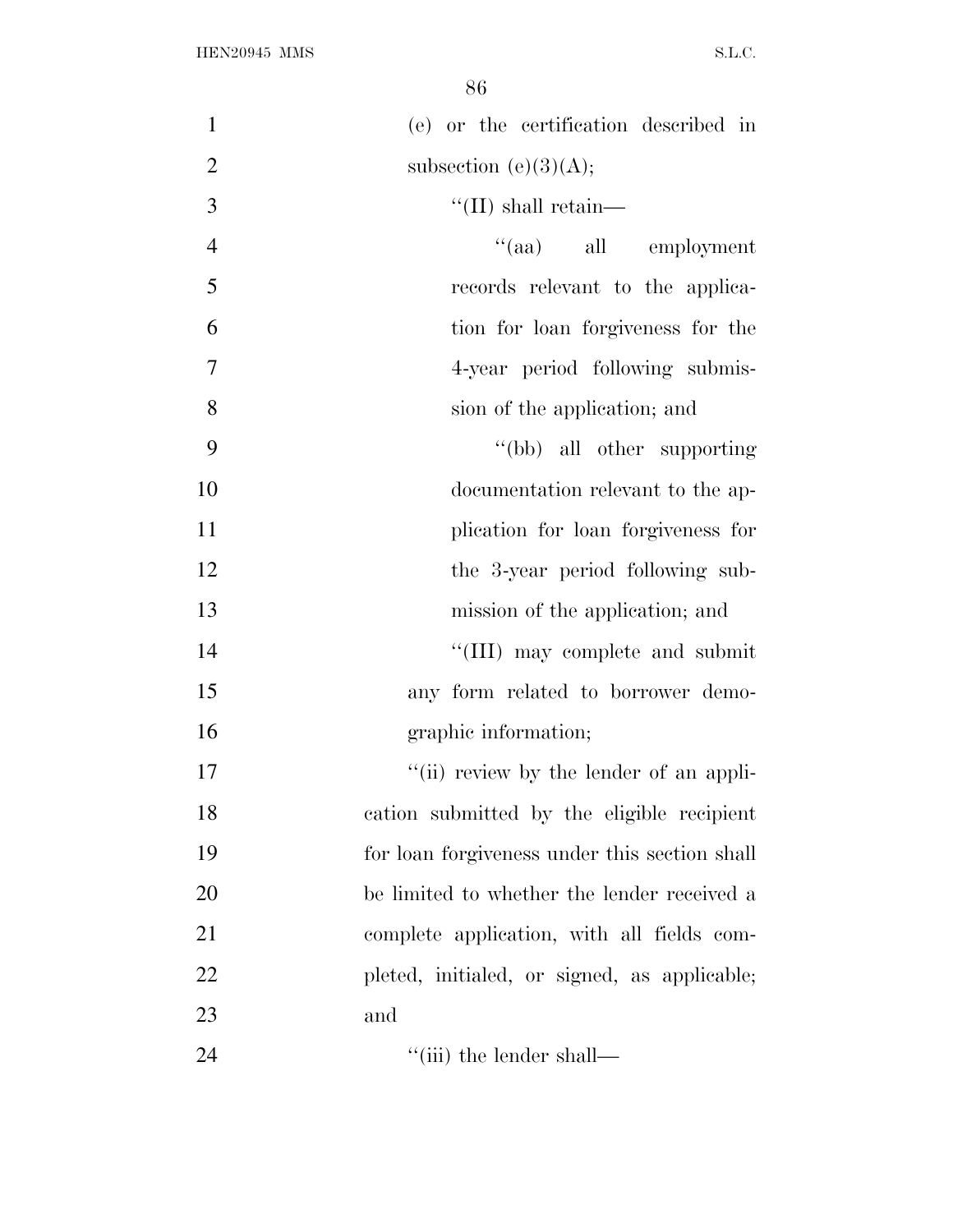| $\mathbf{1}$   | "(I) accept the application sub-              |
|----------------|-----------------------------------------------|
| $\overline{2}$ | mitted by the eligible recipient for          |
| 3              | loan forgiveness under this section;          |
| $\overline{4}$ | and                                           |
| 5              | $``(II)$ submit the application to            |
| 6              | the Administrator.                            |
| $\overline{7}$ | "(B) AUDIT.—The Administrator may—            |
| 8              | "(i) review and audit covered loans           |
| 9              | described in subparagraph $(A)$ ; and         |
| 10             | "(ii) in the case of fraud, ineligibility,    |
| 11             | or other material noncompliance with ap-      |
| 12             | plicable loan or loan forgiveness require-    |
| 13             | ments, modify—                                |
| 14             | $\lq\lq$ (I) the amount of a covered loan     |
| 15             | described in subparagraph $(A)$ ; or          |
| 16             | $\lq\lq$ (II) the loan forgiveness amount     |
| 17             | with respect to a covered loan de-            |
| 18             | scribed in subparagraph $(A)$ .               |
| 19             | $``(3)$ AUDIT PLAN.—                          |
| 20             | "(A) IN GENERAL.—Not later than $30$          |
| 21             | days after the date of enactment of the Con-  |
| 22             | tinuing the Paycheck Protection Program Act,  |
| 23             | the Administrator shall submit to the Com-    |
| 24             | mittee on Small Business and Entrepreneurship |
| 25             | of the Senate and the Committee on Small      |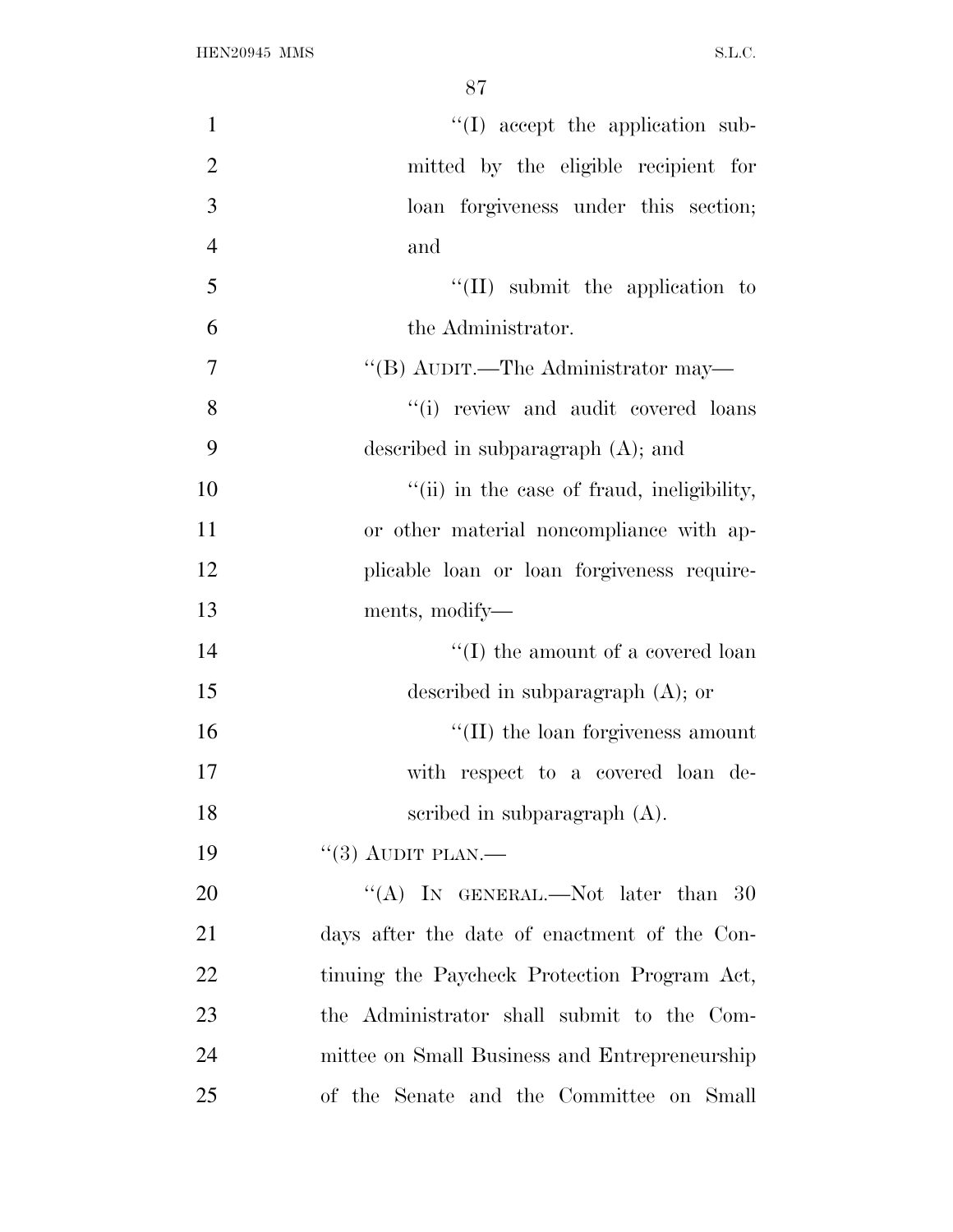| $\mathbf{1}$   | Business of the House of Representatives an      |
|----------------|--------------------------------------------------|
| $\overline{2}$ | audit plan that details—                         |
| 3              | "(i) the policies and procedures of the          |
| $\overline{4}$ | Administrator for conducting reviews and         |
| 5              | audits of covered loans; and                     |
| 6              | "(ii) the metrics that the Adminis-              |
| 7              | trator shall use to determine which covered      |
| 8              | loans will be audited for each category of       |
| 9              | covered loans described in paragraphs (1)        |
| 10             | and $(2)$ .                                      |
| 11             | "(B) REPORTS.—Not later than 30 days             |
| 12             | after the date on which the Administrator sub-   |
| 13             | mits the audit plan required under subpara-      |
| 14             | $graph(A)$ , and each month thereafter, the Ad-  |
| 15             | ministrator shall submit to the Committee on     |
| 16             | Small Business and Entrepreneurship of the       |
| 17             | Senate and the Committee on Small Business       |
| 18             | of the House of Representatives a report on the  |
| 19             | review and audit activities of the Administrator |
| 20             | under this subsection, which shall include—      |
| 21             | "(i) the number of active reviews and            |
| 22             | audits;                                          |
| 23             | "(ii) the number of reviews and audits           |
| 24             | that have been ongoing for more than 60          |
| 25             | days; and                                        |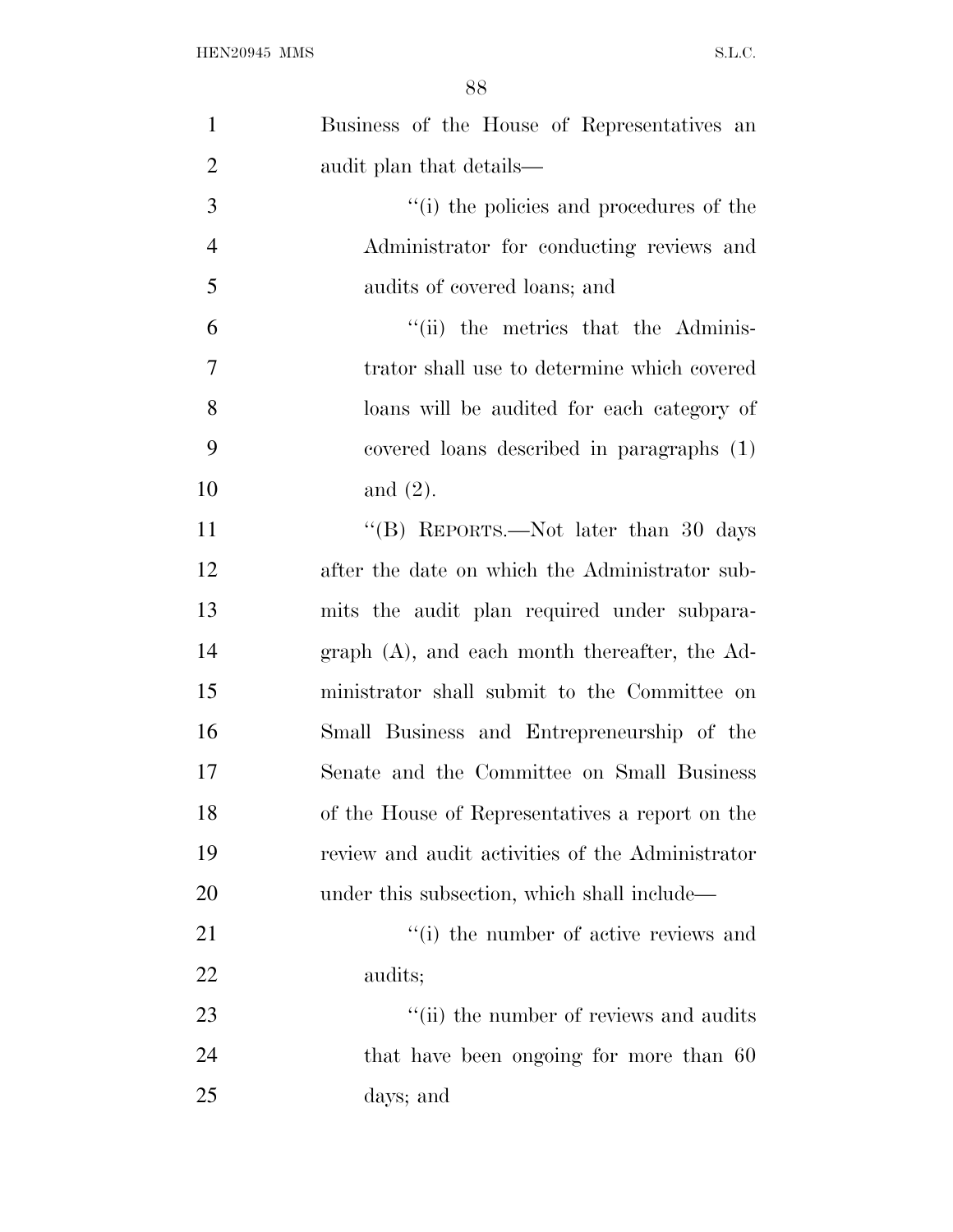| $\mathbf{1}$   | "(iii) any substantial changes made to                            |
|----------------|-------------------------------------------------------------------|
| $\mathfrak{2}$ | the audit plan submitted under subpara-                           |
| 3              | graph $(A)$ .".                                                   |
| $\overline{4}$ | GROUP INSURANCE PAYMENTS AS PAYROLL<br>(h)                        |
| 5              | COSTS.—Section $7(a)(36)(A)(viii)(I)(aa)(EE)$ of the              |
| 6              | Business Act (15 U.S.C.<br>Small                                  |
| 7              | $636(a)(36)(A)(viii)(I)(aa)(EE)$ is amended by inserting          |
| 8              | "and other group insurance" before "benefits".                    |
| 9              | (i) PAYCHECK PROTECTION PROGRAM SECOND                            |
| 10             | DRAW LOANS.—Section $7(a)$ of the Small Business Act              |
| 11             | $(15 \text{ U.S.C. } 636(a))$ is amended by adding at the end the |
| 12             | following:                                                        |
| 13             | "(37) PAYCHECK PROTECTION PROGRAM SEC-                            |
| 14             | OND DRAW LOANS.-                                                  |
| 15             | "(A) DEFINITIONS.—In this paragraph—                              |
| 16             | "(i) the terms 'community financial                               |
| 17             | institutions', 'credit union', 'eligible self-                    |
| 18             | employed individual', 'insured depository                         |
| 19             | institution', 'nonprofit organization', 'pay-                     |
| 20             | roll costs', 'seasonal employer', and 'vet-                       |
| 21             | erans organization' have the meanings                             |
| 22             | given those terms in paragraph $(36)$ , ex-                       |
| 23             | cept that 'eligible entity' shall be sub-                         |
| 24             | stituted for 'eligible recipient' each place it                   |
| 25             | appears in the definitions of those terms;                        |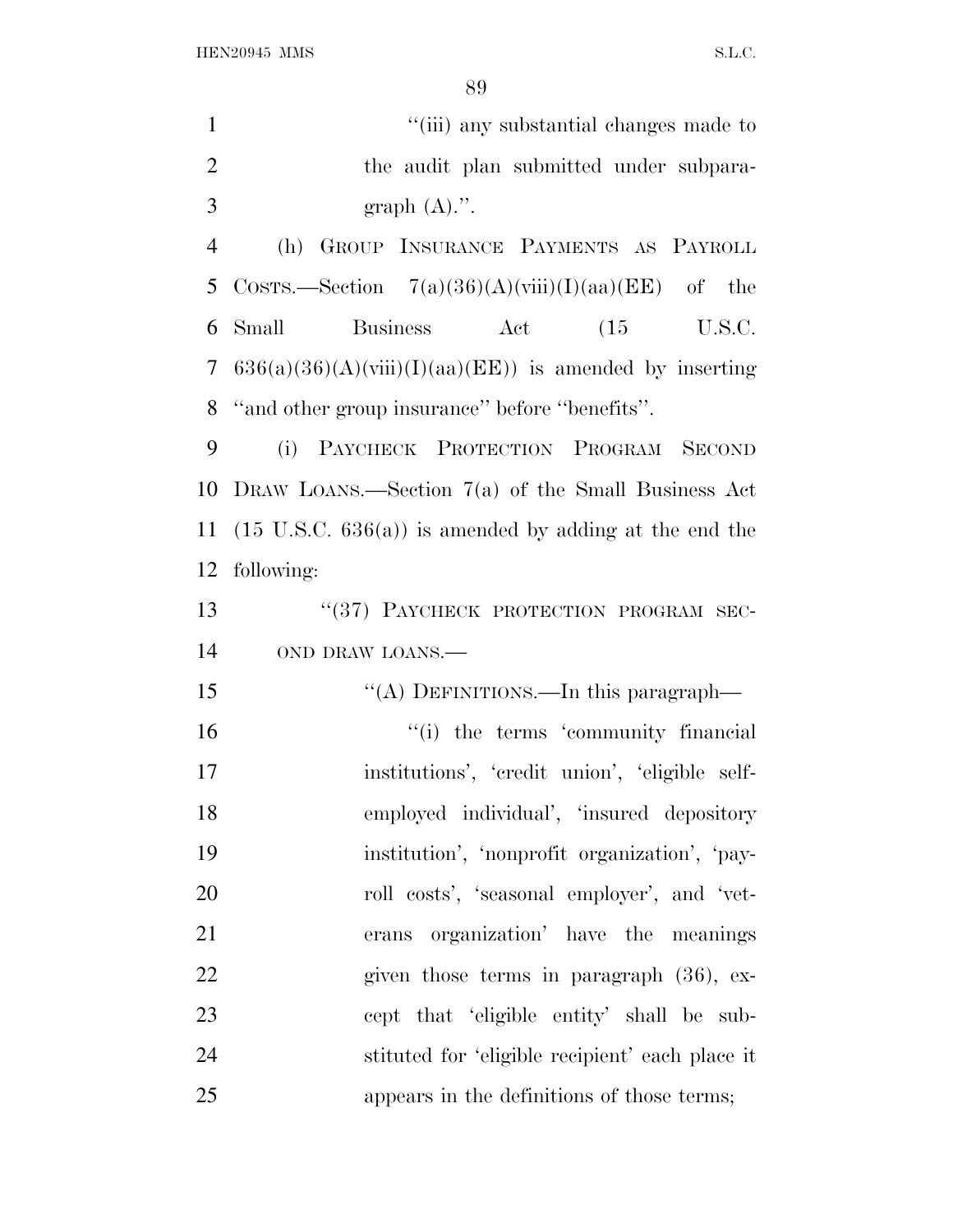| $\mathbf{1}$   | "(ii) the term 'covered loan' means a            |
|----------------|--------------------------------------------------|
| $\overline{2}$ | loan made under this paragraph;                  |
| 3              | "(iii) the terms 'covered mortgage ob-           |
| $\overline{4}$ | ligation', 'covered operating expenditure',      |
| 5              | 'covered property damage cost', 'covered         |
| 6              | rent obligation', 'covered supplier cost',       |
| $\overline{7}$ | 'covered utility payment', and 'covered          |
| 8              | worker protection expenditure' have the          |
| 9              | meanings given those terms in section            |
| 10             | $1106(a)$ of the CARES Act $(15 \text{ U.S.C.})$ |
| 11             | $9005(a)$ ;                                      |
| 12             | "(iv) the term 'covered period' means            |
| 13             | the period beginning on the date of the          |
| 14             | origination of a covered loan and ending on      |
| 15             | December 31, 2020;                               |
| 16             | "(v) the term 'eligible entity'—                 |
| 17             | "(I) means any business concern,                 |
| 18             | nonprofit organization, veterans orga-           |
| 19             | nization, Tribal business concern, eli-          |
| 20             | gible self-employed individual, sole             |
| 21             | proprietor, independent contractor, or           |
| 22             | small agricultural cooperative that—             |
| 23             | "(aa)(AA) with respect to a                      |
| 24             | business concern, would qualify                  |
| 25             | as a small business concern by                   |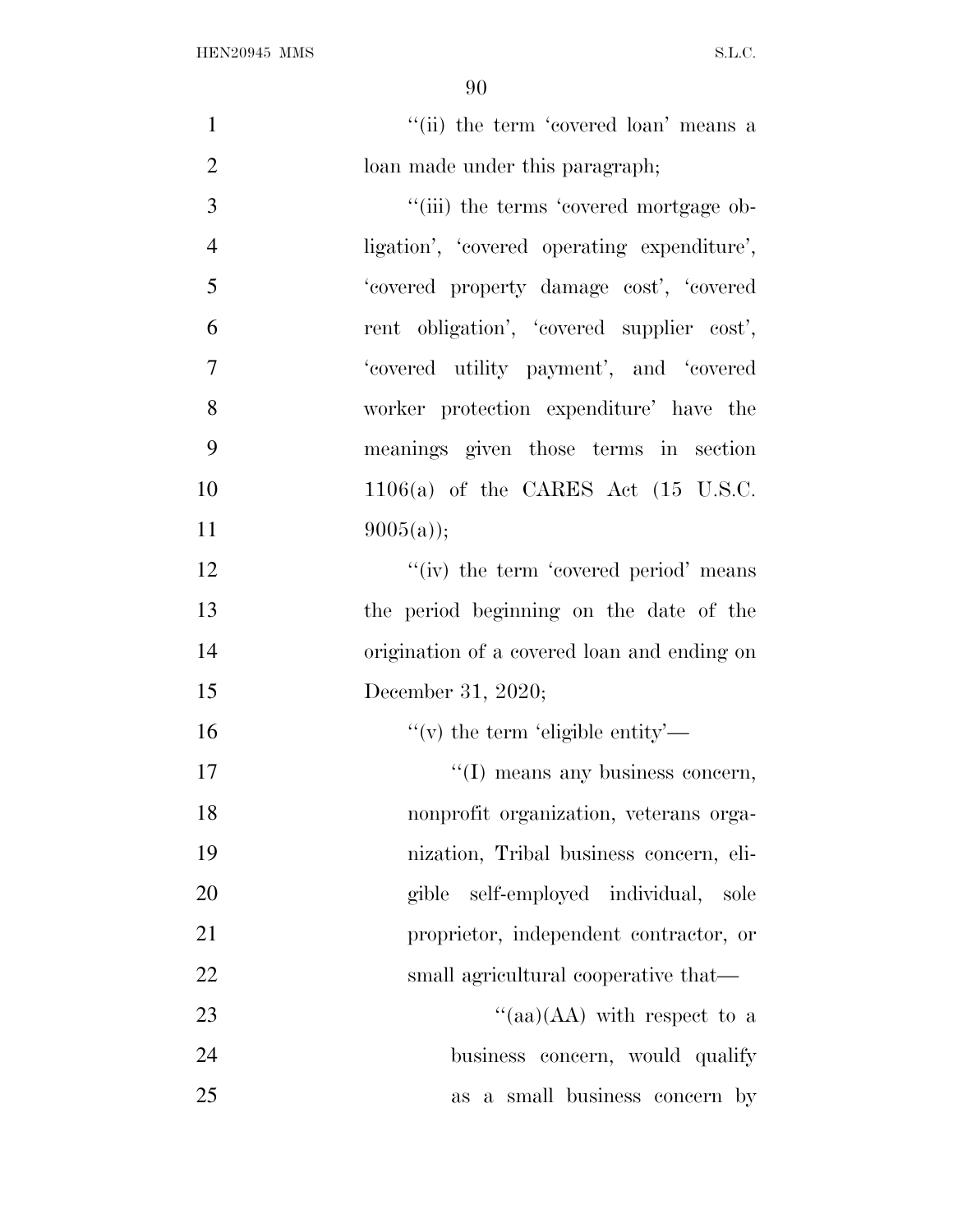| $\mathbf{1}$<br>the annual receipts size standard     |
|-------------------------------------------------------|
| $\overline{2}$<br>(if applicable) established by sec- |
| 3<br>tion $121.201$ of title 13, Code of              |
| $\overline{4}$<br>Federal Regulations, or any suc-    |
| 5<br>cessor regulation; or                            |
| 6<br>"(BB) if the entity does not                     |
| 7<br>qualify as a small business con-                 |
| 8<br>cern, meets the alternative size                 |
| 9<br>standard established under sec-                  |
| 10<br>tion $3(a)(5)$ ;                                |
| 11<br>"(bb) employs not more                          |
| 12<br>than 300 employees; and                         |
| 13<br>"(ce)(AA) except as provided                    |
| 14<br>subitems $(BB)$ , $(CC)$ , and<br>$\sin$        |
| 15<br>(DD), had gross receipts during                 |
| 16<br>the first or second quarter in                  |
| 17<br>$2020$ that are not less than $35$              |
| 18<br>percent less than the gross re-                 |
| 19<br>ceipts of the entity during the                 |
| 20<br>same quarter in 2019;                           |
| 21<br>"(BB) if the entity was not                     |
| 22<br>in business during the first or                 |
| 23<br>second quarter of 2019, but was                 |
| 24<br>in business during the third and                |
| 25<br>fourth quarter of 2019, had gross               |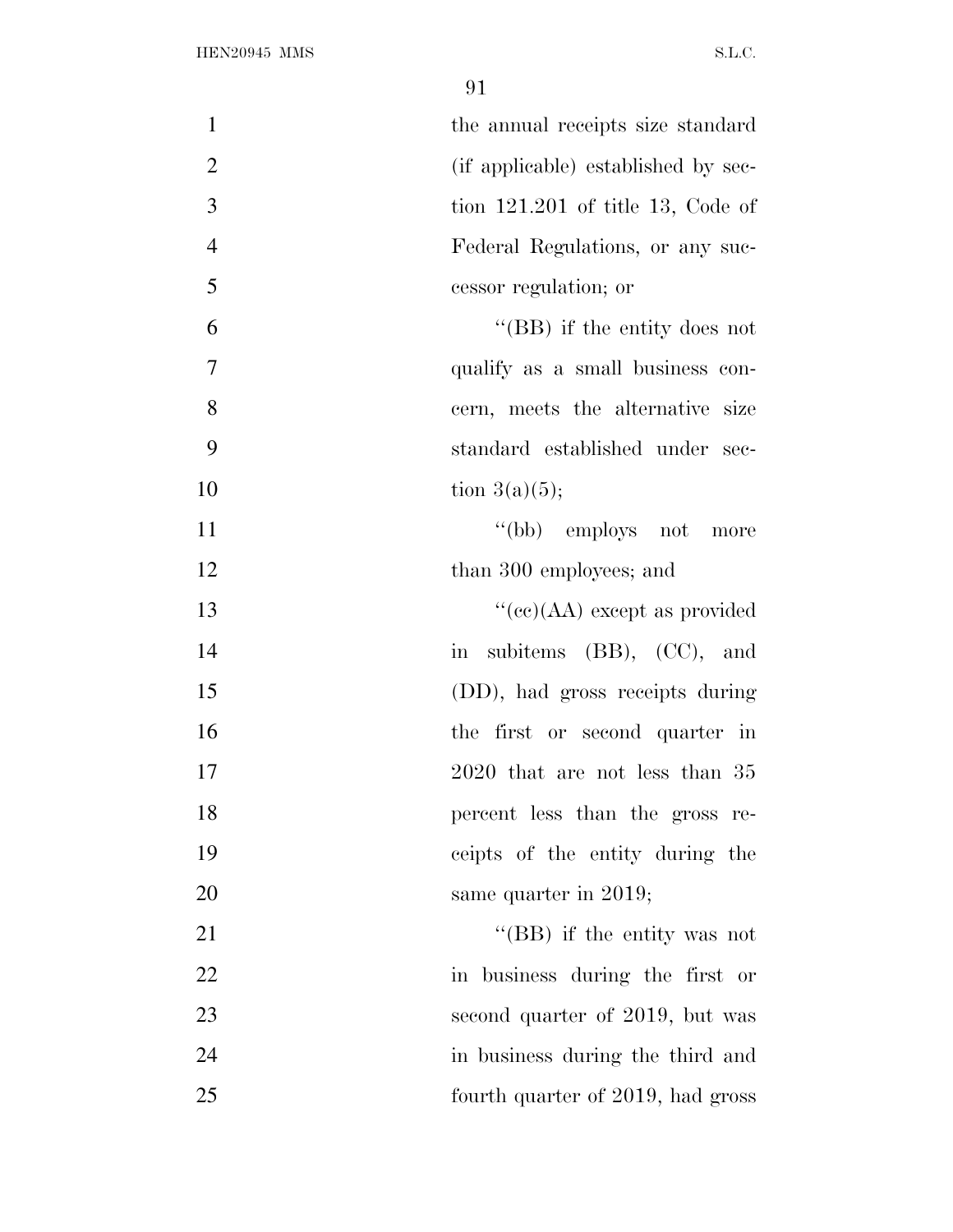1 receipts during the first or sec-2 ond quarter of 2020 that are less 3 than 35 percent of the amount of the gross receipts of the entity during the third or fourth quar- ter of 2019;  $\frac{1}{2}$  (CC) if the entity was not in business during the first, sec- ond, or third quarter of 2019, but was in business during the **fourth quarter of 2019**, had gross

- 12 receipts during the first or sec-
- 13 ond quarter of 2020 that are less
- 14 than 35 percent of the amount of

17 2019; or

- 15 the gross receipts of the entity 16 during the fourth quarter of
- 18 ''(DD) if the entity was not 19 in business during 2019, but was 20 in operation on February 15, 21 2020, had gross receipts during 22 the second quarter of 2020 that 23 are less than 35 percent of the 24 amount of the gross receipts of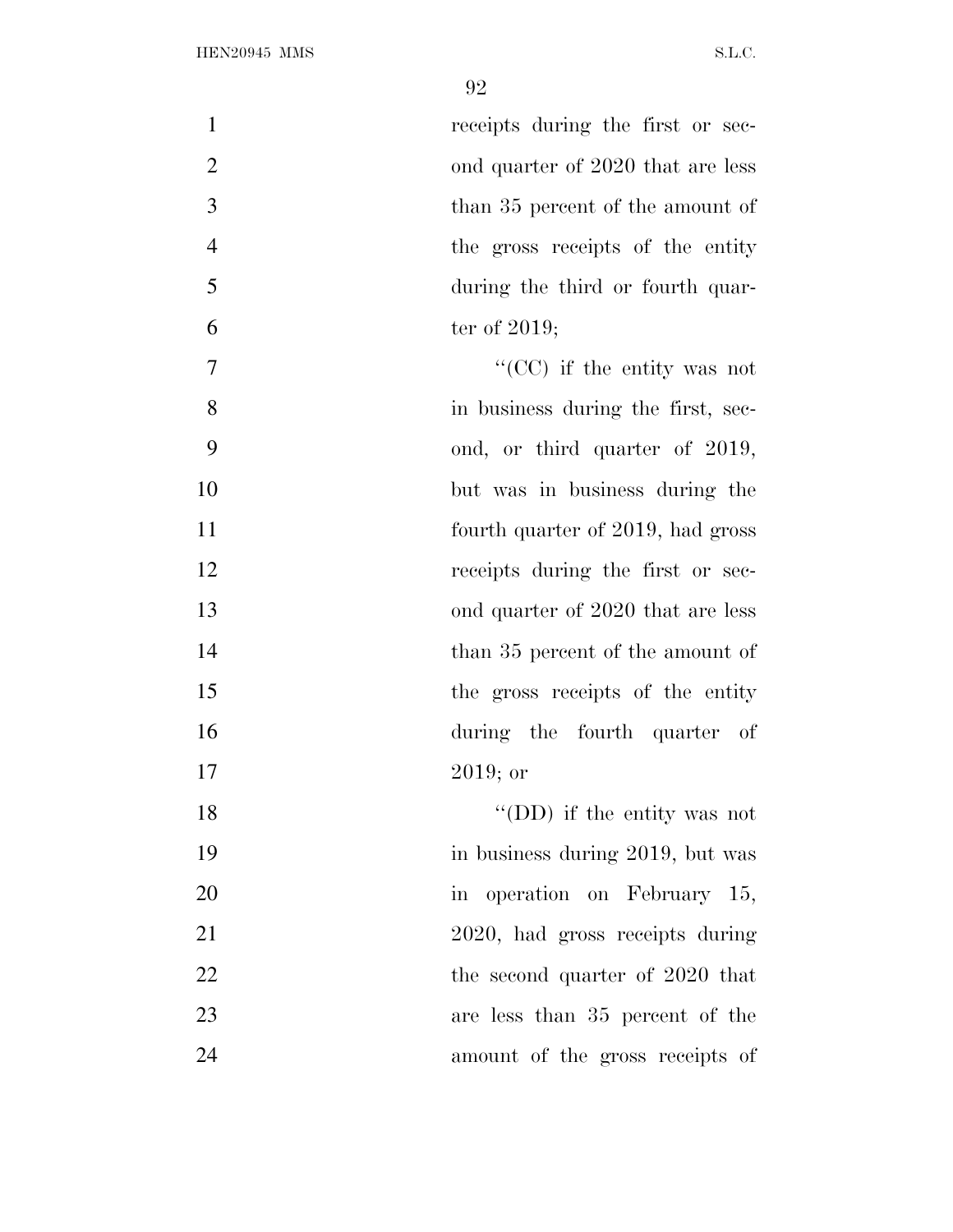| $\mathbf{1}$   | the entity during the first quar-      |
|----------------|----------------------------------------|
| $\overline{2}$ | ter of $2020$ ;                        |
| 3              | "(II) includes an organization de-     |
| $\overline{4}$ | scribed in subparagraph $(D)(vii)$ of  |
| 5              | paragraph (36) that is eligible to re- |
| 6              | ceive a loan under that paragraph and  |
| $\overline{7}$ | that meets the requirements described  |
| 8              | in items (aa) and (cc) of subclause    |
| 9              | $(I);$ and                             |
| 10             | "(III) does not include—               |
| 11             | "(aa) an issuer, the securi-           |
| 12             | ties of which are listed on an ex-     |
| 13             | change registered a national se-       |
| 14             | curities exchange under section 6      |
| 15             | of the Securities Exchange Act of      |
| 16             | 1934 (15 U.S.C. 78f);                  |
| 17             | "(bb) any entity that—                 |
| 18             | "(AA) is a type of busi-               |
| 19             | concern described in<br>ness           |
| 20             | subsection (b), (c), (d), (e),         |
| 21             | (f), (h), (l) (m), (p), (q), (r),      |
| 22             | or (s) of section $120.110$ of         |
| 23             | title 13, Code of Federal              |
| 24             | Regulations, or any suc-               |
| 25             | cessor regulation;                     |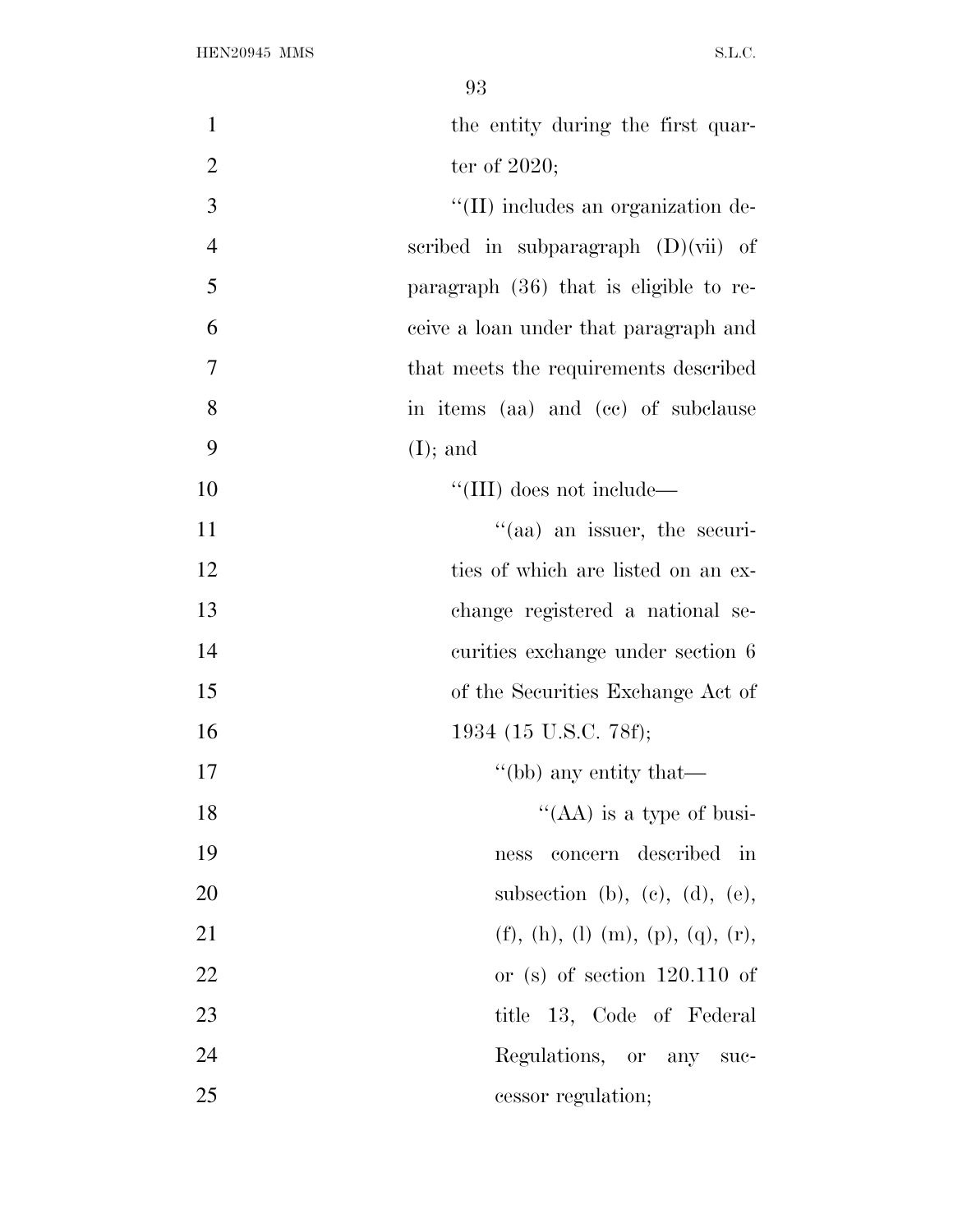| $\mathbf{1}$   | "(BB) is a type of busi-                      |
|----------------|-----------------------------------------------|
| $\overline{2}$ | concern described in<br>ness                  |
| 3              | section $120.110(g)$ of title                 |
| $\overline{4}$ | 13, Code of Federal Regula-                   |
| 5              | tions, or any successor regu-                 |
| 6              | lation, except as otherwise                   |
| 7              | provided in the interim final                 |
| 8              | rule of the Administration                    |
| 9              | entitled 'Business Loan Pro-                  |
| 10             | gram Temporary Changes;                       |
| 11             | Paycheck Protection Pro-                      |
| 12             | gram—Additional Eligibility                   |
| 13             | Criteria and Requirements                     |
| 14             | for Certain Pledges of                        |
| 15             | Loans' (85 Fed. Reg. 21747)                   |
| 16             | $(April 20, 2020)$ ;                          |
| 17             | "(CC) is a type of busi-                      |
| 18             | concern described in<br>ness                  |
| 19             | section $120.110(i)$ of title                 |
| 20             | 13, Code of Federal Regula-                   |
| 21             | tions, or any successor regu-                 |
| 22             | lation, except if the business                |
| 23             | concern is an organization                    |
| 24             | described<br>$\operatorname{in}$<br>paragraph |
| 25             | $(36)(D)(\n{\rm vii});$                       |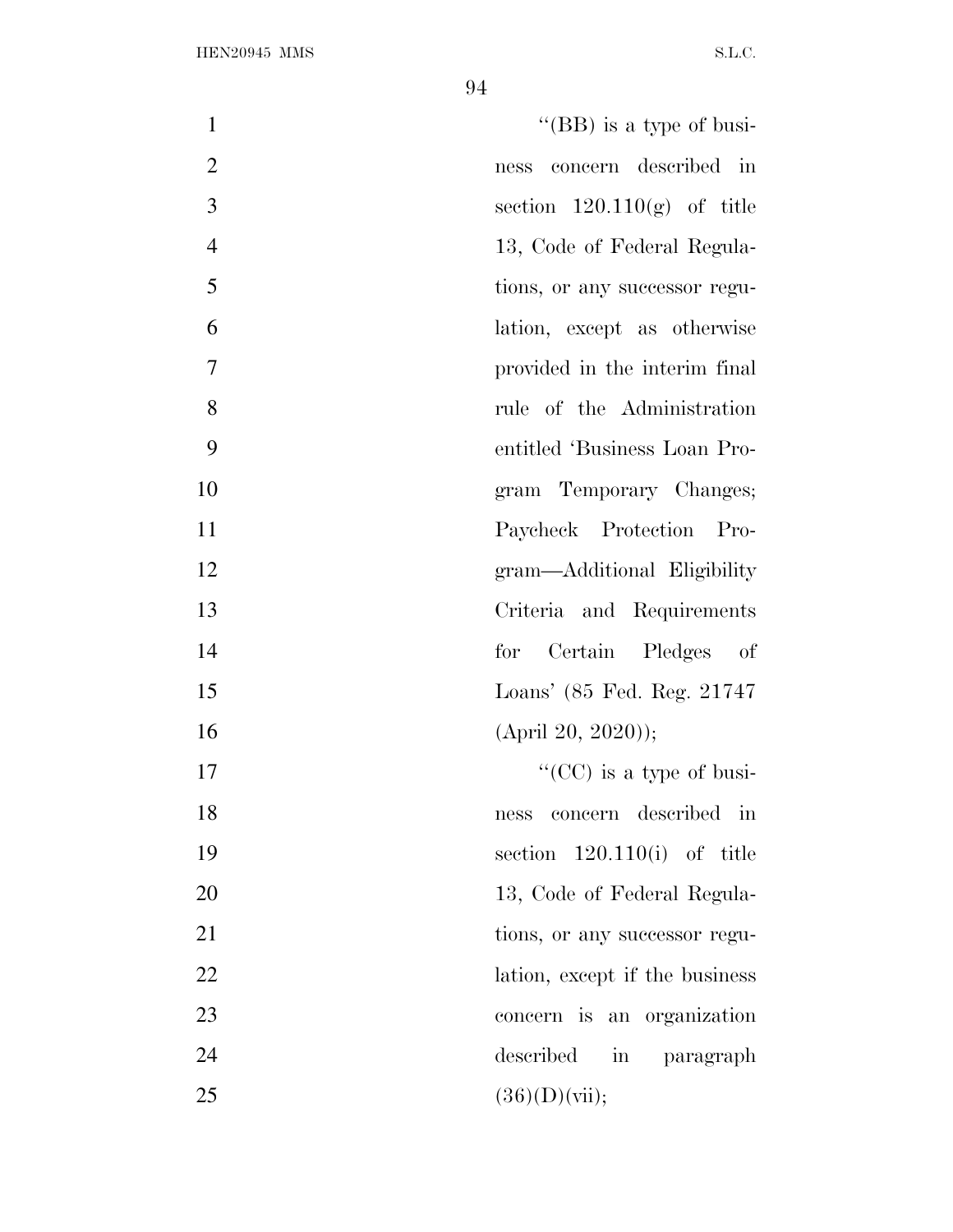| $\mathbf{1}$   | "(DD) is a type of               |
|----------------|----------------------------------|
| $\overline{2}$ | business concern described       |
| 3              | in section $120.110(j)$ of title |
| $\overline{4}$ | 13, Code of Federal Regula-      |
| 5              | tions, or any successor regu-    |
| 6              | lation, except as otherwise      |
| 7              | provided in the interim final    |
| 8              | rules of the Administration      |
| 9              | entitled 'Business Loan Pro-     |
| 10             | gram Temporary Changes;          |
| 11             | Paycheck Protection Pro-         |
| 12             | gram—Eligibility of Certain      |
| 13             | Electric Cooperatives' (85       |
| 14             | Fed. Reg. 29847 (May 19,         |
| 15             | 2020)) and 'Business Loan        |
| 16             | Program<br>Temporary             |
| 17             | Changes; Paycheck Protec-        |
| 18             | tion Program—Eligibility of      |
| 19             | Certain Telephone Coopera-       |
| 20             | tives' (85 Fed. Reg. 35550)      |
| 21             | $({\rm June 11, 2020})$ or any   |
| 22             | other guidance or<br>rule        |
| 23             | issued or that may be issued     |
| 24             | by the Administrator;            |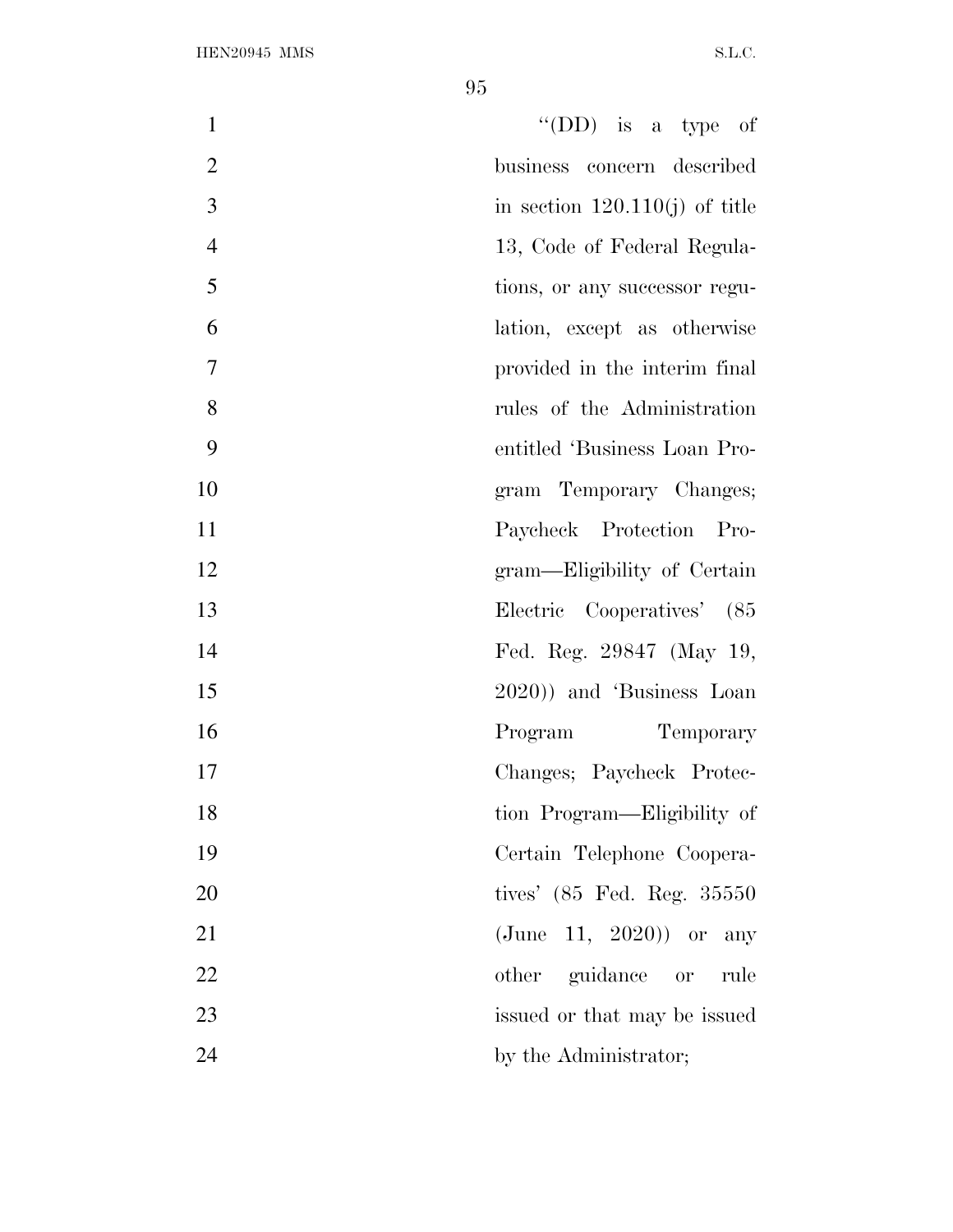| $\mathbf{1}$   | "(EE) is a type of busi-      |
|----------------|-------------------------------|
| $\overline{2}$ | concern described in<br>ness  |
| 3              | section $120.110(n)$ of title |
| $\overline{4}$ | 13, Code of Federal Regula-   |
| 5              | tions, or any successor regu- |
| 6              | lation, except as otherwise   |
| $\overline{7}$ | provided in the interim final |
| 8              | rule of the Administration    |
| 9              | entitled 'Business Loan Pro-  |
| 10             | gram Temporary Changes;       |
| 11             | Paycheck Protection Pro-      |
| 12             | gram—Additional Eligibility   |
| 13             | Revisions to First Interim    |
| 14             | Final Rule' (85 Fed. Reg.     |
| 15             | 38301 (June 26, 2020)) or     |
| 16             | any other guidance or rule    |
| 17             | issued or that may be issued  |
| 18             | by the Administrator;         |
| 19             | "(FF) is a type of busi-      |
| 20             | concern described in<br>ness  |
| 21             | section $120.110(0)$ of title |
| 22             | 13, Code of Federal Regula-   |
| 23             | tions, or any successor regu- |
| 24             | lation, except as otherwise   |
| 25             | provided in any guidance or   |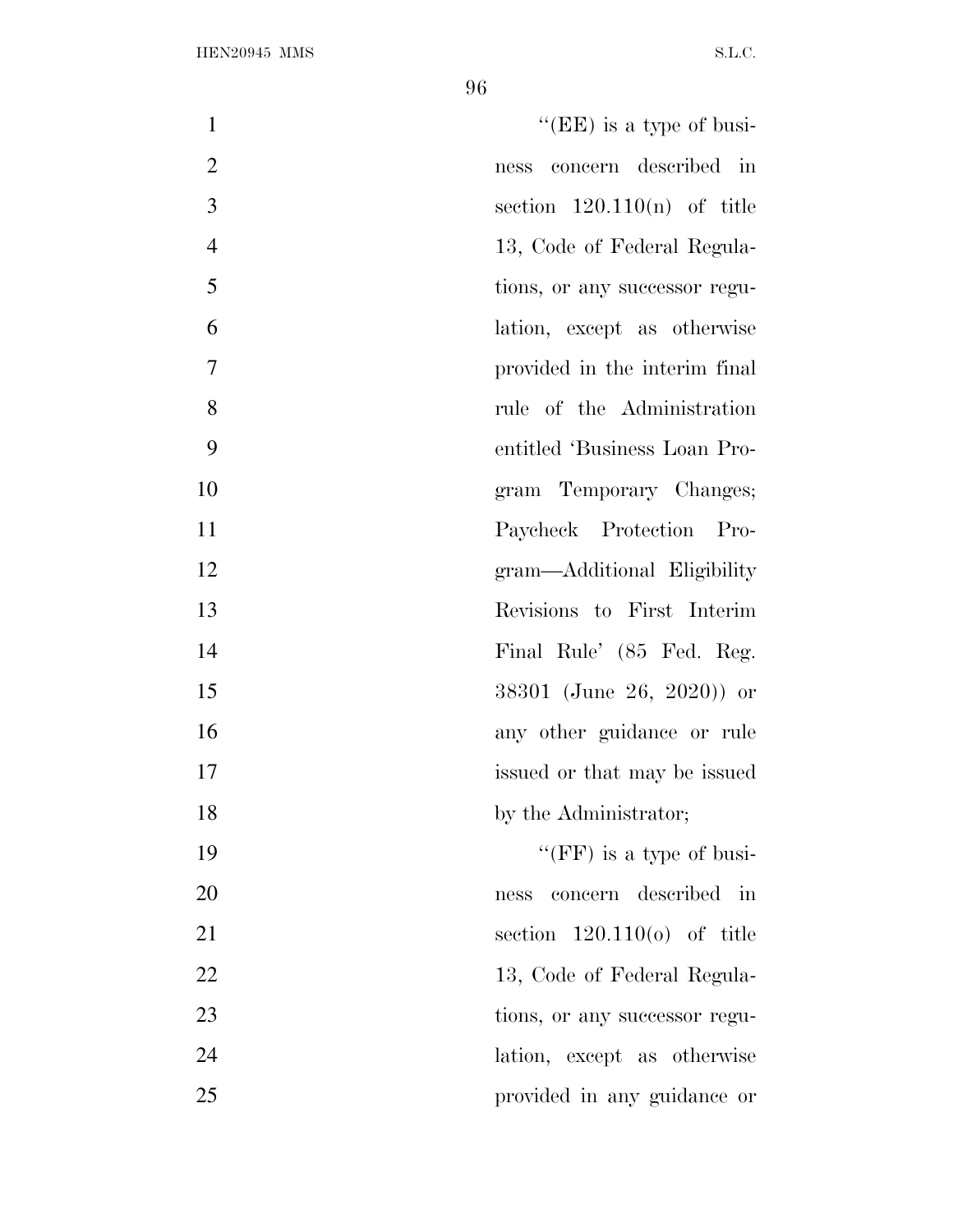| $\mathbf{1}$   | rule issued or that may be                   |
|----------------|----------------------------------------------|
| $\mathbf{2}$   | issued by the Administrator;                 |
| 3              | or                                           |
| $\overline{4}$ | $\lq\lq(GG)$ is an entity that               |
| 5              | would be described in the                    |
| 6              | listed<br>subsections<br>$\operatorname{in}$ |
| 7              | subitems $(AA)$ through $(FF)$               |
| 8              | if the entity were a business                |
| 9              | concern; or                                  |
| 10             | "(HH) is assigned, or                        |
| 11             | was approved for a loan                      |
| 12             | under paragraph (36) with,                   |
| 13             | a North American Industry                    |
| 14             | Classification System code                   |
| 15             | beginning with $52$ ;                        |
| 16             | "(cc) any business concern                   |
| 17             | entity primarily engaged in<br><sub>or</sub> |
| 18             | political or lobbying activities,            |
| 19             | which shall include any entity               |
| 20             | that is organized for research or            |
| 21             | for engaging in advocacy in areas            |
| 22             | such as public policy or political           |
| 23             | strategy or otherwise describes              |
| 24             | itself as a think tank in any pub-           |
| 25             | lic documents; or                            |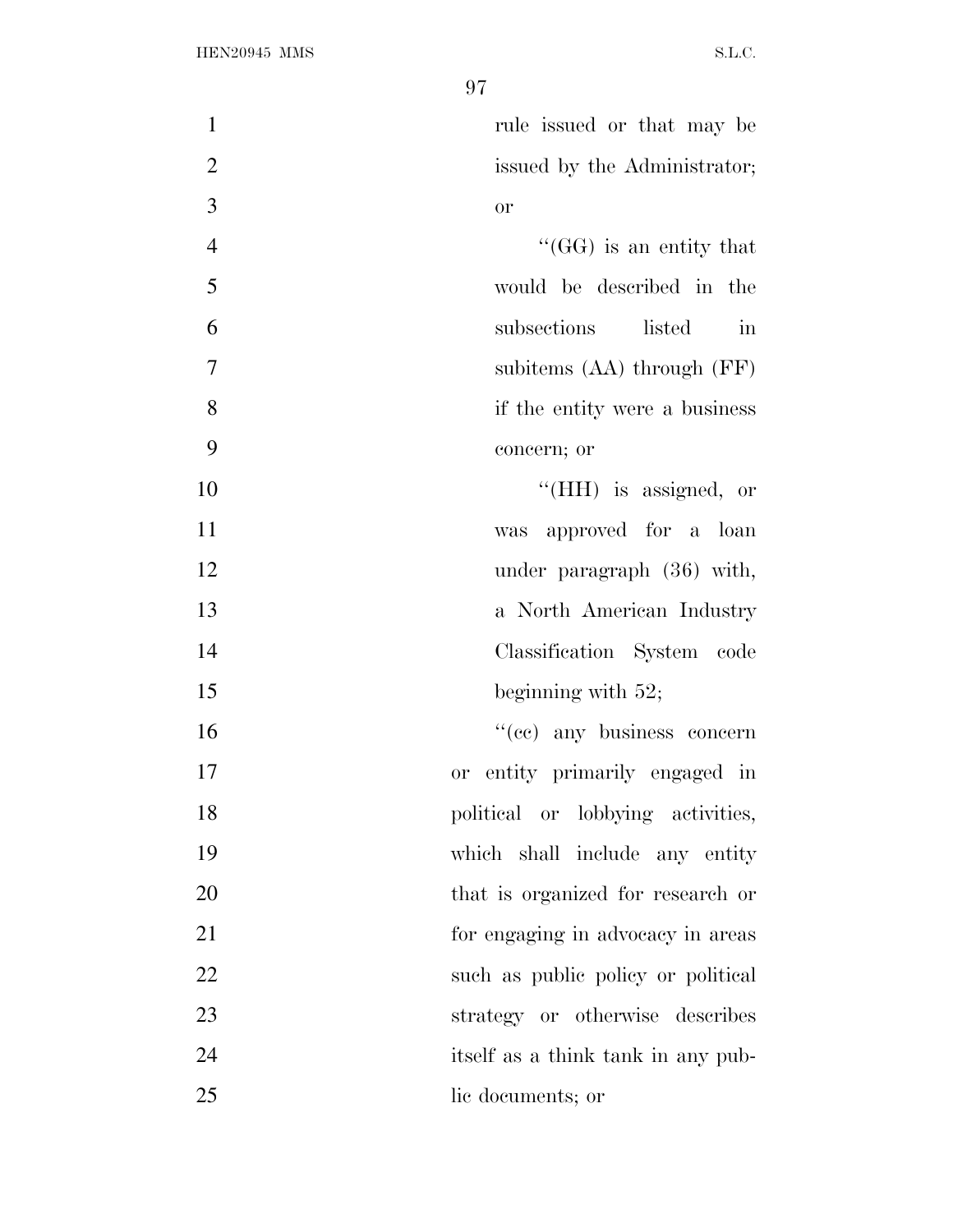| $\mathbf{1}$   | "(dd) any business concern                |
|----------------|-------------------------------------------|
| $\overline{2}$ | or entity—                                |
| 3              | "(AA) for which an en-                    |
| $\overline{4}$ | tity created in or organized              |
| 5              | under the laws of the Peo-                |
| 6              | ple's Republic of China or                |
| $\overline{7}$ | the Special Administrative                |
| 8              | Region of Hong Kong, or                   |
| 9              | that has significant oper-                |
| 10             | ations in the People's Re-                |
| 11             | public of China or the Spe-               |
| 12             | cial Administrative Region                |
| 13             | of Hong Kong, owns or                     |
| 14             | holds, directly or indirectly,            |
| 15             | not less than 20 percent of               |
| 16             | the economic interest of the              |
| 17             | business concern or entity,               |
| 18             | including as equity shares or             |
| 19             | a capital or profit interest in           |
| 20             | limited liability company<br>$\mathbf{a}$ |
| 21             | or partnership; or                        |
| 22             | "(BB) that retains, as                    |
| 23             | a member of the board of di-              |
| 24             | rectors of the business con-              |
| 25             | cern, a person who is a resi-             |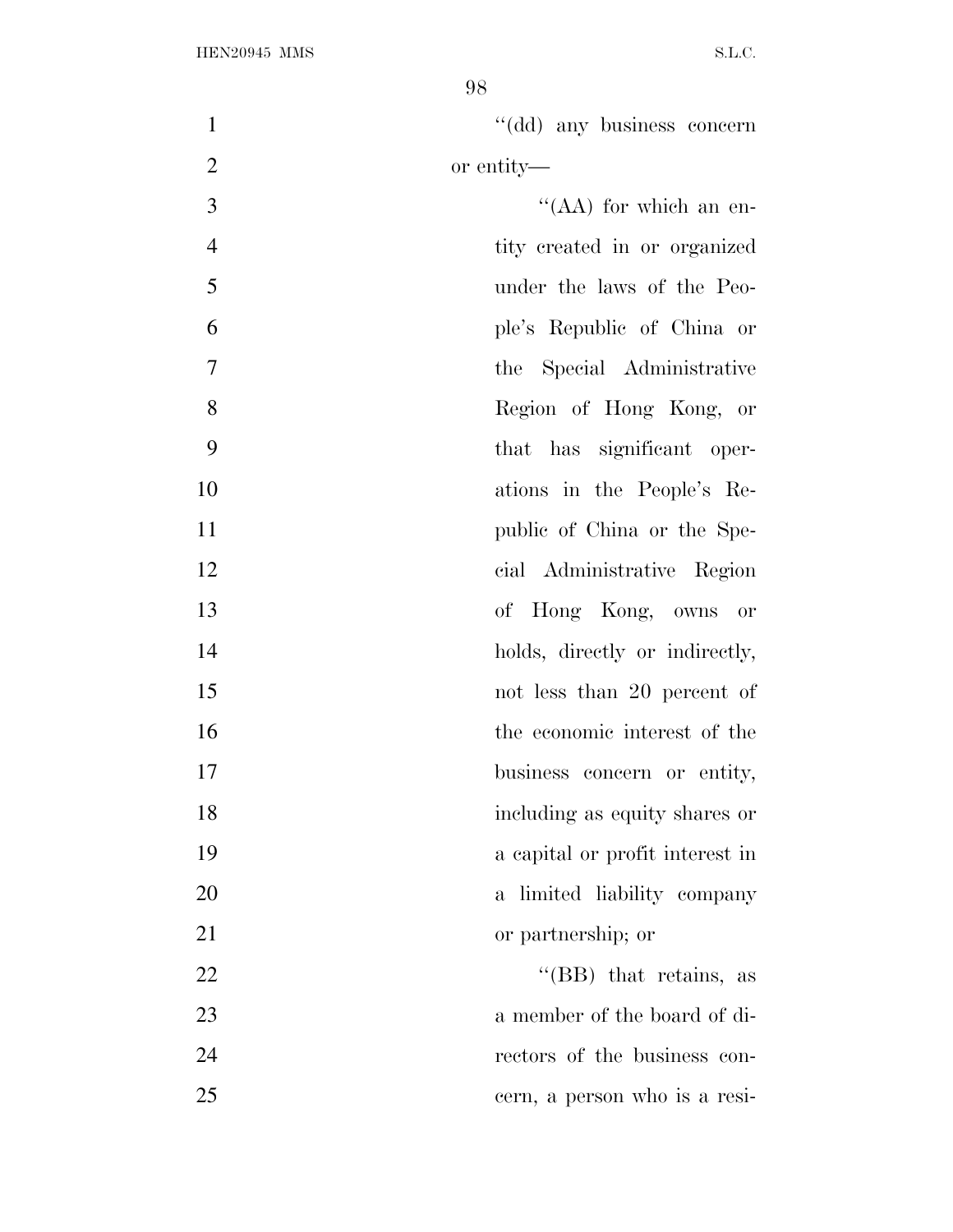| $\mathbf{1}$   | dent of the People's Repub-                     |
|----------------|-------------------------------------------------|
| $\overline{2}$ | lic of China;                                   |
| 3              | "(vi) the terms 'exchange', 'issuer',           |
| $\overline{4}$ | and 'security' have the meanings given          |
| 5              | those terms in section $3(a)$ of the Securi-    |
| 6              | ties Exchange Act of 1934 (15 U.S.C.            |
| $\overline{7}$ | $78c(a)$ ; and                                  |
| 8              | "(vii) the term 'Tribal business con-           |
| 9              | cern' means a Tribal business concern de-       |
| 10             | scribed in section $31(b)(2)(C)$ .              |
| 11             | "(B) LOANS.—Except as otherwise pro-            |
| 12             | vided in this paragraph, the Administrator may  |
| 13             | guarantee covered loans to eligible entities    |
| 14             | under the same terms, conditions, and processes |
| 15             | as a loan made under paragraph (36).            |
| 16             | "(C) MAXIMUM LOAN AMOUNT.-                      |
| 17             | "(i) IN GENERAL.—Except as other-               |
| 18             | wise provided in this subparagraph, the         |
| 19             | maximum amount of a covered loan made           |
| 20             | to an eligible entity is the lesser of—         |
| 21             | "(I) the product obtained by mul-               |
| 22             | tiplying—                                       |
| 23             | "(aa) at the election of the                    |
| 24             | eligible entity, the average total              |
| 25             | monthly payment for payroll                     |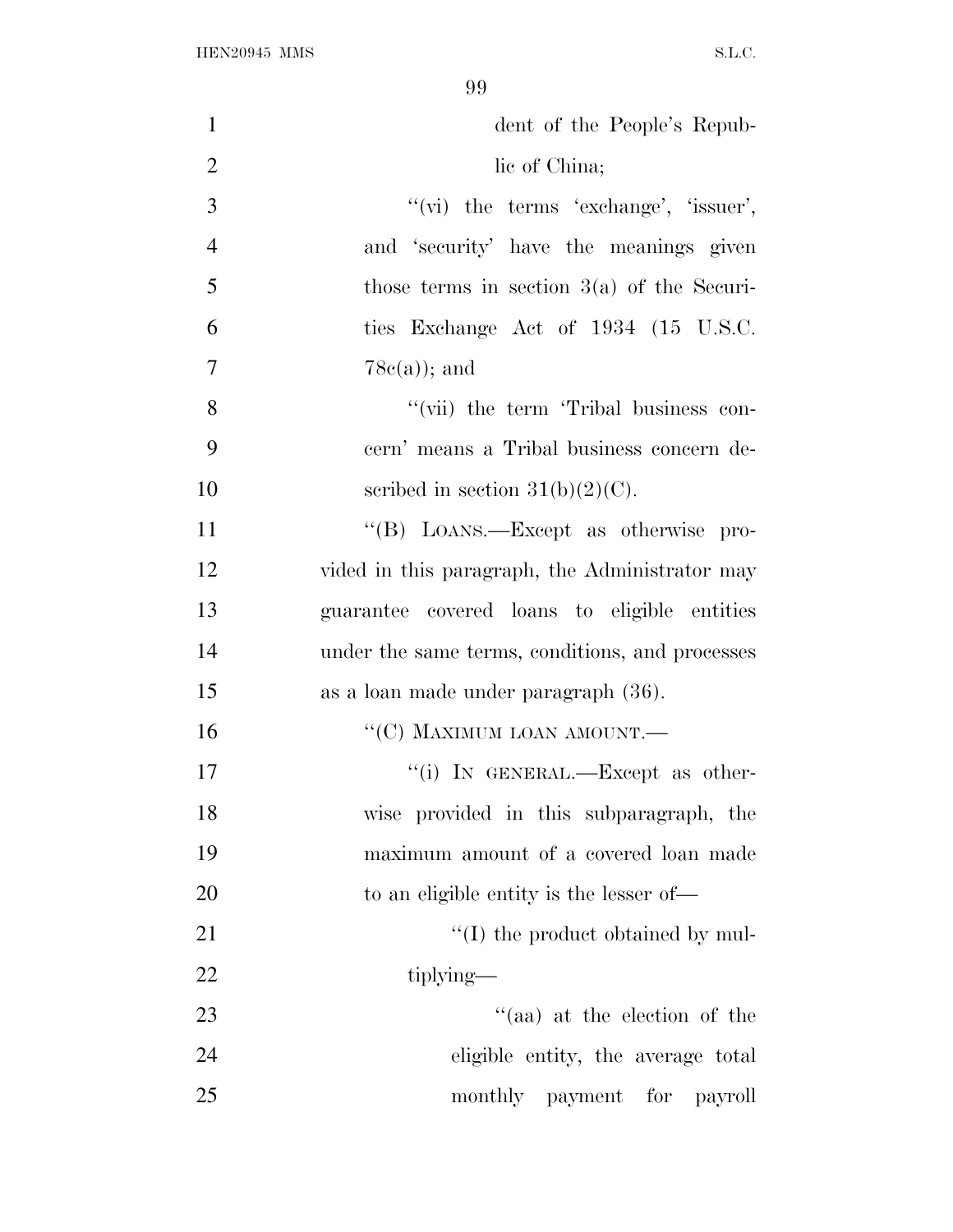| $\mathbf{1}$   | costs incurred or paid by the eli-           |
|----------------|----------------------------------------------|
| $\overline{2}$ | gible entity during—                         |
| 3              | "(AA) the 1-year period                      |
| $\overline{4}$ | before the date on which the                 |
| 5              | loan is made; or                             |
| 6              | "(BB) calendar year                          |
| 7              | $2019;$ by                                   |
| 8              | "(bb) 2.5; or                                |
| 9              | "(II) $$2,000,000$ .                         |
| 10             | SEASONAL EMPLOYERS.-The<br>``(ii)            |
| 11             | maximum amount of a covered loan made        |
| 12             | to an eligible entity that is a seasonal em- |
| 13             | ployer is the lesser of—                     |
| 14             | $\lq\lq$ (I) the product obtained by mul-    |
| 15             | tiplying—                                    |
| 16             | "(aa) at the election of the                 |
| 17             | eligible entity, the average total           |
| 18             | monthly payments for payroll                 |
| 19             | costs incurred or paid by the eli-           |
| 20             | gible entity—                                |
| 21             | "(AA) for a $12$ -week                       |
| 22             | period beginning February                    |
| 23             | 15, 2019 or March 1, 2019                    |
| 24             | and ending June 30, 2019;                    |
| 25             | or                                           |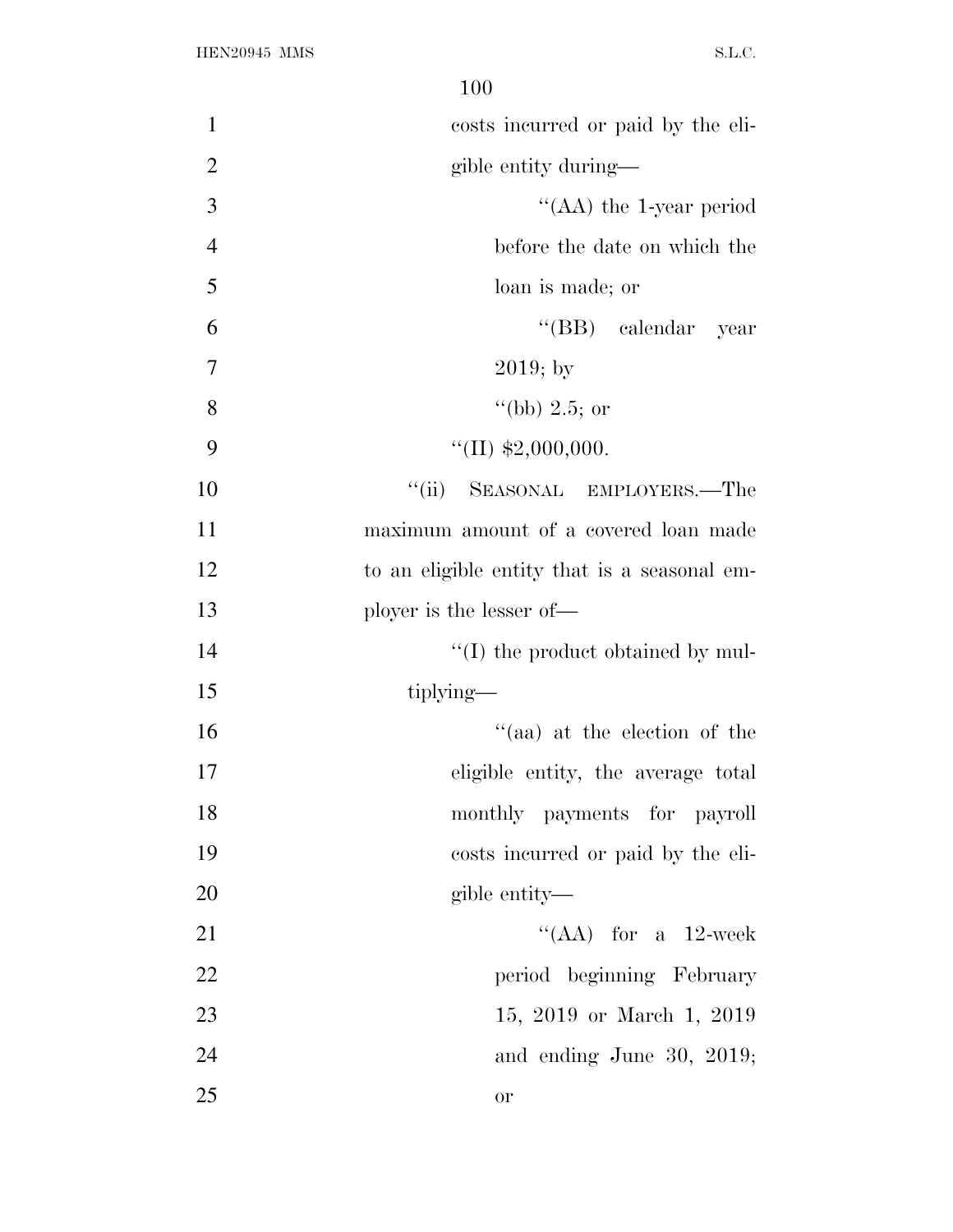| $\mathbf{1}$   | "(BB) for a consecutive                     |
|----------------|---------------------------------------------|
| $\overline{2}$ | 12-week period between May                  |
| 3              | $1, 2019$ and September 15,                 |
| $\overline{4}$ | $2019; \mathrm{by}$                         |
| 5              | "(bb) 2.5; or                               |
| 6              | "(II) $$2,000,000$ .                        |
| 7              | "(iii) NEW ENTITIES.—The maximum            |
| 8              | amount of a covered loan made to an eligi-  |
| 9              | ble entity that did not exist during the 1- |
| 10             | year period preceding February 15, 2020     |
| 11             | is the lesser of-                           |
| 12             | $\lq\lq$ (I) the product obtained by mul-   |
| 13             | tiplying—                                   |
| 14             | "(aa) the quotient obtained                 |
| 15             | by dividing—                                |
| 16             | $``(AA)$ the sum of the                     |
| 17             | total monthly payments by                   |
| 18             | the eligible entity for payroll             |
| 19             | costs paid or incurred by the               |
| 20             | eligible entity as of the date              |
| 21             | on which the eligible entity                |
| 22             | applies for the covered loan;               |
| 23             | $_{\rm by}$                                 |
| 24             | "(BB) the number of                         |
| 25             | months in which those pay-                  |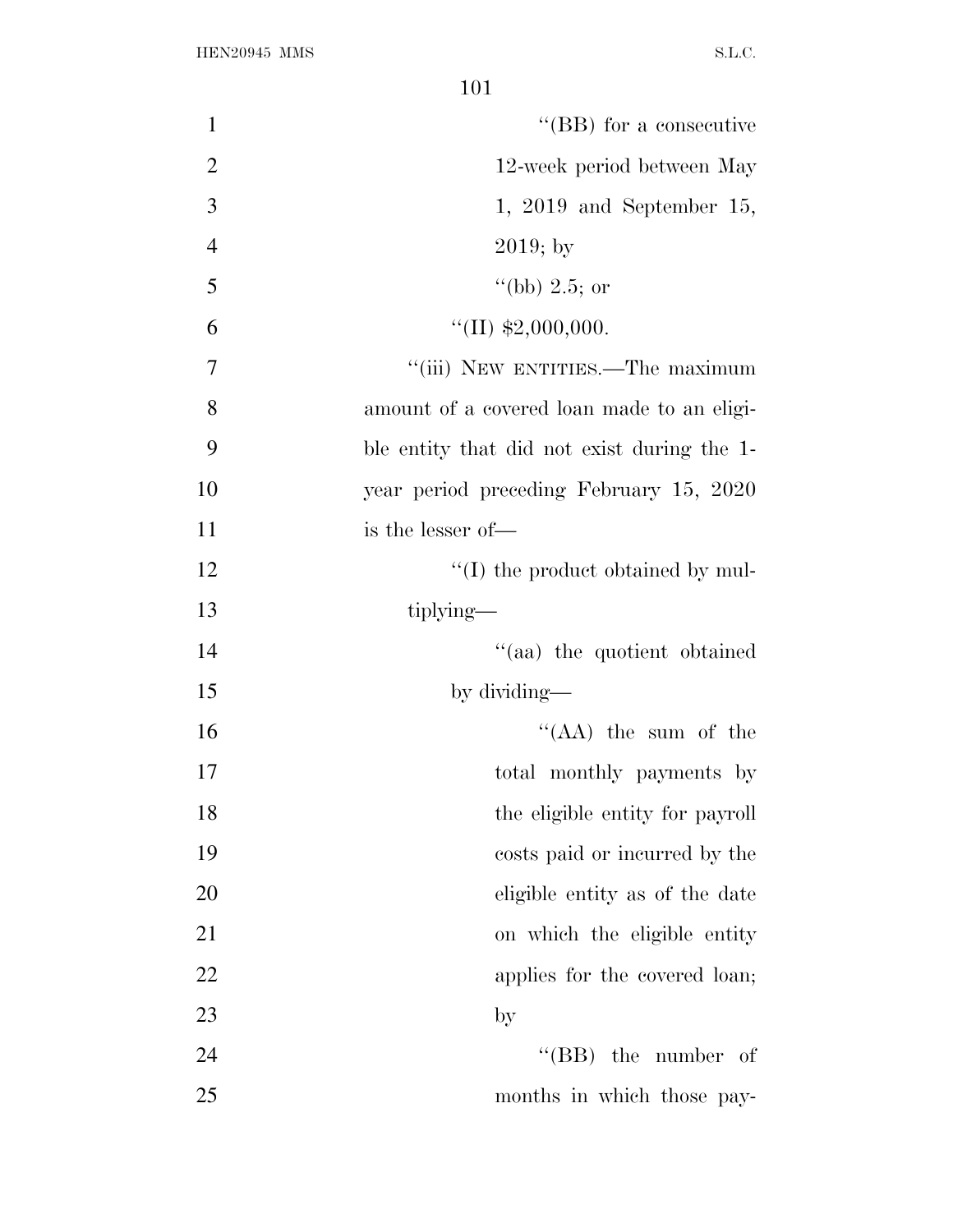| $\mathbf{1}$   | roll costs were paid or in-                     |
|----------------|-------------------------------------------------|
| $\overline{2}$ | curred; by                                      |
| 3              | "(bb) 2.5; or                                   |
| $\overline{4}$ | "(II) $$2,000,000$ .                            |
| 5              | "(iv) LIMIT FOR MULTIPLE LOCA-                  |
| 6              | TIONS.—With respect to an eligible entity       |
| $\overline{7}$ | with more than 1 physical location, the         |
| 8              | total amount of all covered loans shall be      |
| 9              | not more than $$2,000,000$ .                    |
| 10             | "(v) LOAN NUMBER LIMITATION.—An                 |
| 11             | eligible entity may only receive 1 covered      |
| 12             | loan.                                           |
| 13             | "(vi) 90 DAY RULE FOR MAXIMUM                   |
| 14             | LOAN AMOUNT.—The maximum aggregate              |
| 15             | loan amount of loans guaranteed under           |
| 16             | this subsection that are approved for an el-    |
| 17             | igible entity (including any affiliates) with-  |
| 18             | in 90 days of approval of another loan          |
| 19             | under this subsection for the eligible entity   |
| 20             | (including any affiliates) shall not exceed     |
| 21             | \$10,000,000.                                   |
| 22             | "(D) EXCEPTION FROM CERTAIN CERTIFI-            |
| 23             | CATION REQUIREMENTS.—An eligible entity ap-     |
| 24             | plying for a covered loan shall not be required |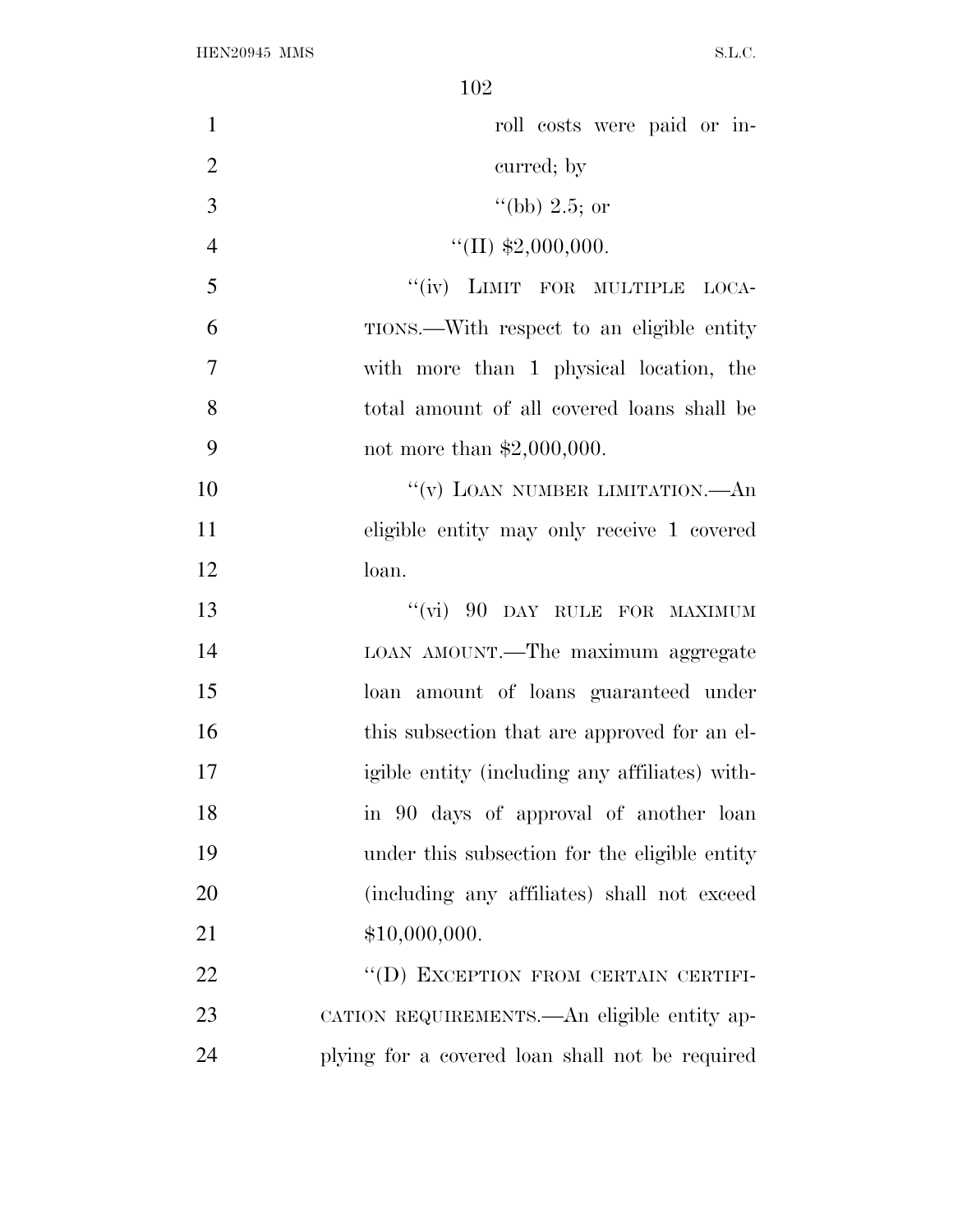| $\mathbf{1}$   | to make the certification described in subclause |
|----------------|--------------------------------------------------|
| $\overline{2}$ | (III) or $(IV)$ of paragraph $(36)(G)(i)$ .      |
| 3              | "(E) FEE WAIVER.—With respect to a cov-          |
| $\overline{4}$ | ered loan—                                       |
| 5              | "(i) in lieu of the fee otherwise appli-         |
| 6              | cable under paragraph $(23)(A)$ , the Ad-        |
| $\overline{7}$ | ministrator shall collect no fee; and            |
| 8              | "(ii) in lieu of the fee otherwise appli-        |
| 9              | cable under paragraph $(18)(A)$ , the Ad-        |
| 10             | ministrator shall collect no fee.                |
| 11             | "(F) ELIGIBLE CHURCHES AND RELIGIOUS             |
| 12             | ORGANIZATIONS.-                                  |
| 13             | "(i) SENSE OF CONGRESS.—It is the                |
| 14             | sense of Congress that the interim final         |
| 15             | rule of the Administration entitled 'Busi-       |
| 16             | ness Loan Program Temporary Changes;             |
| 17             | Paycheck Protection Program' (85 Fed.            |
| 18             | Reg. 20817 (April 15, 2020)) properly            |
| 19             | clarified the eligibility of churches and reli-  |
| 20             | gious organizations for loans made under         |
| 21             | paragraph (36).                                  |
| 22             | ``(ii)<br>APPLICABILITY OF PROHIBI-              |
| 23             | TION.—The prohibition on eligibility estab-      |
| 24             | lished by section $120.110(k)$ of title 13,      |
| 25             | Code of Federal Regulations, or any suc-         |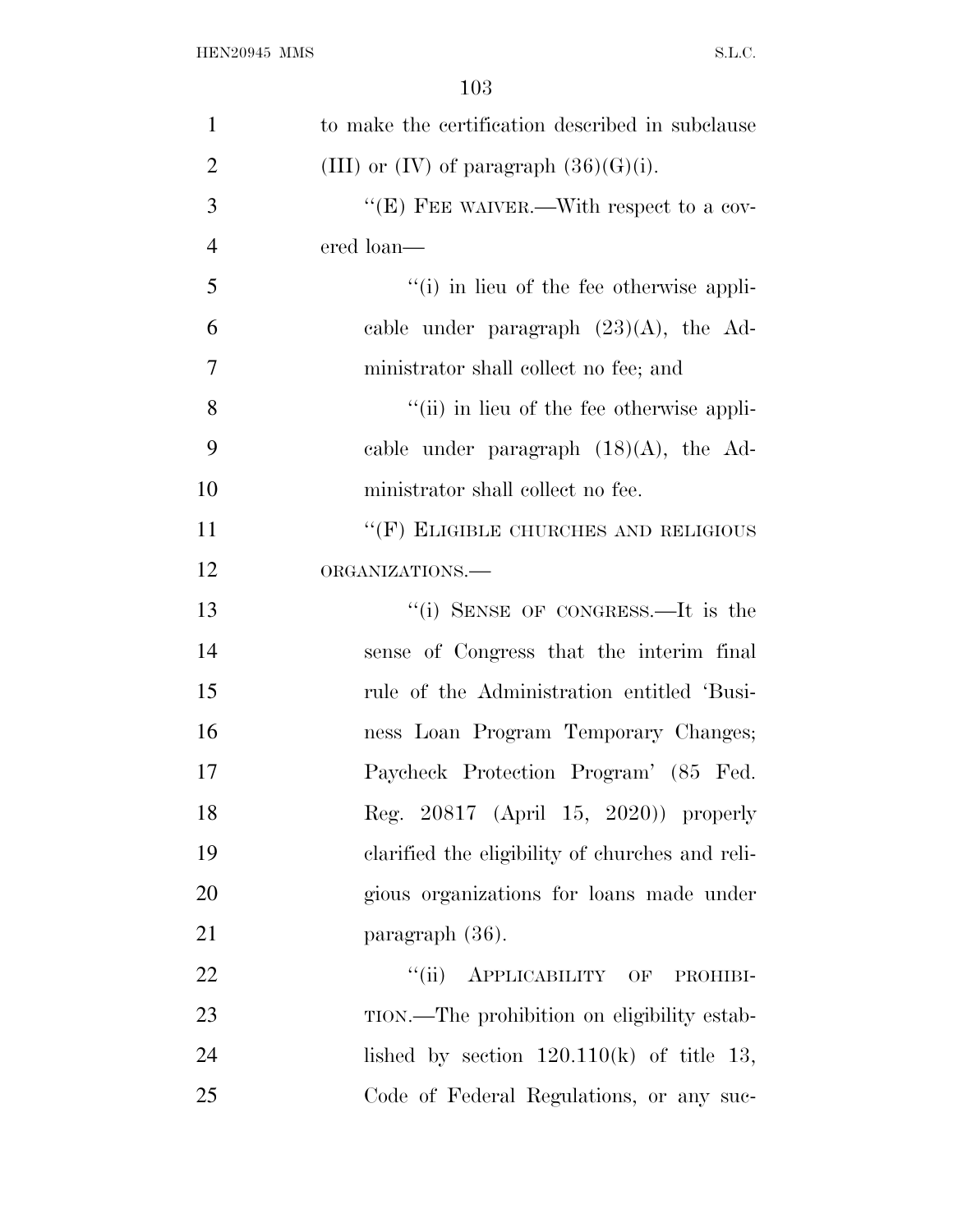| $\mathbf{1}$   | cessor regulation, shall not apply to a cov-         |
|----------------|------------------------------------------------------|
| $\overline{2}$ | ered loan.                                           |
| 3              | "(G) GROSS RECEIPTS FOR NONPROFIT                    |
| $\overline{4}$ | AND VETERANS ORGANIZATIONS.—For purposes             |
| 5              | of calculating gross receipts under subpara-         |
| 6              | graph $(A)(v)(I)(ce)$ for an eligible entity that is |
| 7              | a nonprofit organization, a veterans organiza-       |
| 8              | tion, or an organization described in subpara-       |
| 9              | graph $(A)(v)(II)$ , gross receipts—                 |
| 10             | "(i) shall include proceeds from fund-               |
| 11             | raising events, federated campaigns, gifts,          |
| 12             | donor-advised funds, and funds from simi-            |
| 13             | lar sources; and                                     |
| 14             | "(ii) shall not include—                             |
| 15             | "(I) Federal grants (excluding                       |
| 16             | any loan forgiveness on loans received               |
| 17             | under paragraph (36) or this para-                   |
| 18             | graph);                                              |
| 19             | $\lq\lq$ (II) revenues from a supporting             |
| 20             | organization;                                        |
| 21             | "(III) grants from private foun-                     |
| 22             | dations that are disbursed over the                  |
| 23             | course of more than 1 calendar year;                 |
| 24             | or                                                   |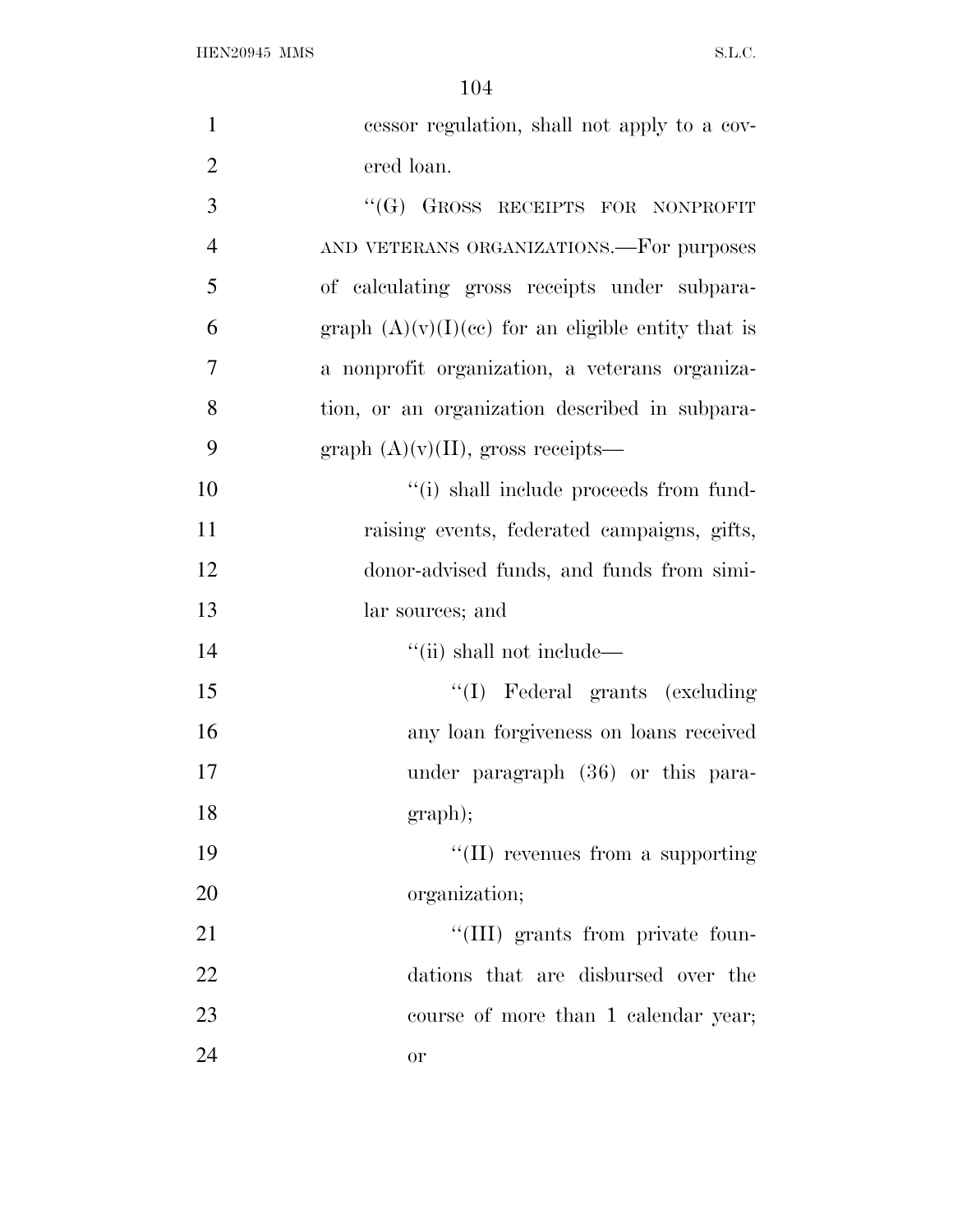| $\mathbf{1}$   | $\lq\lq (IV)$ any contribution of prop-        |
|----------------|------------------------------------------------|
| $\overline{2}$ | erty other than money, stocks, bonds,          |
| 3              | and other securities, provided that the        |
| $\overline{4}$ | non-cash contribution is not sold by           |
| 5              | the organization in a transaction un-          |
| 6              | related to the tax-exempt purpose of           |
| $\overline{7}$ | the organization.                              |
| 8              | "(H) LOAN FORGIVENESS.—                        |
| 9              | "(i) IN GENERAL.—Except as other-              |
| 10             | wise provided in this subparagraph, an eli-    |
| 11             | gible entity shall be eligible for forgiveness |
| 12             | of indebtedness on a covered loan in the       |
| 13             | same manner as an eligible recipient with      |
| 14             | respect to a loan made under paragraph         |
| 15             | $(36)$ , as described in section 1106 of the   |
| 16             | CARES Act (15 U.S.C. 9005).                    |
| 17             | "(ii) FORGIVENESS AMOUNT.—An eli-              |
| 18             | gible entity shall be eligible for forgiveness |
| 19             | of indebtedness on a covered loan in an        |
| <b>20</b>      | amount equal to the sum of the following       |
| 21             | costs incurred or expenditures made during     |
| 22             | the covered period:                            |
| 23             | "(I) Payroll costs.                            |
| 24             | "(II) Any payment of interest on               |
| 25             | covered mortgage obligation<br>any             |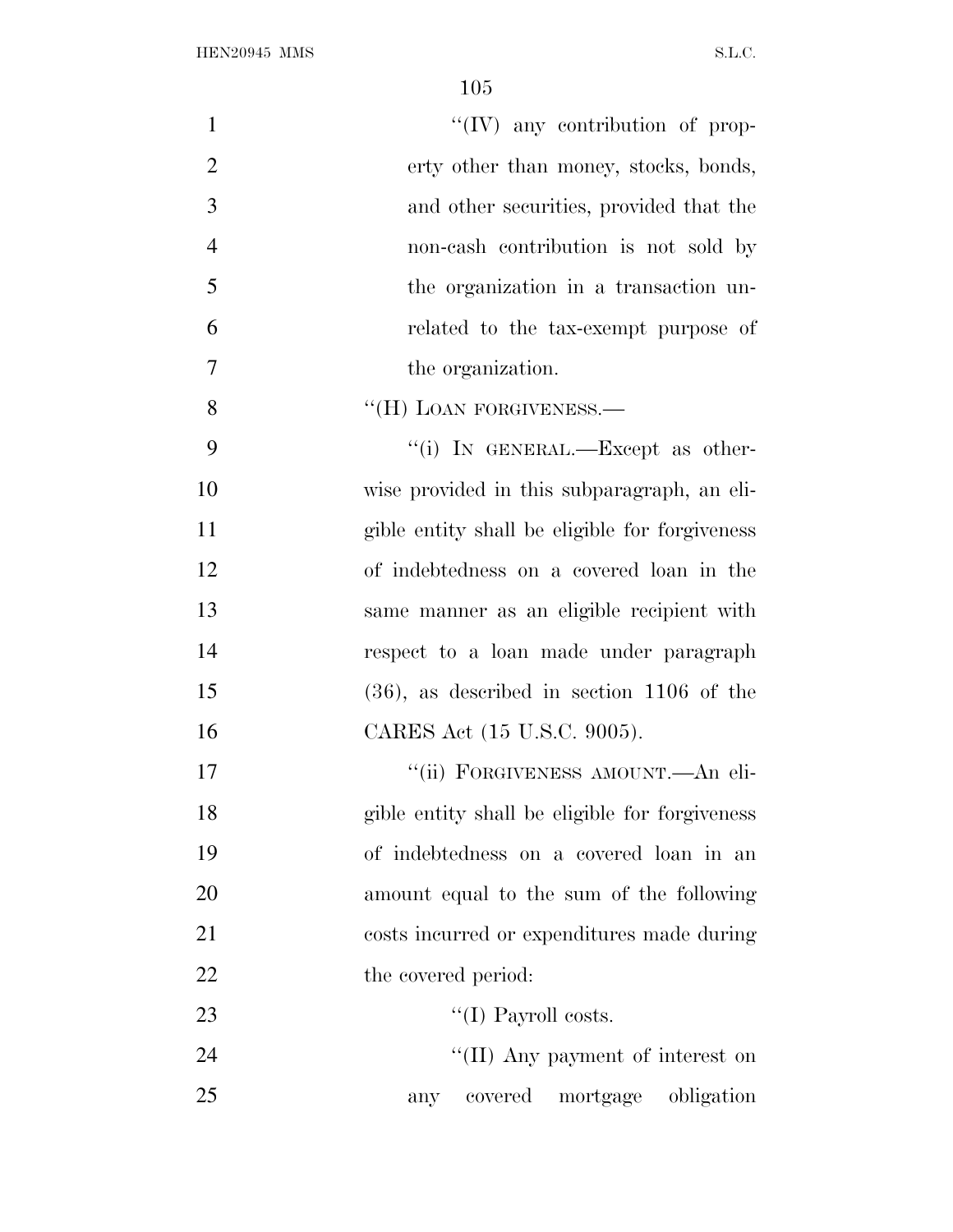| $\mathbf{1}$   | (which shall not include any prepay-    |
|----------------|-----------------------------------------|
| $\overline{2}$ | ment of or payment of principal on a    |
| 3              | covered mortgage obligation).           |
| $\overline{4}$ | "(III) Any covered operations ex-       |
| 5              | penditure.                              |
| 6              | "(IV) Any covered property dam-         |
| $\overline{7}$ | age cost.                               |
| 8              | "(V) Any payment on any cov-            |
| 9              | ered rent obligation.                   |
| 10             | "(VI) Any covered utility pay-          |
| 11             | ment.                                   |
| 12             | "(VII) Any covered supplier cost.       |
| 13             | "(VIII) Any covered worker pro-         |
| 14             | tection expenditure.                    |
| 15             | "(iii) LIMITATION ON FORGIVENESS        |
| 16             | FOR ALL ELIGIBLE ENTITIES.—The for-     |
| 17             | giveness amount under this subparagraph |
| 18             | shall be equal to the lesser of-        |
| 19             | $\lq\lq$ (I) the amount described in    |
| 20             | clause (ii); and                        |
| 21             | $\lq\lq$ (II) the amount equal to the   |
| 22             | quotient obtained by dividing-          |
| 23             | "(aa) the amount of the cov-            |
| 24             | ered loan used for payroll costs        |
| 25             | during the covered period; and          |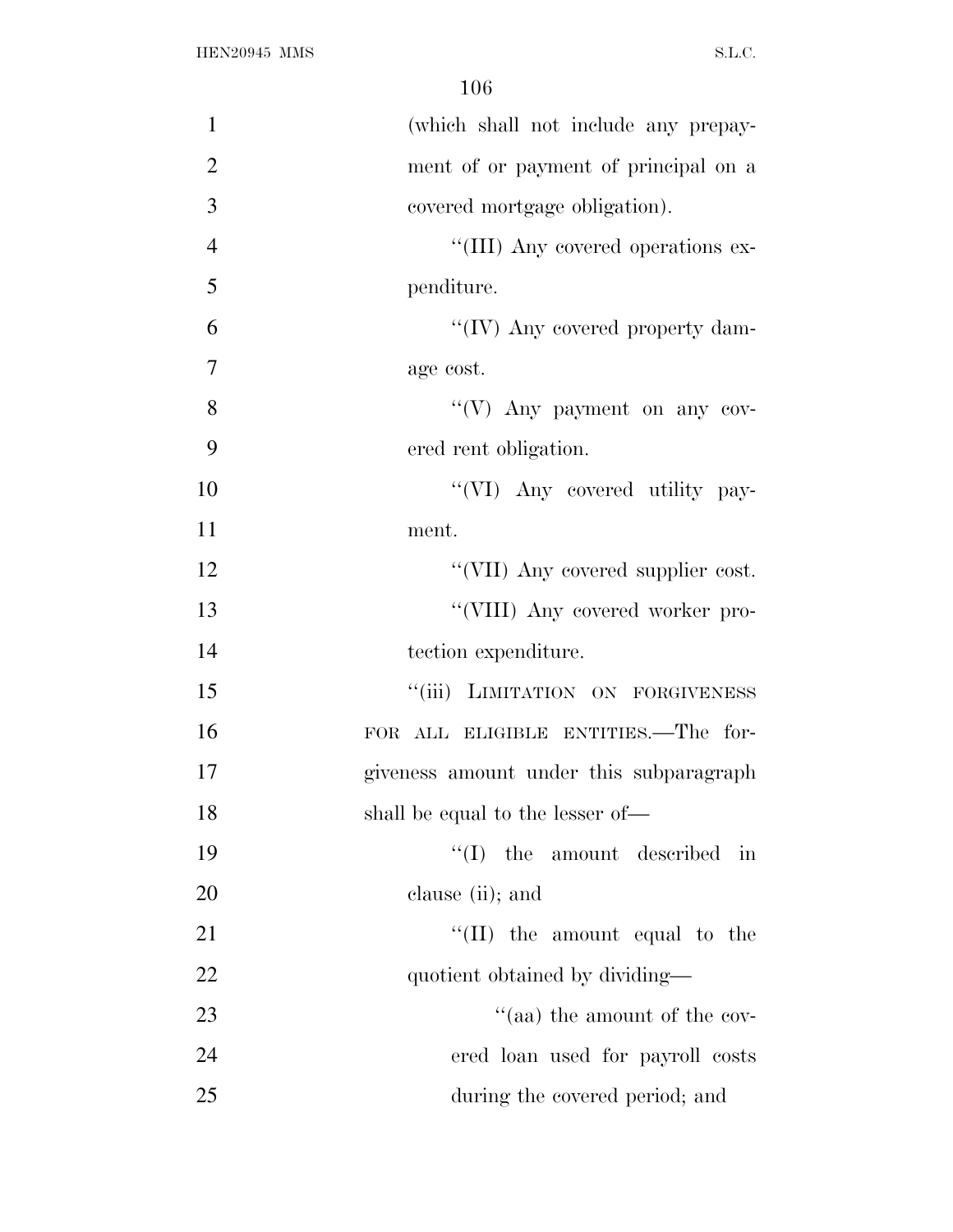| $\mathbf{1}$   | "(bb) $0.60$ .                                               |
|----------------|--------------------------------------------------------------|
| $\overline{2}$ | "(I) LENDER ELIGIBILITY.—Except as                           |
| 3              | otherwise provided in this paragraph, a lender               |
| $\overline{4}$ | approved to make loans under paragraph (36)                  |
| 5              | may make covered loans under the same terms                  |
| 6              | and conditions as in paragraph $(36)$ .                      |
| $\overline{7}$ | "(J) REIMBURSEMENT FOR LOAN PROC-                            |
| 8              | ESSING AND SERVICING. The Administrator                      |
| 9              | shall reimburse a lender authorized to make a                |
| 10             | covered loan in an amount that is—                           |
| 11             | $\lq\lq$ (i) 3 percent of the principal amount               |
| 12             | of the financing of the covered loan up to                   |
| 13             | $$350,000;$ and                                              |
| 14             | $``(ii)$ 1 percent of the principal                          |
| 15             | amount of the financing of the covered                       |
| 16             | loan above $$350,000$ , if applicable.                       |
| 17             | "(K) SET ASIDE FOR SMALL ENTITIES.-                          |
| 18             | Not less than $$25,000,000,000$ of the total                 |
| 19             | amount of covered loans guaranteed by the Ad-                |
| 20             | ministrator shall be made to eligible entities               |
| 21             | with not more than 10 employees as of Feb-                   |
| 22             | ruary 15, 2020.                                              |
| 23             | "(L) SET ASIDE FOR COMMUNITY FINAN-                          |
| 24             | CIAL INSTITUTIONS, SMALL INSURED DEPOSI-                     |
| 25             | TORY INSTITUTIONS, CREDIT UNIONS,<br>$\mathop{\mathrm{AND}}$ |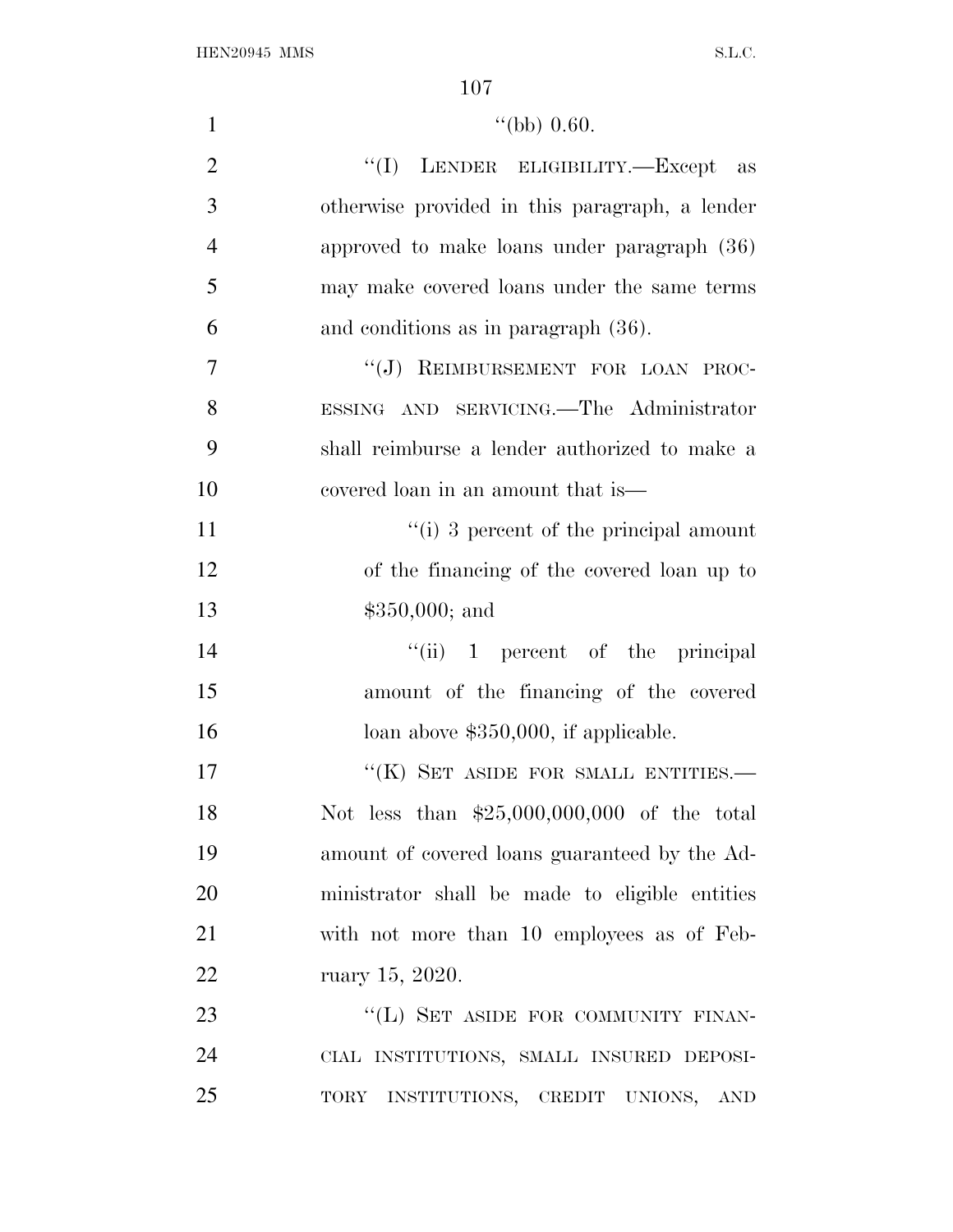| $\mathbf{1}$   | FARM CREDIT SYSTEM INSTITUTIONS.—Not less        |
|----------------|--------------------------------------------------|
| $\overline{2}$ | than $$10,000,000,000$ of the total amount of    |
| 3              | covered loans guaranteed by the Administrator    |
| $\overline{4}$ | shall be made by—                                |
| 5              | "(i) community financial institutions;           |
| 6              | "(ii) insured depository institutions            |
| 7              | with<br>consolidated assets of less<br>than      |
| 8              | \$10,000,000,000;                                |
| 9              | "(iii) credit unions with consolidated           |
| 10             | assets of less than $$10,000,000,000;$ and       |
| 11             | "(iv) institutions of the Farm Credit"           |
| 12             | System chartered under the Farm Credit           |
| 13             | Act of 1971 (12 U.S.C. 2001 et seq.) with        |
| 14             | consolidated<br>assets of less<br>than           |
| 15             | $$10,000,000,000$ (not including the Fed-        |
| 16             | eral Agricultural Mortgage Corporation).         |
| 17             | "(M) PUBLICATION OF GUIDANCE.--Not               |
| 18             | later than 10 days after the date of enactment   |
| 19             | of this paragraph, the Administrator shall issue |
| 20             | guidance addressing barriers to accessing cap-   |
| 21             | ital for minority, underserved, veteran, and     |
| 22             | women-owned business concerns for the purpose    |
| 23             | of ensuring equitable access to covered loans.   |
| 24             | STANDARD<br>``(N)<br>OPERATING<br>PROCE-         |
| 25             | DURE.—The Administrator shall, to the max-       |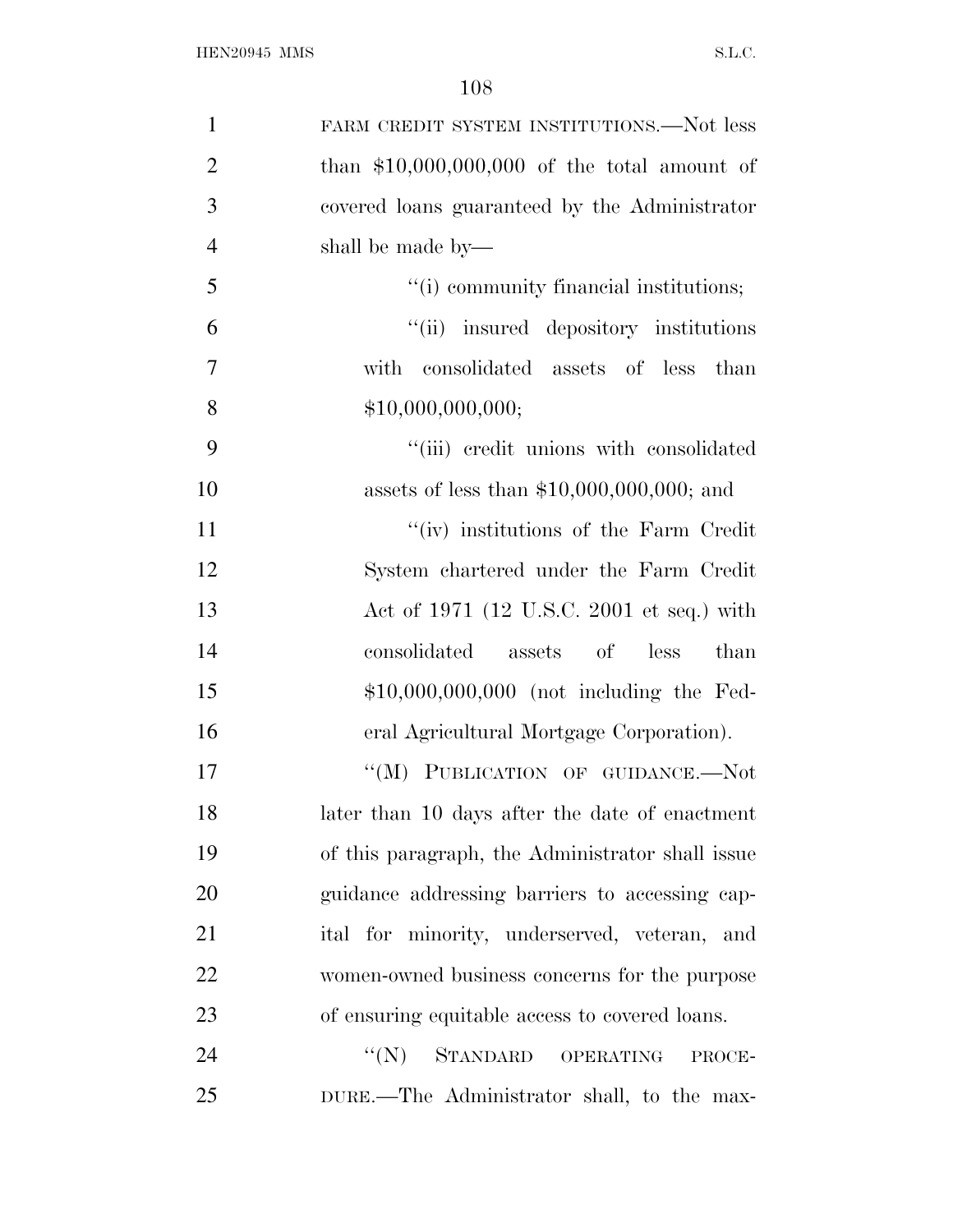| $\mathbf{1}$   | imum extent practicable, allow a lender ap-                               |
|----------------|---------------------------------------------------------------------------|
| $\overline{2}$ | proved to make covered loans to use existing                              |
| 3              | program guidance and standard operating pro-                              |
| $\overline{4}$ | endures for loans made under this subsection.                             |
| 5              | "(O) PROHIBITION ON USE OF PROCEEDS                                       |
| 6              | FOR LOBBYING ACTIVITIES.—None of the pro-                                 |
| 7              | ceeds of a covered loan may be used for—                                  |
| 8              | "(i) lobbying activities, as defined in                                   |
| 9              | section 3 of the Lobbying Disclosure Act of                               |
| 10             | 1995 (2 U.S.C. 1602);                                                     |
| 11             | "(ii) lobbying expenditures related to                                    |
| 12             | a State or local election; or                                             |
| 13             | "(iii) expenditures designed to influ-                                    |
| 14             | ence the enactment of legislation, appro-                                 |
| 15             | priations, regulation, administrative action,                             |
| 16             | or Executive order proposed or pending be-                                |
| 17             | fore Congress or any State government,                                    |
| 18             | State legislature, or local legislature or leg-                           |
| 19             | islative body.".                                                          |
| 20             | (j) CONTINUED ACCESS TO THE PAYCHECK PROTEC-                              |
| 21             | TION PROGRAM.-                                                            |
| 22             | (1) IN GENERAL.—Section $7(a)(36)(E)(ii)$ of                              |
| 23             | <b>Business</b><br>Small<br>$\operatorname{Act}$<br>(15)<br>U.S.C.<br>the |
| 24             | $636(a)(36)(E)(ii)$ is amended by striking                                |
| 25             | " $$10,000,000"$ and inserting " $$2,000,000"$ .                          |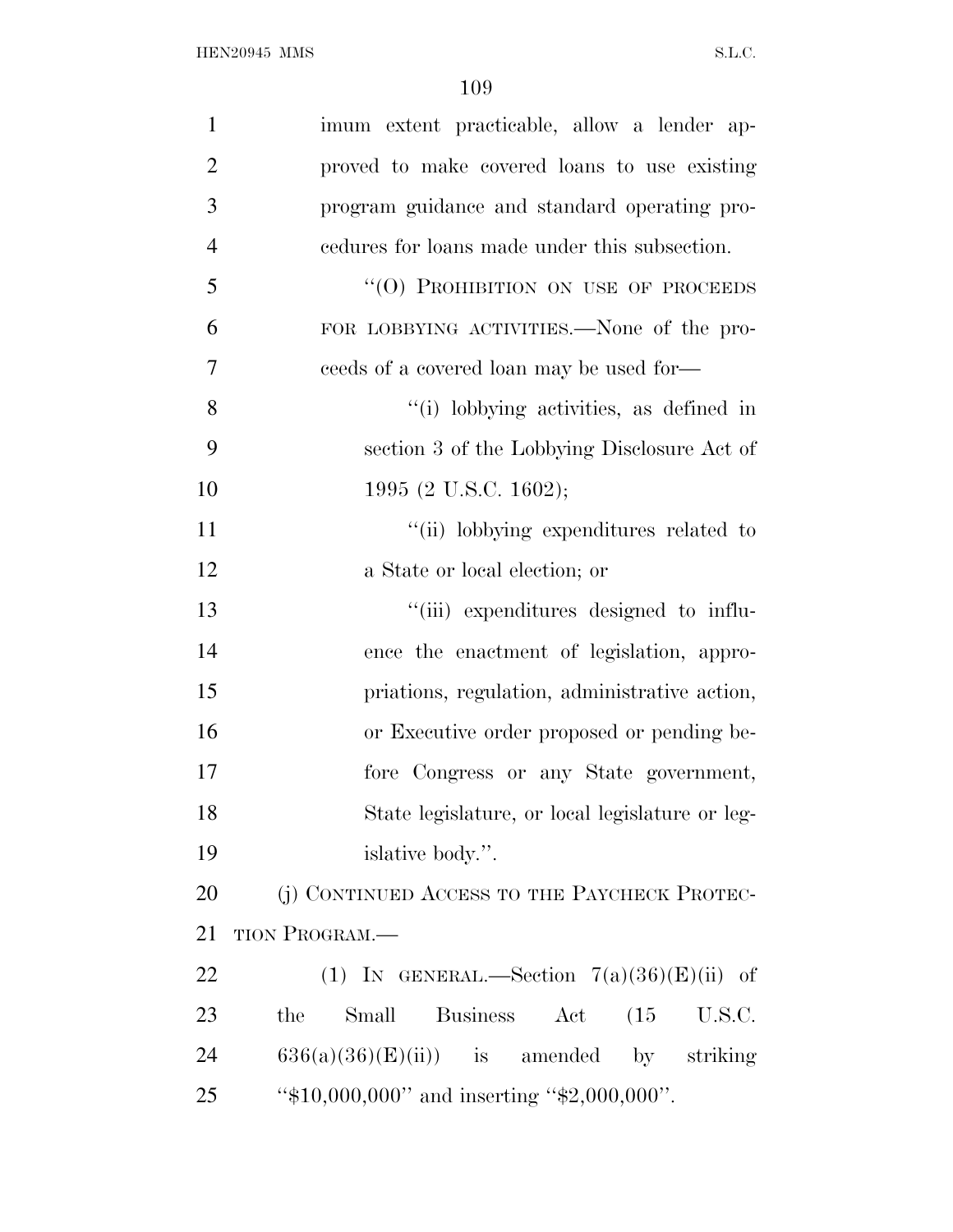| $\mathbf{1}$   | (2) APPLICABILITY OF MAXIMUM LOAN AMOUNT                      |
|----------------|---------------------------------------------------------------|
| $\overline{2}$ | CALCULATION.                                                  |
| 3              | (A) DEFINITIONS.—In this paragraph, the                       |
| $\overline{4}$ | terms "covered loan" and "eligible recipient"                 |
| 5              | have the meanings given those terms in section                |
| 6              | $7(a)(36)$ of the Small Business Act (15 U.S.C.               |
| 7              | $636(a)(36)$ .                                                |
| 8              | (B) APPLICABILITY.—The amendment                              |
| 9              | made by paragraph (1) shall apply only with re-               |
| 10             | spect to a covered loan applied for by an eligible            |
| 11             | recipient on or after the date of enactment of                |
| 12             | this Act.                                                     |
| 13             | (k) INCREASED ABILITY FOR PAYCHECK PROTEC-                    |
| 14             | TION PROGRAM BORROWERS TO REQUEST AN INCREASE                 |
| 15             | IN LOAN AMOUNT DUE TO UPDATED REGULATIONS.                    |
| 16             | DEFINITIONS.—In this subsection, the<br>(1)                   |
| 17             | terms "covered loan" and "eligible recipient" have            |
| 18             | the meanings given those terms in section $7(a)(36)$          |
| 19             | of the Small Business Act $(15 \text{ U.S.C. } 636(a)(36))$ . |
| 20             | (2) INCREASED AMOUNT.—Notwithstanding the                     |
| 21             | interim final rule issued by the Administration enti-         |
| 22             | tled "Business Loan Program Temporary Changes;                |
| 23             | Paycheck Protection Program—Loan Increases" (85               |
| 24             | Fed. Reg. 29842 (May 19, 2020)), an eligible recipi-          |
| 25             | ent of a covered loan that is eligible for an increased       |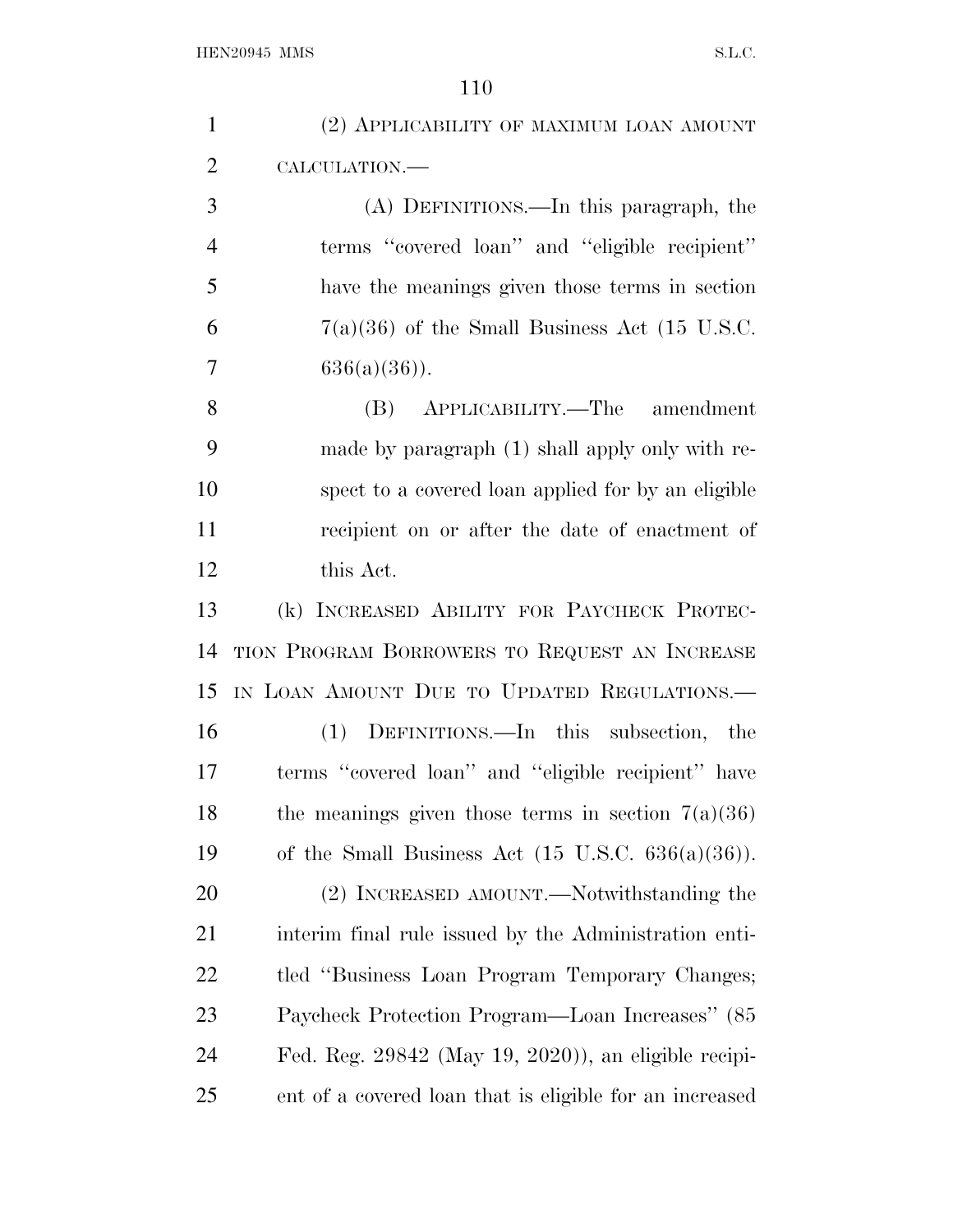| $\mathbf{1}$   | covered loan amount as a result of any interim final      |
|----------------|-----------------------------------------------------------|
| $\overline{2}$ | rule that allows for covered loan increases may sub-      |
| 3              | mit a request for an increase in the covered loan         |
| $\overline{4}$ | amount even if—                                           |
| 5              | (A) the initial covered loan amount has                   |
| 6              | been fully disbursed; or                                  |
| $\tau$         | (B) the lender of the initial covered loan                |
| 8              | has submitted to the Administration a Form                |
| 9              | 1502 report related to the covered loan.                  |
| 10             | (I) CALCULATION OF MAXIMUM LOAN AMOUNT FOR                |
| 11             | FARMERS AND RANCHERS UNDER THE PAYCHECK PRO-              |
| 12             | <b>TECTION PROGRAM.—</b>                                  |
| 13             | (1) IN GENERAL.—Section $7(a)(36)$ of the                 |
| 14             | Small Business Act $(15 \text{ U.S.C. } 636(a)(36))$ , as |
| 15             | amended by subsection (j) of this section, is amend-      |
| 16             | $ed$ —                                                    |
| 17             | $(A)$ in subparagraph $(E)$ , in the matter               |
| 18             | preceding clause (i), by striking "During" and            |
| 19             | inserting "Except as provided in subparagraph"            |
| 20             | $(T)$ , during"; and                                      |
| 21             | (B) by adding at the end the following:                   |
| 22             | "(T) CALCULATION OF MAXIMUM LOAN                          |
| 23             | AMOUNT FOR FARMERS AND RANCHERS.-                         |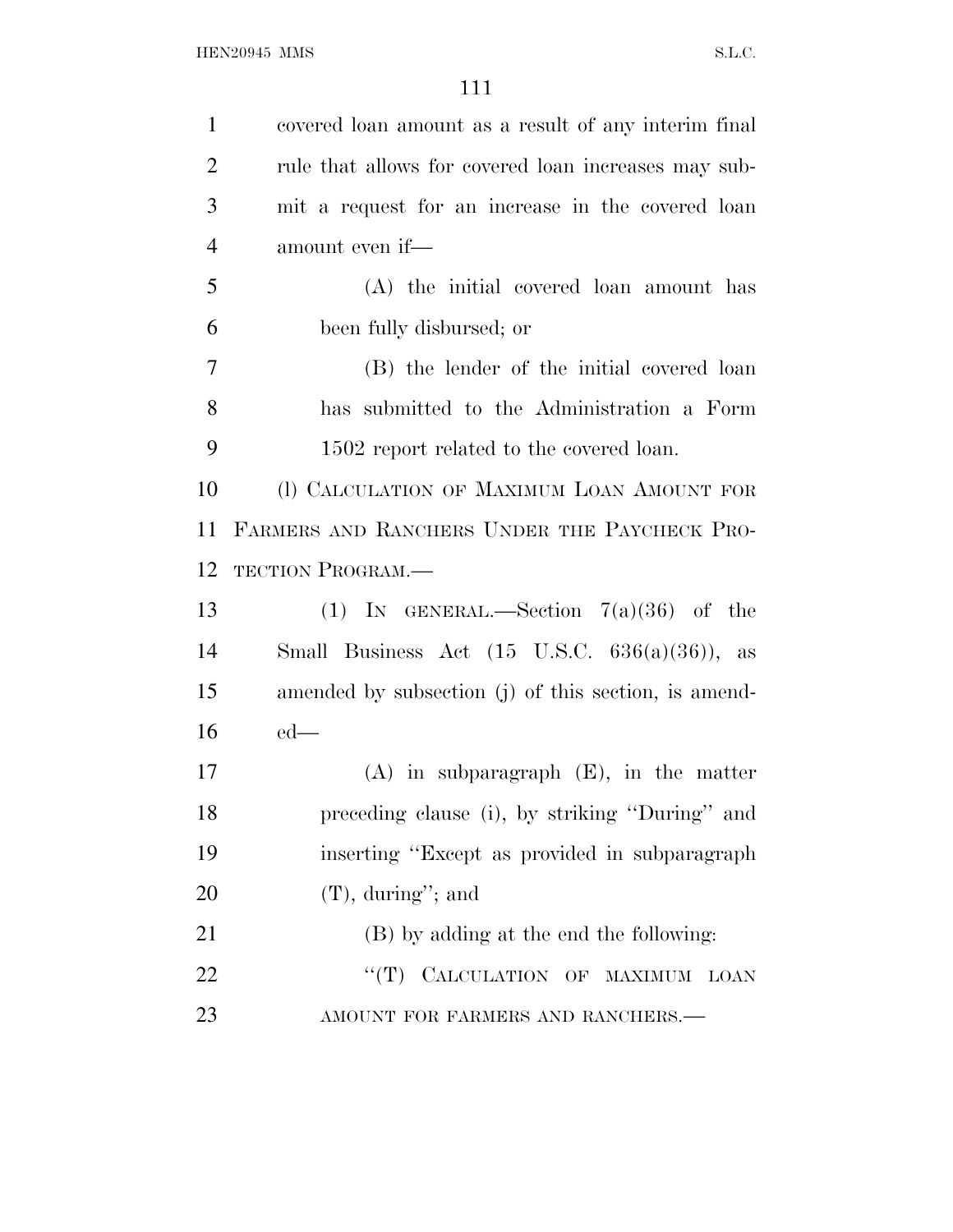| $\mathbf{1}$   | "(i) DEFINITION.—In this subpara-           |
|----------------|---------------------------------------------|
| $\overline{2}$ | graph, the term 'covered recipient' means   |
| 3              | an eligible recipient that—                 |
| $\overline{4}$ | $\lq\lq$ operates as a sole propri-         |
| 5              | etorship or as an independent con-          |
| 6              | tractor, or is an eligible self-employed    |
| 7              | individual;                                 |
| 8              | "(II) reports farm income or ex-            |
| 9              | penses on a Schedule F (or any equiv-       |
| 10             | alent successor schedule); and              |
| 11             | "(III) was in business during the           |
| 12             | period beginning on February 15,            |
| 13             | 2019 and ending on June 30, 2019.           |
| 14             | "(ii) NO EMPLOYEES.—With respect            |
| 15             | to covered recipient without employees, the |
| 16             | maximum covered loan amount shall be the    |
| 17             | $lesser of$ —                               |
| 18             | $``(I)$ the sum of—                         |
| 19             | "(aa) the product obtained                  |
| 20             | by multiplying—                             |
| 21             | $\lq\lq$ (AA) the gross income              |
| 22             | of the covered recipient in                 |
| 23             | 2019, as reported on a                      |
| 24             | Schedule F (or any equiva-                  |
| 25             | lent<br>successor schedule),                |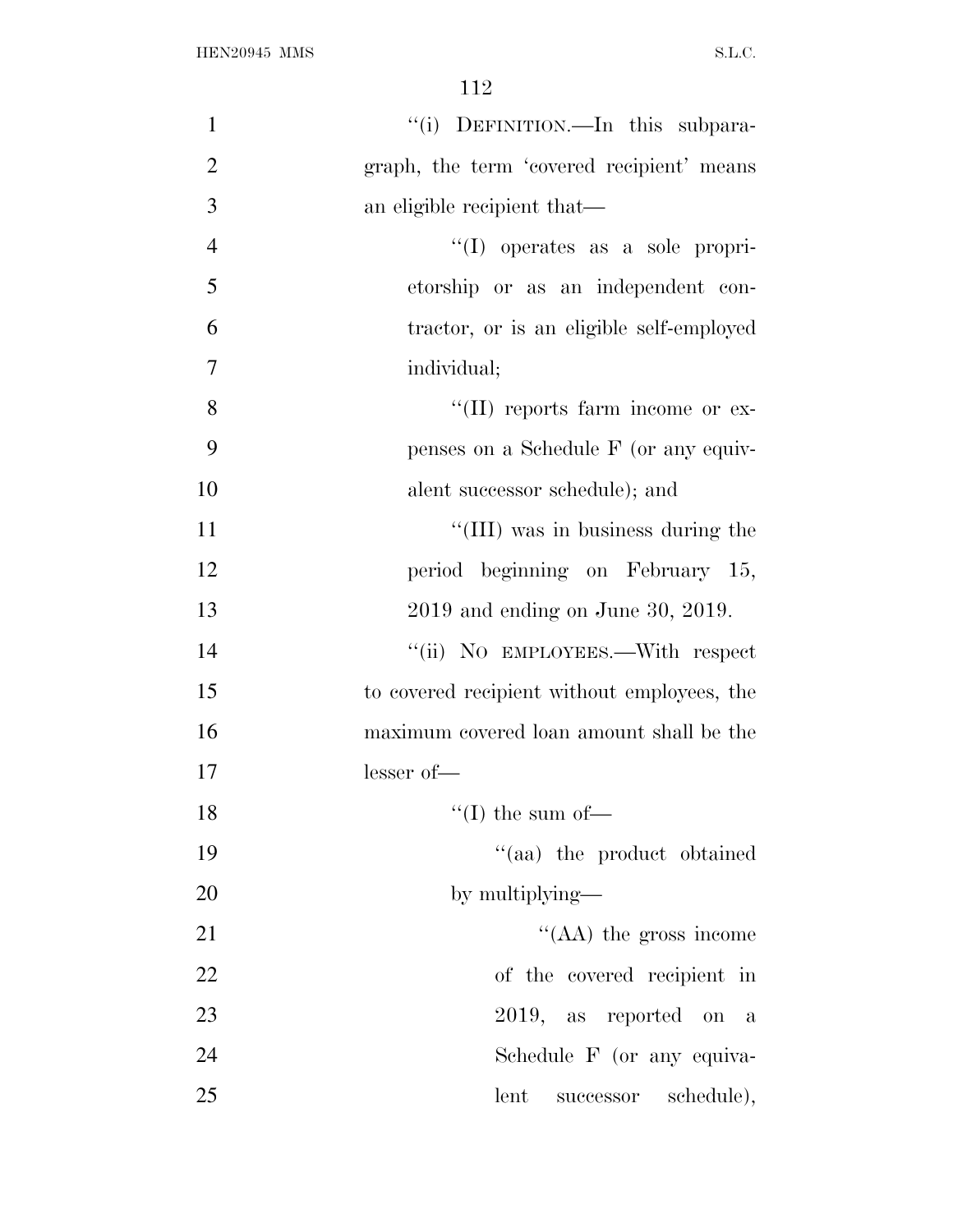| $\mathbf{1}$   | that is not more than                         |
|----------------|-----------------------------------------------|
| $\overline{2}$ | $$100,000,$ divided by 12;                    |
| 3              | and                                           |
| $\overline{4}$ | "(BB) 2.5; and                                |
| 5              | "(bb) the outstanding                         |
| 6              | amount of a loan under sub-                   |
| $\overline{7}$ | section (b)(2) that was made                  |
| 8              | during the period beginning on                |
| 9              | January 31, 2020 and ending on                |
| 10             | April 3, 2020 that the borrower               |
| 11             | intends to refinance under the                |
| 12             | covered loan, not including any               |
| 13             | amount of any advance under the               |
| 14             | loan that is not required to be re-           |
| 15             | paid; or                                      |
| 16             | "(II) $$2,000,000$ .                          |
| 17             | "(iii) WITH EMPLOYEES.—With re-               |
| 18             | spect to a covered recipient with employ-     |
| 19             | ees, the maximum covered loan amount          |
| 20             | shall be calculated using the formula de-     |
| 21             | scribed in subparagraph $(E)$ , except that   |
| 22             | the gross income of the covered recipient     |
| 23             | described in clause $(ii)(I)(aa)(AA)$ of this |
| 24             | subparagraph, as divided by 12, shall be      |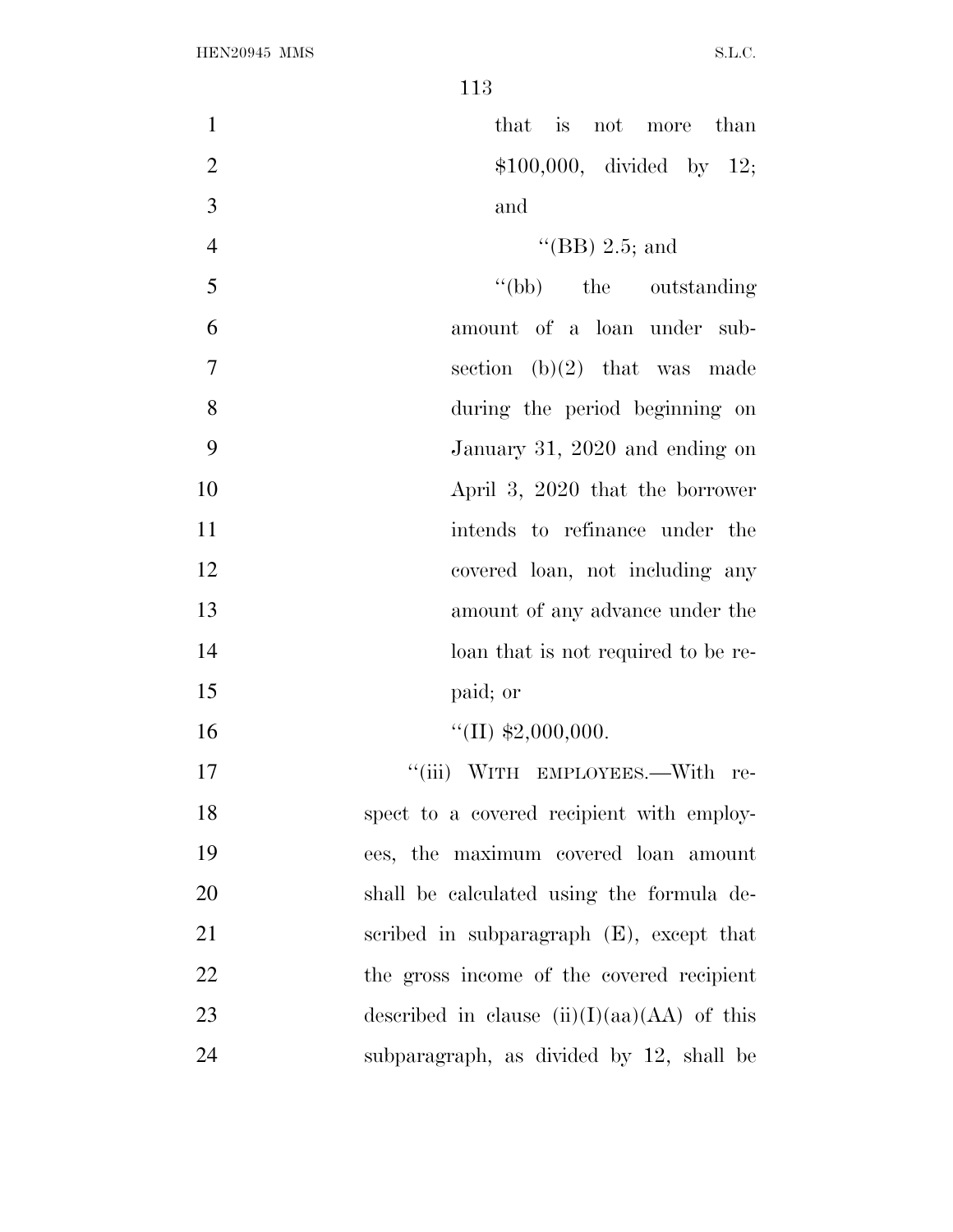| $\mathbf{1}$   | added to the sum calculated under sub-             |
|----------------|----------------------------------------------------|
| $\overline{2}$ | paragraph $(E)(i)(I)$ .                            |
| 3              | $\lq\lq(\mathrm{iv})$ RECALCULATION.—A lender that |
| $\overline{4}$ | made a covered loan to a covered recipient         |
| 5              | before the date of enactment of this sub-          |
| 6              | paragraph may, at the request of the cov-          |
| $\overline{7}$ | ered recipient-                                    |
| 8              | recalculate the maximum<br>``(I)                   |
| 9              | loan amount applicable to that cov-                |
| 10             | ered loan based on the formula de-                 |
| 11             | scribed in clause (ii) or (iii), as appli-         |
| 12             | cable, if doing so would result in a               |
| 13             | larger covered loan amount; and                    |
| 14             | "(II) provide the covered recipi-                  |
| 15             | with additional covered loan<br>ent                |
| 16             | amounts based on that recalcula-                   |
| 17             | tion.".                                            |
| 18             | (m) FARM CREDIT SYSTEM INSTITUTIONS.               |
| 19             | (1) DEFINITION OF FARM CREDIT SYSTEM IN-           |
| 20             | STITUTION.—In this subsection, the term "Farm      |
| 21             | Credit System institution"—                        |
| 22             | (A) means an institution of the Farm               |
| 23             | Credit System chartered under the Farm Credit      |
| 24             | Act of 1971 (12 U.S.C. 2001 et seq.); and          |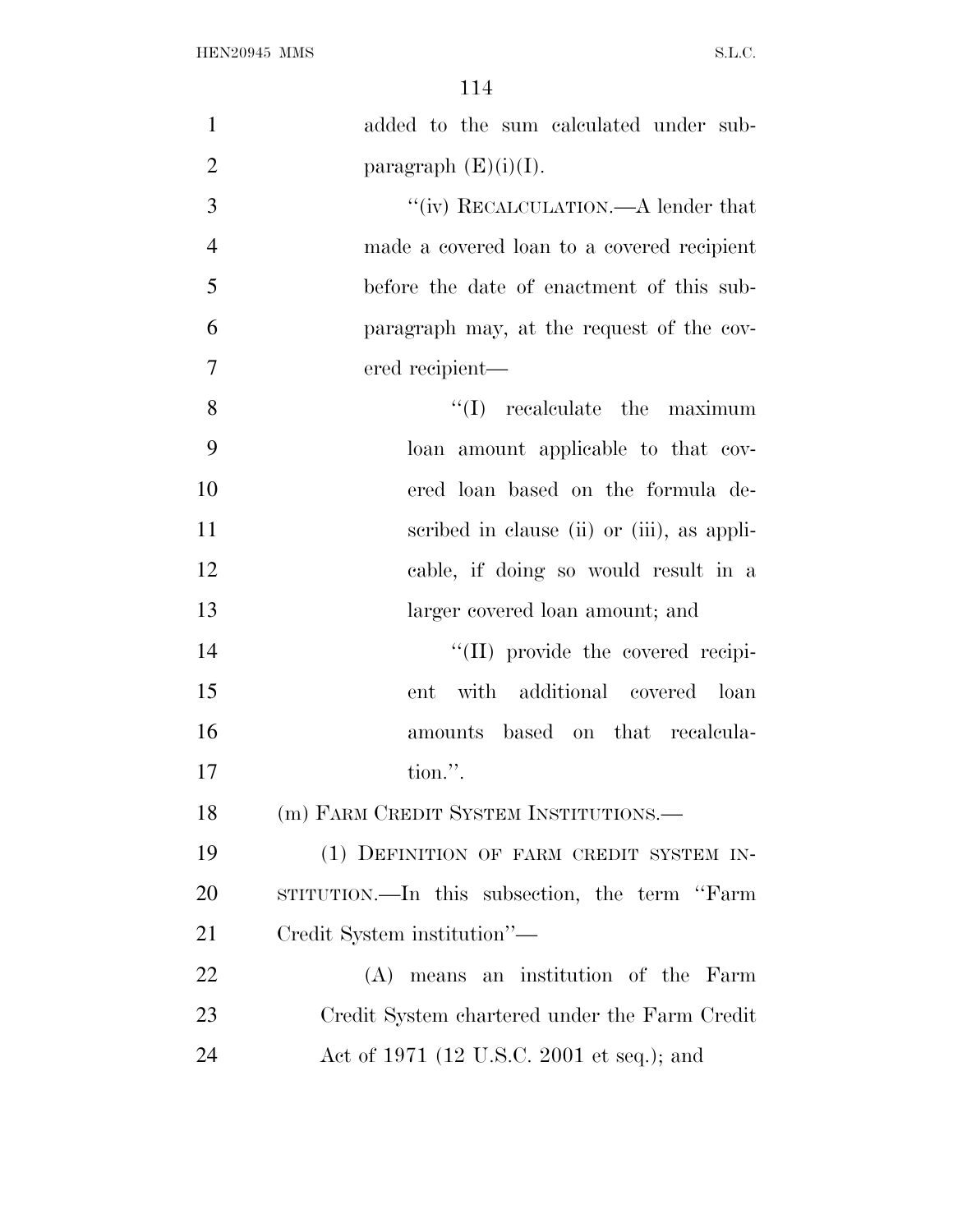| $\mathbf{1}$   | (B) does not include the Federal Agricul-               |
|----------------|---------------------------------------------------------|
| $\overline{2}$ | tural Mortgage Corporation.                             |
| 3              | (2) FACILITATION OF PARTICIPATION IN PPP                |
| $\overline{4}$ | AND SECOND DRAW LOANS.-                                 |
| 5              | (A) APPLICABLE RULES.—Solely with re-                   |
| 6              | spect to loans under paragraphs $(36)$ and $(37)$       |
| 7              | of section $7(a)$ of the Small Business Act $(15)$      |
| 8              | U.S.C. $636(a)$ , Farm Credit Administration            |
| 9              | regulations and guidance issued as of July 14,          |
| 10             | 2020, and compliance with such regulations and          |
| 11             | guidance, shall be deemed functionally equiva-          |
| 12             | lent to requirements referenced in section              |
| 13             | $3(a)(iii)(II)$ of the interim final rule of the Ad-    |
| 14             | ministration entitled "Business Loan Program"           |
| 15             | Temporary Changes; Paycheck Protection Pro-             |
| 16             | gram" (85 Fed. Reg. 20811 (April 15, 2020))             |
| 17             | or any similar requirement referenced in that           |
| 18             | interim final rule in implementing such para-           |
| 19             | $graph(37)$ .                                           |
| 20             | (B) APPLICABILITY OF CERTAIN LOAN RE-                   |
| 21             | QUIREMENTS.—For purposes of making loans                |
| 22             | under paragraph $(36)$ or $(37)$ of section $7(a)$ of   |
| 23             | the Small Business Act $(15 \text{ U.S.C. } 636(a))$ or |
| 24             | forgiving those loans in accordance with section        |
| 25             | 1106 of the CARES Act $(15 \text{ U.S.C. } 9005)$ and   |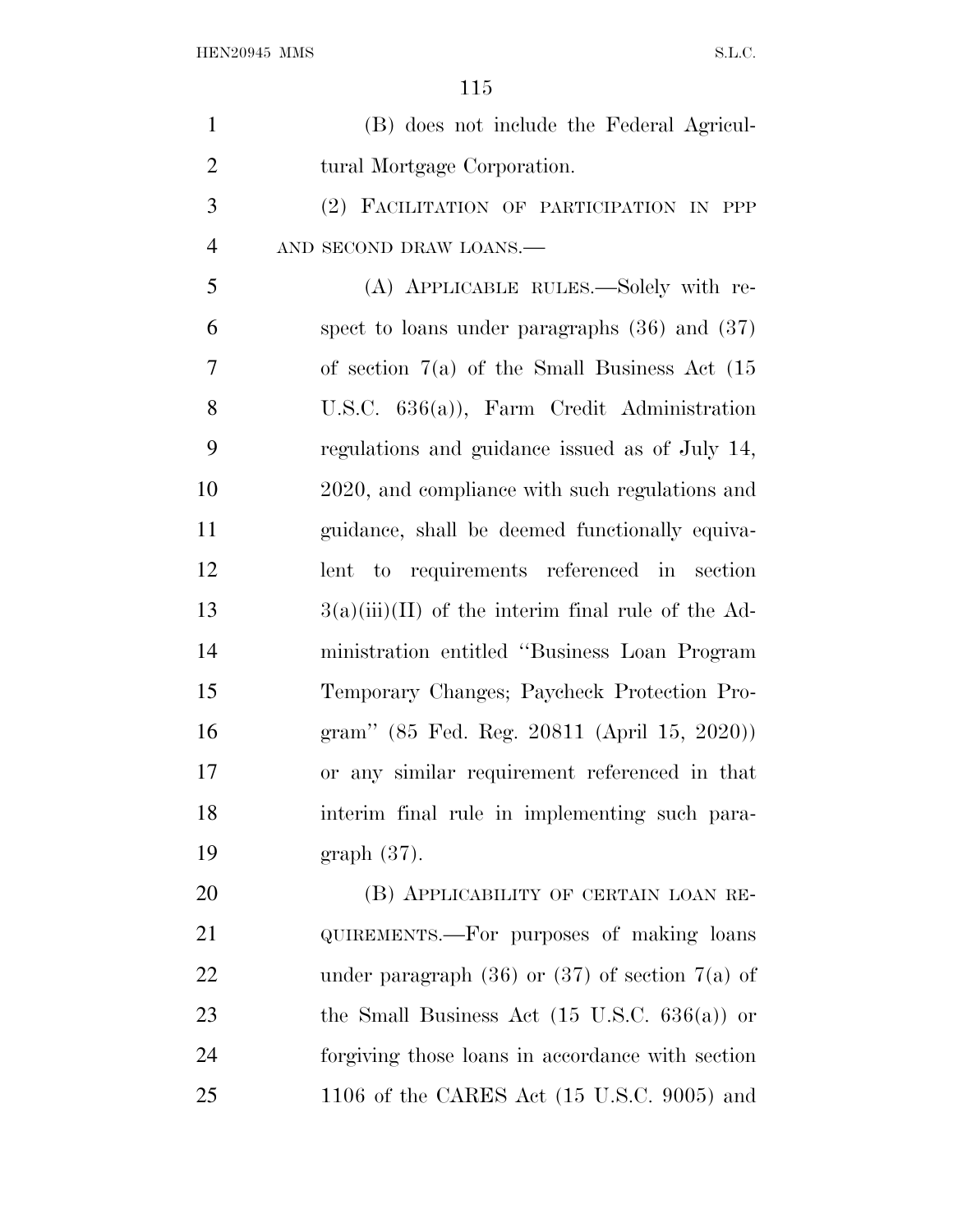| $\mathbf{1}$   | subparagraph $(H)$ of such paragraph $(37)$ , sec-     |
|----------------|--------------------------------------------------------|
| $\overline{2}$ | tions $4.13$ , $4.14$ , and $4.14A$ of the Farm Credit |
| 3              | Act of 1971 (12 U.S.C. 2199, 2202, 2202a)              |
| $\overline{4}$ | (including regulations issued under those sec-         |
| 5              | tions) shall not apply.                                |
| 6              | $(C)$ RISK WEIGHT.—                                    |
| 7              | (i) IN GENERAL.—With respect to the                    |
| 8              | application of Farm Credit Administration              |
| 9              | capital requirements, a loan described in              |
| 10             | clause $(ii)$ —                                        |
| 11             | (I) shall receive a risk weight of                     |
| 12             | zero percent; and                                      |
| 13             | (II) shall not be included in the                      |
| 14             | calculation of any applicable leverage                 |
| 15             | ratio or other applicable capital ratio                |
| 16             | or calculation.                                        |
| 17             | (ii) LOANS DESCRIBED.—A loan re-                       |
| 18             | ferred to in clause (i) is-                            |
| 19             | (I) a loan made by a Farm Cred-                        |
| 20             | it Bank described in section $1.2(a)$ of               |
| 21             | the Farm Credit Act of 1971 (12)                       |
| 22             | U.S.C. $2002(a)$ to a Federal Land                     |
| 23             | Bank Association, a Production Credit                  |
| 24             | Association, or an agricultural credit                 |
| 25             | association described in that section                  |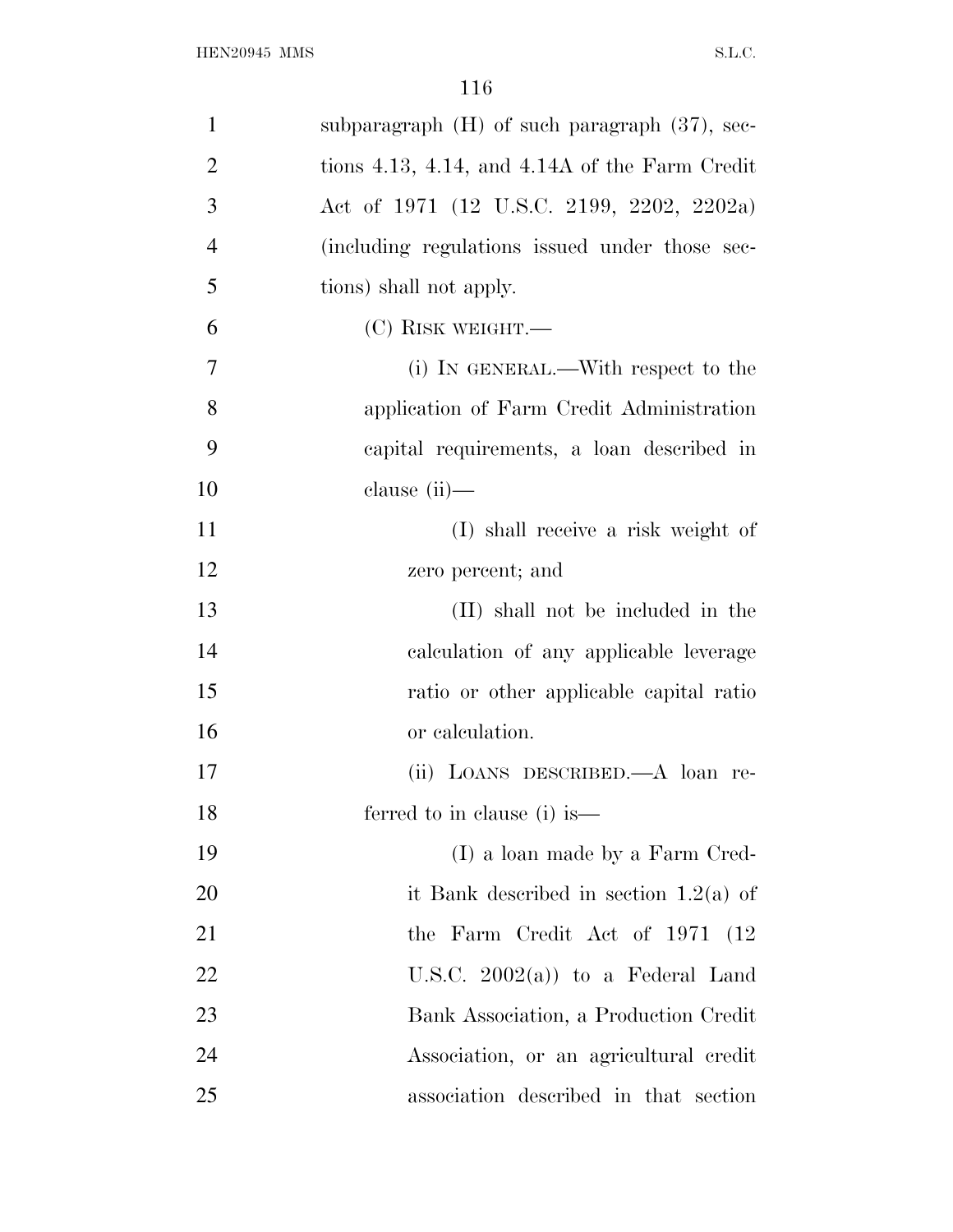| $\mathbf{1}$   | to make loans under paragraph $(36)$            |
|----------------|-------------------------------------------------|
| $\overline{2}$ | or $(37)$ of section $7(a)$ of the Small        |
| 3              | Business Act $(15 \text{ U.S.C. } 636(a))$ or   |
| $\overline{4}$ | forgive those loans in accordance with          |
| 5              | section 1106 of the CARES Act (15               |
| 6              | U.S.C. $9005$ ) and subparagraph $(H)$          |
| $\overline{7}$ | of such paragraph $(37)$ ; or                   |
| 8              | (II) a loan made by a Federal                   |
| 9              | Land Bank Association, a Production             |
| 10             | Credit Association, an agricultural             |
| 11             | eredit association, or the bank for co-         |
| 12             | operatives described in section $1.2(a)$        |
| 13             | of the Farm Credit Act of 1971 (12)             |
| 14             | U.S.C. $2002(a)$ under paragraph                |
| 15             | $(36)$ or $(37)$ of section $7(a)$ of the       |
| 16             | Small Business Act (15 U.S.C.                   |
| 17             | $636(a)$ ).                                     |
| 18             | RESERVATION OF LOAN GUARAN-<br>(D)              |
| 19             | TEES.—Section $7(a)(36)(S)$ of the Small Busi-  |
| 20             | ness Act (15 U.S.C. $636(a)(36)(S)$ ) is amend- |
| 21             | $ed$ —                                          |
| 22             | $(i)$ in clause $(i)$ —                         |
| 23             | $(I)$ in subclause $(I)$ , by striking          |
| 24             | "and" at the end;                               |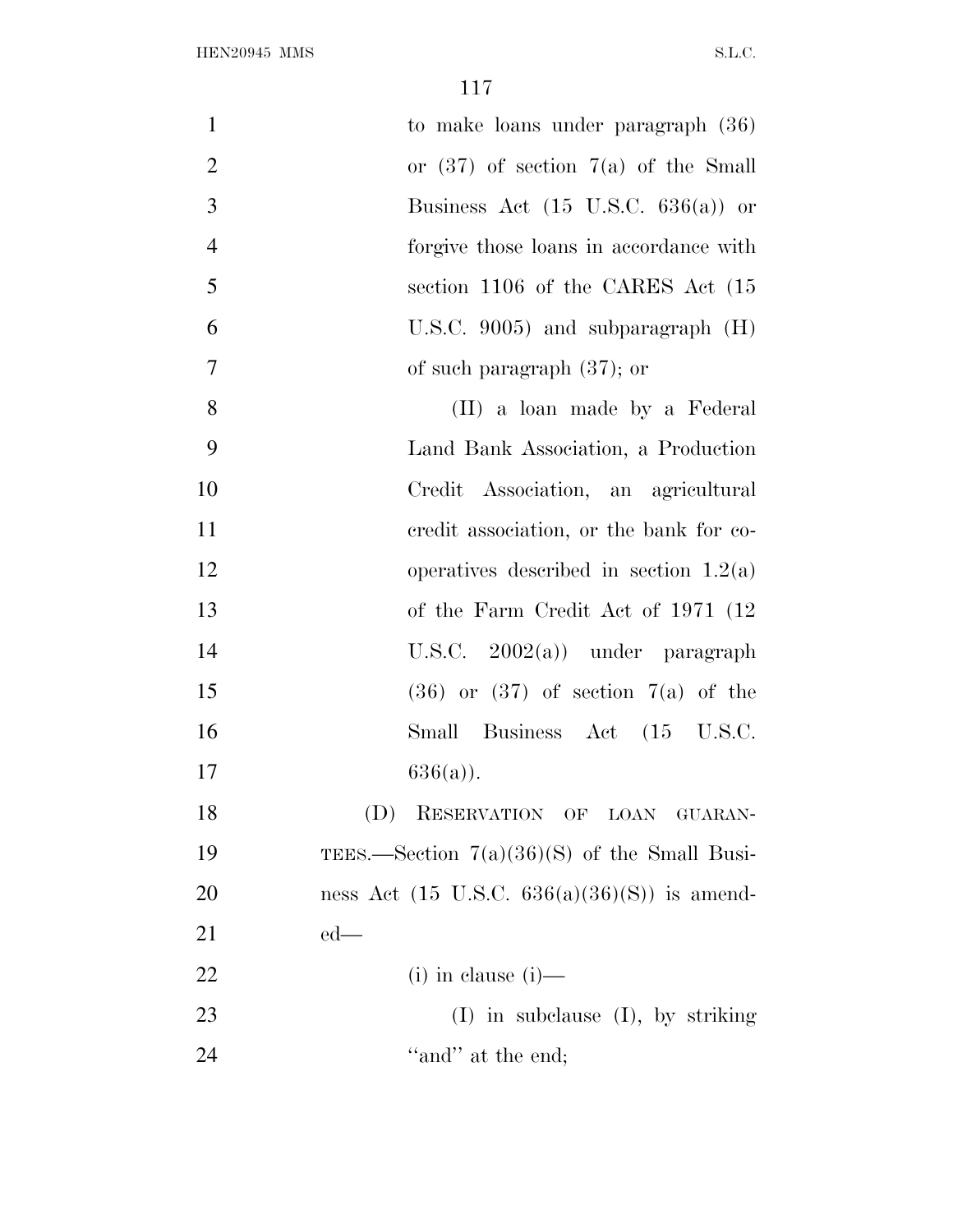| $\mathbf{1}$   | $(II)$ in subclause $(II)$ , by striking      |
|----------------|-----------------------------------------------|
| $\overline{2}$ | the period at the end and inserting $\cdot$ ; |
| 3              | and"; and                                     |
| $\overline{4}$ | (III) by adding at the end the                |
| 5              | following:                                    |
| 6              | "(III) institutions of the Farm               |
| 7              | Credit System chartered under the             |
| 8              | Farm Credit Act of 1971 (12 U.S.C.            |
| 9              | 2001 et seq.) with consolidated assets        |
| 10             | of not less than $$10,000,000,000$ and        |
| 11             | less than $$50,000,000,000."$ ; and           |
| 12             | $(ii)$ in clause $(ii)$ —                     |
| 13             | $(I)$ in subclause $(II)$ , by striking       |
| 14             | "and" at the end;                             |
| 15             | $(II)$ in subclause $(III)$ , by strik-       |
| 16             | ing the period at the end and insert-         |
| 17             | ing "; and"; and                              |
| 18             | (III) by adding at the end the                |
| 19             | following:                                    |
| 20             | $\lq\lq (IV)$ institutions of the Farm        |
| 21             | Credit System chartered under the             |
| 22             | Farm Credit Act of 1971 (12 U.S.C.            |
| 23             | 2001 et seq.) with consolidated assets        |
| 24             | of less than $$10,000,000,000."$ .            |
| 25             | (n) DEFINITION OF SEASONAL EMPLOYER.—         |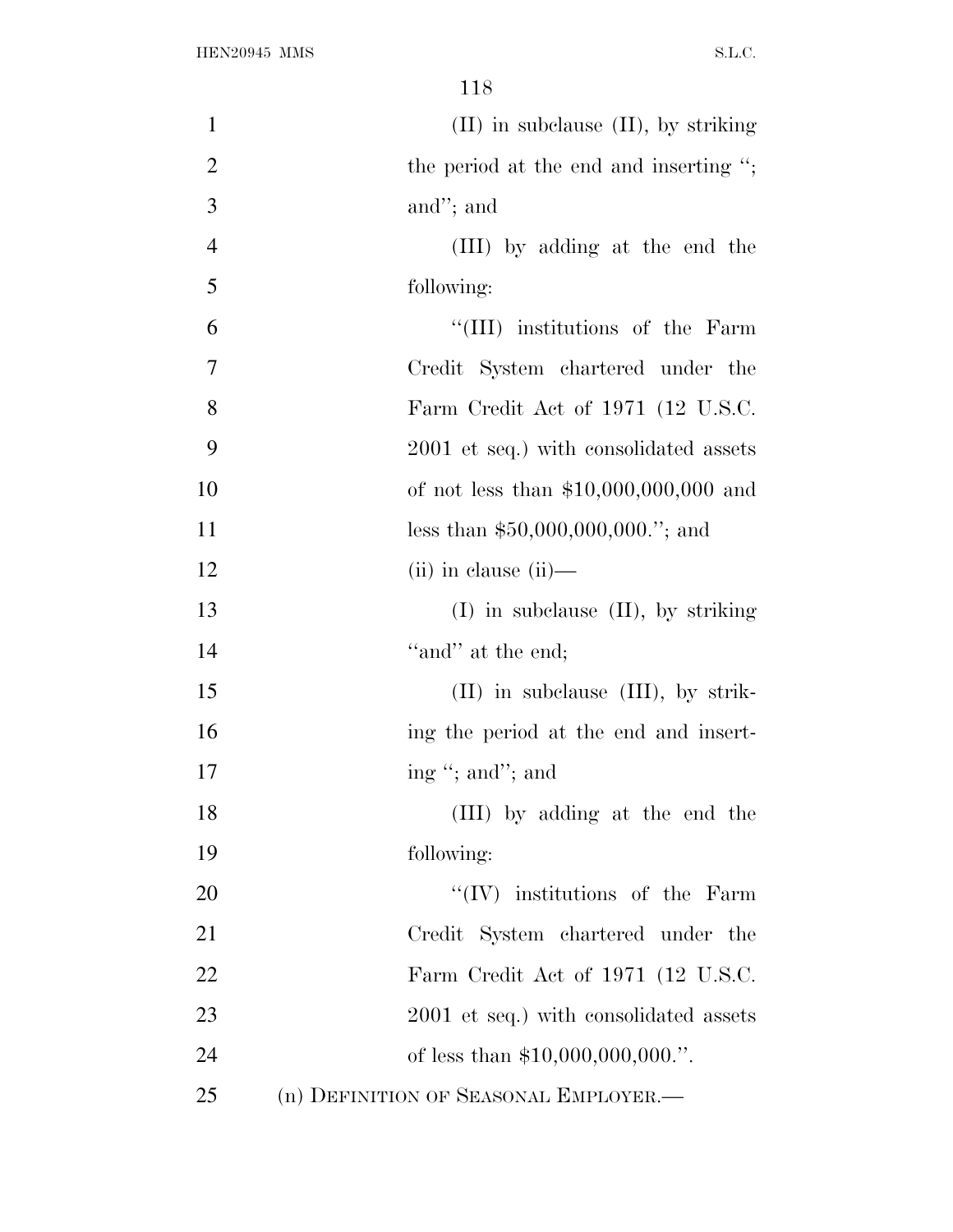| $\mathbf{1}$   | (1) PPP LOANS.—Section $7(a)(36)(A)$ of the              |
|----------------|----------------------------------------------------------|
| $\overline{2}$ | Small Business Act (15 U.S.C. $636(a)(36)(A)$ ) is       |
| 3              | amended—                                                 |
| $\overline{4}$ | $(A)$ in clause $(xi)$ , by striking "and" at the        |
| 5              | end;                                                     |
| 6              | (B) in clause (xii), by striking the period              |
| 7              | at the end and inserting "; and"; and                    |
| 8              | (C) by adding at the end the following:                  |
| 9              | "(xiii) the term 'seasonal employer'                     |
| 10             | means an eligible recipient that—                        |
| 11             | $\lq\lq$ (I) does not operate for more                   |
| 12             | than 7 months in any calendar year;                      |
| 13             | <b>or</b>                                                |
| 14             | "(II) during the preceding cal-                          |
| 15             | endar year, had gross receipts for any                   |
| 16             | 6 months of that year that were not                      |
| 17             | more than 33.33 percent of the gross                     |
| 18             | receipts of the employer for the other                   |
| 19             | 6 months of that year.".                                 |
| 20             | (2) LOAN FORGIVENESS.—Paragraph (12) of                  |
| 21             | section $1106(a)$ of the CARES Act $(15 \text{ U.S.C.})$ |
| 22             | $9005(a)$ , as so redesignated by subsection (d)(2) of   |
| 23             | this section, is amended to read as follows:             |
| 24             | $\lq(12)$ the terms 'payroll costs' and 'seasonal'       |
| 25             | employer' have the meanings given those terms in         |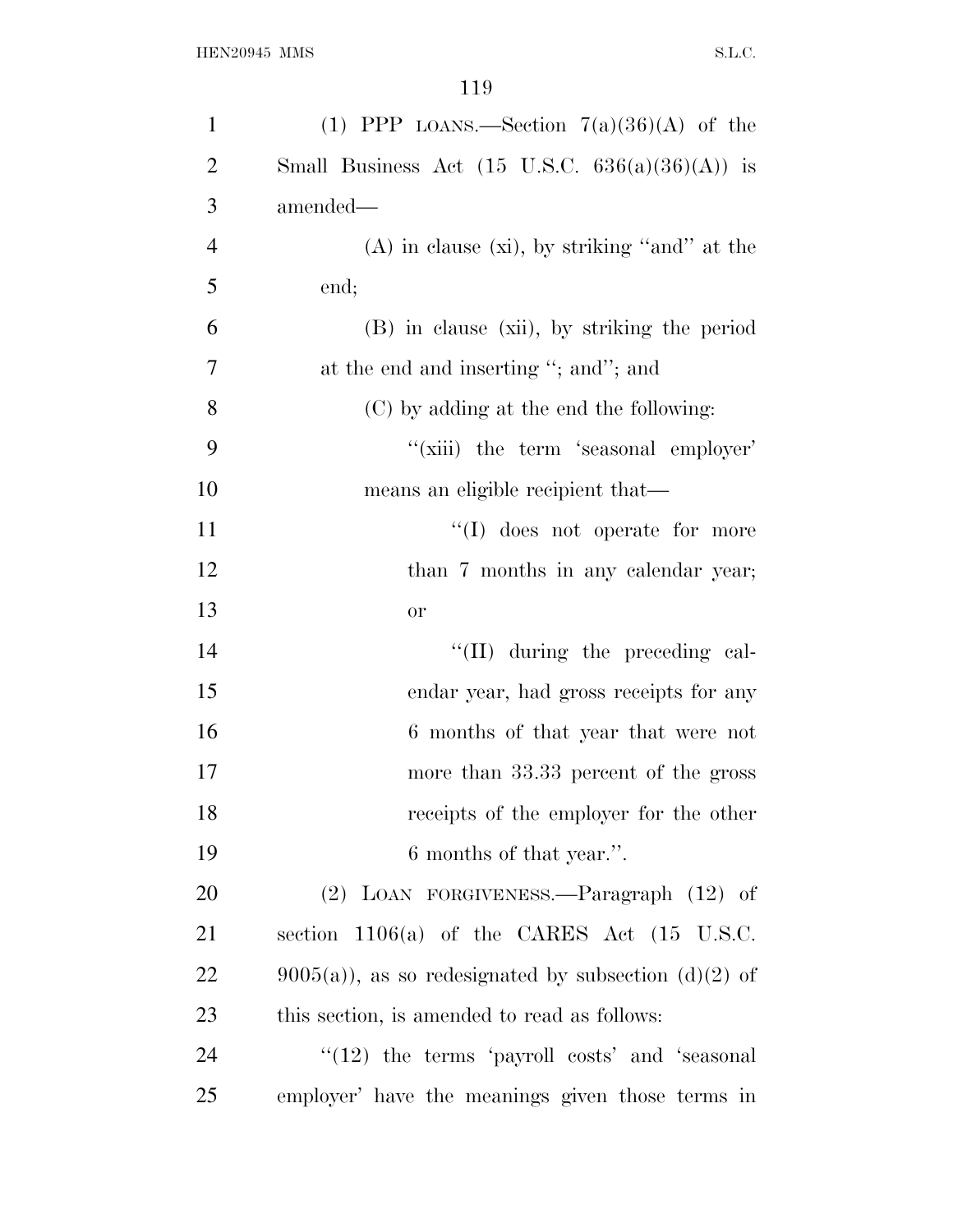HEN20945 MMS S.L.C.

| $\mathbf{1}$   | section $7(a)(36)$ of the Small Business Act $(15)$     |
|----------------|---------------------------------------------------------|
| $\overline{2}$ | U.S.C. $636(a)(36)$ .".                                 |
| 3              | (o) ELIGIBILITY OF $501(c)(6)$ ORGANIZATIONS FOR        |
| 4              | LOANS UNDER THE PAYCHECK PROTECTION PRO-                |
| 5              | GRAM.—Section $7(a)(36)(D)$ of the Small Business Act   |
| 6              | $(15 \text{ U.S.C. } 636(a)(36)(D))$ is amended—        |
| 7              | $(1)$ in clause $(v)$ , by inserting "or whether an     |
| 8              | organization described in clause (vii) employs not      |
| 9              | more than 150 employees," after "clause $(i)(I),$ ";    |
| 10             | $(2)$ in clause $(vi)$ , by inserting ", an organiza-   |
| 11             | tion described in clause (vii)," after "nonprofit orga- |
| 12             | nization"; and                                          |
| 13             | (3) by adding at the end the following:                 |
| 14             | "(vii) ELIGIBILITY FOR CERTAIN                          |
| 15             | $501(C)(6)$ ORGANIZATIONS.                              |
| 16             | "(I) IN GENERAL.—Except as                              |
| 17             | provided in subclause (II), any organi-                 |
| 18             | zation that is described in section                     |
| 19             | $501(c)(6)$ of the Internal Revenue                     |
| 20             | Code and that is exempt from tax-                       |
| 21             | ation under section $501(a)$ of such                    |
| 22             | Code (excluding professional sports)                    |
| 23             | leagues and organizations with the                      |
| 24             | purpose of promoting or participating                   |
| 25             | in a political campaign or other activ-                 |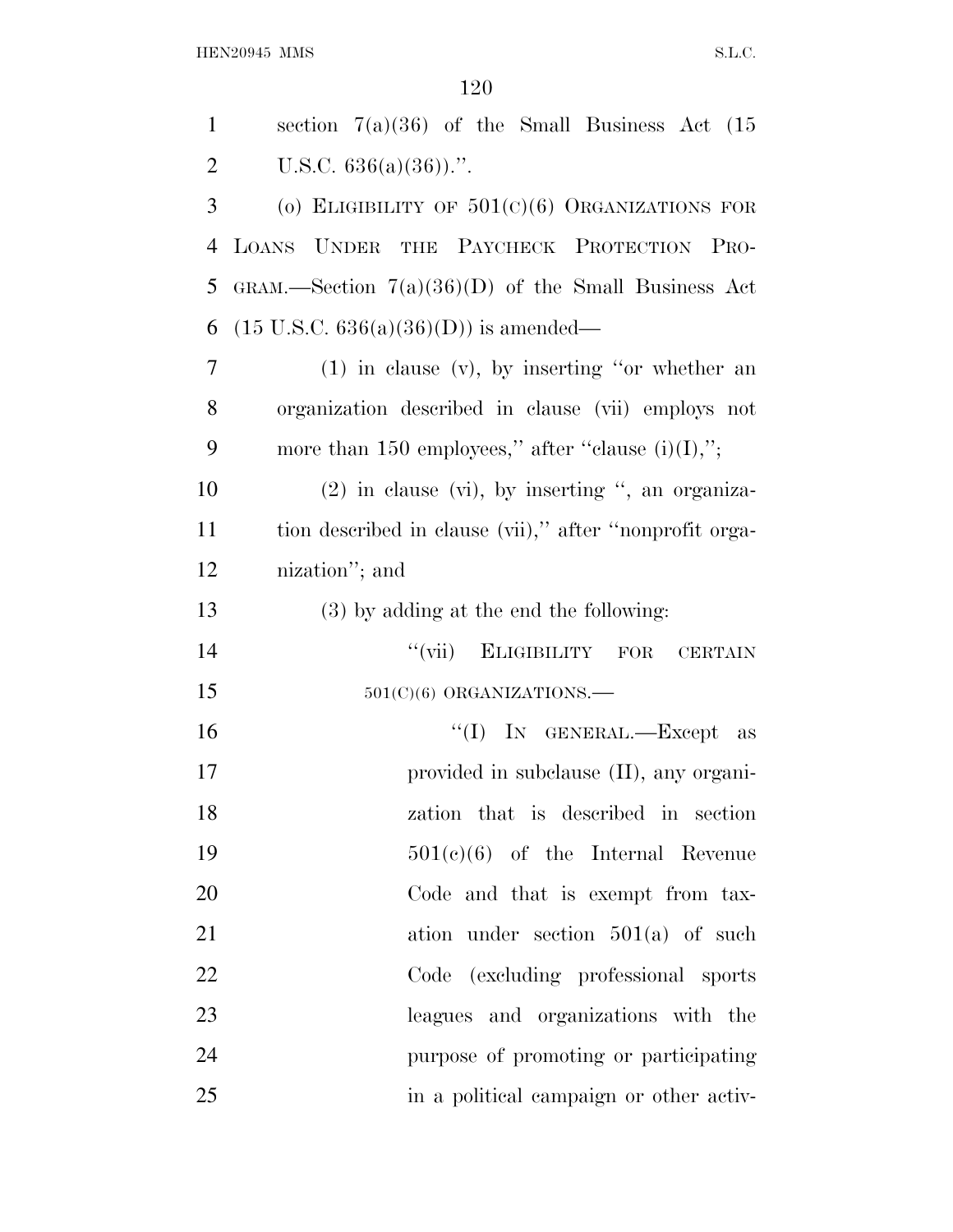| $\mathbf{1}$   | ity) shall be eligible to receive a cov- |
|----------------|------------------------------------------|
| $\overline{2}$ | ered loan if—                            |
| 3              | "(aa) the organization does              |
| $\overline{4}$ | not receive more than 10 percent         |
| 5              | of its receipts from lobbying ac-        |
| 6              | tivities;                                |
| $\overline{7}$ | "(bb) the lobbying activities            |
| 8              | of the organization do not com-          |
| 9              | prise more than 10 percent of the        |
| 10             | total activities of the organiza-        |
| 11             | tion; and                                |
| 12             | $\lq\lq$ (ce) the organization em-       |
| 13             | ploys not more than 150 employ-          |
| 14             | ees.                                     |
| 15             | "(II) DESTINATION MARKETING              |
| 16             | ORGANIZATIONS.—Notwithstanding           |
| 17             | subclause (I), during the covered pe-    |
| 18             | riod, any destination marketing orga-    |
| 19             | nization shall be eligible to receive a  |
| 20             | covered loan if—                         |
| 21             | "(aa) the destination mar-               |
| 22             | keting organization does not re-         |
| 23             | ceive more than 10 percent of its        |
| 24             | receipts from lobbying activities;       |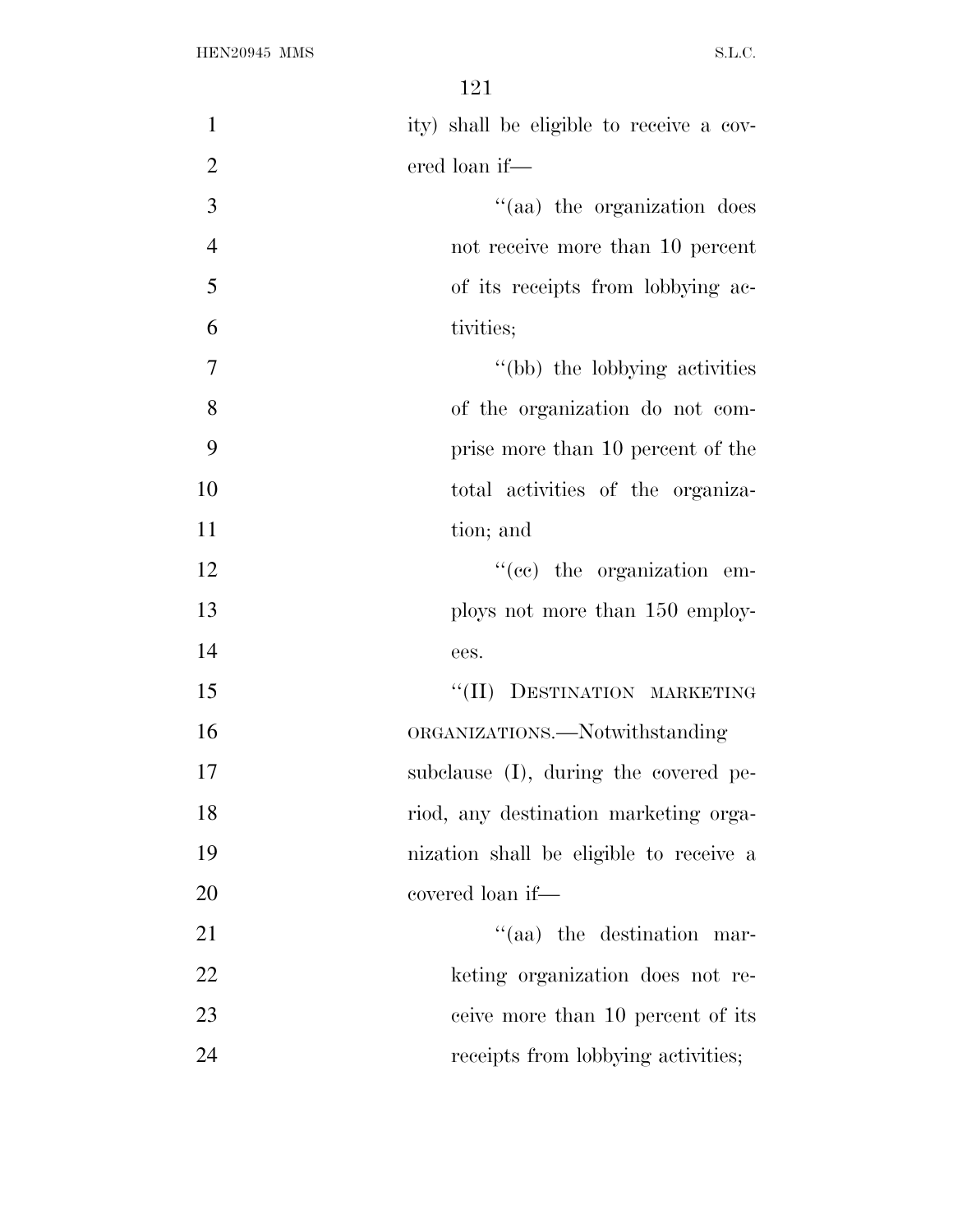| $\mathbf{1}$   | "(bb) the lobbying activities                           |
|----------------|---------------------------------------------------------|
| $\overline{2}$ | of the destination marketing or-                        |
| 3              | ganization do not comprise more                         |
| $\overline{4}$ | than 10 percent of the total ac-                        |
| 5              | tivities of the organization;                           |
| 6              | $f'(ce)$ the destination mar-                           |
| $\tau$         | keting organization employs not                         |
| 8              | more than 150 employees; and                            |
| 9              | "(dd) the destination mar-                              |
| 10             | keting organization—                                    |
| 11             | "(AA) is described in                                   |
| 12             | section $501(e)$ of the Inter-                          |
| 13             | nal Revenue Code and is ex-                             |
| 14             | empt from taxation under                                |
| 15             | section $501(a)$ of such Code;                          |
| 16             | or                                                      |
| 17             | "(BB) is a quasi-gov-                                   |
| 18             | ernmental entity or is a po-                            |
| 19             | litical subdivision of a State                          |
| 20             | or local government, includ-                            |
| 21             | ing any instrumentality of                              |
| 22             | those entities.".                                       |
| 23             | (p) PROHIBITION ON USE OF LOAN PROCEEDS FOR             |
| 24             | LOBBYING ACTIVITIES.—Section $7(a)(36)(F)$ of the Small |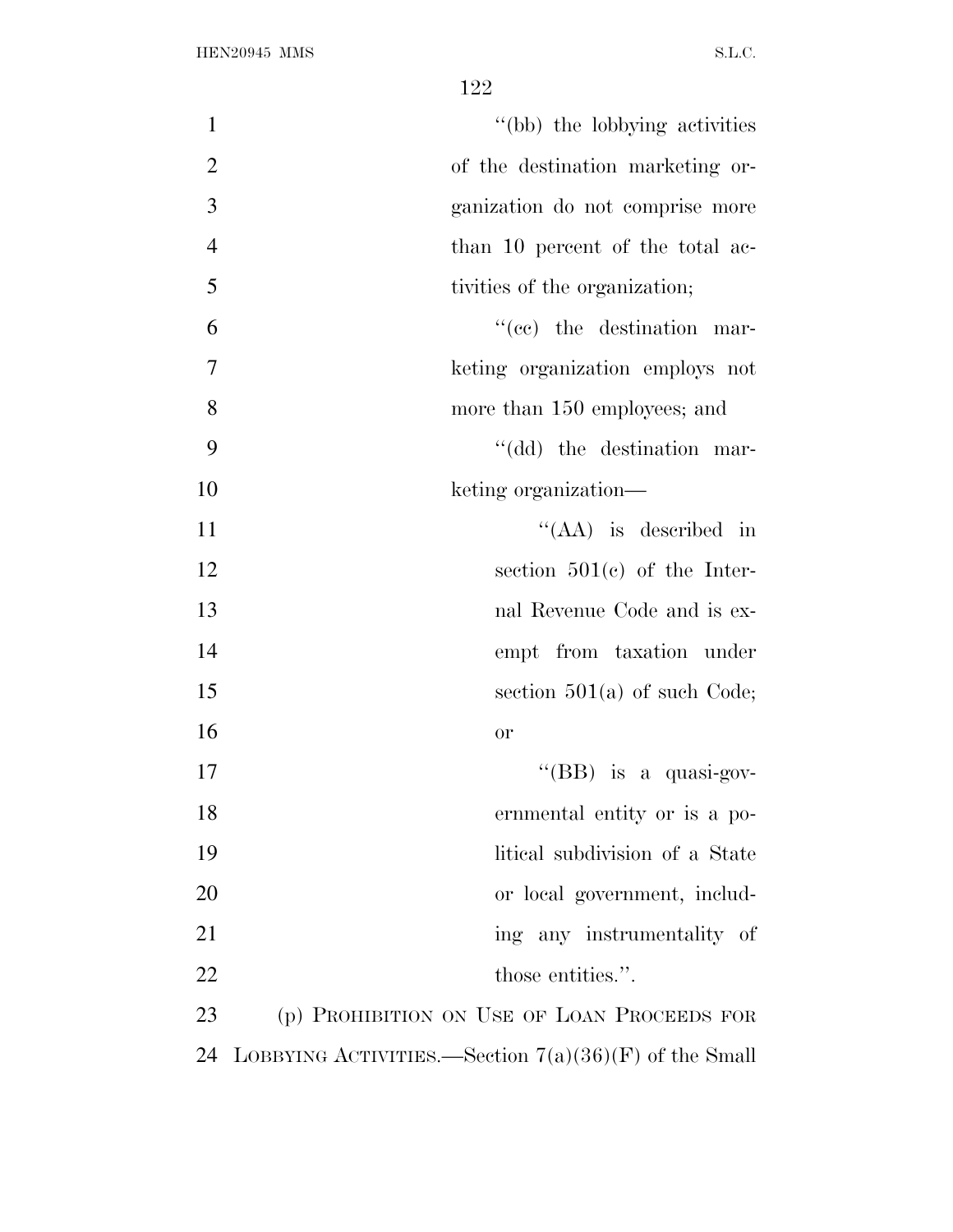1 Business Act (15 U.S.C.  $636(a)(36)(F)$ ) is amended by adding at the end the following:  $''(\vec{v})$  PROHIBITION.—None of the pro- ceeds of a covered loan may be used for—  $\frac{1}{1}$  lobbying activities, as de- fined in section 3 of the Lobbying Disclosure Act of 1995 (2 U.S.C. 8 ;  $\lq\lq$  lobbying expenditures re- lated to a State or local election; or  $\text{``(III)}$  expenditures designed to 12 influence the enactment of legislation, appropriations, regulation, adminis- trative action, or Executive order pro- posed or pending before Congress or any State government, State legisla- ture, or local legislature or legislative body.''. (q) EFFECTIVE DATE; APPLICABILITY.—The amend-ments made to paragraph (36) of section 7(a) of the Small

 Business Act (15 U.S.C. 636(a)) and title I of the CARES Act (Public Law 116–136) under this section shall be ef- fective as if included in the CARES Act and shall apply 24 to any loan made pursuant to section  $7(a)(36)$  of the Small Business Act (15 U.S.C. 636(a)(36)).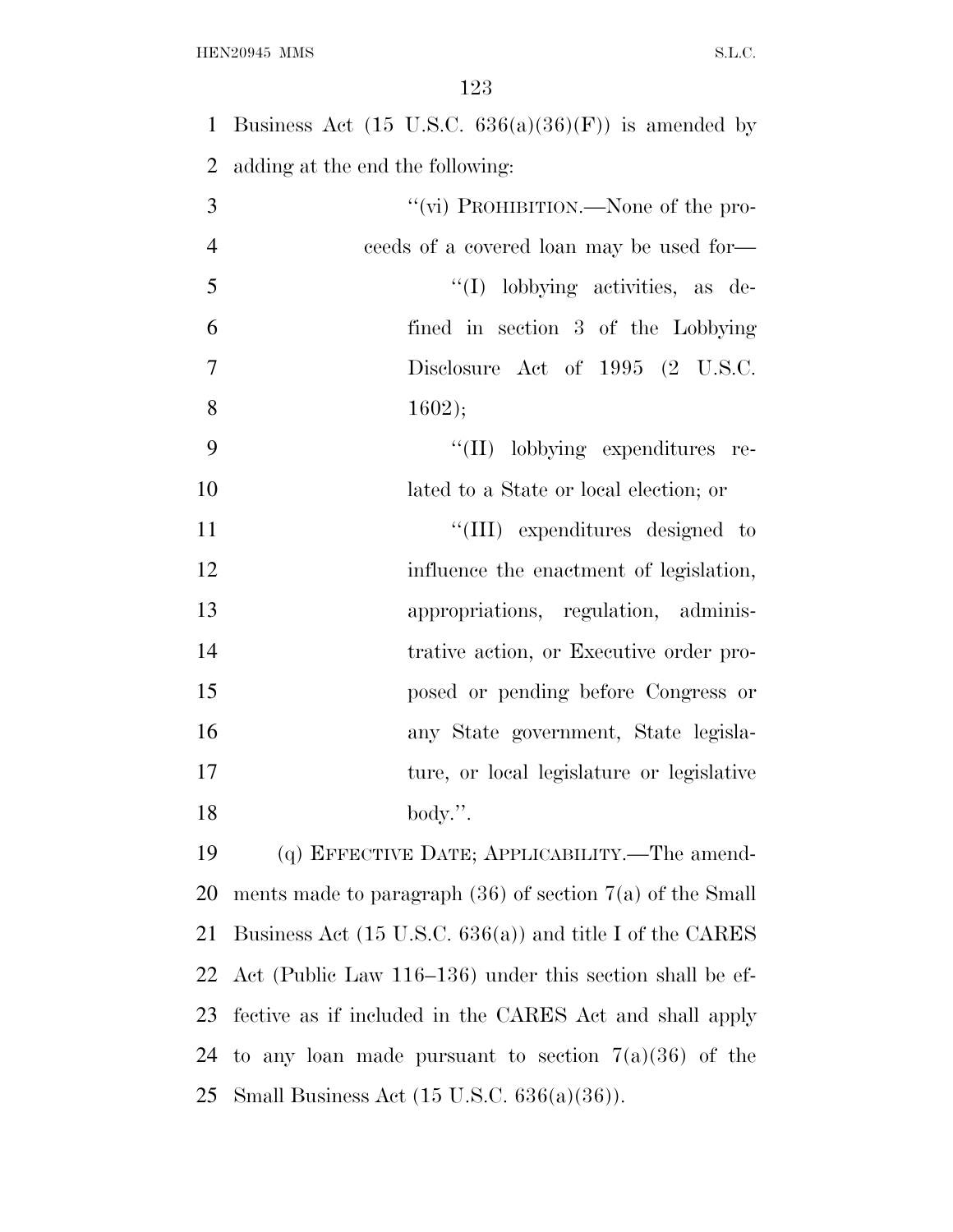(r) BANKRUPTCY PROVISIONS.—

2 (1) IN GENERAL.—Section 364 of title 11, United States Code, is amended by adding at the end the following:

 ''(g)(1) The court, after notice and a hearing, may authorize a debtor in possession or a trustee that is au- thorized to operate the business of the debtor under sec- tion 1183, 1184, 1203, 1204, or 1304 of this title to ob-9 tain a loan under paragraph  $(36)$  or  $(37)$  of section  $7(a)$  of the Small Business Act (15 U.S.C. 636(a)), and such loan shall be treated as a debt to the extent the loan is not forgiven in accordance with section 1106 of the CARES Act (15 U.S.C. 9005) or subparagraph (H) of such paragraph (37), as applicable, with priority equal to 15 a claim of the kind specified in subsection  $(c)(1)$  of this section.

17 ''(2) The trustee may incur debt described in para- graph (1) notwithstanding any provision in a contract, prior order authorizing the trustee to incur debt under this section, prior order authorizing the trustee to use cash col- lateral under section 363, or applicable law that prohibits the debtor from incurring additional debt.

 ''(3) The court shall hold a hearing within 7 days after the filing and service of the motion to obtain a loan described in paragraph (1). Notwithstanding the Federal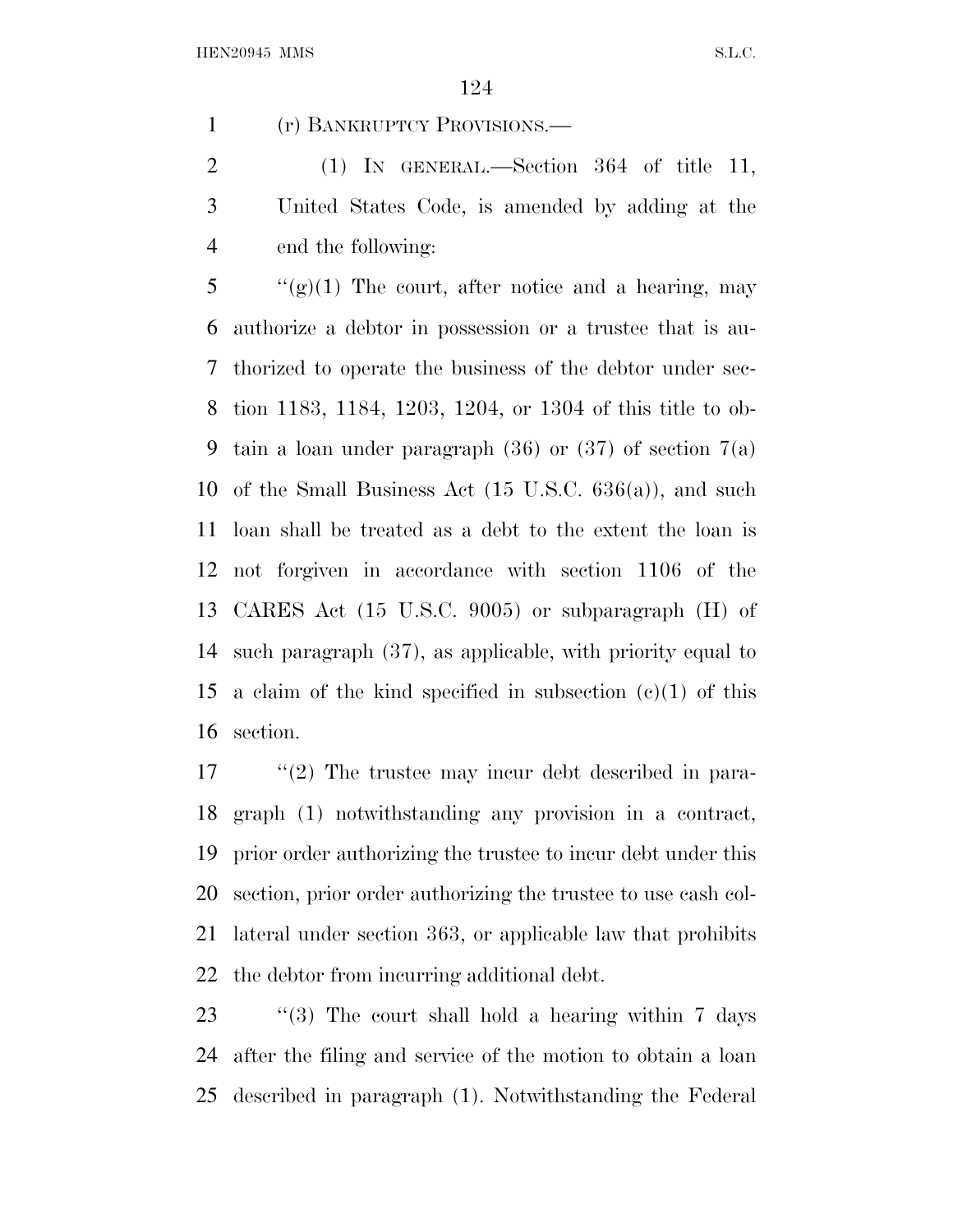| 1              | Rules of Bankruptcy Procedure, at such hearing, the court                                          |
|----------------|----------------------------------------------------------------------------------------------------|
| $\overline{2}$ | may grant relief on a final basis.".                                                               |
| 3              | (2)<br>ALLOWANCE OF ADMINISTRATIVE<br>EX-                                                          |
| $\overline{4}$ | PENSES.—Section $503(b)$ of title 11, United States                                                |
| 5              | Code, is amended—                                                                                  |
| 6              | (A) in paragraph $(8)(B)$ , by striking "and"                                                      |
| 7              | at the end;                                                                                        |
| 8              | $(B)$ in paragraph $(9)$ , by striking the pe-                                                     |
| 9              | riod at the end and inserting "; and"; and                                                         |
| 10             | (C) by adding at the end the following:                                                            |
| 11             | $\lq(10)$ any debt incurred under<br>section                                                       |
| 12             | $364(g)(1)$ of this title.".                                                                       |
| 13             | (3) CONFIRMATION OF PLAN FOR REORGANIZA-                                                           |
| 14             | TION.—Section 1191 of title 11, United States Code,                                                |
| 15             | is amended by adding at the end the following:                                                     |
| 16             | "(f) SPECIAL PROVISION RELATED TO COVID-19                                                         |
| 17             | PANDEMIC.—Notwithstanding section $1129(a)(9)(A)$ of                                               |
|                | 18 this title and subsection (e) of this section, a plan that                                      |
| 19             | provides for payment of a claim of a kind specified in sec-                                        |
| 20             | tion $503(b)(10)$ of this title may be confirmed under sub-                                        |
| 21             | section (b) of this section if the plan proposes to make                                           |
| 22             | payments on account of such claim when due under the                                               |
| 23             | terms of the loan giving rise to such claim.".                                                     |
| 24             | <b>CONFIRMATION</b><br>(4)<br>$\overline{\text{OF}}$<br>$\rm{PLAN}$<br><b>FOR</b><br><b>FAMILY</b> |

FARMERS AND FISHERMEN.—Section 1225 of title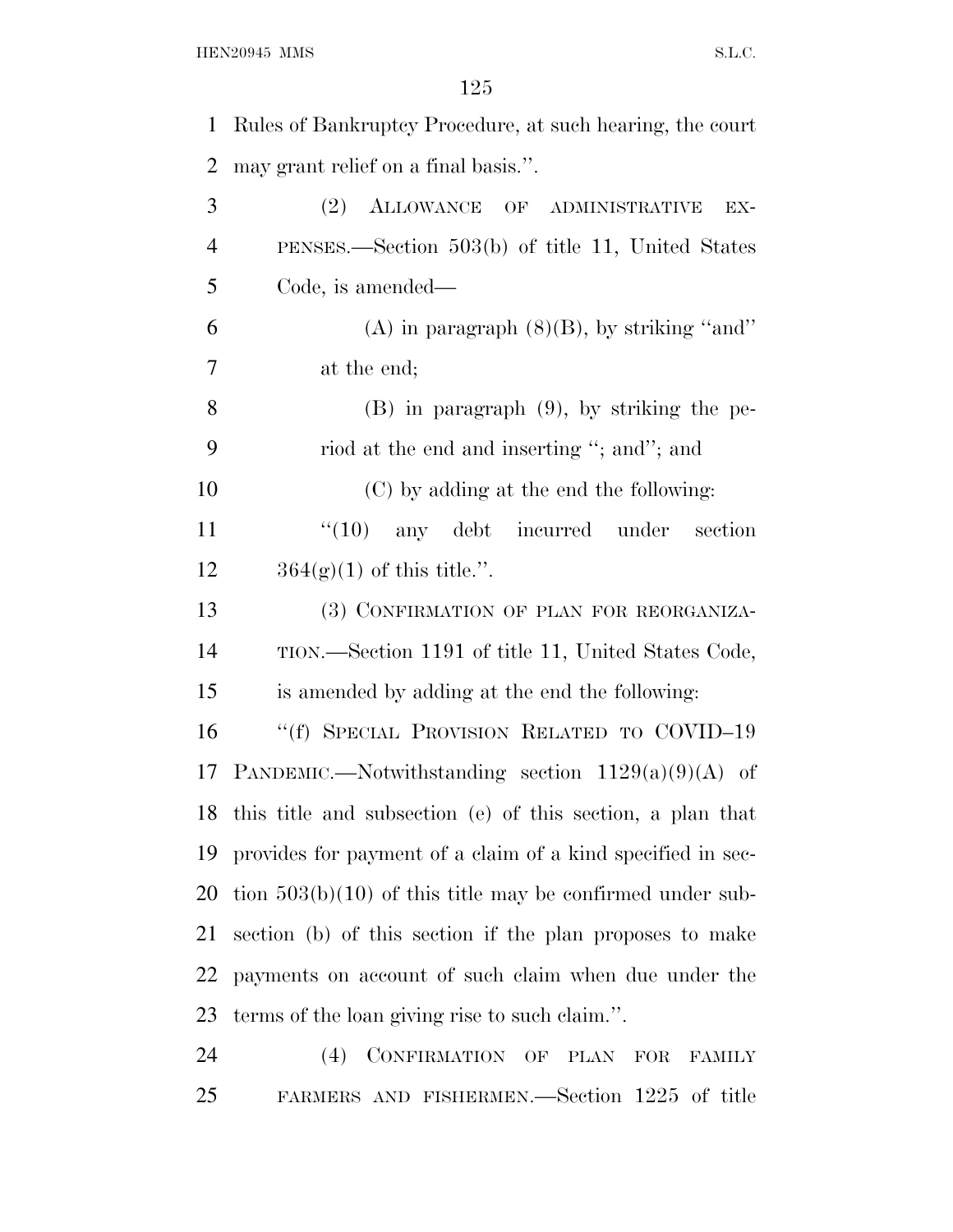HEN20945 MMS S.L.C.

- 11, United States Code, is amended by adding at the end the following:
- 3  $\qquad$  "(d) Notwithstanding section 1222(a)(2) of this title and subsection (b)(1) of this section, a plan that provides for payment of a claim of a kind specified in section 503(b)(10) of this title may be confirmed if the plan pro- poses to make payments on account of such claim when due under the terms of the loan giving rise to such claim.''.
- (5) CONFIRMATION OF PLAN FOR INDIVID- UALS.—Section 1325 of title 11, United States Code, is amended by adding at the end the fol-lowing:
- 14  $\qquad$  "(d) Notwithstanding section 1322(a)(2) of this title and subsection (b)(1) of this section, a plan that provides for payment of a claim of a kind specified in section 503(b)(10) of this title may be confirmed if the plan pro- poses to make payments on account of such claim when due under the terms of the loan giving rise to such claim.''.
- 21 (6) EFFECTIVE DATE; SUNSET.
- 22 (A) EFFECTIVE DATE.—The amendments 23 made by paragraphs (1) through (5) shall—
- (i) take effect on the date on which the Administrator submits to the Director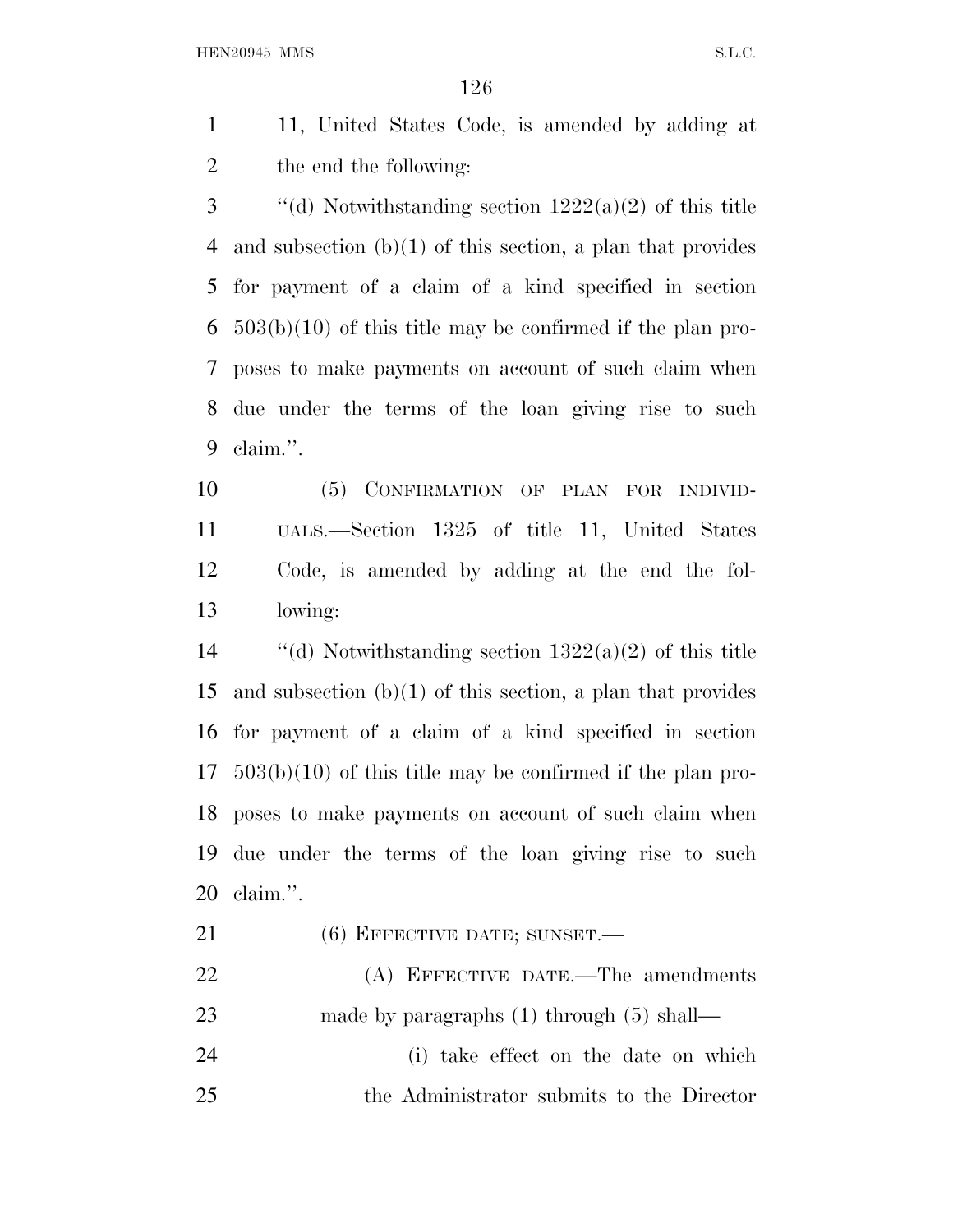| $\mathbf{1}$   | of the Executive Office for United States       |
|----------------|-------------------------------------------------|
| $\overline{2}$ | Trustees a written determination that, sub-     |
| 3              | ject to satisfying any other eligibility re-    |
| $\overline{4}$ | quirements, any debtor in possession or         |
| 5              | trustee that is authorized to operate the       |
| 6              | business of the debtor under section 1183,      |
| $\overline{7}$ | 1184, 1203, 1204, or 1304 of title 11,          |
| 8              | United States Code, would be eligible for a     |
| 9              | loan under paragraphs $(36)$ and $(37)$ of      |
| 10             | section $7(a)$ of the Small Business Act $(15)$ |
| 11             | U.S.C. $636(a)$ ; and                           |
| 12             | (ii) apply to any case pending on or            |
| 13             | commenced on or after the date described        |
| 14             | in clause (i).                                  |
| 15             | $(B)$ SUNSET.—                                  |
| 16             | (i) IN GENERAL.—If the amendments               |
| 17             | made by this subsection take effect under       |
| 18             | subparagraph $(A)$ , effective on the date      |
| 19             | that is 2 years after the date of enactment     |
| 20             | of this Act—                                    |
| 21             | $(I)$ section 364 of title 11, United           |
| 22             | States Code, is amended by striking             |
| 23             | subsection $(g)$ ;                              |
| 24             | $(II)$ section 503(b) of title 11,              |
| 25             | United States Code, is amended—                 |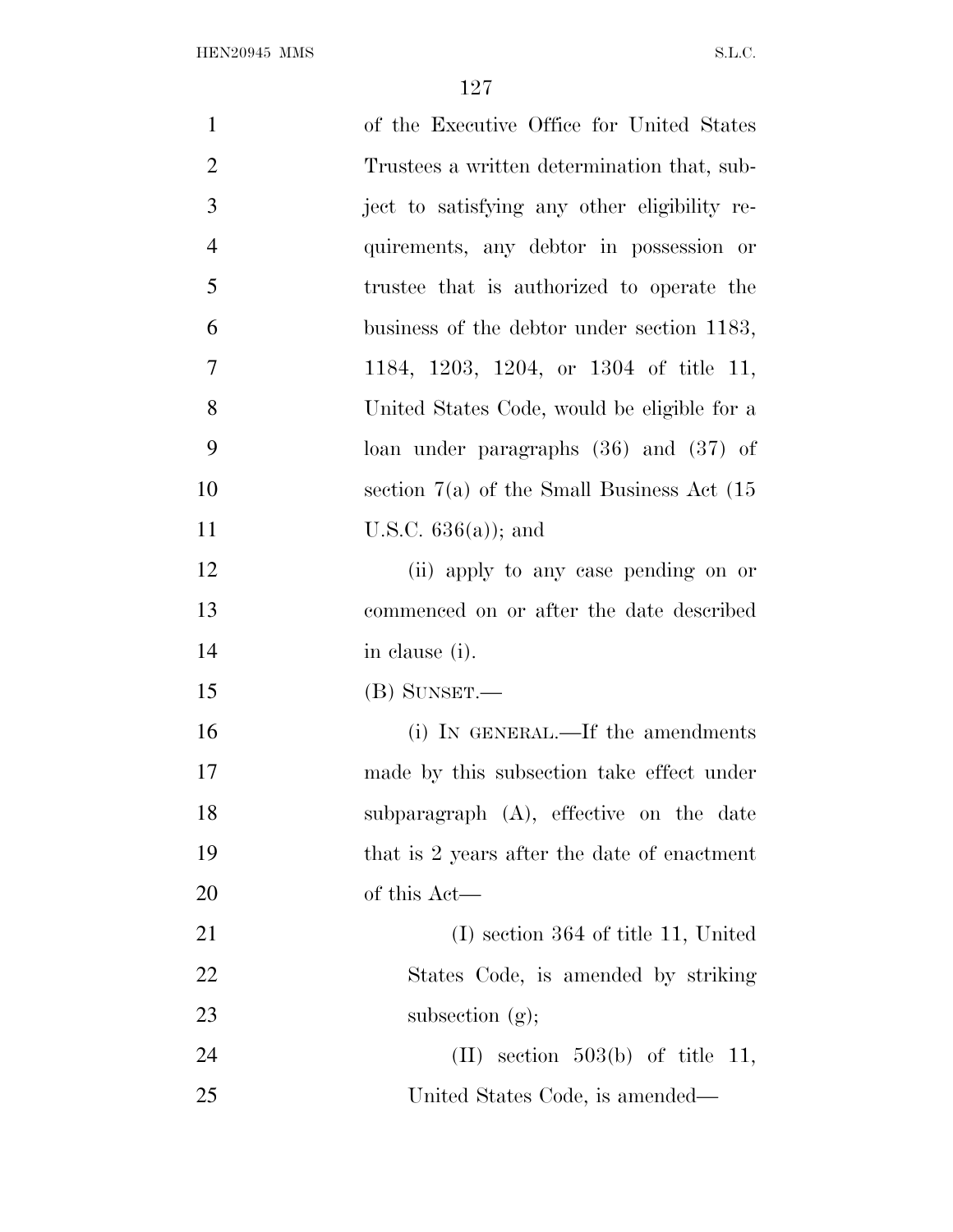| $\mathbf{1}$   | (aa) in paragraph $(8)(B)$ , by                           |
|----------------|-----------------------------------------------------------|
| $\overline{2}$ | adding "and" at the end;                                  |
| 3              | (bb) in paragraph $(9)$ , by                              |
| $\overline{4}$ | striking "; and" at the end and                           |
| 5              | inserting a period; and                                   |
| 6              | (cc) by striking paragraph                                |
| $\overline{7}$ | (10);                                                     |
| 8              | $(III)$ section 1191 of title 11,                         |
| 9              | United States Code, is amended by                         |
| 10             | striking subsection (f);                                  |
| 11             | $(IV)$ section 1225 of title 11,                          |
| 12             | United States Code, is amended by                         |
| 13             | striking subsection (d); and                              |
| 14             | $(V)$ section 1325 of title 11,                           |
| 15             | United States Code, is amended by                         |
| 16             | striking subsection (d).                                  |
| 17             | (ii) APPLICABILITY.—Notwithstanding                       |
| 18             | the amendments made by clause (i) of this                 |
| 19             | subparagraph, if the amendments made by                   |
| 20             | paragraphs $(1)$ , $(2)$ , $(3)$ , $(4)$ , and $(5)$ take |
| 21             | under subparagraph (A) of this<br>effect                  |
| 22             | paragraph, such amendments shall apply                    |
| 23             | to any case under title 11, United States                 |
| 24             | Code, commenced before the date that is 2                 |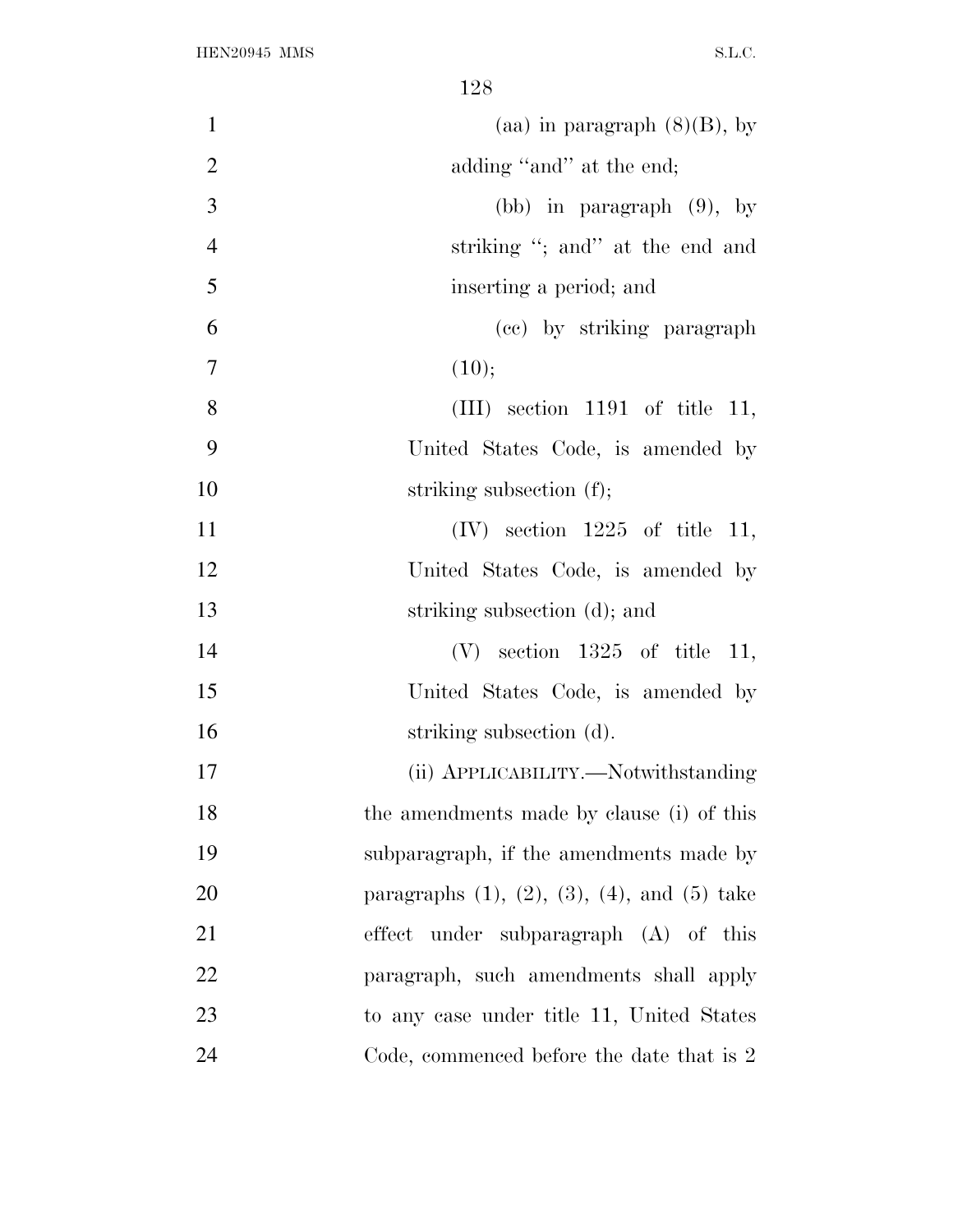| $\mathbf{1}$   | years after the date of enactment of this           |
|----------------|-----------------------------------------------------|
| $\overline{2}$ | Act.                                                |
| 3              | $(s)$ OVERSIGHT.—                                   |
| $\overline{4}$ | (1) COMPLIANCE WITH OVERSIGHT REQUIRE-              |
| 5              | MENTS.-                                             |
| 6              | (A) IN GENERAL.—Except as provided in               |
| 7              | subparagraph $(B)$ , on and after the date of en-   |
| 8              | actment of this Act, the Administrator shall        |
| 9              | comply with any data or information requests        |
| 10             | or inquiries made by the Comptroller General of     |
| 11             | the United States not later than 30 days (or        |
| 12             | such later date as the Comptroller General may      |
| 13             | specify) after receiving the request or inquiry.    |
| 14             | (B) EXCEPTION.—If the Administrator is              |
| 15             | unable to comply with a request or inquiry de-      |
| 16             | scribed in subparagraph $(A)$ within the 30-day     |
| 17             | period or, if applicable, later period described in |
| 18             | that clause, the Administrator shall, during        |
| 19             | that 30-day (or later) period, submit to the        |
| 20             | Committee on Small Business and Entrepre-           |
| 21             | neurship of the Senate and the Committee on         |
| 22             | Small Business of the House of Representatives      |
| 23             | a notification that includes a detailed justifica-  |
| 24             | tion for the inability of the Administrator to      |
| 25             | comply with the request or inquiry.                 |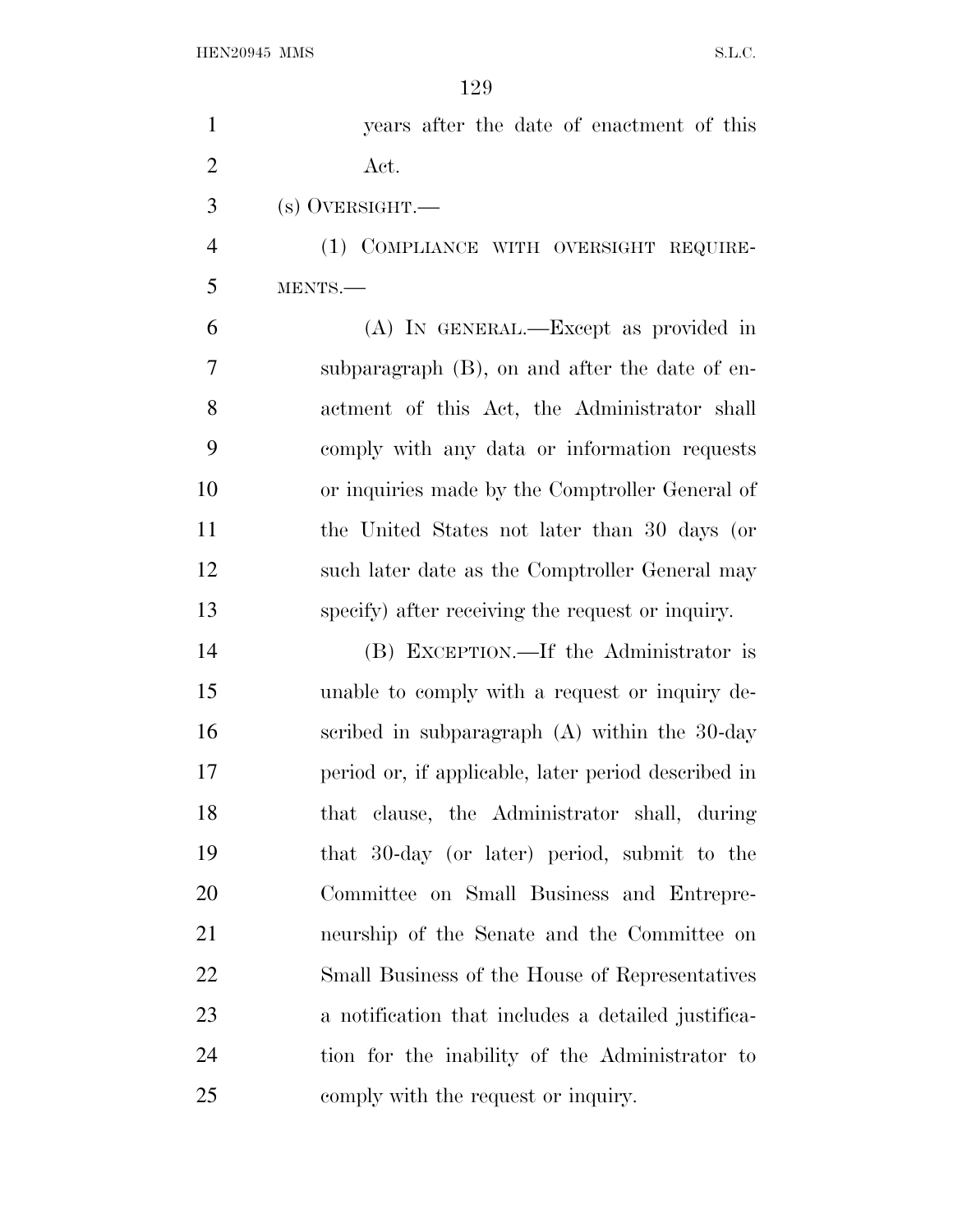| $\mathbf{1}$   | (2) TESTIMONY.—Not later than the date that           |
|----------------|-------------------------------------------------------|
| $\overline{2}$ | is 30 days after the date of enactment of this Act,   |
| 3              | and every quarter thereafter until the date that is 2 |
| $\overline{4}$ | years after the date of enactment of this Act, the    |
| 5              | Administrator and the Secretary of the Treasury       |
| 6              | shall testify before the Committee on Small Business  |
| 7              | and Entrepreneurship of the Senate and the Com-       |
| 8              | mittee on Small Business of the House of Rep-         |
| 9              | resentatives regarding implementation of this section |
| 10             | and the amendments made by this section.              |
| 11             | (t) CONFLICTS OF INTEREST.—                           |
| 12             | (1) DEFINITIONS.—In this subsection:                  |
| 13             | (A) CONTROLLING INTEREST.—The term                    |
| 14             | "controlling interest" means owning, control-         |
| 15             | ling, or holding not less than 20 percent, by         |
| 16             | vote or value, of the outstanding amount of any       |
| 17             | class of equity interest in an entity.                |
| 18             | (B) COVERED ENTITY.—                                  |
| 19             | (i) DEFINITION.—The term "covered                     |
| <b>20</b>      | entity" means an entity in which a covered            |
| 21             | individual directly or indirectly holds a             |
| 22             | controlling interest.                                 |
| 23             | (ii)<br>TREATMENT OF SECURITIES.-                     |
| 24             | For the purpose of determining whether an             |
| 25             | entity is a covered entity, the securities            |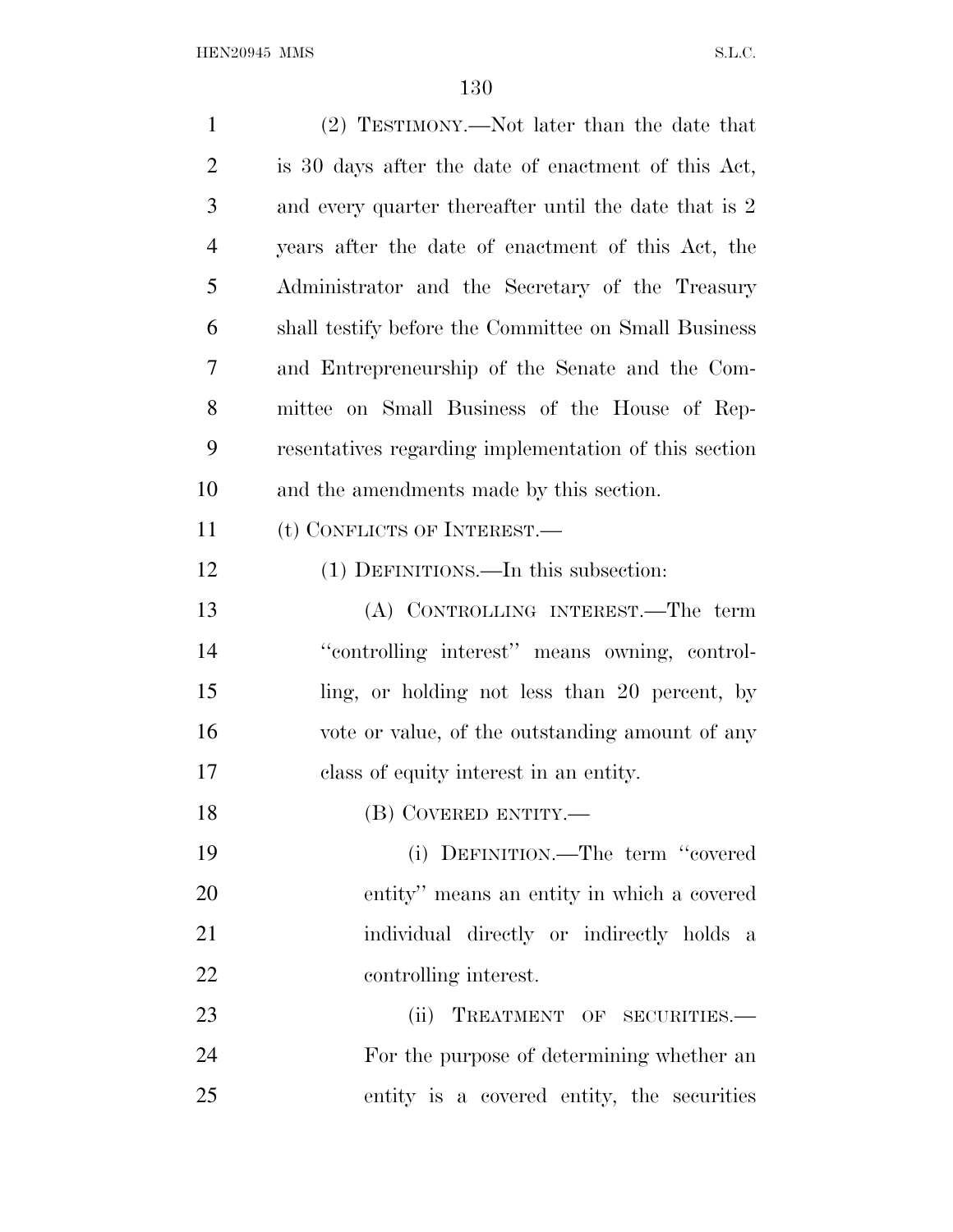| $\mathbf{1}$   | owned, controlled, or held by 2 or more in-       |
|----------------|---------------------------------------------------|
| $\overline{2}$ | dividuals who are related as described in         |
| 3              | subparagraph $(C)(ii)$ shall be aggregated.       |
| $\overline{4}$ | (C) COVERED INDIVIDUAL.—The term                  |
| 5              | "covered individual" means-                       |
| 6              | (i) the President, the Vice President,            |
| 7              | the head of an Executive department, or a         |
| 8              | Member of Congress; and                           |
| 9              | (ii) the spouse, child, son-in-law, or            |
| 10             | daughter-in-law, as determined under ap-          |
| 11             | plicable common law, of an individual de-         |
| 12             | scribed in clause (i).                            |
| 13             | (D) EXECUTIVE DEPARTMENT.—The term                |
| 14             | "Executive department" has the meaning given      |
| 15             | the term in section 101 of title 5, United States |
| 16             | Code.                                             |
| 17             | (E) MEMBER OF CONGRESS.—The term                  |
| 18             | "Member of Congress" means a Member of the        |
| 19             | Senate or House of Representatives, a Delegate    |
| 20             | to the House of Representatives, and the Resi-    |
| 21             | dent Commissioner from Puerto Rico.               |
| 22             | (F) EQUITY INTEREST.—The term "equity"            |
| 23             | interest" means—                                  |
| 24             | (i) a share in an entity, without re-             |
| 25             | gard to whether the share is—                     |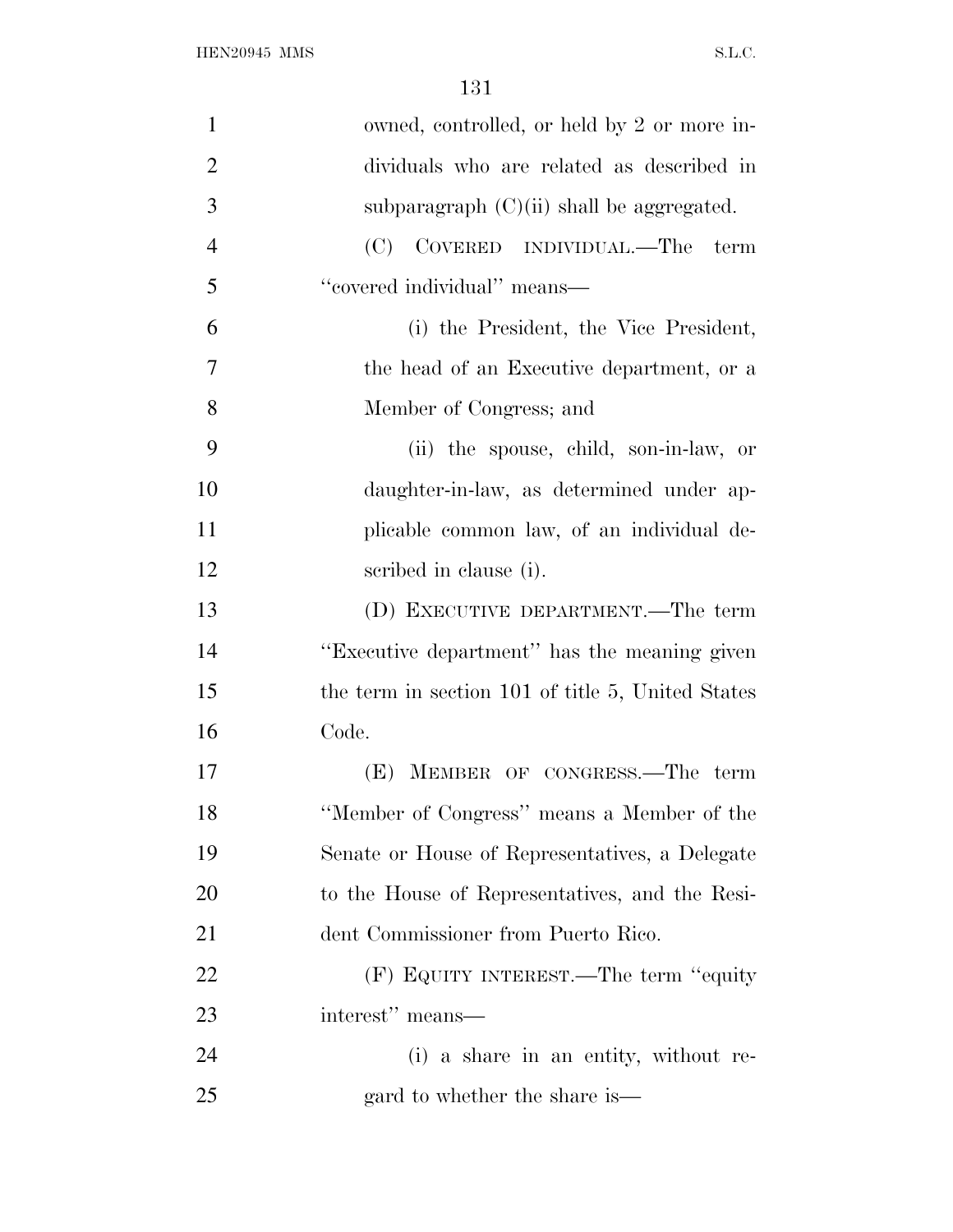| $\mathbf{1}$   | (I) transferable; or                                        |
|----------------|-------------------------------------------------------------|
| $\overline{2}$ | (II) classified as stock or any-                            |
| 3              | thing similar;                                              |
|                |                                                             |
| $\overline{4}$ | (ii) a capital or profit interest in a                      |
| 5              | limited liability company or partnership; or                |
| 6              | (iii) a warrant or right, other than a                      |
| 7              | right to convert, to purchase, sell, or sub-                |
| $8\,$          | scribe to a share or interest described in                  |
| 9              | clause (i) or (ii), respectively.                           |
| 10             | (2) REQUIREMENT.—The principal executive of-                |
| 11             | ficer and the principal financial officer, or individ-      |
| 12             | uals performing similar functions, of an entity seek-       |
| 13             | ing to enter a transaction made under paragraph             |
| 14             | $(36)$ or $(37)$ of section $7(a)$ of the Small Business    |
| 15             | Act $(15 \text{ U.S.C. } 636(a))$ , as added and amended by |
| 16             | this section, shall, before that transaction is ap-         |
| 17             | proved, disclose to the Administrator whether the           |
| 18             | entity is a covered entity.                                 |
| 19             | (3) APPLICABILITY.—The requirement under                    |
| 20             | paragraph $(2)$ —                                           |
| 21             | (A) shall apply with respect to any trans-                  |
| 22             | action made under paragraph $(36)$ or $(37)$ of             |
| 23             | section $7(a)$ of the Small Business Act $(15)$             |
| 24             | U.S.C. $636(a)$ , as added and amended by this              |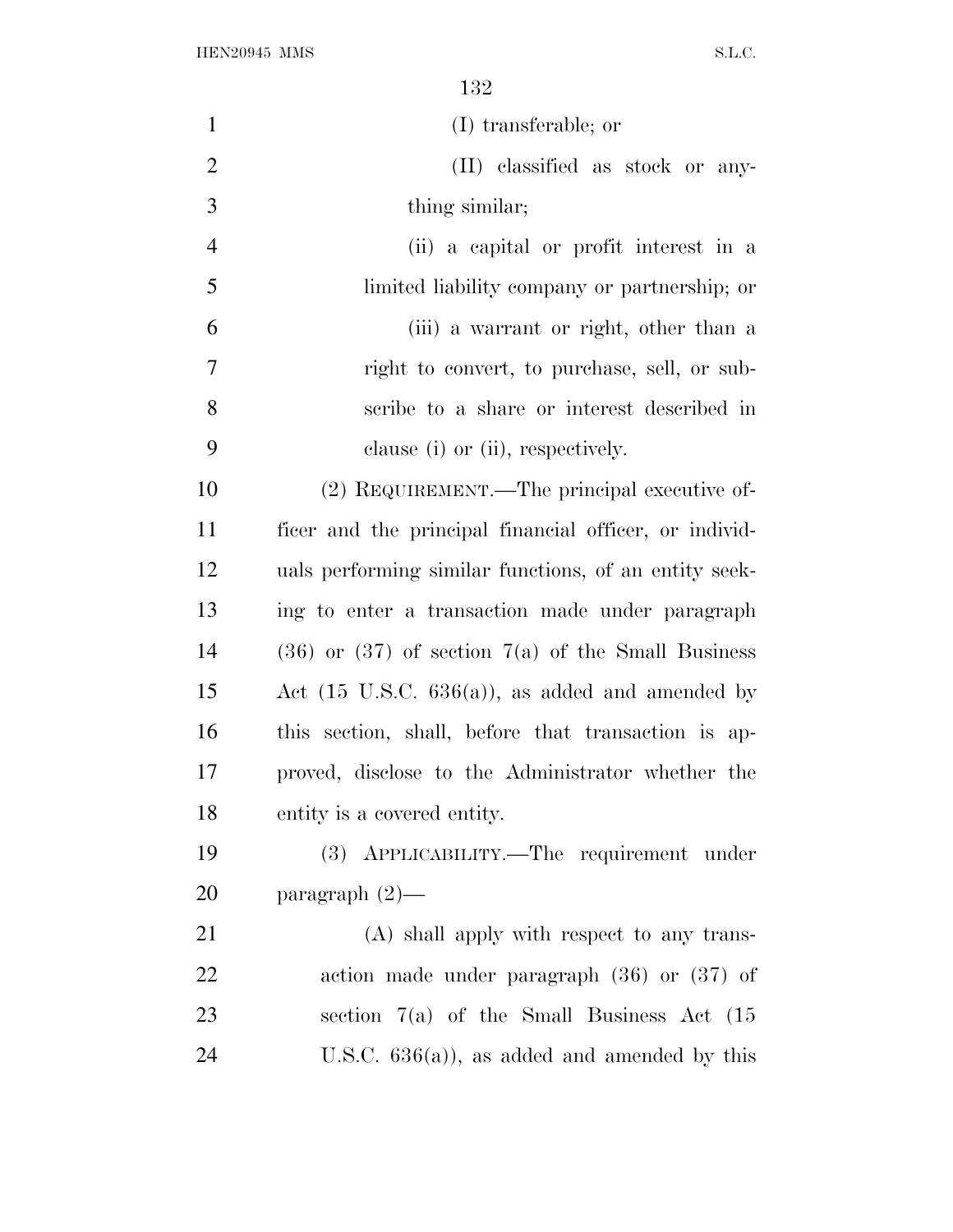| $\mathbf{1}$   | section, on or after the date of enactment of    |
|----------------|--------------------------------------------------|
| $\overline{2}$ | this Act; and                                    |
| 3              | $(B)$ shall not apply with respect to-           |
| $\overline{4}$ | (i) any transaction described in sub-            |
| 5              | paragraph (A) that was made before the           |
| 6              | date of enactment of this Act; or                |
| 7              | (ii) forgiveness under section 1106 of           |
| 8              | the CARES Act $(15 \text{ U.S.C. } 9005)$ or any |
| 9              | other provision of law of any loan associ-       |
| 10             | ated with any transaction described in sub-      |
| 11             | paragraph (A) that was made before the           |
| 12             | date of enactment of this Act.                   |
| 13             | COMMITMENT AUTHORITY AND APPROPRIA-<br>(u)       |
| 14             | TIONS.                                           |
| 15             | AUTHORITY.-Section<br>(1)<br>COMMITMENT          |
| 16             | $1102(b)$ of the CARES Act (Public Law 116–136)  |
| 17             | is amended—                                      |
| 18             | $(A)$ in paragraph $(1)$ —                       |
| 19             | (i) in the paragraph heading, by in-             |
| 20             | serting "AND SECOND DRAW" after                  |
| 21             | "PPP";                                           |
| 22             | (ii) by striking "August 8, $2020$ " and         |
| 23             | inserting "December 31, 2020";                   |
| 24             | (iii) by striking "paragraph (36)" and           |
| 25             | inserting "paragraphs $(36)$ and $(37)$ "; and   |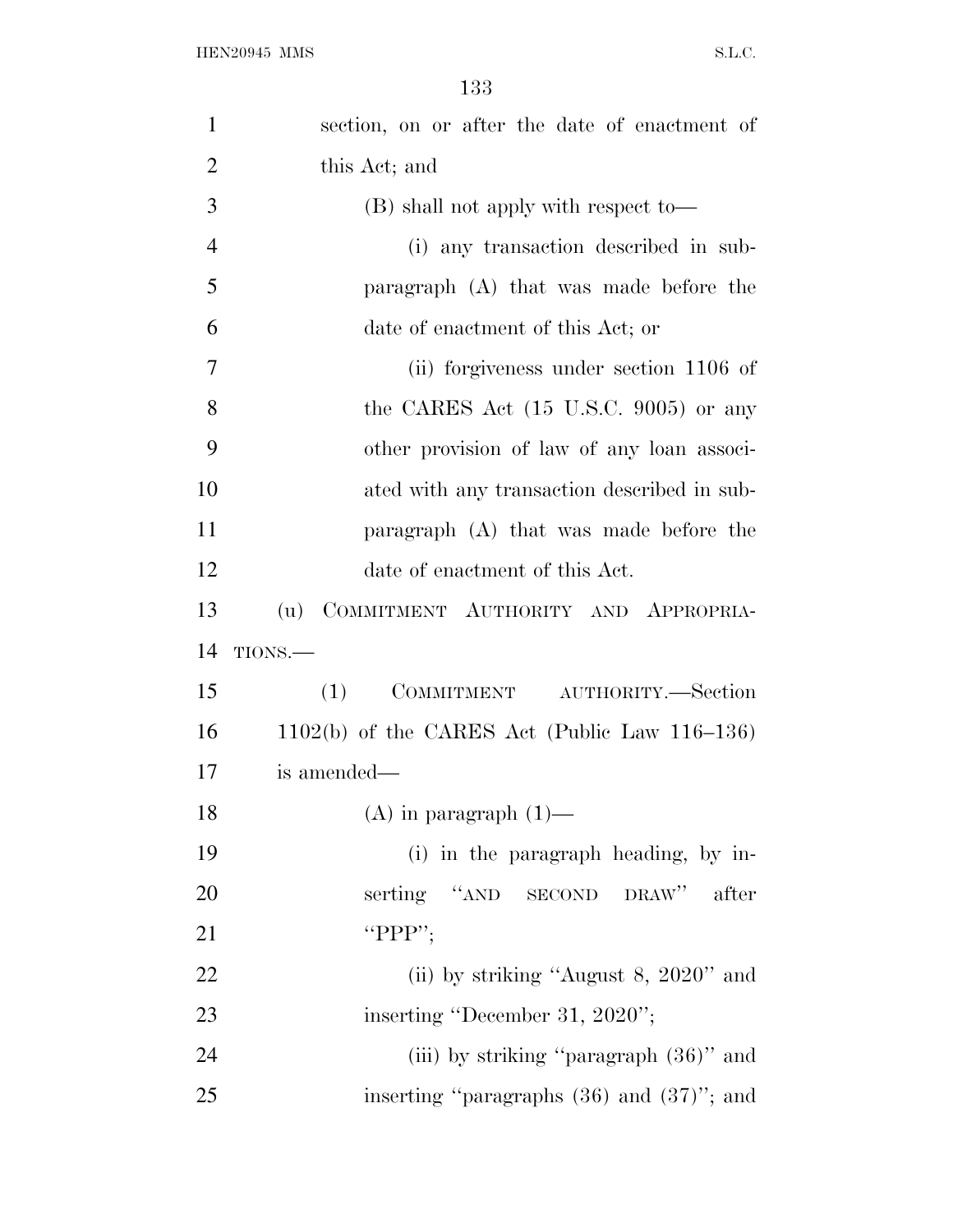${\bf HEN20945~MMS} \hspace{2cm} {\bf S.L.C.}$ 

| $\mathbf{1}$   | (iv) by striking " $$659,000,000,000$ "                        |
|----------------|----------------------------------------------------------------|
| $\overline{2}$ | and inserting "\$816,640,000,000"; and                         |
| 3              | $(B)$ by amending paragraph $(2)$ to read as                   |
| $\overline{4}$ | follows:                                                       |
| 5              | "(2) OTHER 7(A) LOANS.—During fiscal year                      |
| 6              | 2020, the amount authorized for commitments for                |
| $\overline{7}$ | section $7(a)$ of the Small Business Act $(15 \text{ U.S.C.})$ |
| 8              | $636(a)$ ) under the heading 'Small Business Adminis-          |
| 9              | tration—Business Loans Program Account' in the                 |
| 10             | Financial Services and General Government Appro-               |
| 11             | priations Act, 2020 (division C of Public Law 116–             |
| 12             | 193) shall apply with respect to any commitments               |
| 13             | under such section $7(a)$ other than under para-               |
| 14             | graphs $(36)$ and $(37)$ of such section $7(a)$ .".            |
| 15             | (2) DIRECT APPROPRIATIONS.—                                    |
| 16             | (A) NEW DIRECT APPROPRIATIONS FOR                              |
| 17             | PPP LOANS, SECOND DRAW LOANS, AND THE                          |
| 18             | MBDA.                                                          |
| 19             | (i) PPP AND SECOND DRAW LOANS.—                                |
| 20             | There is appropriated, out of amounts in                       |
| 21             | the Treasury not otherwise appropriated,                       |
| 22             | for the fiscal year ending September 30,                       |
| 23             | 2020, to remain available until September                      |
| 24             | $30, 2021,$ for additional amounts—                            |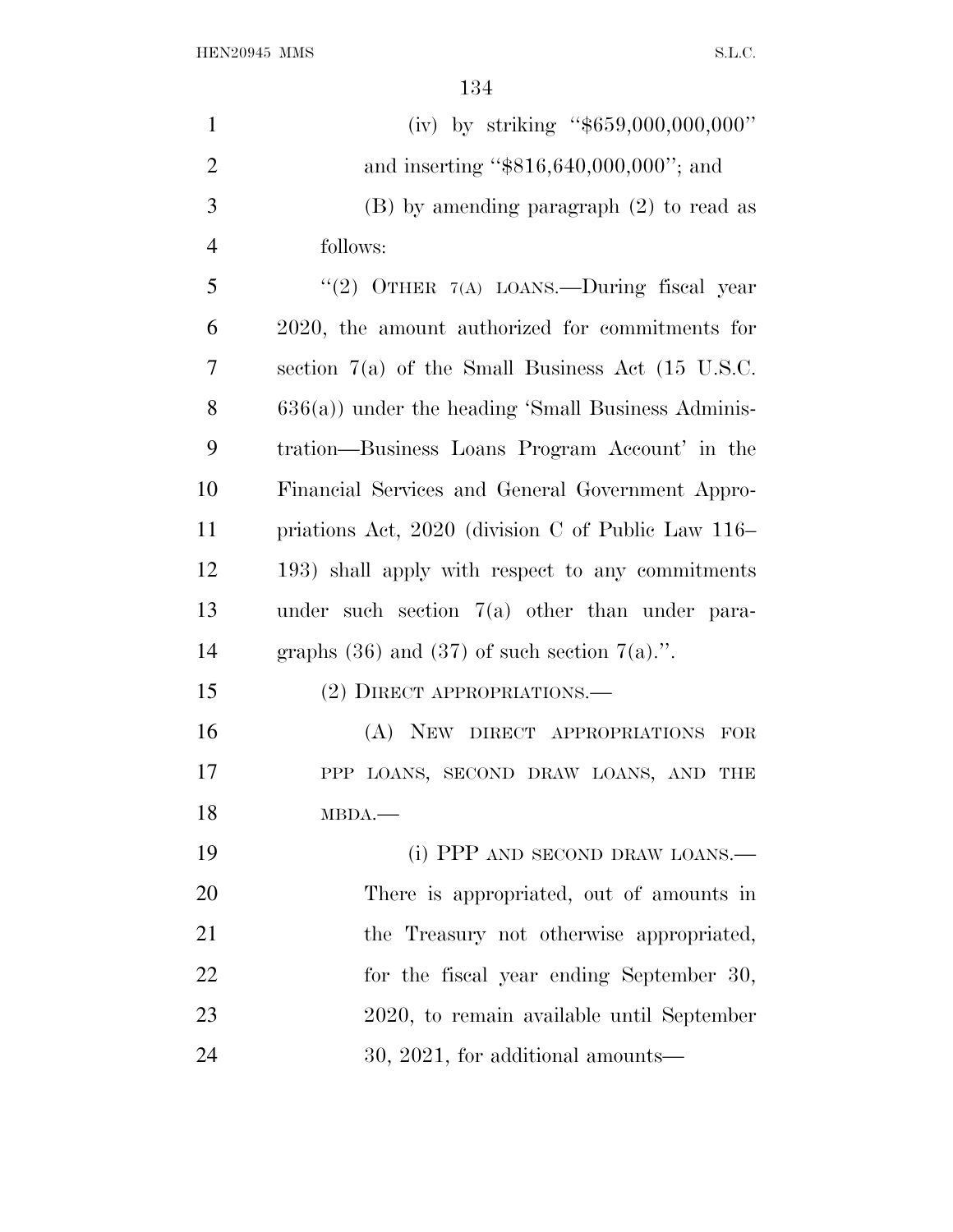| $\mathbf{1}$   | $(I)$ \$257,640,000,000 under the       |
|----------------|-----------------------------------------|
| $\overline{2}$ | heading "Small Business Administra-     |
| 3              | tion—Business Loans Program Ac-         |
| $\overline{4}$ | count, CARES Act" for the cost of       |
| 5              | guaranteed loans as authorized under    |
| 6              | paragraph $(36)$ and $(37)$ of section  |
| $\overline{7}$ | $7(a)$ of the Small Business Act $(15)$ |
| 8              | U.S.C. $636(a)$ , as amended and        |
| 9              | added by this Act;                      |
| 10             | $(II)$ \$10,000,000 under the head-     |
| 11             | ing "Department of Commerce—Mi-         |
| 12             | nority Business Development Agency"     |
| 13             | for minority business centers of the    |
| 14             | Minority Business Development Agen-     |
| 15             | cy to provide technical assistance to   |
| 16             | small business concerns; and            |
| 17             | $(III)$ \$50,000,000 under the          |
| 18             | heading "Small Business Administra-     |
| 19             | tion—Salaries and Expenses" for the     |
| 20             | cost of carrying out reviews and au-    |
| 21             | dits of loans under subsection (1) of   |
| 22             | section 1106 of the CARES Act (15)      |
| 23             | U.S.C. $9005$ , as amended by this      |
| 24             | Act.                                    |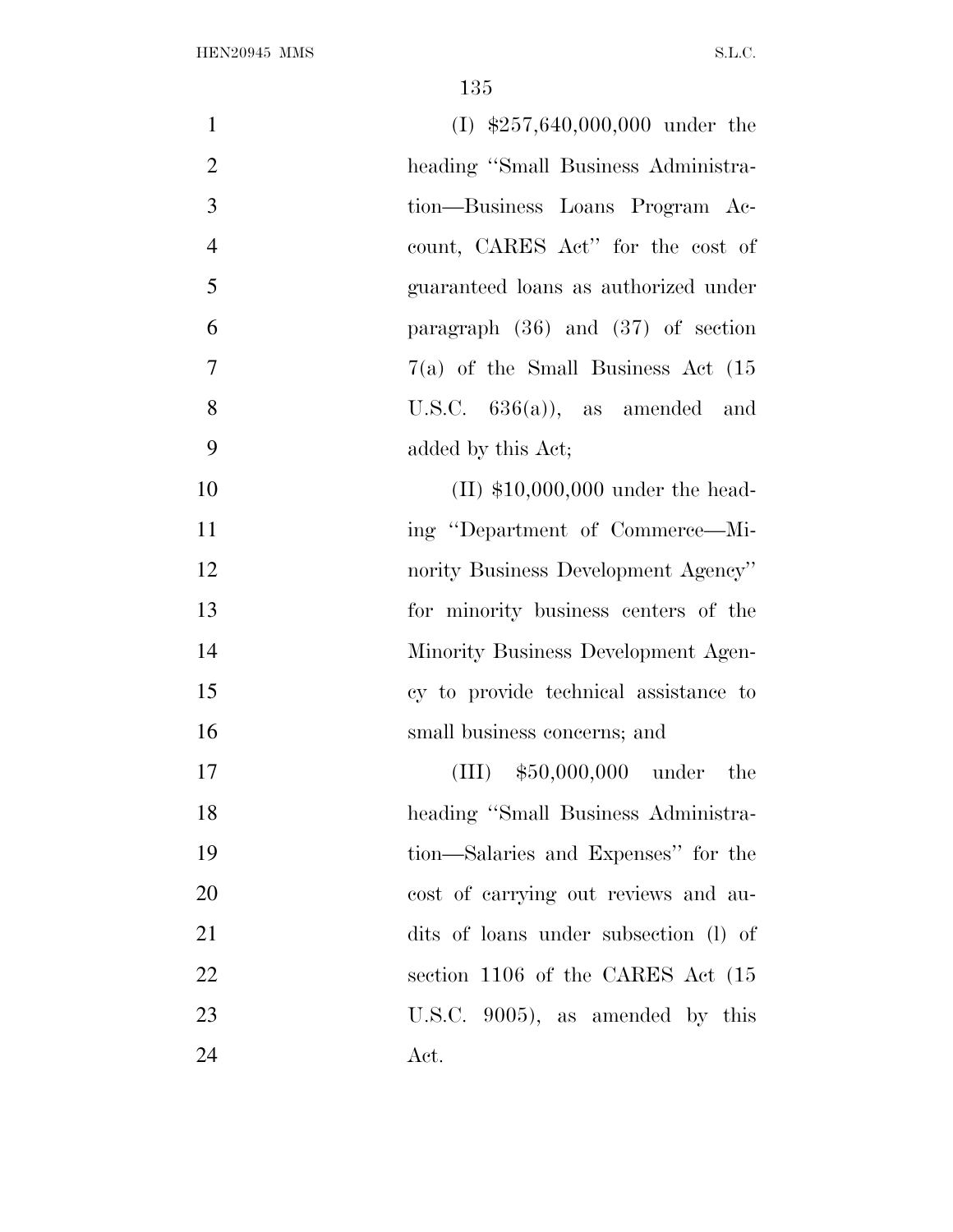| $\mathbf{1}$   | (B) AVAILABILITY OF AMOUNTS APPRO-                       |
|----------------|----------------------------------------------------------|
| $\overline{2}$ | PRIATED FOR THE OFFICE OF INSPECTOR GEN-                 |
| 3              | ERAL.—Section $1107(a)(3)$ of the CARES Act              |
| $\overline{4}$ | $(15 \text{ U.S.C. } 9006(a)(3))$ is amended by striking |
| 5              | "September 20, 2024" and inserting "ex-                  |
| 6              | pended".                                                 |
| 7              | TITLE V—POSTAL SERVICE                                   |
| 8              | <b>ASSISTANCE</b>                                        |
| 9              | SEC. 5001. COVID-19 FUNDING FOR THE UNITED STATES        |
| 10             | POSTAL SERVICE.                                          |
| 11             | Section 6001 of the CARES Act (Public Law 116–           |
| 12             | $136; 134$ Stat. 281) is amended—                        |
| 13             | $(1)$ in the section heading, by striking " <b>BOR</b> - |
| 14             | <b>ROWING AUTHORITY</b> " and inserting "FUNDING";       |
| 15             | $(2)$ by redesignating subsection $(c)$ as sub-          |
| 16             | section (e); and                                         |
| 17             | $(3)$ by inserting after subsection (b) the fol-         |
| 18             | lowing:                                                  |
| 19             | "(c) AVAILABILITY OF AMOUNTS; NO REPAYMENT               |
| 20             | REQUIRED.—Notwithstanding subsection (b) or any          |
| 21             | agreement entered into between the Secretary of the      |
| 22             | Treasury and the Postal Service under that subsection,   |
| 23             | the Postal Service—                                      |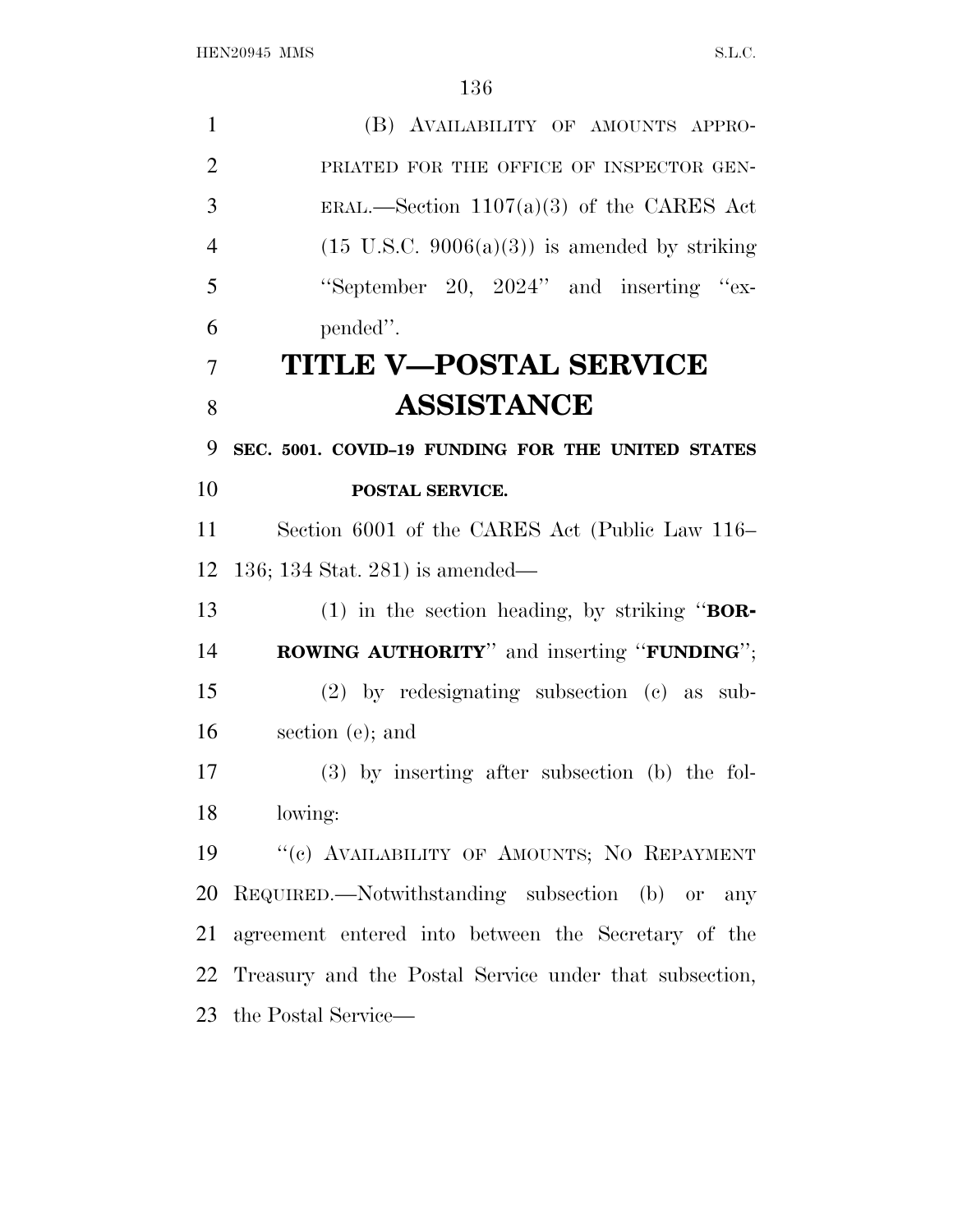1 ''(1) may only use amounts borrowed under that subsection if the Postal Service has less than \$8,000,000,000 in cash on hand; and

 $\frac{4}{2}$  ''(2) shall not be required to repay the amounts borrowed under that subsection.

''(d) CERTIFICATIONS.—

7 "(1) POSTAL REGULATORY COMMISSION.—The Postal Service shall certify in its quarterly and au- dited annual reports to the Postal Regulatory Com- mission under section 3654 of title 39, United States Code, and in conformity with the require- ments of section 13 or 15(d) of the Securities Ex- change Act of 1934 (15 U.S.C. 78m, 78o(d)), any expenditures made using amounts borrowed under subsection (b) of this section.

16 "(2) CONGRESS.—Not later than 15 days after filing a report described in paragraph (1) with the Postal Regulatory Commission, the Postal Service shall submit a copy of the information required to be certified under that paragraph to the Committee on Homeland Security and Governmental Affairs of the Senate and the Committee on Oversight and Re-form of the House of Representatives.''.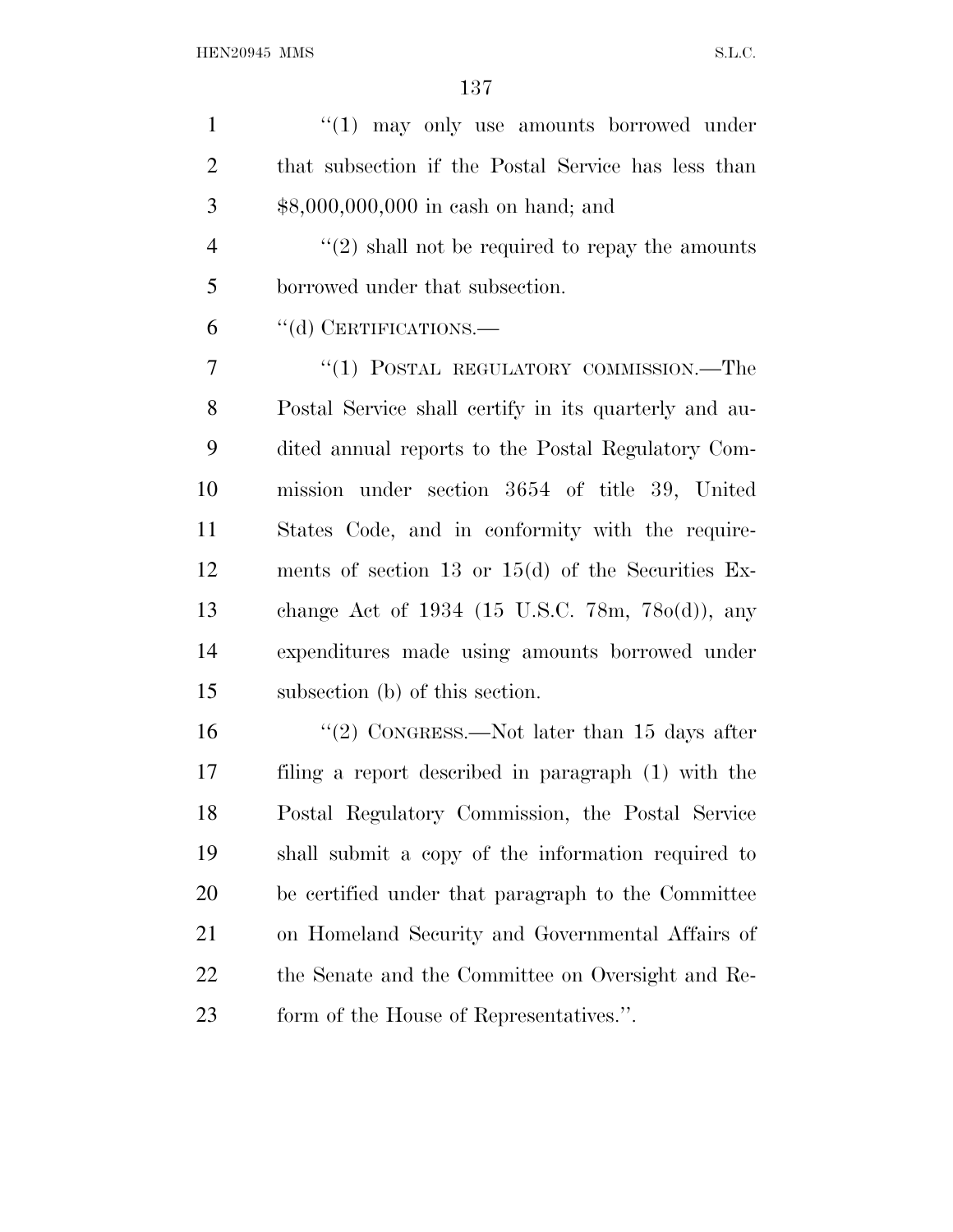| $\mathbf{1}$   | <b>TITLE VI-EDUCATIONAL</b>                      |
|----------------|--------------------------------------------------|
| $\overline{2}$ | <b>SUPPORT AND CHILD CARE</b>                    |
| 3              | Subtitle A-Emergency Education                   |
| $\overline{4}$ | <b>Freedom Grants; Tax Credits for</b>           |
| 5              | Contributions to Eligible Schol-                 |
| 6              | arship-granting Organizations                    |
| 7              | SEC. 6001. EMERGENCY EDUCATION FREEDOM GRANTS.   |
| 8              | (a) DEFINITIONS.—In this section:                |
| 9              | (1) ELIGIBLE SCHOLARSHIP-GRANTING ORGANI-        |
| 10             | ZATION.—The term "eligible scholarship-granting" |
| 11             | organization" means—                             |
| 12             | $(A)$ an organization that—                      |
| 13             | (i) is described in section $501(c)(3)$ of       |
| 14             | the Internal Revenue Code of 1986 and ex-        |
| 15             | empt from taxation under section $501(a)$        |
| 16             | of such Code;                                    |
| 17             | (ii) provides qualifying scholarships to         |
| 18             | individual elementary and secondary stu-         |
| 19             | dents who-                                       |
| 20             | (I) reside in the State in which                 |
| 21             | the eligible scholarship-granting orga-          |
| 22             | nization is recognized; or                       |
| 23             | (II) in the case of funds provided               |
| 24             | to the Secretary of the Interior, at-            |
| 25             | tending elementary schools<br>or<br>sec-         |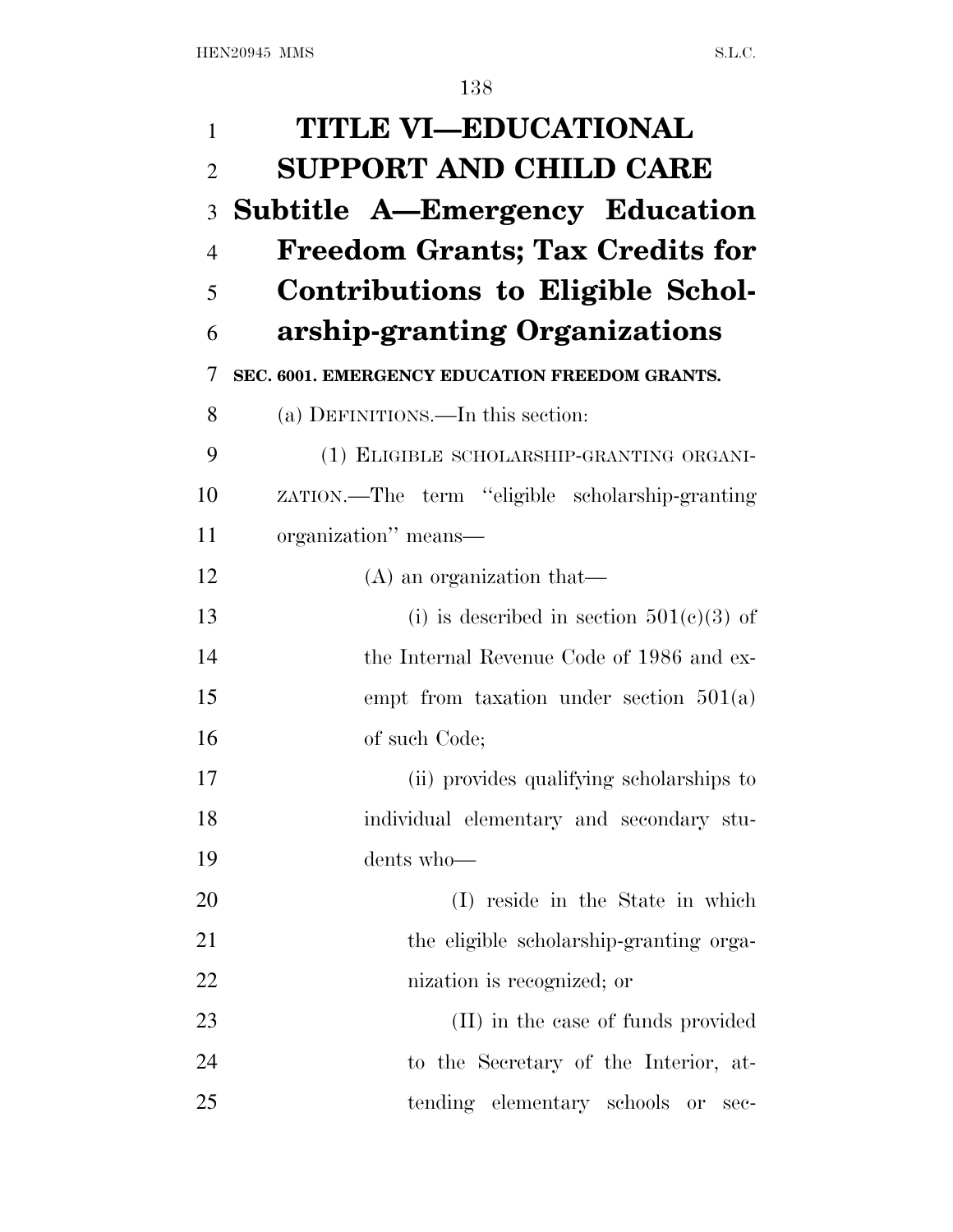| $\mathbf{1}$   | ondary schools operated or funded by           |
|----------------|------------------------------------------------|
| $\overline{2}$ | the Bureau of Indian Education;                |
| 3              | (iii) allocates at least 90 percent of         |
| $\overline{4}$ | qualified contributions to qualifying schol-   |
| 5              | arships on an annual basis; and                |
| 6              | (iv) provides qualifying scholarships          |
| $\overline{7}$ | $to-$                                          |
| 8              | (I) more than 1 eligible student;              |
| 9              | (II) more than 1 eligible family;              |
| 10             | and                                            |
| 11             | (III) different eligible students              |
| 12             | attending more than 1 education pro-           |
| 13             | vider;                                         |
| 14             | (B) an organization that—                      |
| 15             | (i) is described in section $501(c)(3)$ of     |
| 16             | the Internal Revenue Code of 1986 and ex-      |
| 17             | empt from taxation under section $501(a)$      |
| 18             | of such Code; and                              |
| 19             | (ii) pursuant to State law, was able,          |
| 20             | as of January 1, 2021, to receive contribu-    |
| 21             | tions that are eligible for a State tax credit |
| 22             | if such contributions are used by the orga-    |
| 23             | nization to provide scholarships to indi-      |
| 24             | vidual elementary and secondary students,      |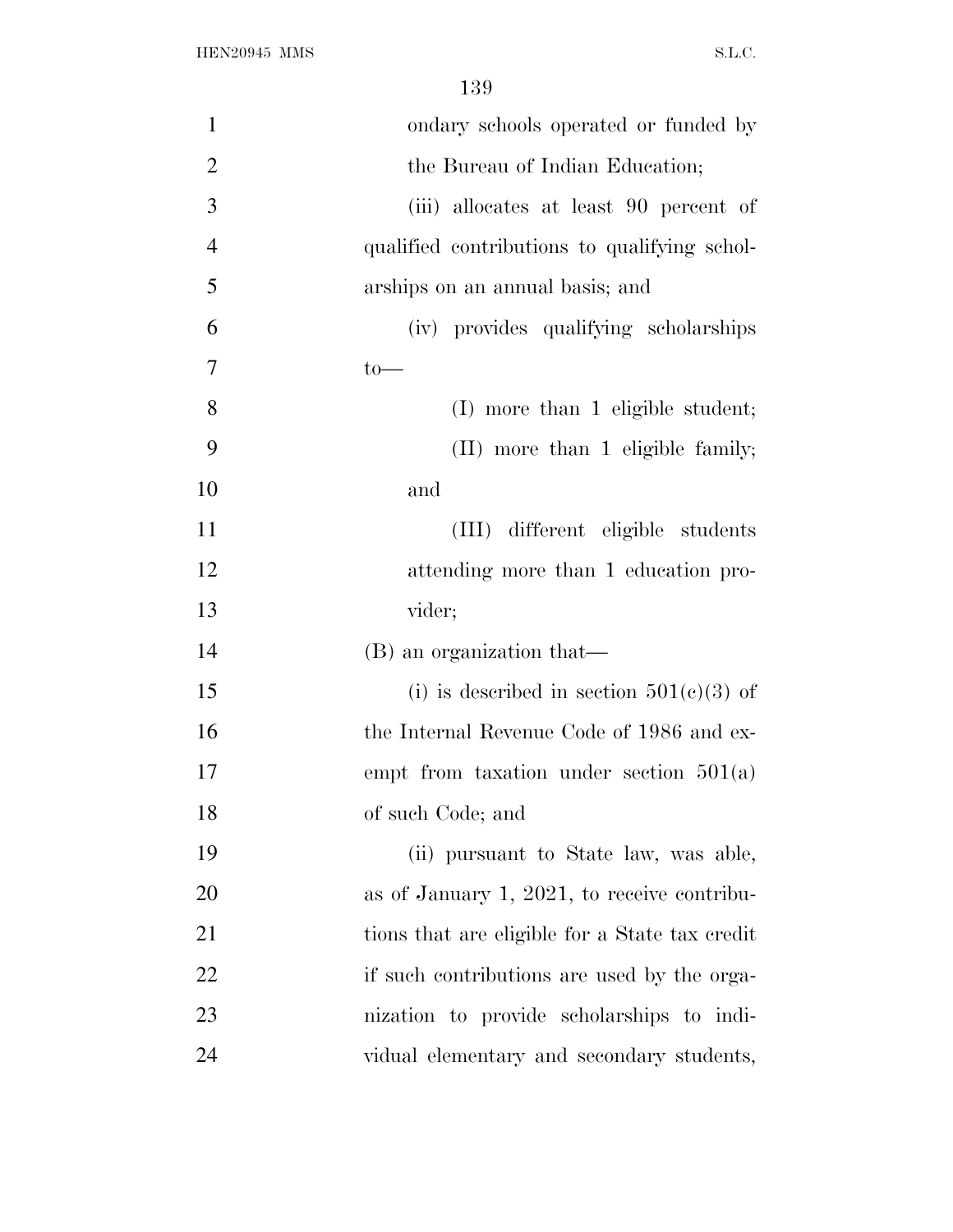| $\mathbf{1}$   | including scholarships for attending private            |
|----------------|---------------------------------------------------------|
| $\overline{2}$ | schools; or                                             |
| 3              | (C) an organization identified by a Gov-                |
| $\overline{4}$ | ernor of a State to receive a subgrant from the         |
| 5              | State under subsection (d).                             |
| 6              | (2) EMERGENCY EDUCATION FREEDOM GRANT                   |
| 7              | FUNDS.—The term "emergency education freedom            |
| 8              | grant funds" means the amount of funds available        |
| 9              | under subsection $(b)(1)$ for this section that are not |
| 10             | reserved under subsection $(c)(1)$ .                    |
| 11             | (3) QUALIFIED CONTRIBUTION.—The term                    |
| 12             | "qualified contribution" means a contribution of        |
| 13             | cash to any eligible scholarship-granting organiza-     |
| 14             | tion.                                                   |
| 15             | (4) QUALIFIED EXPENSE.—The term "qualified              |
| 16             | expense" means any educational expense that is—         |
| 17             | (A) for an individual student's elementary              |
| 18             | or secondary education, as recognized by the            |
| 19             | State; or                                               |
| 20             | (B) for the secondary education component               |
| 21             | of an individual elementary or secondary stu-           |
| 22             | dent's career and technical education, as de-           |
| 23             | fined by section $3(5)$ of the Carl D. Perkins Ca-      |
| 24             | reer and Technical Education Act of 2006 (20            |
| 25             | U.S.C. $2302(5)$ ).                                     |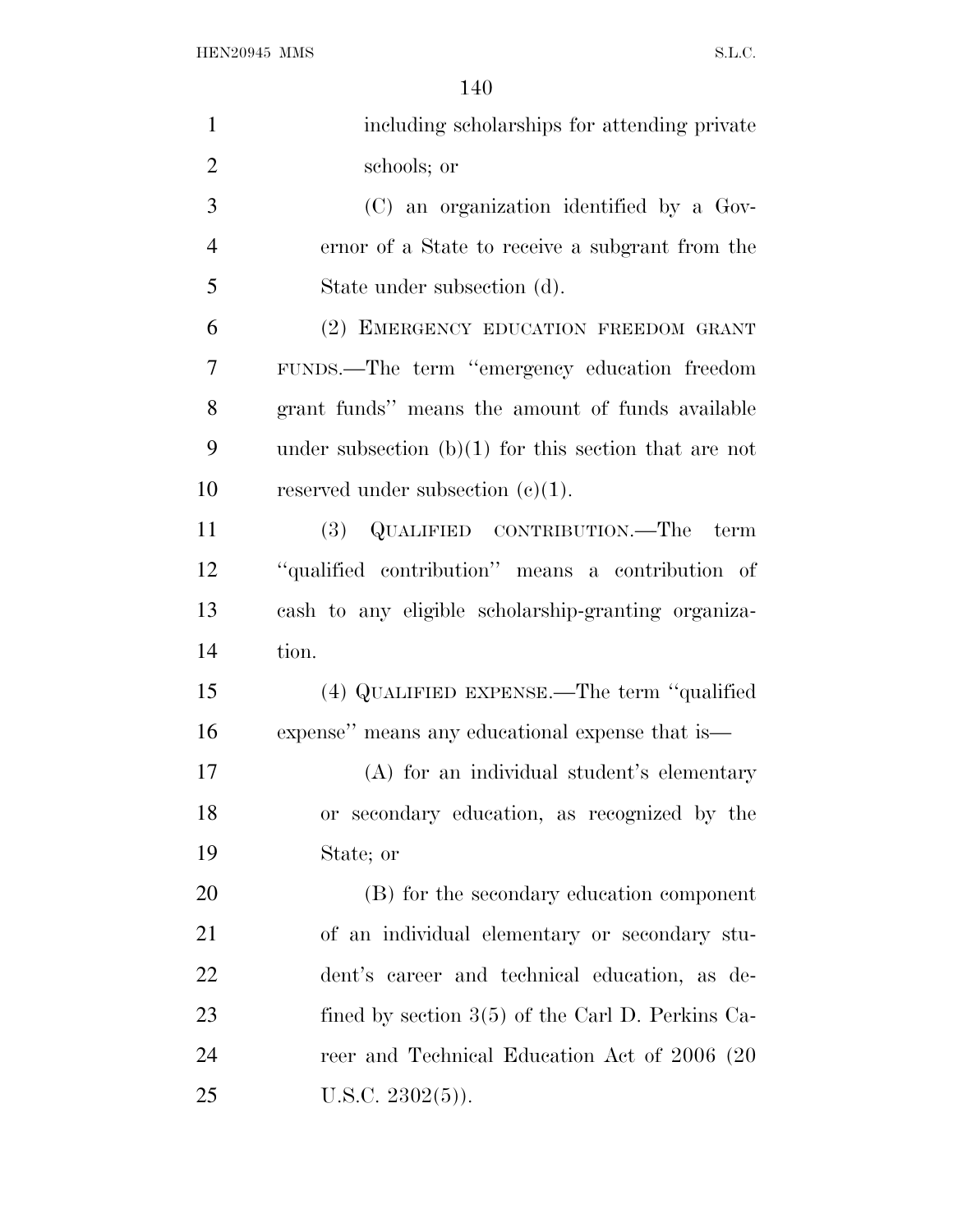(5) QUALIFYING SCHOLARSHIP.—The term ''qualifying scholarship'' means a scholarship grant- ed by an eligible scholarship-granting organization to an individual elementary or secondary student for a qualified expense. (6) SECRETARY.—The term ''Secretary'' means the Secretary of Education. (7) STATE.—The term ''State'' means each of the 50 States, the District of Columbia, and the Commonwealth of Puerto Rico. (b) GRANTS.— (1) PROGRAM AUTHORIZED.—From the funds appropriated to carry out this section, the Secretary shall carry out subsection (c) and award emergency education freedom grants to States with approved applications, in order to enable the States to award subgrants to eligible scholarship-granting organiza- tions under subsection (d). (2) TIMING.—The Secretary shall make the al- lotments required under this subsection by not later than 30 days after the date of enactment of this Act.

23 (c) RESERVATION AND ALLOTMENTS.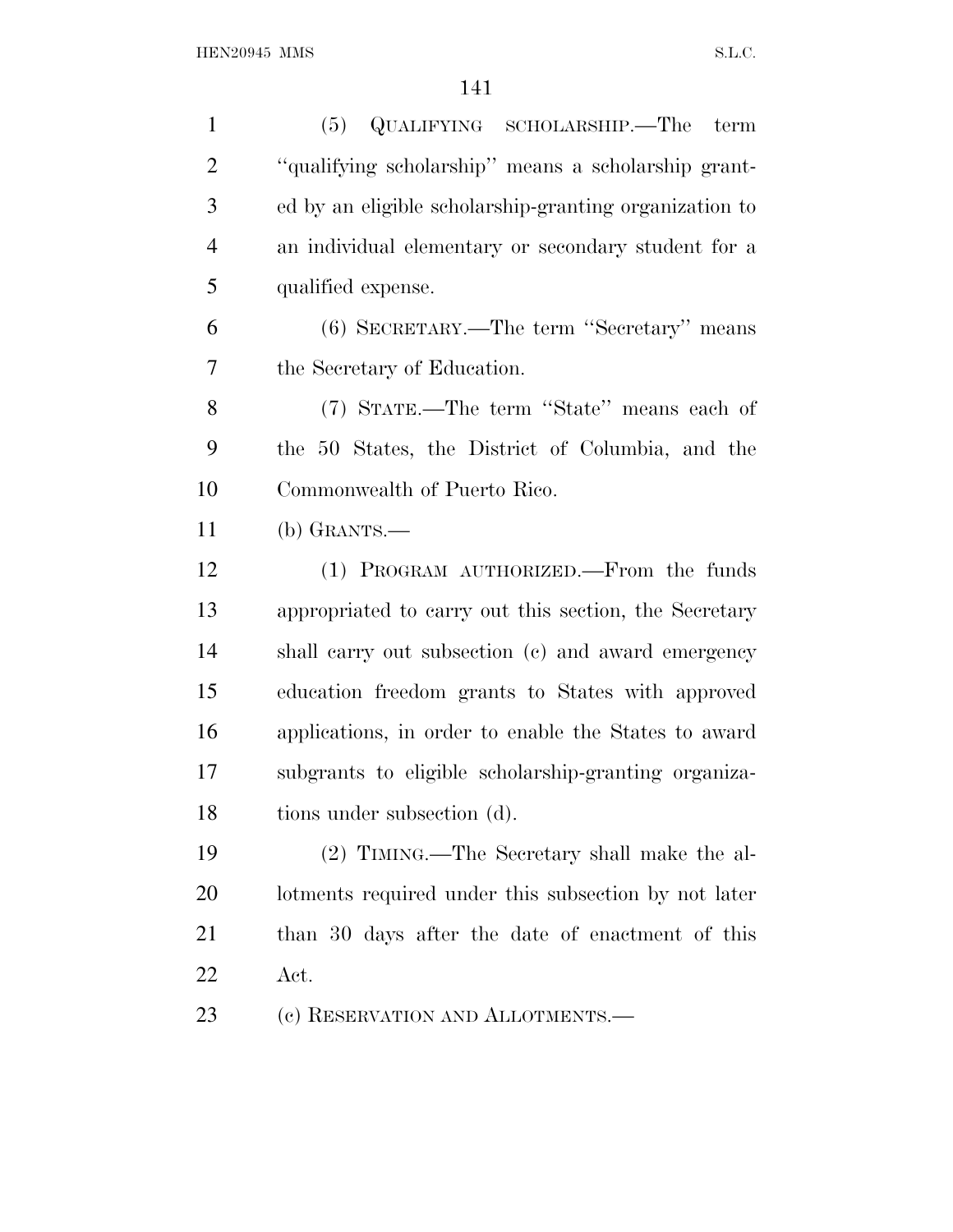(1) IN GENERAL.—From the amounts made available under subsection (b)(1), the Secretary shall—

(A) reserve—

 (i) one-half of 1 percent for allotments for the United States Virgin Islands, Guam, American Samoa, and the Com- monwealth of the Northern Mariana Is- lands, to be distributed among those out- lying areas on the basis of their relative need, as determined by the Secretary, in accordance with the purpose of this sec-tion; and

14 (ii) one-half of 1 percent of such amounts for the Secretary of the Interior, acting through the Bureau of Indian Edu- cation, to be used to provide subgrants de- scribed in subsection (d) to eligible scholar- ship-granting organizations that serve stu- dents attending elementary schools or sec- ondary schools operated or funded by the Bureau of Indian Education; and

 (B) subject to paragraph (2), allot each State that submits an approved application under this section the sum of—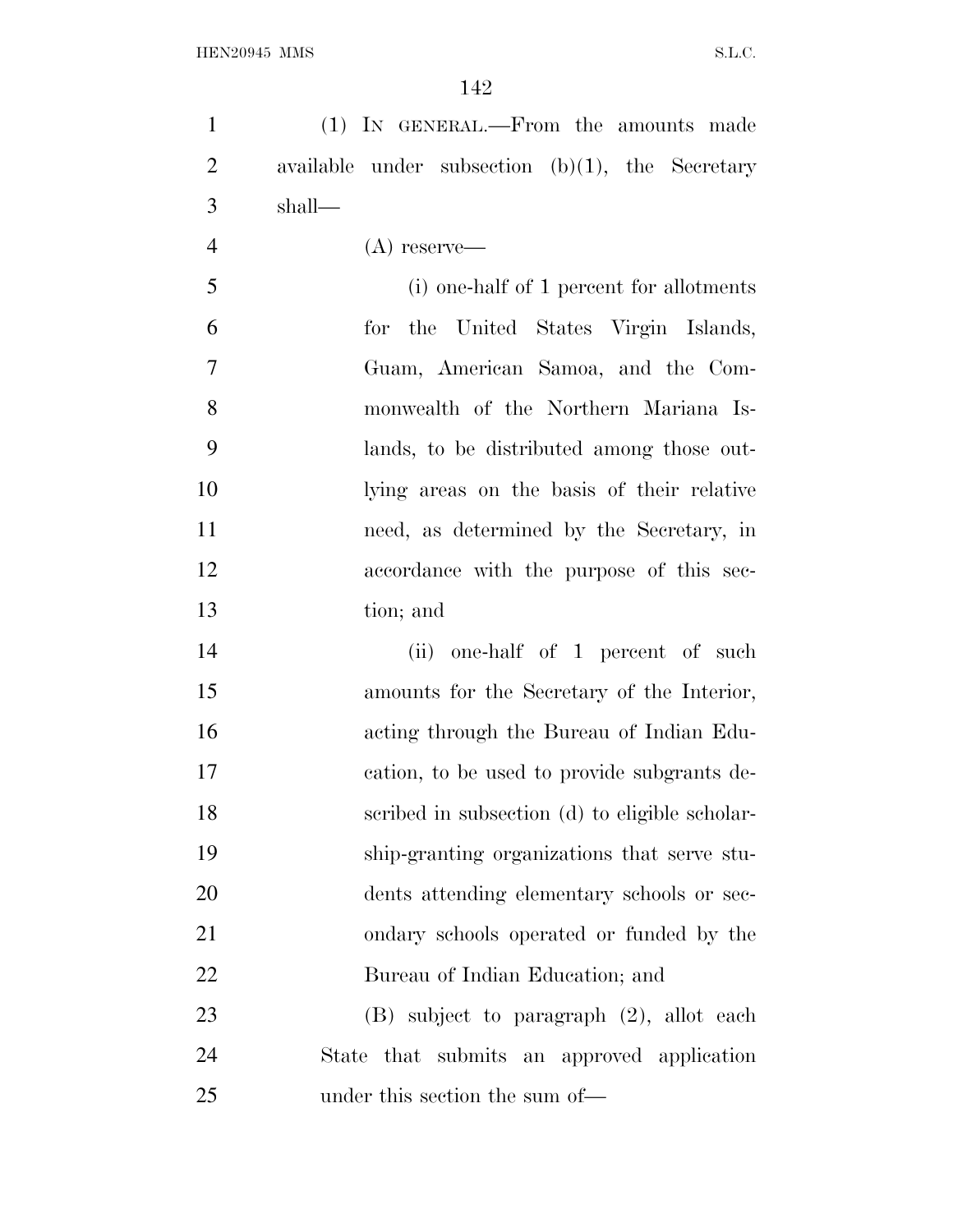| $\mathbf{1}$   | (i) the amount that bears the same                    |
|----------------|-------------------------------------------------------|
| $\overline{2}$ | relation to 20 percent of the emergency               |
| 3              | education freedom grant funds as the num-             |
| $\overline{4}$ | ber of individuals aged 5 through 17 in the           |
| 5              | State, as determined by the Secretary on              |
| 6              | the basis of the most recent satisfactory             |
| 7              | data, bears to the number of those individ-           |
| 8              | uals, as so determined, in all such States            |
| 9              | that submitted approved applications; and             |
| 10             | (ii) an amount that bears the same re-                |
| 11             | lationship to 80 percent of the emergency             |
| 12             | education freedom grant funds as the num-             |
| 13             | ber of individuals aged 5 through 17 from             |
| 14             | families with incomes below the poverty               |
| 15             | line in the State, as determined by the Sec-          |
| 16             | retary on the basis of the most recent sat-           |
| 17             | is factory data, bears to the number of               |
| 18             | those individuals, as so determined, in all           |
| 19             | such States that submitted approved appli-            |
| 20             | cations.                                              |
| 21             | (2) MINIMUM ALLOTMENT.—No State shall re-             |
| 22             | ceive an allotment under this subsection for a fiscal |
| 23             | year that is less than one-half of 1 percent of the   |

 amount of emergency education freedom grant funds available for such fiscal year.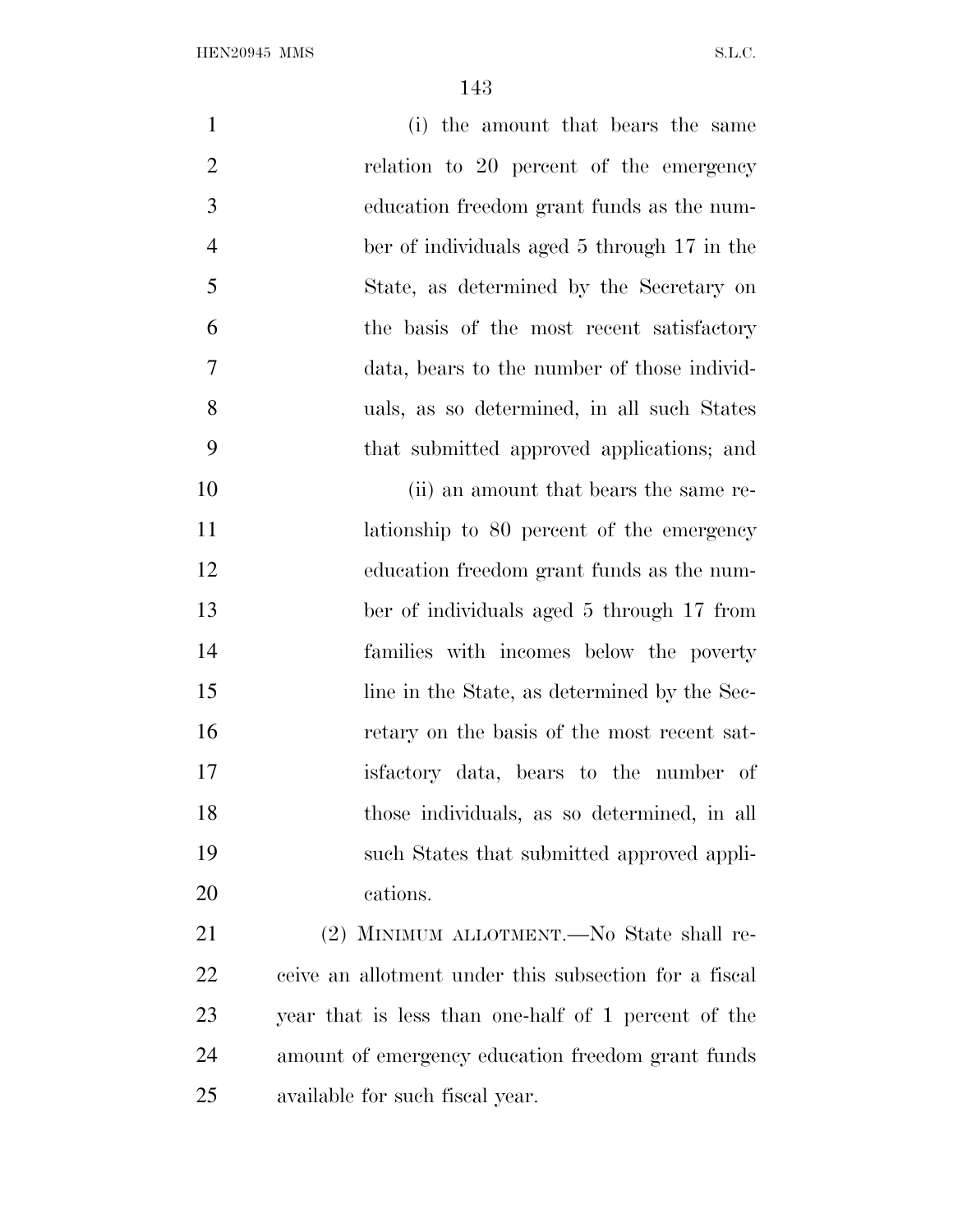(d) SUBGRANTS TO ELIGIBLE SCHOLARSHIP-GRANT-ING ORGANIZATIONS.—

 (1) IN GENERAL.—A State that receives an al- lotment under this section shall use the allotment to award subgrants, on a basis determined appropriate by the State, to eligible scholarship-granting organi-zations in the State.

8  $(2)$  INITIAL TIMING.—

 (A) STATES WITH EXISTING TAX CREDIT 10 SCHOLARSHIP PROGRAM.—By not later than 30 days after receiving an allotment under sub-12 section  $(c)(1)(B)$ , a State with an existing, as of the date of application for an allotment under this section, tax credit scholarship pro- gram shall use not less than 50 percent of the allotment to award subgrants to eligible schol- arship-granting organizations under subsection 18 (a)(1)(B) in the State in proportion to the con- tributions received in calendar year 2019 that were eligible for a State tax credit if such con- tributions are used by the organization to pro- vide scholarships to individual elementary and secondary students, including scholarships for attending private schools.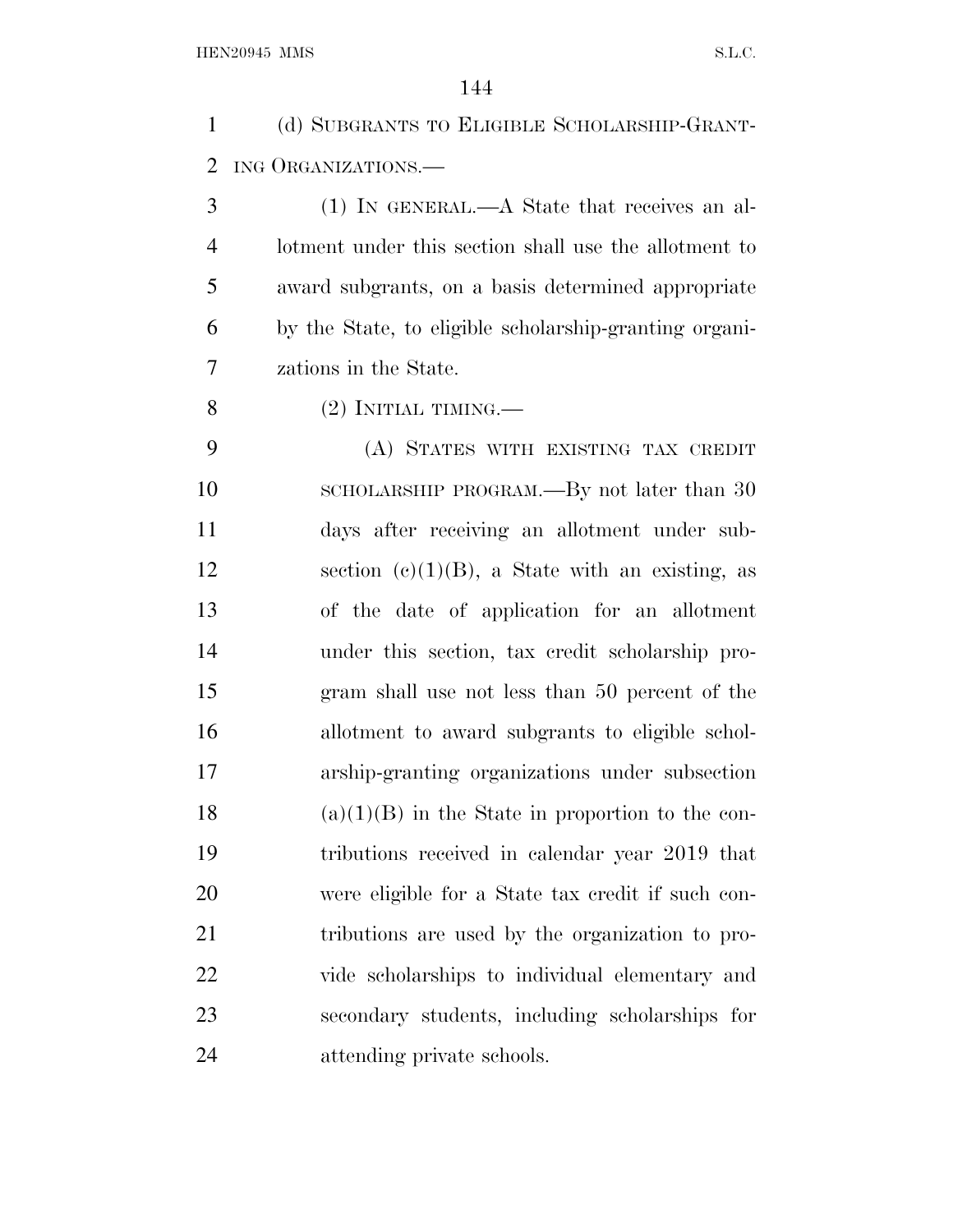| $\mathbf{1}$   | (B) STATES WITHOUT TAX CREDIT SCHOL-                     |
|----------------|----------------------------------------------------------|
| $\overline{2}$ | ARSHIP PROGRAMS.—By not later than 60 days               |
| 3              | after receiving an allotment under subsection            |
| $\overline{4}$ | $(e)(1)(B)$ , a State without a tax credit scholar-      |
| 5              | ship program shall use not less than 50 percent          |
| 6              | of the allotment to award subgrants to eligible          |
| $\overline{7}$ | scholarship-granting organizations in the State.         |
| 8              | (3) USES OF FUNDS.— An eligible scholarship-             |
| 9              | granting organization that receives a subgrant under     |
| 10             | this subsection—                                         |
| 11             | $(A)$ may reserve not more than 5 percent                |
| 12             | of the subgrant funds for public outreach, stu-          |
| 13             | dent and family support activities, and adminis-         |
| 14             | trative expenses related to the subgrant; and            |
| 15             | (B) shall use not less than 95 percent of                |
| 16             | the subgrant funds to provide qualifying schol-          |
| 17             | arships for qualified expenses only to individual        |
| 18             | elementary school and secondary school stu-              |
| 19             | dents who reside in the State in which the eligi-        |
| 20             | ble scholarship-granting organization is recog-          |
| 21             | nized.                                                   |
| 22             | (e) REALLOCATION.—A State shall return to the Sec-       |
| 23             | retary any amounts of the allotment received under this  |
| 24             | section that the State does not award as subgrants under |

subsection (d) by March 30, 2021, and the Secretary shall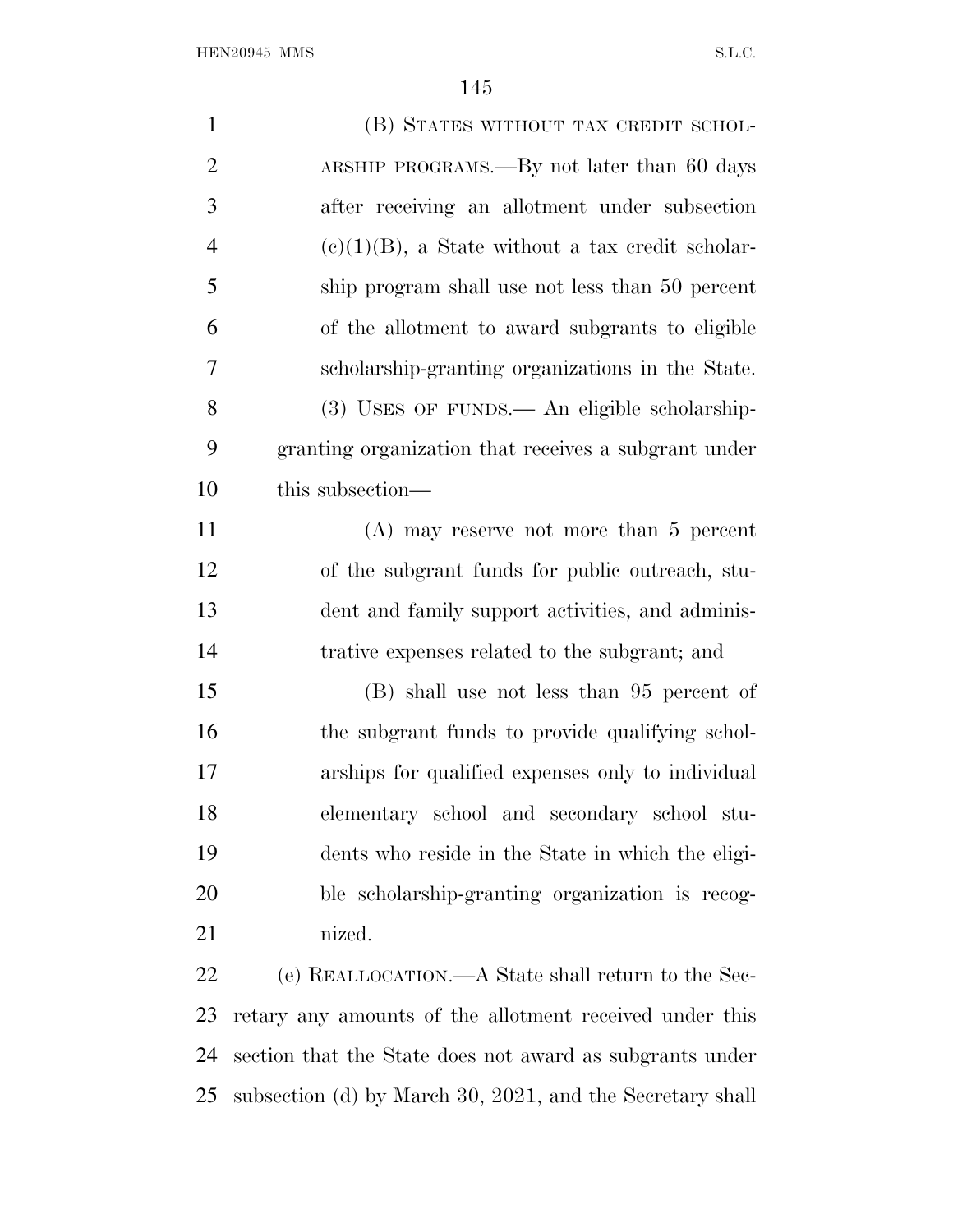reallocate such funds to the remaining eligible States in 2 accordance with subsection  $(c)(1)(B)$ . (f) RULES OF CONSTRUCTION.— (1) IN GENERAL.—A qualifying scholarship awarded to a student from funds provided under this section shall not be considered assistance to the school or other educational provider that enrolls, or provides educational services to, the student or the student's parents. 10 (2) EXCLUSION FROM INCOME.— (A) INCOME TAXES.—For purposes of the Internal Revenue Code of 1986, gross income shall not include any amount received by an in- dividual as a qualifying scholarship. (B) FEDERALLY FUNDED PROGRAMS.— Any amount received by an individual as a qualifying scholarship shall not be taken into account as income or resources for purposes of determining the eligibility of such individual or any other individual for benefits or assistance, or the amount or extent of such benefits or as- sistance, under any Federal program or under any State or local program financed in whole or in part with Federal funds.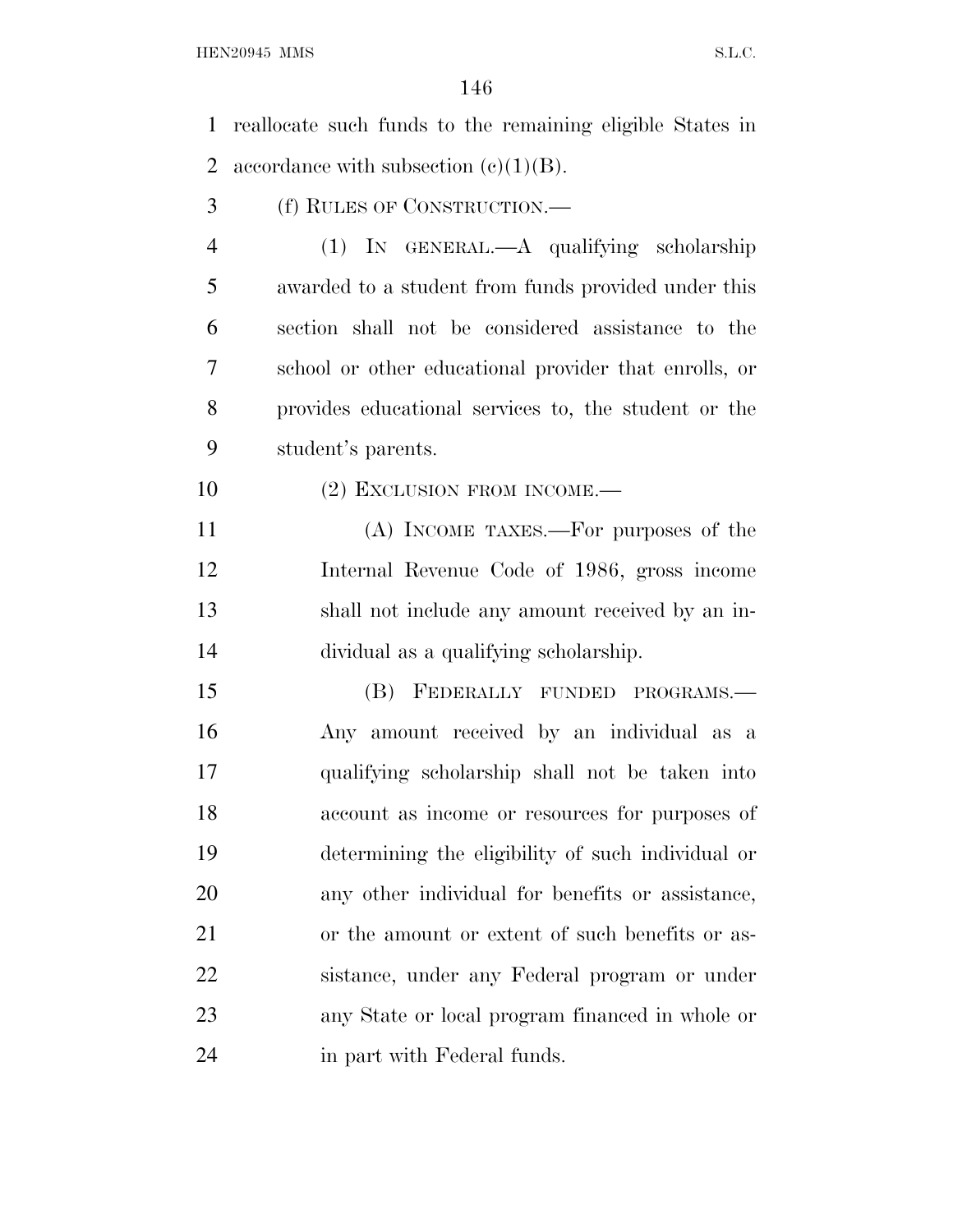| $\mathbf{1}$   | (3) PROHIBITION OF CONTROL OVER NON-             |
|----------------|--------------------------------------------------|
| $\overline{2}$ | PUBLIC EDUCATION PROVIDERS.-                     |
| 3              | $(A)(i)$ Nothing in this section shall be con-   |
| $\overline{4}$ | strued to permit, allow, encourage, or authorize |
| 5              | any Federal control over any aspect of any pri-  |
| 6              | vate, religious, or home education provider,     |
| 7              | whether or not a home education provider is      |
| 8              | treated as a private school or home school       |
| 9              | under State law.                                 |
| 10             | (ii) This section shall not be construed to      |
| 11             | exclude private, religious, or home education    |
| 12             | providers from participation in programs or      |
| 13             | services under this section.                     |
| 14             | (B) Nothing in this section shall be con-        |
| 15             | strued to permit, allow, encourage, or authorize |
| 16             | a State to mandate, direct, or control any as-   |
| 17             | pect of a private or home education provider,    |
| 18             | regardless of whether or not a home education    |
| 19             | provider is treated as a private school under    |
| 20             | State law.                                       |
| 21             | (C) No participating State shall exclude,        |
| 22             | discriminate against, or otherwise disadvantage  |
| 23             | any education provider with respect to pro-      |
| 24             | grams or services under this section based in    |
| 25             | whole or in part on the provider's religious     |
|                |                                                  |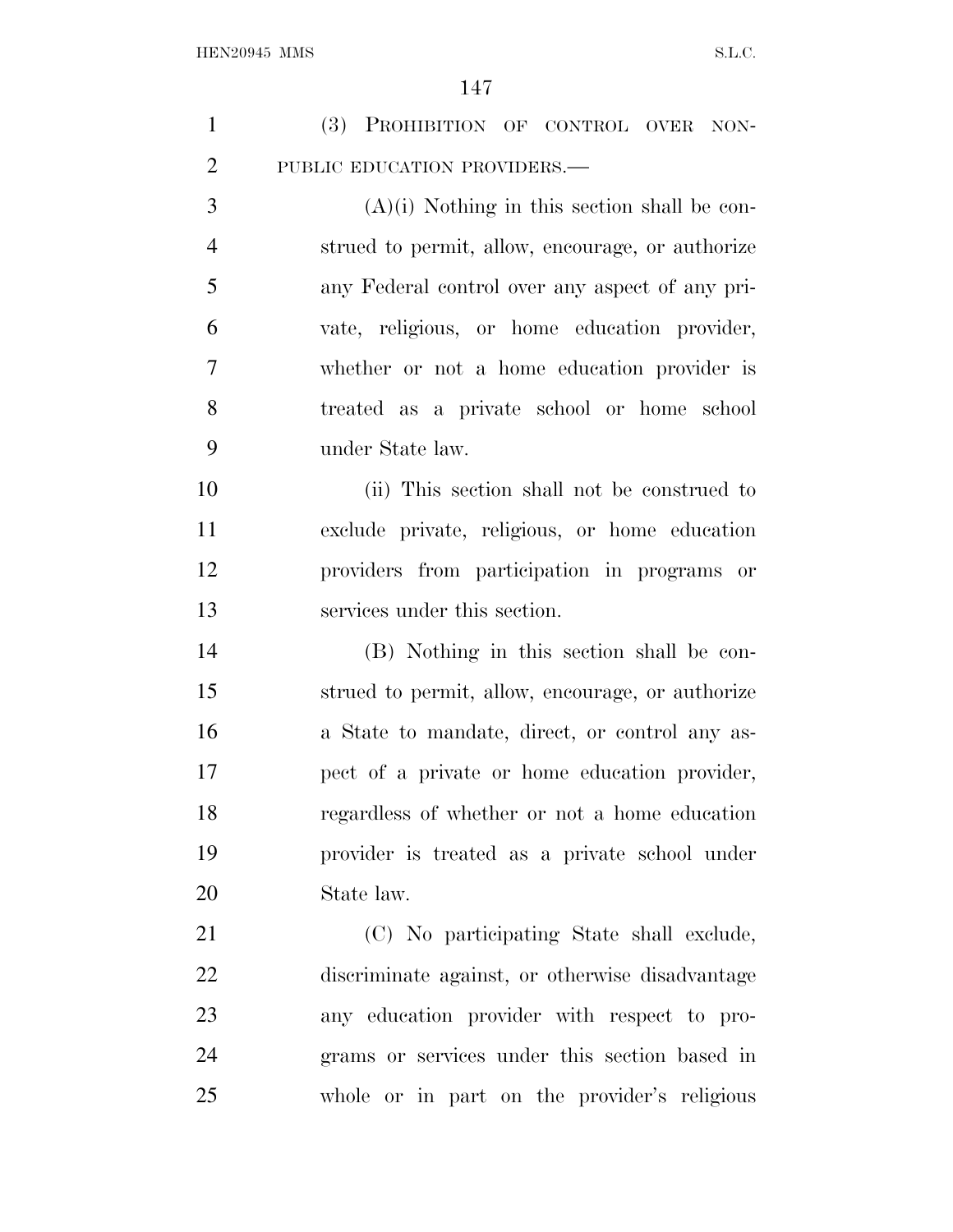| $\mathbf{1}$   | character or affiliation, including religiously             |
|----------------|-------------------------------------------------------------|
| $\overline{2}$ | based or mission-based policies or practices.               |
| 3              | (4) PARENTAL RIGHTS TO USE<br>SCHOLAR-                      |
| $\overline{4}$ | SHIPS.—No participating State shall disfavor or dis-        |
| 5              | courage the use of qualifying scholarships for the          |
| 6              | purchase of elementary and secondary education              |
| 7              | services, including those services provided by private      |
| 8              | or nonprofit entities, such as faith-based providers.       |
| 9              | (5) STATE AND LOCAL AUTHORITY.-Nothing                      |
| 10             | in this section shall be construed to modify a State        |
| 11             | or local government's authority and responsibility to       |
| 12             | fund education.                                             |
| 13             | (g) AUTHORIZATION OF APPROPRIATIONS.—There                  |
| 14             | are authorized to be appropriated to carry out this section |
| 15             | such sums as may be necessary.                              |
| 16             | SEC. 6002. TAX CREDITS FOR CONTRIBUTIONS TO ELIGIBLE        |
| 17             | SCHOLARSHIP-GRANTING ORGANIZATIONS.                         |
| 18             | (a) CREDIT FOR INDIVIDUALS.—Subpart A of part               |
| 19             | IV of subchapter A of chapter 1 of the Internal Revenue     |
| 20             | Code of $1986$ is amended by adding after section $25D$ the |
| 21             | following new section:                                      |
| 22             | "SEC. 25E. CONTRIBUTIONS TO ELIGIBLE SCHOLARSHIP-           |
| 23             | <b>GRANTING ORGANIZATIONS.</b>                              |
| 24             | "(a) ALLOWANCE OF CREDIT.—Subject to section                |
| 25             | $6003(c)$ of the Delivering Immediate Relief to America's   |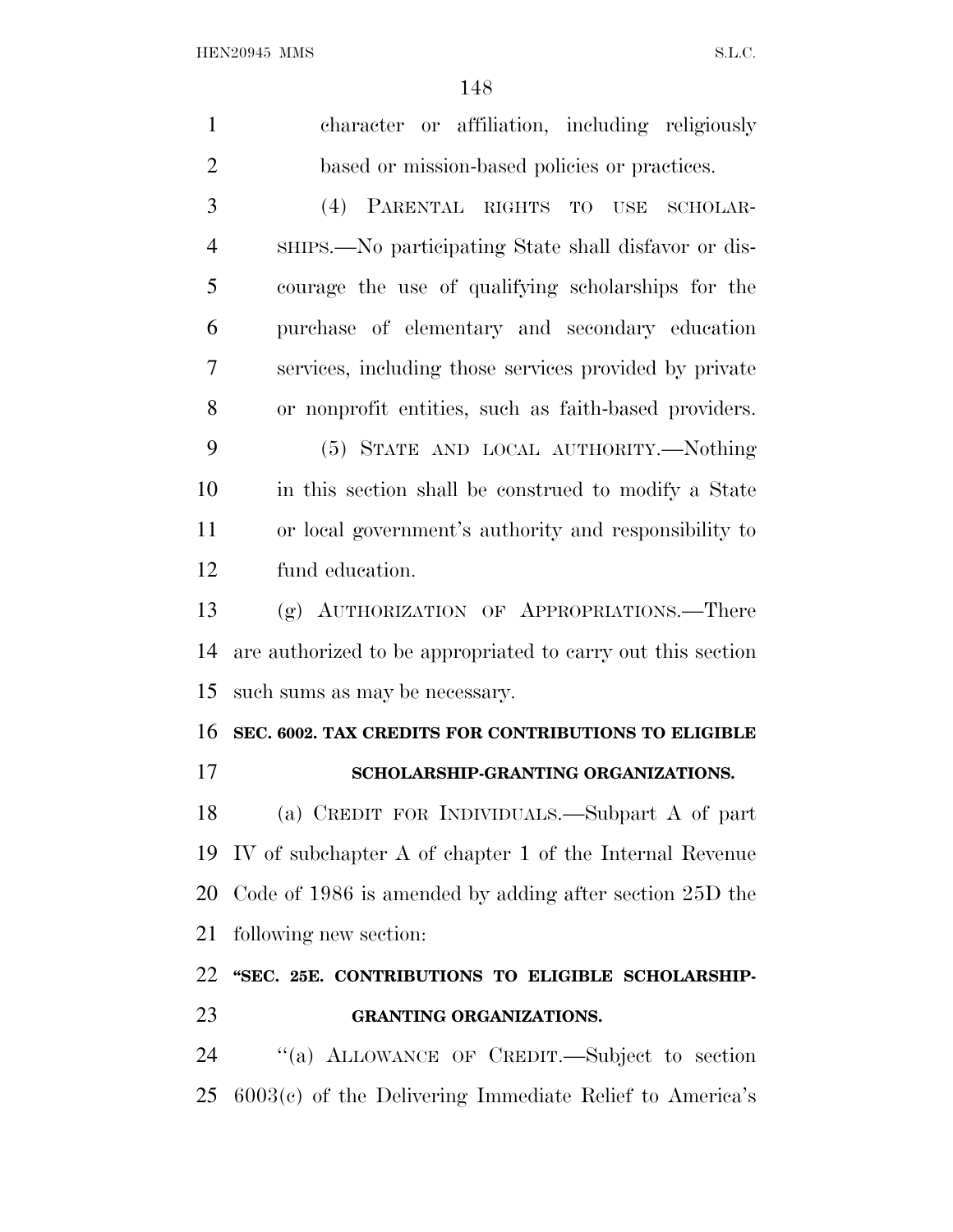HEN20945 MMS S.L.C.

 Families, Schools and Small Businesses Act, in the case of an individual, there shall be allowed as a credit against the tax imposed by this chapter for the taxable year an amount equal to the sum of any qualified contributions made by the taxpayer during the taxable year.

 ''(b) AMOUNT OF CREDIT.—The credit allowed under subsection (a) for any taxable year shall not exceed 10 percent of the taxpayer's adjusted gross income for the taxable year.

 ''(c) DEFINITIONS.—For purposes of this section— 11 "(1) ELIGIBLE SCHOLARSHIP-GRANTING ORGA- NIZATION.—The term 'eligible scholarship-granting organization' means—

 $"({\rm A})$  an organization that—  $\qquad$  ''(i) is described in section  $501(c)(3)$  and exempt from taxation under section  $17 \t\t 501(a),$ 

18 ''(ii) provides qualifying scholarships to individual elementary and secondary students who—

21 ''(I) reside in the State in which 22 the eligible scholarship-granting orga-nization is recognized, or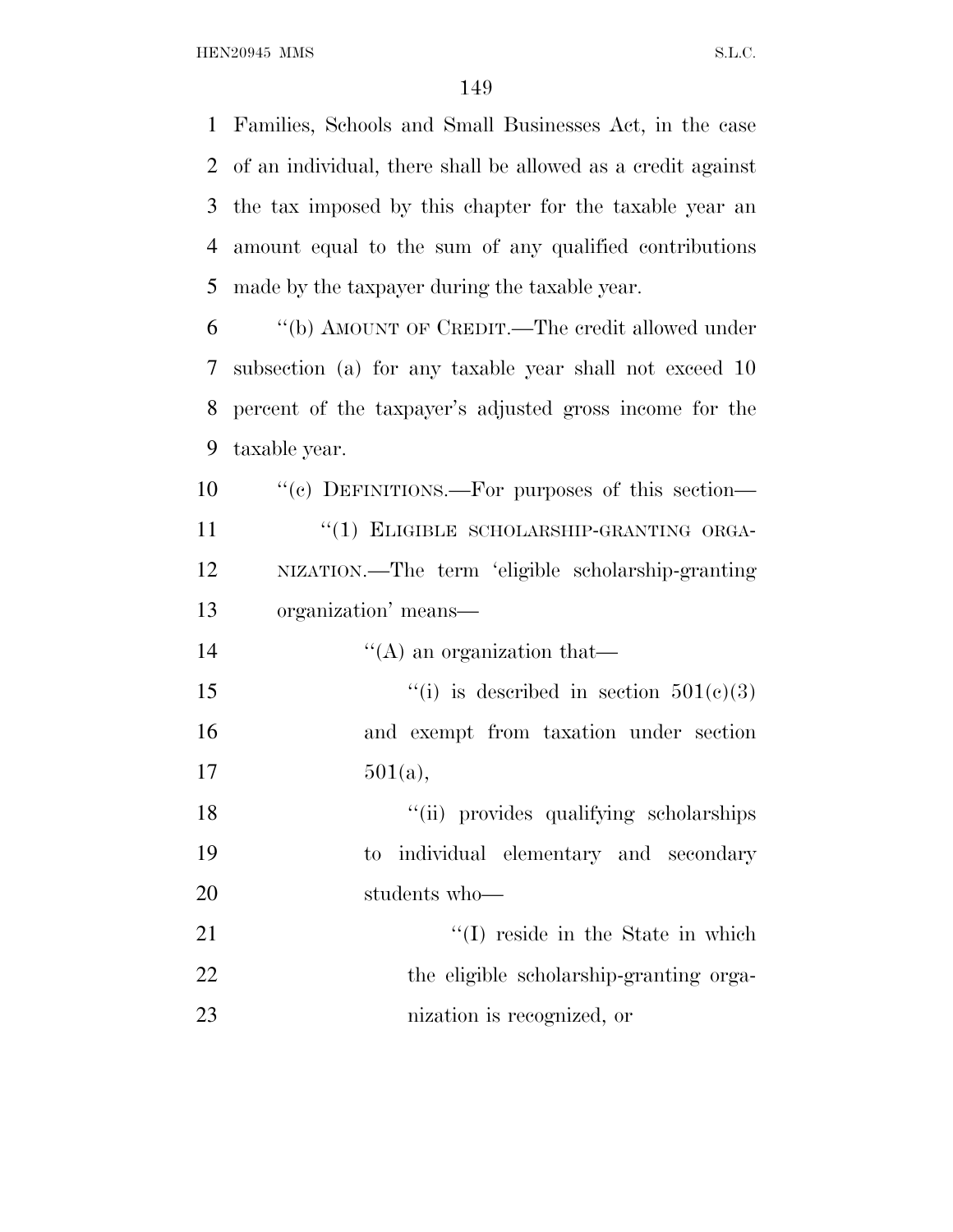| $\mathbf{1}$   | $\lq\lq$ (II) in the case of the Bureau of   |
|----------------|----------------------------------------------|
| $\overline{2}$ | Indian Education, are members of a           |
| 3              | federally recognized tribe,                  |
| $\overline{4}$ | "(iii) a State identifies to the Sec-        |
| 5              | retary as an eligible scholarship-granting   |
| 6              | organization under section $6003(c)(5)(B)$   |
| $\overline{7}$ | of the Delivering Immediate Relief to        |
| 8              | America's Families, Schools and Small        |
| 9              | Businesses Act,                              |
| 10             | "(iv) allocates at least 90 percent of       |
| 11             | qualified contributions to qualifying schol- |
| 12             | arships on an annual basis, and              |
| 13             | "(v) provides qualifying scholarships        |
| 14             | $to-$                                        |
| 15             | $\lq\lq$ (I) more than 1 eligible student,   |
| 16             | $\lq\lq$ (II) more than 1 eligible family,   |
| 17             | and                                          |
| 18             | "(III) different eligible students           |
| 19             | attending more than 1 education pro-         |
| 20             | vider, or                                    |
| 21             | $\lq$ (B) an organization that—              |
| 22             | "(i) is described in section $501(e)(3)$     |
| 23             | and exempt from taxation under section       |
| 24             | $501(a)$ , and                               |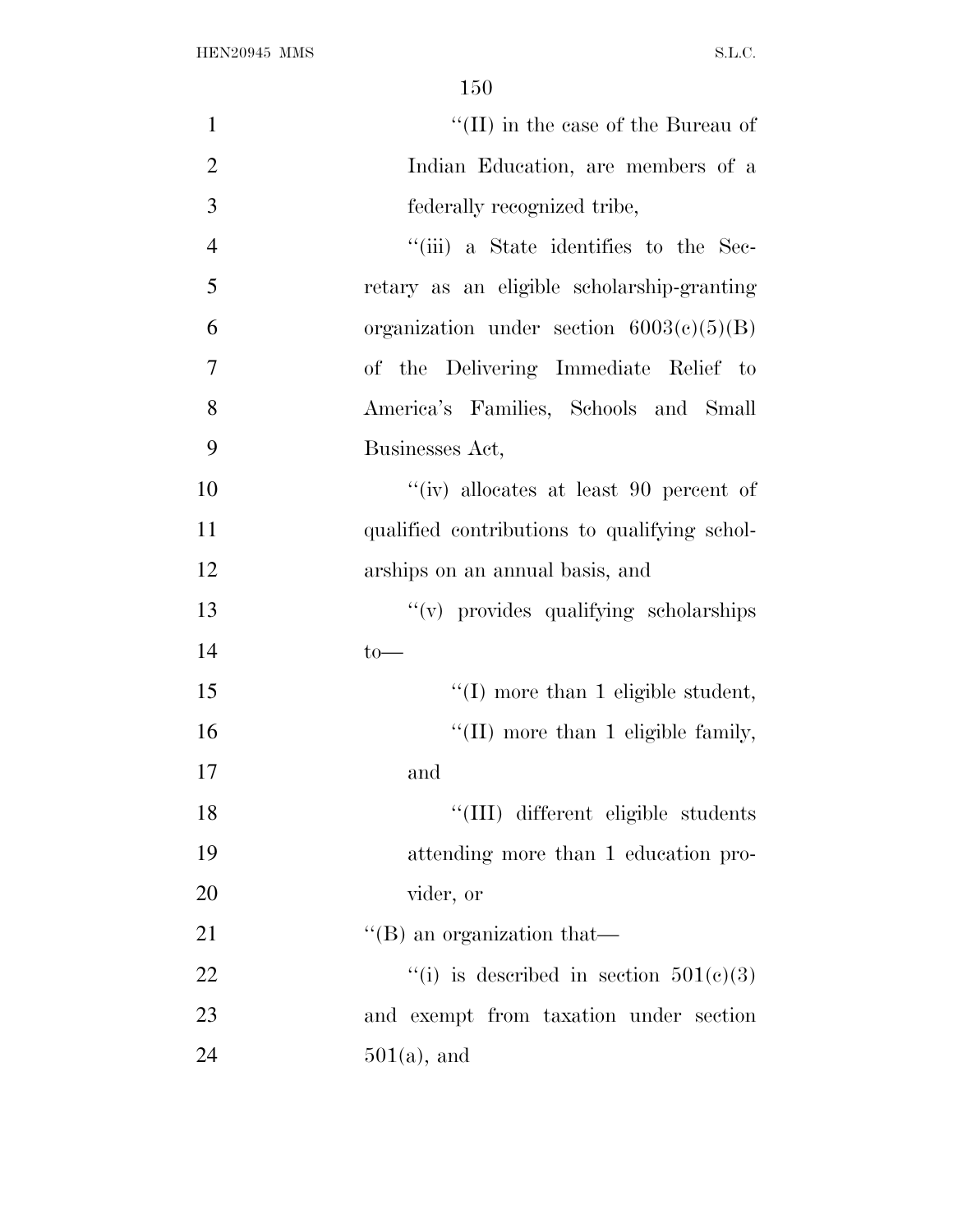HEN20945 MMS S.L.C.

| $\mathbf{1}$   | "(ii) pursuant to State law, was able,                |
|----------------|-------------------------------------------------------|
| $\overline{2}$ | as of January 1, 2021, to receive contribu-           |
| 3              | tions that are eligible for a State tax credit        |
| $\overline{4}$ | if such contributions are used by the orga-           |
| 5              | nization to provide scholarships to indi-             |
| 6              | vidual elementary and secondary students,             |
| 7              | including scholarships for attending private          |
| 8              | schools.                                              |
| 9              | "(2) QUALIFIED CONTRIBUTION.—The term                 |
| 10             | 'qualified contribution' means a contribution of cash |
| 11             | to any eligible scholarship-granting organization.    |
| 12             | "(3) QUALIFIED EXPENSE.—The term 'quali-              |
| 13             | fied expense' means any educational expense that      |
| 14             | is—                                                   |
| 15             | "(A) for an individual student's elementary           |
| 16             | or secondary education, as recognized by the          |
| 17             | State, or                                             |
| 18             | "(B) for the secondary education compo-               |
| 19             | nent of an individual elementary or secondary         |
| 20             | student's career and technical education, as de-      |
| 21             | fined by section $3(5)$ of the Carl D. Perkins Ca-    |
| 22             | reer and Technical Education Act of 2006 (20          |
| 23             | U.S.C. $2302(5)$ ).                                   |
| 24             | "(4) QUALIFYING SCHOLARSHIP.—The term                 |
| 25             | 'qualifying scholarship' means a scholarship granted  |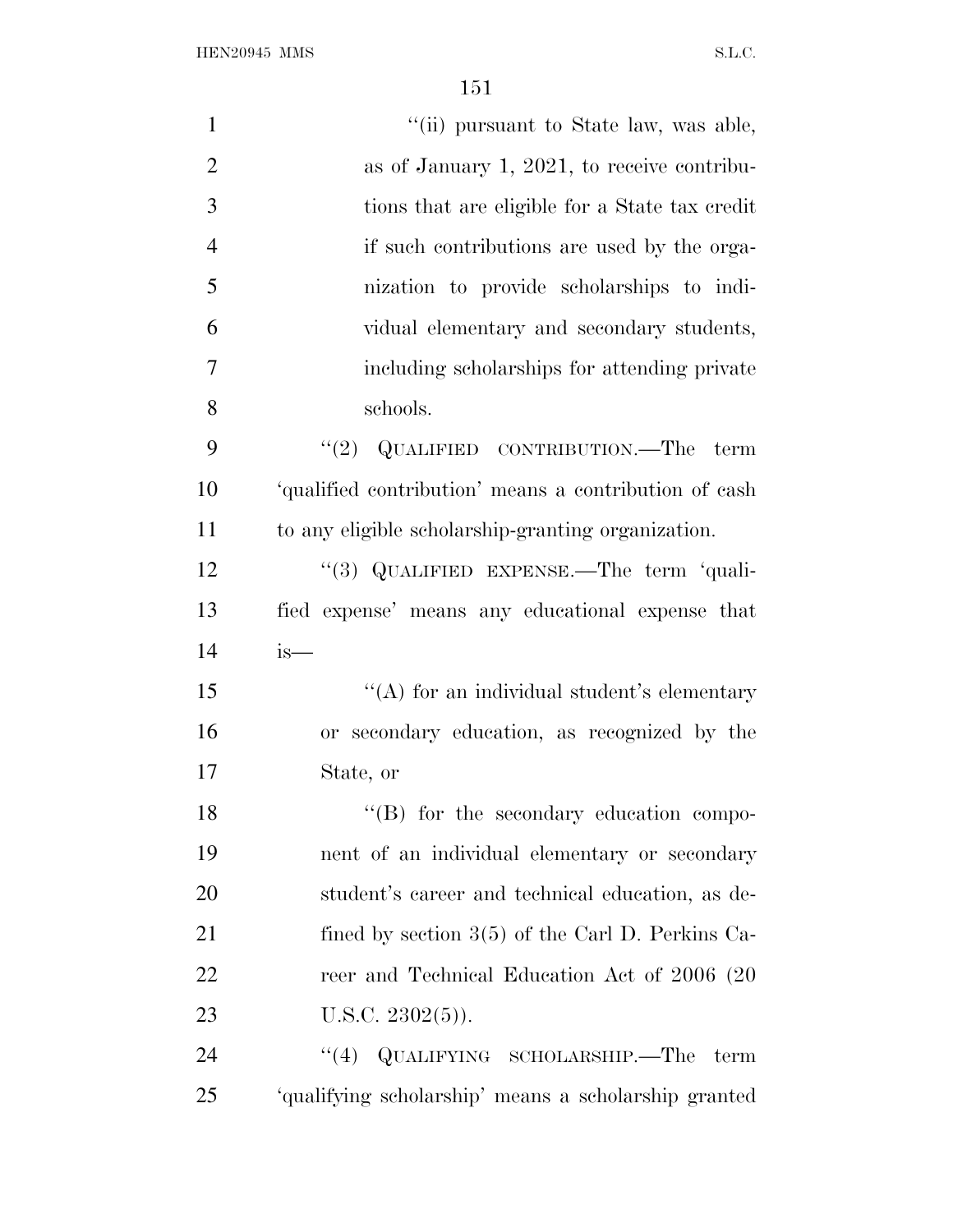by an eligible scholarship-granting organization to an individual elementary or secondary student for a qualified expense.

4 "(5) STATE.—The term 'State' means each of the 50 States, the District of Columbia, the Com- monwealth of Puerto Rico, the outlying areas (as de- fined in section 1121(c) of the Elementary and Sec- ondary Education Act of 1965 (20 U.S.C. 6331(c)), and the Department of the Interior (acting through 10 the Bureau of Indian Education).

11 "(d) RULES OF CONSTRUCTION.—

12 "(1) IN GENERAL.—A qualifying scholarship awarded to a student from the proceeds of a quali- fied contribution under this section shall not be con- sidered assistance to the school or other educational provider that enrolls, or provides educational services to, the student or the student's parents.

18 "(2) EXCLUSION FROM INCOME.—Gross income shall not include any amount received by an indi- vidual as a qualifying scholarship and such amount shall not be taken into account as income or re- sources for purposes of determining the eligibility of such individual or any other individual for benefits or assistance, or the amount or extent of such bene-fits or assistance, under any Federal program or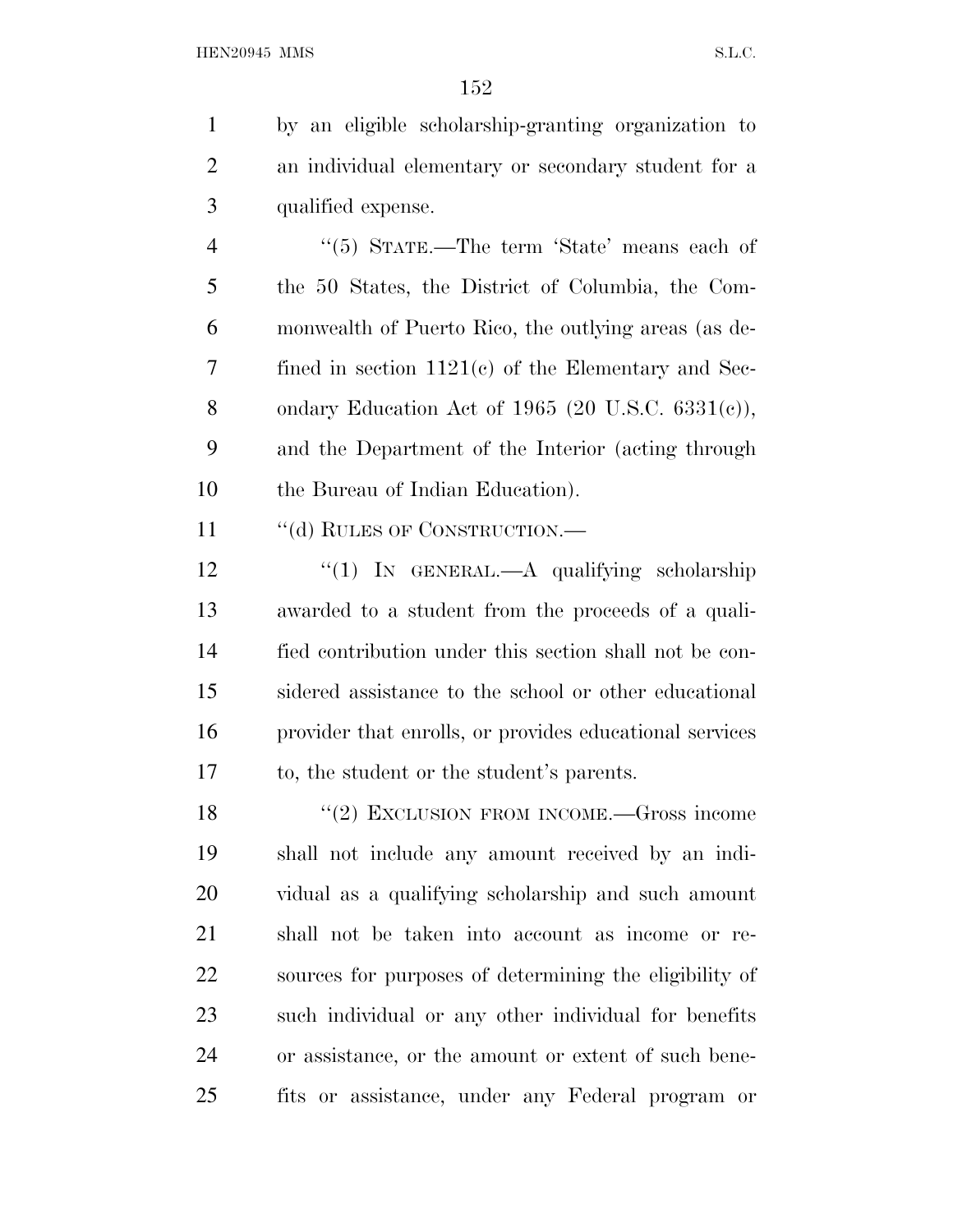${\bf HEN20945~MMS} \hspace{2cm} {\bf S.L.C.}$ 

| $\mathbf{1}$   | under any State or local program financed in whole |
|----------------|----------------------------------------------------|
| $\overline{2}$ | or in part with Federal funds.                     |
| 3              | "(3) PROHIBITION OF CONTROL OVER NON-              |
| $\overline{4}$ | PUBLIC EDUCATION PROVIDERS.-                       |
| 5              | $\lq\lq (A)(i)$ Nothing in this section shall be   |
| 6              | construed to permit, allow, encourage, or au-      |
| 7              | thorize any Federal control over any aspect of     |
| 8              | any private, religious, or home education pro-     |
| 9              | vider, whether or not a home education provider    |
| 10             | is treated as a private school or home school      |
| 11             | under State law.                                   |
| 12             | "(ii) This section shall not be construed to       |
| 13             | exclude private, religious, or home education      |
| 14             | providers from participation in programs or        |
| 15             | services under this section.                       |
| 16             | "(B) Nothing in this section shall be con-         |
| 17             | strued to permit, allow, encourage, or authorize   |
| 18             | an entity submitting a list of eligible scholar-   |
| 19             | ship-granting organizations on behalf of a State   |
| 20             | pursuant to section $6003(c)(5)$ of the Delivering |
| 21             | Relief to America's<br>Immediate<br>Families,      |
| 22             | Schools and Small Businesses Act to mandate,       |
| 23             | direct, or control any aspect of a private or      |
| 24             | home education provider, regardless of whether     |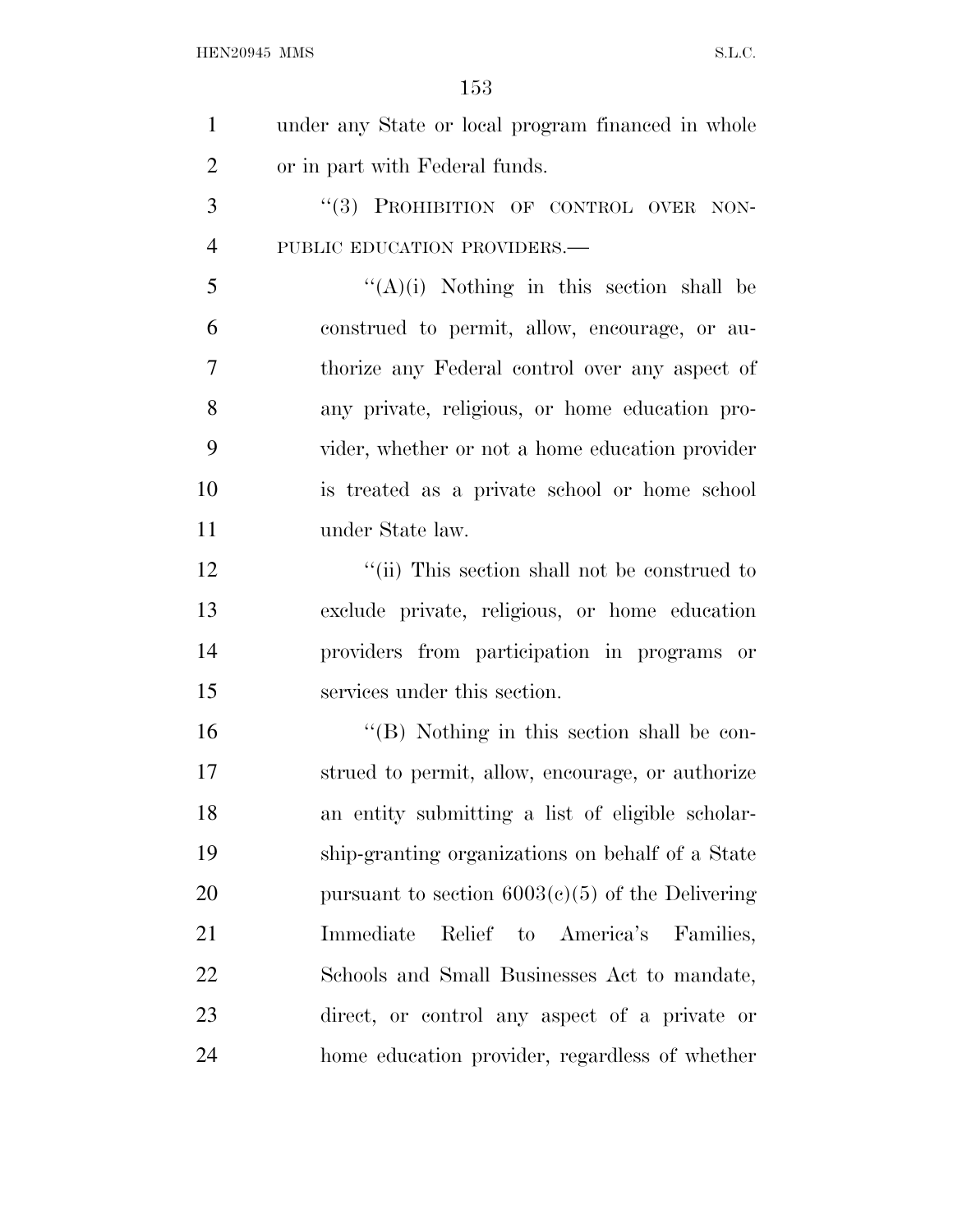or not a home education provider is treated as a private school under State law.

 $\cdot$  (C) No participating State or entity act- ing on behalf of a State pursuant to section 6003(c)(5) of the Delivering Immediate Relief to America's Families, Schools and Small Busi- nesses Act shall exclude, discriminate against, or otherwise disadvantage any education pro- vider with respect to programs or services under this section based in whole or in part on the provider's religious character or affiliation, including religiously-based or mission-based 13 policies or practices.

14 "(4) PARENTAL RIGHTS TO USE SCHOLAR- SHIPS.—No participating State or entity acting on 16 behalf of a State pursuant to section  $6003(c)(5)$  of the Delivering Immediate Relief to America's Fami- lies, Schools and Small Businesses Act shall disfavor or discourage the use of qualifying scholarships for the purchase of elementary and secondary education services, including those services provided by private or nonprofit entities, such as faith-based providers. 23 "(5) STATE AND LOCAL AUTHORITY.—Nothing in this section shall be construed to modify a State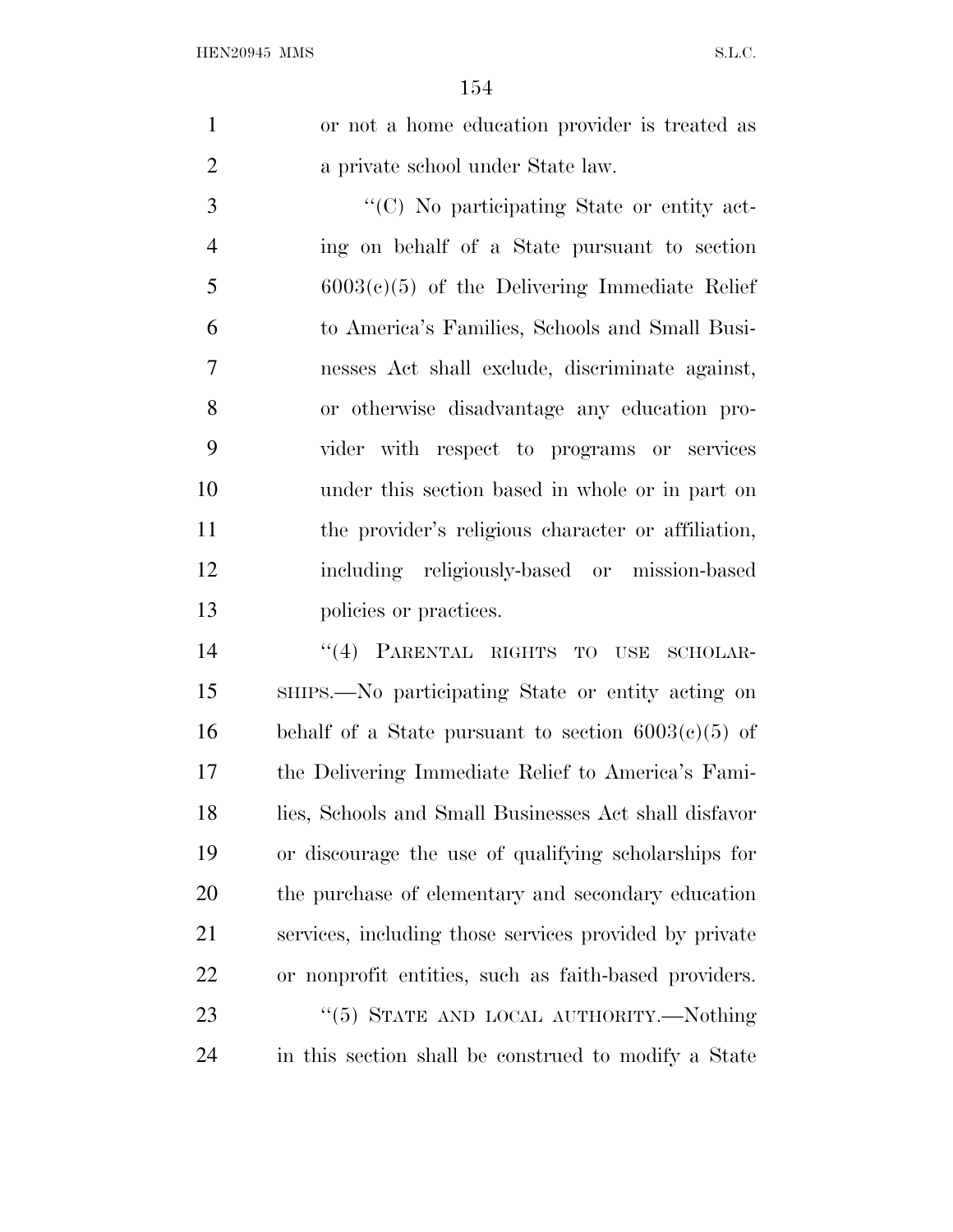HEN20945 MMS S.L.C.

 or local government's authority and responsibility to fund education.

 ''(e) DENIAL OF DOUBLE BENEFIT.—The Secretary shall prescribe such regulations or other guidance to en- sure that the sum of the tax benefits provided by Federal, State, or local law for a qualified contribution receiving a Federal tax credit in any taxable year does not exceed the sum of the qualified contributions made by the tax-payer for the taxable year.

 ''(f) CARRYFORWARD OF CREDIT.—If a tax credit al- lowed under this section is not fully used within the appli- cable taxable year because of insufficient tax liability on the part of the taxpayer, the unused amount may be car-ried forward for a period not to exceed 5 years.

 ''(g) ELECTION.—This section shall apply to a tax- payer for a taxable year only if the taxpayer elects to have this section apply for such taxable year.

18 "(h) ALTERNATIVE MINIMUM TAX.—For purposes of calculating the alternative minimum tax under section 55, a taxpayer may use any credit received for a qualified con-tribution under this section.

22 ""(i) TERMINATION.—This section shall not apply to any contributions made in taxable years beginning after December 31, 2022.''.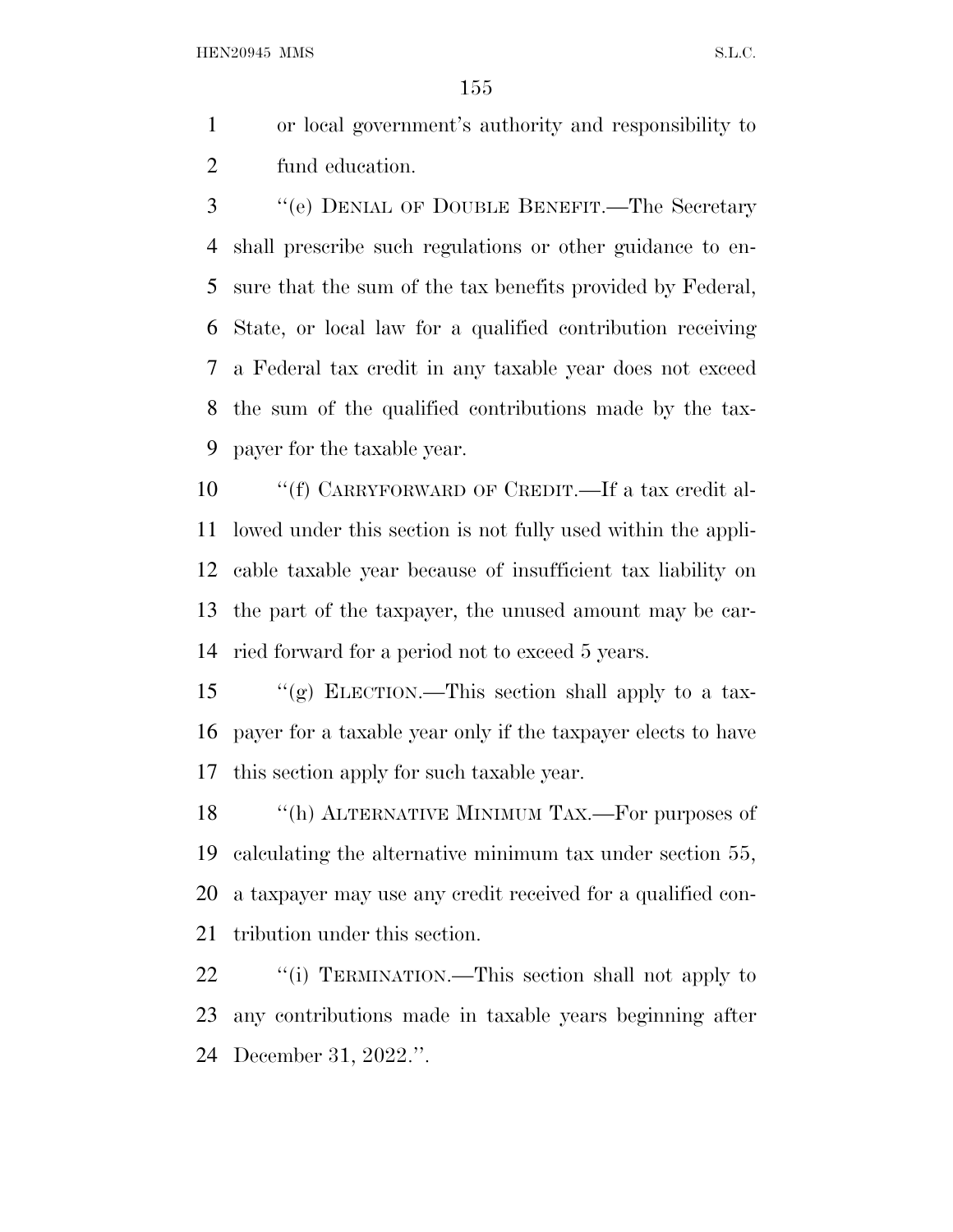(b) CLERICAL AMENDMENT.—The table of sections for subpart A of part IV of subchapter A of chapter 1 of the Internal Revenue Code of 1986 is amended by in- serting after the item relating to section 25D the following new item:

''Sec. 25E. Contributions to eligible scholarship-granting organizations.''.

 (c) CREDIT FOR CORPORATIONS.—Subpart D of part IV of subchapter A of chapter 1 of the Internal Revenue Code of 1986 is amended by adding at the end the fol-lowing new section:

## **''SEC. 45U. CONTRIBUTIONS TO ELIGIBLE SCHOLARSHIP-GRANTING ORGANIZATIONS.**

 ''(a) ALLOWANCE OF CREDIT.—Subject to section 6003(c) of the Delivering Immediate Relief to America's Families, Schools and Small Businesses Act, for purposes of section 38, in the case of a domestic corporation, there shall be allowed as a credit against the tax imposed by this chapter for the taxable year an amount equal to the sum of any qualified contributions (as defined in section  $25E(c)(2)$  made by such corporation during the taxable year.

21 "(b) AMOUNT OF CREDIT.—The credit allowed under subsection (a) for any taxable year shall not exceed 5 per- cent of the taxable income (as defined in section 24  $170(b)(2)(D)$  of the domestic corporation for such taxable year.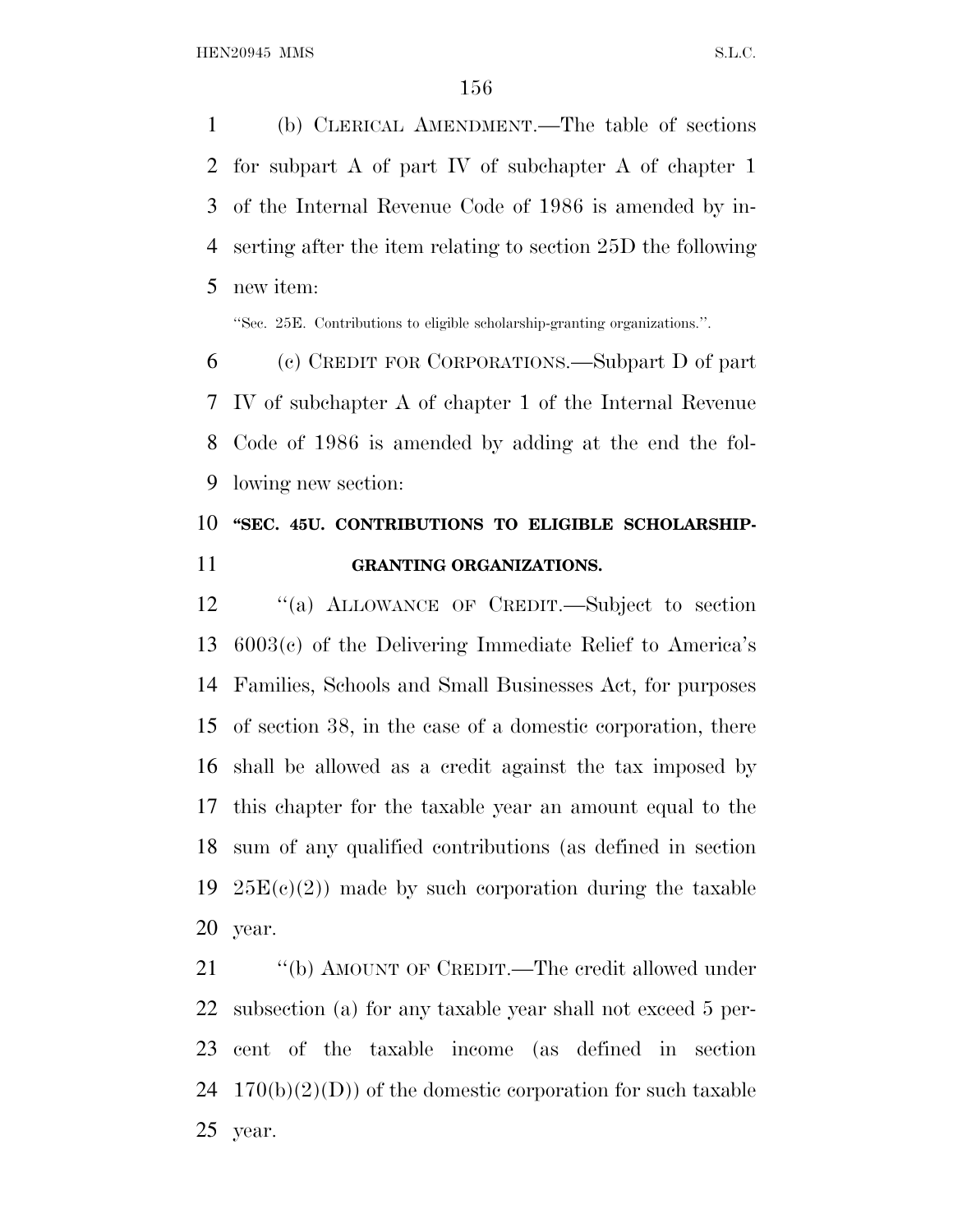''(c) ADDITIONAL PROVISIONS.—For purposes of this section, any qualified contributions made by a domestic corporation shall be subject to the provisions of section 25E (including subsection (d) of such section), to the ex-tent applicable.

 ''(d) ELECTION.—This section shall apply to a tax- payer for a taxable year only if the taxpayer elects to have this section apply for such taxable year.

 ''(e) TERMINATION.—This section shall not apply to any contributions made in taxable years beginning after December 31, 2022.''.

 (d) CREDIT PART OF GENERAL BUSINESS CRED-IT.—Section 38(b) is amended—

 (1) by striking ''plus'' at the end of paragraph 15  $(32);$ 

 (2) by striking the period at the end of para-17 graph (33) and inserting ", plus"; and

 (3) by adding at the end the following new paragraph:

20  $(34)$  the credit for qualified contributions de-21 termined under section  $45U(a)$ .".

 (e) CLERICAL AMENDMENT.—The table of sections for subpart D of part IV of subchapter A of chapter 1 is amended by adding at the end the following new item: ''Sec. 45U. Contributions to eligible scholarship-granting organizations.''.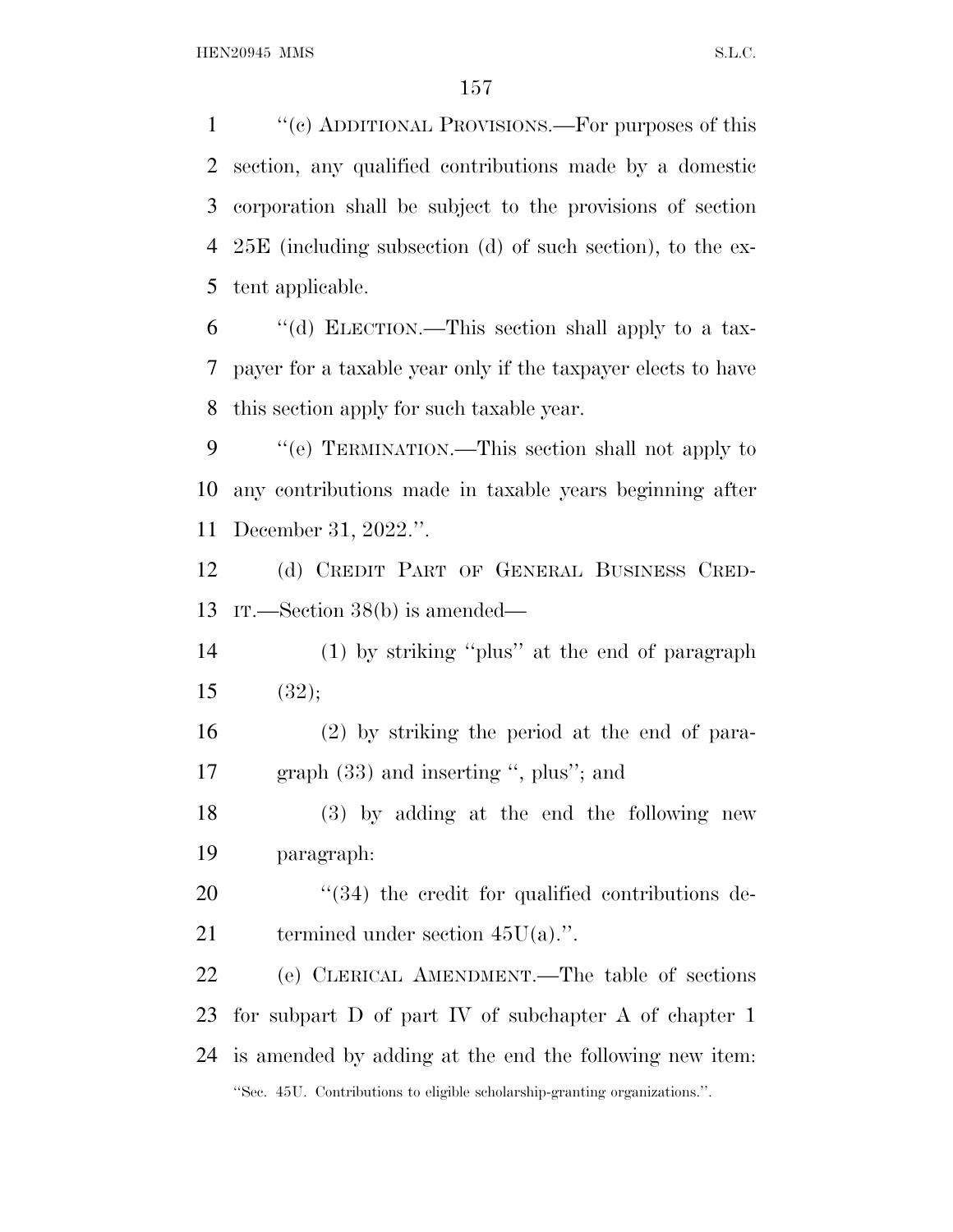(f) EFFECTIVE DATE.—The amendments made by this section shall apply to taxable years beginning after December 31, 2020.

## **SEC. 6003. EDUCATION FREEDOM SCHOLARSHIPS WEB PORTAL AND ADMINISTRATION.**

 (a) I<sup>N</sup> GENERAL.—The Secretary of the Treasury shall, in coordination with the Secretary of Education, es-tablish, host, and maintain a web portal that—

 (1) lists all eligible scholarship-granting organi-zations;

 (2) enables a taxpayer to make a qualifying contribution to one or more eligible scholarship- granting organizations and to immediately obtain both a pre-approval of a tax credit for that contribu-tion and a receipt for tax filings;

 (3) provides information about the tax benefits under sections 25E and 45U of the Internal Rev-enue Code of 1986; and

 (4) enables a State to submit and update infor- mation about its programs and its eligible scholar- ship-granting organizations for informational pur-poses only, including information on—

23 (A) student eligibility;

(B) allowable educational expenses;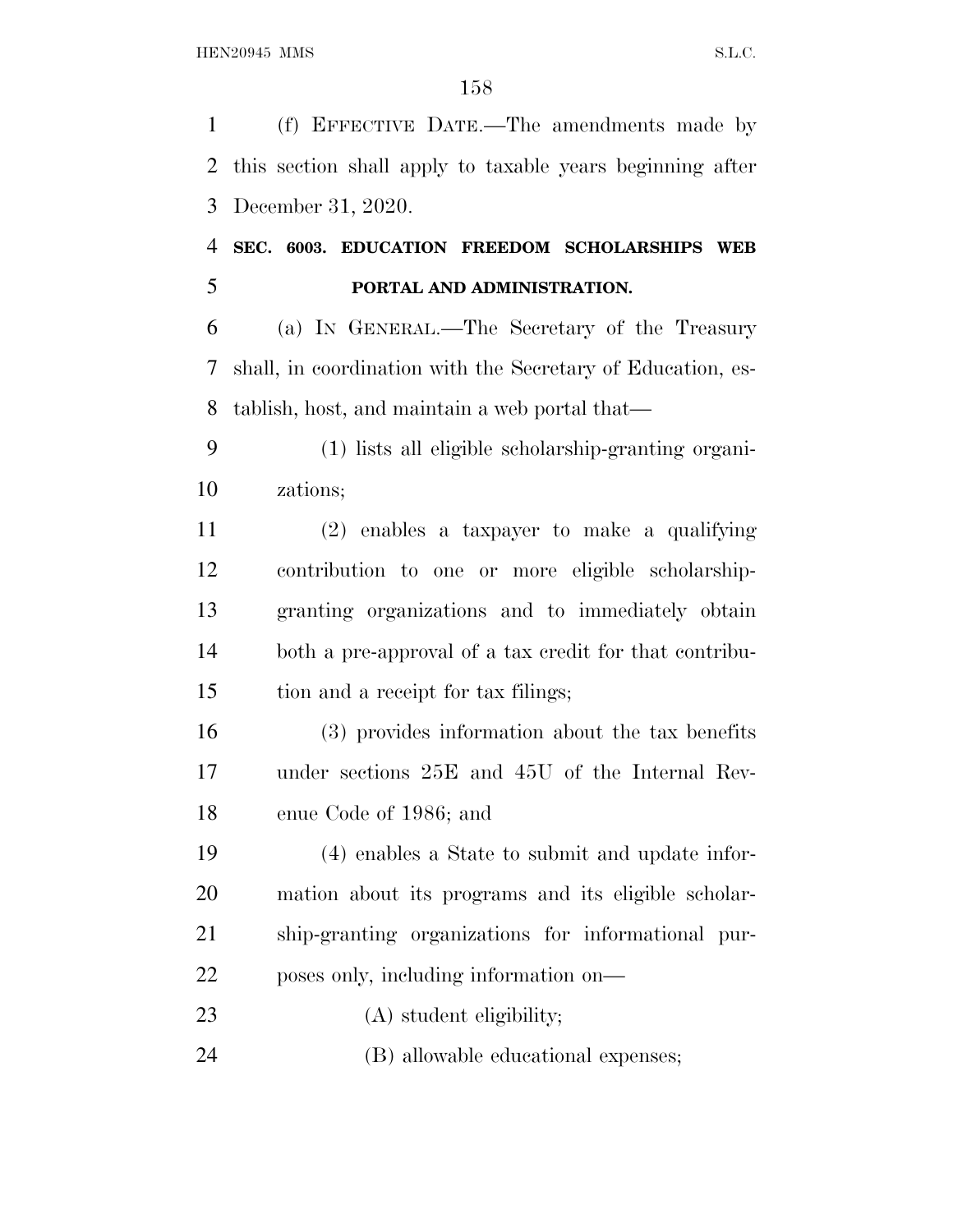HEN20945 MMS S.L.C.

 (C) the types of allowable education pro- viders; (D) the percentage of funds an organiza- tion may use for program administration; and (E) the percentage of total contributions

the organization awards in a calendar year.

 (b) NONPORTAL CONTRIBUTIONS.—A taxpayer may opt to make a contribution directly to an eligible scholar- ship-granting organization, instead of through the web portal described in subsection (a), provided that the tax- payer, or the eligible scholarship-granting organization on behalf of the taxpayer, applies for, and receives pre-ap- proval for a tax credit from the Secretary of the Treasury in coordination with the Secretary of Education.

 (c) NATIONAL AND STATE LIMITATIONS ON CRED-ITS.—

 (1) NATIONAL LIMITATION.—For each fiscal year, the total amount of qualifying contributions for which a credit is allowed under sections 25E and 45U of the Internal Revenue Code of 1986 shall not 21 exceed \$5,000,000,000.

22 (2) ALLOCATION OF LIMITATION.—

 (A) INITIAL ALLOCATIONS.—For each cal- endar year, with respect to the limitation under paragraph (1), the Secretary of the Treasury,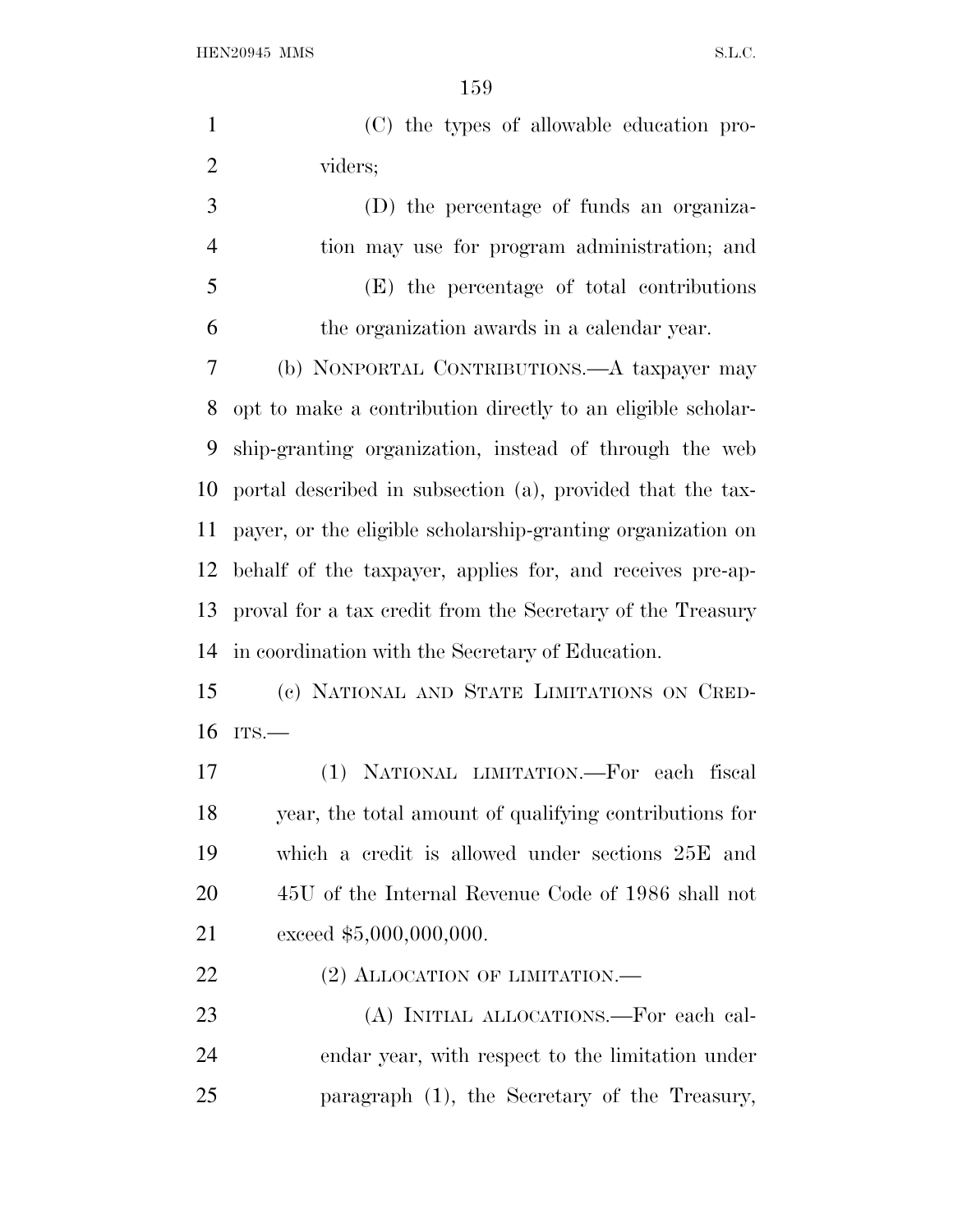| $\mathbf{1}$   | in consultation with the Secretary of Education, |
|----------------|--------------------------------------------------|
| $\overline{2}$ | shall—                                           |
| 3              | (i) allocate to each State an amount             |
| $\overline{4}$ | equal to the sum of the qualifying con-          |
| 5              | tributions made in the State in the pre-         |
| 6              | vious year; and                                  |
| 7              | (ii) from any amounts remaining fol-             |
| 8              | lowing allocations made under clause (i),        |
| 9              | allocate to each participating State an          |
| 10             | amount equal to the sum of—                      |
| 11             | (I) an amount that bears the                     |
| 12             | same relationship to 20 percent of               |
| 13             | such remaining amount as the num-                |
| 14             | ber of individuals aged 5 through 17             |
| 15             | in the State, as determined by the               |
| 16             | Secretary of Education on the basis of           |
| 17             | the most recent satisfactory data,               |
| 18             | bears to the number of those individ-            |
| 19             | uals in all such States, as so deter-            |
| 20             | mined; and                                       |
| 21             | (II) an amount that bears the                    |
| 22             | same relationship to 80 percent of               |
| 23             | such remaining amount as the num-                |
| 24             | ber of individuals aged 5 through 17             |
| 25             | from families with incomes below the             |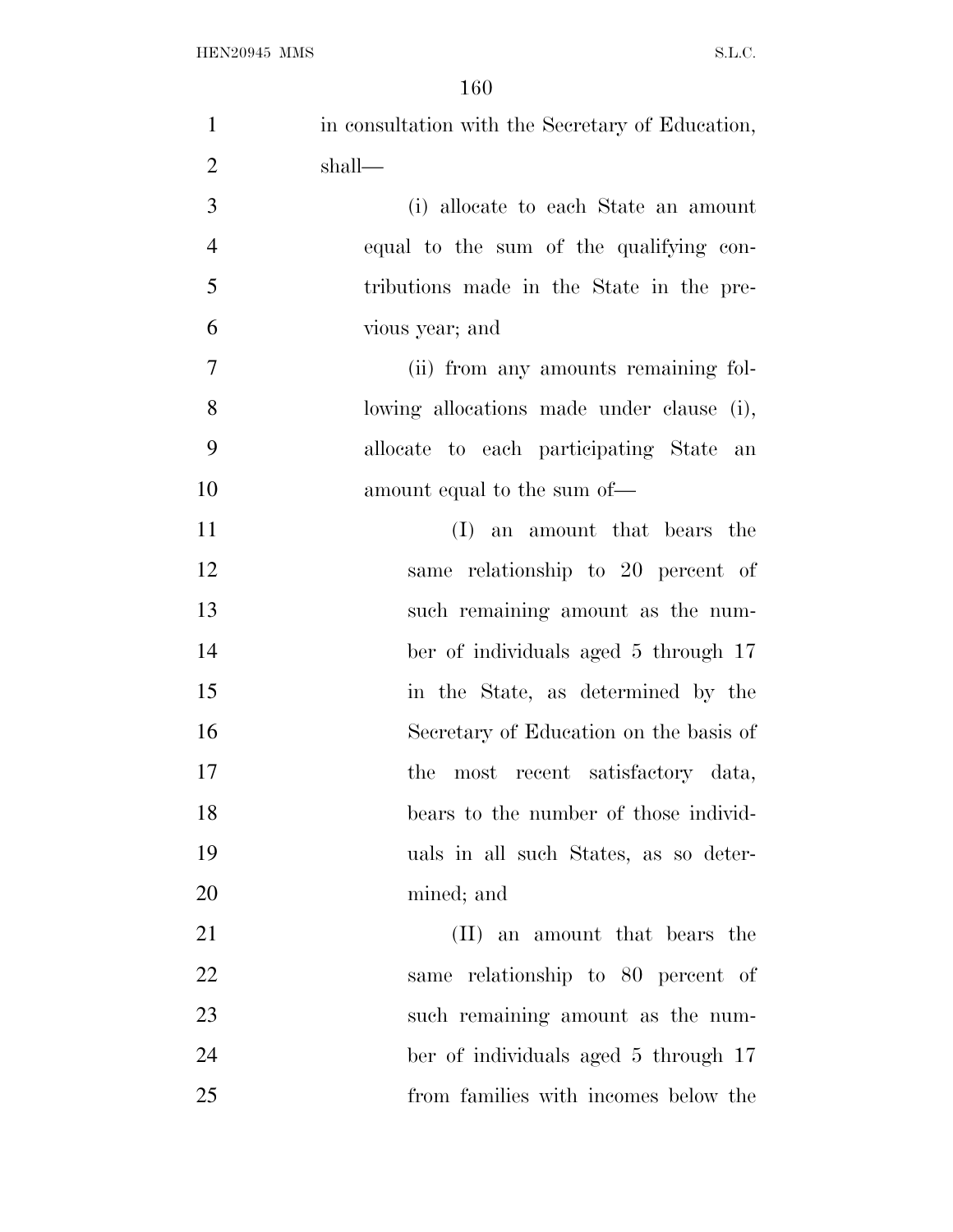| $\mathbf{1}$   | poverty line in the State, as deter-                    |
|----------------|---------------------------------------------------------|
| $\overline{2}$ | mined by the Secretary of Education,                    |
| 3              | on the basis of the most recent satis-                  |
| $\overline{4}$ | factory data, bears to the number of                    |
| 5              | those individuals in all such States, as                |
| 6              | so determined.                                          |
| 7              | (B)<br>MINIMUM ALLOCATION.—Notwith-                     |
| 8              | standing subparagraph (A), no State receiving           |
| 9              | an allocation under this section may receive less       |
| 10             | than $\frac{1}{2}$ of 1 percent of the amount allocated |
| 11             | for a fiscal year.                                      |
| 12             | (3) ALLOWABLE PARTNERSHIPS.—A State may                 |
| 13             | choose to administer the allocation it receives under   |
| 14             | paragraph (2) in partnership with one or more           |
| 15             | States, provided that the eligible scholarship-grant-   |
| 16             | ing organizations in each partner State serve stu-      |
| 17             | dents who reside in all States in the partnership.      |
| 18             | (4) TOTAL ALLOCATION.—A State's allocation,             |
| 19             | for any fiscal year, is the sum of the amount deter-    |
| 20             | mined for such State under subparagraphs (A) and        |
| 21             | $(B)$ of paragraph $(2)$ .                              |
| 22             | (5) ALLOCATION AND ADJUSTMENTS.—                        |
| 23             | (A) INITIAL ALLOCATION TO STATES.—Not                   |
| 24             | later than November 1 of the year preceding a           |
| 25             | year for which there is a national limitation on        |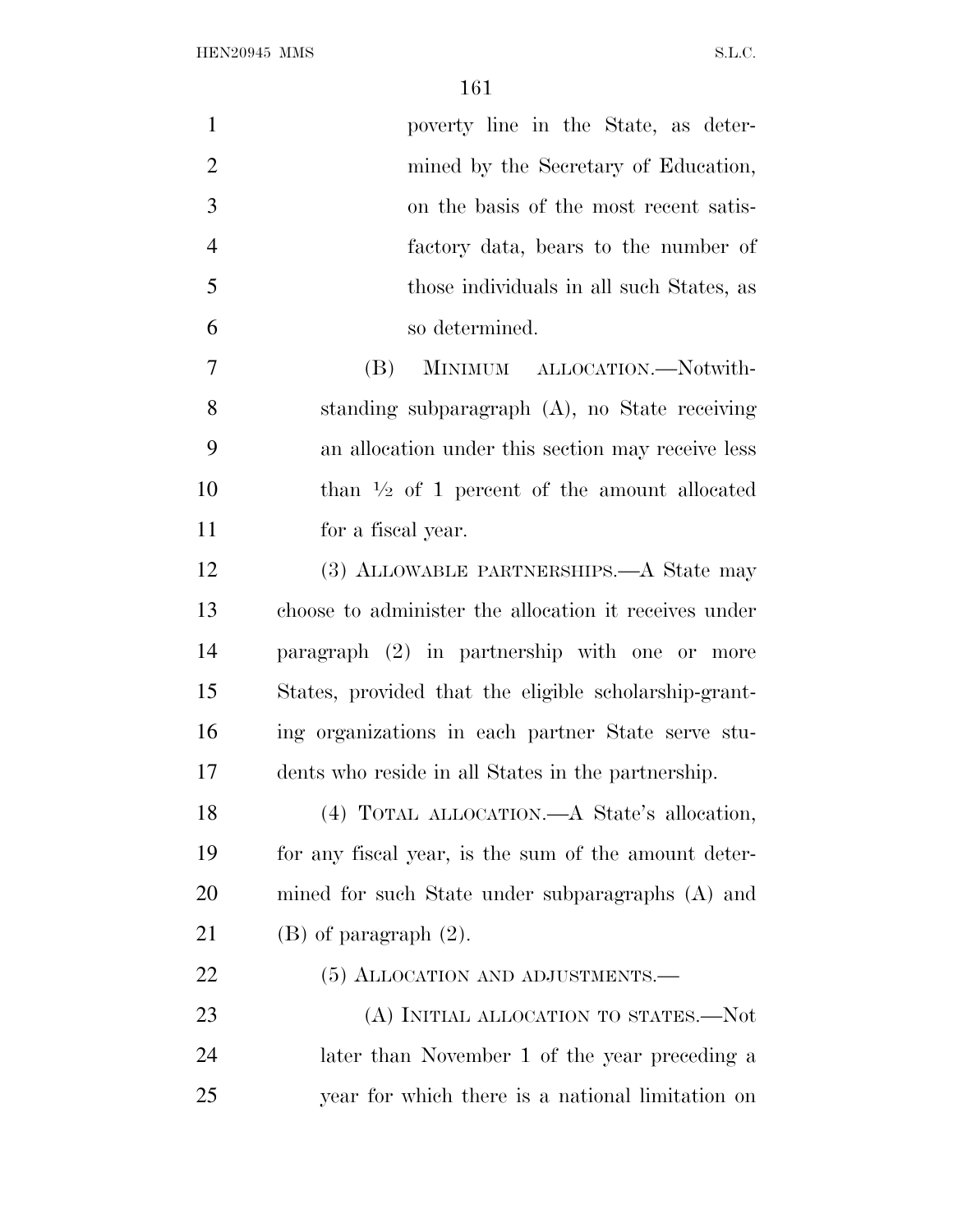| $\mathbf{1}$   | credits under paragraph (1) (referred to in this  |
|----------------|---------------------------------------------------|
| $\overline{2}$ | section as the "applicable year"), or as early as |
| 3              | practicable with respect to the first year, the   |
| $\overline{4}$ | Secretary of the Treasury shall announce the      |
| 5              | State allocations under paragraph (2) for the     |
| 6              | applicable year.                                  |
| 7              | (B)<br>LIST<br>OF ELIGIBLE SCHOLARSHIP-           |
| 8              | GRANTING ORGANIZATIONS.-                          |
| 9              | (i) IN GENERAL.—Not later than Jan-               |
| 10             | uary 1 of each applicable year, or as early       |
| 11             | as practicable with respect to the first          |
| 12             | year, each State shall provide the Sec-           |
| 13             | retary of the Treasury a list of eligible         |
| 14             | scholarship-granting organizations, includ-       |
| 15             | ing a certification that the entity submit-       |
| 16             | ting the list on behalf of the State has the      |
| 17             | authority to perform this function.               |
| 18             | (ii) RULE OF CONSTRUCTION.—Nei-                   |
| 19             | ther this section nor any other Federal law       |
| 20             | shall be construed as limiting the entities       |
| 21             | that may submit the list on behalf of a           |
| <u>22</u>      | State.                                            |
| 23             | (C) REALLOCATION OF UNCLAIMED CRED-               |
| 24             | ITS.—The Secretary of the Treasury shall re-      |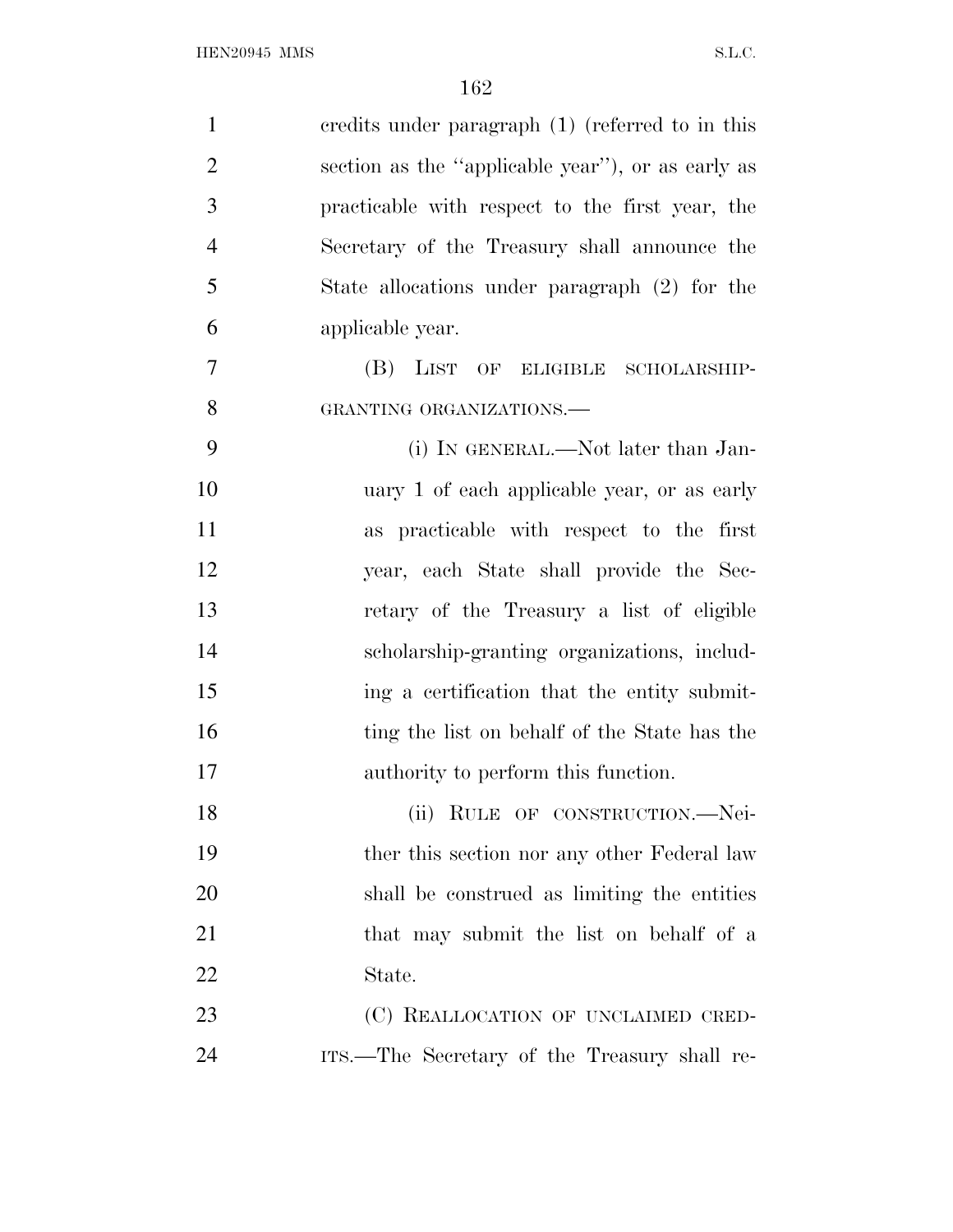| $\mathbf{1}$   | allocate a State's allocation to other States, in         |
|----------------|-----------------------------------------------------------|
| $\overline{2}$ | accordance with paragraph $(2)$ , if the State—           |
| 3              | (i) chooses not to identify scholarship-                  |
| $\overline{4}$ | granting organizations under subparagraph                 |
| 5              | (B) in any applicable year; or                            |
| 6              | (ii) does not have an existing eligible                   |
| 7              | scholarship-granting organization.                        |
| 8              | (D) REALLOCATION.—On or after April 1                     |
| 9              | of any applicable year, the Secretary of the              |
| 10             | Treasury may reallocate, to one or more other             |
| 11             | States that have eligible scholarship-granting            |
| 12             | organizations in the States, without regard to            |
| 13             | paragraph $(2)$ , the allocation of a State for           |
| 14             | which the State's allocation has not been                 |
| 15             | claimed.                                                  |
| 16             | (d) DEFINITIONS.—Any term used in this section            |
| 17             | which is also used in section 25E of the Internal Revenue |
| 18             | Code of 1986 shall have the same meaning as when used     |
| 19             | in such section.                                          |
| 20             | SEC. 6004. 529 ACCOUNT FUNDING FOR HOMESCHOOL AND         |
| 21             | ADDITIONAL ELEMENTARY AND SECONDARY                       |
| 22             | <b>EXPENSES.</b>                                          |
| 23             | (a) IN GENERAL.—Section $529(c)(7)$ of the Internal       |
| 24             | Revenue Code of 1986 is amended—                          |
| 25             | (1) by striking "Any reference" and inserting             |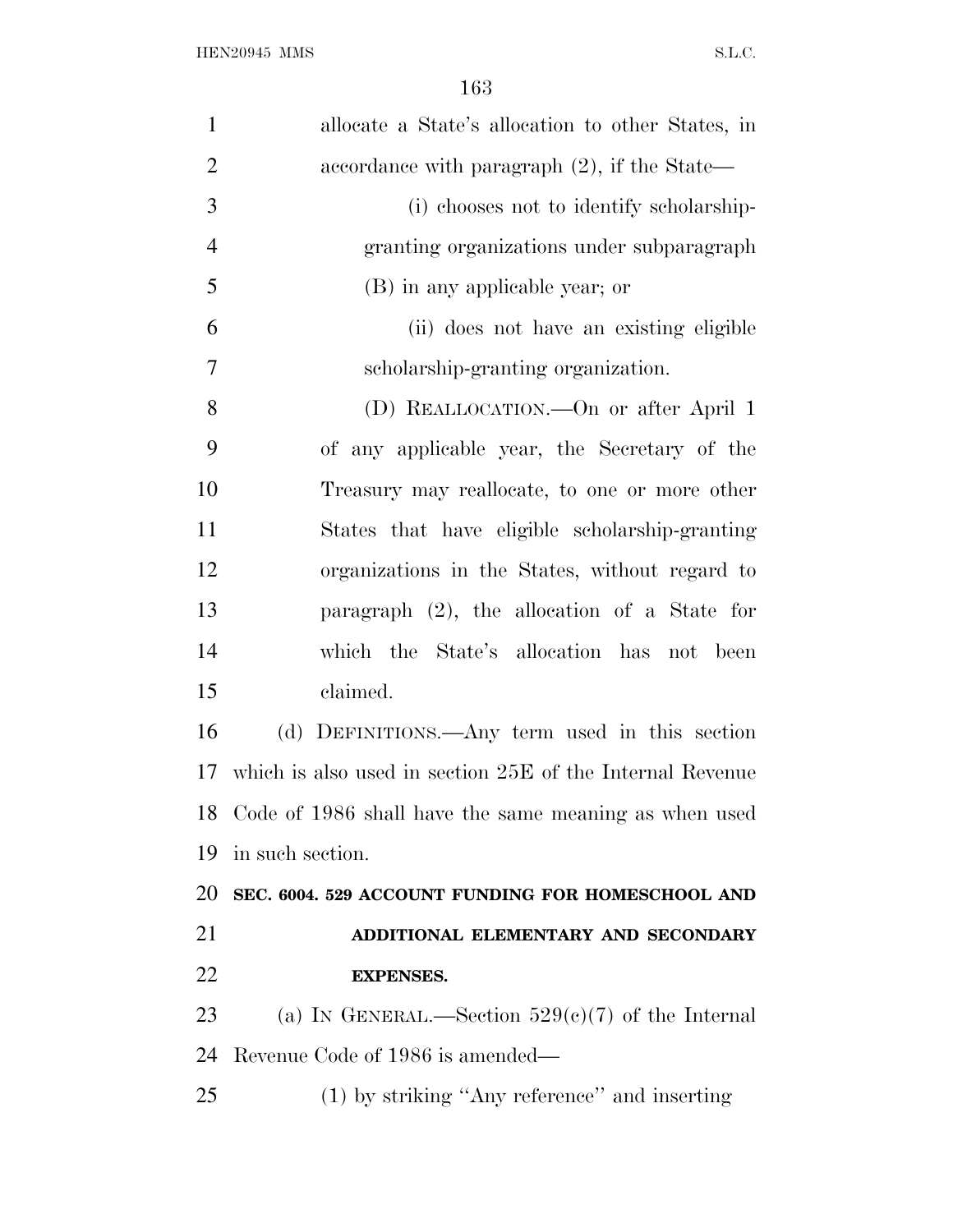| $\mathbf{1}$   | "(A) IN GENERAL.—Any reference", and              |
|----------------|---------------------------------------------------|
| $\overline{2}$ | $(2)$ by adding at the end the following new sub- |
| 3              | paragraphs:                                       |
| $\overline{4}$ | "(B) ADDITIONAL EXPENSES.—In the case             |
| 5              | of any distribution made after the date of the    |
| 6              | enactment of the Delivering Immediate Relief      |
| 7              | to America's Families, Schools and Small Busi-    |
| 8              | nesses Act and before January 1, 2023, any        |
| 9              | reference in this section to the term 'qualified  |
| 10             | higher education expense' shall include a ref-    |
| 11             | erence to the following expenses in connection    |
| 12             | with enrollment or attendance at, or for stu-     |
| 13             | dents enrolled at or attending, an elementary or  |
| 14             | secondary public, private, or religious school:   |
| 15             | "(i) Curriculum and curricular mate-              |
| 16             | rials.                                            |
| 17             | "(ii) Books or other instructional ma-            |
| 18             | terials.                                          |
| 19             | "(iii) Online educational materials.              |
| 20             | "(iv) Tuition for tutoring or edu-                |
| 21             | cational classes outside of the home, in-         |
| 22             | cluding at a tutoring facility, but only if       |
| 23             | the tutor or instructor is not related to the     |
| 24             | student and-                                      |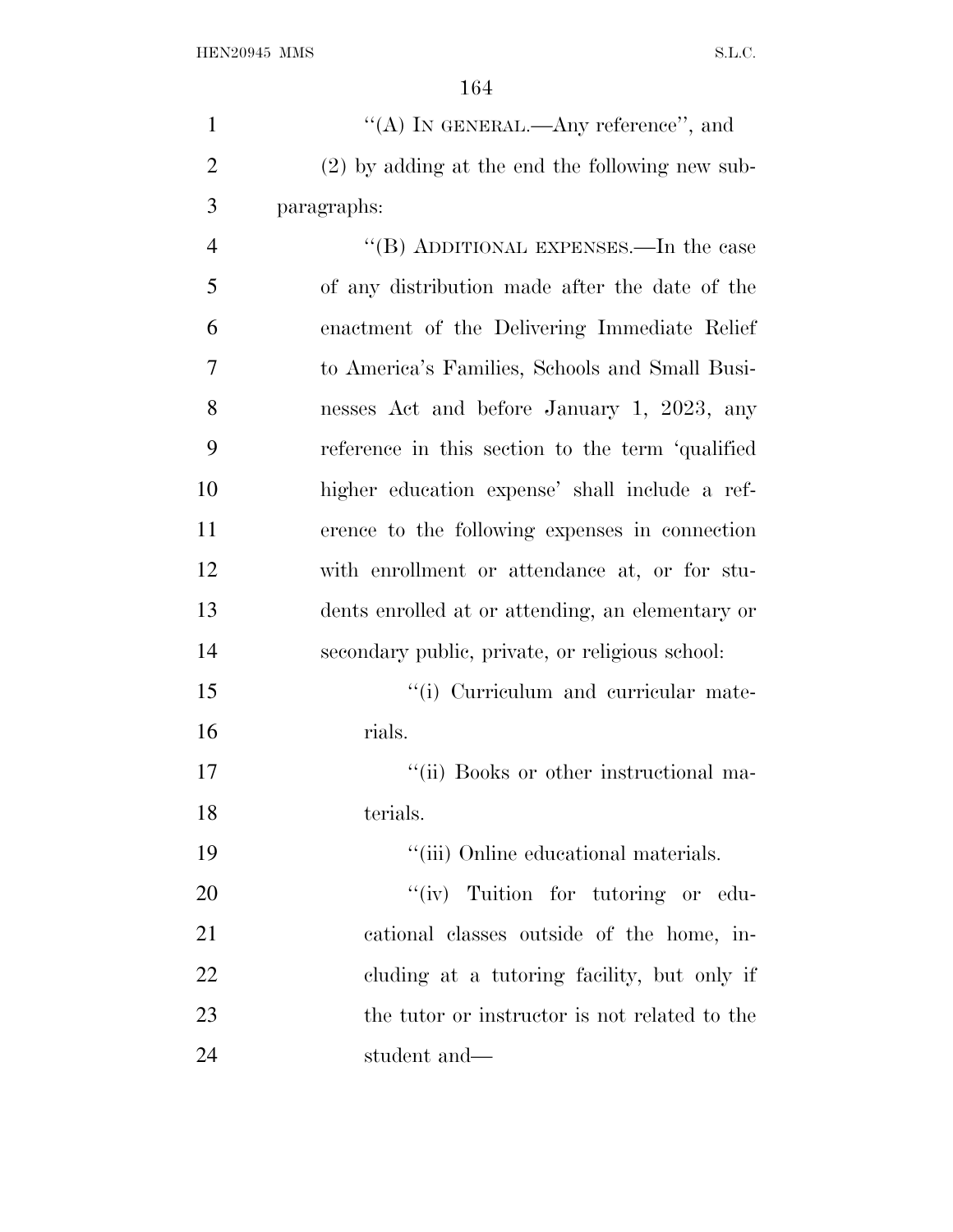| $\mathbf{1}$   | $\lq\lq$ (I) is licensed as a teacher in      |
|----------------|-----------------------------------------------|
| $\overline{2}$ | any State,                                    |
| 3              | "(II) has taught at an eligible               |
| $\overline{4}$ | educational institution, or                   |
| 5              | "(III) is a subject matter expert             |
| 6              | in the relevant subject.                      |
| $\overline{7}$ | $``(v)$ Fees for a nationally standard-       |
| 8              | ized norm-referenced achievement test, an     |
| 9              | advanced placement examination, or any        |
| 10             | examinations related to college or univer-    |
| 11             | sity admission.                               |
| 12             | "(vi) Fees for dual enrollment in an          |
| 13             | institution of higher education.              |
| 14             | "(vii) Educational therapies for stu-         |
| 15             | dents with disabilities provided by a li-     |
| 16             | censed or accredited practitioner or pro-     |
| 17             | vider, including occupational, behavioral,    |
| 18             | physical, and speech-language therapies.      |
| 19             | "(C) TREATMENT OF HOMESCHOOL EX-              |
| 20             | PENSES.—In the case of any distribution made  |
| 21             | after the date of the enactment of the Deliv- |
| 22             | ering Immediate Relief to America's Families, |
| 23             | Schools and Small Businesses Act and before   |
| 24             | January 1, 2023, the term 'qualified higher   |
| 25             | education expense' shall include expenses for |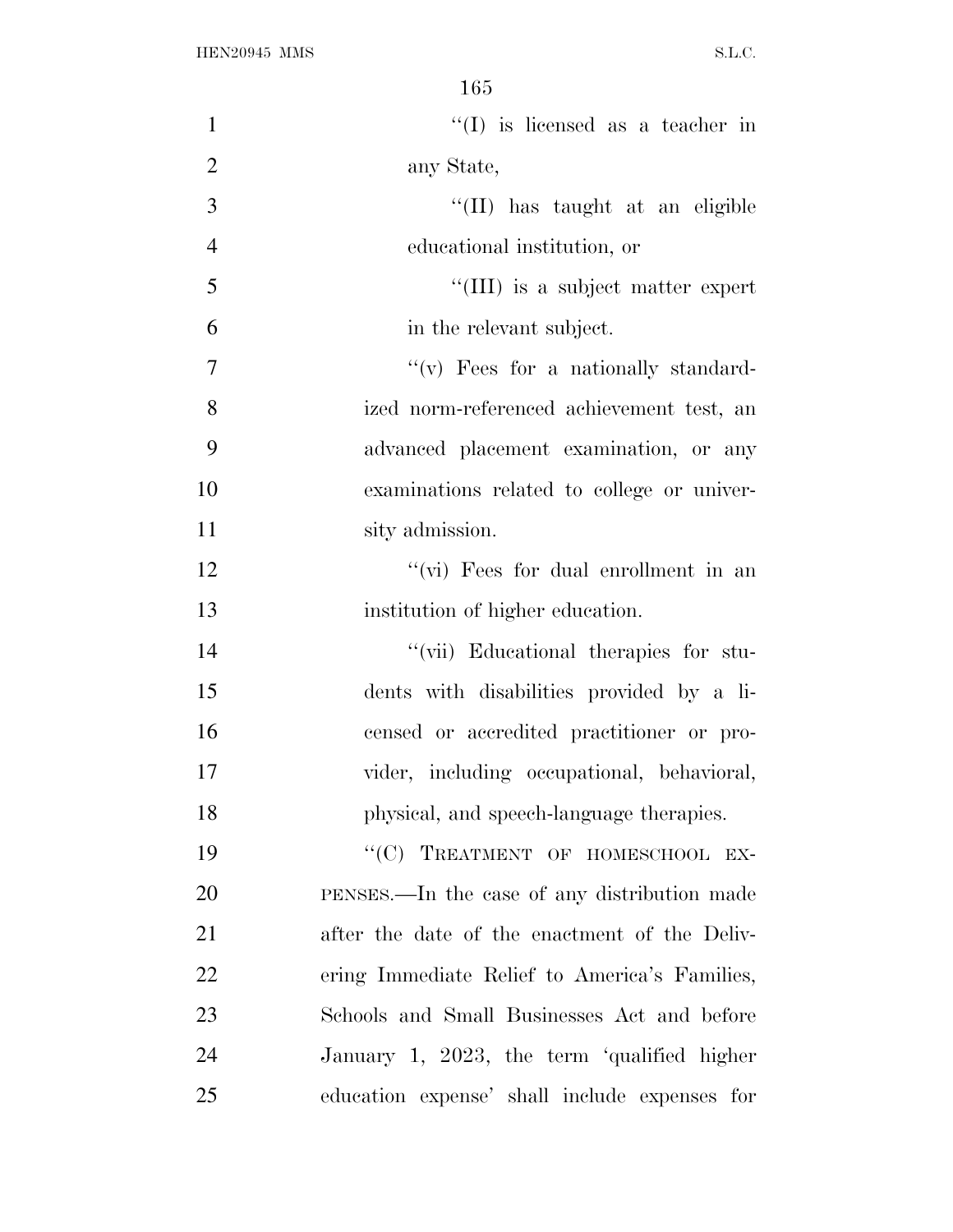the purposes described in subparagraphs (A) and (B) in connection with a homeschool (whether treated as a homeschool or a private school for purposes of applicable State law).''.

 (b) EFFECTIVE DATE.—The amendment made by this section shall apply to distributions made after the date of the enactment of this Act.

## **Subtitle B—Back to Work Child Care Grants**

## **SEC. 6101. BACK TO WORK CHILD CARE GRANTS.**

 (a) PURPOSE.—The purpose of this section is to sup- port the recovery of the United States economy by pro- viding assistance to aid in reopening child care programs, and maintaining the availability of child care in the United States, so that parents can access safe care and return to work.

(b) DEFINITIONS.—In this section:

18 (1) COVID-19 PUBLIC HEALTH EMERGENCY.— The term ''COVID–19 public health emergency'' means the public health emergency declared by the Secretary of Health and Human Services under sec- tion 319 of the Public Health Service Act (42 U.S.C. 247d) on January 31, 2020, with respect to COVID–19, including any renewal of such declara-tion.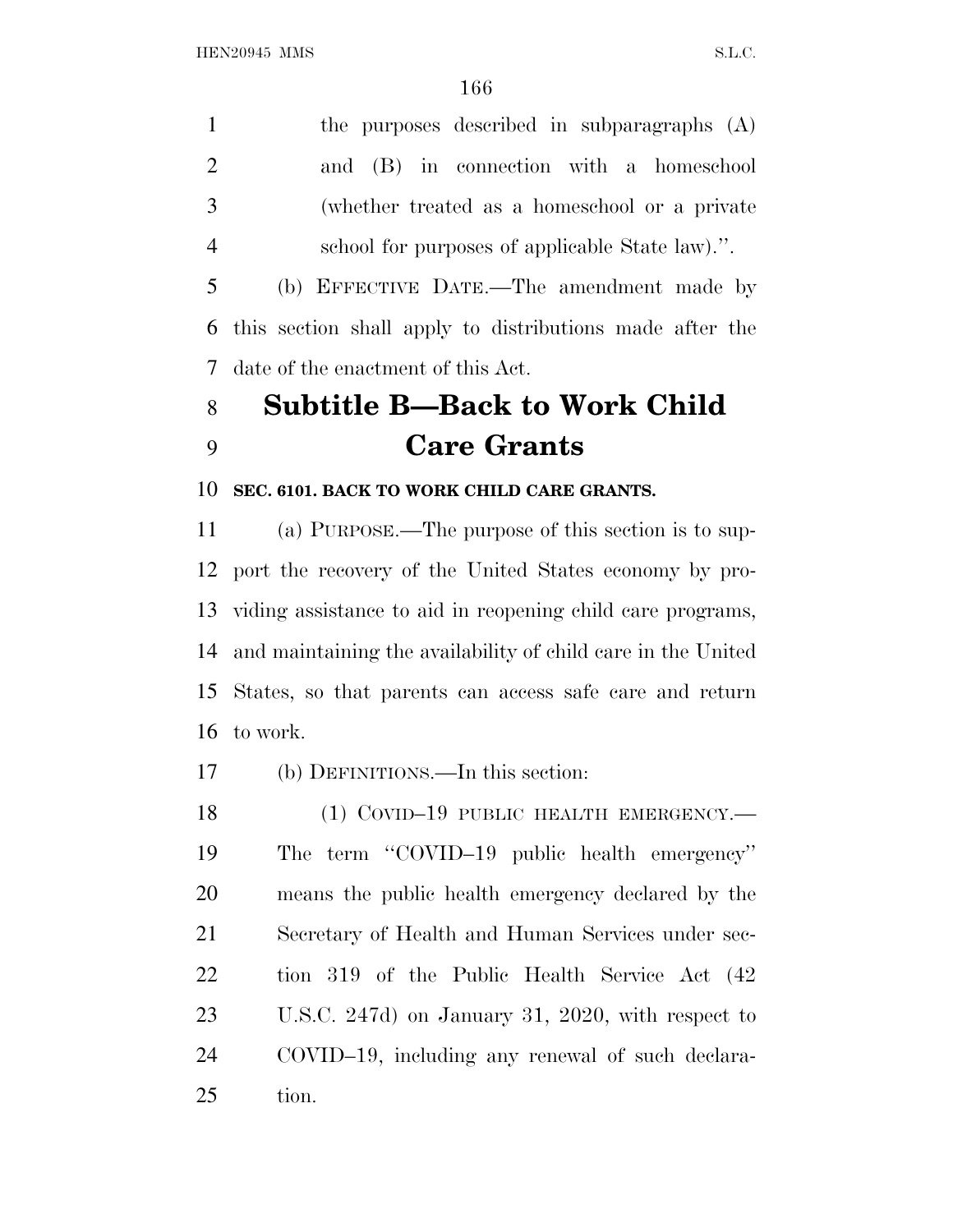| $\mathbf{1}$   | (2) ELIGIBLE CHILD CARE PROVIDER.—The              |
|----------------|----------------------------------------------------|
| $\overline{2}$ | term "eligible child care provider" means—         |
| 3              | (A) an eligible child care provider as de-         |
| $\overline{4}$ | fined in section $658P(6)(A)$ of the Child Care    |
| 5              | and Development Block Grant Act of 1990 (42)       |
| 6              | U.S.C. $9858n(6)(A)$ ; and                         |
| $\overline{7}$ | (B) a child care provider that—                    |
| 8              | (i) is license-exempt and operating le-            |
| 9              | gally in the State;                                |
| 10             | (ii) is not providing child care services          |
| 11             | to relatives; and                                  |
| 12             | (iii) satisfies State and local require-           |
| 13             | ments, including those referenced in sec-          |
| 14             | tion $658E(c)(2)(I)$ of the Child Care and         |
| 15             | Development Block Grant Act of 1990                |
| 16             | $((42 \text{ U.S.C. } 9858e)(e)(2)(I)).$           |
| 17             | (3) INDIAN TRIBE; TRIBAL ORGANIZATION.-            |
| 18             | The terms "Indian tribe" and "tribal organization" |
| 19             | have the meanings given the terms in section 658P  |
| 20             | of the Child Care and Development Block Grant Act  |
| 21             | of 1990 (42 U.S.C. 9858n).                         |
| 22             | $(4)$ LEAD AGENCY.—The term "lead agency"          |
| 23             | has the meaning given the term in section 658P of  |
| 24             | the Child Care and Development Block Grant Act of  |
| 25             | 1990 (42 U.S.C. 9858n).                            |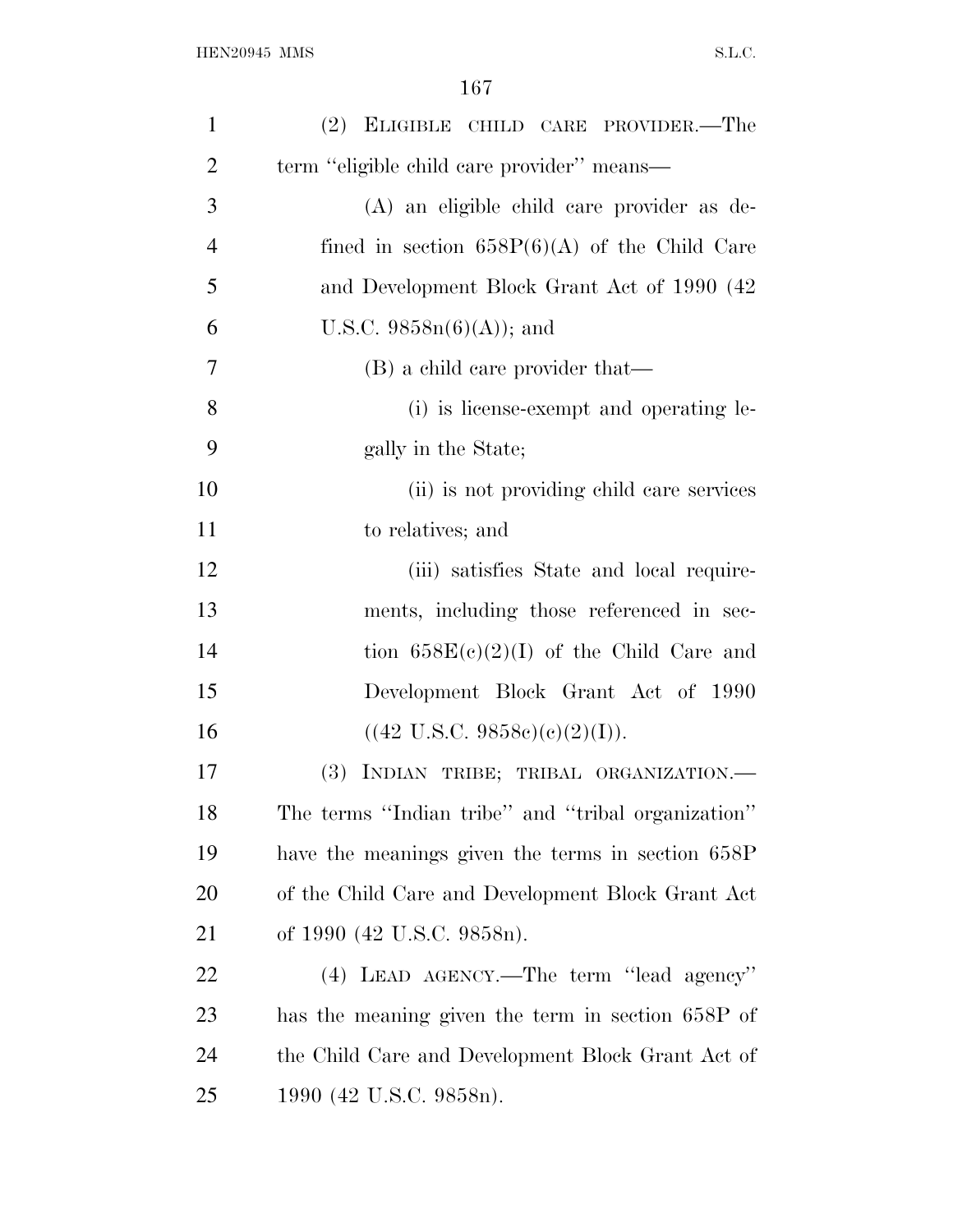(5) QUALIFIED CHILD CARE PROVIDER.—The term ''qualified child care provider'' means an eligi- ble child care provider with an application approved under subsection (g) for the program involved. (6) SECRETARY.—The term ''Secretary'' means the Secretary of Health and Human Services. (7) STATE.—The term ''State'' has the mean- ing given the term in section 658P of the Child Care and Development Block Grant Act of 1990 (42 U.S.C. 9858n). (c) GRANTS FOR CHILD CARE PROGRAMS.—From the funds appropriated to carry out this section, the Sec- retary shall make Back to Work Child Care grants to States, Indian tribes, and tribal organizations, that submit notices of intent to provide assurances under subsection 16 (d)(2). The grants shall provide for subgrants to qualified child care providers, for a transition period of not more

 than 9 months to assist in paying for fixed costs and in- creased operating expenses due to COVID–19, and to re- enroll children in an environment that supports the health and safety of children and staff.

22 (d) PROCESS FOR ALLOCATION OF FUNDS.

23 (1) ALLOCATION.—Any funds that are appro- priated to carry out this section shall be distributed by the Secretary to the Administration for Children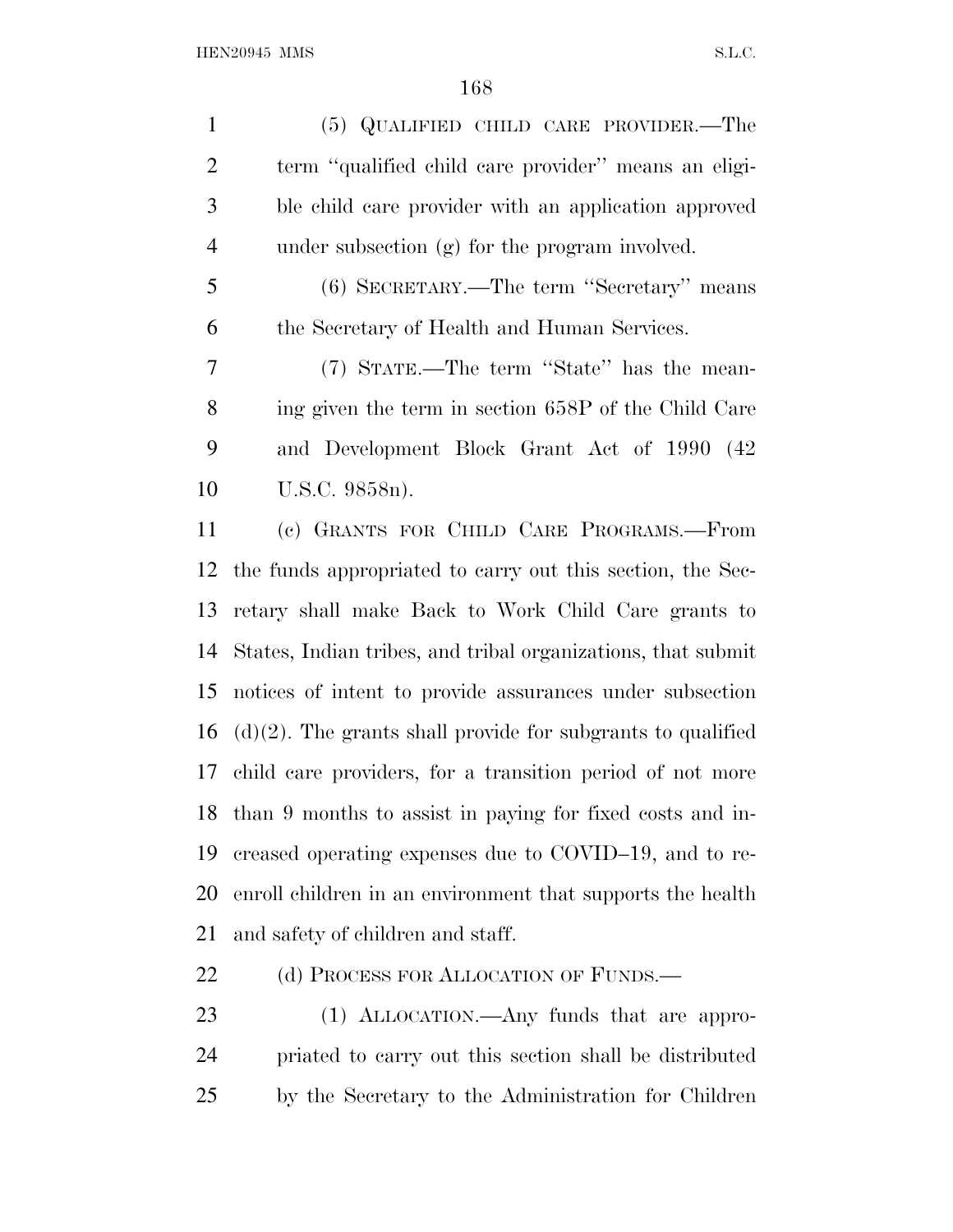and Families for distribution under the Child Care and Development Block Grant Act of 1990 (42 U.S.C. 9857 et seq.) in accordance with subsection 4 (e)(2) of this section.

 (2) NOTICE.—Not later than 7 days after funds are appropriated to carry out this section, the Sec- retary shall provide to States, Indian tribes, and tribal organizations a notice of funding availability, for Back to Work Child Care grants under sub- section (c) from allotments and payments under sub- section (e)(2). The Secretary shall issue a notice of the funding allocations for each State, Indian tribe, and tribal organization not later than 14 days after funds are appropriated to carry out this section.

 (3) NOTICE OF INTENT.—Not later than 14 days after issuance of a notice of funding allocations under paragraph (1), a State, Indian tribe, or tribal organization that seeks such a grant shall submit to the Secretary a notice of intent to provide assur- ances for such grant. The notice of intent shall in- clude a certification that the State, Indian tribe, or 22 tribal organization will repay the grant funds if such State, Indian tribe, or tribal organization fails to provide assurances that meet the requirements of subsection (f) or to comply with such an assurance.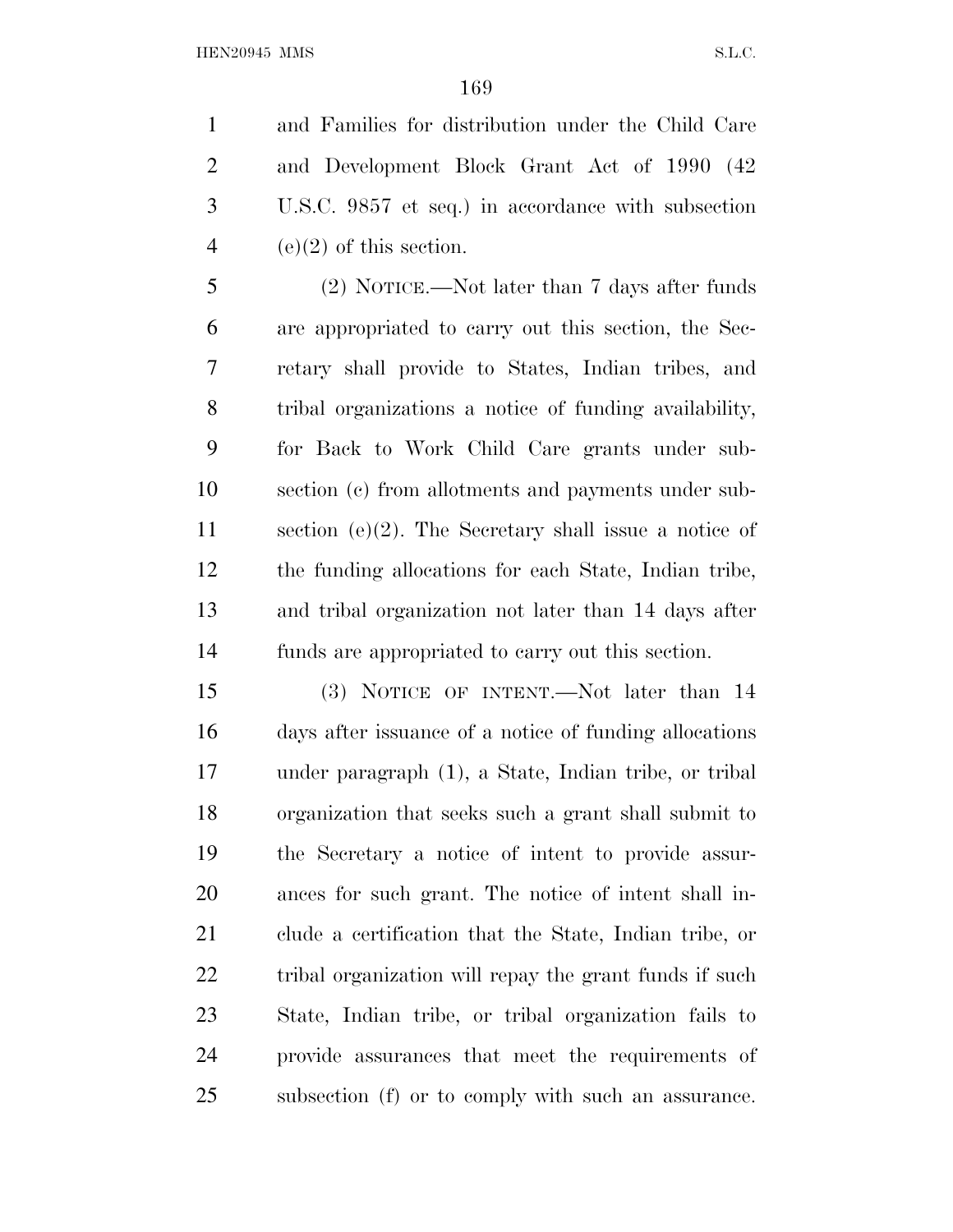(4) GRANTS TO LEAD AGENCIES.—The Sec- retary may make grants under subsection (c) to the lead agency of each State, Indian tribe, or tribal or- ganization, upon receipt of the notice of intent to provide assurances for such grant.

 (5) PROVISION OF ASSURANCES.—Not later than 15 days after receiving the grant, the State, In- dian tribe, or tribal organization shall provide assur- ances that meet the requirements of subsection (f). (e) FEDERAL RESERVATION; ALLOTMENTS AND PAY-MENTS.—

 (1) RESERVATION.—The Secretary shall reserve not more than 1 percent of the amount appropriated to carry out this section to pay for the costs of the Federal administration of this section. The amount appropriated to carry out this section and reserved under this paragraph shall remain available through fiscal year 2021.

 (2) ALLOTMENTS AND PAYMENTS.—The Sec- retary shall use the remaining portion of such amount to make allotments and payments, to States, Indian tribes, and tribal organizations that submit such a notice of intent to provide assurances, in ac- cordance with paragraphs (1) and (2) of subsection (a), and subsection (b), of section 658O of the Child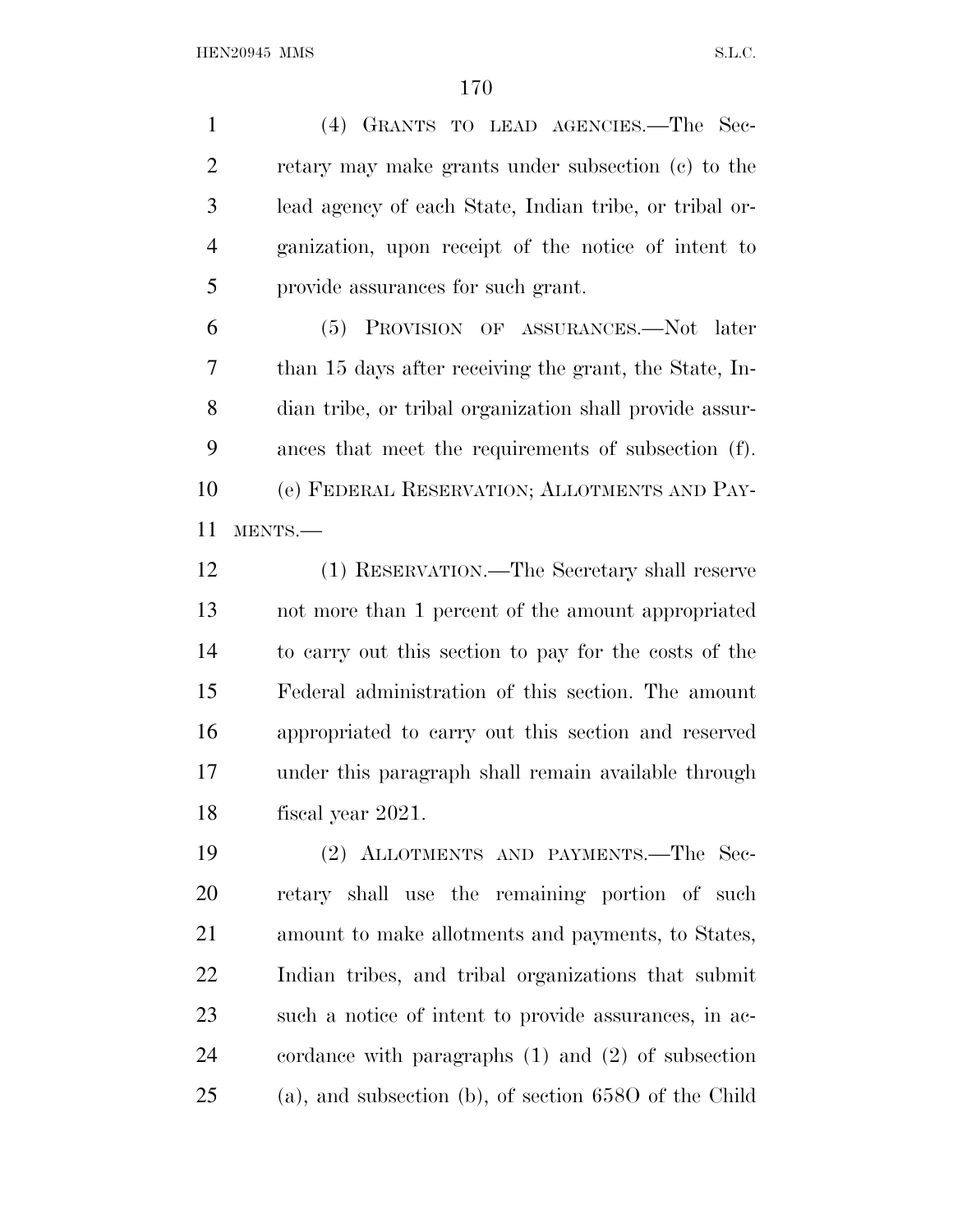Care and Development Block Grant Act of 1990 (42 U.S.C. 9858m), for the grants described in sub- section (c). (f) ASSURANCES.—A State, Indian tribe, or tribal or- ganization that receives a grant under subsection (c) shall provide to the Secretary assurances that the lead agency will— (1) require as a condition of subgrant funding under subsection (g) that each eligible child care provider applying for a subgrant from the lead agen- cy— (A) has been an eligible child care provider in continuous operation and serving children through a child care program immediately prior to March 1, 2020; (B) agree to follow all applicable State, local, and tribal health and safety requirements and, if applicable, enhanced protocols for child care services and related to COVID–19 or an-20 other health or safety condition; (C) agree to comply with the documenta- tion and reporting requirements under sub- section (h); and (D) certify in good faith that the child care program of the provider will remain open for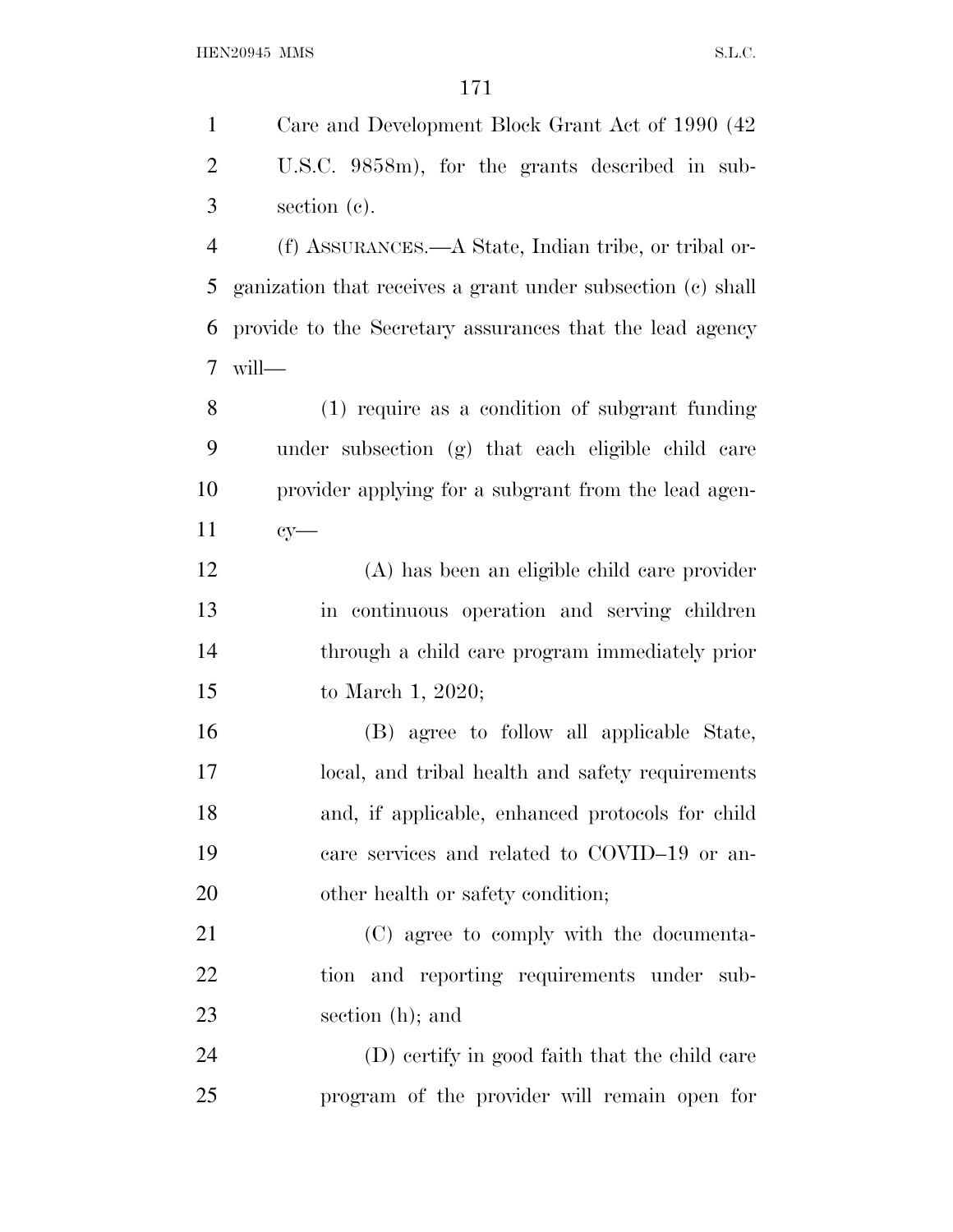not less than 1 year after receiving such a subgrant, unless such program is closed due to extraordinary circumstances, including a state of emergency declared by the Governor or a major disaster or emergency declared by the President under section 401 or 501, respec- tively, of the Robert T. Stafford Disaster Relief and Emergency Assistance Act (42 U.S.C. 5170, 5191);

 (2) ensure eligible child care providers in urban, suburban, and rural areas can readily apply for and access funding under this section, which shall in- clude the provision of technical assistance either di- rectly or through resource and referral agencies or staffed family child care provider networks;

 (3) ensure that subgrant funds are made avail- able to eligible child care providers regardless of whether the eligible child care provider is providing services for which assistance is made available under the Child Care and Development Block Grant Act of 1990 (42 U.S.C. 9857 et seq.) at the time of appli-cation for a subgrant;

 (4) through at least December 31, 2020, con-24 tinue to expend funds provided under the Child Care and Development Block Grant Act of 1990 (42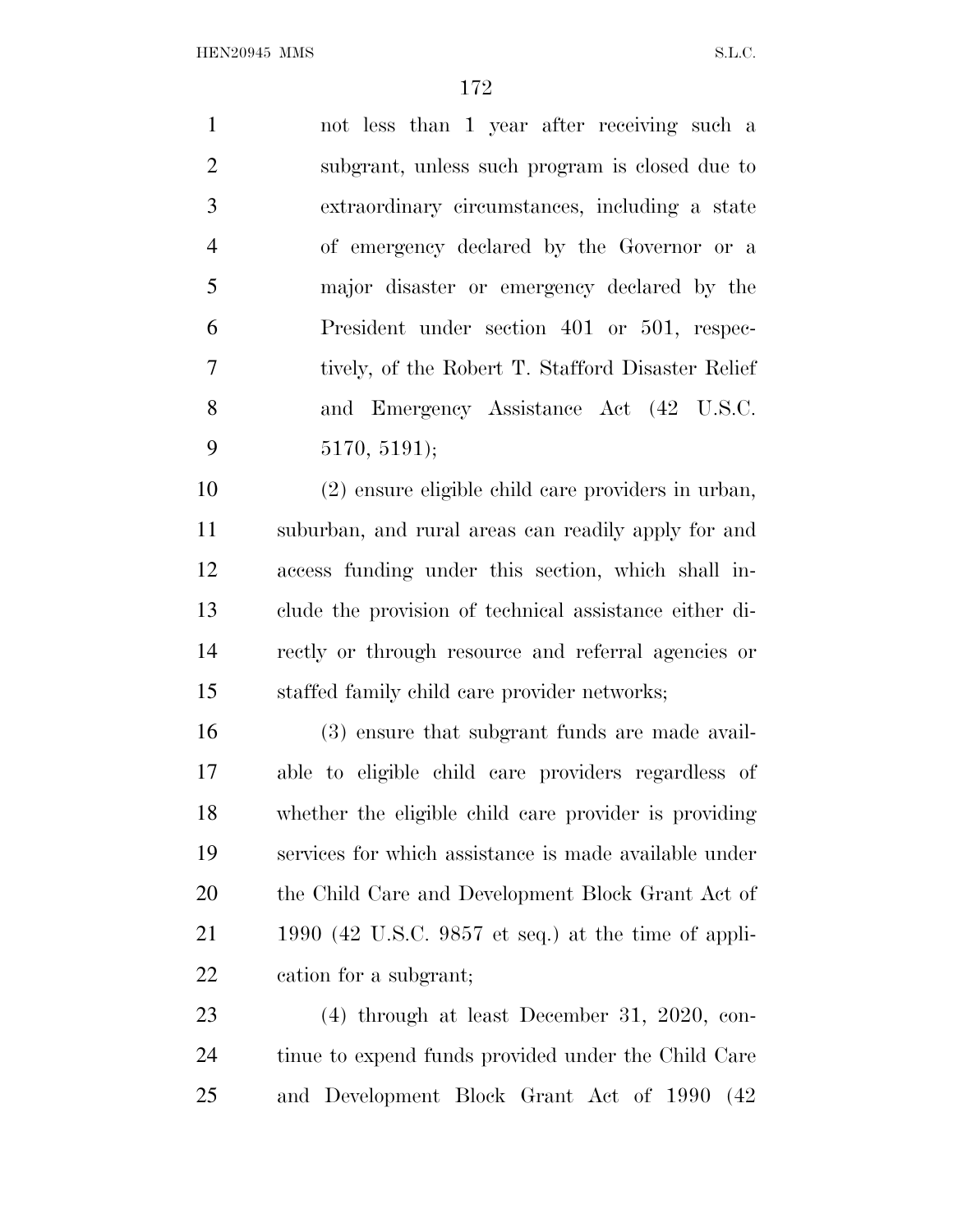| $\mathbf{1}$   | U.S.C. 9857 et seq.) for the purpose of continuing       |
|----------------|----------------------------------------------------------|
| $\overline{2}$ | payments and assistance to qualified child care pro-     |
| 3              | viders on the basis of applicable reimbursements         |
| $\overline{4}$ | prior to March 2020;                                     |
| 5              | (5) undertake a review of burdensome State,              |
| 6              | local, and tribal regulations and requirements that      |
| 7              | hinder the opening of new licensed child care pro-       |
| 8              | grams to meet the needs of the working families in       |
| 9              | the State or tribal community, as applicable;            |
| 10             | $(6)$ make available to the public, which shall in-      |
| 11             | clude, at a minimum, posting to an internet website      |
| 12             | of the lead agency—                                      |
| 13             | (A) notice of funding availability through               |
| 14             | subgrants for qualified child care providers             |
| 15             | under this section; and                                  |
| 16             | (B) the criteria for awarding subgrants for              |
| 17             | qualified child care providers, including the            |
| 18             | methodology the lead agency used to determine            |
| 19             | and disburse funds in accordance with subpara-           |
| 20             | graphs $(D)$ and $(E)$ of subsection $(g)(4)$ ; and      |
| 21             | (7) ensure the maintenance of a delivery system          |
| 22             | of child care services throughout the State that pro-    |
| 23             | vides for child care in a variety of settings, including |
| 24             | the settings of family child care providers.             |
| 25             | (g) LEAD AGENCY USE OF FUNDS.—                           |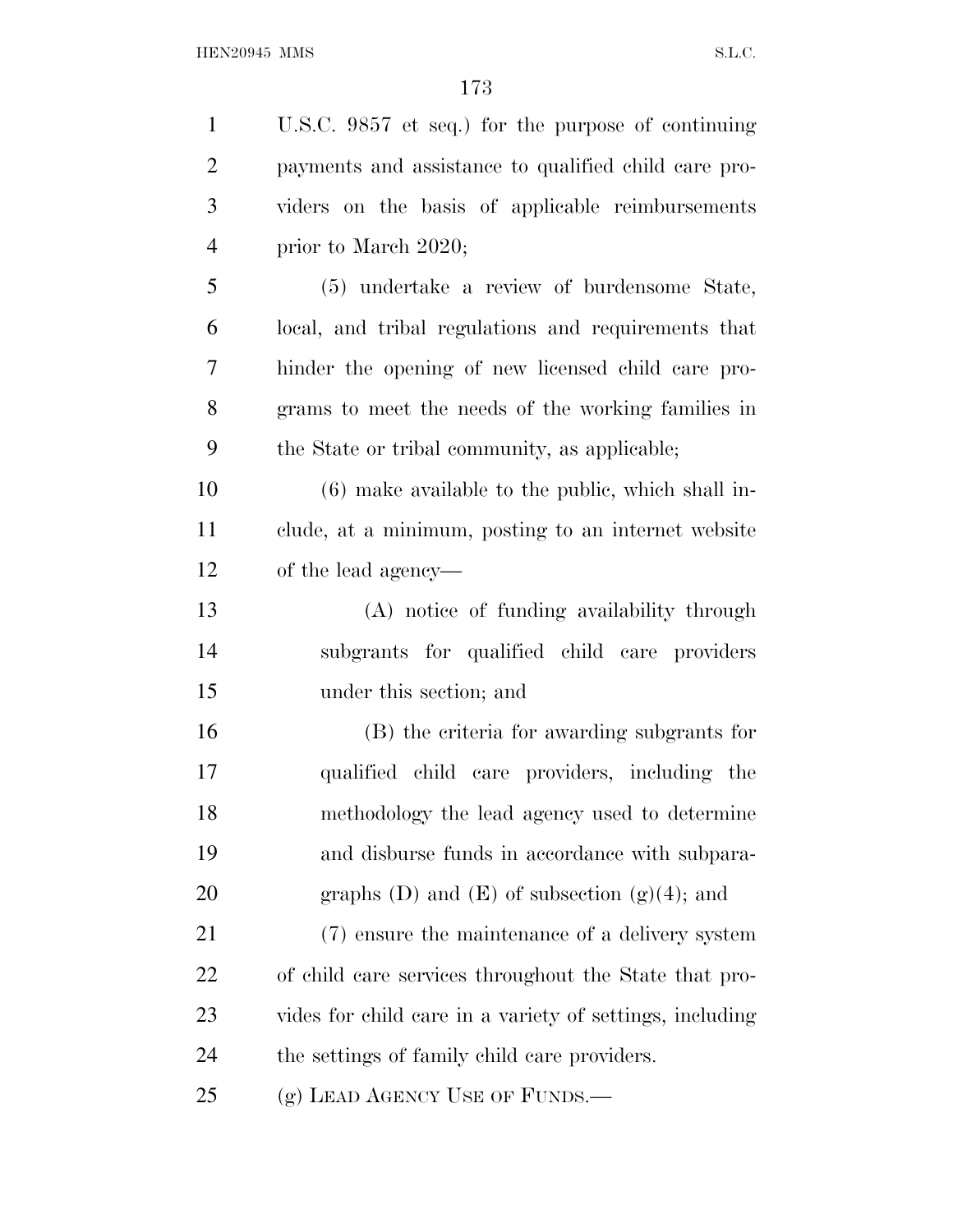| $\mathbf{1}$   | $(1)$ IN GENERAL.—A lead agency that receives   |
|----------------|-------------------------------------------------|
| $\overline{2}$ | a Back to Work Child Care grant under this sec- |
| 3              | tion-                                           |
| $\overline{4}$ | (A) shall use a portion that is not less        |
| 5              | than 94 percent of the grant funds to award     |
| 6              | subgrants to qualified child care providers as  |
| $\overline{7}$ | described in the lead agency's assurances pur-  |
| 8              | suant to subsection $(f)$ ;                     |
| 9              | (B) shall reserve not more than 6 percent       |
| 10             | of the funds to—                                |
| 11             | (i) use not less than 1 percent of the          |
| 12             | funds to provide technical assistance and       |
| 13             | support in applying for and accessing           |
| 14             | funding through such subgrants to eligible      |
| 15             | child care providers, including to rural pro-   |
| 16             | viders, family child care providers, and        |
| 17             | providers with limited administrative ca-       |
| 18             | pacity; and                                     |
| 19             | (ii) use the remainder of the reserved          |
| 20             | funds to $-$                                    |
| 21             | (I) administer subgrants to quali-              |
| 22             | fied child care providers under para-           |
| 23             | graph (4), which shall include moni-            |
| 24             | toring the compliance of qualified              |
| 25             | child care providers with applicable            |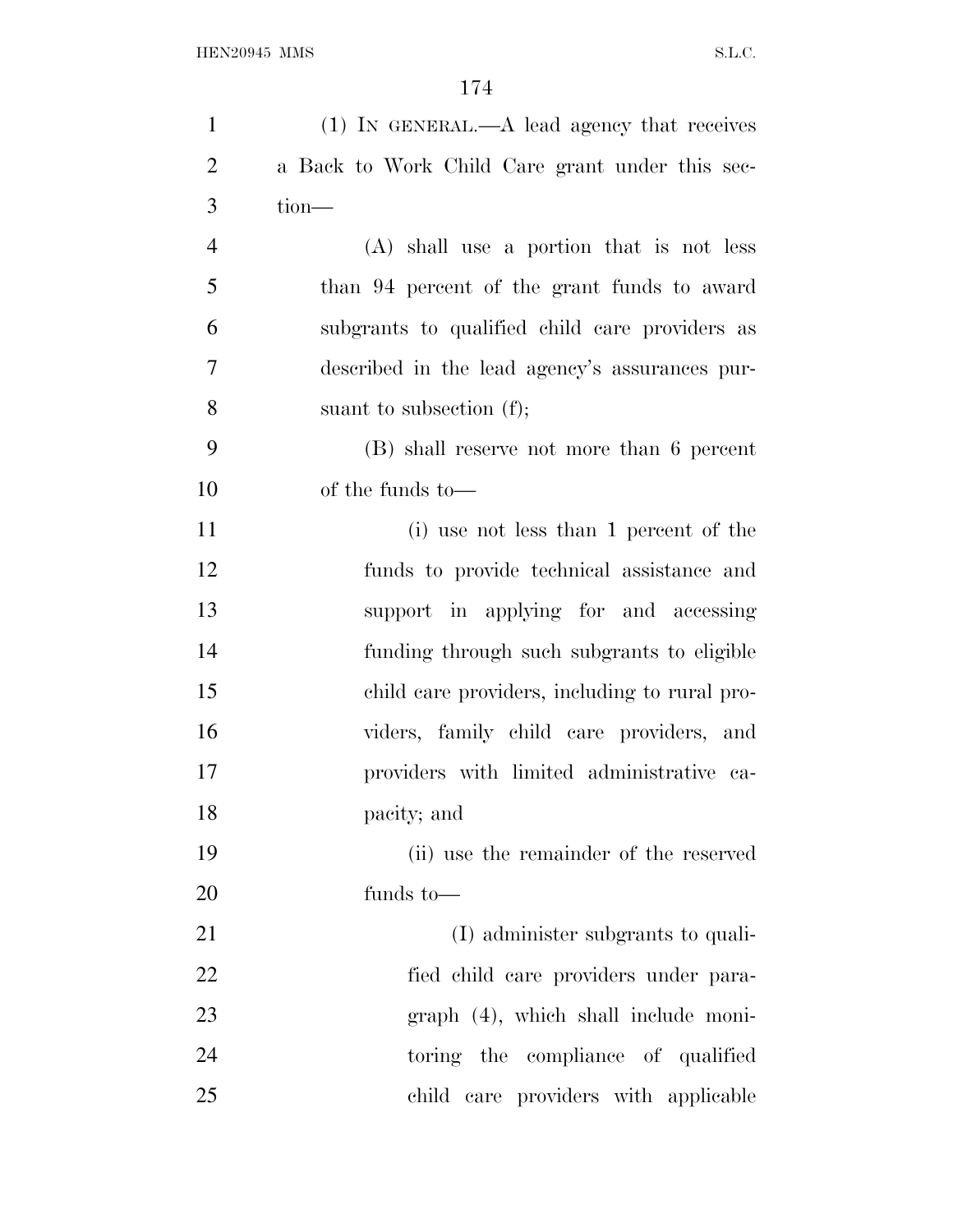| $\mathbf{1}$   | State, local, and tribal health and                    |
|----------------|--------------------------------------------------------|
| $\overline{2}$ | safety requirements; and                               |
| 3              | (II) comply with the reporting                         |
| $\overline{4}$ | and documentation requirements de-                     |
| 5              | scribed in subsection (h); and                         |
| 6              | $(C)(i)$ shall not make more than 1                    |
| 7              | subgrant under paragraph (4) to a child care           |
| 8              | provider, except as described in clause (ii); and      |
| 9              | (ii) may make multiple subgrants to a                  |
| 10             | qualified child care provider, if the lead agency      |
| 11             | makes each subgrant individually for 1 child           |
| 12             | care program operated by the provider and the          |
| 13             | funds from the multiple subgrants are not              |
| 14             | pooled for use for more than 1 of the programs.        |
| 15             | (2) ROLE OF THIRD PARTY.—The lead agency               |
| 16             | may designate a third party, such as a child care re-  |
| 17             | source and referral agency, to carry out the respon-   |
| 18             | sibilities of the lead agency, and oversee the activi- |
| 19             | ties conducted by qualified child care providers       |
| 20             | under this subsection.                                 |
| 21             | (3) OBLIGATION AND RETURN OF FUNDS.—                   |
| 22             | $(A)$ OBLIGATION.—                                     |
| 23             | (i) IN GENERAL.—The lead agency                        |
| 24             | shall obligate at least 50 percent of the              |
| 25             | grant funds in the portion described in                |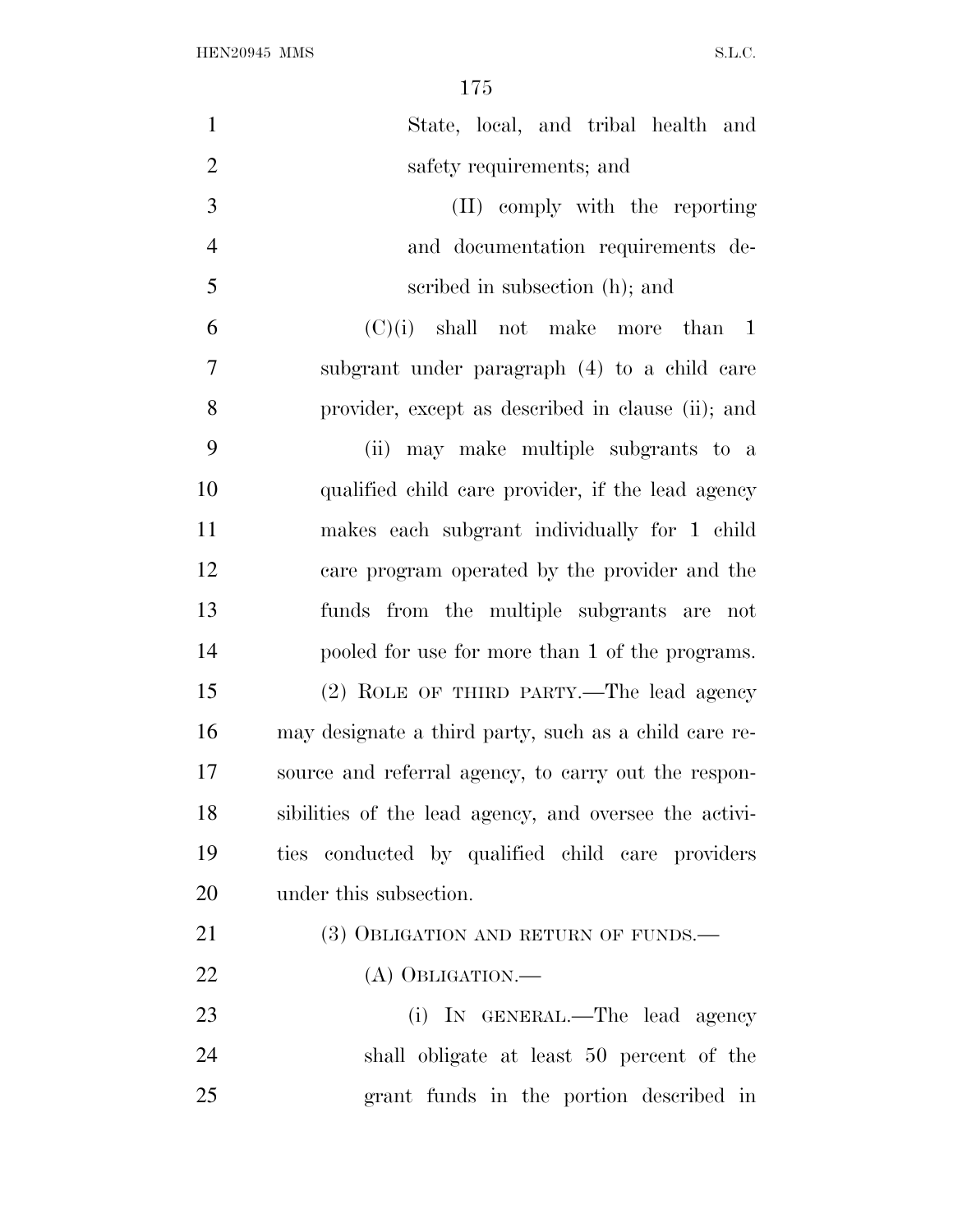| $\mathbf{1}$   | paragraph $(1)(A)$ for subgrants to quali-        |
|----------------|---------------------------------------------------|
| $\overline{c}$ | fied child care providers by the day that is      |
| 3              | 6 months after the date of enactment of           |
| $\overline{4}$ | this Act.                                         |
| 5              | (ii) WAIVERS.—At the request of a                 |
| 6              | State, Indian tribe, or tribal organization,      |
| $\tau$         | and for good cause shown, the Secretary           |
| 8              | may waive the requirement under clause (i)        |
| 9              | for the State, Indian tribe, or tribal orga-      |
| 10             | nization.                                         |
| 11             | (B) RETURN OF FUNDS.—Not later than               |
| 12             | the date that is 12 months after a grant is       |
| 13             | awarded to a lead agency in accordance with       |
| 14             | this section, the lead agency shall return to the |
| 15             | Secretary any of the grant funds that are not     |
| 16             | obligated by the lead agency by such date. The    |
| 17             | Secretary shall return any funds received under   |
| 18             | this subparagraph to the Treasury of the          |
| 19             | United States.                                    |
| 20             | $(4)$ SUBGRANTS.—                                 |
| 21             | $(A)$ In GENERAL.— $A$ lead agency that re-       |
| 22             | ceives a grant under subsection (c) shall make    |
| 23             | subgrants to qualified child care providers to    |
| 24             | assist in paying for fixed costs and increased    |
| 25             | operating expenses, for a transition period of    |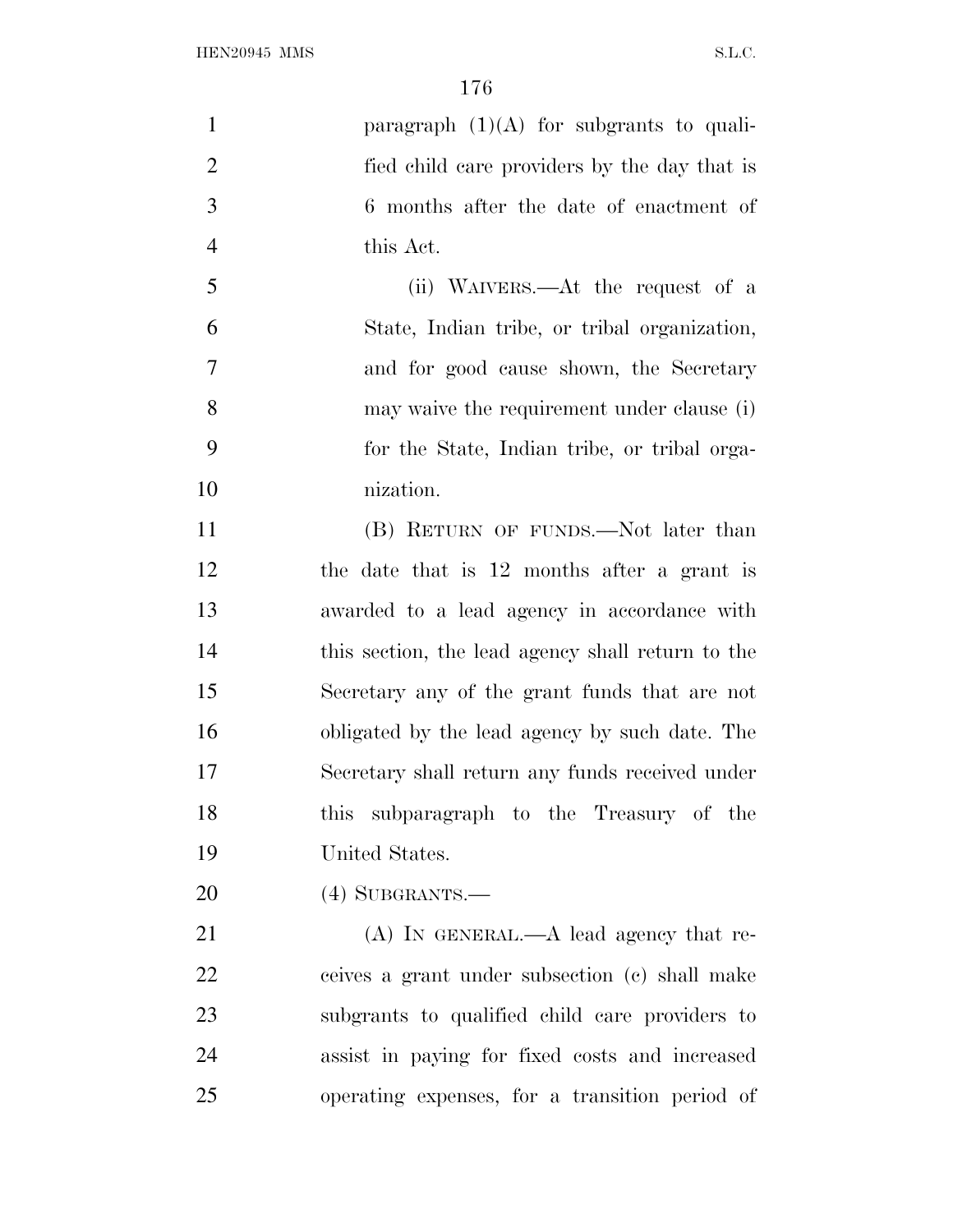| $\mathbf{1}$   | not more than 9 months, so that parents have     |
|----------------|--------------------------------------------------|
| $\overline{2}$ | a safe place for their children to receive child |
| 3              | care as the parents return to the workplace.     |
| $\overline{4}$ | (B) USE OF FUNDS.—A qualified child              |
| 5              | care provider may use subgrant funds for—        |
| 6              | (i) sanitation and other costs associ-           |
| 7              | ated with cleaning the facility, including       |
| 8              | deep cleaning in the case of an outbreak of      |
| 9              | COVID-19, of a child care program used           |
| 10             | to provide child care services;                  |
| 11             | (ii) recruiting, retaining, and compen-          |
| 12             | sating child care staff, including providing     |
| 13             | professional development to the staff re-        |
| 14             | lated to child care services and applicable      |
| 15             | State, local, and tribal health and safety       |
| 16             | requirements and, if applicable, enhanced        |
| 17             | protocols for child care services and related    |
| 18             | to COVID-19 or another health or safety          |
| 19             | condition;                                       |
| 20             | (iii) paying for fixed operating costs           |
| 21             | associated with providing child care serv-       |
| 22             | ices, including the costs of payroll, the con-   |
| 23             | tinuation of existing (as of March $1, 2020$ )   |
| 24             | employee benefits, mortgage or rent, utili-      |
| 25             | ties, and insurance;                             |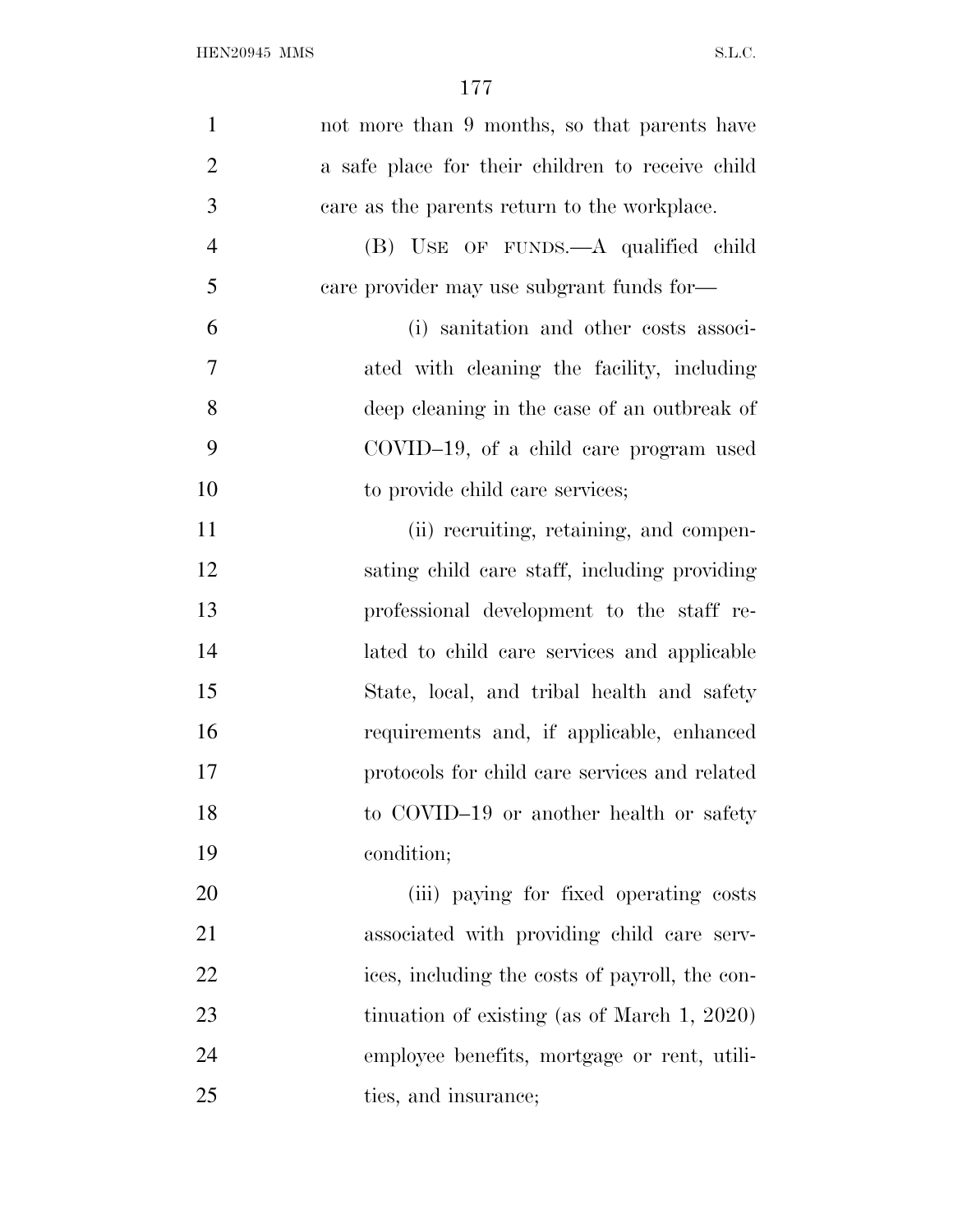| $\mathbf{1}$   | (iv) acquiring equipment and supplies        |
|----------------|----------------------------------------------|
| $\overline{2}$ | (including personal protective equipment)    |
| 3              | necessary to provide child care services in  |
| $\overline{4}$ | a manner that is safe for children and       |
| 5              | staff in accordance with applicable State,   |
| 6              | local, and tribal health and safety require- |
| 7              | ments;                                       |
| 8              | (v) replacing materials that are no          |
| 9              | longer safe to use as a result of the        |
| 10             | COVID-19 public health emergency;            |
| 11             | (vi) making facility changes and re-         |
| 12             | pairs to address enhanced protocols for      |
| 13             | child care services related to COVID-19 or   |
| 14             | another health or safety condition, to en-   |
| 15             | sure children can safely occupy a child care |
| 16             | facility;                                    |
| 17             | (vii) purchasing or updating equip-          |
| 18             | ment and supplies to serve children during   |
| 19             | nontraditional hours;                        |
| 20             | (viii) adapting the child care program       |
| 21             | or curricula to accommodate children who     |
| 22             | have not had recent access to a child care   |
| 23             | setting;                                     |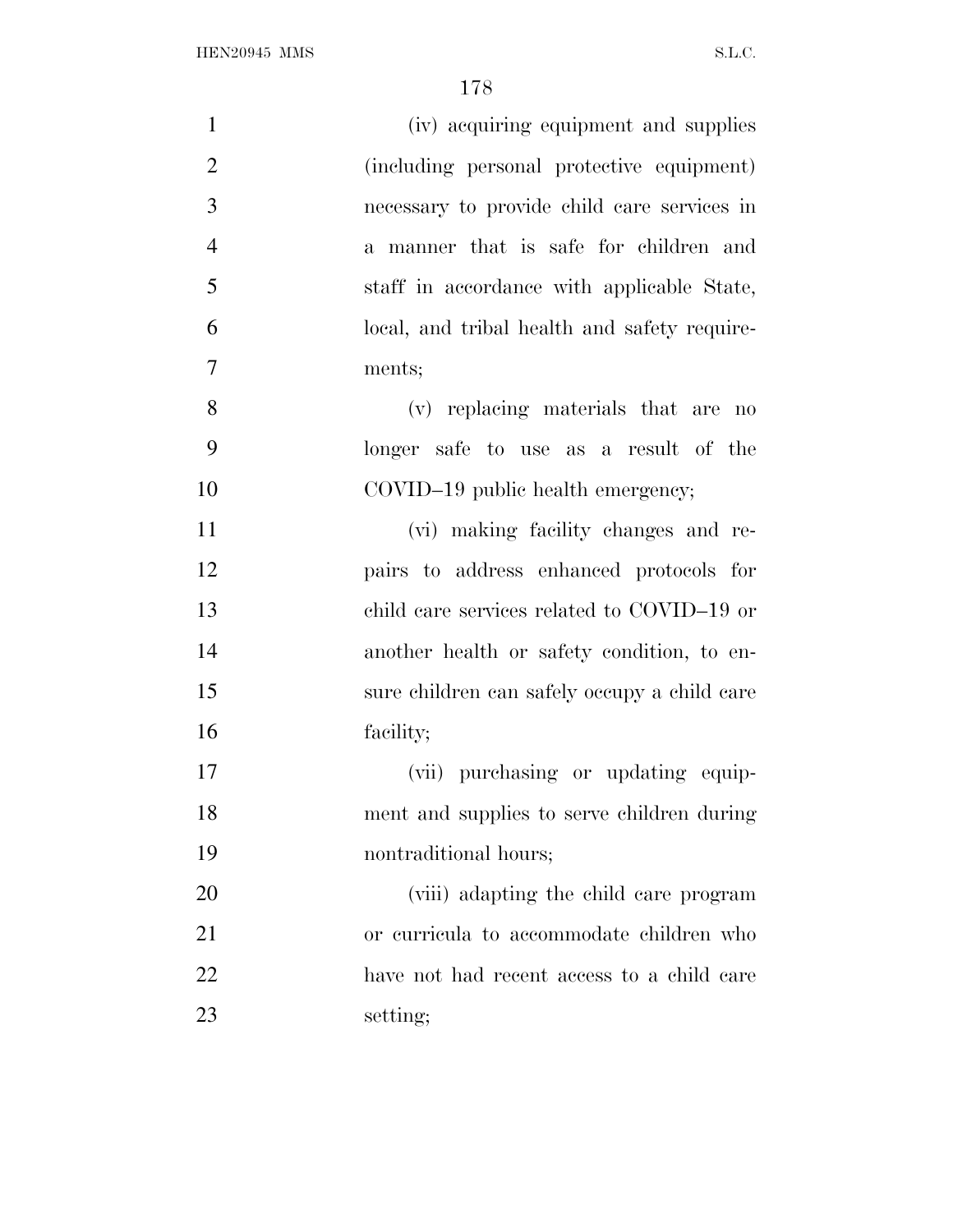| $\mathbf{1}$   | (ix) carrying out any other activity re-          |
|----------------|---------------------------------------------------|
| $\overline{2}$ | lated to the child care program of a quali-       |
| 3              | fied child care provider; and                     |
| $\overline{4}$ | $(x)$ reimbursement of expenses in-               |
| 5              | curred before the provider received a             |
| 6              | subgrant under this paragraph, if the use         |
| $\tau$         | for which the expenses are incurred is de-        |
| 8              | scribed in any of clauses (i) though (ix)         |
| 9              | and is disclosed in the subgrant application      |
| 10             | for such subgrant.                                |
| 11             | (C) SUBGRANT APPLICATION.—To be                   |
| 12             | qualified to receive a subgrant under this para-  |
| 13             | graph, an eligible child care provider shall sub- |
| 14             | mit an application to the lead agency in such     |
| 15             | form and containing such information as the       |
| 16             | lead agency may reasonably require, includ-       |
| 17             | $ing$ —                                           |
| 18             | (i) a budget plan that includes—                  |
| 19             | (I) information describing how                    |
| 20             | the eligible child care provider will use         |
| 21             | the subgrant funds to pay for fixed               |
| 22             | costs and increased operating ex-                 |
| 23             | penses, including, as applicable, pay-            |
| 24             | roll, employee benefits, mortgage or              |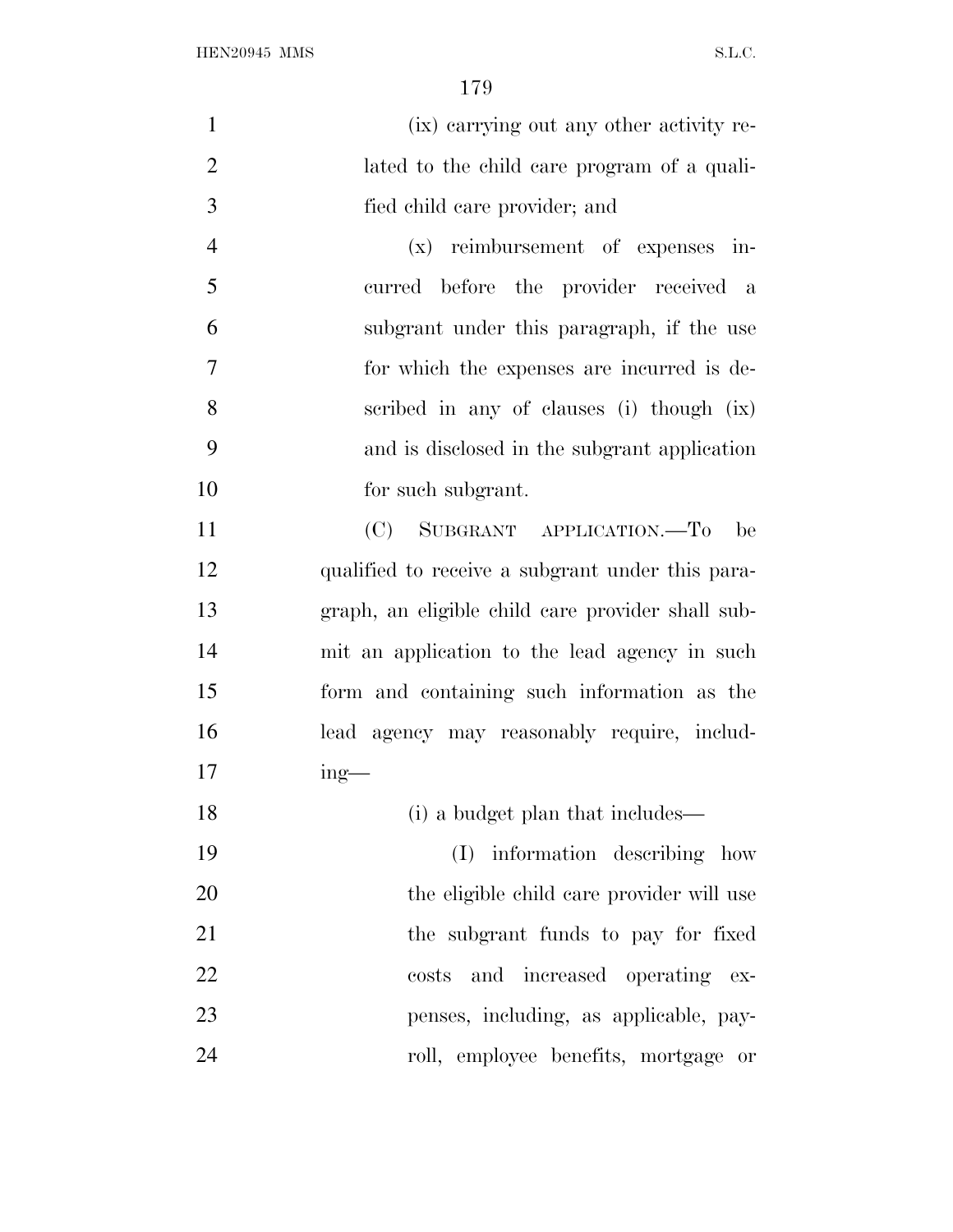| $\mathbf{1}$   | rent, utilities, and insurance, de-     |
|----------------|-----------------------------------------|
| $\overline{2}$ | scribed in subparagraph $(B)(iii)$ ;    |
| 3              | (II) data on current operating          |
| $\overline{4}$ | capacity, taking into account previous  |
| 5              | operating capacity for a period of time |
| 6              | prior to the COVID-19 public health     |
| 7              | emergency, and updated group size       |
| 8              | limits and staff-to-child ratios;       |
| 9              | (III) child care enrollment, at-        |
| 10             | tendance, and revenue projections       |
| 11             | based on current operating capacity     |
| 12             | and previous enrollment and revenue     |
| 13             | for the period described in subclause   |
| 14             | $(II);$ and                             |
| 15             | (IV) a demonstration of how the         |
| 16             | subgrant funds will assist in pro-      |
| 17             | moting the long-term viability of the   |
| 18             | eligible child care provider and how    |
| 19             | the eligible child care provider will   |
| 20             | sustain its operations after the ces-   |
| 21             | sation of funding under this section;   |
| 22             | (ii) assurances that the eligible child |
| 23             | care provider will—                     |
| 24             | (I) report to the lead agency, be-      |
| 25             | every month for which the<br>fore       |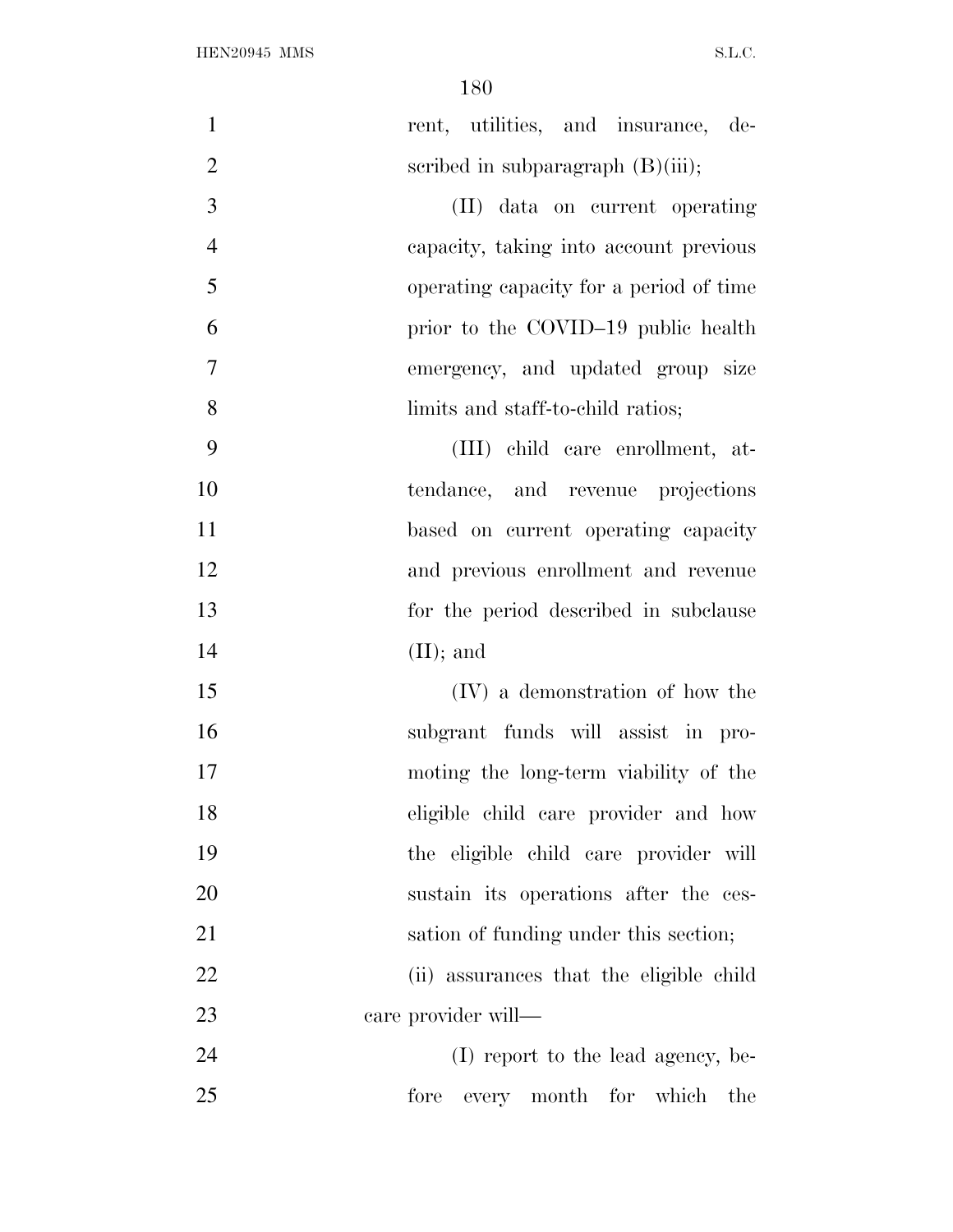| $\mathbf{1}$   | subgrant funds are to be received,         |
|----------------|--------------------------------------------|
| $\mathbf{2}$   | data on current financial characteris-     |
| 3              | ties, including revenue, and data on       |
| $\overline{4}$ | current average enrollment and at-         |
| 5              | tendance;                                  |
| 6              | (II) not artificially suppress rev-        |
| $\overline{7}$ | enue, enrollment, or attendance for        |
| 8              | the purposes of receiving subgrant         |
| 9              | funding;                                   |
| 10             | (III) provide the necessary docu-          |
| 11             | mentation under subsection (h) to the      |
| 12             | lead agency, including providing docu-     |
| 13             | mentation of expenditures of subgrant      |
| 14             | funds; and                                 |
| 15             | (IV) implement all applicable              |
| 16             | State, local, and tribal health and        |
| 17             | safety requirements and, if applicable,    |
| 18             | enhanced protocols for child care serv-    |
| 19             | ices and related to COVID-19 or an-        |
| 20             | other health or safety condition; and      |
| 21             | (iii) a certification in good faith that   |
| 22             | the child care program will remain open    |
| 23             | for not less than 1 year after receiving a |
| 24             | subgrant under this paragraph, unless      |
| 25             | such program is closed due to extraor-     |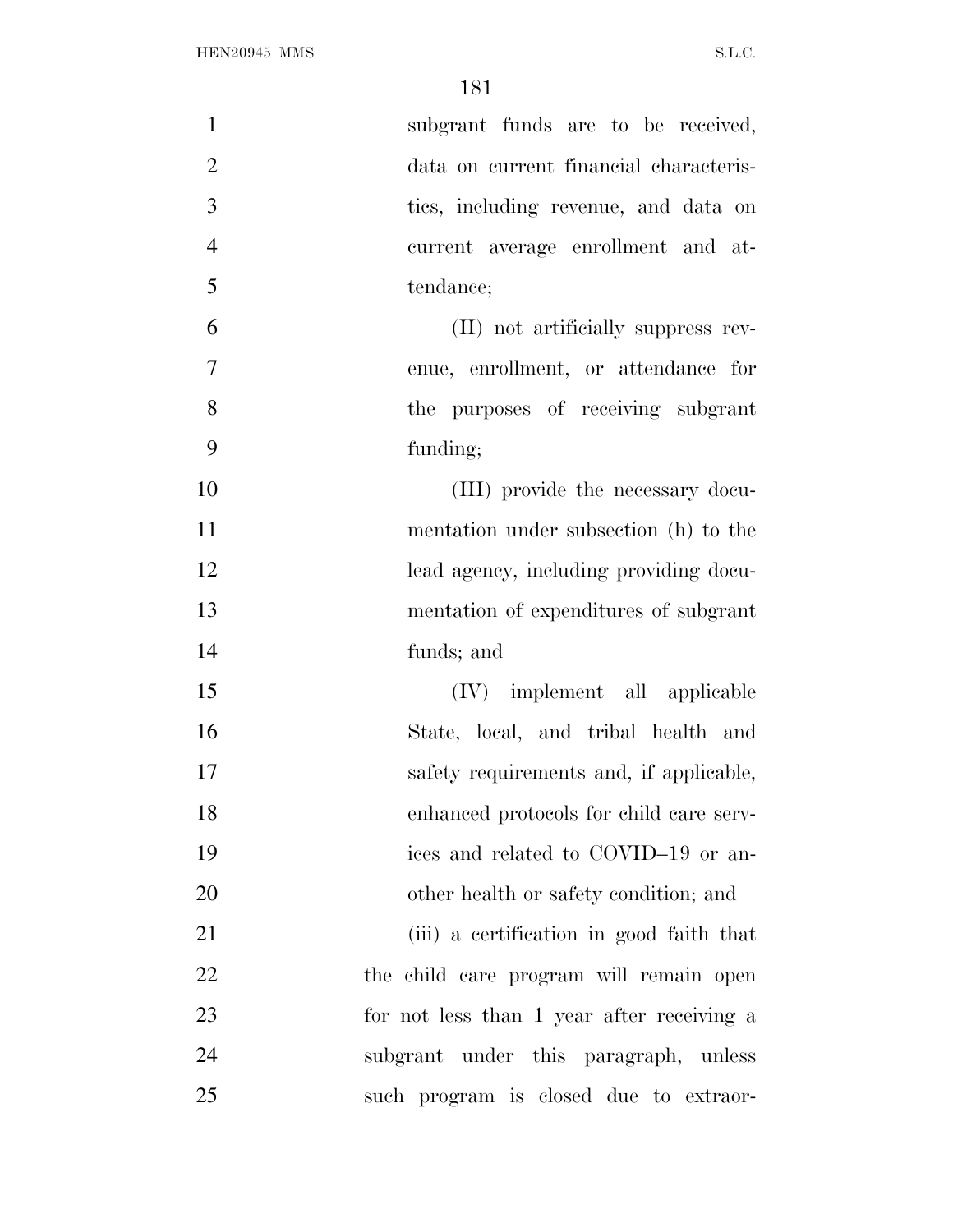| $\mathbf{1}$   | dinary circumstances described in sub-       |
|----------------|----------------------------------------------|
| $\overline{2}$ | section $(f)(1)(D)$ .                        |
| 3              | (D) SUBGRANT DISBURSEMENT.—In pro-           |
| $\overline{4}$ | viding funds through a subgrant under this   |
| 5              | paragraph—                                   |
| 6              | (i) the lead agency shall—                   |
| $\tau$         | (I) disburse such subgrant funds             |
| 8              | to a qualified child care provider in        |
| 9              | installments made not less than once         |
| 10             | monthly;                                     |
| 11             | (II) disburse a subgrant install-            |
| 12             | ment for a month after the qualified         |
| 13             | child care provider has provided, be-        |
| 14             | fore that month, the enrollment, at-         |
| 15             | tendance, and revenue data required          |
| 16             | under subparagraph $(C)(ii)(I)$ and, if      |
| 17             | applicable, current operating capacity       |
| 18             | data required under subparagraph             |
| 19             | $(C)(i)(II);$ and                            |
| 20             | (III) make subgrant installments             |
| 21             | to any qualified child care provider for     |
| 22             | a period of not more than 9 months;          |
| 23             | and                                          |
| 24             | (ii) the lead agency may, notwith-           |
| 25             | standing subparagraph $(E)(i)$ , disburse an |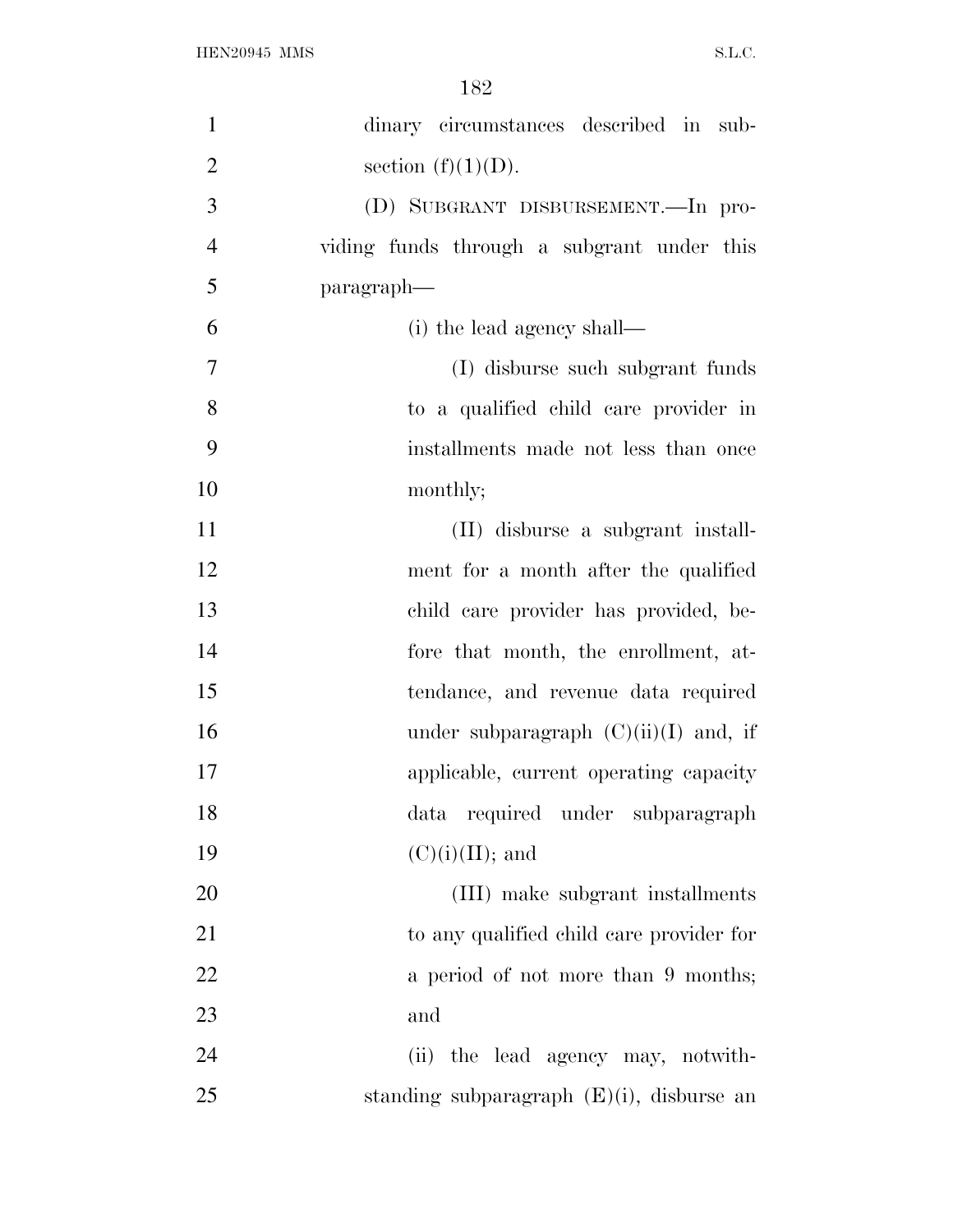| $\mathbf{1}$   | initial subgrant installment to a provider |
|----------------|--------------------------------------------|
| $\overline{2}$ | in a greater amount than that subpara-     |
| 3              | graph provides for, and adjust the suc-    |
| $\overline{4}$ | ceeding installments, as applicable.       |
| 5              | (E) SUBGRANT INSTALLMENT AMOUNT.           |
| 6              | The lead agency—                           |
| $\overline{7}$ | (i) shall determine the amount of a        |
| 8              | subgrant installment under this paragraph  |
| 9              | by basing the amount on—                   |
| 10             | $(I)(aa)$ at a minimum, the fixed          |
| 11             | costs associated with the provision of     |
| 12             | child care services by a qualified child   |
| 13             | care provider; and                         |
| 14             | (bb) at the election of the lead           |
| 15             | agency, an additional amount deter-        |
| 16             | mined by the State, for the purposes       |
| 17             | of assisting qualified child care pro-     |
| 18             | viders with, as applicable, increased      |
| 19             | operating costs and lost revenue, asso-    |
| 20             | ciated with the COVID-19 public            |
| 21             | health emergency; and                      |
| 22             | (II) any other methodology that            |
| 23             | the lead agency determines to be ap-       |
| 24             | propriate, and which is disclosed in       |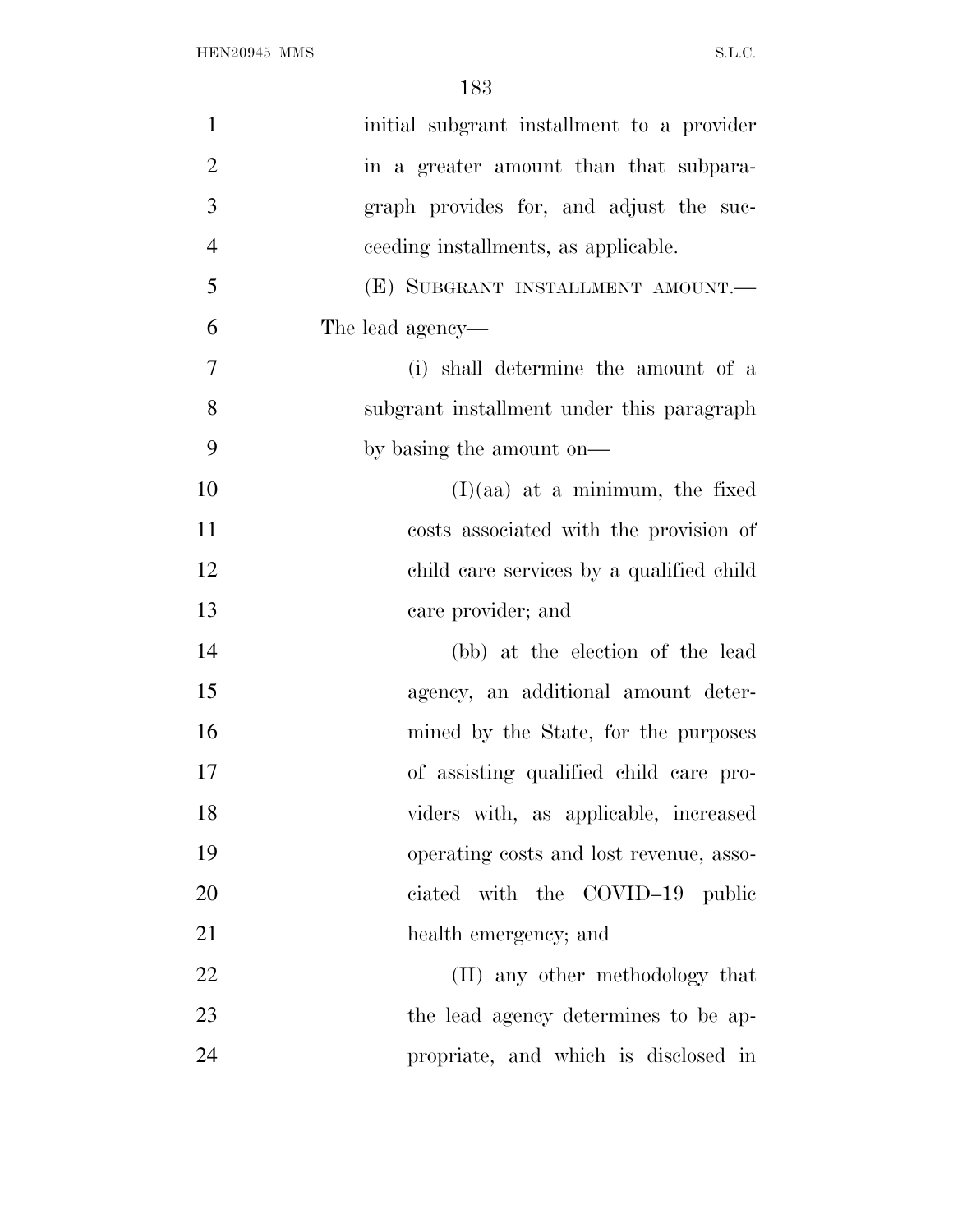| $\mathbf{1}$   | reporting submitted by the lead agen-                  |
|----------------|--------------------------------------------------------|
| $\overline{2}$ | cy under subsection $(f)(6)(B)$ ;                      |
| 3              | (ii) shall ensure that, for any period                 |
| $\overline{4}$ | for which subgrant funds are disbursed                 |
| 5              | under this paragraph, no qualified child               |
| 6              | care provider receives a subgrant install-             |
| $\overline{7}$ | ment that when added to current revenue                |
| 8              | for that period exceeds the revenue for the            |
| 9              | corresponding period 1 year prior; and                 |
| 10             | (iii) may factor in decreased operating                |
| 11             | capacity due to updated group size limits              |
| 12             | and staff-to-child ratios, in determining              |
| 13             | subgrant installment amounts.                          |
| 14             | (F) REPAYMENT OF SUBGRANT FUNDS.                       |
| 15             | A qualified child care provider that receives a        |
| 16             | subgrant under this paragraph shall be required        |
| 17             | to repay the subgrant funds if the lead agency         |
| 18             | determines that the provider fails to provide the      |
| 19             | described in subparagraph<br>assurances                |
| 20             | $(C)(ii)(II)$ , or to comply with such an assur-       |
| 21             | ance.                                                  |
| 22             | (5) SUPPLEMENT NOT SUPPLANT.—Amounts                   |
| 23             | made available to carry out this section shall be used |
| 24             | to supplement and not supplant other Federal,          |

State, tribal, and local public funds expended to pro-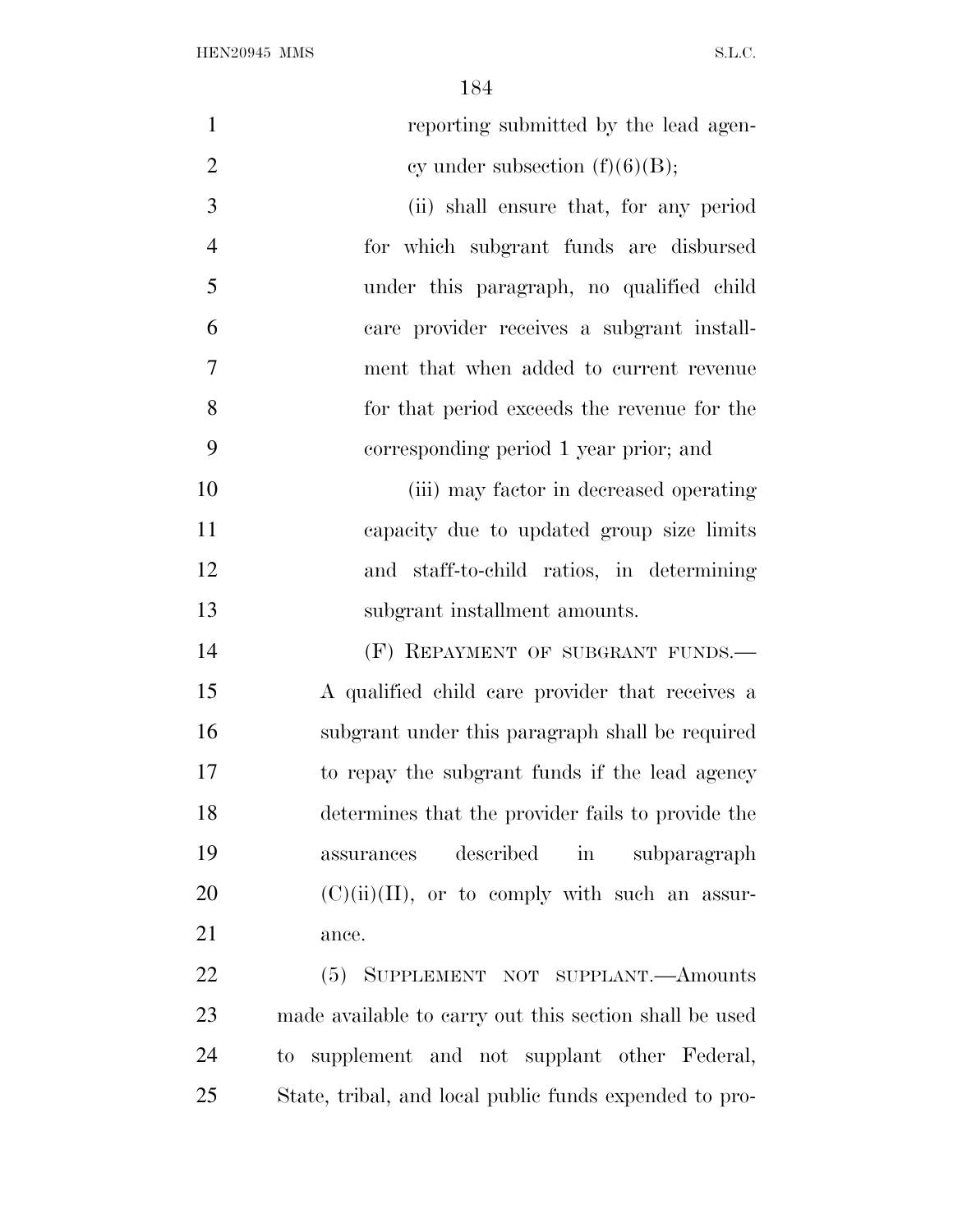vide child care services, including funds provided under the Child Care and Development Block Grant Act of 1990 (42 U.S.C. 9857 et seq.) and State and tribal child care programs.

 (h) DOCUMENTATION AND REPORTING REQUIRE-MENTS.—

 (1) DOCUMENTATION.—A State, Indian tribe, or tribal organization receiving a grant under sub- section (c) shall provide documentation of any State or tribal expenditures from grant funds received under subsection (c) in accordance with section 658K(b) of the Child Care Development Block Grant Act of 1990 (42 U.S.C. 9858i(b)), and to the independent entity described in that section.

(2) REPORTS.—

 (A) LEAD AGENCY REPORT.—A lead agen- cy receiving a grant under subsection (c) shall, not later than 12 months after receiving such grant, submit a report to the Secretary that in- cludes for the State or tribal community in- volved a description of the program of sub- grants carried out to meet the objectives of this section, including—

 (i) a description of how the lead agen-cy determined—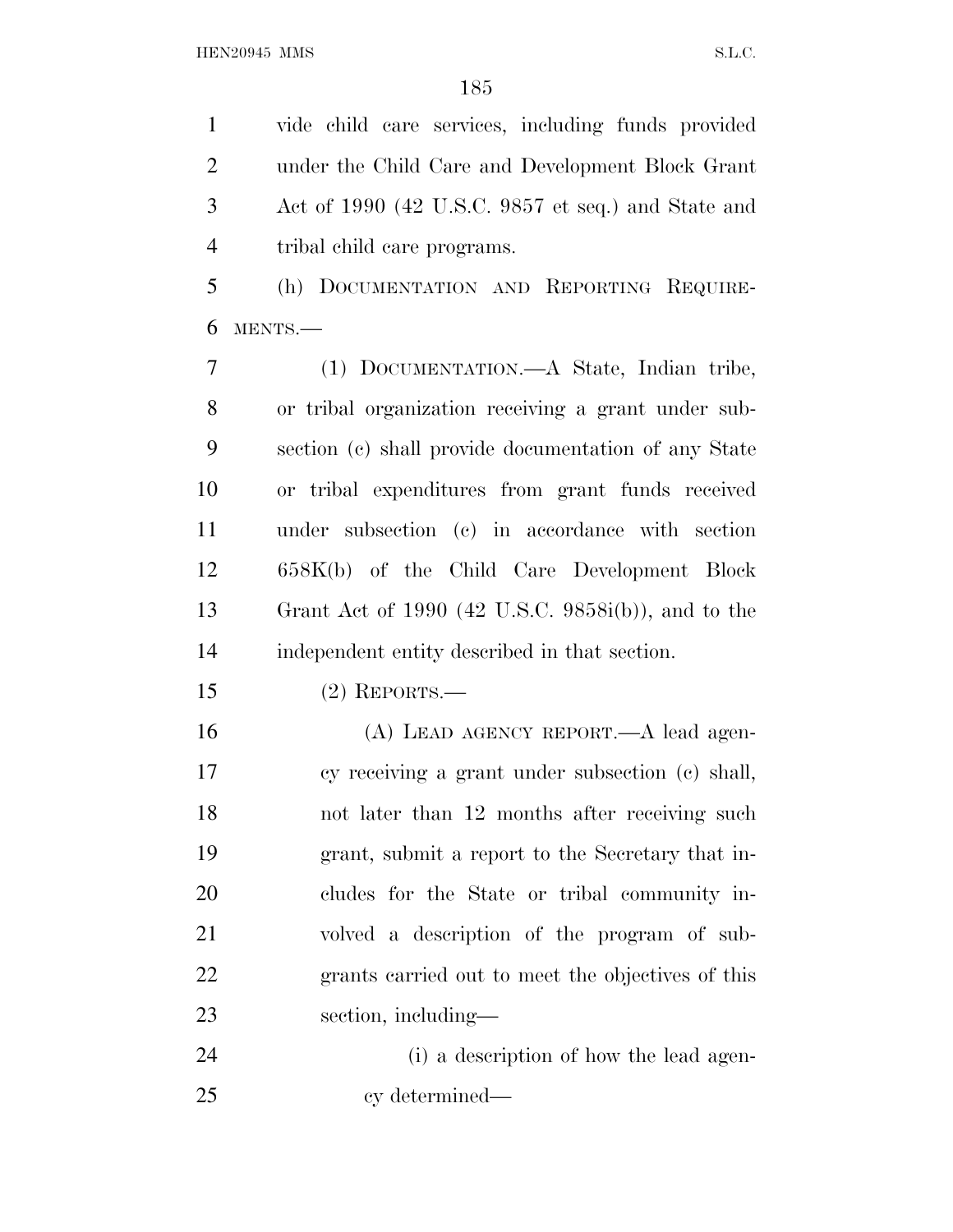| $\mathbf{1}$   | (I) the criteria for awarding sub-          |
|----------------|---------------------------------------------|
| $\overline{2}$ | grants for qualified child care pro-        |
| 3              | viders, including the methodology the       |
| $\overline{4}$ | lead agency used to determine and           |
| 5              | disburse funds in accordance with           |
| 6              | subparagraphs $(D)$ and $(E)$ of sub-       |
| $\tau$         | section $(g)(4)$ ; and                      |
| 8              | (II) the types of providers that            |
| 9              | received priority for the subgrants, in-    |
| 10             | cluding considerations related to-          |
| 11             | (aa) setting;                               |
| 12             | (bb) average monthly reve-                  |
| 13             | nues, enrollment, and attendance,           |
| 14             | before and during the COVID-19              |
| 15             | public health emergency and                 |
| 16             | after the expiration of State,              |
| 17             | local, and tribal stay-at-home or-          |
| 18             | ders; and                                   |
| 19             | (cc) geographically based                   |
| 20             | child care service needs across             |
| 21             | the State or tribal community;              |
| 22             | and                                         |
| 23             | (ii) the number of eligible child care      |
| 24             | providers in operation and serving children |
| 25             | on March 1, 2020, and the average num-      |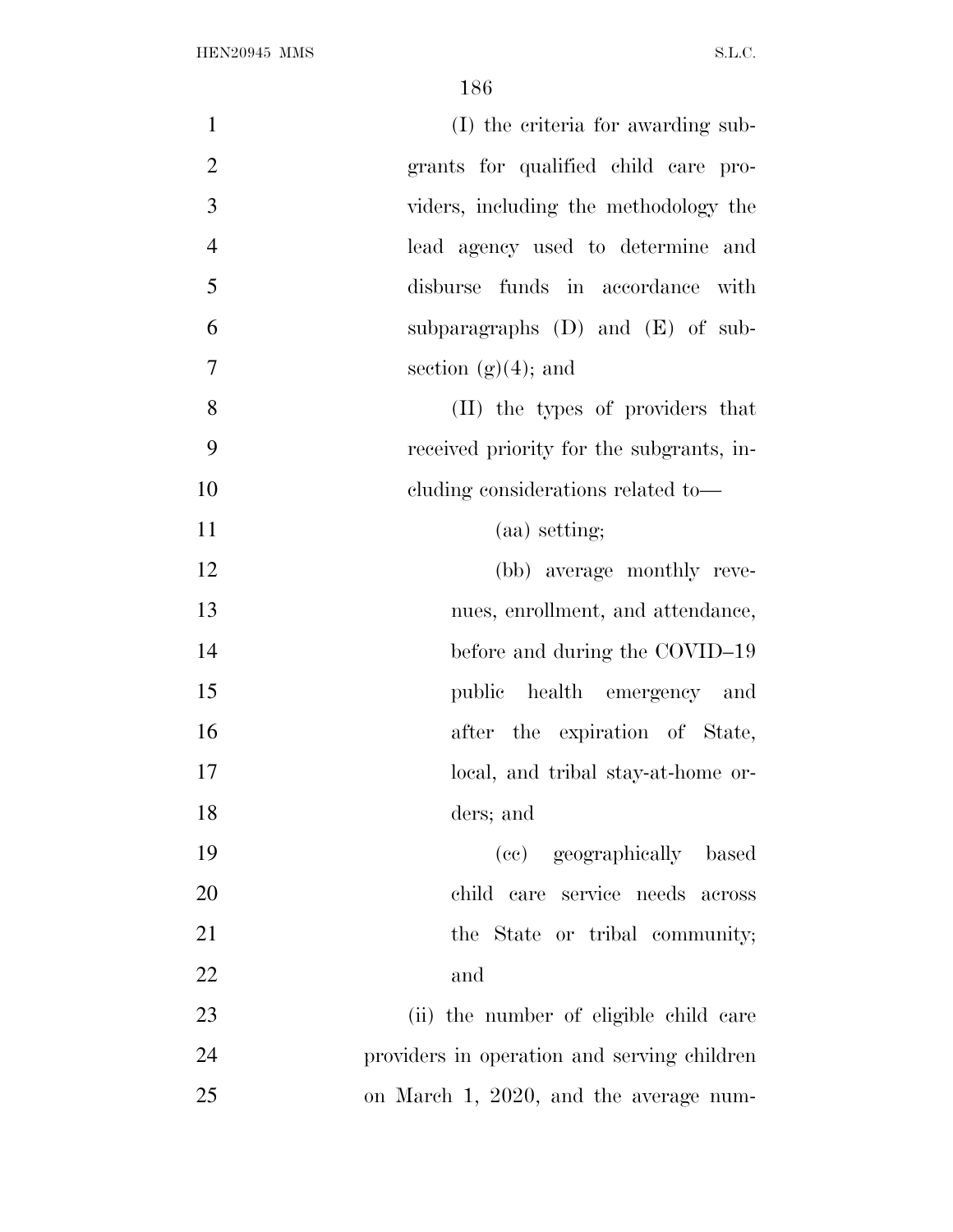| $\mathbf{1}$   | ber of such providers for March 2020 and      |
|----------------|-----------------------------------------------|
| $\overline{2}$ | each of the 11 months following,              |
| 3              | disaggregated by age of children served,      |
| $\overline{4}$ | geography, region, center-based child care    |
| 5              | setting, and family child care setting;       |
| 6              | (iii) the number of child care slots, in      |
| $\tau$         | the capacity of a qualified child care pro-   |
| 8              | vider given applicable group size limits and  |
| 9              | staff-to-child ratios, that were open for at- |
| 10             | tendance of children on March 1, 2020,        |
| 11             | the average number of such slots for          |
| 12             | March 2020 and each of 11 months fol-         |
| 13             | lowing, disaggregated by age of children      |
| 14             | served, geography, region, center-based       |
| 15             | child care setting, and family child care     |
| 16             | setting;                                      |
| 17             | $(iv)(I)$ the number of qualified child       |
| 18             | care providers that received a subgrant       |
| 19             | under subsection $(g)(4)$ , disaggregated by  |
| 20             | age of children served, geography, region,    |
| 21             | center-based child care setting, and family   |
| 22             | child care setting, and the average and       |
| 23             | range of the amounts of the subgrants         |
| 24             | awarded; and                                  |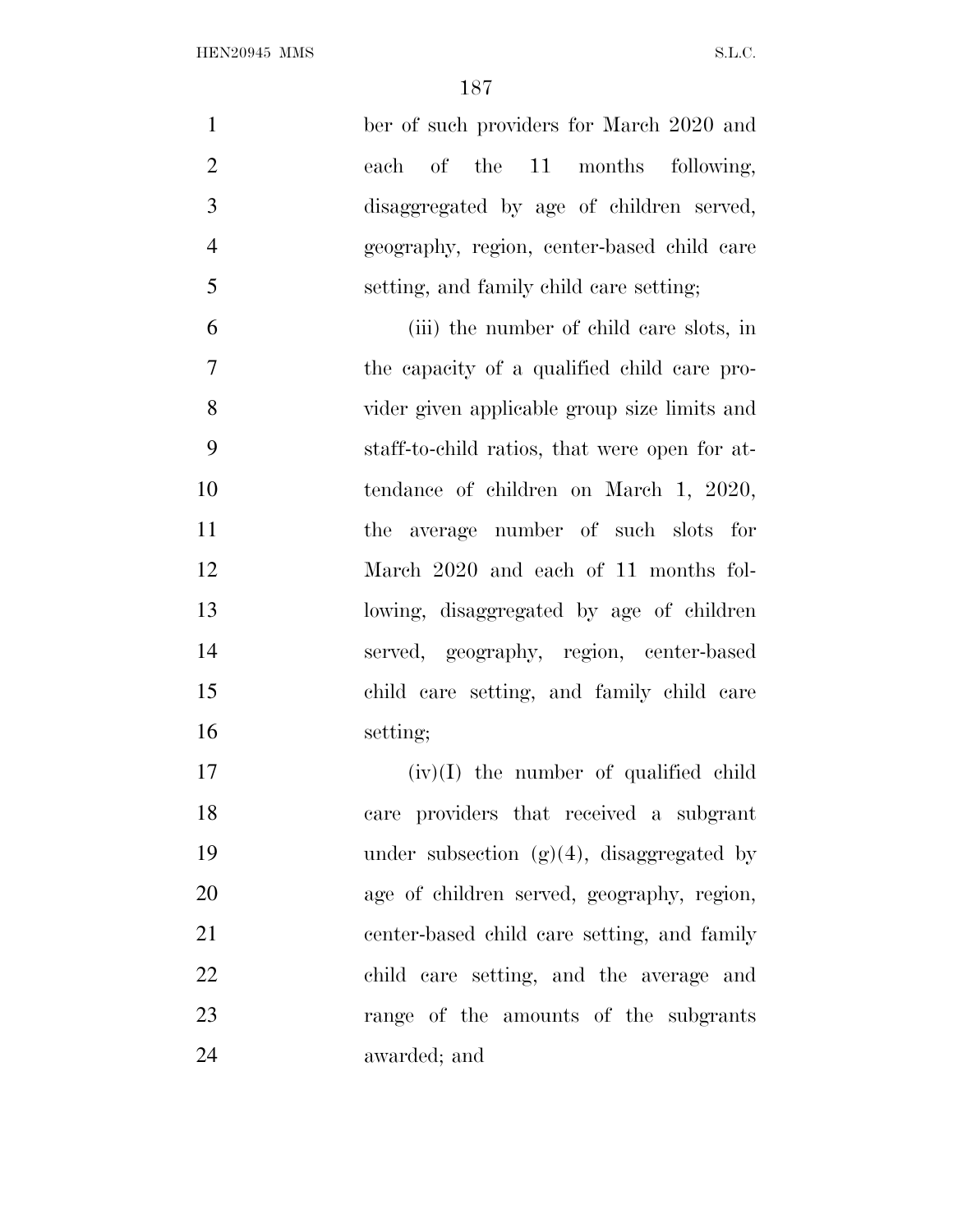| $\mathbf{1}$   | (II) the percentage of all eligible child                 |
|----------------|-----------------------------------------------------------|
| $\overline{2}$ | care providers that are qualified child care              |
| 3              | providers that received such a subgrant,                  |
| $\overline{4}$ | disaggregated as described in subclause                   |
| 5              | $(I);$ and                                                |
| 6              | (v) information concerning how quali-                     |
| $\tau$         | fied child care providers receiving sub-                  |
| 8              | grants under subsection $(g)(4)$ used the                 |
| 9              | subgrant funding received, disaggregated                  |
| 10             | by the allowable uses of funds described in               |
| 11             | subsection $(g)(4)(B)$ .                                  |
| 12             | (B) REPORT TO CONGRESS.—Not later                         |
| 13             | than 90 days after receiving the lead agency re-          |
| 14             | ports required under subparagraph (A), the                |
| 15             | Secretary shall make publicly available and pro-          |
| 16             | vide to the Committee on Health, Education,               |
| 17             | Labor, and Pensions of the Senate and the                 |
| 18             | Committee on Education and Labor of the                   |
| 19             | House of Representatives a report summarizing             |
| 20             | the findings of the lead agency reports.                  |
| 21             | (i) AUTHORIZATION OF APPROPRIATIONS.-There                |
| 22             | are authorized to be appropriated such sums as may be     |
| 23             | necessary to carry out the activities under this section. |
| 24             | (j) EXCLUSION FROM INCOME.—For purposes of the            |
| 25             | Internal Revenue Code of 1986, gross income shall not     |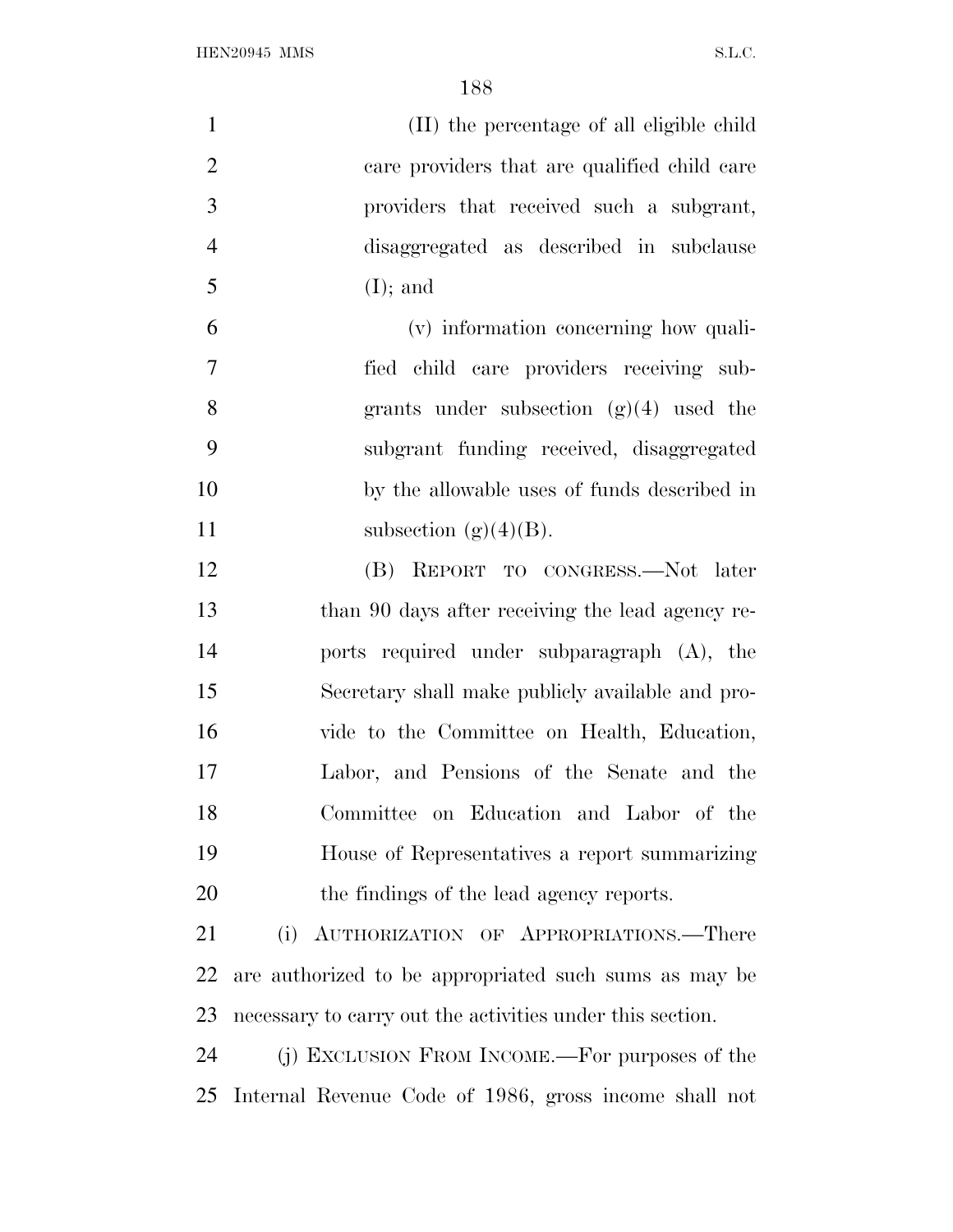include any amount received by a qualified child care pro- vider under this section. **TITLE VII—PANDEMIC PREPARA- TION AND STRATEGIC STOCK- PILE SEC. 7001. SUSTAINED ON-SHORE MANUFACTURING CAPAC- ITY FOR PUBLIC HEALTH EMERGENCIES.** (a) I<sup>N</sup> GENERAL.—Section 319L of the Public Health Service Act (42 U.S.C. 247d–7e) is amended— 10 (1) in subsection  $(a)(6)(B)$ — (A) by redesignating clauses (iv) and (v) as 12 clauses (v) and (vi), respectively; (B) by inserting after clause (iii), the fol- lowing: ''(iv) activities to support domestic manufacturing surge capacity of products or platform technologies, including manu- facturing capacity and capabilities to uti- lize platform technologies to provide for flexible manufacturing initiatives;''; and (C) in clause (vi) (as so redesginated), by 22 inserting "manufacture," after "improvement,"; 23 (2) in subsection (b)— (A) in the first sentence of paragraph (1), by inserting ''support for domestic manufac-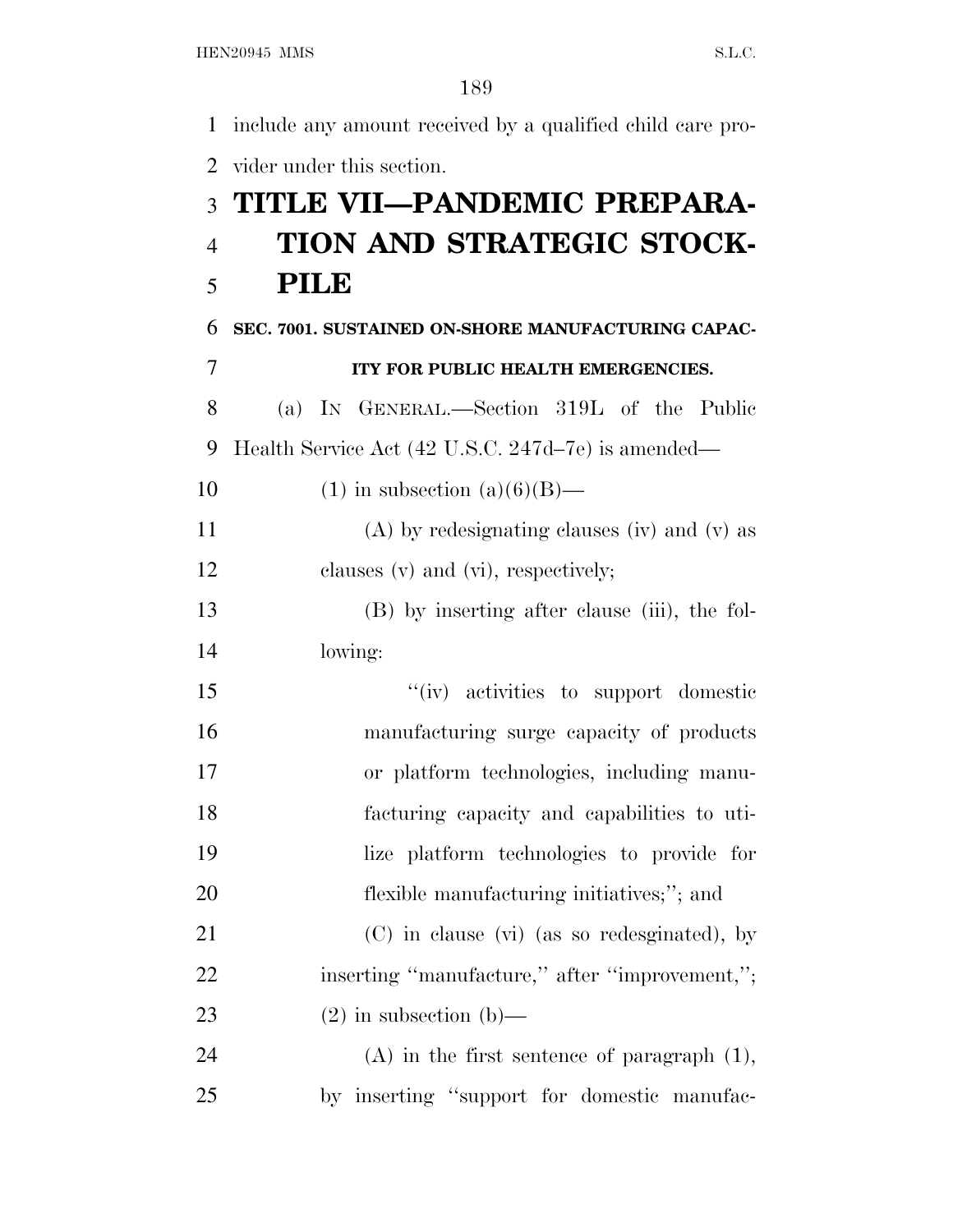| $\mathbf{1}$   | turing surge capacity," after "initiatives for in- |
|----------------|----------------------------------------------------|
| $\overline{2}$ | novation,"; and                                    |
| 3              | (B) in paragraph $(2)$ —                           |
| $\overline{4}$ | (i) in subparagraph (B), by striking               |
| 5              | "and" at the end;                                  |
| 6              | (ii) by redesignating subparagraph                 |
| 7              | $(C)$ as subparagraph $(D)$ ; and                  |
| 8              | (iii) by inserting after subparagraph              |
| 9              | $(B)$ , the following:                             |
| 10             | "(C) activities to support manufacturing           |
| 11             | surge capacities and capabilities to increase the  |
| 12             | availability of existing medical countermeasures   |
| 13             | and utilize existing novel platforms to manufac-   |
| 14             | new medical countermeasures to<br>ture<br>meet     |
| 15             | manufacturing demands to address threats that      |
| 16             | pose a significant level of risk to national secu- |
| 17             | rity; and";                                        |
| 18             | $(3)$ in subsection $(e)$ —                        |
| 19             | (A) in paragraph $(2)$ —                           |
| 20             | (i) in subparagraph $(C)$ , by striking            |
| 21             | "and" at the end;                                  |
| 22             | (ii) in subparagraph $(D)$ , by striking           |
| 23             | the period and inserting "; and"; and              |
| 24             | (iii) by adding at the end the fol-                |
| 25             | lowing:                                            |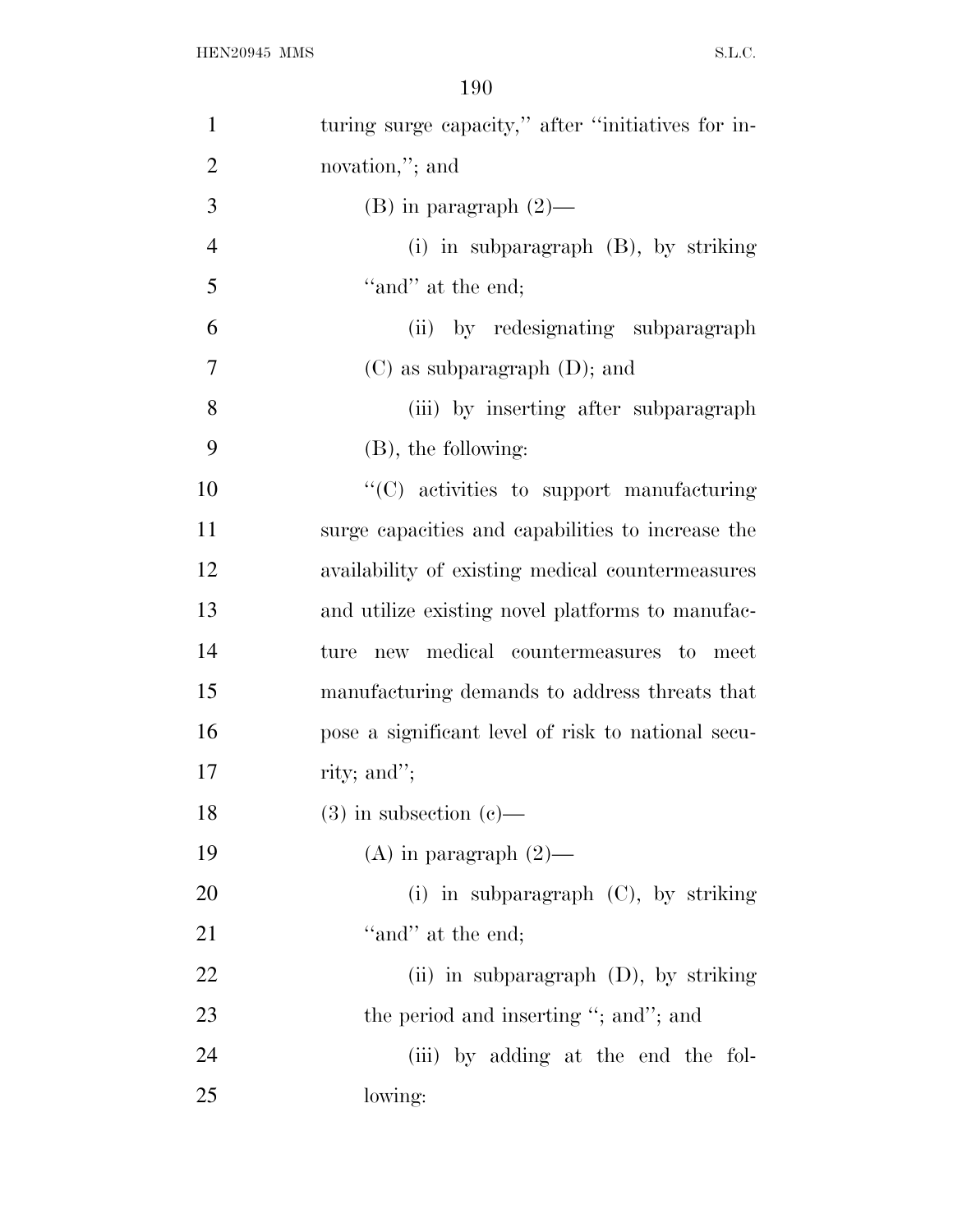| $\mathbf{1}$   | "(E) promoting domestic manufacturing              |
|----------------|----------------------------------------------------|
| $\overline{2}$ | surge capacity and capabilities for counter-       |
| 3              | measure advanced research and development,         |
| $\overline{4}$ | including facilitating contracts to support flexi- |
| 5              | ble or surge manufacturing.";                      |
| 6              | $(B)$ in paragraph $(4)$ —                         |
| $\tau$         | (i) in subparagraph $(B)$ —                        |
| 8              | (I) in clause (iii), by striking                   |
| 9              | "and" at the end;                                  |
| 10             | $(II)$ in clause (iv), by striking the             |
| 11             | period and inserting "; and"; and                  |
| 12             | (III) by adding at the end the                     |
| 13             | following:                                         |
| 14             | "(v) support and maintain domestic                 |
| 15             | manufacturing surge capacity and capabili-         |
| 16             | ties, including through contracts to sup-          |
| 17             | port flexible or surge manufacturing, to en-       |
| 18             | sure that additional production of counter-        |
| 19             | measures is available in the event that the        |
| 20             | Secretary determines there is such a need          |
| 21             | for additional production.";                       |
| 22             | (ii) in subparagraph $(D)$ —                       |
| 23             | in clause (ii), by striking<br>(I)                 |
| 24             | "and" at the end;                                  |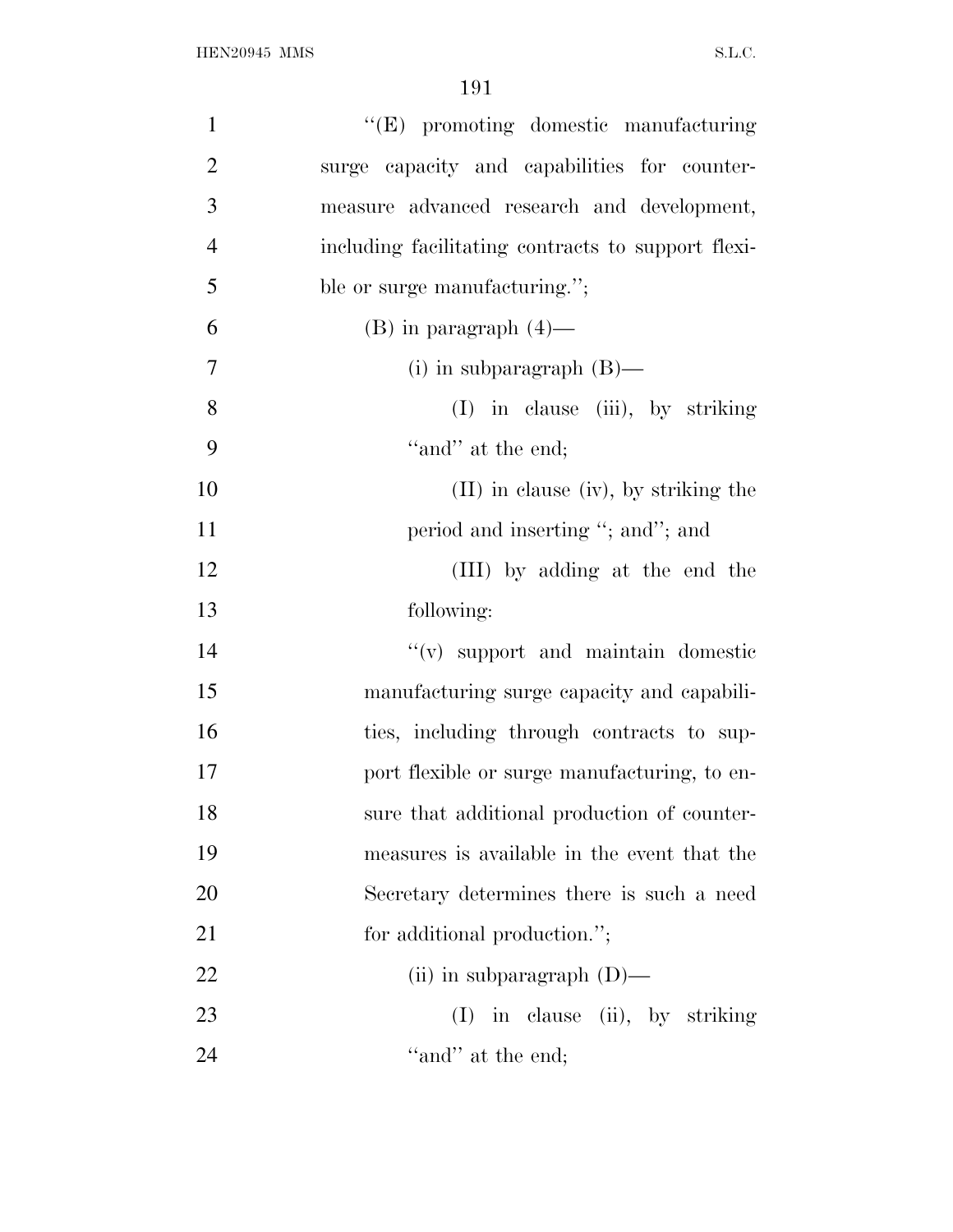| $\mathbf{1}$   | (II) by redesignating clause (iii)                   |
|----------------|------------------------------------------------------|
| $\mathbf{2}$   | as clause (iv); and                                  |
| 3              | (III) by inserting after clause (ii)                 |
| $\overline{4}$ | the following:                                       |
| 5              | "(iii) research to advance manufac-                  |
| 6              | turing capacities and capabilities for med-          |
| $\overline{7}$ | ical countermeasures and platform tech-              |
| 8              | nologies that may be utilized for medical            |
| 9              | countermeasures; and"; and                           |
| 10             | (iii) in subparagraph $(E)$ , by striking            |
| 11             | clause $(ix)$ ; and                                  |
| 12             | (C) in paragraph $(7)(C)(i)$ , by striking "up       |
| 13             | to 100 highly qualified individuals, or up to 50     |
| 14             | percent of the total number of employees,            |
| 15             | whichever is less," and inserting "75 percent of     |
| 16             | the total number of employees";                      |
| 17             | $(4)$ in subsection $(e)(1)$ —                       |
| 18             | $(A)$ by redesignating subparagraphs $(B)$           |
| 19             | through $(D)$ as subparagraphs $(C)$ through $(E)$ , |
| 20             | respectively; and                                    |
| 21             | $(B)$ by inserting after subparagraph $(A)$ ,        |
| 22             | the following:                                       |
| 23             | "(B) TEMPORARY FLEXIBILITY.—During a                 |
| 24             | public health emergency under section 319, the       |
| 25             | Secretary shall be provided with an additional       |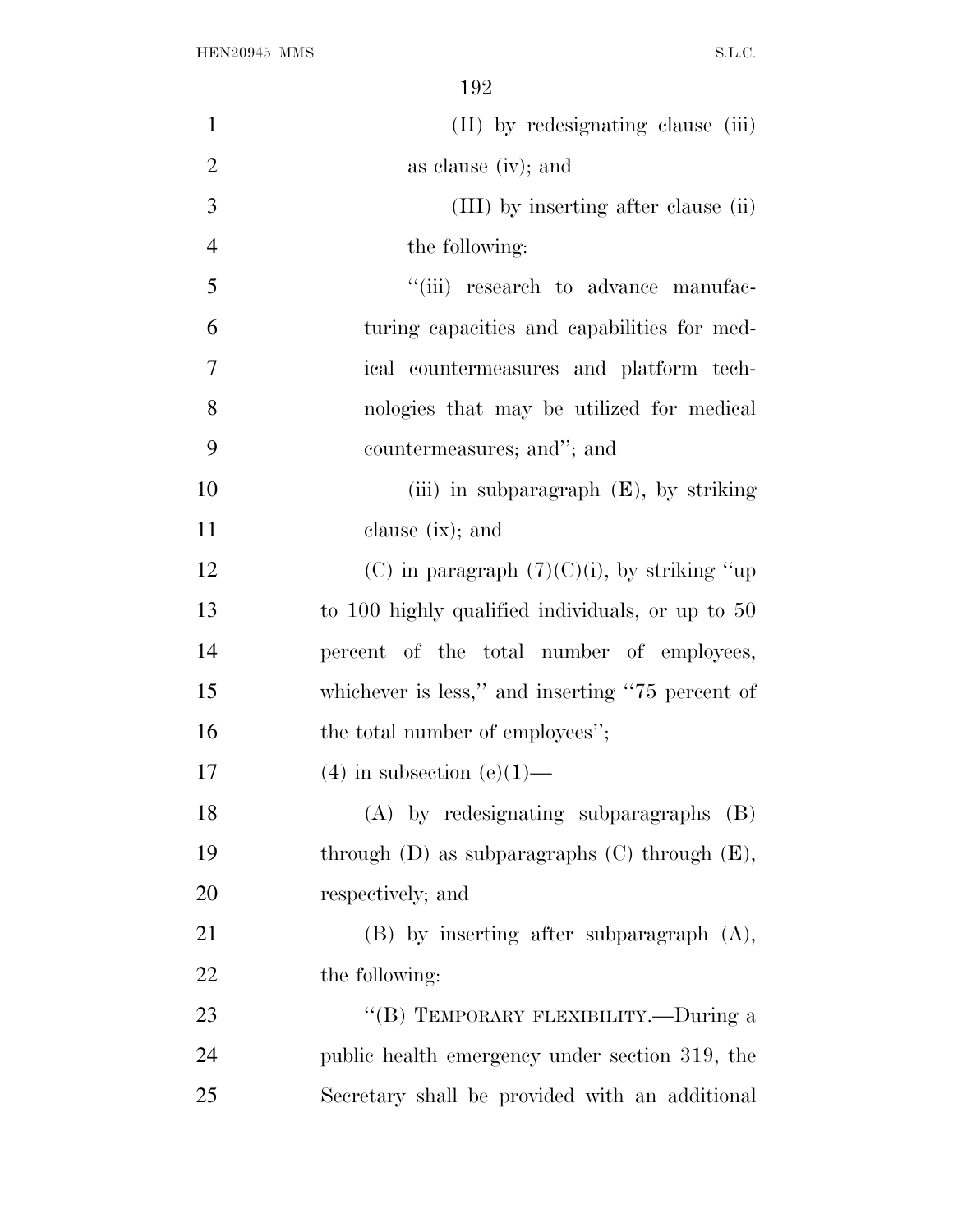| $\mathbf{1}$   | 60 business days to comply with information re-                |
|----------------|----------------------------------------------------------------|
| $\overline{2}$ | quests for the disclosure of information under                 |
| 3              | section 552 of title 5, United States Code, re-                |
| $\overline{4}$ | lated to the activities under this section (unless)            |
| 5              | such activities are otherwise exempt under sub-                |
| 6              | paragraph $(A)$ )."; and                                       |
| 7              | $(5)$ in subsection $(f)$ —                                    |
| 8              | $(A)$ in paragraph $(1)$ , by striking "Not                    |
| 9              | later than 180 days after the date of enactment                |
| 10             | of this subsection" and inserting "Not later                   |
| 11             | than 180 days after the date of enactment of                   |
| 12             | the Delivering Immediate Relief to America's                   |
| 13             | Families, Schools and Small Businesses Act";                   |
| 14             | and                                                            |
| 15             | $(B)$ in paragraph $(2)$ , by striking "Not                    |
| 16             | later than 1 year after the date of enactment of               |
| 17             | this subsection" and inserting "Not later than                 |
| 18             | 1 year after the date of enactment of                          |
| 19             | the Delivering Immediate Relief to America's                   |
| 20             | Families, Schools and Small Businesses Act".                   |
| 21             | (b) MEDICAL COUNTERMEASURE INNOVATION PART-                    |
| 22             | NER.—The restrictions under section 202 of division A of       |
| 23             | the Further Consolidated Appropriations Act, 2020 (Pub-        |
| 24             | lic Law $116-94$ , or any other provision of law imposing      |
| 25             | a restriction on salaries of individuals related to a previous |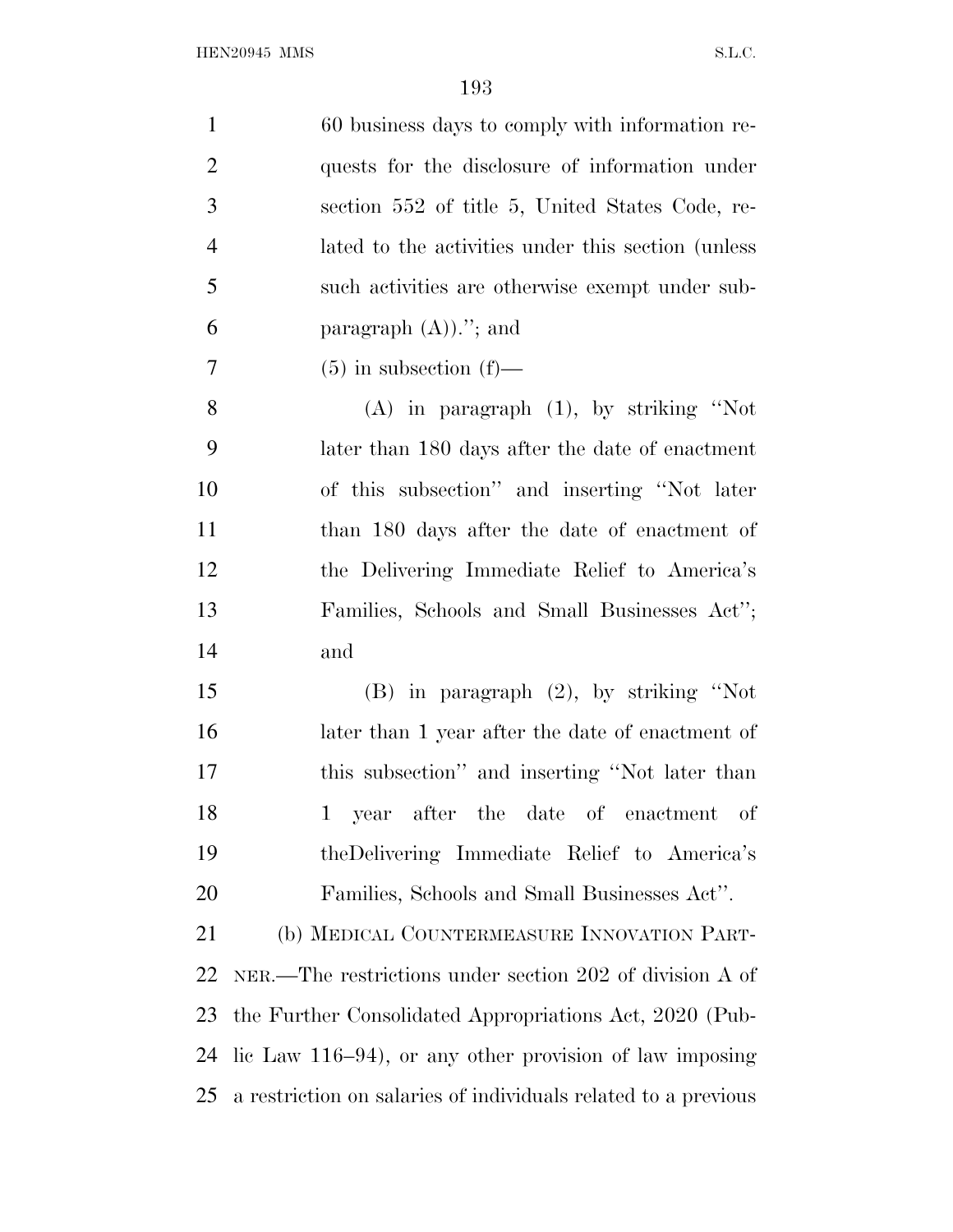HEN20945 MMS S.L.C.

 appropriation to the Department of Health and Human Services, shall not apply with respect to salaries paid pur- suant to an agreement under the medical countermeasure 4 innovation partner program under section  $319L(c)(4)(E)$  of the Public Health Service Act (42 U.S.C. 247d–  $7e(c)(4)(E)$ .

## **SEC. 7002. IMPROVING AND SUSTAINING STATE MEDICAL STOCKPILES.**

 Section 319F–2 of the Public Health Service Act (42 U.S.C. 247d–6b) is amended by adding at the end the fol-lowing:

**''(i) IMPROVING AND MAINTAINING STATE MEDICAL** STOCKPILES.—

14 "(1) IN GENERAL.—The Secretary, acting through the Assistant Secretary for Preparedness and Response, shall award grants, contracts, or co- operative agreements to eligible entities to maintain a stockpile of appropriate drugs, vaccines and other biological products, medical devices, and other med- ical supplies (including personal protective equip- ment, ancillary medical supplies, and other applica- ble supplies required for the administration of drugs, vaccines and other biological products, medical de- vices, and diagnostic tests) to be used during a pub-lic health emergency declared by the Governor of a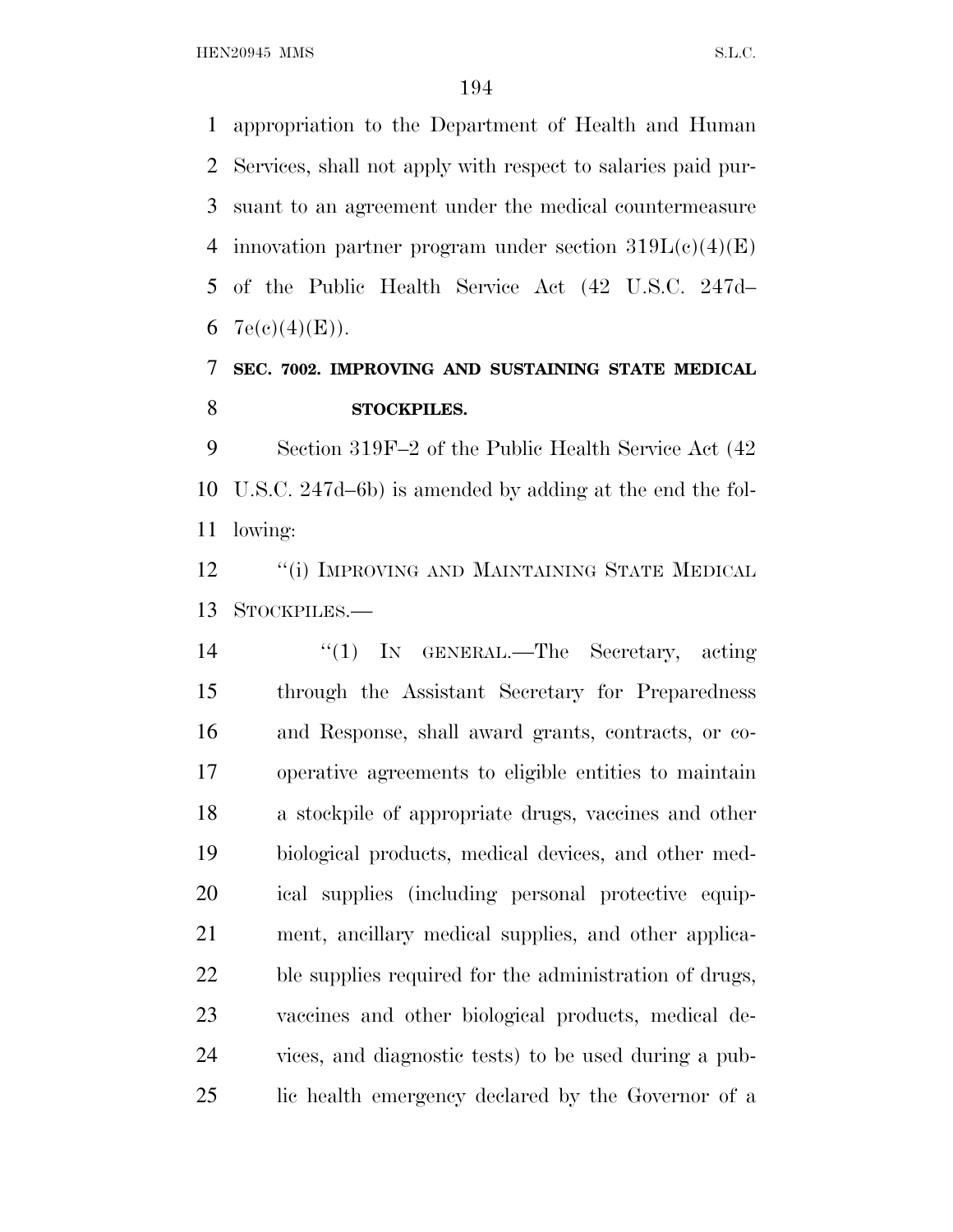| $\mathbf{1}$   | State or by the Secretary under section 319, or a          |
|----------------|------------------------------------------------------------|
| $\overline{2}$ | major disaster or emergency declared by the Presi-         |
| 3              | dent under section 401 or 501, respectively, of the        |
| $\overline{4}$ | Robert T. Stafford Disaster Relief and Emergency           |
| 5              | Assistance Act, in order to support the preparedness       |
| 6              | goals described in paragraphs $(2)$ , $(3)$ , and $(8)$ of |
| $\tau$         | section $2802(b)$ .                                        |
| 8              | $"(2)$ ELIGIBLE ENTITIES.—                                 |
| 9              | "(A) IN GENERAL.—To be eligible to re-                     |
| 10             | ceive an award under paragraph (1), an entity              |
| 11             | shall—                                                     |
| 12             | "(i) be a State or consortium of                           |
| 13             | States that is a recipient of an award                     |
| 14             | under section $319C-1(b)$ ; and                            |
| 15             | "(ii) prepare, in consultation with ap-                    |
| 16             | propriate health care providers and health                 |
| 17             | officials within the State or consortium of                |
| 18             | States, and submit to the Secretary an ap-                 |
| 19             | plication that contains such information as                |
| 20             | the Secretary may require, including a                     |
| 21             | plan for the State stockpile and a descrip-                |
| 22             | tion of the activities such entity will carry              |
| 23             | out under the agreement, consistent with                   |
| 24             | the requirements of paragraph $(3)$ .                      |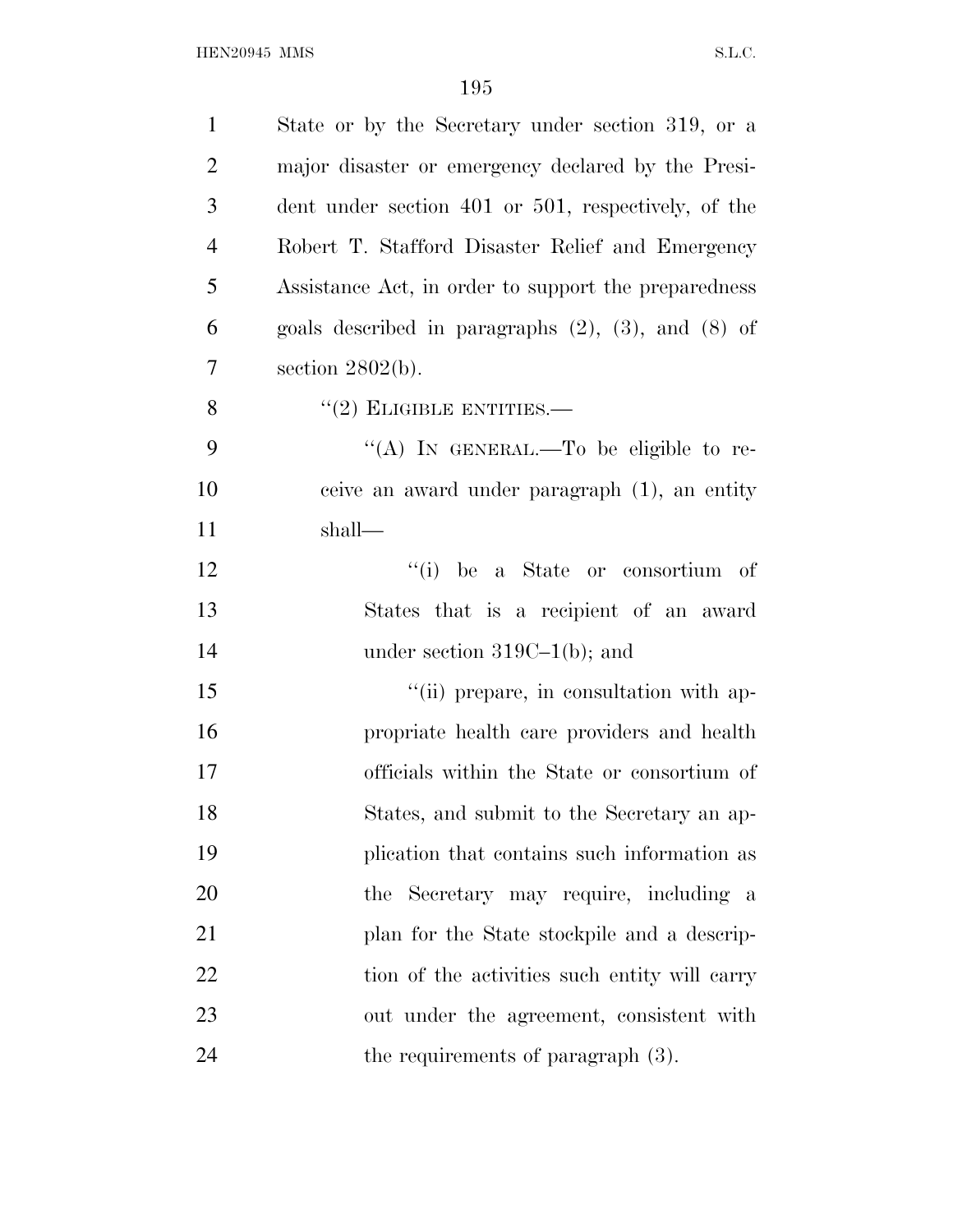| $\mathbf{1}$   | "(B) LIMITATION.—The Secretary may              |
|----------------|-------------------------------------------------|
| $\overline{2}$ | make an award under this subsection to not      |
| 3              | more than one eligible entity in each State.    |
| $\overline{4}$ | "(C) SUPPLEMENT NOT SUPPLANT.-                  |
| 5              | Awards, contracts, or grants awarded under      |
| 6              | this subsection shall supplement, not supplant, |
| 7              | the reserve amounts of medical supplies pro-    |
| 8              | cured by and for the Strategic National Stock-  |
| 9              | pile under subsection (a).                      |
| 10             | $``(D)$ ADMINISTRATIVE EXPENSES.—Not            |
| 11             | more than 5 percent of amounts received by an   |
| 12             | entity pursuant to an award under this sub-     |
| 13             | section may be used for administrative ex-      |
| 14             | penses.                                         |
| 15             | "(E) CLARIFICATION. An eligible entity          |
| 16             | receiving an award under this subsection may    |
| 17             | assign a lead entity to manage the State stock- |
| 18             | pile, which may be a recipient of an award      |
| 19             | under section $319C-2(b)$ .                     |
| 20             | $``$ (F)<br>REQUIREMENT OF<br><b>MATCHING</b>   |
| 21             | FUNDS.                                          |
| 22             | "(i) IN GENERAL.—Subject to clause              |
| 23             | (ii), the Secretary may not make an award       |
| 24             | under this subsection unless the applicant      |
| 25             | agrees, with respect to the costs to be in-     |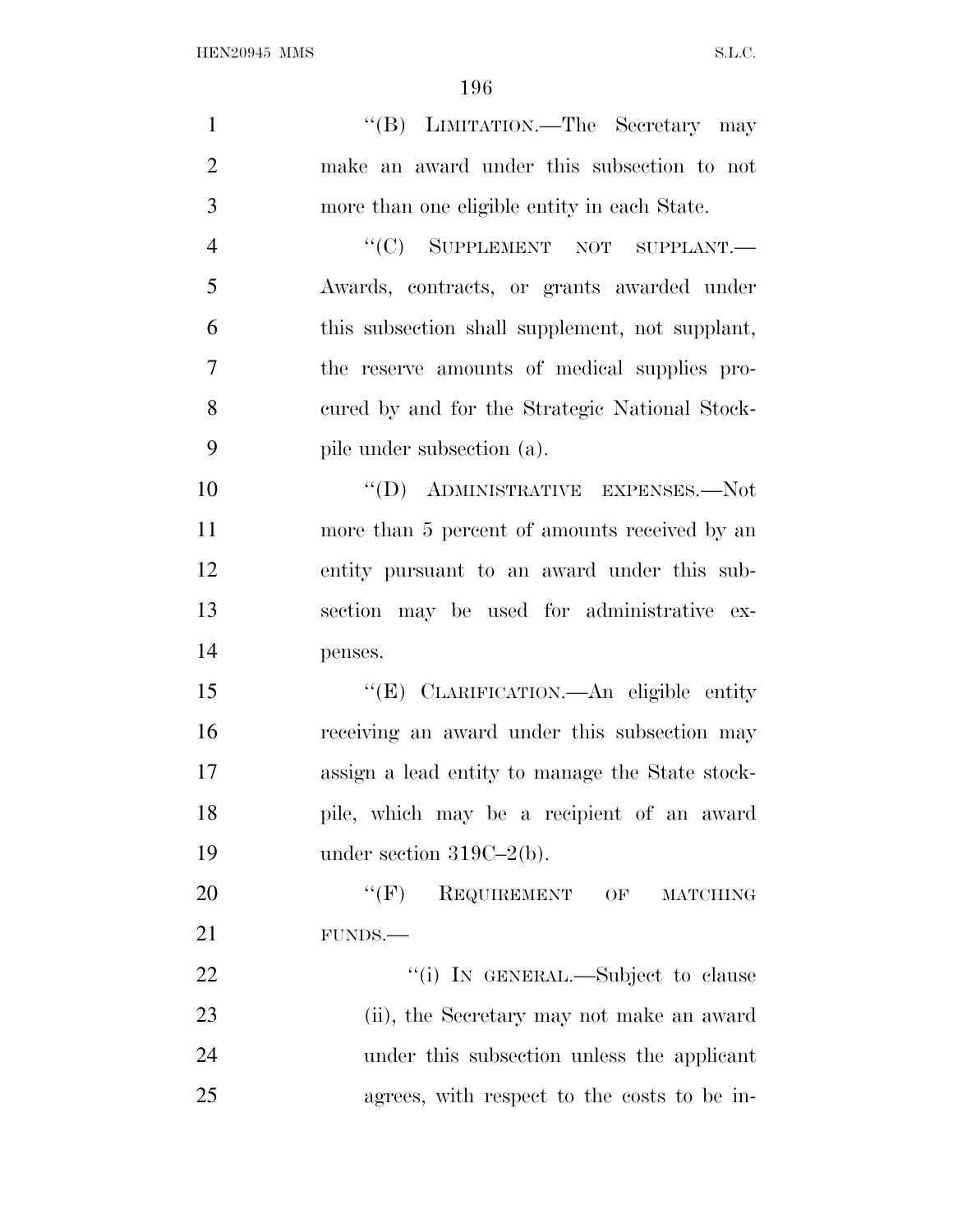| $\mathbf{1}$   | curred by the applicant in carrying out the |
|----------------|---------------------------------------------|
| $\overline{2}$ | purpose described in this subsection, to    |
| 3              | make available non-Federal contributions    |
| $\overline{4}$ | toward such costs in an amount equal to-    |
| 5              | "(I) for each of fiscal years $2023$        |
| 6              | and $2024$ , not less than \$1 for each     |
| $\tau$         | \$10 of Federal funds provided in the       |
| 8              | award;                                      |
| 9              | "(II) for each of fiscal years              |
| 10             | $2025$ and $2026$ , not less than \$1 for   |
| 11             | each \$5 of Federal funds provided in       |
| 12             | the award; and                              |
| 13             | "(III) for fiscal year $2027$ and           |
| 14             | each fiscal year thereafter, not less       |
| 15             | than \$1 for each \$3 of Federal funds      |
| 16             | provided in the award.                      |
| 17             | $``$ (ii) WAIVER.—                          |
| 18             | "(I) IN GENERAL.—The Sec-                   |
| 19             | retary may, upon the request of a           |
| 20             | State, waive the requirement under          |
| 21             | clause (i) in whole or in part if the       |
| 22             | Secretary determines that extraor-          |
| 23             | dinary economic conditions in the           |
| 24             | State in the fiscal year involved or in     |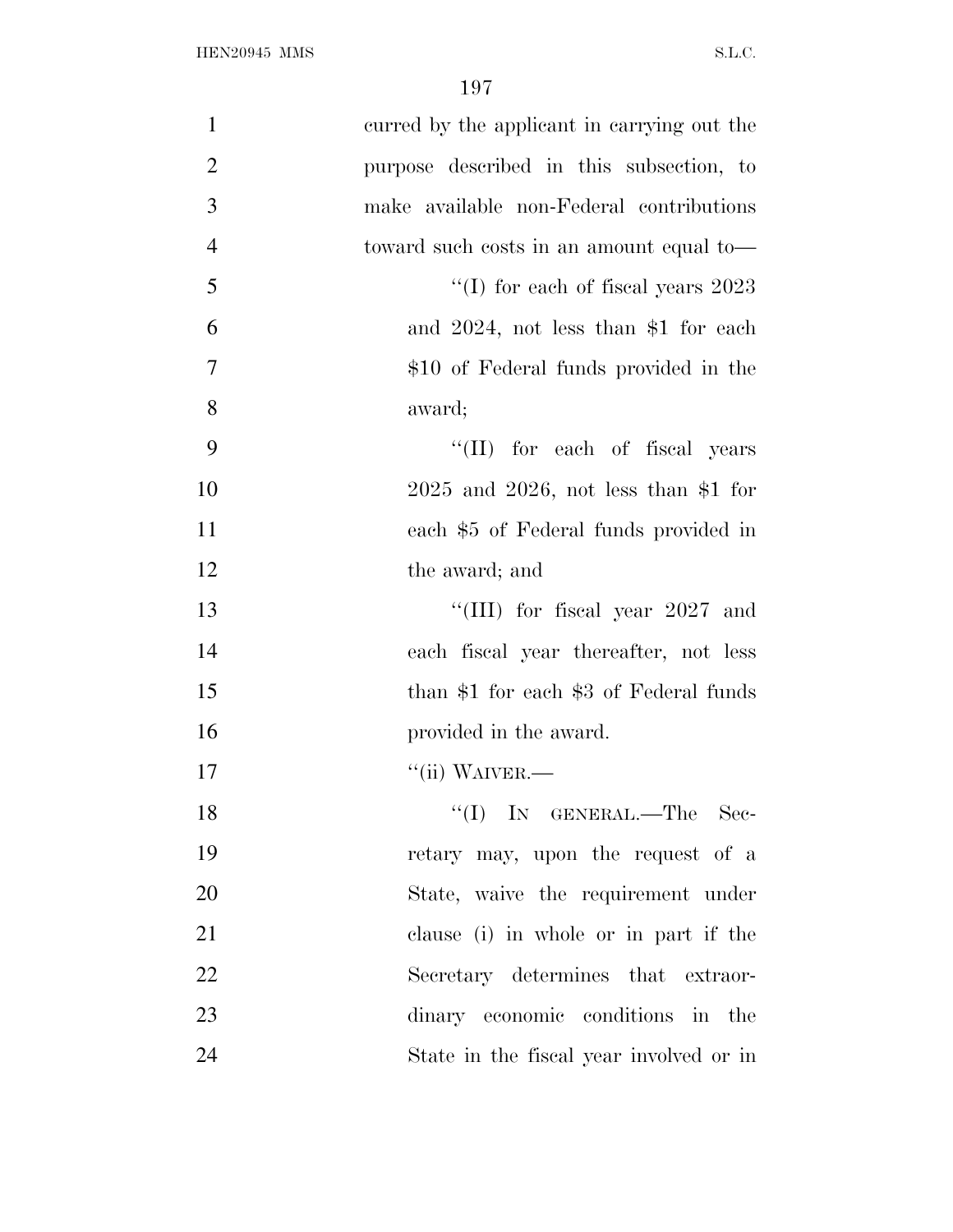| $\mathbf{1}$   | the previous fiscal year justify the                 |
|----------------|------------------------------------------------------|
| $\overline{2}$ | waiver.                                              |
| 3              | "(II) APPLICABILITY OF WAIV-                         |
| $\overline{4}$ | ER.—A waiver provided by the Sec-                    |
| 5              | retary under this subparagraph shall                 |
| 6              | apply only to the fiscal year involved.              |
| 7              | "(3) STOCKPILING ACTIVITIES AND REQUIRE-             |
| 8              | MENTS.—A recipient of a grant, contract, or cooper-  |
| 9              | ative agreement under this subsection shall use such |
| 10             | funds to carry out the following:                    |
| 11             | "(A) Maintaining a stockpile of appro-               |
| 12             | priate drugs, vaccines and other biological prod-    |
| 13             | ucts, medical devices, and other supplies (in-       |
| 14             | cluding personal protective equipment, ancillary     |
| 15             | medical supplies, and other applicable supplies      |
| 16             | required for the administration of drugs, vac-       |
| 17             | cines and other biological products, medical de-     |
| 18             | vices, and diagnostic tests) to be used during a     |
| 19             | public health emergency in such numbers,             |
| 20             | types, and amounts as the State determines           |
| 21             | necessary, consistent with such State's stockpile    |
| 22             | plan. Such a recipient may not use funds to          |
| 23             | support the stockpiling of countermeasures as        |
| 24             | defined under subsection (c), unless the eligible    |
| 25             | entity provides justification for maintaining        |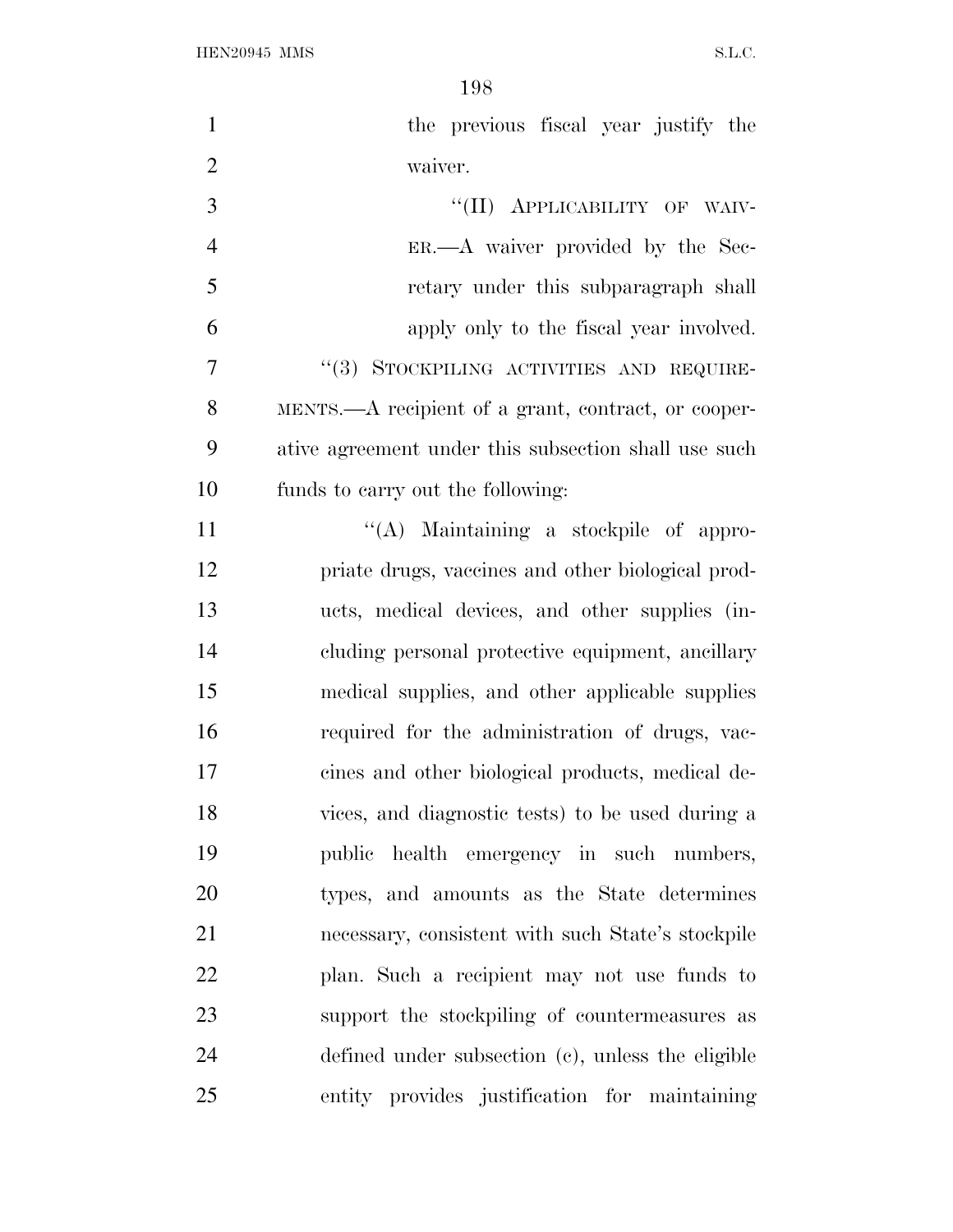| $\mathbf{1}$   | such products and the Secretary determines        |
|----------------|---------------------------------------------------|
| $\overline{2}$ | such appropriate and applicable.                  |
| 3              | "(B) Deploying the stockpile as required          |
| $\overline{4}$ | by the State to respond to an actual or poten-    |
| 5              | tial public health emergency.                     |
| 6              | "(C) Replenishing and making necessary            |
| $\tau$         | additions or modifications to the contents of     |
| 8              | such stockpile or stockpiles, including to ad-    |
| 9              | dress potential depletion.                        |
| 10             | $\lq\lq$ (D) In consultation with Federal, State, |
| 11             | and local officials, take into consideration the  |
| 12             | availability, deployment, dispensing, and admin-  |
| 13             | istration requirements of medical products with-  |
| 14             | in the stockpile.                                 |
| 15             | $\lq\lq(E)$ Ensuring that procedures are fol-     |
| 16             | lowed for inventory management and account-       |
| 17             | ing, and for the physical security of the stock-  |
| 18             | pile, as appropriate.                             |
| 19             | "(F) Reviewing and revising, as appro-            |
| 20             | priate, the contents of the stockpile on a reg-   |
| 21             | ular basis to ensure that to the extent prac-     |
| 22             | ticable, advanced technologies and medical        |
| 23             | products are considered.                          |
| 24             | "(G) Carrying out exercises, drills, and          |
| 25             | other training for purposes of stockpile deploy-  |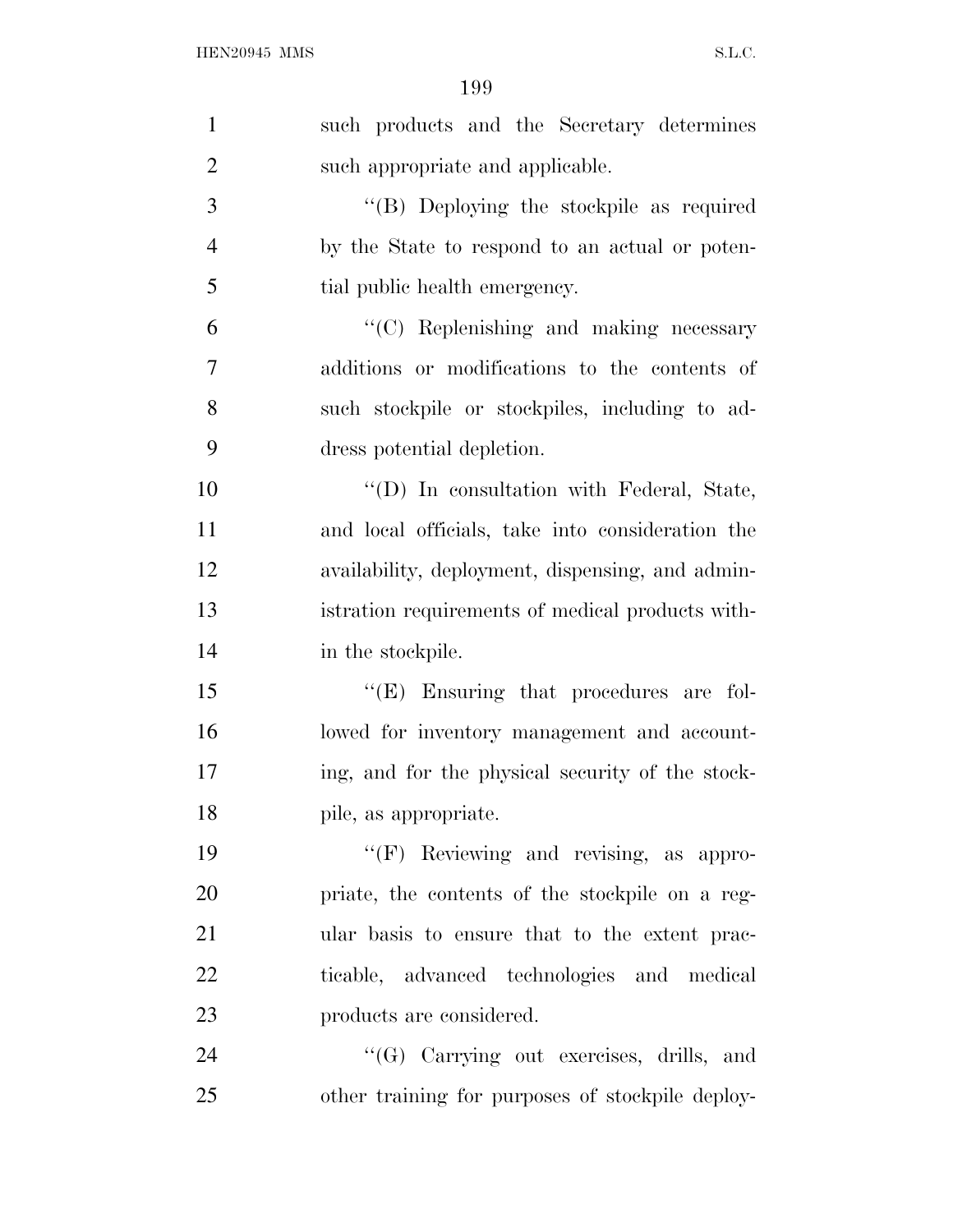| $\mathbf{1}$   | ment, dispensing, and administration of medical       |
|----------------|-------------------------------------------------------|
| $\overline{2}$ | products, and for purposes of assessing the ca-       |
| 3              | pability of such stockpile to address the medical     |
| $\overline{4}$ | supply needs of public health emergencies of          |
| 5              | varying types and scales, which may be con-           |
| 6              | ducted in accordance with requirements related        |
| 7              | to exercises, drills, and other training for recipi-  |
| 8              | ents of awards under section $319C-1$ or $319C-$      |
| 9              | 2, as applicable.                                     |
| 10             | "(H) Carrying out other activities as the             |
| 11             | State determines appropriate, to support State        |
| 12             | efforts to prepare for, and respond to, public        |
| 13             | health threats.                                       |
| 14             | "(4) STATE PLAN COORDINATION.—The eligible            |
| 15             | entity under this subsection shall ensure appropriate |
| 16             | coordination of the State stockpile plan developed    |
| 17             | pursuant to paragraph $(2)(A)(ii)$ and the plans re-  |
| 18             | quired pursuant to section 319C-1.                    |
| 19             | " $(5)$ GUIDANCE FOR STATES.—Not later than           |
| 20             | 180 days after the date of enactment of this sub-     |
| 21             | section, the Secretary, acting through the Assistant  |
| 22             | Secretary for Preparedness and Response, shall        |
| 23             | issue guidance for States related to maintaining and  |
| 24             | replenishing a stockpile of medical products. The     |
| 25             | Secretary shall update such guidance as appropriate.  |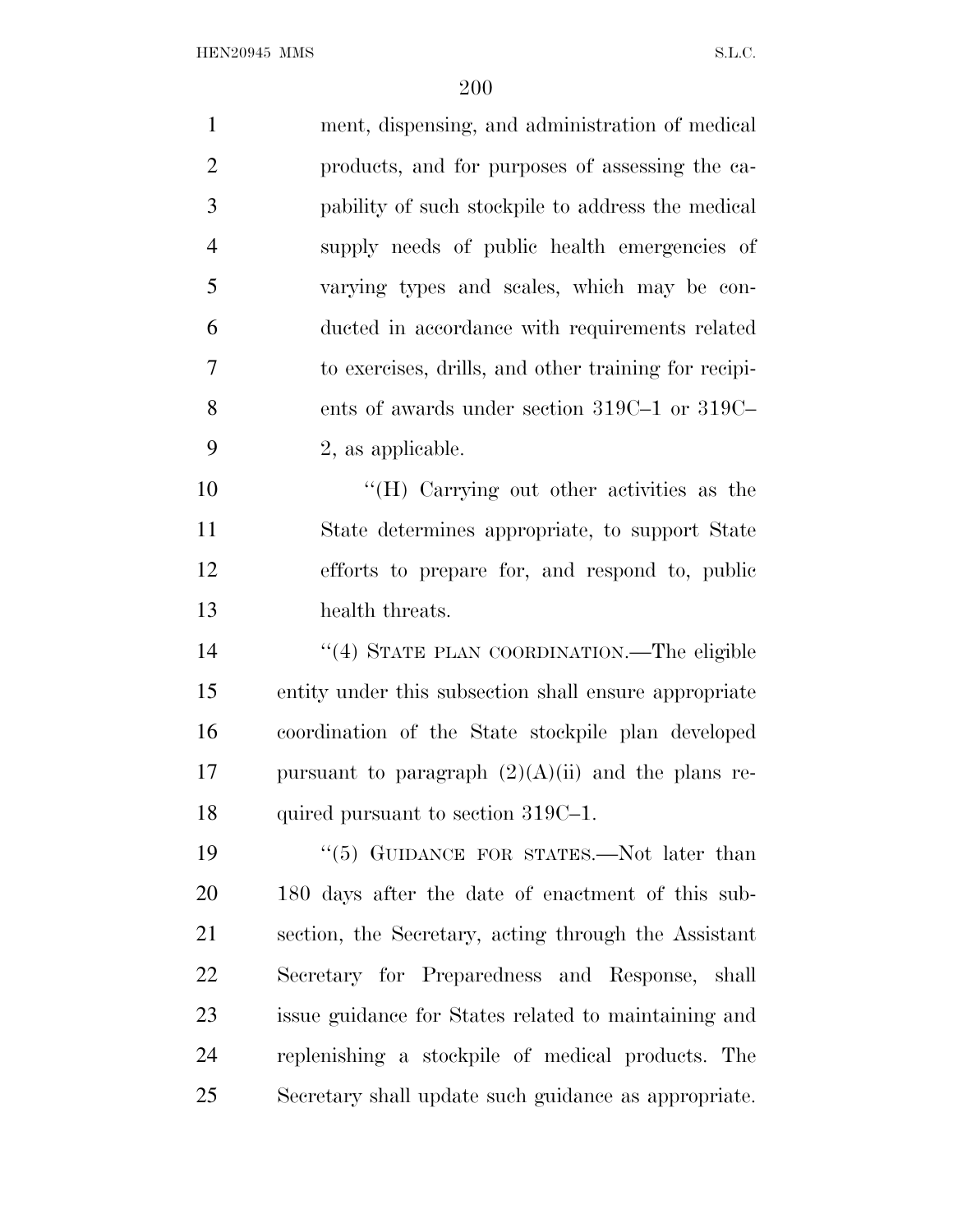1 "(6) ASSISTANCE TO STATES.—The Secretary shall provide assistance to States, including technical assistance, as appropriate, to maintain and improve State and local public health preparedness capabili- ties to distribute and dispense medical products from a State stockpile.

7 "(7) COORDINATION WITH THE STRATEGIC NA- TIONAL STOCKPILE.—Each recipient of an award under this subsection shall ensure that the State stockpile plan developed pursuant to paragraph (2)(A)(ii) contains such information as the Secretary may require related to current inventory of supplies maintained pursuant to paragraph (3), and any plans to replenish such supplies, or procure new or alternative supplies. The Secretary shall use infor- mation obtained from State stockpile plans to inform the maintenance and management of the Strategic National Stockpile pursuant to subsection (a).

19 "(8) PERFORMANCE AND ACCOUNTABILITY.—

20 "(A) IN GENERAL.—The Secretary, acting 21 through the Assistant Secretary for Prepared- ness and Response, shall develop and implement a process to review and audit entities in receipt of an award under this subsection, including by establishing metrics to ensure that each entity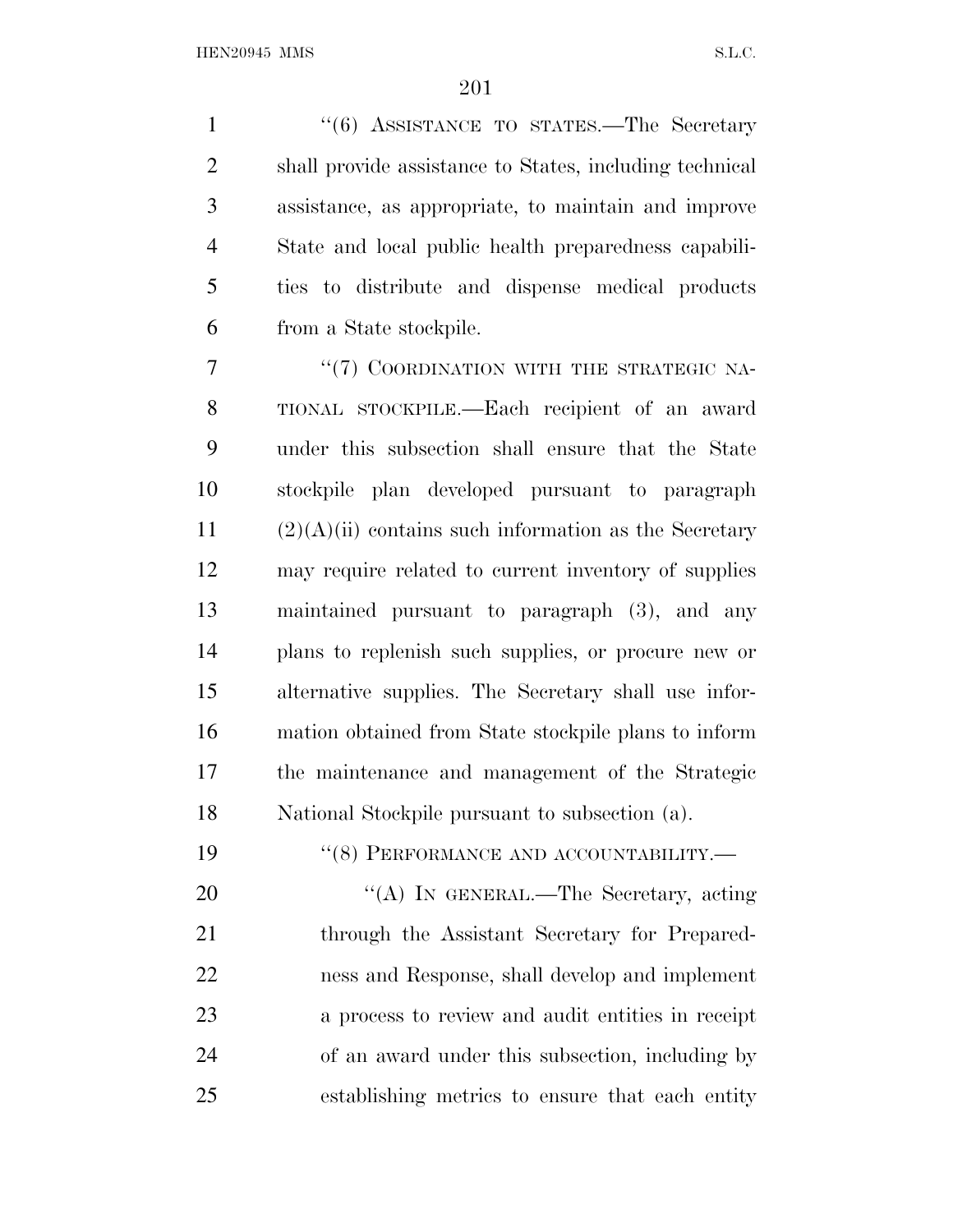| $\mathbf{1}$   | receiving such an award is carrying out activi-   |
|----------------|---------------------------------------------------|
| $\overline{2}$ | ties in accordance with the applicable State      |
| 3              | stockpile plan. The Secretary may require enti-   |
| $\overline{4}$ | ties to-                                          |
| 5              | "(i) measure progress toward achiev-              |
| 6              | ing the outcome goals; and                        |
| 7              | "(ii) at least annually, test, exercise,          |
| 8              | and rigorously evaluate the stockpile ca-         |
| 9              | pacity and response capabilities of the enti-     |
| 10             | ty, and report to the Secretary on the re-        |
| 11             | sults of such test, exercise, and evaluation,     |
| 12             | and on progress toward achieving outcome          |
| 13             | goals, based on criteria established by the       |
| 14             | Secretary.                                        |
| 15             | "(B) NOTIFICATION OF FAILURE.—The                 |
| 16             | Secretary shall develop and implement a proc-     |
| 17             | ess to notify entities that are determined by the |
| 18             | Secretary to have failed to meet the require-     |
| 19             | ments of the terms of an award under this sub-    |
| 20             | section. Such process shall provide such entities |
| 21             | with the opportunity to correct such noncompli-   |
| 22             | ance. An entity that fails to correct such non-   |
| 23             | compliance shall be subject to subparagraph       |
| 24             | (C).                                              |
|                |                                                   |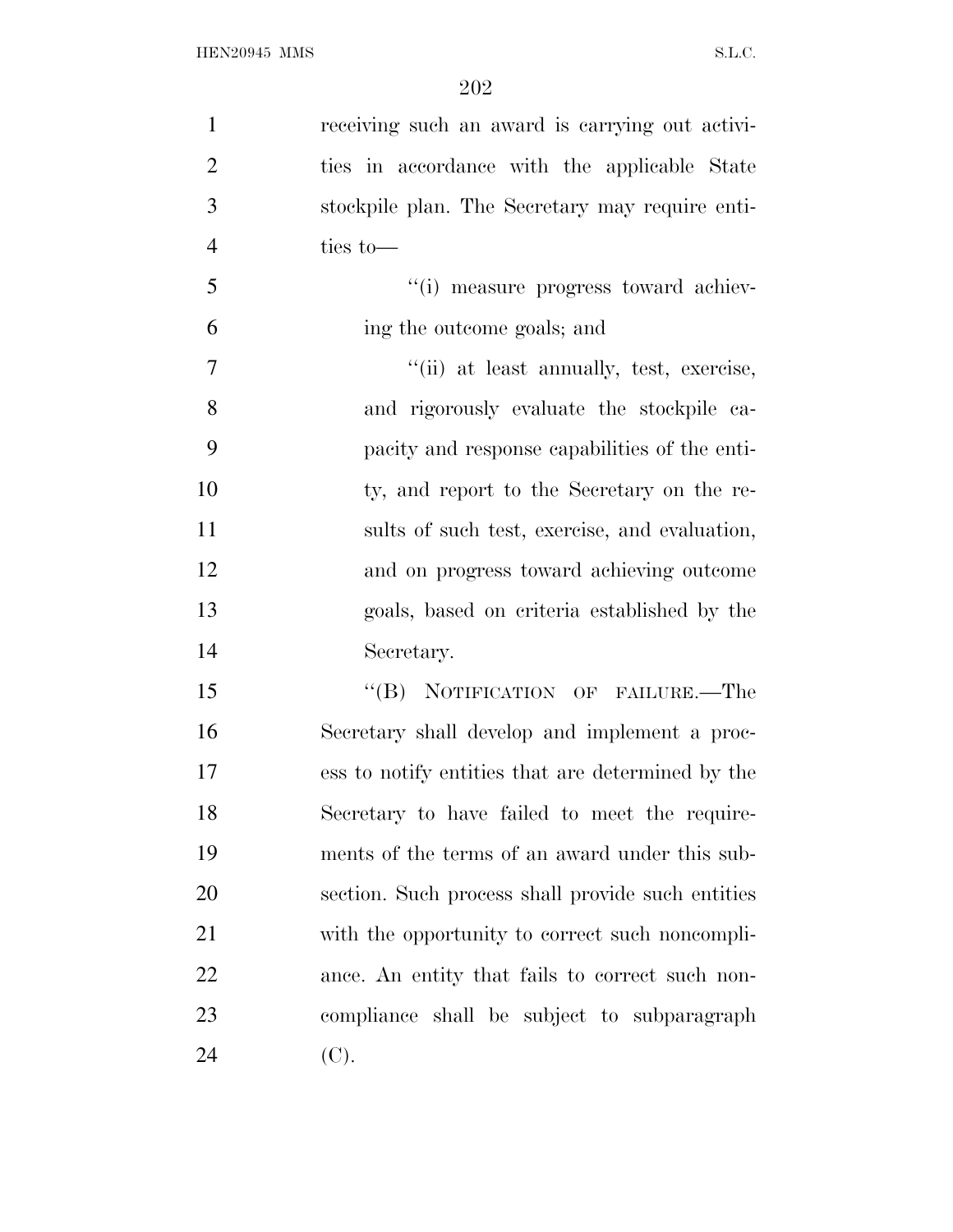| $\mathbf{1}$   | "(C) WITHHOLDING OF CERTAIN AMOUNTS                    |
|----------------|--------------------------------------------------------|
| $\overline{2}$ | <b>ENTITIES</b><br>THAT FAIL TO ACHIEVE<br><b>FROM</b> |
| 3              | BENCHMARKS OR SUBMIT STATE STOCKPILE                   |
| $\overline{4}$ | PLAN.—Beginning with fiscal year 2022, and in          |
| 5              | each succeeding fiscal year, the Secretary shall       |
| 6              | withhold from each entity that has failed sub-         |
| 7              | stantially to meet the terms of an award under         |
| 8              | this subsection for at least 1 of the 2 imme-          |
| 9              | diately preceding fiscal years (beginning with         |
| 10             | fiscal year 2022), the amount allowed for ad-          |
| 11             | ministrative expenses described in described in        |
| 12             | paragraph $(2)(D)$ .                                   |
| 13             | "(9) AUTHORIZATION OF APPROPRIATIONS.-                 |
| 14             | For the purpose of carrying out this subsection,       |
| 15             | are authorized to be appropriated<br>there             |
| 16             | \$1,000,000,000 for each of fiscal years 2021          |
| 17             | through 2030, to remain available until expended.".    |
| 18             | SEC. 7003. STRENGTHENING THE STRATEGIC NATIONAL        |
| 19             | <b>STOCKPILE.</b>                                      |
| 20             | Section 319F-2 of the Public Health Service Act (42)   |
| 21             | U.S.C. $247d-6b$ ) is amended—                         |
| 22             | $(1)$ in subsection $(a)$ —                            |
| 23             | (A) in paragraph $(2)(A)$ , by adding "and             |
| 24             | the contracts issued under paragraph $(5)$ " after     |
| 25             | "paragraph $(1)$ "                                     |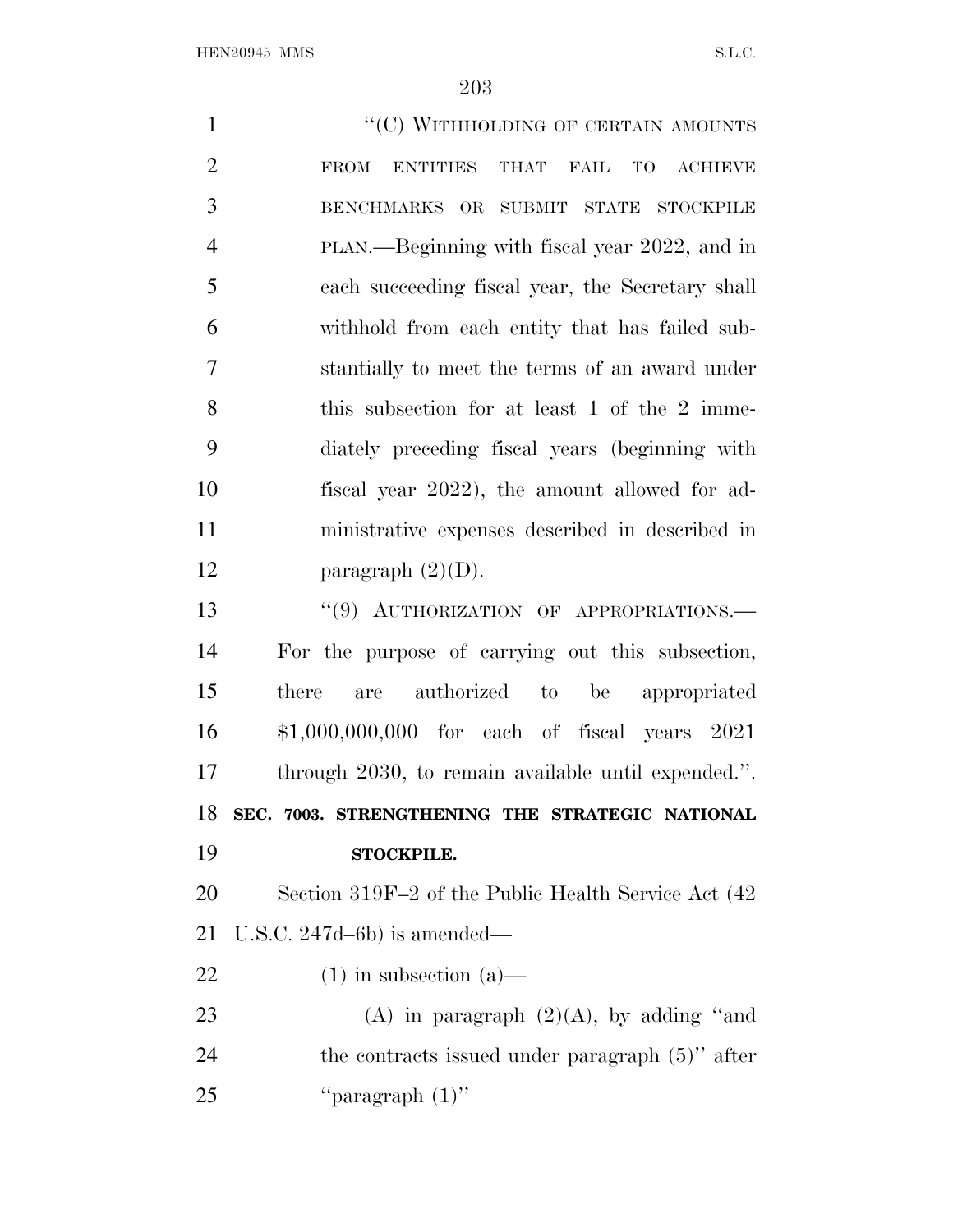| $\mathbf{1}$   | $(B)$ in paragraph $(3)(F)$ , by striking "Sec-   |
|----------------|---------------------------------------------------|
| $\overline{2}$ | retary of Homeland Security" and inserting        |
| 3              | "Secretary of Health and Human Services, in       |
| $\overline{4}$ | coordination with or at the request of, the Sec-  |
| 5              | retary of Homeland Security,";                    |
| 6              | $(C)$ by redesignating paragraph $(5)$ as         |
| 7              | paragraph $(6)$ ;                                 |
| 8              | (D) by inserting after paragraph $(4)$ the        |
| 9              | following:                                        |
| 10             | "(5) SURGE CAPACITY.—The Secretary, in            |
| 11             | maintaining the stockpile under paragraph (1) and |
| 12             | carrying out procedures under paragraph (3), may— |
| 13             | $\lq\lq$ enter into contracts or cooperative      |
| 14             | agreements with vendors for procurement,          |
| 15             | maintenance, and storage of reserve amounts of    |
| 16             | drugs, vaccines and other biological products,    |
| 17             | medical devices, and other medical supplies (in-  |
| 18             | cluding personal protective equipment, ancillary  |
| 19             | medical supplies, and other applicable supplies   |
| 20             | required for the administration of drugs, vac-    |
| 21             | cines and other biological products, medical de-  |
| 22             | vices, and diagnostic tests in the stockpile),    |
| 23             | under such terms and conditions (including        |
| 24             | quantity, production schedule, maintenance        |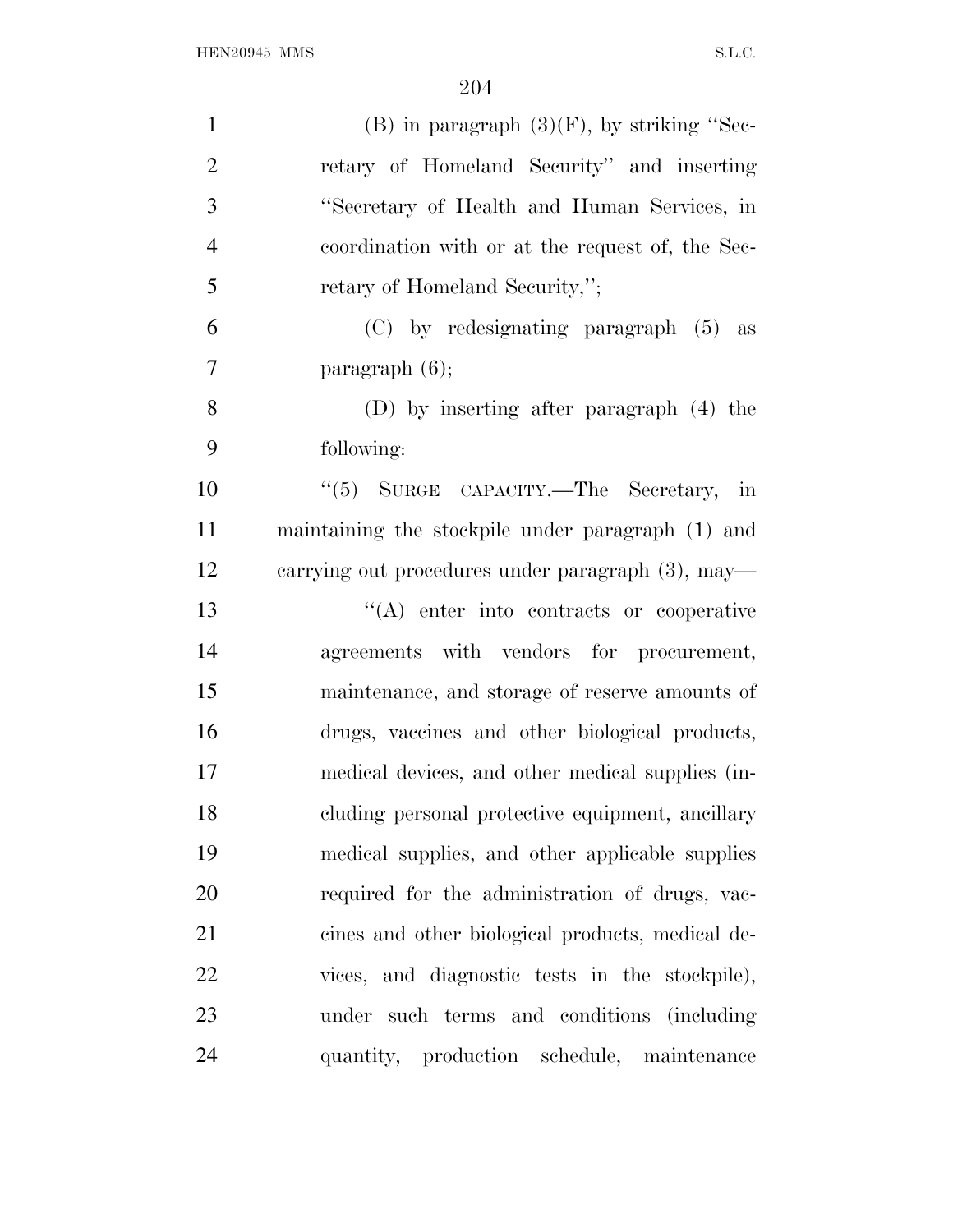| $\mathbf{1}$   | costs, and price of product) as the Secretary   |
|----------------|-------------------------------------------------|
| $\overline{2}$ | may specify, including for purposes of—         |
| 3              | "(i) maintenance and storage of re-             |
| $\overline{4}$ | serve amounts of products intended to be        |
| 5              | delivered to the ownership of the Federal       |
| 6              | Government under the contract, which may        |
| $\overline{7}$ | consider costs of shipping, or otherwise        |
| 8              | transporting, handling, storage, and re-        |
| 9              | lated costs for such product or products;       |
| 10             | and                                             |
| 11             | "(ii) maintaining domestic manufac-             |
| 12             | turing capacity of such products to ensure      |
| 13             | additional reserved production capacity of      |
| 14             | such products is available, and that such       |
| 15             | products are provided in a timely manner,       |
| 16             | to be delivered to the ownership of the         |
| 17             | Federal Government under the contract           |
| 18             | and deployed in the event that the Sec-         |
| 19             | retary determines that there is a need to       |
| 20             | quickly purchase additional quantities of       |
| 21             | such product; and                               |
| 22             | $\lq\lq$ (B) promulgate such regulations as the |
| 23             | Secretary determines necessary to implement     |
| 24             | this paragraph."; and                           |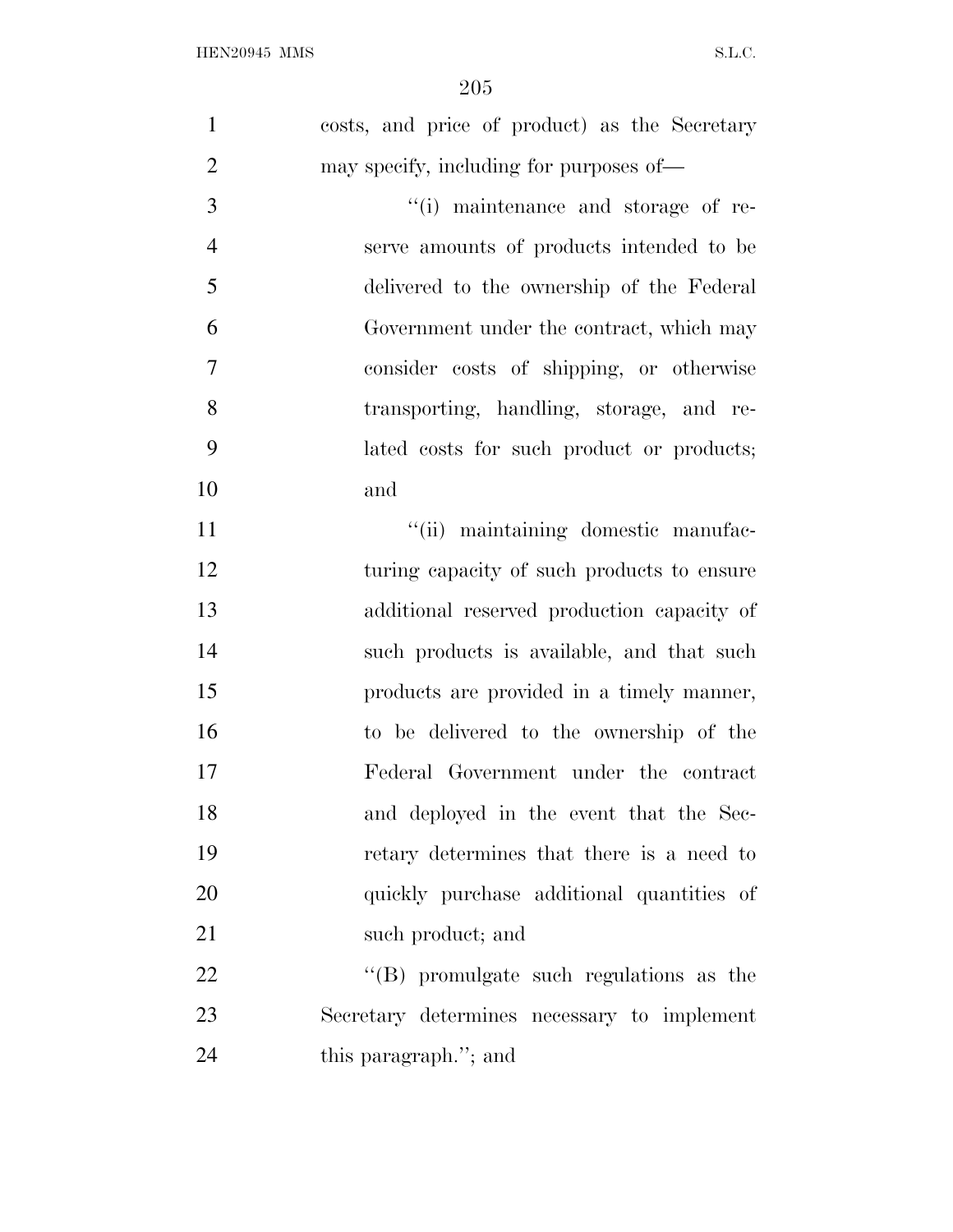| $\mathbf{1}$   | $(E)$ in subparagraph $(A)$ of paragraph $(6)$ ,        |
|----------------|---------------------------------------------------------|
| $\overline{2}$ | as so redesignated—                                     |
| 3              | (i) in clause (viii), by striking "; and"               |
| $\overline{4}$ | and inserting a semicolon;                              |
| 5              | (ii) in clause (ix), by striking the pe-                |
| 6              | riod and inserting "; and"; and                         |
| 7              | (iii) by adding at the end the fol-                     |
| 8              | lowing:                                                 |
| 9              | $f(x)$ an assessment of the contracts or                |
| 10             | cooperative agreements entered into pursu-              |
| 11             | ant to paragraph $(5)$ ."; and                          |
| 12             | $(2)$ in subsection $(e)(2)(C)$ , by striking "on an    |
| 13             | annual basis" and inserting "not later than March       |
| 14             | 15 of each year".                                       |
| 15             | <b>TITLE VIII-CORONAVIRUS</b>                           |
| 16             | <b>RELIEF FUND EXTENSION</b>                            |
| 17             | SEC. 8001. EXTENSION OF PERIOD TO USE CORONAVIRUS       |
| 18             | RELIEF FUND PAYMENTS.                                   |
| 19             | Section $601(d)(3)$ of the Social Security Act $(42)$   |
| 20             | U.S.C. $801(d)(3)$ is amended by striking "December 30, |
| 21             | 2020" and inserting "September 30, 2021".               |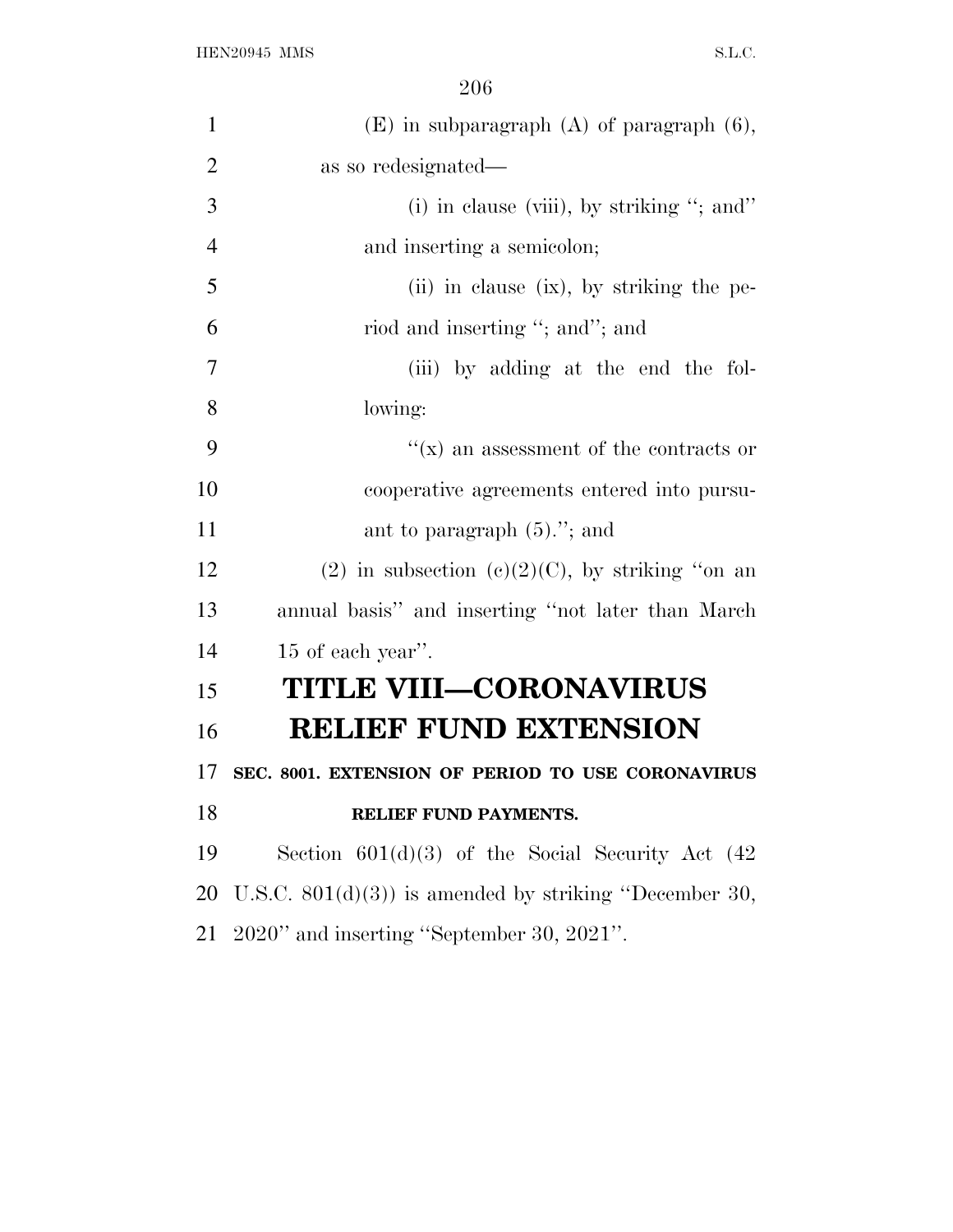| $\mathbf{1}$   | TITLE IX—CHARITABLE GIVING                              |
|----------------|---------------------------------------------------------|
| $\overline{2}$ | SEC. 9001. INCREASE IN LIMITATION ON PARTIAL ABOVE      |
| 3              | LINE DEDUCTION FOR CHARITABLE<br>THE                    |
| $\overline{4}$ | <b>CONTRIBUTIONS.</b>                                   |
| 5              | $(a)$ INCREASE.—                                        |
| 6              | $(1)$ IN GENERAL.—Paragraph $(22)$ of section           |
| 7              | $62(a)$ of the Internal Revenue Code of 1986 is         |
| 8              | amended to read as follows:                             |
| 9              | " $(22)$ CHARITABLE CONTRIBUTIONS.—In the               |
| 10             | case of a taxable year beginning in 2020 of an indi-    |
| 11             | vidual to whom section $63(b)$ applies for such tax-    |
| 12             | able year, the deduction under section $170(a)$ (deter- |
| 13             | mined without regard to section $170(b)$ for qualified  |
| 14             | charitable contributions (not in excess of the applica- |
| 15             | ble amount).".                                          |
| 16             | (2) APPLICABLE AMOUNT.—Paragraph (1) of                 |
| 17             | section $62(f)$ of the Internal Revenue Code of 1986    |
| 18             | is amended to read as follows:                          |
| 19             | "(1) APPLICABLE AMOUNT.—The term 'applica-              |
| 20             | ble amount' means \$600 (twice such amount in the       |
| 21             | case of a joint return).".                              |
| 22             | CONFORMING AMENDMENT.-Section<br>(3)                    |
| 23             | $62(f)(2)(B)$ of such Code is amended by striking       |
| 24             | "(determined without regard to subsection (b) there-    |
| 25             | $\mathrm{of})$ ".                                       |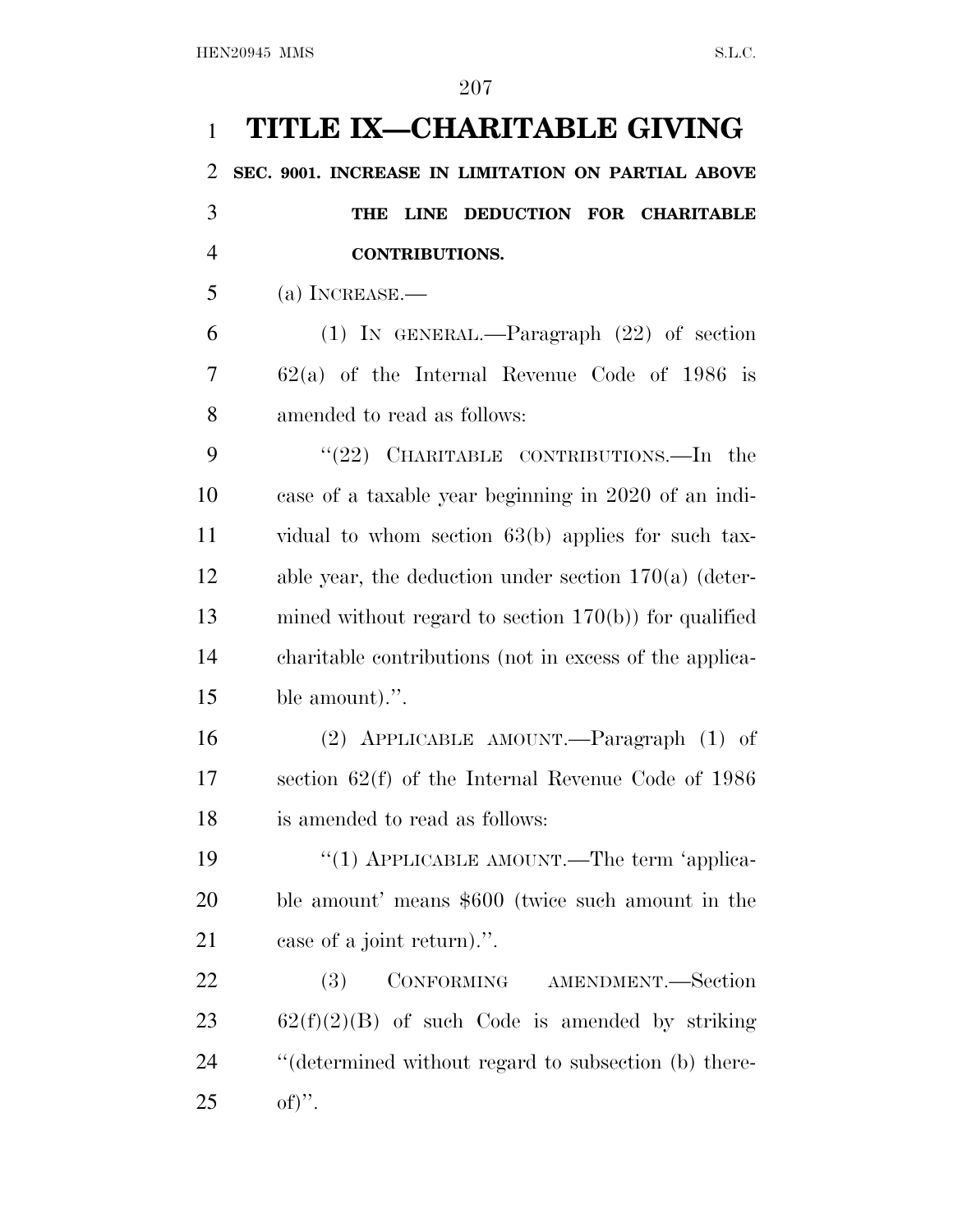(b) PENALTY FOR UNDERPAYMENTS ATTRIBUTABLE TO OVERSTATED DEDUCTION.—

 (1) In GENERAL.—Section 6662(b) of the In- ternal Revenue Code of 1986 is amended by insert-ing after paragraph (8) the following:

 ''(9) Any overstatement of qualified charitable 7 contributions (as defined in section  $62(f)$ ).".

 (2) INCREASED PENALTY.—Section 6662 of such Code is amended by adding at the end the fol-lowing new subsection:

11 "(1) INCREASE IN PENALTY IN CASE OF OVERSTATE- MENT OF QUALIFIED CHARITABLE CONTRIBUTIONS.—In the case of any portion of an underpayment which is at- tributable to one or more overstatements of a qualified 15 charitable contribution (as defined in section  $62(f)$ ), sub- section (a) shall be applied with respect to such portion by substituting '50 percent' for '20 percent'.''.

 (3) EXCEPTION TO APPROVAL OF ASSESS-19 MENT.—Section  $6751(b)(2)(A)$  is amended by strik- ing ''or 6655'' and inserting ''6655, or 6662 (but only with respect to an addition to tax by reason of 22 subsection  $(b)(9)$  thereof)".

 (c) EFFECTIVE DATE.—The amendments made by this section shall apply to taxable years beginning after December 31, 2019.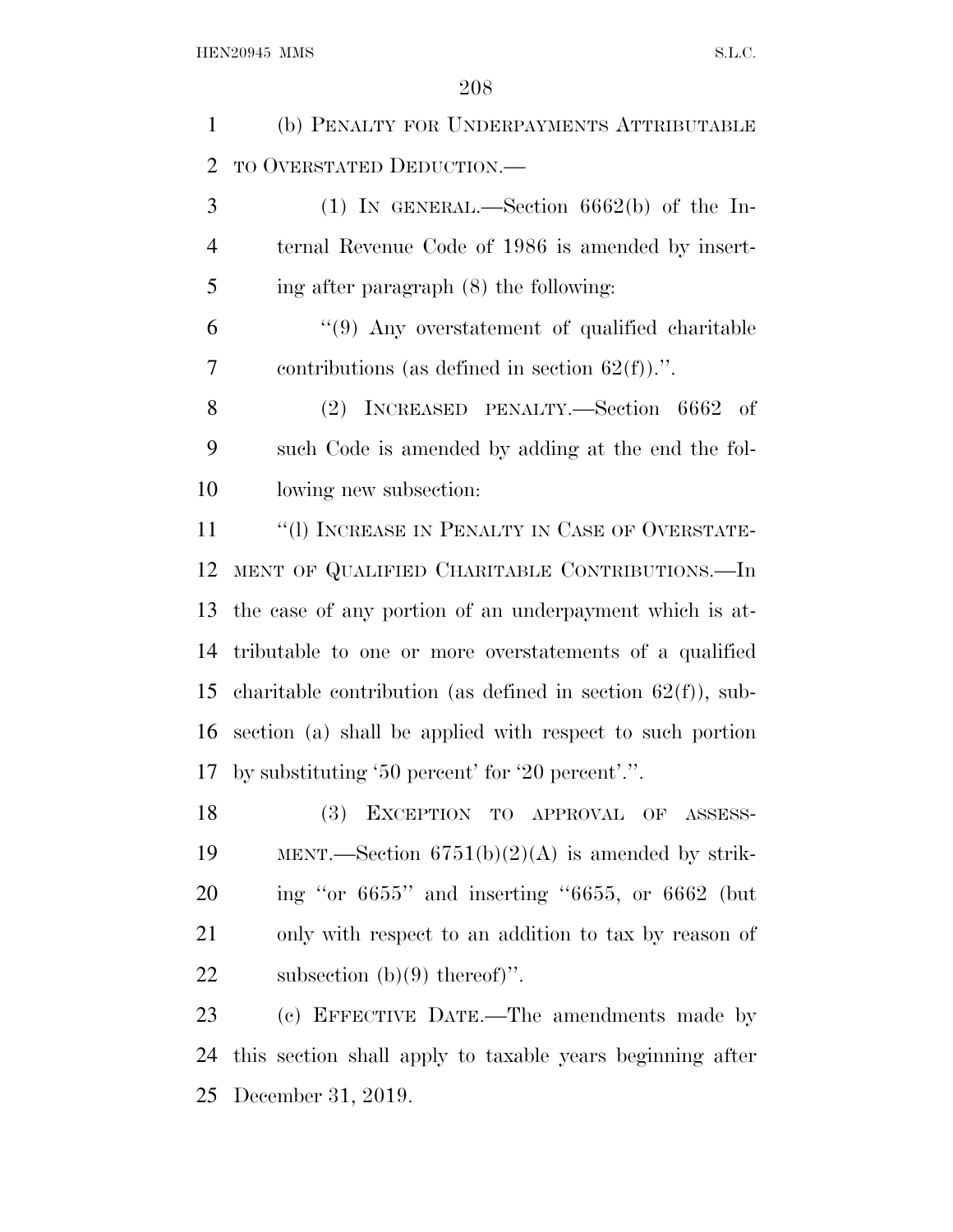## **TITLE X—CRITICAL MINERALS**

## **SEC. 10001. MINERAL SECURITY.**

| 3              | (a) DEFINITIONS.—In this section:                  |
|----------------|----------------------------------------------------|
| $\overline{4}$ | BYPRODUCT.—The term "byproduct"<br>(1)             |
| 5              | means a critical mineral—                          |
| 6              | (A) the recovery of which depends on the           |
| 7              | production of a host mineral that is not des-      |
| 8              | ignated as a critical mineral; and                 |
| 9              | (B) that exists in sufficient quantities to        |
| 10             | be recovered during processing or refining.        |
| 11             | (2) CRITICAL MINERAL.—                             |
| 12             | (A) IN GENERAL.—The term "critical min-            |
| 13             | eral" means any mineral, element, substance, or    |
| 14             | material designated as critical by the Secretary   |
| 15             | under subsection $(e)$ .                           |
| 16             | EXCLUSIONS.—The term "critical<br>(B)              |
| 17             | mineral" does not include—                         |
| 18             | (i) fuel minerals, including oil, natural          |
| 19             | gas, or any other fossil fuels; or                 |
| 20             | (ii) water, ice, or snow.                          |
| 21             | (3) INDIAN TRIBE.—The term "Indian tribe"          |
| 22             | has the meaning given the term in section 4 of the |
| 23             | Indian Self-Determination and Education Assistance |
| 24             | Act (25 U.S.C. 5304).                              |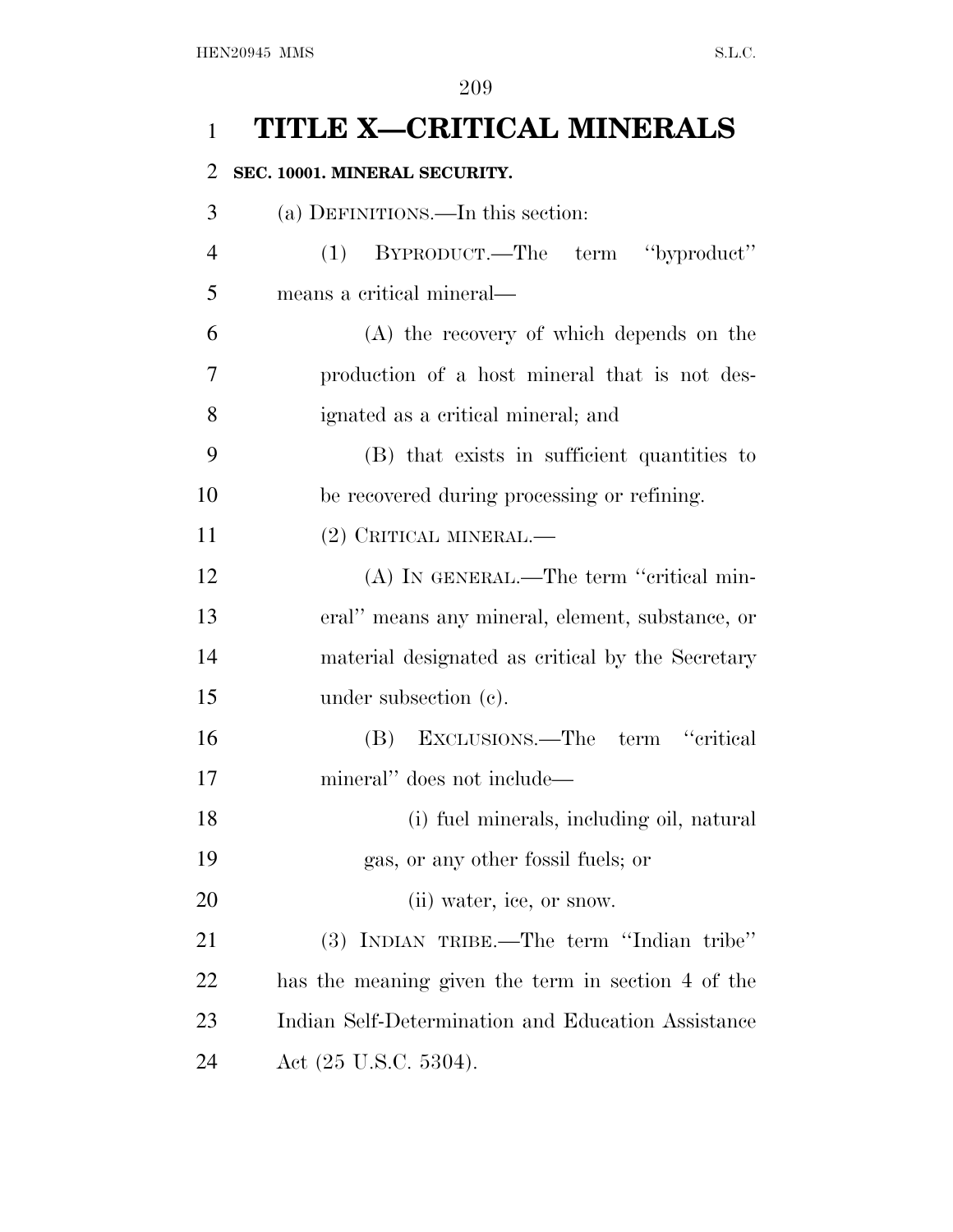| $\mathbf{1}$   | (4) SECRETARY.—The term "Secretary" means              |
|----------------|--------------------------------------------------------|
| $\overline{2}$ | the Secretary of the Interior.                         |
| 3              | (5) STATE.—The term "State" means—                     |
| $\overline{4}$ | $(A)$ a State;                                         |
| 5              | (B) the District of Columbia;                          |
| 6              | (C) the Commonwealth of Puerto Rico;                   |
| 7              | $(D)$ Guam;                                            |
| 8              | (E) American Samoa;                                    |
| 9              | (F) the Commonwealth of the Northern                   |
| 10             | Mariana Islands; and                                   |
| 11             | (G) the United States Virgin Islands.                  |
| 12             | $(b)$ POLICY.—                                         |
| 13             | (1) IN GENERAL.—Section 3 of the National              |
| 14             | Materials and Minerals Policy, Research and Devel-     |
| 15             | opment Act of 1980 (30 U.S.C. 1602) is amended         |
| 16             | in the second sentence—                                |
| 17             | $(A)$ by striking paragraph $(3)$ and insert-          |
| 18             | ing the following:                                     |
| 19             | $(3)$ establish an analytical and forecasting ca-      |
| 20             | pability for identifying critical mineral demand, sup- |
| 21             | ply, and other factors to allow informed actions to    |
| 22             | be taken to avoid supply shortages, mitigate price     |
| 23             | volatility, and prepare for demand growth and other    |
| 24             | market shifts;";                                       |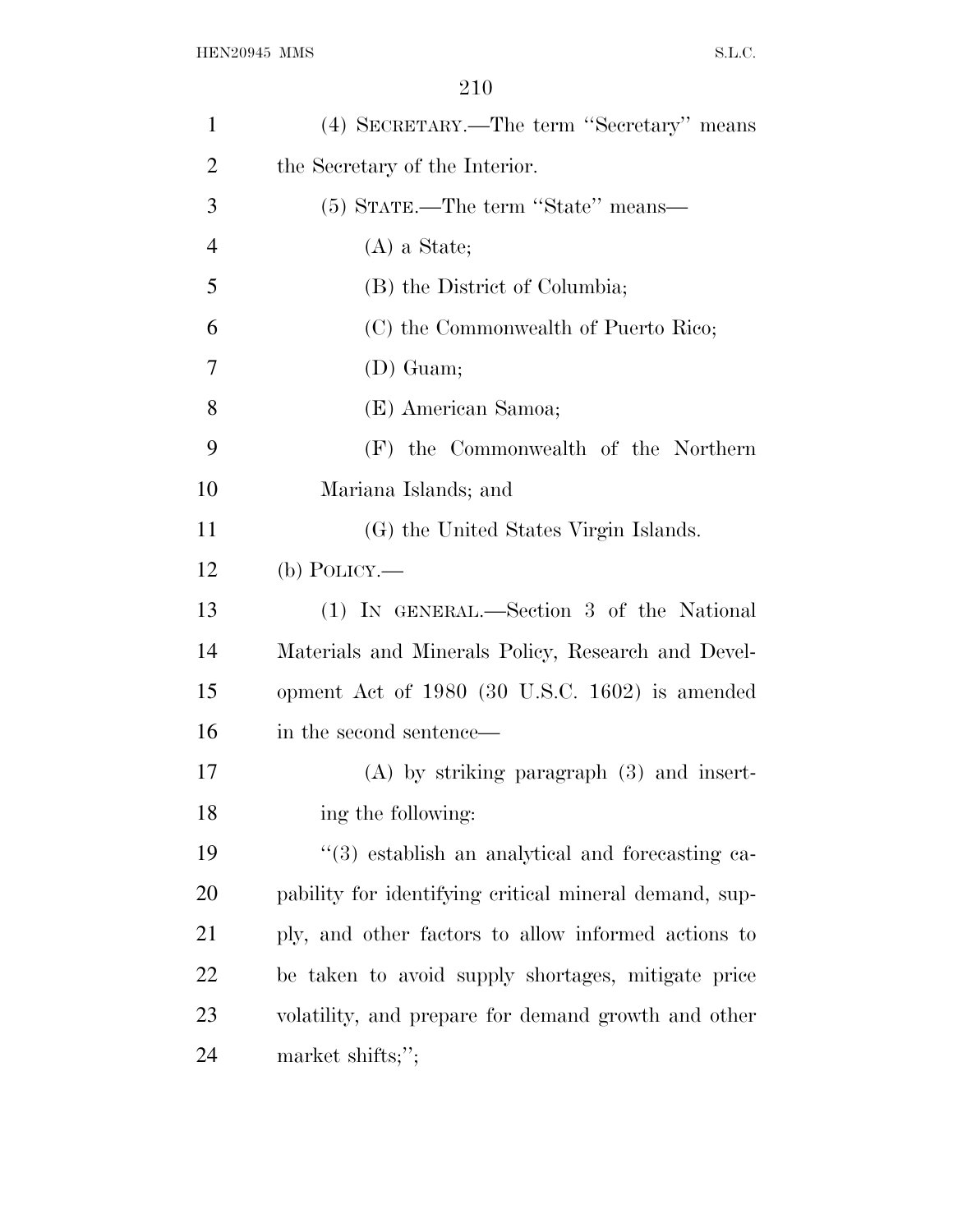| $\mathbf{1}$   | (B) in paragraph (6), by striking "and"                |
|----------------|--------------------------------------------------------|
| $\overline{2}$ | after the semicolon at the end; and                    |
| 3              | $(C)$ by striking paragraph $(7)$ and insert-          |
| $\overline{4}$ | ing the following:                                     |
| 5              | $\lq(7)$ facilitate the availability, development, and |
| 6              | environmentally responsible production of domestic     |
| 7              | resources to meet national material or critical min-   |
| 8              | eral needs;                                            |
| 9              | "(8) avoid duplication of effort, prevent unnec-       |
| 10             | essary paperwork, and minimize delays in the ad-       |
| 11             | ministration of applicable laws (including regula-     |
| 12             | tions) and the issuance of permits and authoriza-      |
| 13             | tions necessary to explore for, develop, and produce   |
| 14             | critical minerals and to construct critical mineral    |
| 15             | manufacturing facilities in accordance with applica-   |
| 16             | ble environmental and land management laws;            |
| 17             | $\lq(9)$ strengthen—                                   |
| 18             | "(A) educational and research capabilities             |
| 19             | at not lower than the secondary school level;          |
| 20             | and                                                    |
| 21             | "(B) workforce training for exploration                |
| 22             | and development of critical minerals and critical      |
| 23             | mineral manufacturing;                                 |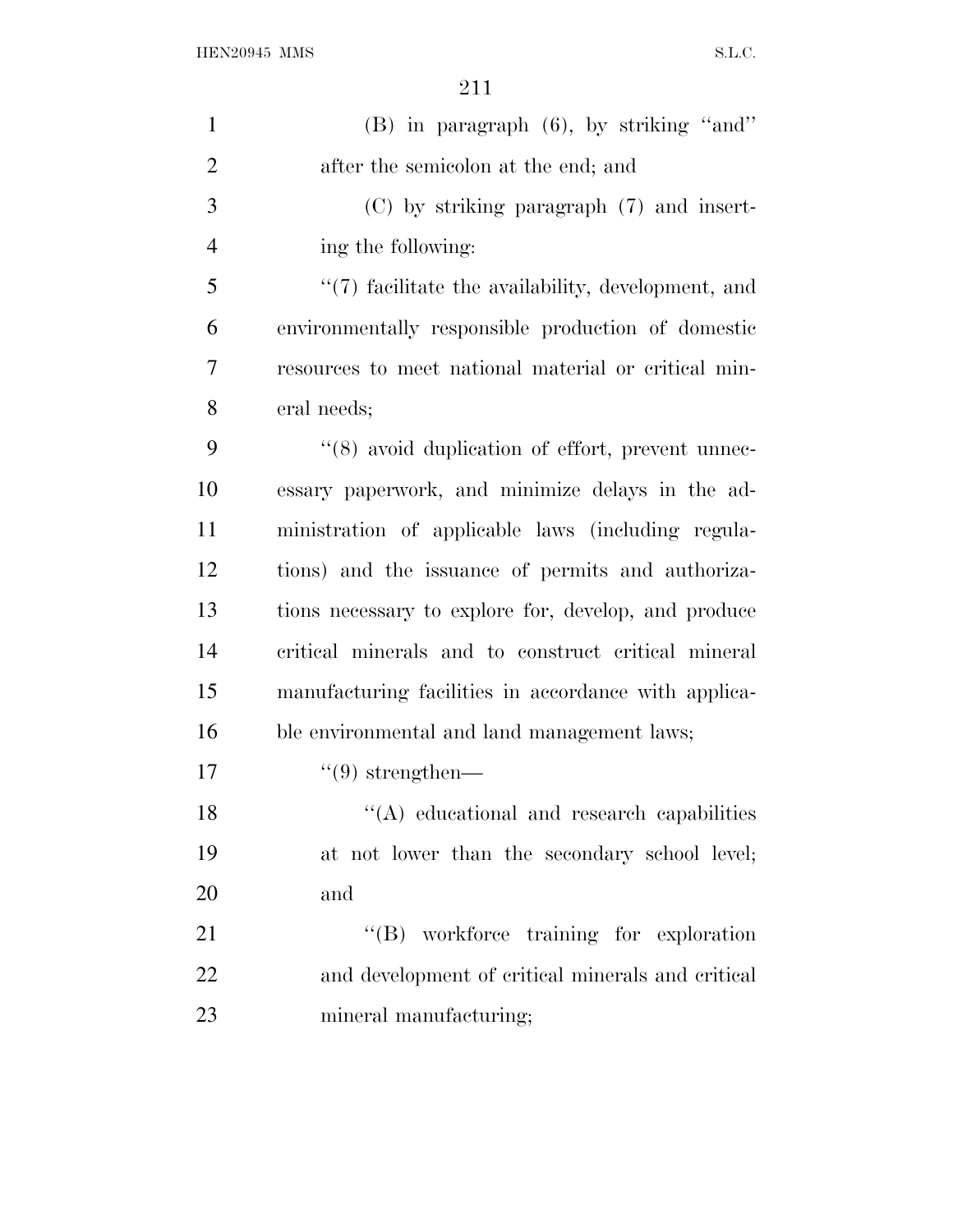| $\mathbf{1}$   | $"(10)$ bolster international cooperation through       |
|----------------|---------------------------------------------------------|
| $\overline{2}$ | technology transfer, information sharing, and other     |
| 3              | means;                                                  |
| 4              | $"(11)$ promote the efficient production, use, and      |
| 5              | recycling of critical minerals;                         |
| 6              | $\lq(12)$ develop alternatives to critical minerals;    |
| 7              | and                                                     |
| 8              | $\cdot$ (13) establish contingencies for the production |
| 9              | of, or access to, critical minerals for which viable    |
| 10             | sources do not exist within the United States.".        |
| 11             | (2) CONFORMING AMENDMENT.—Section 2(b)                  |
| 12             | of the National Materials and Minerals Policy, Re-      |
| 13             | search and Development Act of 1980 (30 U.S.C.           |
| 14             | $1601(b)$ ) is amended by striking "(b) As used in this |
| 15             | Act, the term" and inserting the following:             |
| 16             | "(b) DEFINITIONS.—In this Act:                          |
| 17             | "(1) CRITICAL MINERAL.—The term 'critical               |
| 18             | mineral' means any mineral, element, substance, or      |
| 19             | material designated as critical by the Secretary        |
| 20             | under section $3168(c)$ of the National Defense Au-     |
| 21             | thorization Act for Fiscal Year 2021.                   |
| 22             | "(2) MATERIALS.—The term".                              |
| 23             | (c) CRITICAL MINERAL DESIGNATIONS.—                     |
| 24             | (1) DRAFT METHODOLOGY AND LIST.—The                     |
| 25             | Secretary, acting through the Director of the United    |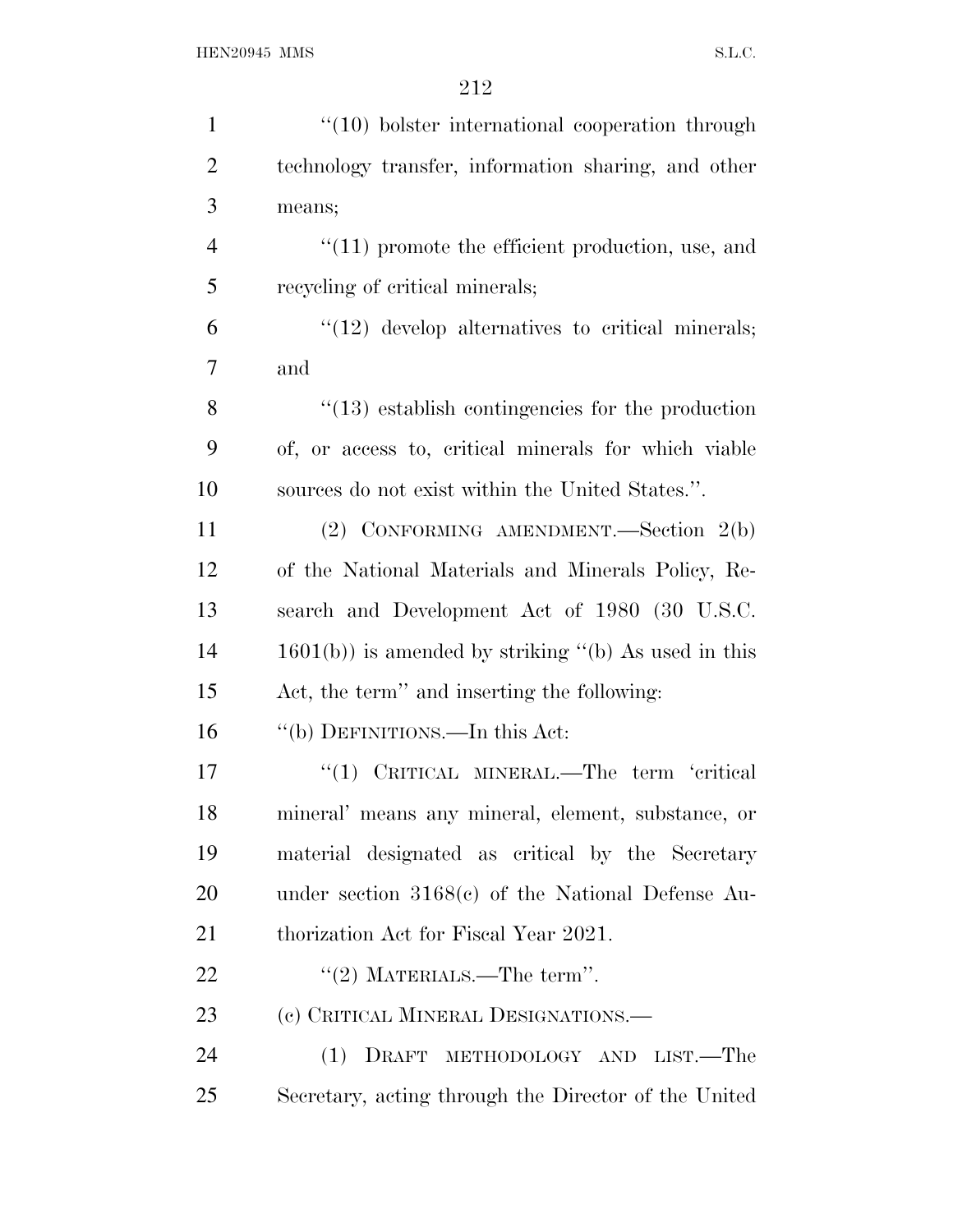| $\mathbf{1}$   | States Geological Survey (referred to in this sub-      |
|----------------|---------------------------------------------------------|
| $\overline{2}$ | section as the "Secretary"), shall publish in the Fed-  |
| 3              | eral Register for public comment—                       |
| $\overline{4}$ | (A) a description of the draft methodology              |
| 5              | used to identify a draft list of critical minerals;     |
| 6              | (B) a draft list of minerals, elements, sub-            |
| 7              | stances, and materials that qualify as critical         |
| 8              | minerals; and                                           |
| 9              | (C) a draft list of critical minerals recov-            |
| 10             | ered as byproducts.                                     |
| 11             | (2) AVAILABILITY OF DATA.—If available data             |
| 12             | is insufficient to provide a quantitative basis for the |
| 13             | methodology developed under this subsection, quali-     |
| 14             | tative evidence may be used to the extent necessary.    |
| 15             | (3) FINAL METHODOLOGY AND LIST.—After re-               |
| 16             | viewing public comments on the draft methodology        |
| 17             | and the draft lists published under paragraph (1)       |
| 18             | and updating the methodology and lists as appro-        |
| 19             | priate, not later than 45 days after the date on        |
| 20             | which the public comment period with respect to the     |
| 21             | draft methodology and draft lists closes, the Sec-      |
| 22             | retary shall publish in the Federal Register—           |
| 23             | (A) a description of the final methodology              |
| 24             | for determining which minerals, elements, sub-          |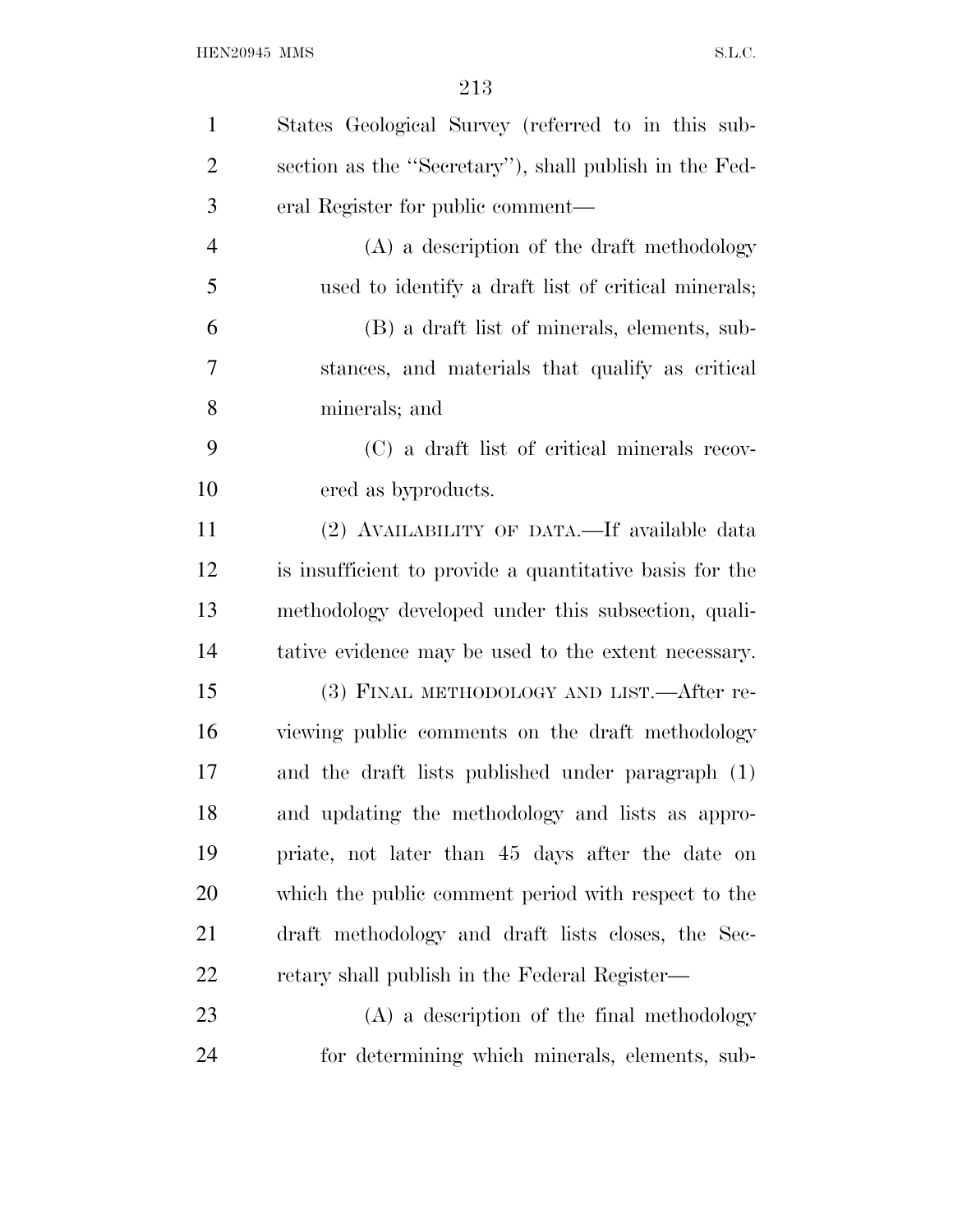| $\mathbf{1}$   | stances, and materials qualify as critical min- |
|----------------|-------------------------------------------------|
| $\overline{2}$ | erals;                                          |
| 3              | (B) the final list of critical minerals; and    |
| $\overline{4}$ | (C) the final list of critical minerals recov-  |
| 5              | ered as byproducts.                             |
| 6              | (4) DESIGNATIONS.—                              |
| 7              | (A) IN GENERAL.—For purposes of car-            |
| 8              | rying out this subsection, the Secretary shall  |
| 9              | maintain a list of minerals, elements, sub-     |
| 10             | stances, and materials designated as critical,  |
| 11             | pursuant to the final methodology published     |
| 12             | under paragraph (3), that the Secretary deter-  |
| 13             | mines-                                          |
| 14             | (i) are essential to the economic or            |
| 15             | national security of the United States;         |
| 16             | (ii) the supply chain of which is vul-          |
| 17             | nerable to disruption (including restrictions)  |
| 18             | associated with foreign political risk, ab-     |
| 19             | rupt demand growth, military conflict, vio-     |
| 20             | lent unrest, anti-competitive or protec-        |
| 21             | tionist behaviors, and other risks through-     |
| 22             | out the supply chain); and                      |
| 23             | (iii) serve an essential function in the        |
| 24             | manufacturing of a product (including en-       |
| 25             | ergy technology-, defense-, currency-, agri-    |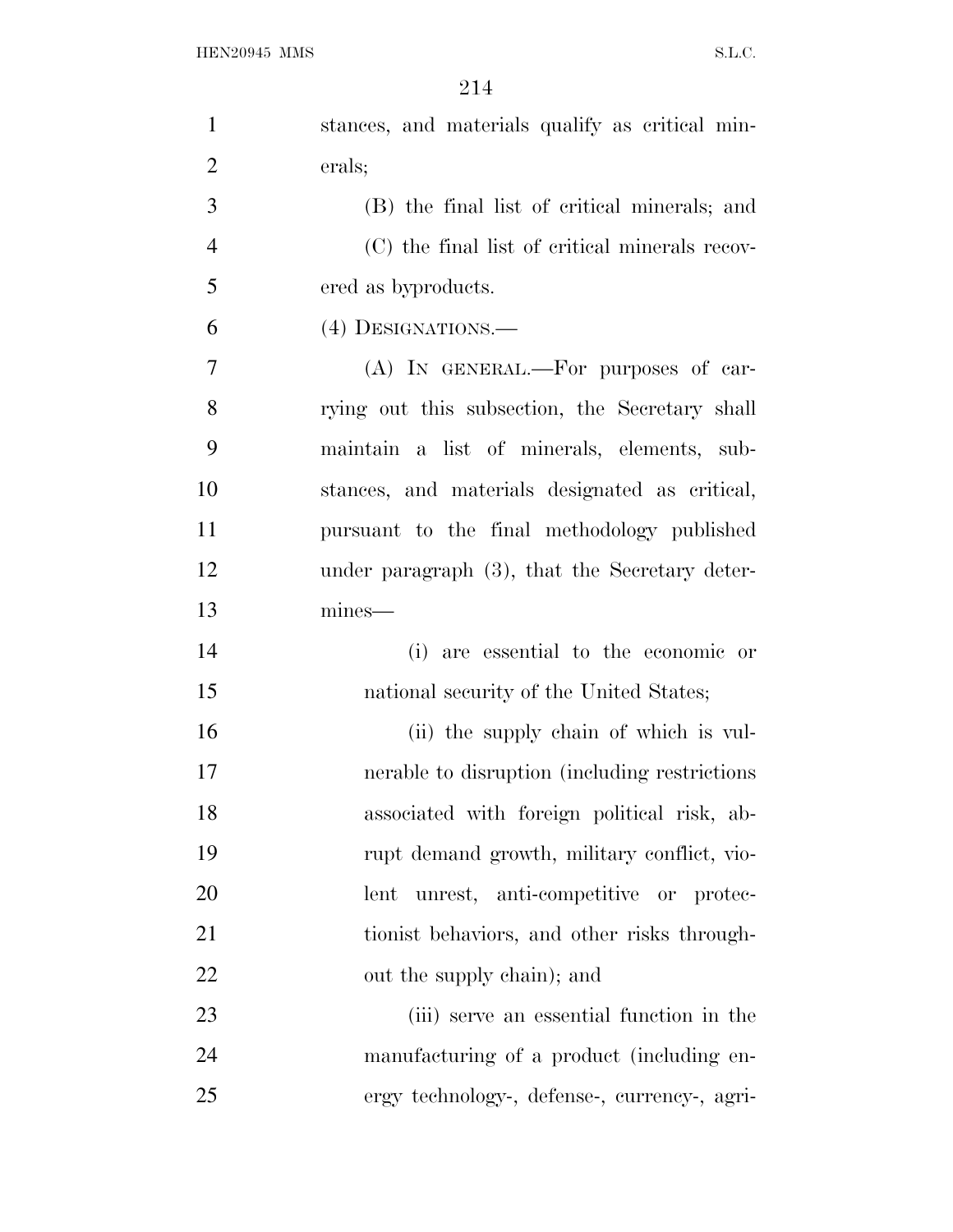| $\mathbf{1}$   | culture-, consumer electronics-, and health        |
|----------------|----------------------------------------------------|
| $\overline{2}$ | care-related applications), the absence of         |
| 3              | which would have significant consequences          |
| $\overline{4}$ | for the economic or national security of the       |
| 5              | United States.                                     |
| 6              | (B) INCLUSIONS.—Notwithstanding<br>the             |
| $\overline{7}$ | criteria under paragraph $(3)$ , the Secretary may |
| 8              | designate and include on the list any mineral,     |
| 9              | element, substance, or material determined by      |
| 10             | another Federal agency to be strategic and crit-   |
| 11             | ical to the defense or national security of the    |
| 12             | United States.                                     |
| 13             | (C) REQUIRED CONSULTATION.—The Sec-                |
| 14             | retary shall consult with the Secretaries of De-   |
| 15             | fense, Commerce, Agriculture, and Energy and       |
| 16             | the United States Trade Representative in des-     |
| 17             | ignating minerals, elements, substances, and       |
| 18             | materials as critical under this paragraph.        |
| 19             | (5) SUBSEQUENT REVIEW.-                            |
| 20             | (A) IN GENERAL.—The Secretary, in con-             |
| 21             | sultation with the Secretaries of Defense, Com-    |
| 22             | merce, Agriculture, and Energy and the United      |
| 23             | States Trade Representative, shall review the      |
| 24             | methodology and list under paragraph (3) and       |
| 25             | the designations under paragraph (4) at least      |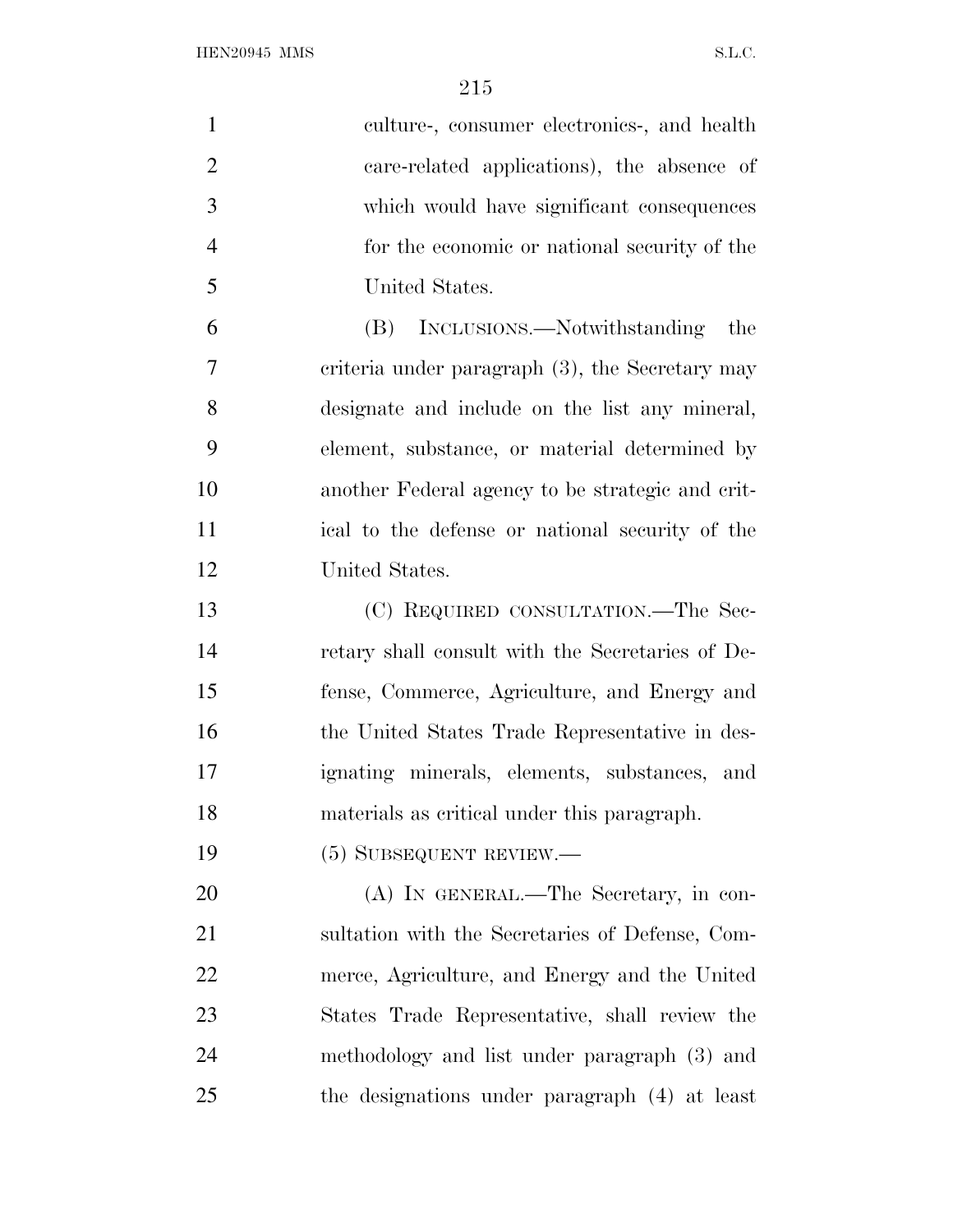| $\mathbf{1}$   | every 3 years, or more frequently as the Sec-           |
|----------------|---------------------------------------------------------|
| $\overline{2}$ | retary considers to be appropriate.                     |
| 3              | (B) REVISIONS.—Subject to paragraph                     |
| $\overline{4}$ | $(4)(A)$ , the Secretary may—                           |
| 5              | (i) revise the methodology described in                 |
| 6              | this subsection;                                        |
| 7              | (ii) determine that minerals, elements,                 |
| 8              | substances, and materials previously deter-             |
| 9              | mined to be critical minerals are no longer             |
| 10             | critical minerals; and                                  |
| 11             | (iii) designate additional minerals, ele-               |
| 12             | ments, substances, or materials as critical             |
| 13             | minerals.                                               |
| 14             | (6) NOTICE.—On finalization of the method-              |
| 15             | ology and the list under paragraph $(3)$ , or any revi- |
| 16             | sion to the methodology or list under paragraph $(5)$ , |
| 17             | the Secretary shall submit to Congress written no-      |
| 18             | tice of the action.                                     |
| 19             | (d) RESOURCE ASSESSMENT.—                               |
| 20             | $(1)$ In GENERAL.—Not later than 4 years after          |
| 21             | the date of enactment of this Act, in consultation      |
| 22             | with applicable State (including geological surveys),   |
| 23             | local, academic, industry, and other entities, the Sec- |
| 24             | retary (acting through the Director of the United       |
| 25             | States Geological Survey) or a designee of the Sec-     |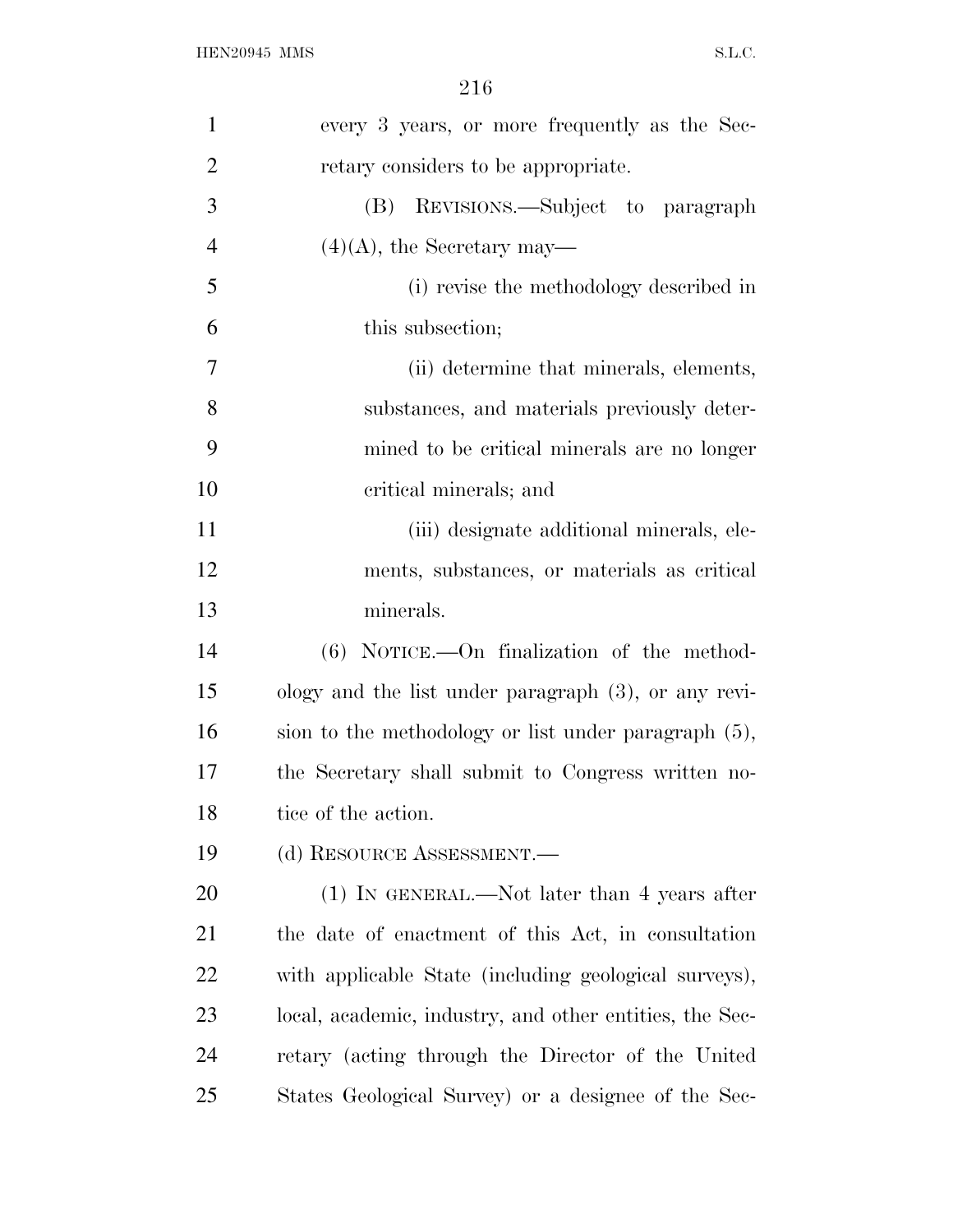| $\mathbf{1}$   | retary, shall complete a comprehensive national as-  |
|----------------|------------------------------------------------------|
| $\overline{2}$ | sessment of each critical mineral that—              |
| 3              | (A) identifies and quantifies known critical         |
| $\overline{4}$ | mineral resources, using all available public and    |
| 5              | private information and datasets, including ex-      |
| 6              | ploration histories; and                             |
| 7              | (B) provides a quantitative and qualitative          |
| 8              | assessment of undiscovered critical mineral re-      |
| 9              | sources throughout the United States, including      |
| 10             | probability estimates of tonnage and grade,          |
| 11             | using all available public and private informa-      |
| 12             | tion and datasets, including exploration his-        |
| 13             | tories.                                              |
| 14             | (2) SUPPLEMENTARY INFORMATION.—In car-               |
| 15             | rying out this subsection, the Secretary may carry   |
| 16             | out surveys and field work (including drilling, re-  |
| 17             | mote sensing, geophysical surveys, topographical and |
| 18             | geological mapping, and geochemical sampling and     |
| 19             | analysis) to supplement existing information and     |
| 20             | datasets available for determining the existence of  |
| 21             | critical minerals in the United States.              |
| 22             | (3) PUBLIC ACCESS.—Subject to applicable law,        |
| 23             | to the maximum extent practicable, the Secretary     |
|                |                                                      |

 shall make all data and metadata collected from the comprehensive national assessment carried out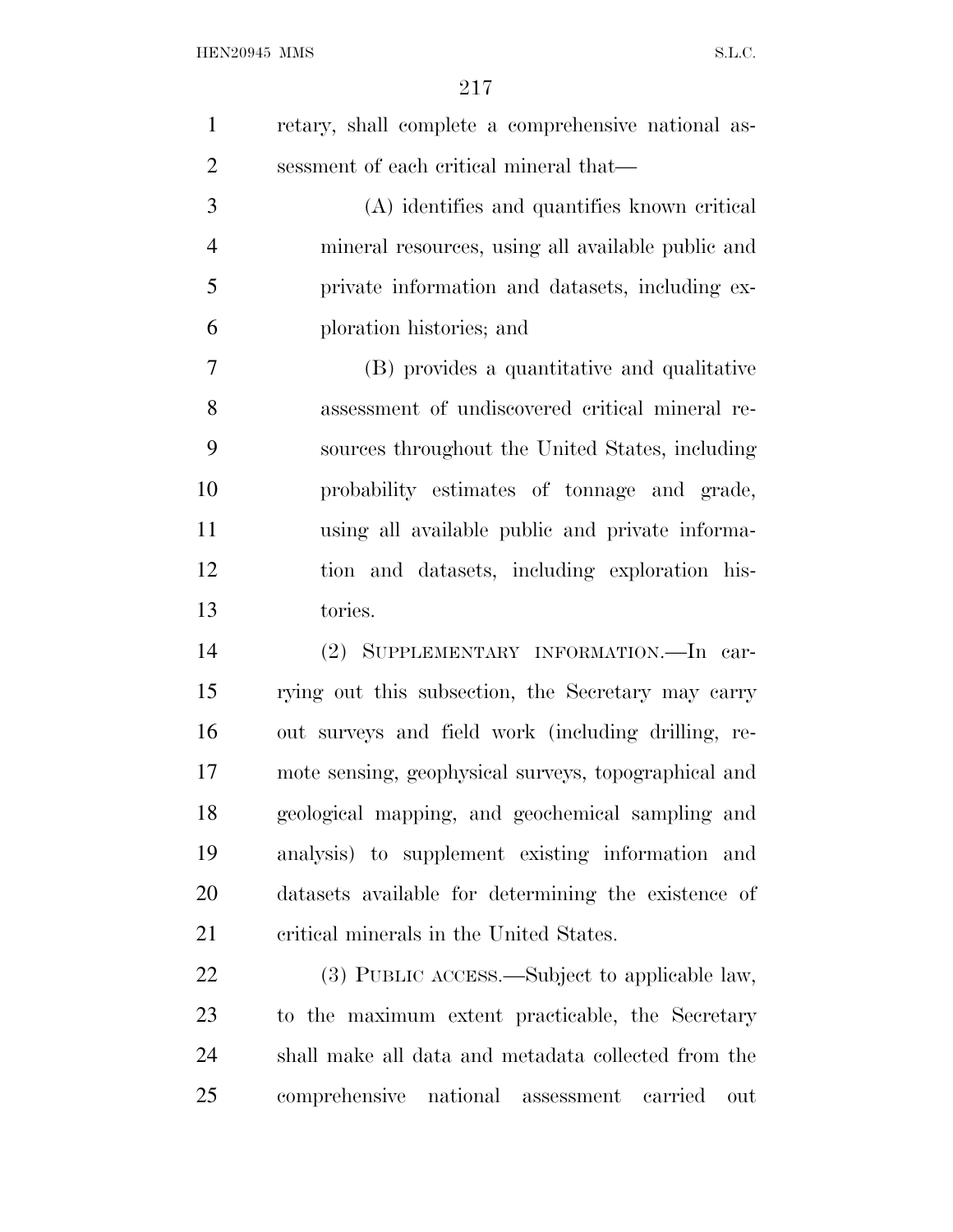| $\mathbf{1}$   | under paragraph (1) publically and electronically ac- |
|----------------|-------------------------------------------------------|
| $\overline{2}$ | cessible.                                             |
| 3              | (4) TECHNICAL ASSISTANCE.—At the request of           |
| $\overline{4}$ | the Governor of a State or the head of an Indian      |
| 5              | tribe, the Secretary may provide technical assistance |
| 6              | to State governments and Indian tribes conducting     |
| 7              | critical mineral resource assessments on non-Federal  |
| 8              | land.                                                 |
| 9              | $(5)$ PRIORITIZATION.—                                |
| 10             | (A) IN GENERAL.—The Secretary may se-                 |
| 11             | quence the completion of resource assessments         |
| 12             | for each critical mineral such that critical min-     |
| 13             | erals considered to be most critical under the        |
| 14             | methodology established under subsection (c)          |
| 15             | are completed first.                                  |
| 16             | (B) REPORTING.—During the period be-                  |
| 17             | ginning not later than 1 year after the date of       |
| 18             | enactment of this Act and ending on the date          |
| 19             | of completion of all of the assessments required      |
| 20             | under this subsection, the Secretary shall sub-       |
| 21             | mit to Congress on an annual basis an interim         |
| <u>22</u>      | report that—                                          |
| 23             | (i) identifies the sequence and sched-                |
| 24             | ule for completion of the assessments if the          |
| 25             | Secretary sequences the assessments; or               |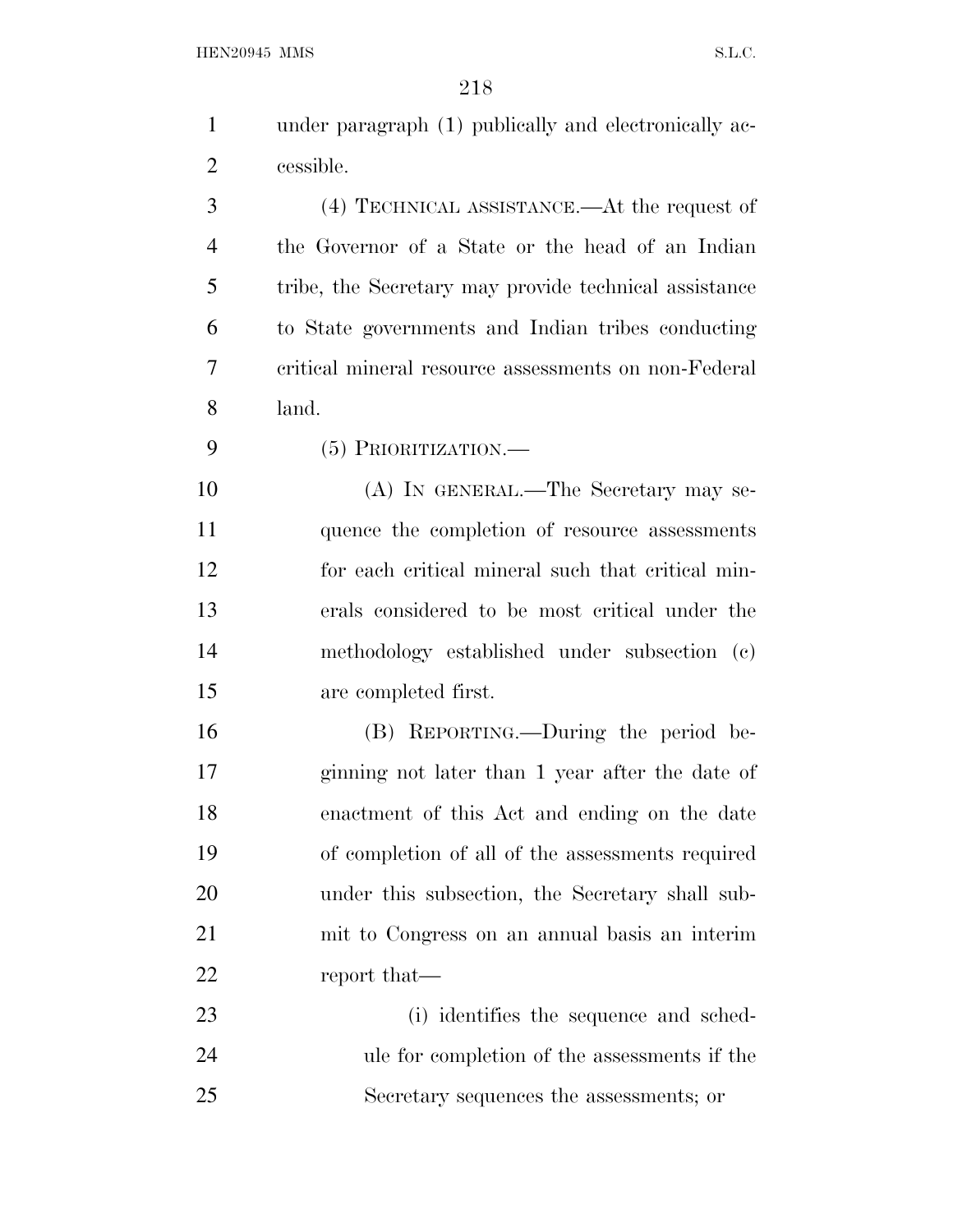| $\mathbf{1}$   | (ii) describes the progress of the as-               |
|----------------|------------------------------------------------------|
| $\overline{2}$ | sessments if the Secretary does not se-              |
| 3              | quence the assessments.                              |
| $\overline{4}$ | (6) UPDATES.—The Secretary may periodically          |
| 5              | update the assessments conducted under this sub-     |
| 6              | section based on—                                    |
| 7              | (A) the generation of new information or             |
| 8              | datasets by the Federal Government; or               |
| 9              | (B) the receipt of new information or                |
| 10             | datasets from critical mineral producers, State      |
| 11             | geological surveys, academic institutions, trade     |
| 12             | associations, or other persons.                      |
| 13             | ADDITIONAL SURVEYS.—The Secretary<br>(7)             |
| 14             | shall complete a resource assessment for each addi-  |
| 15             | tional mineral or element subsequently designated as |
| 16             | a critical mineral under subsection $(c)(5)(B)$ not  |
| 17             | later than 2 years after the designation of the min- |
| 18             | eral or element.                                     |
| 19             | (8) REPORT.—Not later than 2 years after the         |
| 20             | date of enactment of this Act, the Secretary shall   |
| 21             | submit to Congress a report describing the status of |
| 22             | geological surveying of Federal land for any mineral |
| 23             | commodity—                                           |
| 24             | (A) for which the United States was de-              |
| 25             | pendent on a foreign country for more than 25        |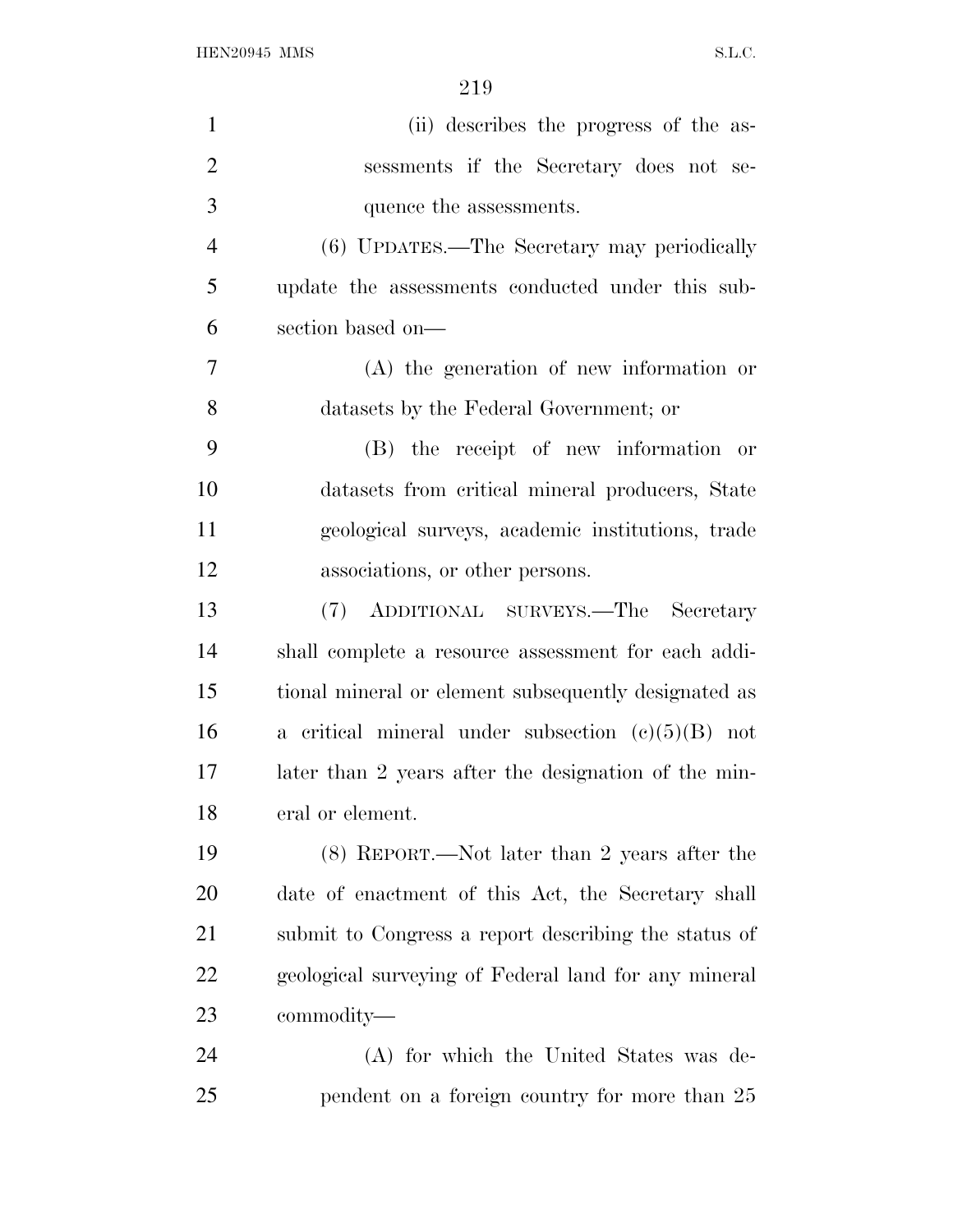| $\mathbf{1}$   | percent of the United States supply, as depicted   |
|----------------|----------------------------------------------------|
| $\overline{2}$ | in the report issued by the United States Geo-     |
| 3              | logical Survey entitled "Mineral Commodity"        |
| $\overline{4}$ | Summaries 2020"; but                               |
| 5              | (B) that is not designated as a critical           |
| 6              | mineral under subsection (c).                      |
| $\overline{7}$ | (e) PERMITTING.—                                   |
| 8              | $(1)$ SENSE OF CONGRESS.—It is the sense of        |
| 9              | Congress that—                                     |
| 10             | (A) critical minerals are fundamental to           |
| 11             | the economy, competitiveness, and security of      |
| 12             | the United States;                                 |
| 13             | (B) to the maximum extent practicable,             |
| 14             | the critical mineral needs of the United States    |
| 15             | should be satisfied by minerals responsibly pro-   |
| 16             | duced and recycled in the United States; and       |
| 17             | (C) the Federal permitting process has             |
| 18             | been identified as an impediment to mineral        |
| 19             | production and the mineral security of the         |
| 20             | United States.                                     |
| 21             | (2) PERFORMANCE IMPROVEMENTS.-To im-               |
| 22             | prove the quality and timeliness of decisions, the |
| 23             | Secretary (acting through the Director of the Bu-  |
| 24             | reau of Land Management) and the Secretary of Ag-  |
| 25             | riculture (acting through the Chief of the Forest  |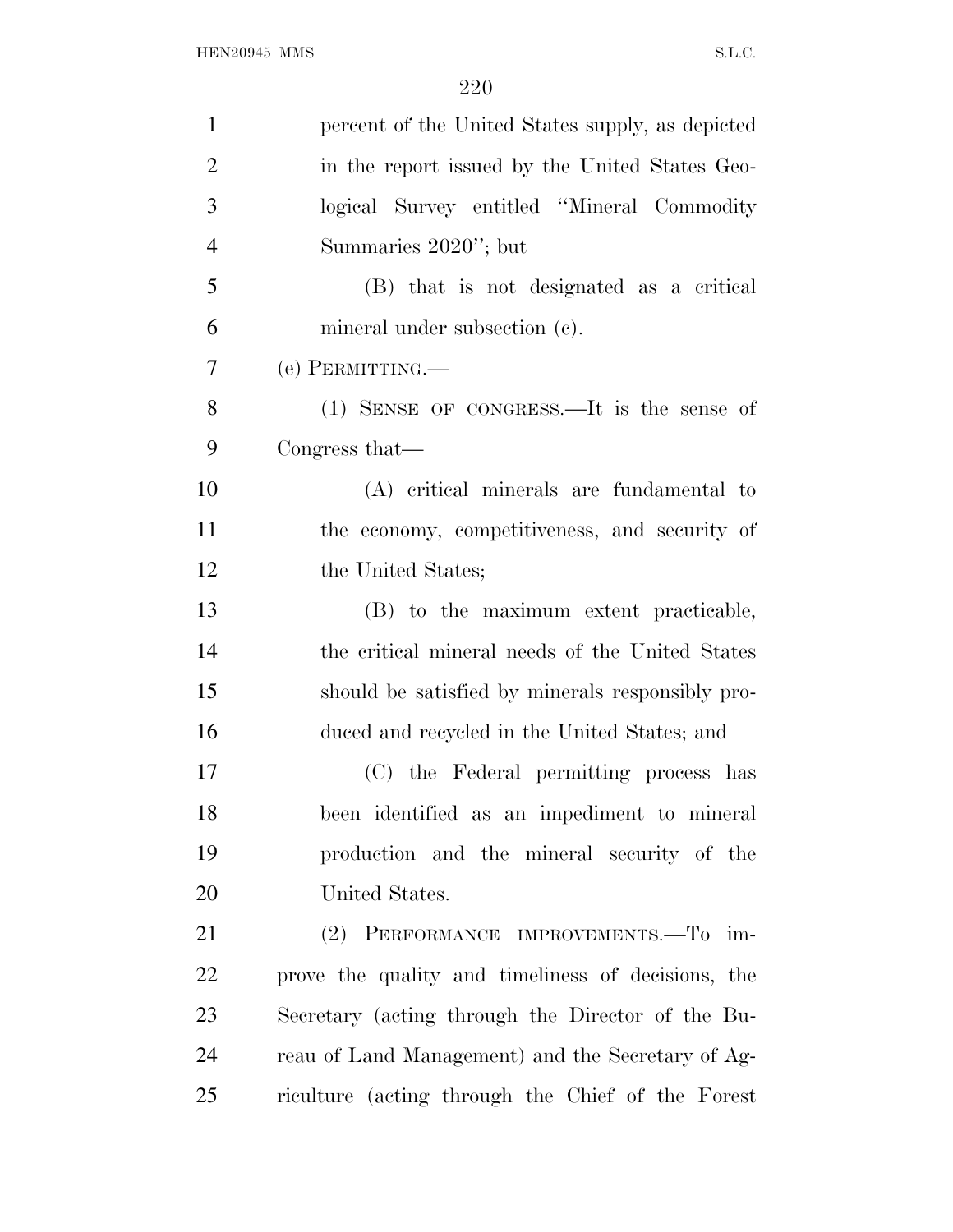$\begin{minipage}{0.9\linewidth} \textbf{HEN20945} \textbf{MMS} \end{minipage}$ 

| $\mathbf{1}$   | Service) (referred to in this subsection as the "Sec- |
|----------------|-------------------------------------------------------|
| $\overline{2}$ | retaries") shall, to the maximum extent practicable,  |
| 3              | with respect to critical mineral production on Fed-   |
| $\overline{4}$ | eral land, complete Federal permitting and review     |
| 5              | processes with maximum efficiency and effectiveness,  |
| 6              | while supporting vital economic growth, by—           |
| 7              | (A) establishing and adhering to timelines            |
| 8              | and schedules for the consideration of, and final     |
| 9              | decisions regarding, applications, operating          |
| 10             | plans, leases, licenses, permits, and other use       |
| 11             | authorizations for mineral-related activities on      |
| 12             | Federal land;                                         |
| 13             | (B) establishing clear, quantifiable, and             |
| 14             | temporal permitting performance goals and             |
| 15             | tracking progress against those goals;                |
| 16             | (C) engaging in early collaboration among             |
| 17             | agencies, project sponsors, and affected stake-       |
| 18             | holders-                                              |
| 19             | (i) to incorporate and address the in-                |
| 20             | terests of those parties; and                         |
| 21             | (ii) to minimize delays;                              |
| 22             | (D) ensuring transparency and account-                |
| 23             | ability by using cost-effective information tech-     |
| 24             | nology to collect and disseminate information         |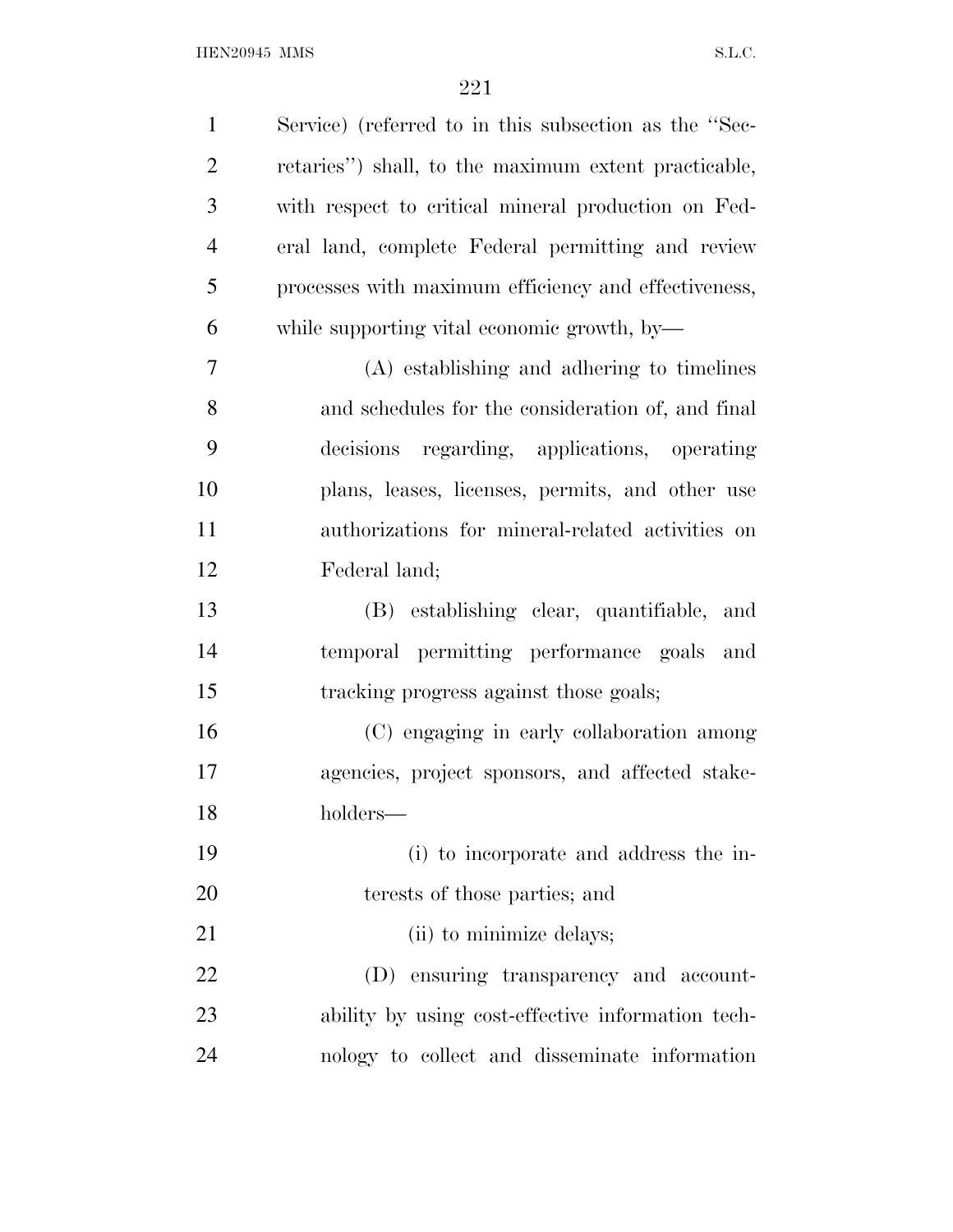| $\mathbf{1}$   | regarding individual projects and agency per-       |
|----------------|-----------------------------------------------------|
| $\overline{2}$ | formance;                                           |
| 3              | (E) engaging in early and active consulta-          |
| $\overline{4}$ | tion with State, local, and Indian tribal govern-   |
| 5              | ments to avoid conflicts or duplication of effort,  |
| 6              | resolve concerns, and allow for concurrent,         |
| 7              | rather than sequential, reviews;                    |
| 8              | (F) providing demonstrable improvements             |
| 9              | in the performance of Federal permitting and        |
| 10             | review processes, including lower costs and         |
| 11             | more timely decisions;                              |
| 12             | (G) expanding and institutionalizing per-           |
| 13             | mitting and review process improvements that        |
| 14             | have proven effective;                              |
| 15             | (H) developing mechanisms to better com-            |
| 16             | municate priorities and resolve disputes among      |
| 17             | agencies at the national, regional, State, and      |
| 18             | local levels; and                                   |
| 19             | developing other practices, such as<br>(I)          |
| 20             | preapplication procedures.                          |
| 21             | (3) REVIEW AND REPORT.—Not later than 1             |
| 22             | year after the date of enactment of this Act, the   |
| 23             | Secretaries shall submit to Congress a report that— |
| 24             | (A) identifies additional measures (includ-         |
| 25             | ing regulatory and legislative proposals, as ap-    |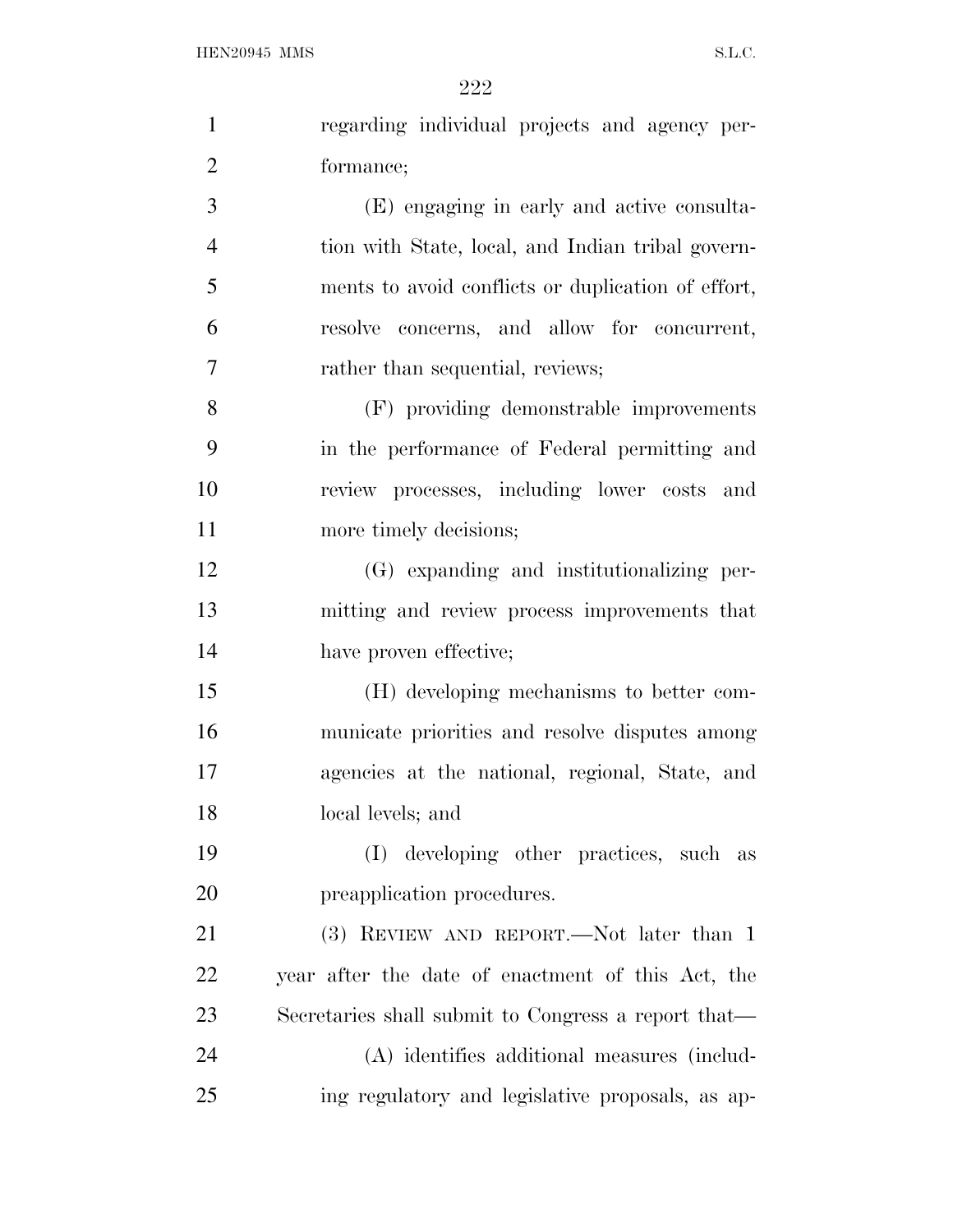| $\mathbf{1}$   | propriate) that would increase the timeliness of    |
|----------------|-----------------------------------------------------|
| $\overline{2}$ | permitting activities for the exploration and de-   |
| 3              | velopment of domestic critical minerals;            |
| $\overline{4}$ | (B) identifies options (including cost recov-       |
| 5              | ery paid by permit applicants) for ensuring ade-    |
| 6              | quate staffing and training of Federal entities     |
| 7              | and personnel responsible for the consideration     |
| 8              | of applications, operating plans, leases, licenses, |
| 9              | permits, and other use authorizations for crit-     |
| 10             | ical mineral-related activities on Federal land;    |
| 11             | (C) quantifies the amount of time typically         |
| 12             | required (including range derived from min-         |
| 13             | imum and maximum durations, mean, median,           |
| 14             | variance, and other statistical measures or rep-    |
| 15             | resentations) to complete each step (including      |
| 16             | those aspects outside the control of the execu-     |
| 17             | tive branch, such as judicial review, applicant     |
| 18             | decisions, or State and local government in-        |
| 19             | volvement) associated with the development and      |
| 20             | processing of applications, operating plans,        |
| 21             | leases, licenses, permits, and other use author-    |
| 22             | izations for critical mineral-related activities on |
| 23             | Federal land, which shall serve as a baseline for   |
| 24             | the performance metric under paragraph $(4)$ ;      |
| 25             | and                                                 |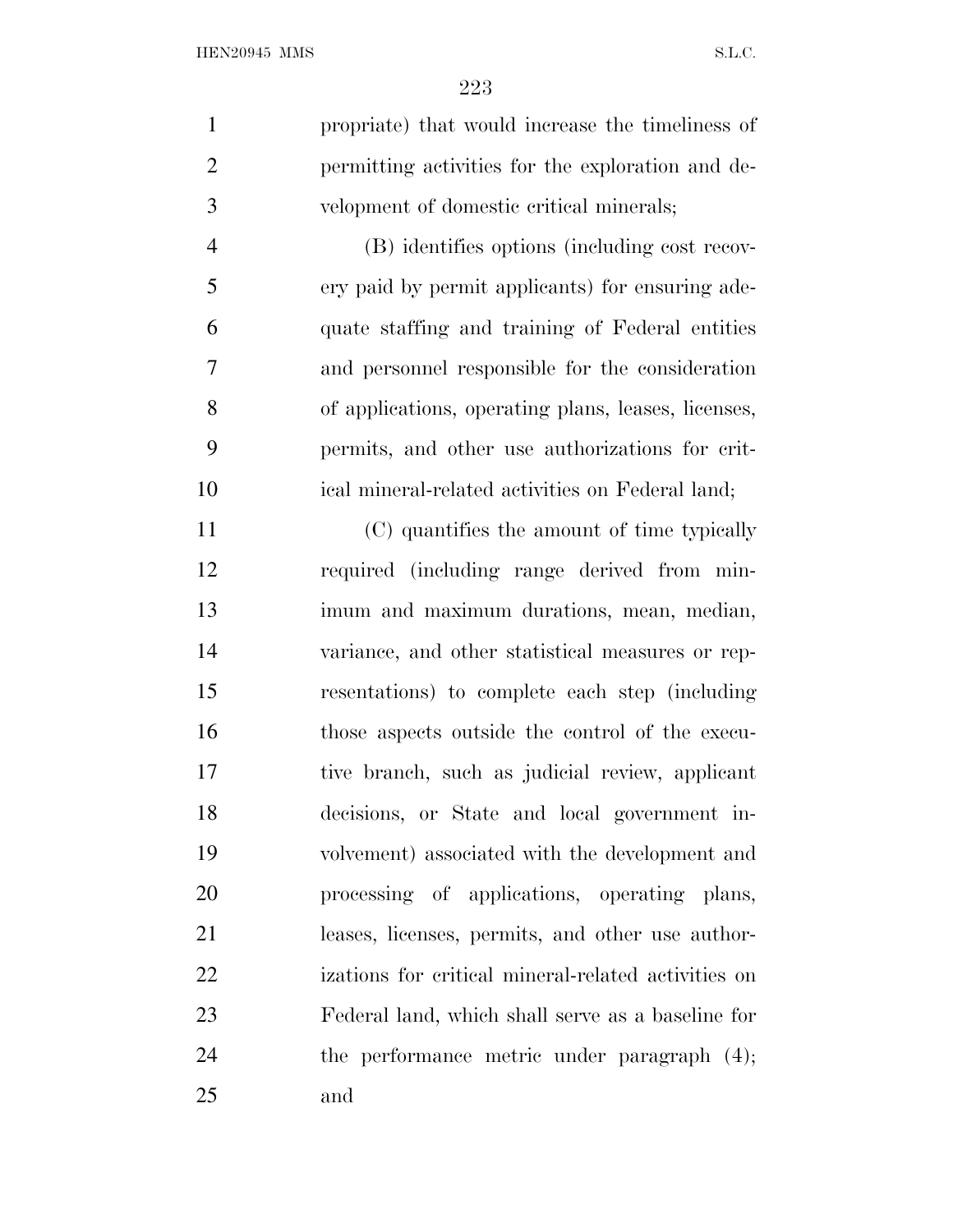(D) describes actions carried out pursuant 2 to paragraph  $(2)$ .

 (4) PERFORMANCE METRIC.—Not later than 90 days after the date of submission of the report under paragraph (3), the Secretaries, after providing public notice and an opportunity to comment, shall develop and publish a performance metric for evalu- ating the progress made by the executive branch to expedite the permitting of activities that will in- crease exploration for, and development of, domestic critical minerals, while maintaining environmental standards.

 (5) ANNUAL REPORTS.—Beginning with the first budget submission by the President under sec- tion 1105 of title 31, United States Code, after pub- lication of the performance metric required under paragraph (4), and annually thereafter, the Secre-18 taries shall submit to Congress a report that—

 (A) summarizes the implementation of rec- ommendations, measures, and options identified 21 in subparagraphs  $(A)$  and  $(B)$  of paragraph  $(3)$ ;

 (B) using the performance metric under paragraph (4), describes progress made by the executive branch, as compared to the baseline 25 established pursuant to paragraph  $(3)(C)$ , on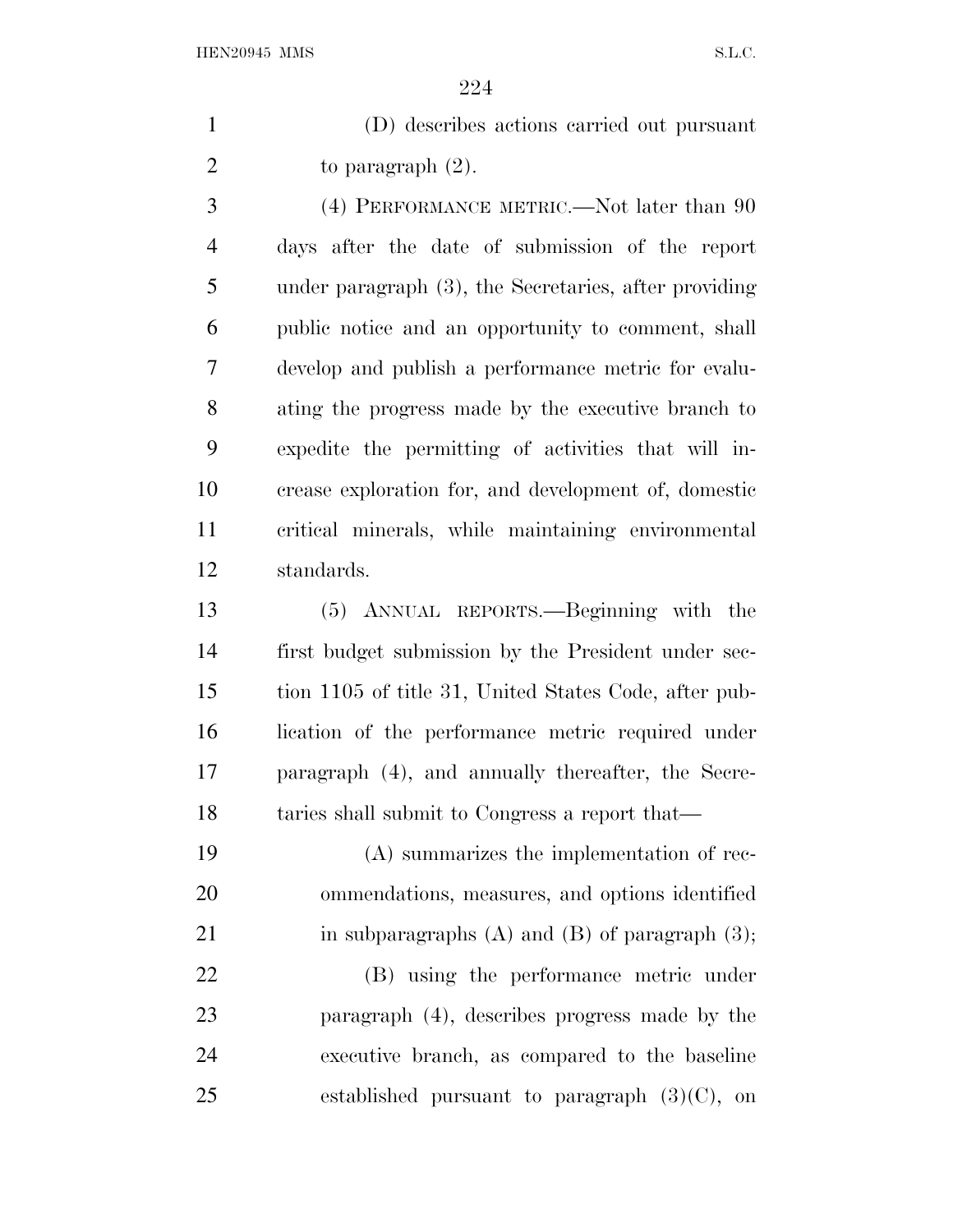| $\mathbf{1}$   | expediting the permitting of activities that will         |
|----------------|-----------------------------------------------------------|
| $\overline{2}$ | increase exploration for, and development of,             |
| 3              | domestic critical minerals; and                           |
| $\overline{4}$ | (C) compares the United States to other                   |
| 5              | countries in terms of permitting efficiency and           |
| 6              | any other criteria relevant to the globally com-          |
| 7              | petitive critical minerals industry.                      |
| 8              | (6) INDIVIDUAL PROJECTS.—Using data from                  |
| 9              | the Secretaries generated under paragraph (5), the        |
| 10             | Director of the Office of Management and Budget           |
| 11             | shall prioritize inclusion of individual critical mineral |
| 12             | projects on the website operated by the Office of         |
| 13             | Management and Budget in accordance with section          |
| 14             | 1122 of title 31, United States Code.                     |
| 15             | (7) REPORT OF SMALL BUSINESS ADMINISTRA-                  |
| 16             | TION.—Not later than 1 year and 300 days after the        |
| 17             | date of enactment of this Act, the Administrator of       |
| 18             | the Small Business Administration shall submit to         |
| 19             | the applicable committees of Congress a report that       |
| 20             | assesses the performance of Federal agencies with         |
| 21             | respect to-                                               |
| 22             | $(A)$ complying with chapter 6 of title 5,                |
| 23             | United States Code (commonly known as the                 |
| 24             | "Regulatory Flexibility Act", in promulgating             |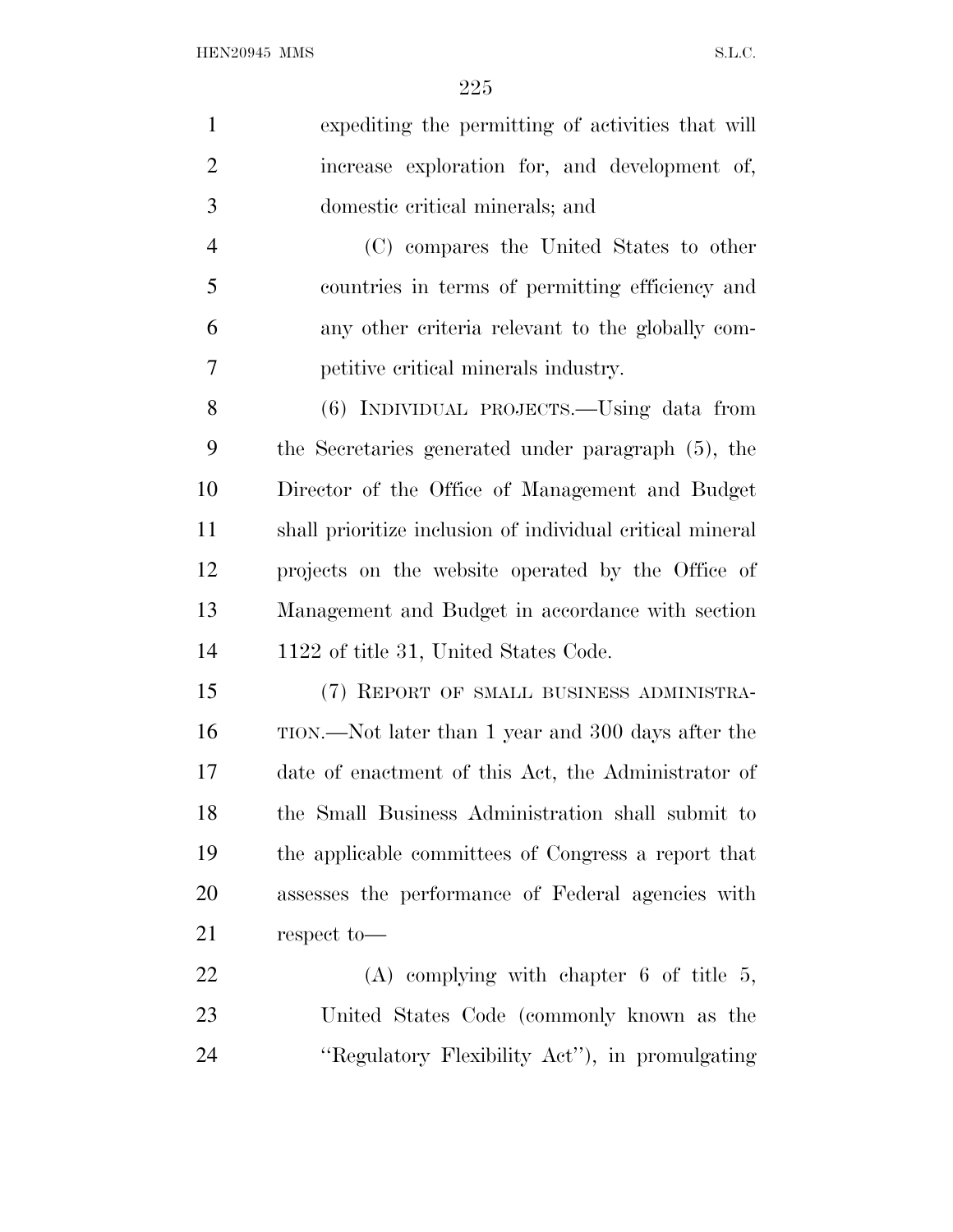| $\mathbf{1}$   | regulations applicable to the critical minerals        |
|----------------|--------------------------------------------------------|
| $\overline{2}$ | industry; and                                          |
| 3              | (B) performing an analysis of regulations              |
| $\overline{4}$ | applicable to the critical minerals industry that      |
| 5              | may be outmoded, inefficient, duplicative, or ex-      |
| 6              | cessively burdensome.                                  |
| 7              | (f) FEDERAL REGISTER PROCESS.—                         |
| 8              | (1) DEPARTMENTAL REVIEW.—Absent any ex-                |
| 9              | traordinary circumstance, and except as otherwise      |
| 10             | required by law, the Secretary and the Secretary of    |
| 11             | Agriculture shall ensure that each Federal Register    |
| 12             | notice described in paragraph $(2)$ shall be—          |
| 13             | (A) subject to any required reviews within             |
| 14             | the Department of the Interior or the Depart-          |
| 15             | ment of Agriculture; and                               |
| 16             | (B) published in final form in the Federal             |
| 17             | Register not later than 45 days after the date         |
| 18             | of initial preparation of the notice.                  |
| 19             | (2) PREPARATION.—The preparation of Federal            |
| 20             | Register notices required by law associated with the   |
| 21             | issuance of a critical mineral exploration or mine     |
| 22             | permit shall be delegated to the organizational level  |
| 23             | within the agency responsible for issuing the critical |
| 24             | mineral exploration or mine permit.                    |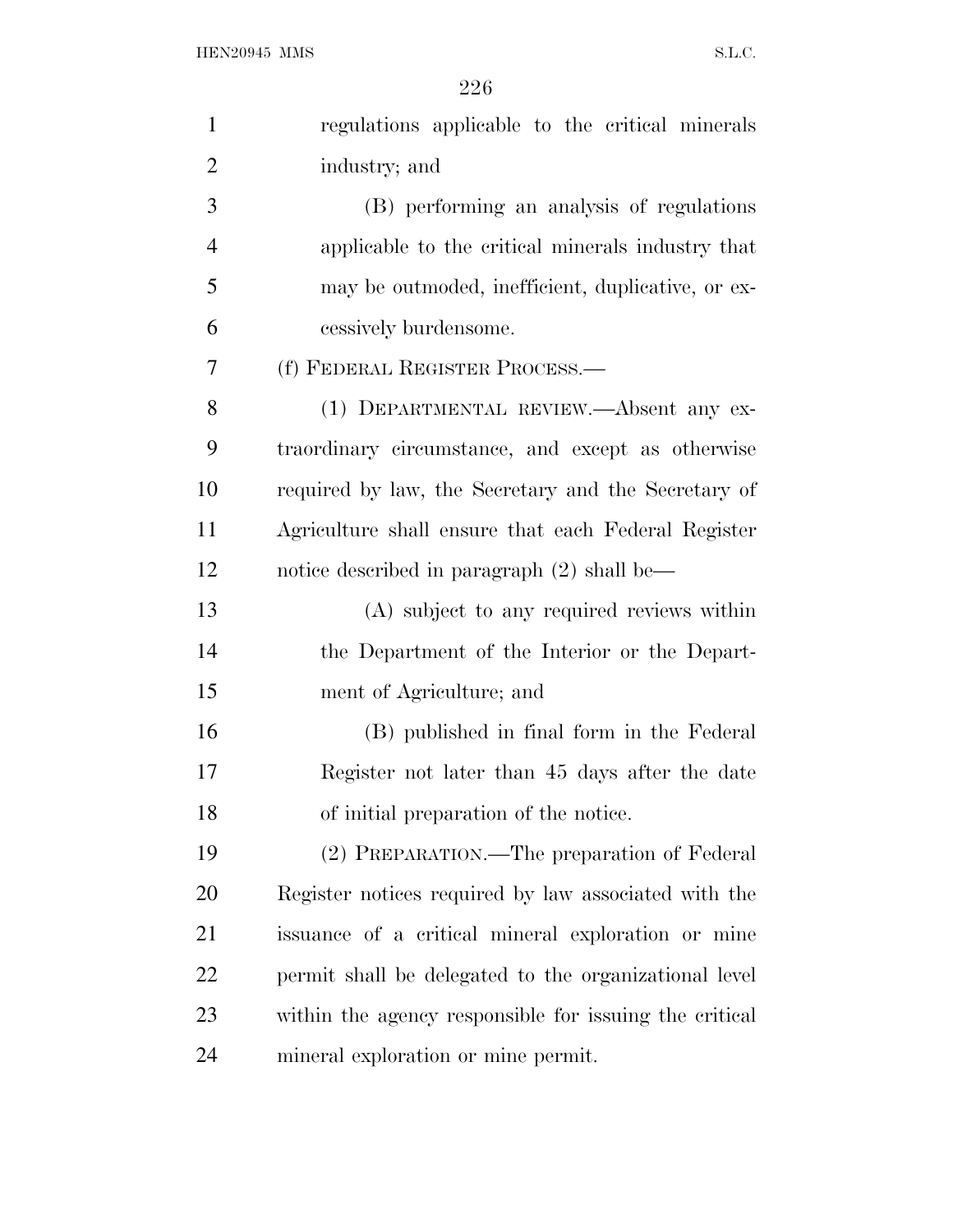| $\mathbf{1}$   | (3) TRANSMISSION.—All Federal Register no-           |
|----------------|------------------------------------------------------|
| $\overline{2}$ | tices regarding official document availability, an-  |
| 3              | nouncements of meetings, or notices of intent to un- |
| $\overline{4}$ | dertake an action shall be originated in, and trans- |
| 5              | mitted to the Federal Register from, the office in   |
| 6              | which, as applicable—                                |
| 7              | $(A)$ the documents or meetings are held; or         |
| 8              | (B) the activity is initiated.                       |
| 9              | (g) RECYCLING, EFFICIENCY, AND ALTERNATIVES.-        |
| 10             | (1) ESTABLISHMENT.—The Secretary of En-              |
| 11             | ergy (referred to in this subsection as the "Sec-    |
| 12             | retary") shall conduct a program of research and de- |
| 13             | velopment—                                           |
| 14             | (A) to promote the efficient production,             |
| 15             | use, and recycling of critical minerals through-     |
| 16             | out the supply chain; and                            |
| 17             | (B) to develop alternatives to critical min-         |
| 18             | erals that do not occur in significant abundance     |
| 19             | in the United States.                                |
| 20             | (2) COOPERATION.—In carrying out the pro-            |
| 21             | gram, the Secretary shall cooperate with appro-      |
| 22             | priate—                                              |
| 23             | (A) Federal agencies and National Labora-            |
| 24             | tories;                                              |
| 25             | (B) critical mineral producers;                      |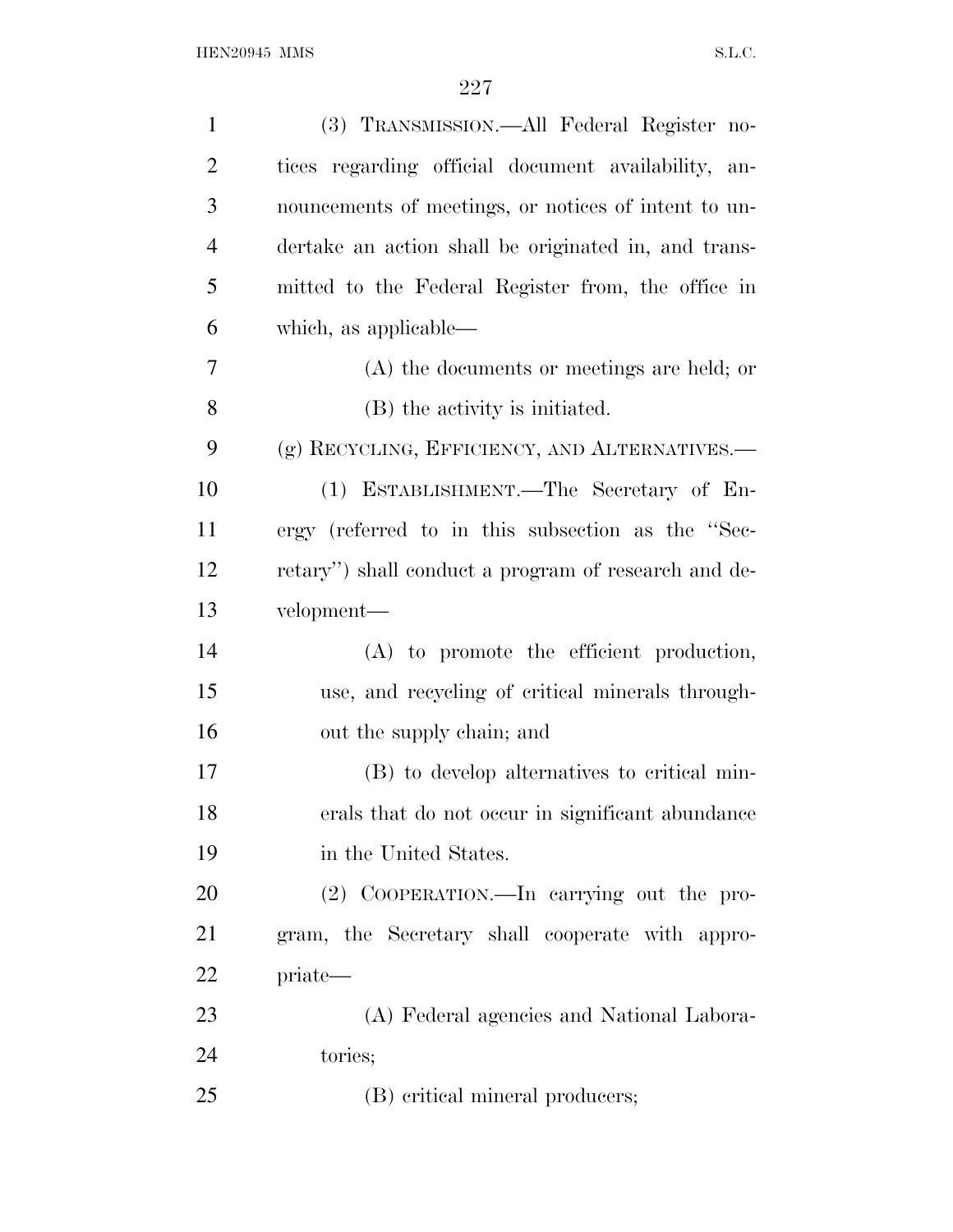| $\mathbf{1}$   | (C) critical mineral processors;                         |
|----------------|----------------------------------------------------------|
| $\overline{2}$ | (D) critical mineral manufacturers;                      |
| 3              | (E) trade associations;                                  |
| $\overline{4}$ | (F) academic institutions;                               |
| 5              | (G) small businesses; and                                |
| 6              | (H) other relevant entities or individuals.              |
| 7              | (3) ACTIVITIES.—Under the program, the Sec-              |
| 8              | retary shall carry out activities that include the iden- |
| 9              | tification and development of—                           |
| 10             | (A) advanced critical mineral extraction,                |
| 11             | production, separation, alloying, or processing          |
| 12             | technologies that decrease the energy consump-           |
| 13             | tion, environmental impact, and costs of those           |
| 14             | activities, including—                                   |
| 15             | efficient water and wastewater<br>(i)                    |
| 16             | management strategies;                                   |
| 17             | (ii) technologies and management                         |
| 18             | strategies to control the environmental im-              |
| 19             | pacts of radionuclides in ore tailings;                  |
| 20             | (iii) technologies for separation and                    |
| 21             | processing; and                                          |
| 22             | (iv) technologies for increasing the re-                 |
| 23             | covery rates of byproducts from host metal               |
| 24             | ores;                                                    |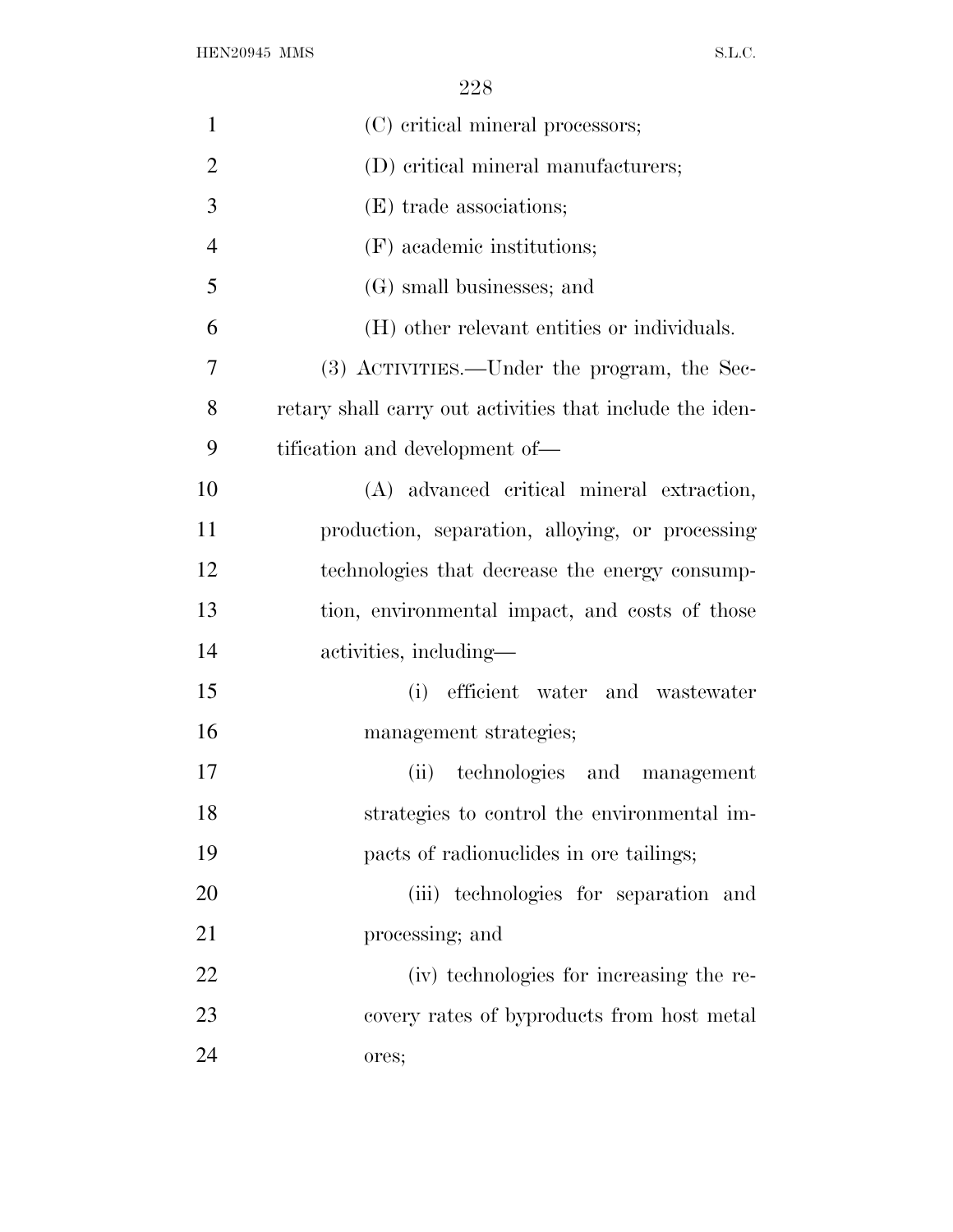| $\mathbf{1}$   | (B) technologies or process improvements           |
|----------------|----------------------------------------------------|
| $\overline{2}$ | that minimize the use, or lead to more efficient   |
| 3              | use, of critical minerals across the full supply   |
| $\overline{4}$ | chain;                                             |
| 5              | (C) technologies, process improvements, or         |
| 6              | design optimizations that facilitate the recycling |
| 7              | of critical minerals, and options for improving    |
| 8              | the rates of collection of products and scrap      |
| 9              | containing critical minerals from post-con-        |
| 10             | sumer, industrial, or other waste streams;         |
| 11             | (D) commercial markets, advanced storage           |
| 12             | methods, energy applications, and other bene-      |
| 13             | ficial uses of critical minerals processing by-    |
| 14             | products;                                          |
| 15             | (E) alternative minerals, metals, and mate-        |
| 16             | rials, particularly those available in abundance   |
| 17             | within the United States and not subject to po-    |
| 18             | tential supply restrictions, that lessen the need  |
| 19             | for critical minerals; and                         |
| 20             | (F) alternative energy technologies or al-         |
| 21             | ternative designs of existing energy tech-         |
| 22             | nologies, particularly those that use minerals     |
| 23             | that—                                              |
| 24             | (i) occur in abundance in the United               |
| 25             | States; and                                        |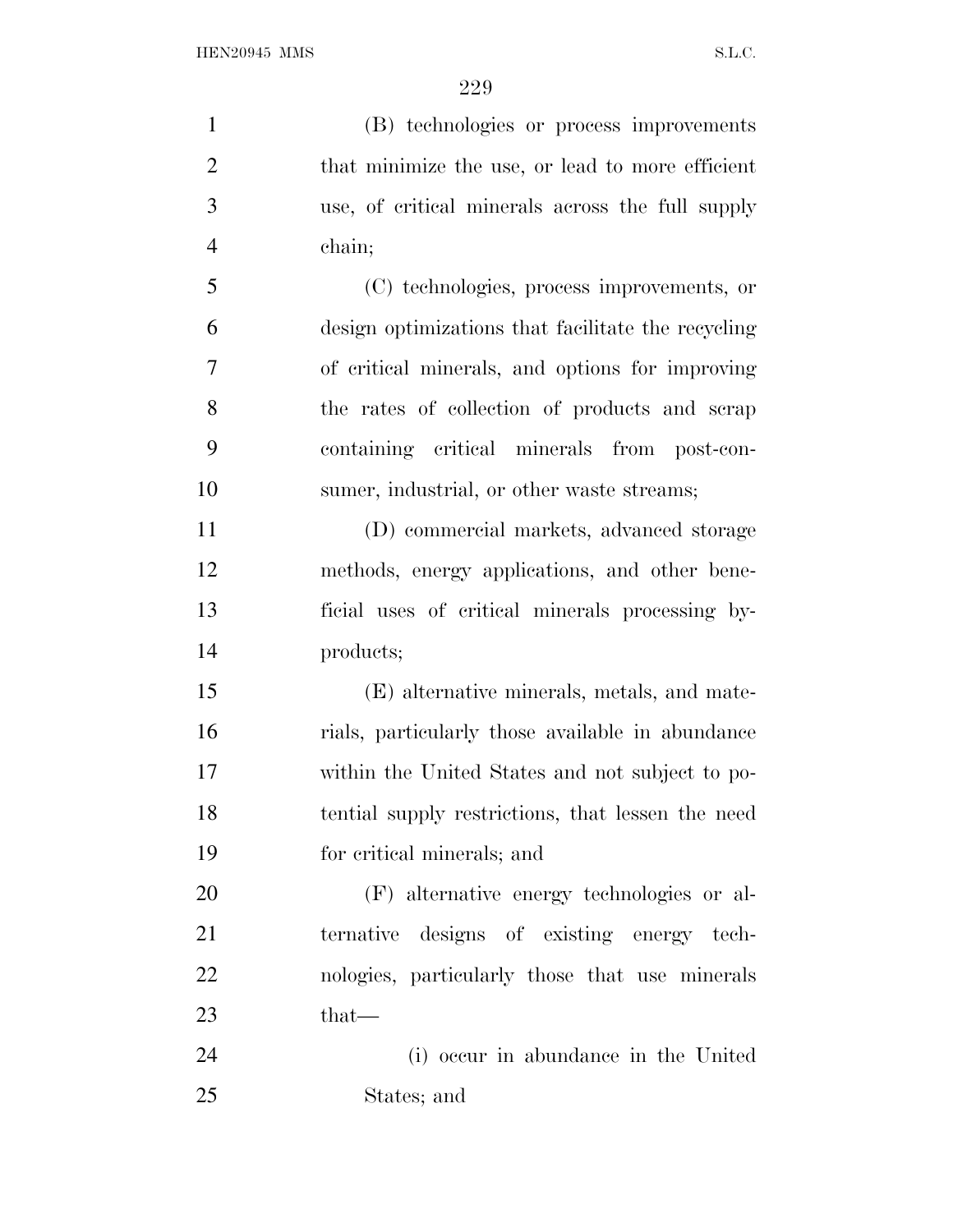1 (ii) are not subject to potential supply restrictions. (4) REPORTS.—Not later than 2 years after the date of enactment of this Act, and annually there- after, the Secretary shall submit to Congress a re- port summarizing the activities, findings, and progress of the program. (h) ANALYSIS AND FORECASTING.— (1) CAPABILITIES.—In order to evaluate exist- ing critical mineral policies and inform future ac- tions that may be taken to avoid supply shortages, mitigate price volatility, and prepare for demand growth and other market shifts, the Secretary (act- ing through the Director of the United States Geo- logical Survey) or a designee of the Secretary, in consultation with the Energy Information Adminis- tration, academic institutions, and others in order to maximize the application of existing competencies re- lated to developing and maintaining computer-mod- els and similar analytical tools, shall conduct and publish the results of an annual report that in- cludes— (A) as part of the annually published Min-

 eral Commodity Summaries from the United States Geological Survey, a comprehensive re-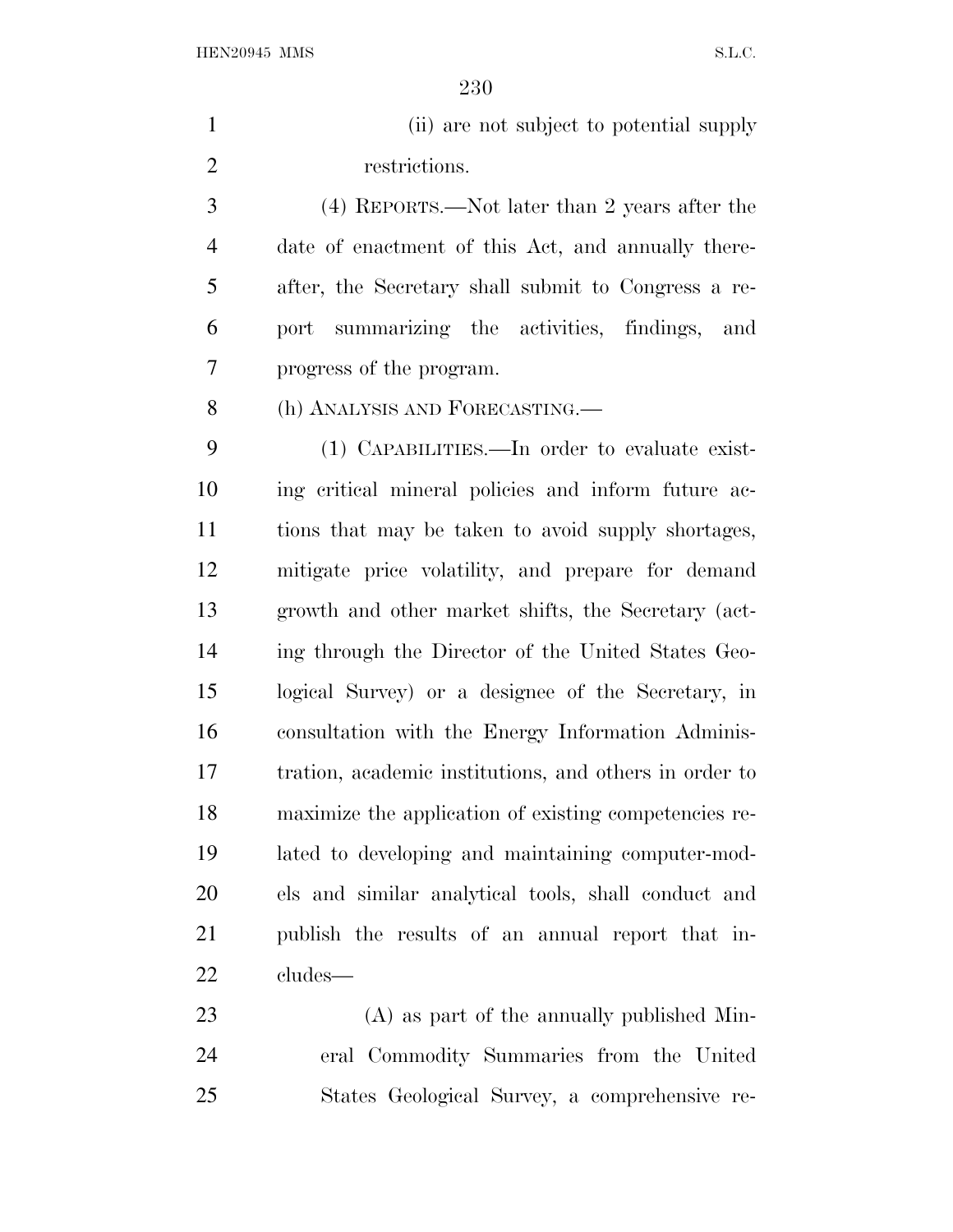| $\mathbf{1}$   | view of critical mineral production, consump- |
|----------------|-----------------------------------------------|
| $\overline{2}$ | tion, and recycling patterns, including—      |
| 3              | (i) the quantity of each critical min-        |
| $\overline{4}$ | eral domestically produced during the pre-    |
| 5              | ceding year;                                  |
| 6              | (ii) the quantity of each critical min-       |
| $\overline{7}$ | eral domestically consumed during the pre-    |
| 8              | ceding year;                                  |
| 9              | (iii) market price data or other price        |
| 10             | data for each critical mineral;               |
| 11             | $(iv)$ an assessment of —                     |
| 12             | (I) critical mineral requirements             |
| 13             | to meet the national security, energy,        |
| 14             | economic, industrial, technological,          |
| 15             | and other needs of the United States          |
| 16             | during the preceding year;                    |
| 17             | (II) the reliance of the United               |
| 18             | States on foreign sources to meet             |
| 19             | those needs during the preceding year;        |
| 20             | and                                           |
| 21             | (III) the implications of any sup-            |
| 22             | ply shortages, restrictions, or disrup-       |
| 23             | tions during the preceding year;              |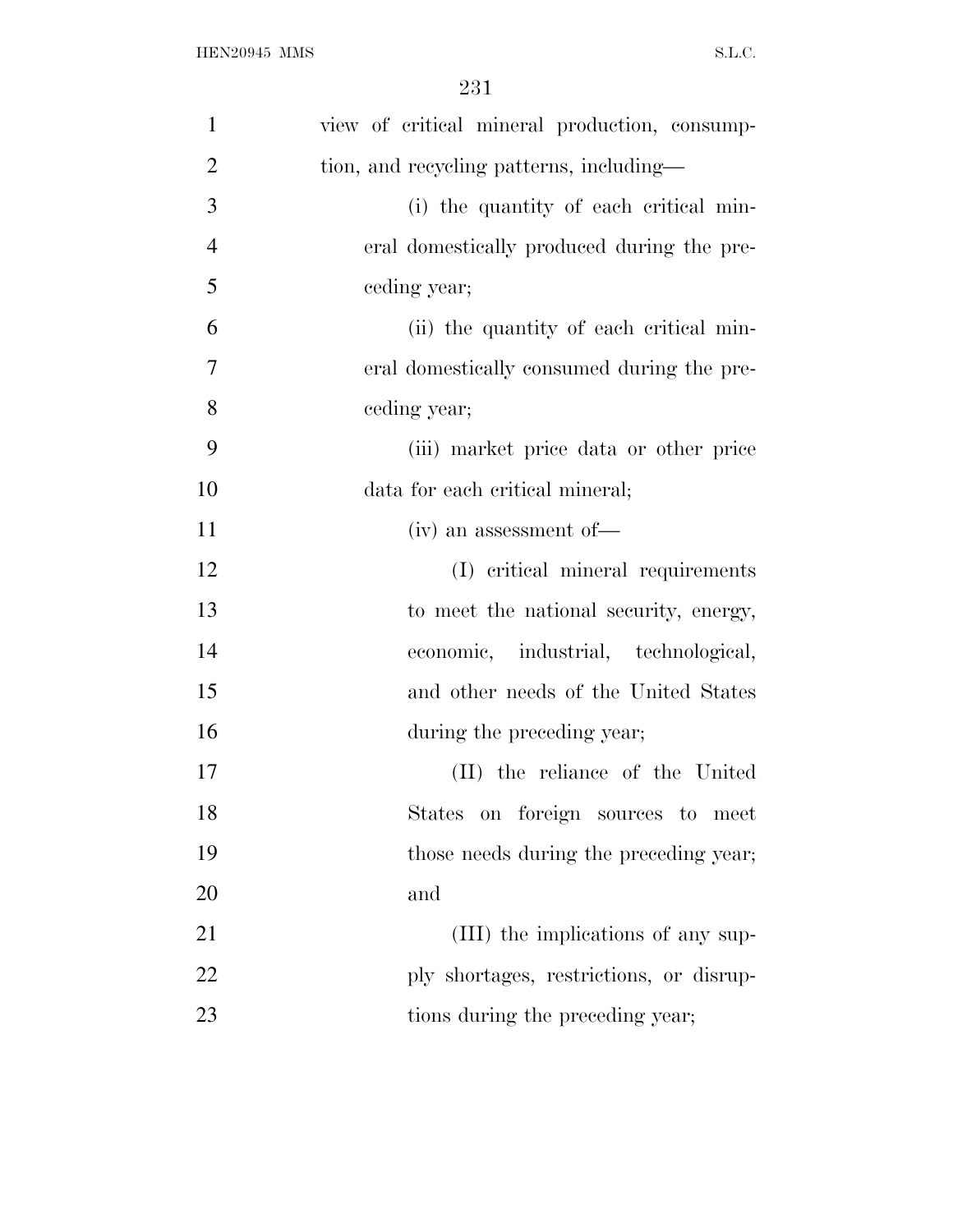| $\mathbf{1}$   | (v) the quantity of each critical min-           |
|----------------|--------------------------------------------------|
| $\overline{2}$ | eral domestically recycled during the pre-       |
| 3              | ceding year;                                     |
| $\overline{4}$ | (vi) the market penetration during the           |
| 5              | preceding year of alternatives to each crit-     |
| 6              | ical mineral;                                    |
| $\overline{7}$ | (vii) a discussion of international              |
| 8              | trends associated with the discovery, pro-       |
| 9              | duction, consumption, use, costs of produc-      |
| 10             | tion, prices, and recycling of each critical     |
| 11             | mineral as well as the development of al-        |
| 12             | ternatives to critical minerals; and             |
| 13             | (viii) such other data, analyses, and            |
| 14             | evaluations as the Secretary finds are nec-      |
| 15             | essary to achieve the purposes of this sub-      |
| 16             | section; and                                     |
| 17             | (B) a comprehensive forecast, entitled the       |
| 18             | "Annual Critical Minerals Outlook", of pro-      |
| 19             | jected critical mineral production, consumption, |
| 20             | and recycling patterns, including—               |
| 21             | (i) the quantity of each critical min-           |
| 22             | eral projected to be domestically produced       |
| 23             | over the subsequent 1-year, 5-year, and          |
| 24             | 10-year periods;                                 |
|                |                                                  |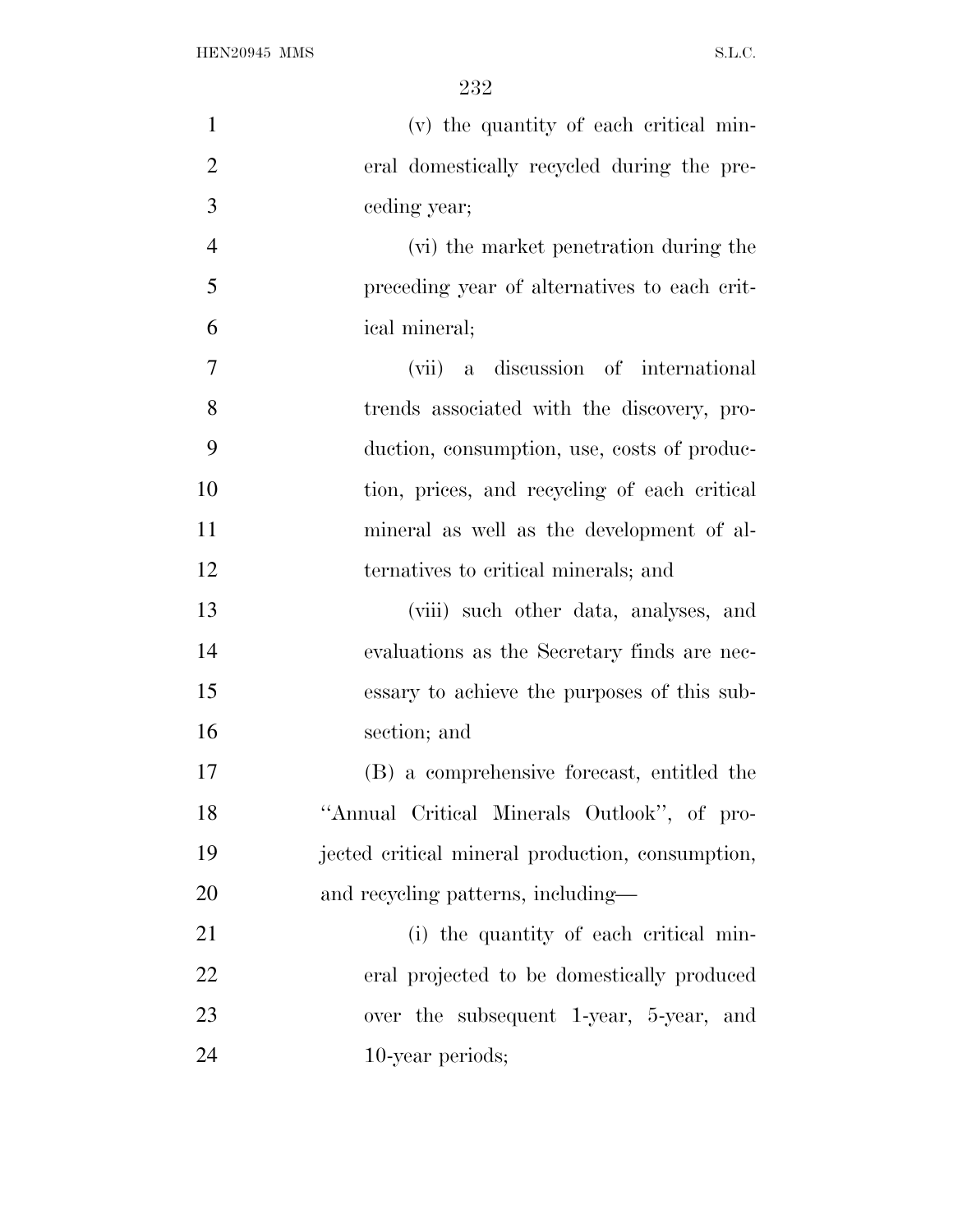| $\mathbf{1}$   | (ii) the quantity of each critical min-       |
|----------------|-----------------------------------------------|
| $\overline{2}$ | eral projected to be domestically consumed    |
| 3              | over the subsequent 1-year, 5-year, and       |
| $\overline{4}$ | 10-year periods;                              |
| 5              | (iii) an assessment of —                      |
| 6              | (I) critical mineral requirements             |
| $\tau$         | to meet projected national security,          |
| 8              | energy, economic, industrial, techno-         |
| 9              | logical, and other needs of the United        |
| 10             | States;                                       |
| 11             | (II) the projected reliance of the            |
| 12             | United States on foreign sources to           |
| 13             | meet those needs; and                         |
| 14             | (III) the projected implications of           |
| 15             | potential supply shortages, restric-          |
| 16             | tions, or disruptions;                        |
| 17             | (iv) the quantity of each critical min-       |
| 18             | eral projected to be domestically recycled    |
| 19             | over the subsequent 1-year, 5-year, and       |
| 20             | 10-year periods;                              |
| 21             | (v) the market penetration of alter-          |
| 22             | natives to each critical mineral projected to |
| 23             | take place over the subsequent 1-year, 5-     |
| 24             | year, and 10-year periods;                    |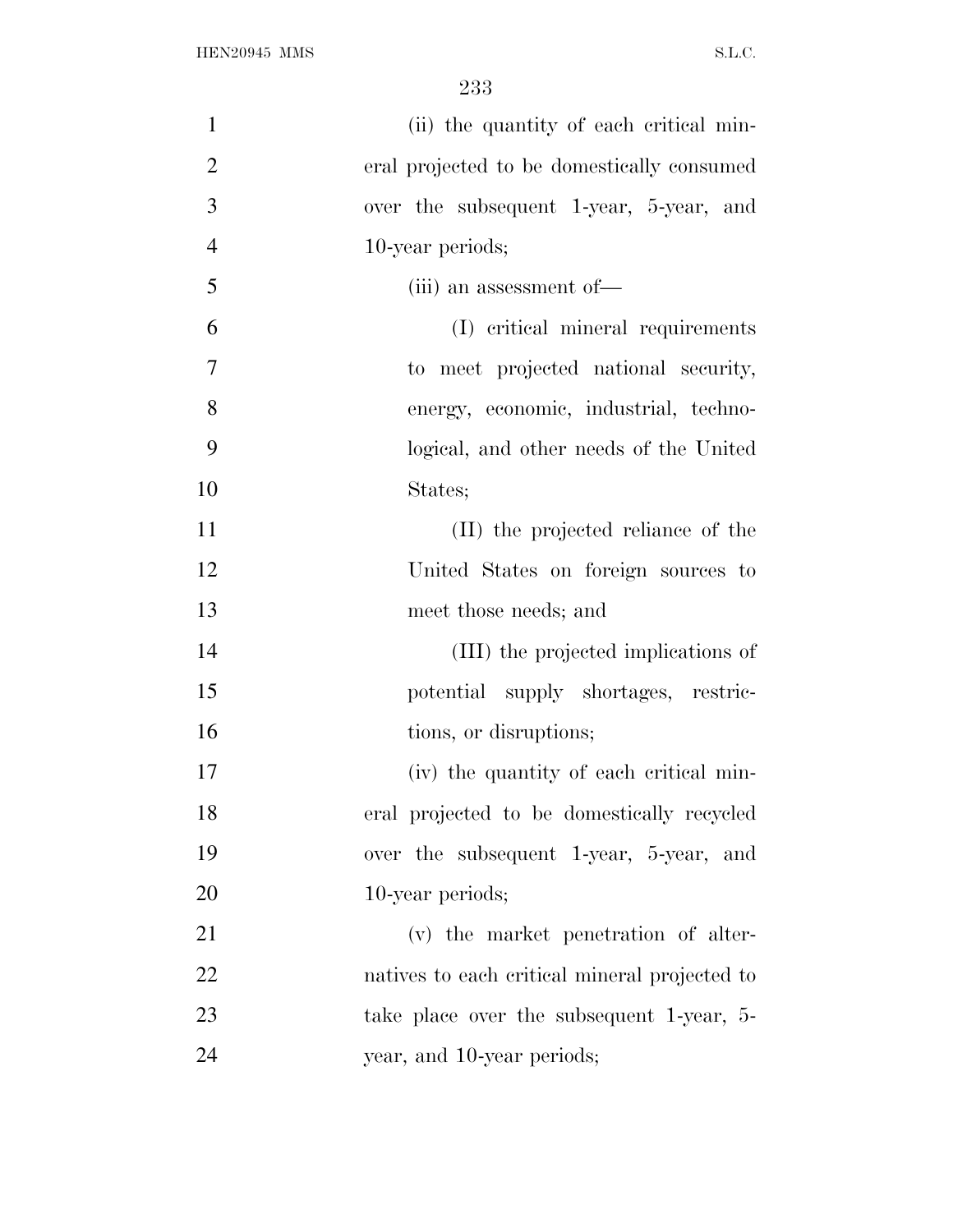| $\mathbf{1}$   | (vi) a discussion of reasonably foresee-                |
|----------------|---------------------------------------------------------|
| $\overline{2}$ | able international trends associated with               |
| 3              | discovery, production, consumption,<br>the              |
| $\overline{4}$ | use, costs of production, and recycling of              |
| 5              | each critical mineral as well as the develop-           |
| 6              | ment of alternatives to critical minerals;              |
| $\overline{7}$ | and                                                     |
| 8              | (vii) such other projections relating to                |
| 9              | each critical mineral as the Secretary de-              |
| 10             | termines to be necessary to achieve the                 |
| 11             | purposes of this subsection.                            |
| 12             | (2) PROPRIETARY INFORMATION. In preparing               |
| 13             | a report described in paragraph (1), the Secretary      |
| 14             | shall ensure, consistent with section $5(f)$ of the Na- |
| 15             | tional Materials and Minerals Policy, Research and      |
| 16             | Development Act of 1980 $(30 \text{ U.S.C. } 1604(f)),$ |
| 17             | that—                                                   |
| 18             | (A) no person uses the information and                  |
| 19             | data collected for the report for a purpose other       |
| 20             | than the development of or reporting of aggre-          |
| 21             | gate data in a manner such that the identity of         |
| 22             | the person or firm who supplied the information         |
| 23             | is not discernible and is not material to the in-       |
| 24             | tended uses of the information;                         |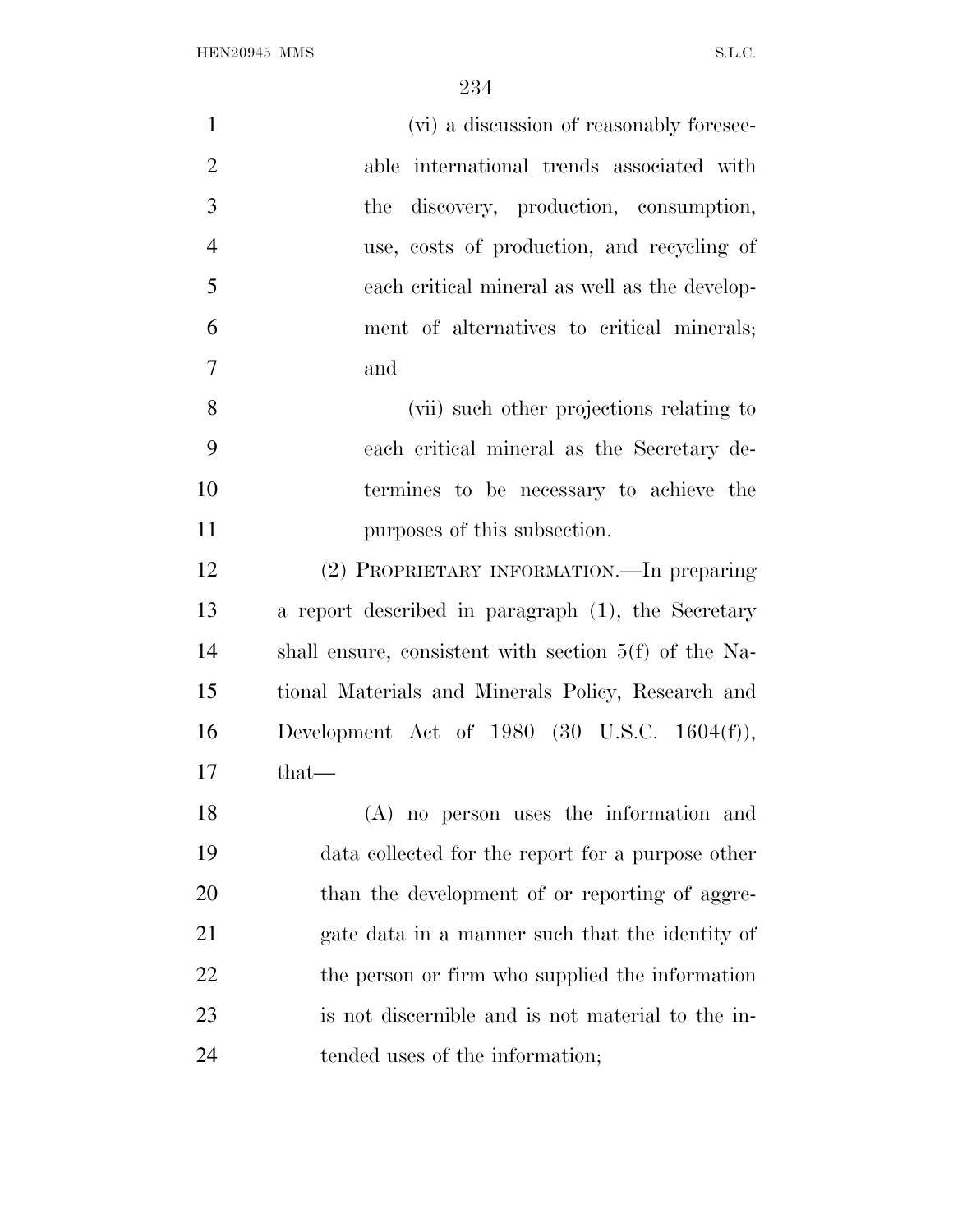| $\mathbf{1}$   | (B) no person discloses any information or             |
|----------------|--------------------------------------------------------|
| $\overline{2}$ | data collected for the report unless the informa-      |
| 3              | tion or data has been transformed into a statis-       |
| $\overline{4}$ | tical or aggregate form that does not allow the        |
| 5              | identification of the person or firm who sup-          |
| 6              | plied particular information; and                      |
| 7              | (C) procedures are established to require              |
| 8              | the withholding of any information or data col-        |
| 9              | lected for the report if the Secretary determines      |
| 10             | that withholding is necessary to protect propri-       |
| 11             | etary information, including any trade secrets         |
| 12             | or other confidential information.                     |
| 13             | (i) EDUCATION AND WORKFORCE.—                          |
| 14             | (1) WORKFORCE ASSESSMENT.—Not later than               |
| 15             | 1 year and 300 days after the date of enactment of     |
| 16             | this Act, the Secretary of Labor (in consultation      |
| 17             | with the Secretary, the Director of the National       |
| 18             | Science Foundation, institutions of higher education   |
| 19             | with substantial expertise in mining, institutions of  |
| 20             | higher education with significant expertise in min-    |
| 21             | erals research, including fundamental research into    |
| 22             | alternatives, and employers in the critical minerals   |
| 23             | sector) shall submit to Congress an assessment of      |
| 24             | the domestic availability of technically trained per-  |
| 25             | sonnel necessary for critical mineral exploration, de- |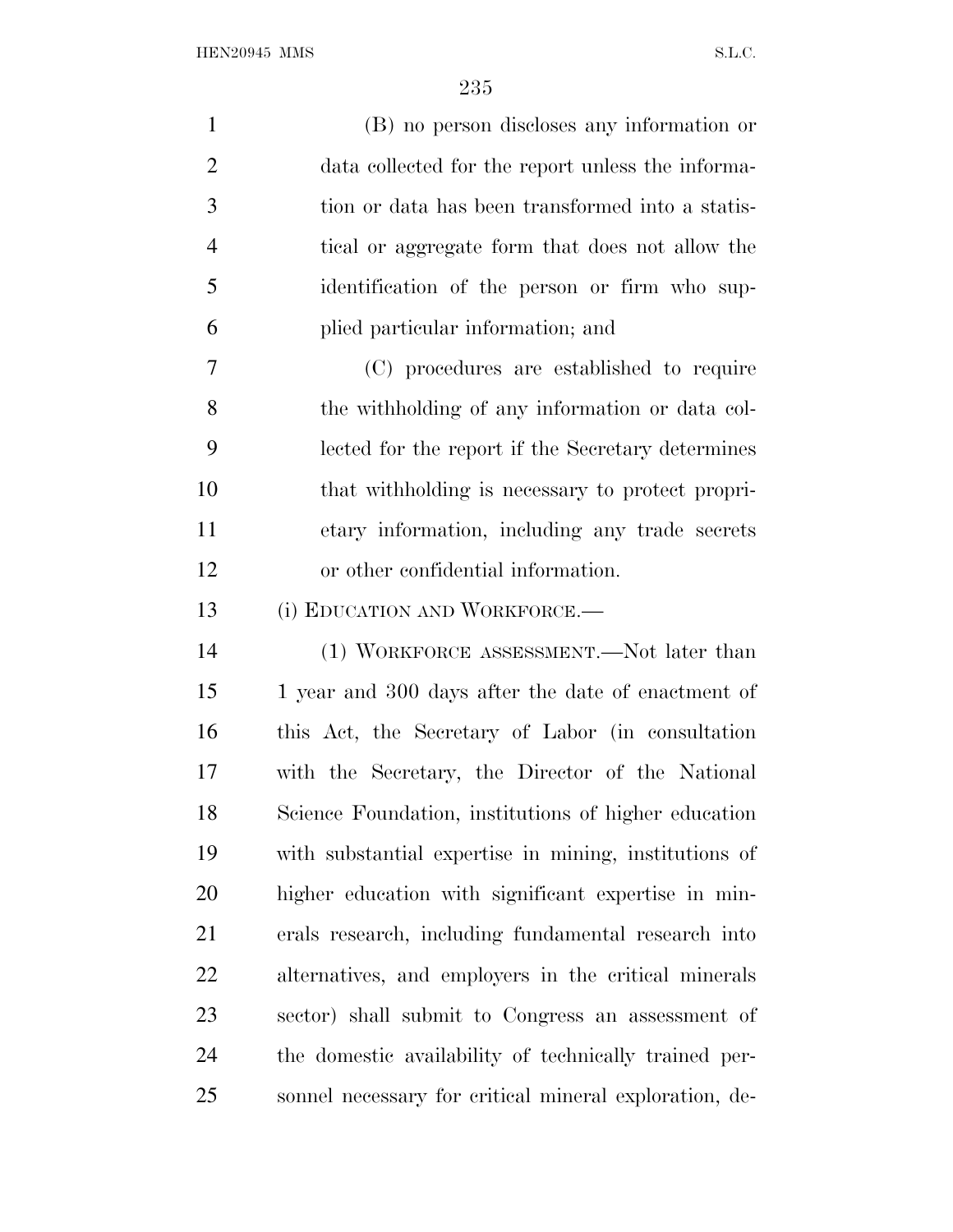| $\mathbf{1}$   | velopment, assessment, production, manufacturing,    |
|----------------|------------------------------------------------------|
| $\overline{2}$ | recycling, analysis, forecasting, education, and re- |
| 3              | search, including an analysis of—                    |
| $\overline{4}$ | (A) skills that are in the shortest supply as        |
| 5              | of the date of the assessment;                       |
| 6              | (B) skills that are projected to be in short         |
| 7              | supply in the future;                                |
| 8              | (C) the demographics of the critical min-            |
| 9              | erals industry and how the demographics will         |
| 10             | evolve under the influence of factors such as an     |
| 11             | aging workforce;                                     |
| 12             | (D) the effectiveness of training and edu-           |
| 13             | cation programs in addressing skills shortages;      |
| 14             | (E) opportunities to hire locally for new            |
| 15             | and existing critical mineral activities;            |
| 16             | (F) the sufficiency of personnel within rel-         |
| 17             | evant areas of the Federal Government for            |
| 18             | achieving the policies described in section 3 of     |
| 19             | the National Materials and Minerals Policy, Re-      |
| 20             | search and Development Act of 1980 (30               |
| 21             | U.S.C. $1602$ ; and                                  |
| 22             | (G) the potential need for new training              |
| 23             | programs to have a measurable effect on the          |
| 24             | supply of trained workers in the critical min-       |
| 25             | erals industry.                                      |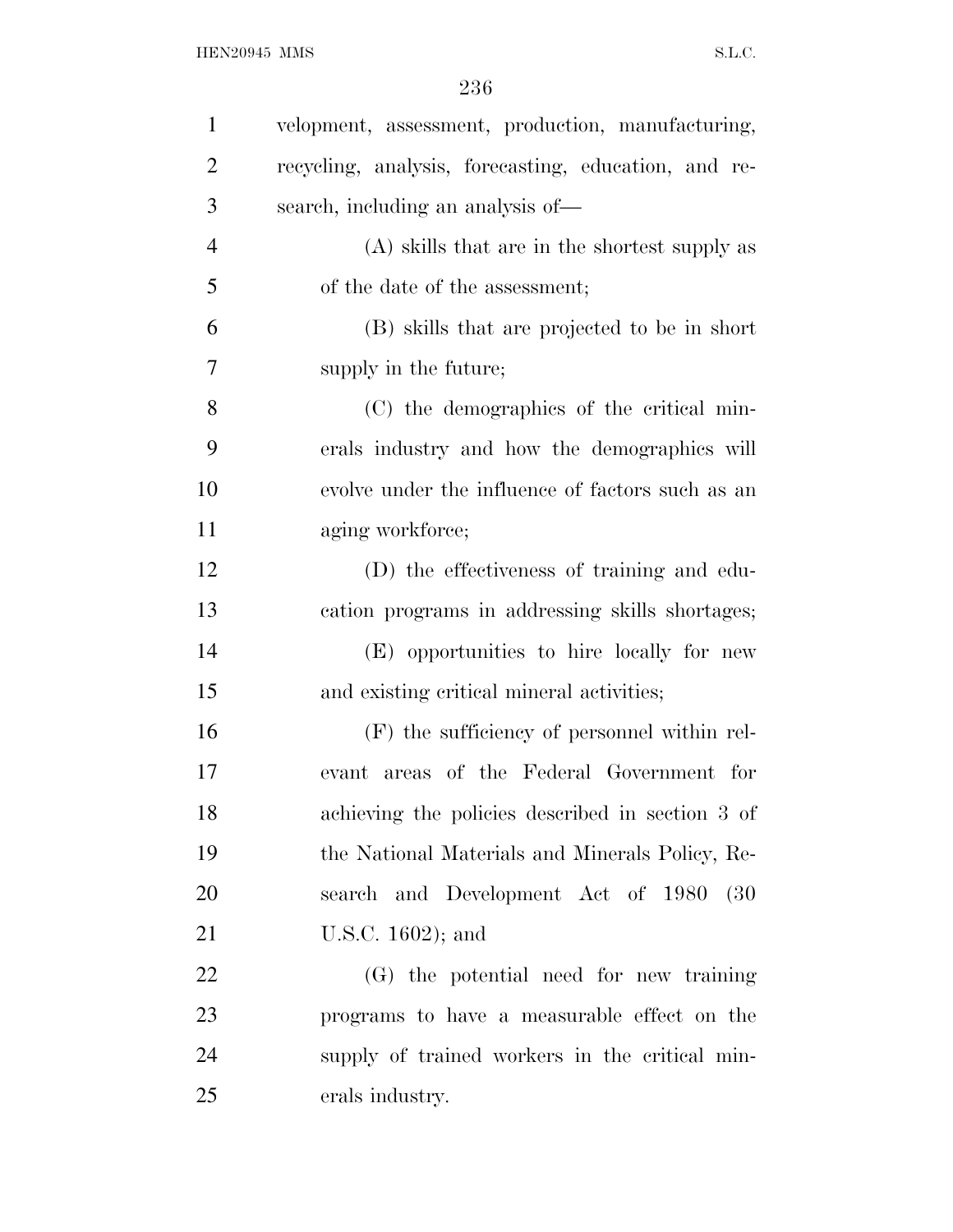| $\mathbf{1}$   | (2) CURRICULUM STUDY.—                         |
|----------------|------------------------------------------------|
| $\overline{2}$ | (A) IN GENERAL.—The Secretary and the          |
| 3              | Secretary of Labor shall jointly enter into an |
| $\overline{4}$ | arrangement with the National Academy of       |
| 5              | Sciences and the National Academy of Engi-     |
| 6              | neering under which the Academies shall co-    |
| 7              | ordinate with the National Science Foundation  |
| 8              | on conducting a study—                         |
| 9              | (i) to design an interdisciplinary pro-        |
| 10             | gram on critical minerals that will support    |
| 11             | the critical mineral supply chain and im-      |
| 12             | prove the ability of the United States to      |
| 13             | increase domestic, critical mineral explo-     |
| 14             | ration, development, production, manufac-      |
| 15             | turing, research, including fundamental re-    |
| 16             | search into alternatives, and recycling;       |
| 17             | to address undergraduate<br>(ii)<br>and        |
| 18             | graduate education, especially to assist in    |
| 19             | the development of graduate level pro-         |
| 20             | grams of research and instruction that         |
| 21             | lead to advanced degrees with an emphasis      |
| 22             | on the critical mineral supply chain or        |
| 23             | other positions that will increase domestic,   |
| 24             | critical mineral exploration, development,     |
| 25             | production, manufacturing, research, in-       |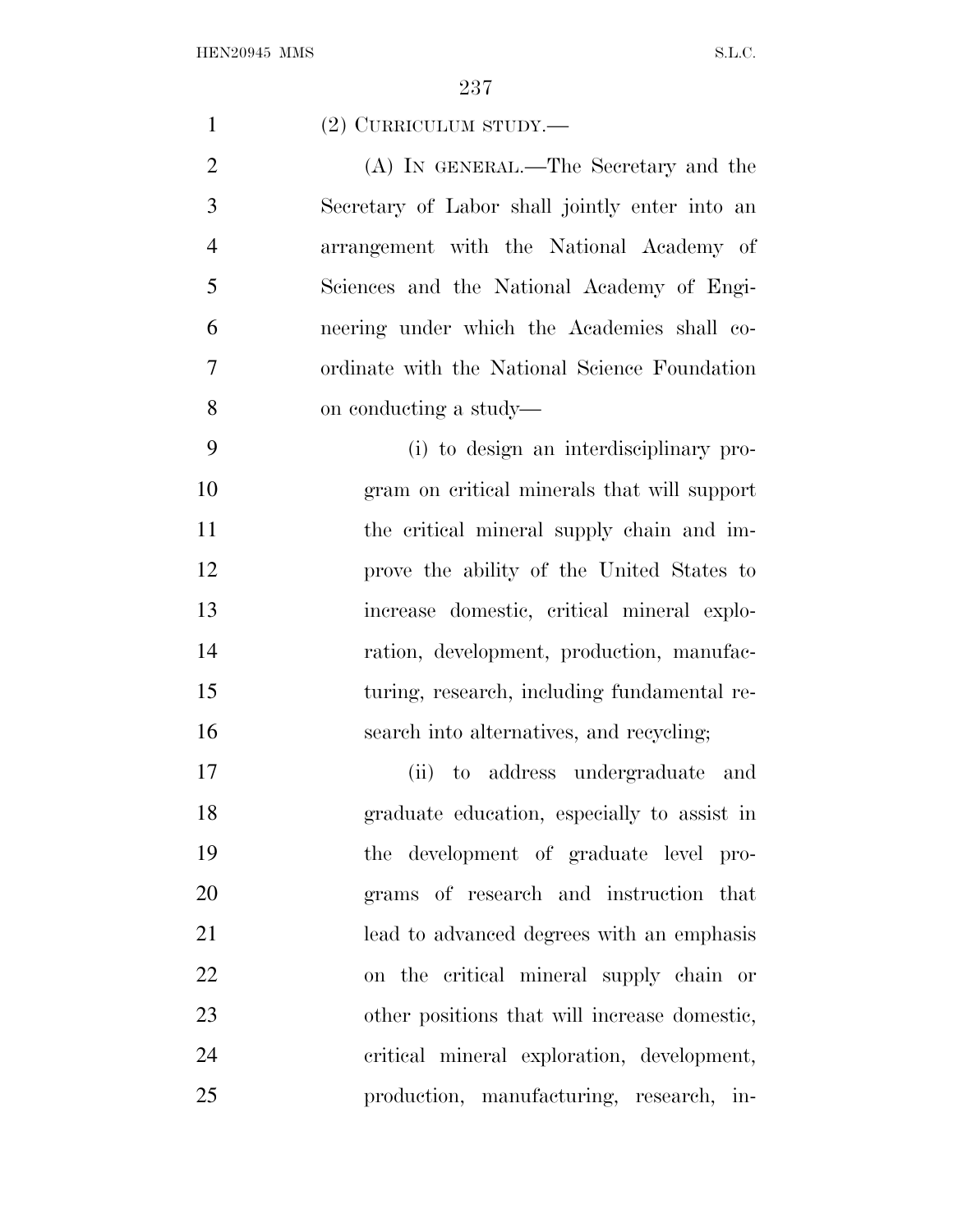cluding fundamental research into alter-natives, and recycling;

 (iii) to develop guidelines for pro- posals from institutions of higher edu- cation with substantial capabilities in the required disciplines for activities to im- prove the critical mineral supply chain and advance the capacity of the United States to increase domestic, critical mineral explo- ration, research, development, production, manufacturing, and recycling; and

 (iv) to outline criteria for evaluating performance and recommendations for the amount of funding that will be necessary to establish and carry out the program de-scribed in paragraph (3).

 (B) REPORT.—Not later than 2 years after 18 the date of enactment of this Act, the Secretary shall submit to Congress a description of the re- sults of the study required under subparagraph 21  $(A)$ .

(3) PROGRAM.—

 (A) ESTABLISHMENT.—The Secretary and the Secretary of Labor shall jointly conduct a competitive grant program under which institu-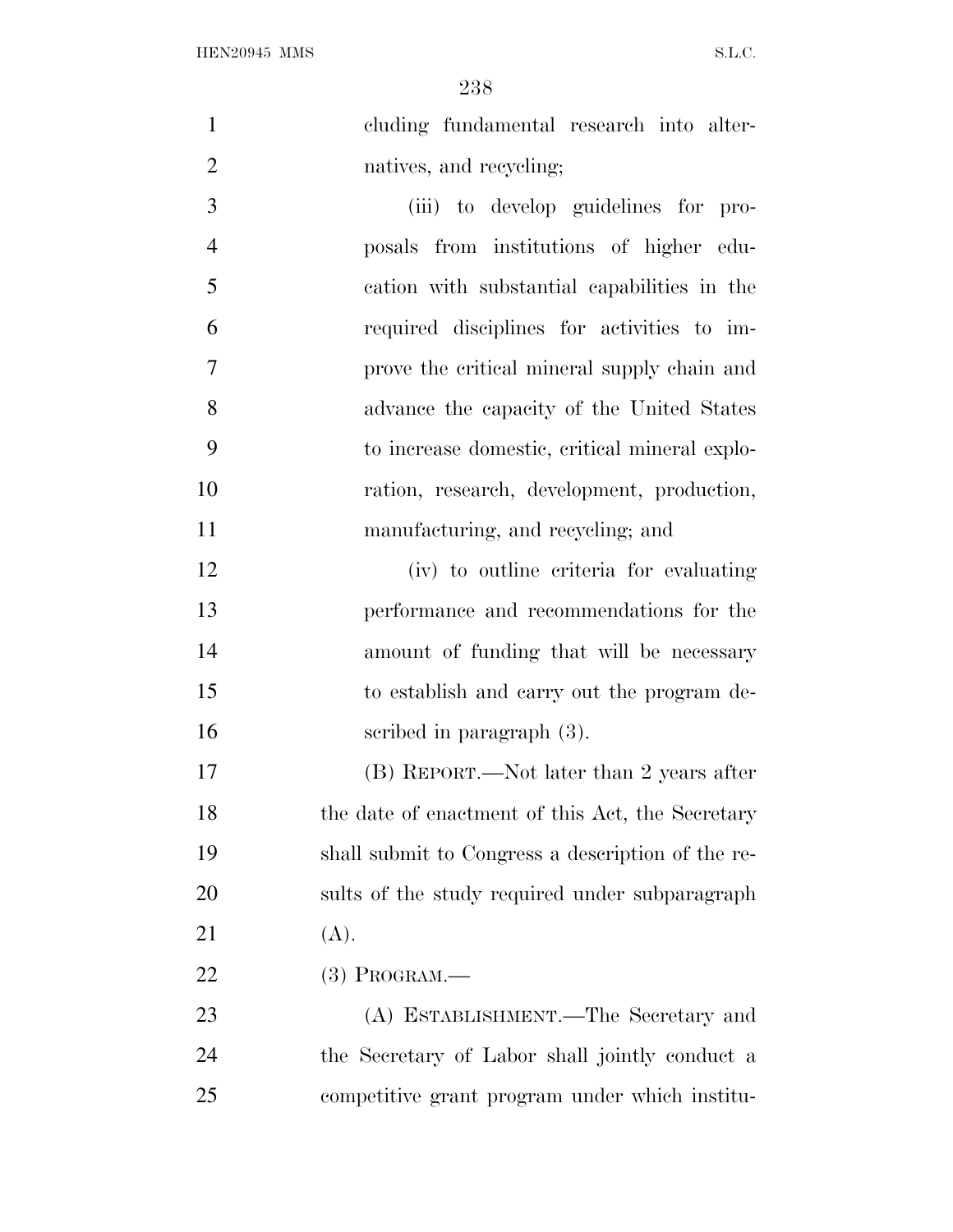| $\mathbf{1}$   | tions of higher education may apply for and re-         |
|----------------|---------------------------------------------------------|
| $\overline{2}$ | ceive 4-year grants for-                                |
| 3              | (i) startup costs for newly designated                  |
| $\overline{4}$ | faculty positions in integrated critical min-           |
| 5              | eral education, research, innovation, train-            |
| 6              | ing, and workforce development programs                 |
| 7              | consistent with paragraph $(2)$ ;                       |
| 8              | (ii) internships, scholarships, and fel-                |
| 9              | lowships for students enrolled in programs              |
| 10             | related to critical minerals;                           |
| 11             | (iii) equipment necessary for inte-                     |
| 12             | grated critical mineral innovation, training,           |
| 13             | and workforce development programs; and                 |
| 14             | (iv) research of critical minerals and                  |
| 15             | their applications, particularly concerning             |
| 16             | the manufacture of critical components                  |
| 17             | vital to national security.                             |
| 18             | (B) RENEWAL.—A grant under this para-                   |
| 19             | graph shall be renewable for up to 2 additional         |
| 20             | 3-year terms based on performance criteria out-         |
| 21             | lined under paragraph $(2)(A)(iv)$ .                    |
| 22             | (j) NATIONAL GEOLOGICAL AND GEOPHYSICAL DATA            |
| 23             | PRESERVATION PROGRAM.—Section 351(k) of the Energy      |
| 24             | Policy Act of $2005$ (42 U.S.C. 15908(k)) is amended by |
| 25             | striking "\$30,000,000 for each of fiscal years 2006    |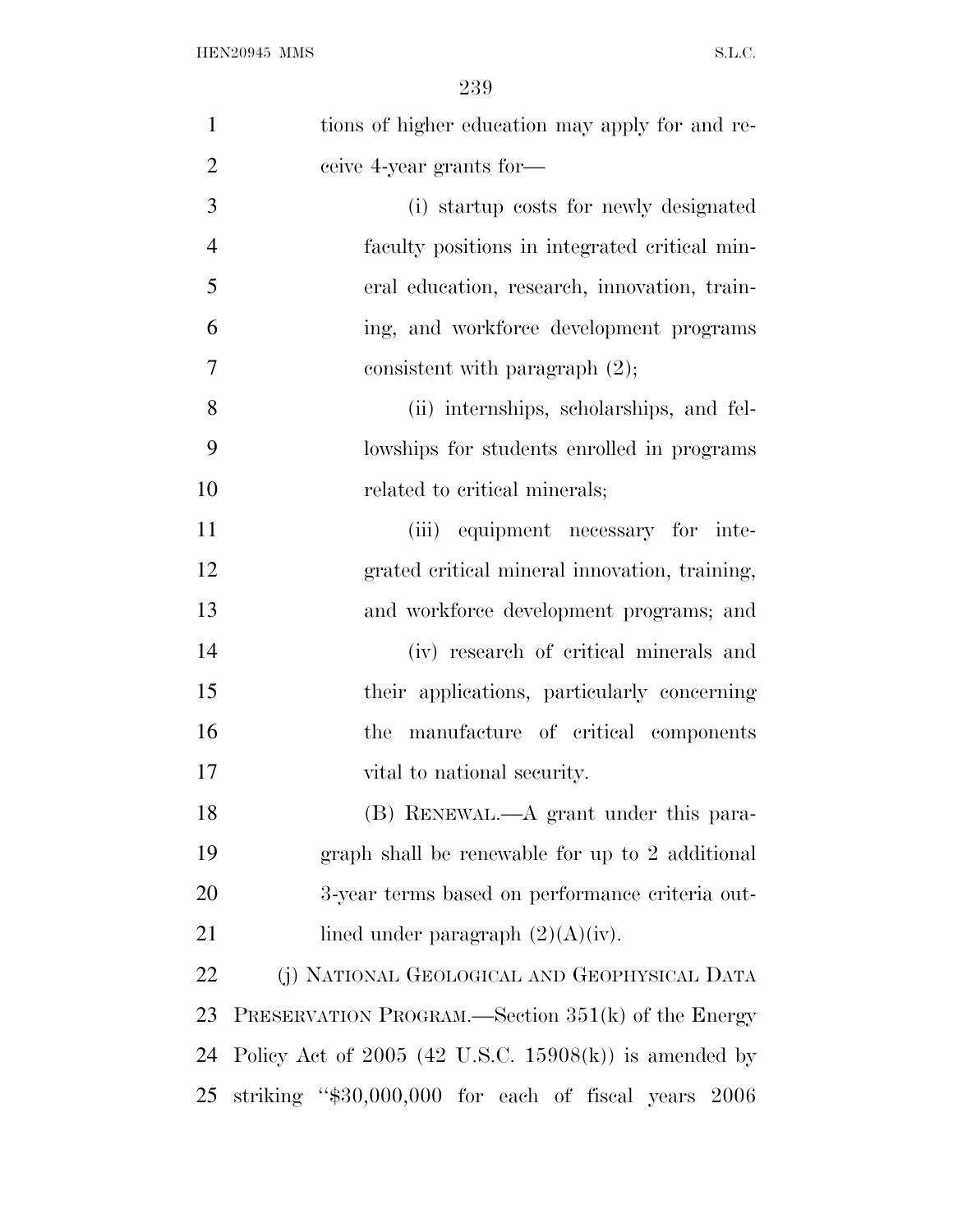through 2010'' and inserting ''\$5,000,000 for each of fis- cal years 2021 through 2030, to remain available until ex-pended''.

(k) ADMINISTRATION.—

 (1) IN GENERAL.—The National Critical Mate- rials Act of 1984 (30 U.S.C. 1801 et seq.) is re-pealed.

 (2) CONFORMING AMENDMENT.—Section 3(d) of the National Superconductivity and Competitive- ness Act of 1988 (15 U.S.C. 5202(d)) is amended in the first sentence by striking '', with the assist- ance of the National Critical Materials Council as specified in the National Critical Materials Act of 1984 (30 U.S.C. 1801 et seq.),''.

(3) SAVINGS CLAUSES.—

 (A) IN GENERAL.—Nothing in this section or an amendment made by this section modifies any requirement or authority provided by—

 (i) the matter under the heading ''**GE- OLOGICAL SURVEY**'' of the first section of the Act of March 3, 1879 (43 U.S.C.  $31(a)$ ; or

23 (ii) the first section of Public Law 87–626 (43 U.S.C. 31(b)).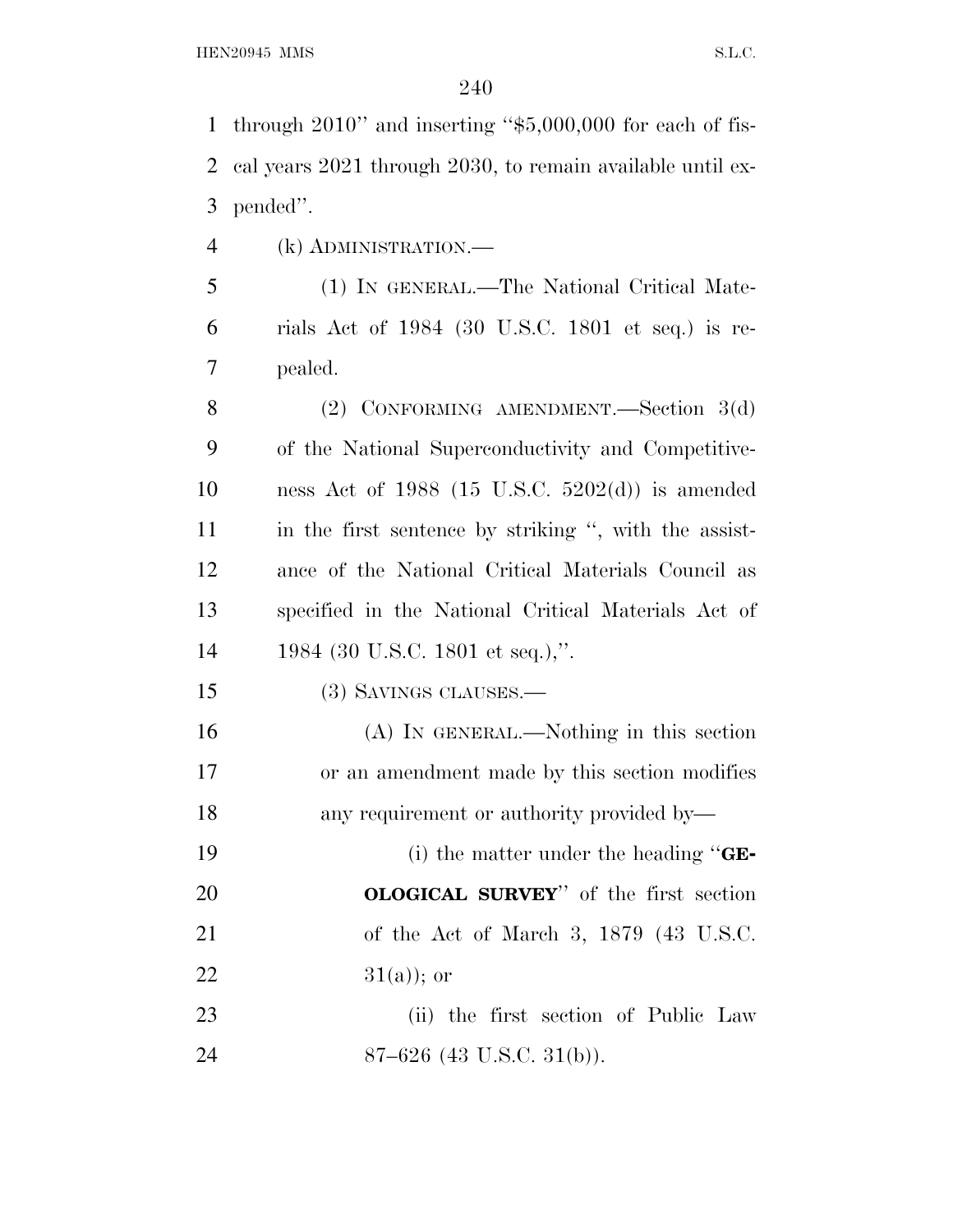${\bf HEN20945~MMS} \hspace{2cm} {\bf S.L.C.}$ 

| $\mathbf{1}$<br>(B) EFFECT ON DEPARTMENT OF DE-                   |
|-------------------------------------------------------------------|
| $\overline{2}$<br>FENSE.—Nothing in this section or an amend-     |
| 3<br>ment made by this section affects the authority              |
| $\overline{4}$<br>of the Secretary of Defense with respect to the |
| 5<br>work of the Department of Defense on critical                |
| 6<br>material supplies in furtherance of the national             |
| 7<br>defense mission of the Department of Defense.                |
| 8<br>(C)<br>SECRETARIAL ORDER<br><b>NOT</b><br>$AF-$              |
| 9<br>FECTED.—This section shall not apply to any                  |
| 10<br>mineral described in Secretarial Order No.                  |
| 11<br>3324, issued by the Secretary on December 3,                |
| 12<br>2012, in any area to which the order applies.               |
| 13<br>(4) APPLICATION OF CERTAIN PROVISIONS.—                     |
| 14<br>$(A)$ In GENERAL.—Subsections (e) and (f)                   |
| 15<br>shall apply to—                                             |
| 16<br>(i) an exploration project in which the                     |
| 17<br>presence of a byproduct is reasonably ex-                   |
| 18<br>pected,<br>based<br>on known<br>mineral                     |
| 19<br>companionality, geologic formation, min-                    |
| 20<br>eralogy, or other factors; and                              |
| 21<br>(ii) a project that demonstrates that                       |
| 22<br>the byproduct is of sufficient grade that,                  |
| 23<br>when combined with the production of a                      |
| 24<br>host mineral, the byproduct is economic to                  |
| 25<br>recover, as determined by the applicable                    |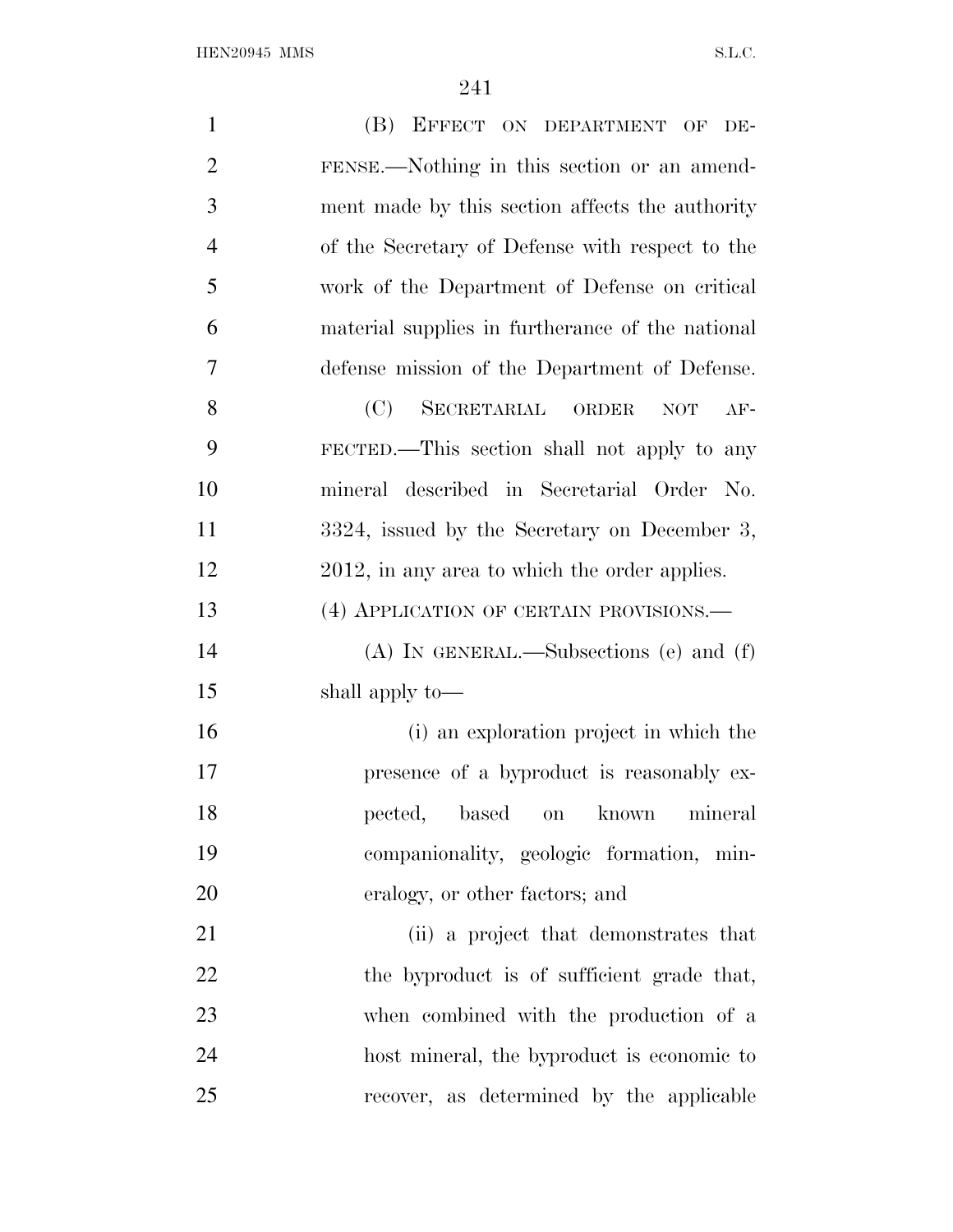| $\mathbf{1}$   | Secretary in accordance with subparagraph                      |
|----------------|----------------------------------------------------------------|
| $\overline{2}$ | (B).                                                           |
| 3              | (B) REQUIREMENT.—In making the deter-                          |
| $\overline{4}$ | mination under subparagraph $(A)(ii)$ , the appli-             |
| 5              | cable Secretary shall consider the cost effective-             |
| 6              | ness of the byproducts recovery.                               |
| 7              | (l) AUTHORIZATION OF APPROPRIATIONS.—There is                  |
| 8              | authorized to be appropriated to carry out this section        |
| 9              | $$50,000,000$ for each of fiscal years $2021$ through $2030$ . |
| 10             | SEC. 10002. RARE EARTH ELEMENT ADVANCED COAL TECH-             |
| 11             | NOLOGIES.                                                      |
| 12             | (a) PROGRAM FOR EXTRACTION AND RECOVERY OF                     |
| 13             | RARE EARTH ELEMENTS AND MINERALS FROM COAL                     |
| 14             | AND COAL BYPRODUCTS.-                                          |
| 15             |                                                                |
|                | (1) IN GENERAL.—The Secretary of Energy,                       |
| 16             | acting through the Assistant Secretary for Fossil              |
| 17             | Energy (referred to in this section as the "Sec-               |
| 18             | retary"), shall carry out a program under which the            |
| 19             | Secretary shall develop advanced separation tech-              |
| 20             | nologies for the extraction and recovery of rare earth         |
| 21             | elements and minerals from coal and coal byprod-               |
| 22             | ucts.                                                          |
| 23             | AUTHORIZATION OF APPROPRIATIONS.<br>(2)                        |
| 24             | There is authorized to be appropriated to the Sec-             |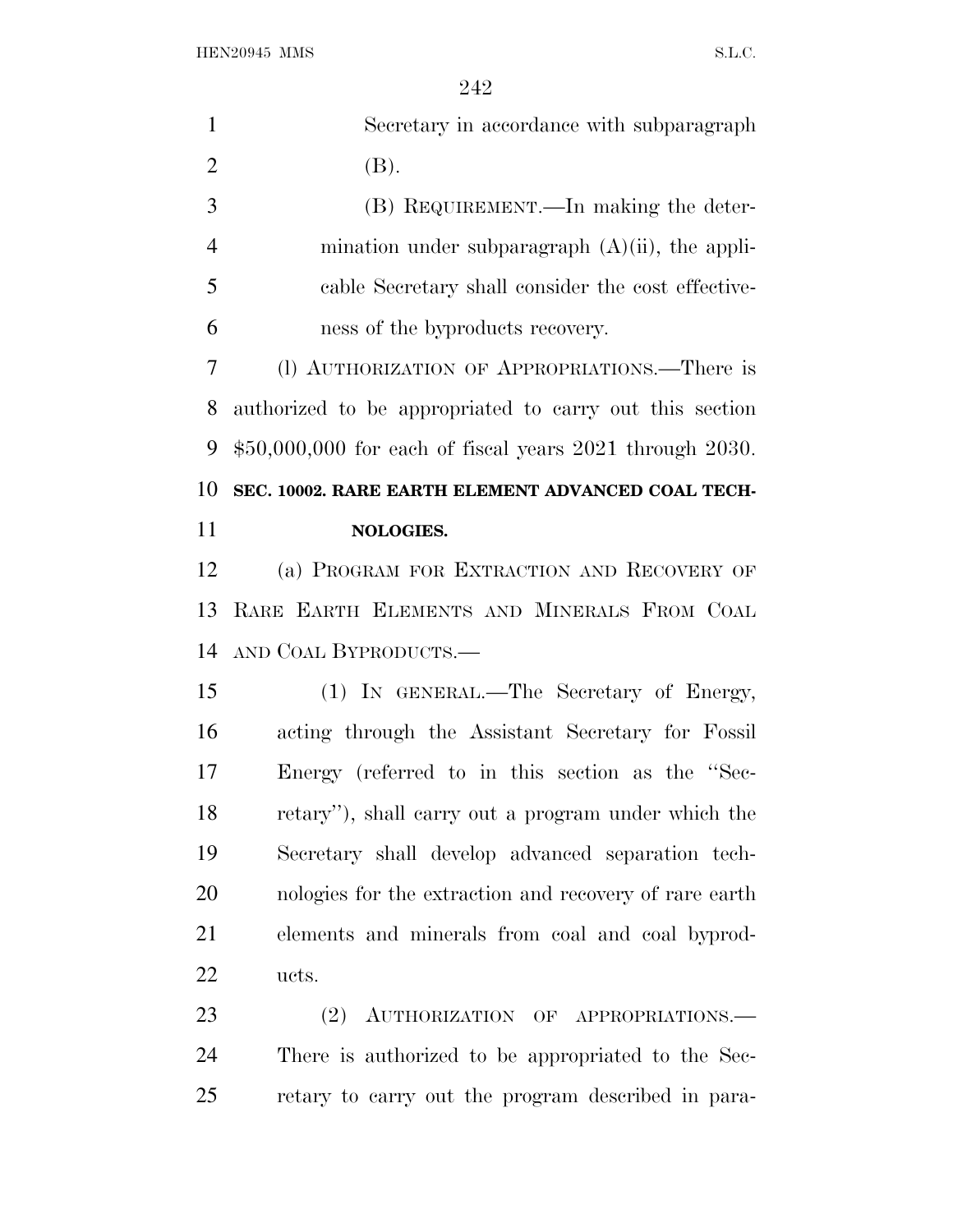graph (1) \$23,000,000 for each of fiscal years 2021 through 2028.

 (b) REPORT.—Not later than 1 year after the date of enactment of this Act, the Secretary shall submit to the Committee on Energy and Natural Resources of the Senate and the Committee on Energy and Commerce of the House of Representatives a report evaluating the de- velopment of advanced separation technologies for the ex- traction and recovery of rare earth elements and minerals from coal and coal byproducts, including acid mine drain-age from coal mines.

## **TITLE XI—MISCELLANEOUS PROVISIONS**

**SEC. 11001. EMERGENCY DESIGNATION.**

 (a) I<sup>N</sup> GENERAL.—The amounts provided by this di- vision and the amendments made by this division are des- ignated as an emergency requirement pursuant to section 4(g) of the Statutory Pay-As-You-Go Act of 2010 (2 U.S.C. 933(g)).

 (b) DESIGNATION IN SENATE.—In the Senate, this division and the amendments made by this division are designated as an emergency requirement pursuant to sec-23 tion  $4112(a)$  of H. Con. Res. 71 (115th Congress), the concurrent resolution on the budget for fiscal year 2018.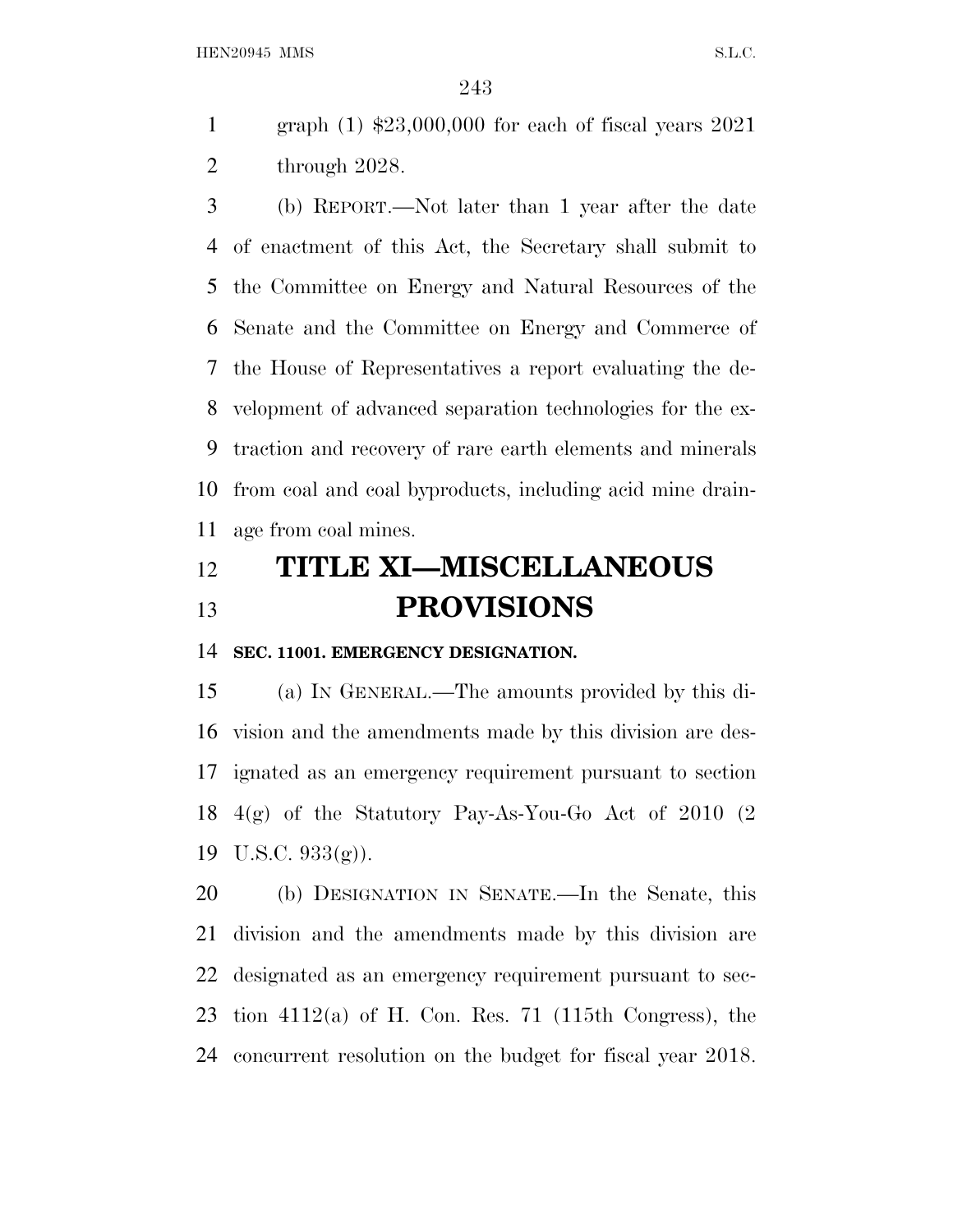## **DIVISION B—CORONAVIRUS RESPONSE ADDITIONAL SUPPLEMENTAL APPRO-PRIATIONS ACT, 2020**

 The following sums are hereby are appropriated, out of any money in the Treasury not otherwise appropriated, for the fiscal year ending September 30, 2020, and for other purposes, namely:

## TITLE I

 DEPARTMENT OF HEALTH AND HUMAN SERVICES

11 PAYMENTS TO STATES FOR THE CHILD CARE AND

12 DEVELOPMENT BLOCK GRANT

 For an additional amount for ''Payments to States for the Child Care and Development Block Grant'', \$5,000,000,000, to remain available through September 30, 2021, to prevent, prepare for, and respond to coronavirus, domestically or internationally, including for Federal administrative expenses, which shall be used to supplement, not supplant State, Territory, and Tribal gen- eral revenue funds for child care assistance for low-income families within the United States (including territories) without regard to requirements in sections  $658E(c)(3)(D)$ –(E) or 658G of the Child Care and Devel- opment Block Grant Act: *Provided*, That funds provided under this heading in this Act may be used to provide con-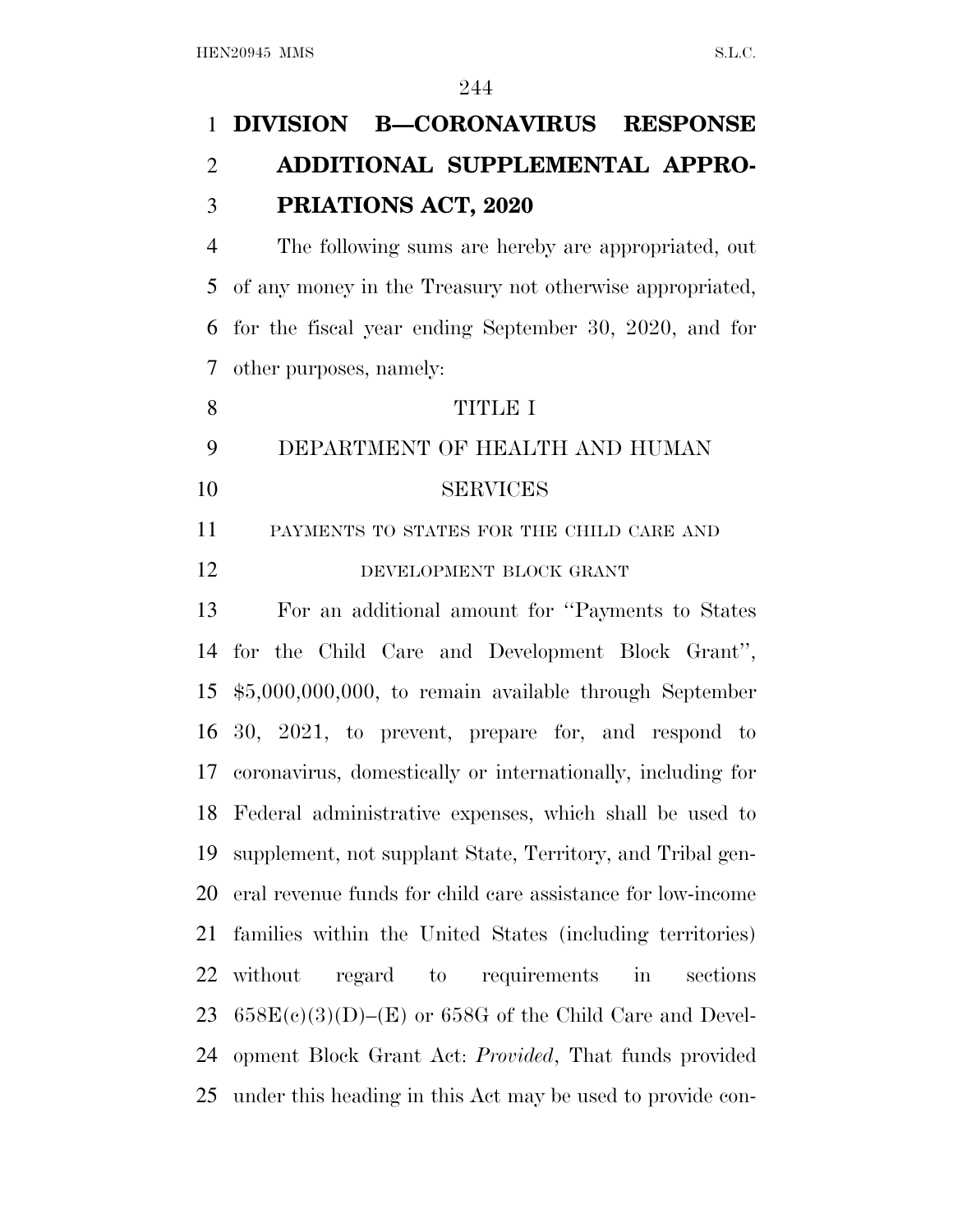tinued payments and assistance to child care providers in the case of decreased enrollment or closures related to coronavirus, and to assure they are able to remain open or reopen as appropriate and applicable: *Provided further*, That States, Territories, and Tribes are encouraged to place conditions on payments to child care providers that ensure that child care providers use a portion of funds received to continue to pay the salaries and wages of staff: *Provided further*, That the Secretary shall remind States that CCDBG State plans do not need to be amended prior to utilizing existing authorities in the CCDBG Act for the purposes provided herein: *Provided further*, That States, Territories, and Tribes are authorized to use funds appro- priated under this heading in this Act to provide child care assistance to health care sector employees, emergency re- sponders, sanitation workers, and other workers deemed essential during the response to coronavirus by public offi- cials, without regard to the income eligibility requirements of section 658P(4) of such Act: *Provided further*, That funds appropriated under this heading in this Act shall be available to eligible child care providers under section 658P(6) of the CCDBG Act, even if such providers were not receiving CCDBG assistance prior to the public health emergency as a result of the coronavirus and any renewal of such declaration pursuant to such section 319, for the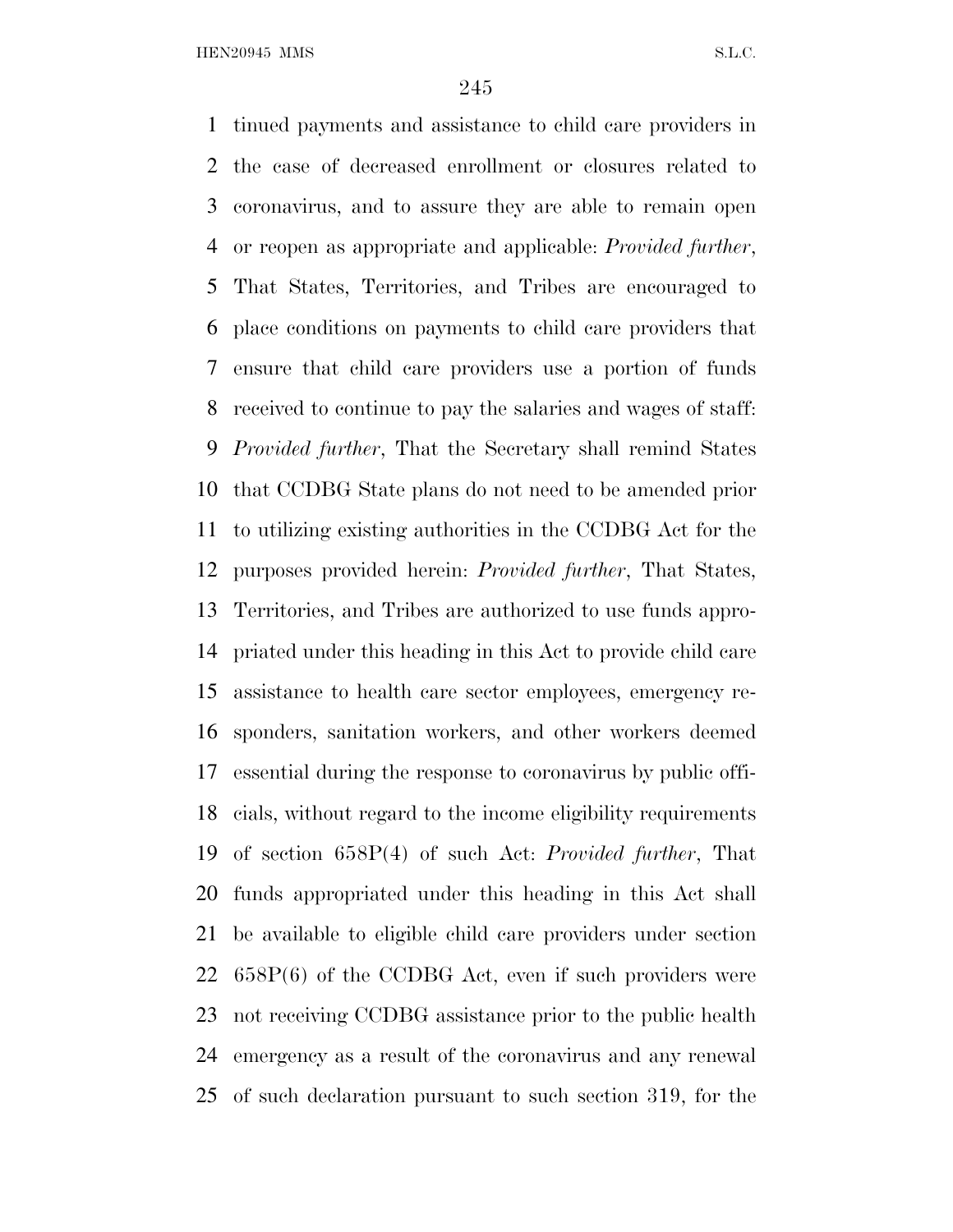purposes of cleaning and sanitation, and other activities necessary to maintain or resume the operation of pro- grams: *Provided further*, That payments made under this heading in this Act may be obligated in this fiscal year or the succeeding two fiscal years: *Provided further*, That funds appropriated under this heading in this Act may be made available to restore amounts, either directly or through reimbursement, for obligations incurred to pre- vent, prepare for, and respond to coronavirus, domestically or internationally, prior to the date of enactment of this Act: *Provided further*, That such amount is designated by the Congress as being for an emergency requirement pur-13 suant to section  $251(b)(2)(A)(i)$  of the Balanced Budget and Emergency Deficit Control Act of 1985.

## 15 BACK TO WORK CHILD CARE GRANTS

 For an additional amount for ''Back to Work Child Care Grants'', \$10,000,000,000, to remain available through September 30, 2021, to prevent, prepare for, and respond to coronavirus, domestically or internationally, which shall be for activities to carry out Back to Work Child Care Grants as authorized by section 6101 of divi- sion A of this Act: *Provided*, That such amount is des- ignated by the Congress as being for an emergency re-24 quirement pursuant to section  $251(b)(2)(A)(i)$  of the Bal-anced Budget and Emergency Deficit Control Act of 1985.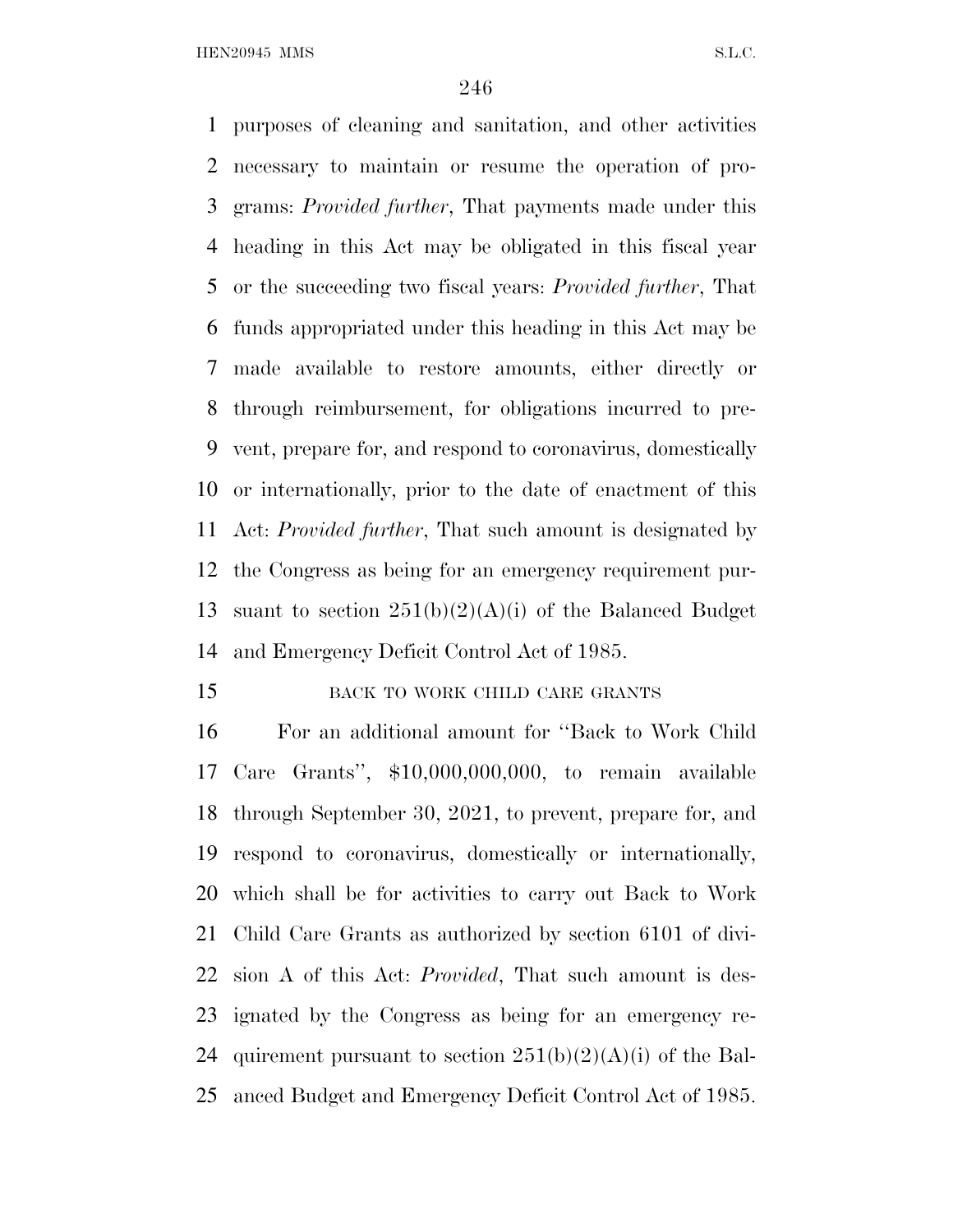| $\mathbf{1}$   | <b>OFFICE OF THE SECRETARY</b>                                        |
|----------------|-----------------------------------------------------------------------|
| $\overline{2}$ | PUBLIC HEALTH AND SOCIAL SERVICES EMERGENCY                           |
| 3              | <b>FUND</b>                                                           |
| $\overline{4}$ | (INCLUDING TRANSFER OF FUNDS)                                         |
| 5              | For an additional amount for "Public Health and So-                   |
| 6              | cial Services Emergency Fund", $$31,000,000,000$ , to re-             |
| 7              | main available until September 30, 2024, to prevent, pre-             |
| 8              | pare for, and respond to coronavirus, domestically or                 |
| 9              | internationally, including the development of necessary               |
| 10             | countermeasures and vaccines, prioritizing platform-based             |
| 11             | technologies with U.S.-based manufacturing capabilities,              |
|                | 12 the purchase of vaccines, therapeutics, diagnostics, nec-          |
| 13             | essary medical supplies, as well as medical surge capacity,           |
| 14             | addressing blood supply chain, workforce modernization,               |
| 15             | telehealth access and infrastructure, initial advanced man-           |
| 16             | ufacturing, novel dispensing, enhancements to the U.S.                |
|                | 17 Commissioned Corps, and other preparedness and re-                 |
|                | 18 sponse activities: <i>Provided</i> , That funds appropriated under |
| 19             | this paragraph in this Act may be used to develop and                 |
| 20             | demonstrate innovations and enhancements to manufac-                  |
| 21             | turing platforms to support such capabilities: <i>Provided</i>        |
|                | 22 <i>further</i> , That the Secretary of Health and Human Services   |
|                | 23 shall purchase vaccines developed using funds made avail-          |
|                | 24 able under this paragraph in this Act to respond to an             |
|                | 25 outbreak or pandemic related to coronavirus in quantities          |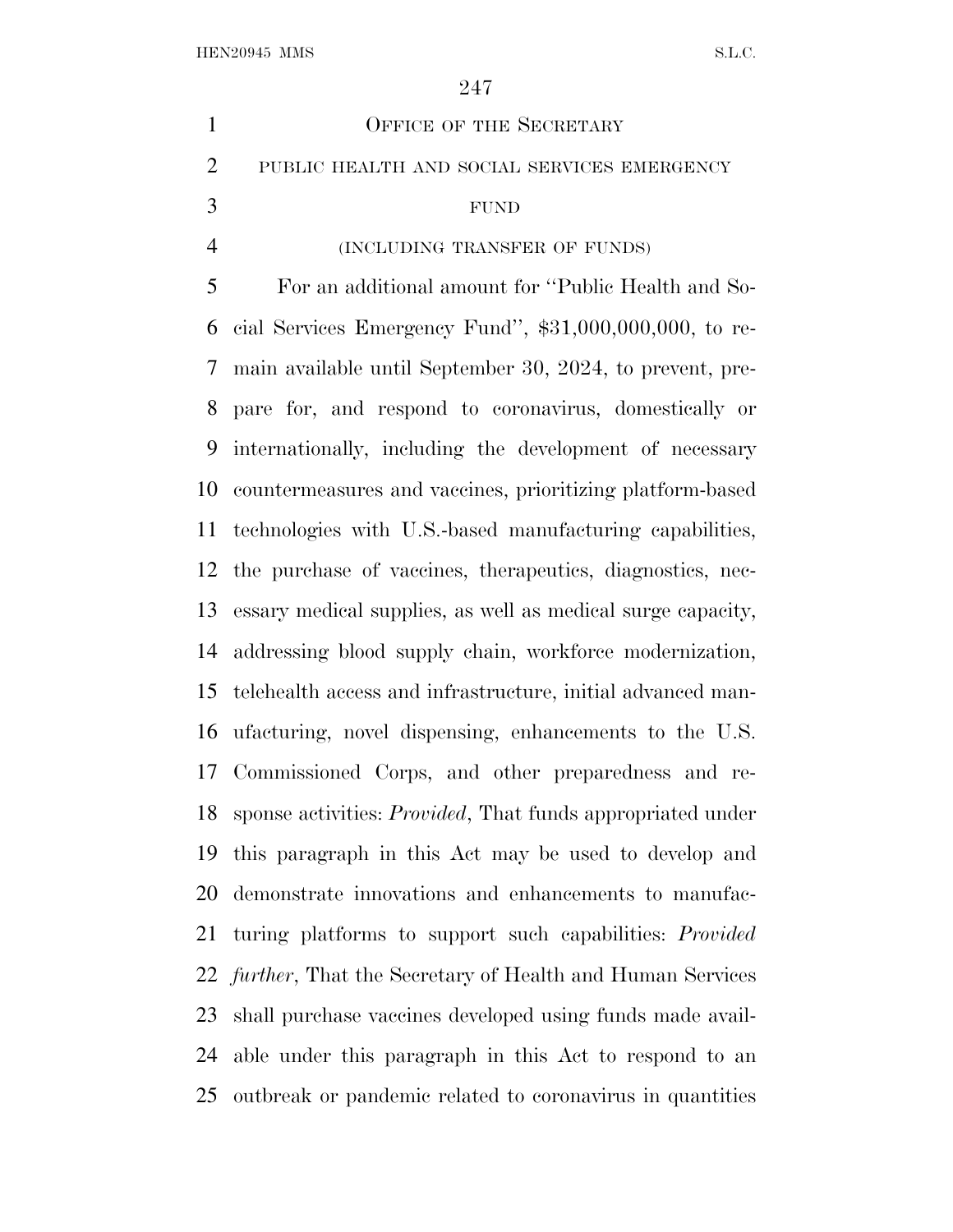determined by the Secretary to be adequate to address the public health need: *Provided further*, That products pur- chased by the Federal government with funds made avail- able under this paragraph in this Act, including vaccines, therapeutics, and diagnostics, shall be purchased in ac- cordance with Federal Acquisition Regulation guidance on fair and reasonable pricing: *Provided further*, That the Secretary may take such measures authorized under cur- rent law to ensure that vaccines, therapeutics, and diagnostics developed from funds provided in this Act will be affordable in the commercial market: *Provided further*, That in carrying out the previous proviso, the Secretary shall not take actions that delay the development of such products: *Provided further*, That the Secretary shall en- sure that protections remain for individuals enrolled in group or individual health care coverage with pre-existing conditions, including those linked to coronavirus: *Provided further*, That products purchased with funds appropriated under this paragraph in this Act may, at the discretion of the Secretary of Health and Human Services, be depos- ited in the Strategic National Stockpile under section 319F–2 of the Public Health Service Act: *Provided fur- ther*, That of the amount appropriated under this para- graph in this Act, not more than \$2,000,000,000 shall be for the Strategic National Stockpile under section 319F–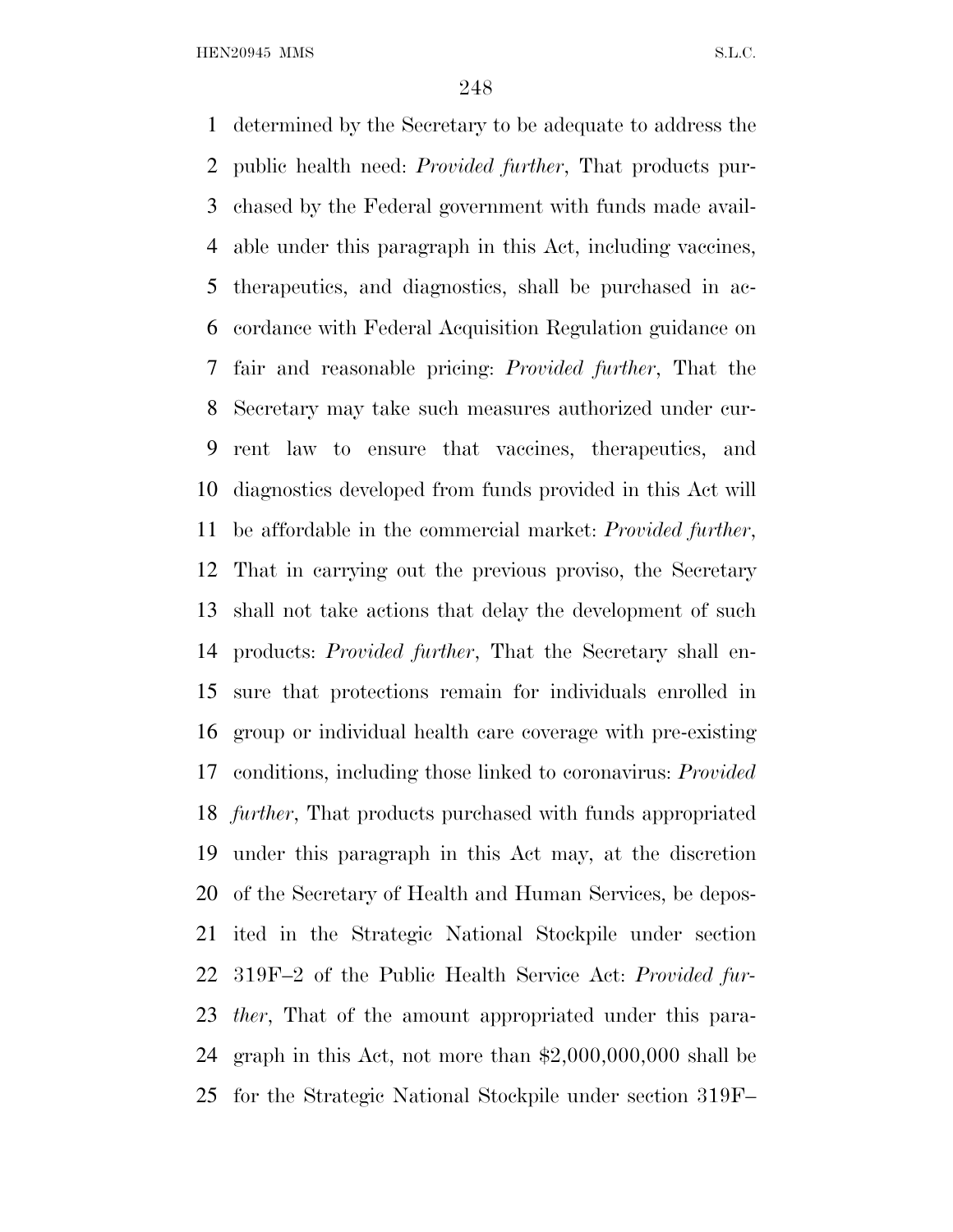2(a) of such Act: *Provided further*, That funds appro- priated under this paragraph in this Act may be trans- ferred to, and merged with, the fund authorized by section 319F–4, the Covered Counter measure Process Fund, of the Public Health Service Act: *Provided further*, That of the amount appropriated under this paragraph in this Act, not more than \$2,000,000,000, to remain available until September 30, 2022, shall be for activities to improve and sustain State medical stockpiles, as described in the amendments made by section 7002 of division A of this Act: *Provided further*, That of the amount appropriated under this paragraph in this Act, \$20,000,000,000 shall be available to the Biomedical Advanced Research and De- velopment Authority for necessary expenses of manufac- turing, production, and purchase, at the discretion of the Secretary, of vaccines, therapeutics, diagnostics, and small molecule active pharmaceutical ingredients, including the development, translation, and demonstration at scale of innovations in manufacturing platforms: *Provided further*, That funds in the previous proviso may be used for the construction or renovation of U.S.-based next generation manufacturing facilities, other than facilities owned by the United States Government: *Provided further*, That amounts provided in the eleventh proviso may be for nec-essary expenses related to the sustained on-shore manu-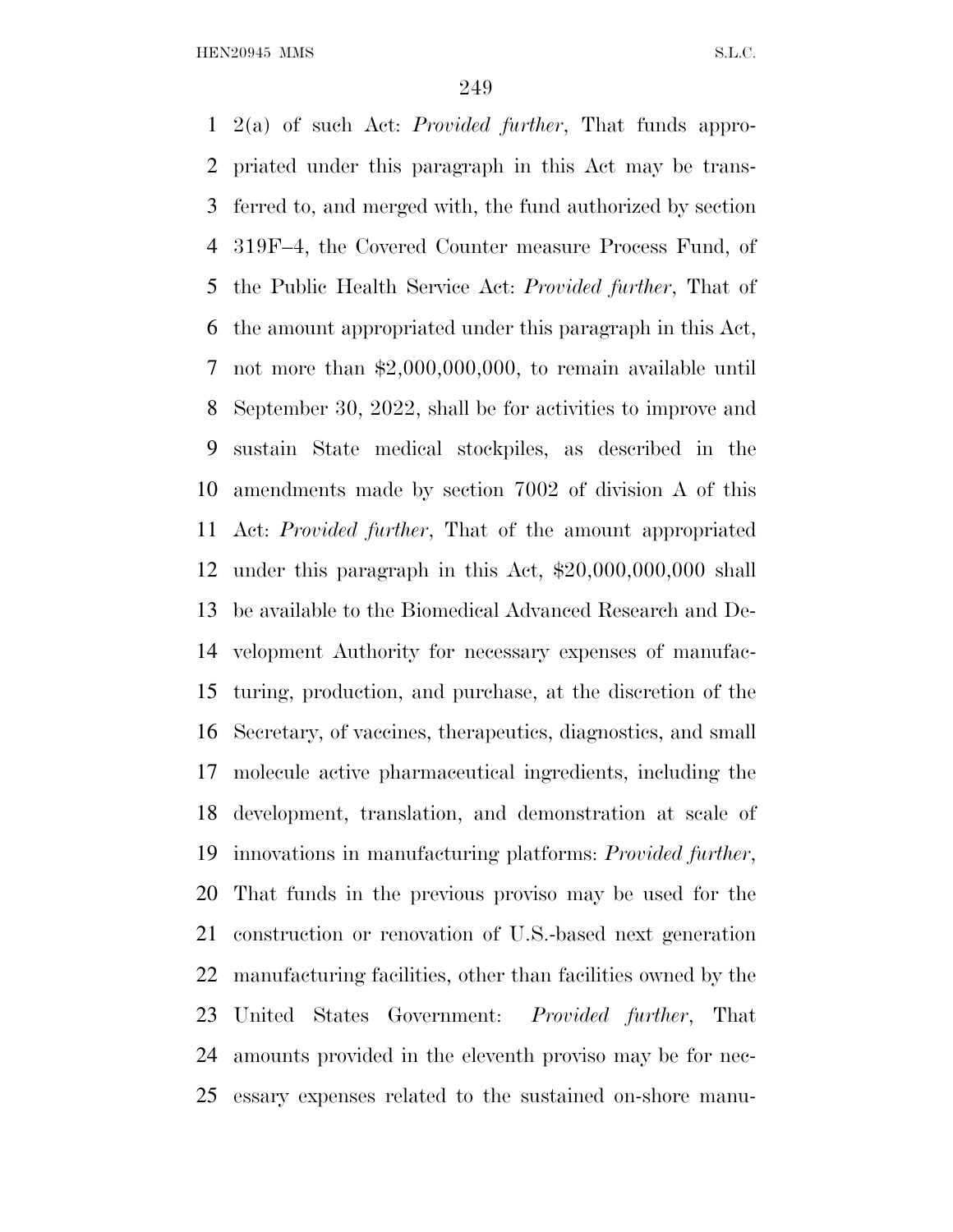facturing capacity for public health emergencies, as de- scribed in the amendments made by section 7001 of divi- sion A of this Act: *Provided further*, That of the amount appropriated under this paragraph in this Act, \$6,000,000,000 shall be for activities to plan, prepare for, promote, distribute, administer, monitor, and track coronavirus vaccines to ensure broad-based distribution, access, and vaccine coverage: *Provided further*, That the Secretary shall coordinate funding and activities outlined in the previous proviso through the Director of CDC: *Pro- vided further*, That the Secretary, through the Director of CDC, shall report to the Committees on Appropriations of the House of Representatives and the Senate within 60 days of enactment of this Act on a comprehensive coronavirus vaccine distribution strategy and spend plan that includes how existing infrastructure will be leveraged, enhancements or new infrastructure that may be built, considerations for moving and storing vaccines, guidance for how States and health care providers should prepare for, store, and administer vaccines, nationwide vaccination targets, funding that will be distributed to States, how an informational campaign to both the public and health care providers will be executed, and how the vaccine distribu- tion plan will focus efforts on high risk, underserved, and minority populations: *Provided further*, That such plan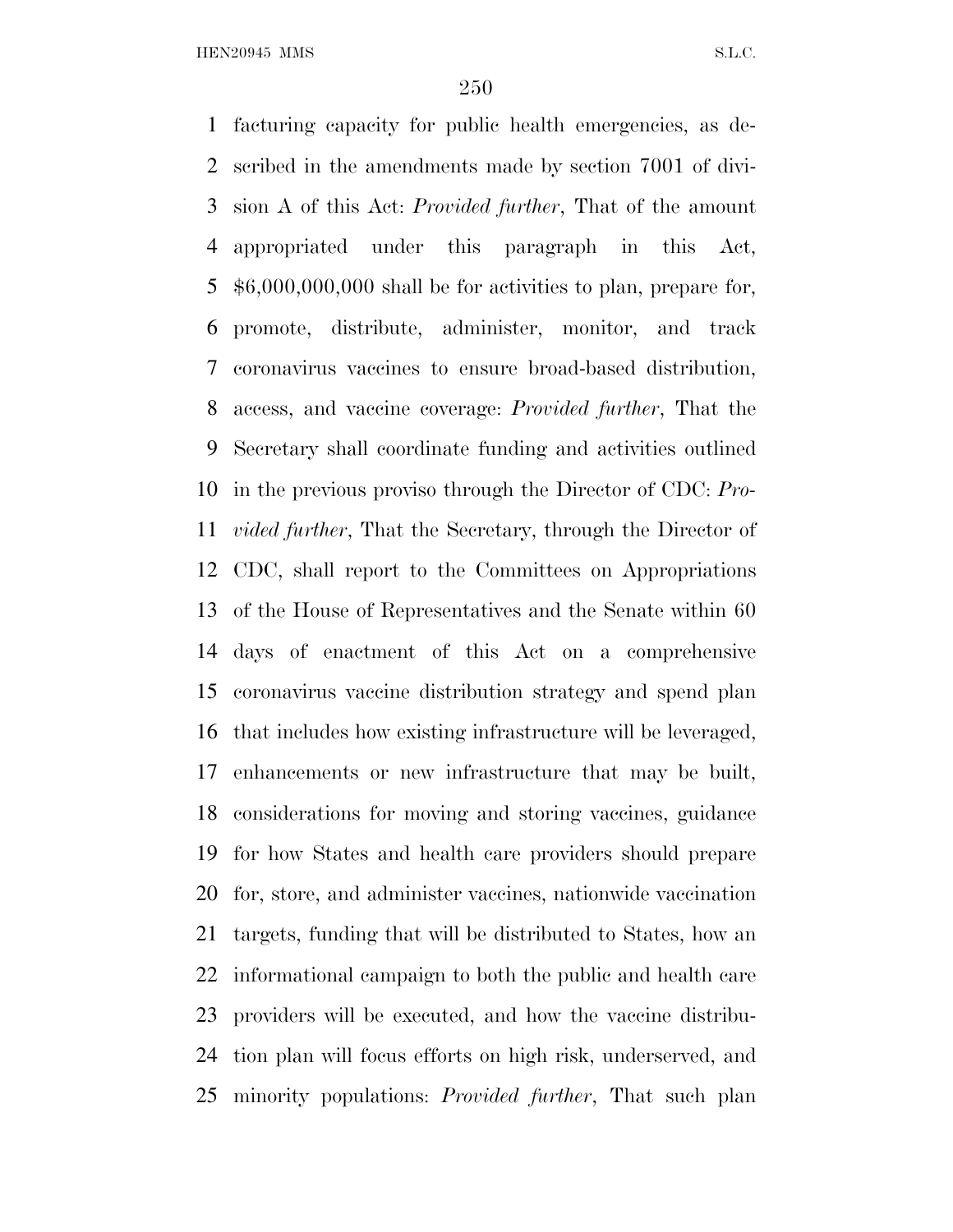shall be updated and provided to the Committees on Ap- propriations of the House of Representatives and the Sen- ate 90 days after submission of the first plan: *Provided further*, That the Secretary shall notify the Committees on Appropriations of the House of Representatives and the Senate 2 days in advance of any obligation in excess of \$50,000,000, including but not limited to contracts and interagency agreements, from funds provided in this para- graph in this Act: *Provided further*, That funds appro- priated under this paragraph in this Act may be used for the construction, alteration, or renovation of non-federally owned facilities for the production of vaccines, thera- peutics, diagnostics, and medical supplies where the Sec- retary determines that such a contract is necessary to se- cure sufficient amounts of such supplies: *Provided further*, That the not later than 30 days after enactment of this Act, and every 30 days thereafter until funds are ex- pended, the Secretary shall report to the Committees on Appropriations of the House of Representatives and the Senate on uses of funding for Operation Warp Speed, de- tailing current obligations by Department or Agency, or component thereof broken out by the coronavirus supple- mental appropriations Act that provided the source of funds: *Provided further*, That the plan outlined in the pre-vious proviso shall include funding by contract, grant, or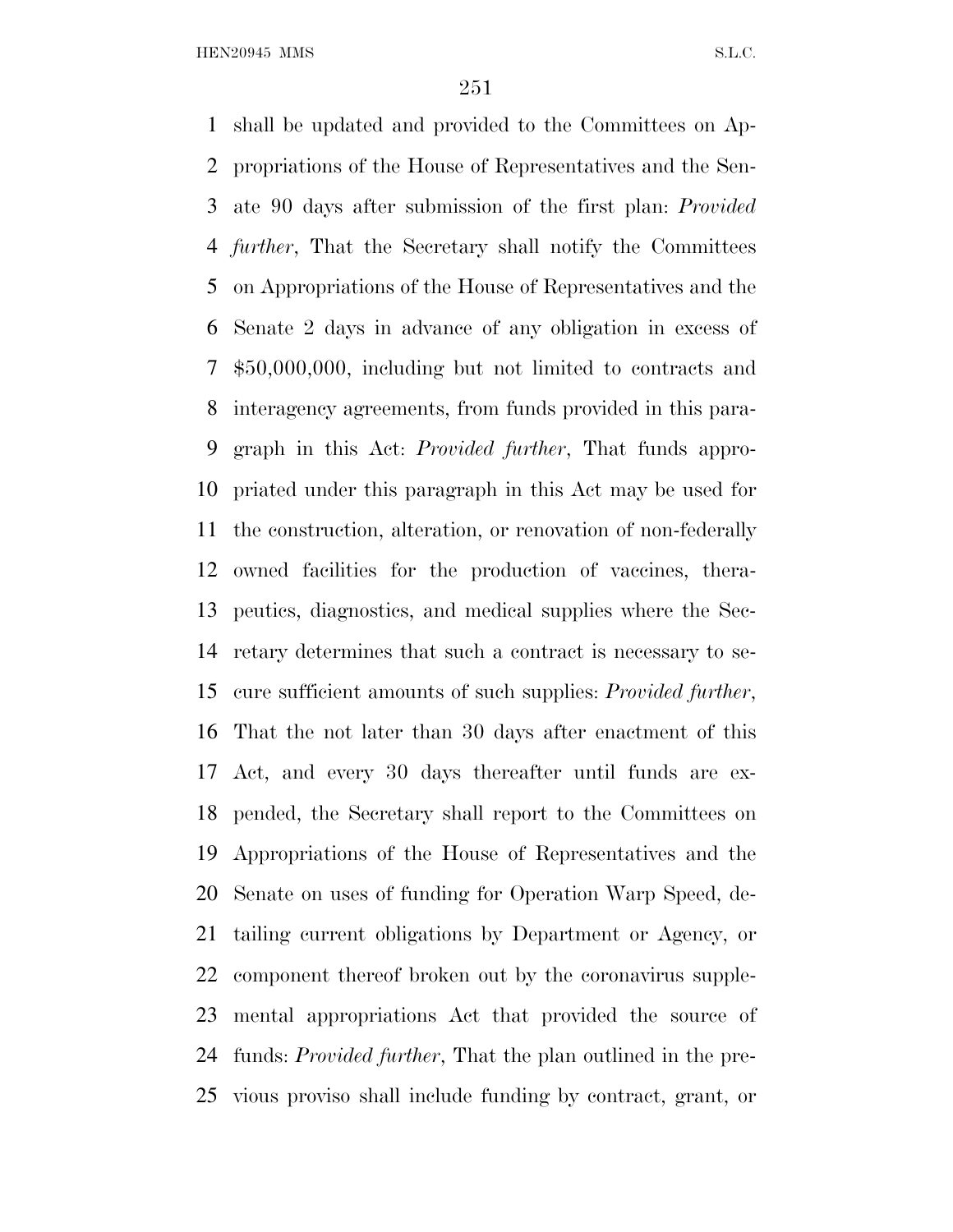other transaction in excess of \$20,000,000 with a notation of which Department or Agency, and component thereof is managing the contract: *Provided further*, That such amount is designated by the Congress as being for an emergency requirement pursuant to section  $251(b)(2)(A)(i)$  of the Balanced Budget and Emergency Deficit Control Act of 1985.

 For an additional amount for ''Public Health and So- cial Services Emergency Fund'', \$16,000,000,000, to re- main available until September 30, 2022, to prevent, pre- pare for, and respond to coronavirus, domestically or internationally, which shall be for necessary expenses for testing, contact tracing, surveillance, containment, and mitigation to monitor and suppress COVID–19, including tests for both active infection and prior exposure, includ- ing molecular, antigen, and serological tests, the manufac- turing, procurement and distribution of tests, testing equipment and testing supplies, including personal protec- tive equipment needed for administering tests, the devel- opment and validation of rapid, molecular point-of-care tests, and other tests, support for workforce, epidemiology, to scale up academic, commercial, public health, and hos- pital laboratories, to conduct surveillance and contact tracing, support development of COVID–19 testing plans, and other related activities related to COVID–19 testing: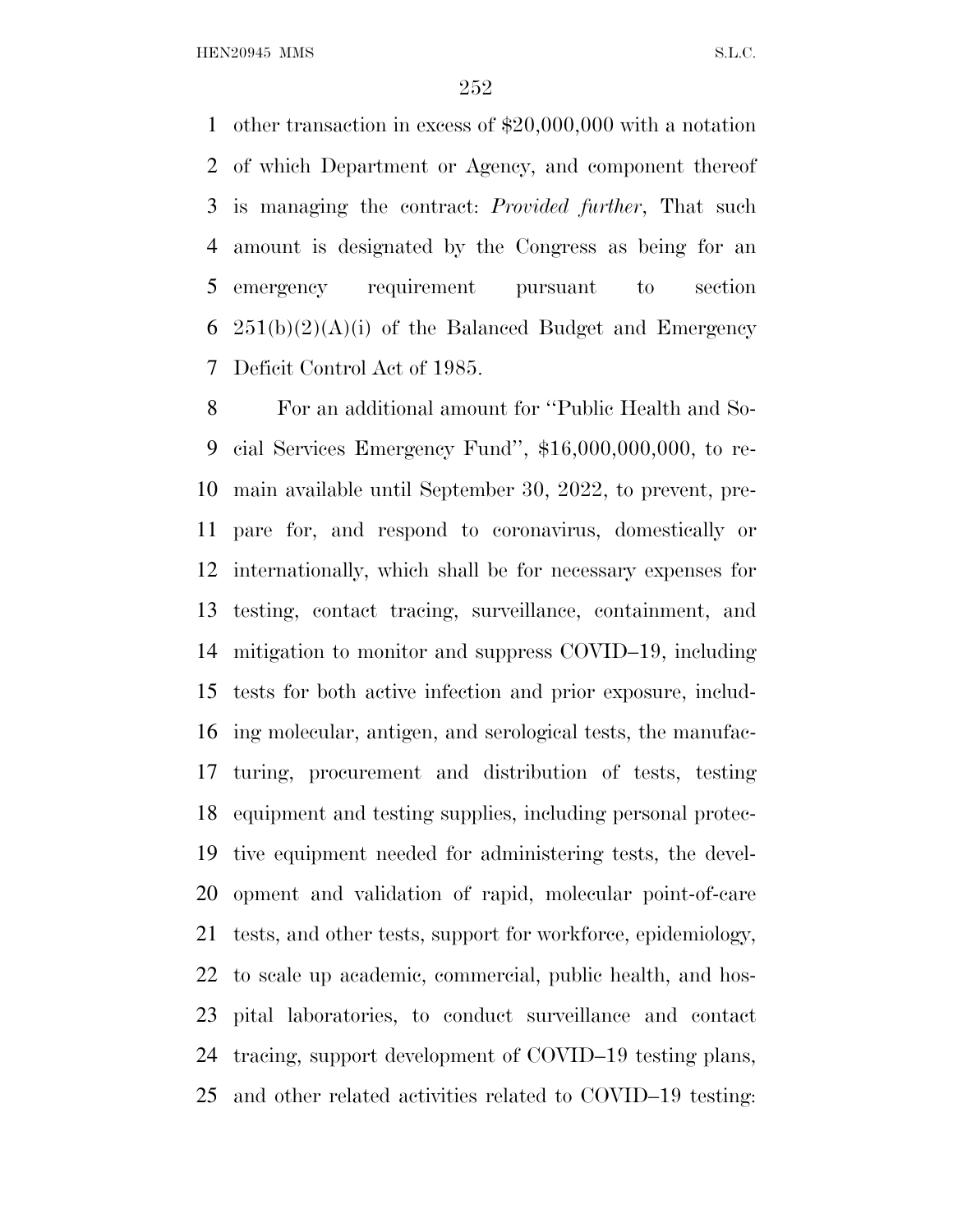*Provided*, That of the amount appropriated under this paragraph in this Act, not less than \$15,000,000,000 shall be for States, localities, territories, tribes, tribal organiza- tions, urban Indian health organizations, or health service providers to tribes for necessary expenses for testing, con- tact tracing, surveillance, containment, and mitigation, in- cluding support for workforce, epidemiology, use by em- ployers, elementary and secondary schools, child care fa- cilities, institutions of higher education, long-term care fa- cilities, or in other settings, scale up of testing by public health, academic, commercial, and hospital laboratories, and community-based testing sites, health care facilities, and other entities engaged in COVID–19 testing, and other related activities related to COVID–19 testing, con- tact tracing, surveillance, containment, and mitigation: *Provided further*, That the amount provided in the pre- ceding proviso under this paragraph in this Act shall be made available within 30 days of the date of enactment of this Act: *Provided further*, That the amount identified in the first proviso under this paragraph in this Act shall be allocated to States, localities, and territories according to the formula that applied to the Public Health Emer- gency Preparedness cooperative agreement in fiscal year 2019: *Provided further*, That not less than \$500,000,000 shall be allocated in coordination with the Director of the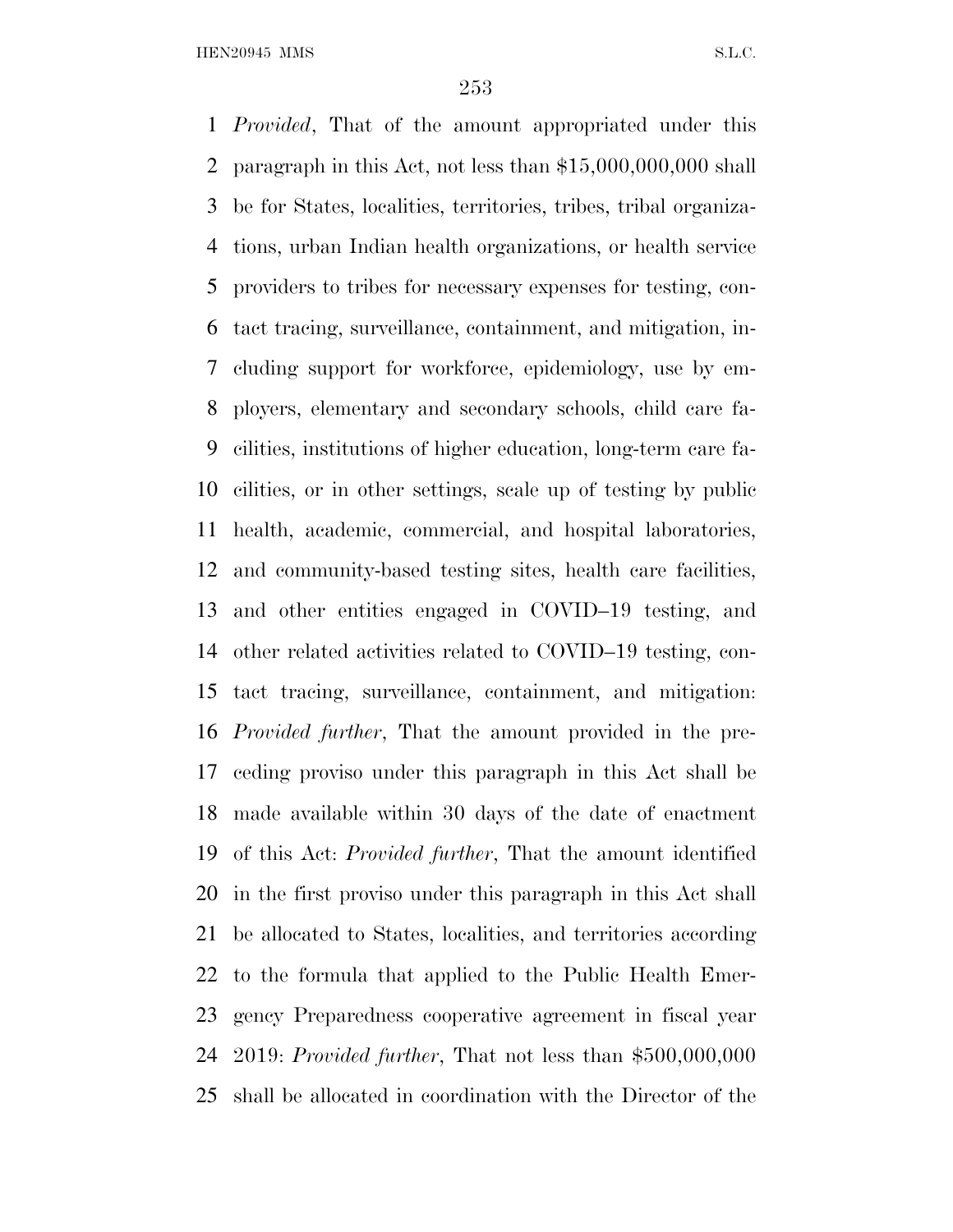Indian Health Service, to tribes, tribal organizations, urban Indian health organizations, or health service pro- viders to tribes: *Provided further,* That the Secretary of Health and Human Services (referred to in this paragraph as the ''Secretary'') may satisfy the funding thresholds outlined in the first and fourth provisos under this para- graph in this Act by making awards through other grant or cooperative agreement mechanisms: *Provided further*, That the Governor or designee of each State, locality, ter- ritory, tribe, or tribal organization receiving funds pursu- ant to this Act shall update their plans, as applicable, for COVID–19 testing and contact tracing submitted to the Secretary pursuant to the Paycheck Protection Program and Health Care Enhancement Act (Public Law 116–139) and submit such updates to the Secretary not later than 60 days after funds appropriated in this paragraph in this Act have been awarded to such recipient: *Provided further*, That not later than 60 days after enactment, and every quarter thereafter until funds are expended, the Governor or designee of each State, locality, territory, tribe, or tribal organization receiving funds shall report to the Secretary on uses of funding, detailing current commitments and ob- ligations broken out by the coronavirus supplemental ap- propriations Act that provided the source of funds: *Pro-vided further*, That not later than 15 days after receipt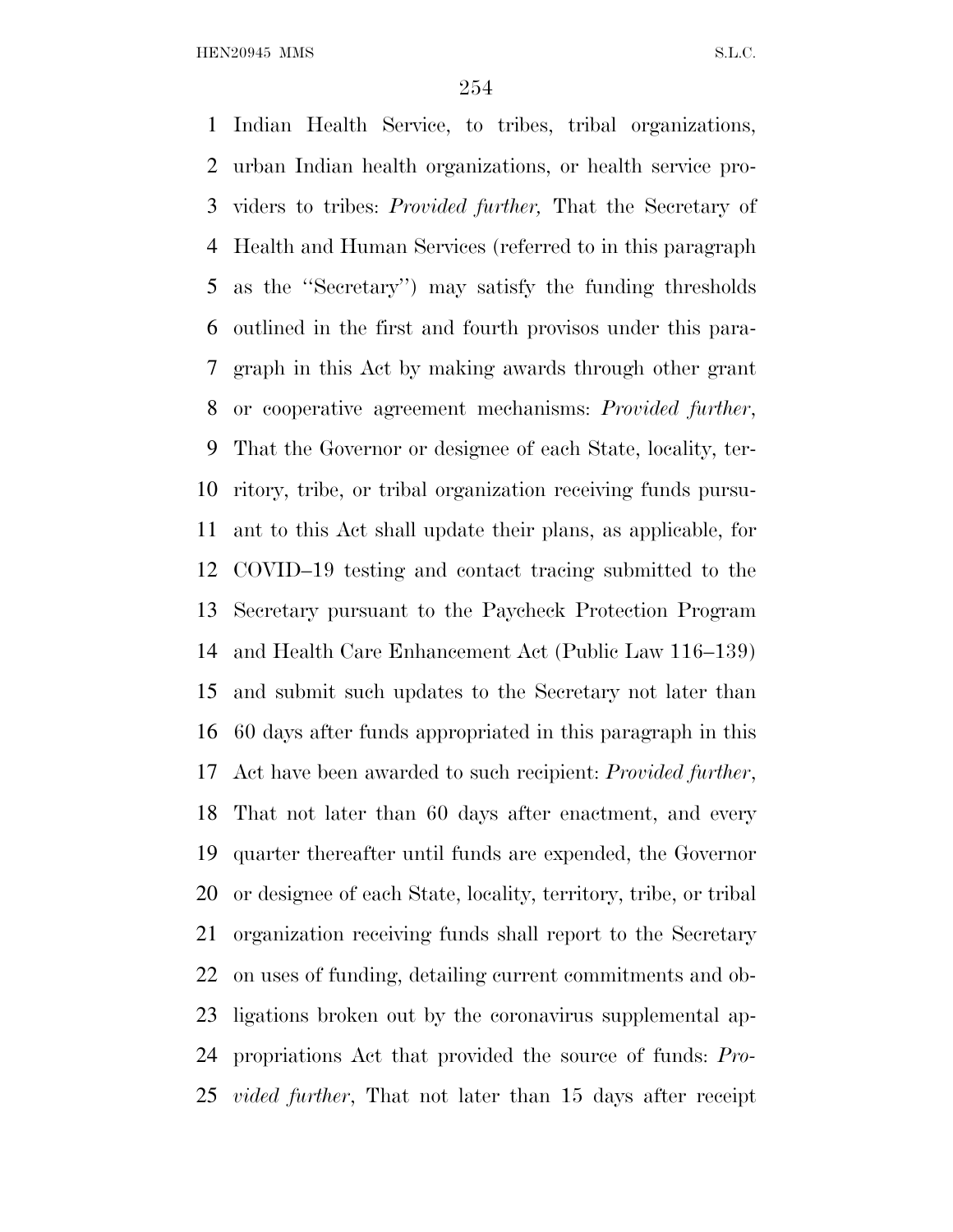of such reports, the Secretary shall summarize and report to the Committees on Appropriations of the House of Rep- resentatives and the Senate on States' commitments and obligations of funding: *Provided further*, That funds an en- tity receives from amounts described in the first proviso in this paragraph may also be used for the rent, lease, purchase, acquisition, construction, alteration, renovation, or equipping of non-federally owned facilities to improve coronavirus preparedness and response capability at the State and local level: *Provided further*, That such amount is designated by the Congress as being for an emergency 12 requirement pursuant to section  $251(b)(2)(A)(i)$  of the Balanced Budget and Emergency Deficit Control Act of 1985.

 DEPARTMENT OF EDUCATION EDUCATION STABILIZATION FUND

 For an additional amount for ''Education Stabiliza- tion Fund'', \$105,000,000,000, to remain available through September 30, 2021, to prevent, prepare for, and respond to coronavirus, domestically or internationally: *Provided*, That such amount is designated by the Congress as being for an emergency requirement pursuant to sec-23 tion  $251(b)(2)(A)(i)$  of the Balanced Budget and Emer-gency Deficit Control Act of 1985.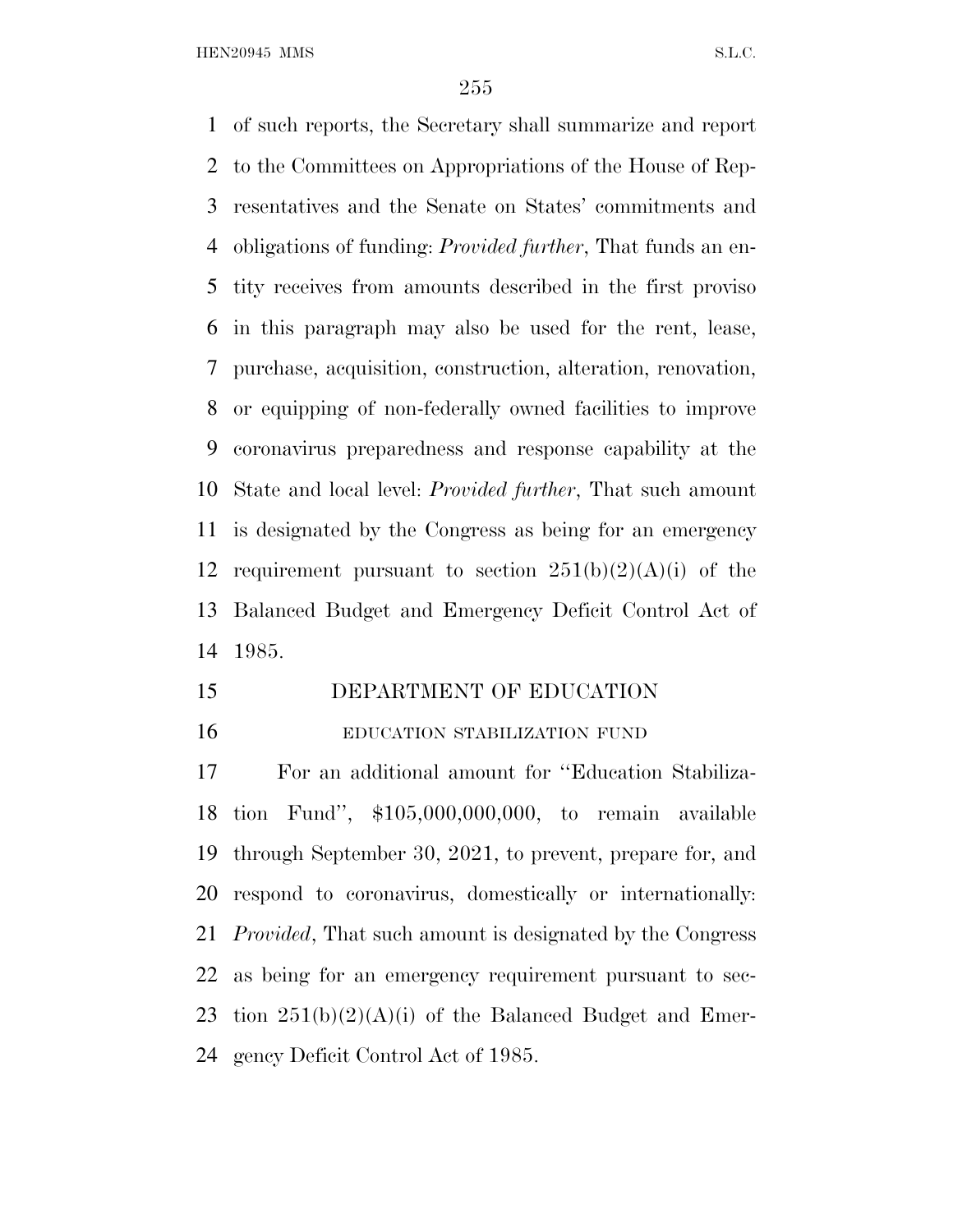GENERAL PROVISIONS EDUCATION STABILIZATION FUND SEC. 101. (a) ALLOCATIONS.—From the amount made available under this heading in this Act to carry out the Education Stabilization Fund, the Secretary shall first allocate— (1) not more than one half of 1 percent to the outlying areas on the basis of the terms and condi- tions for funding provided under this heading in the Coronavirus Aid, Relief, and Economic Security (CARES) Act (Public Law 116–136); and (2) one-half of 1 percent for the Secretary of the Interior for programs operated or funded by the Bureau of Indian Education, under the terms and conditions established for funding provided under this heading in the CARES Act (Public Law 116– 136). (b) RESERVATIONS.—After carrying out subsection (a), the Secretary shall reserve the remaining funds made available as follows: (1) 5 percent to carry out section 102 of this title. (2) 67 percent to carry out section 103 of this title.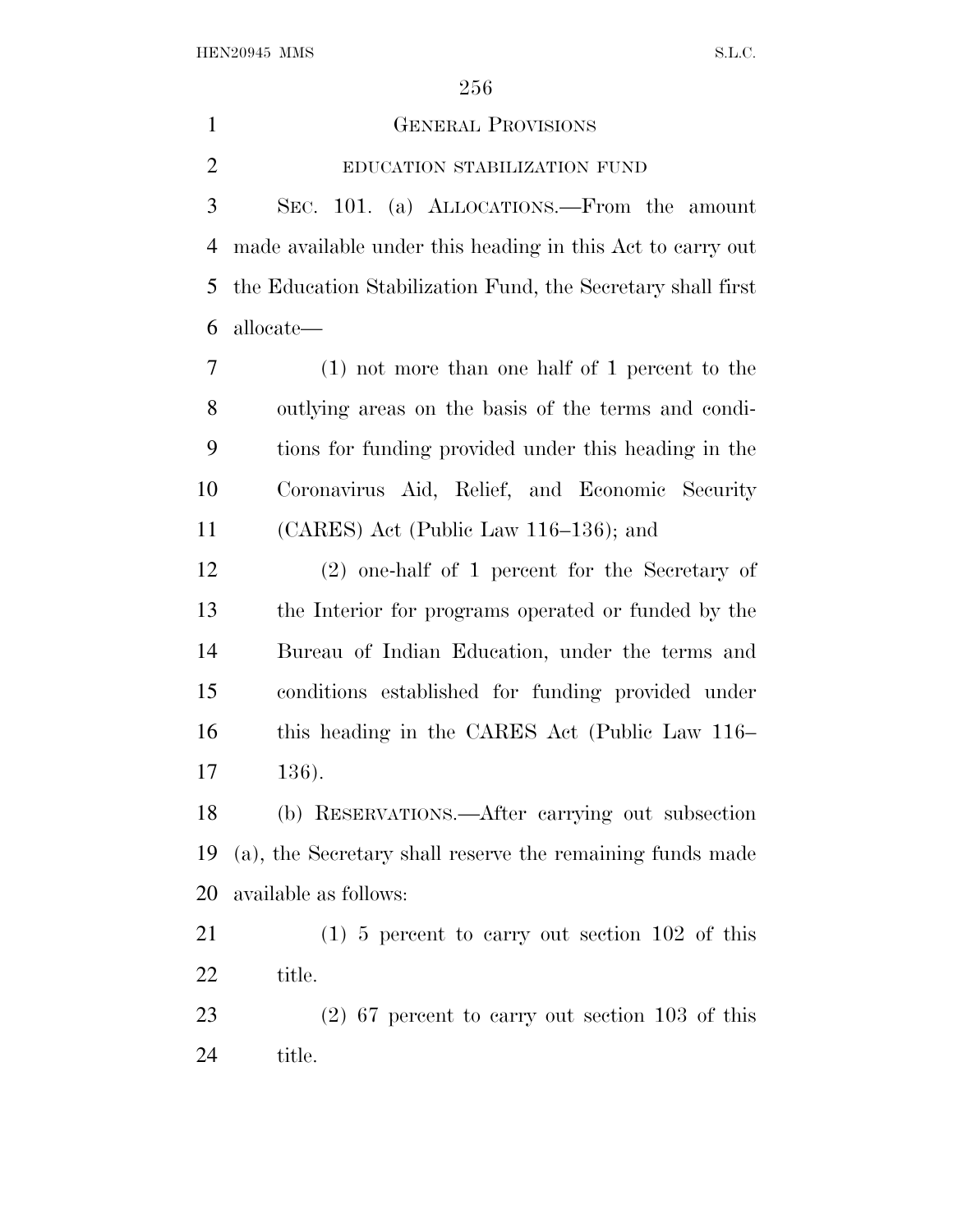(3) 28 percent to carry out section 104 of this title.

GOVERNOR'S EMERGENCY EDUCATION RELIEF FUND

 SEC. 102. (a) GRANTS.—From funds reserved under section 101(b)(1) of this title, the Secretary shall make supplemental Emergency Education Relief grants to the Governor of each State with an approved application under section 18002 of division B of the CARES Act (Public Law 116–136). The Secretary shall award funds under this section to the Governor of each State with an approved application within 30 calendar days of enact-ment of this Act.

 (b) ALLOCATIONS.—The amount of each grant under subsection (a) shall be allocated by the Secretary to each State as follows:

 (1) 60 percent on the basis of their relative population of individuals aged 5 through 24.

 (2) 40 percent on the basis of their relative number of children counted under section 1124(c) of the Elementary and Secondary Education Act of 1965 (referred to under this heading as ''ESEA''). (c) USES OF FUNDS.—Grant funds awarded under subsection (b) may be used to—

 (1) provide emergency support through grants to local educational agencies that the State edu-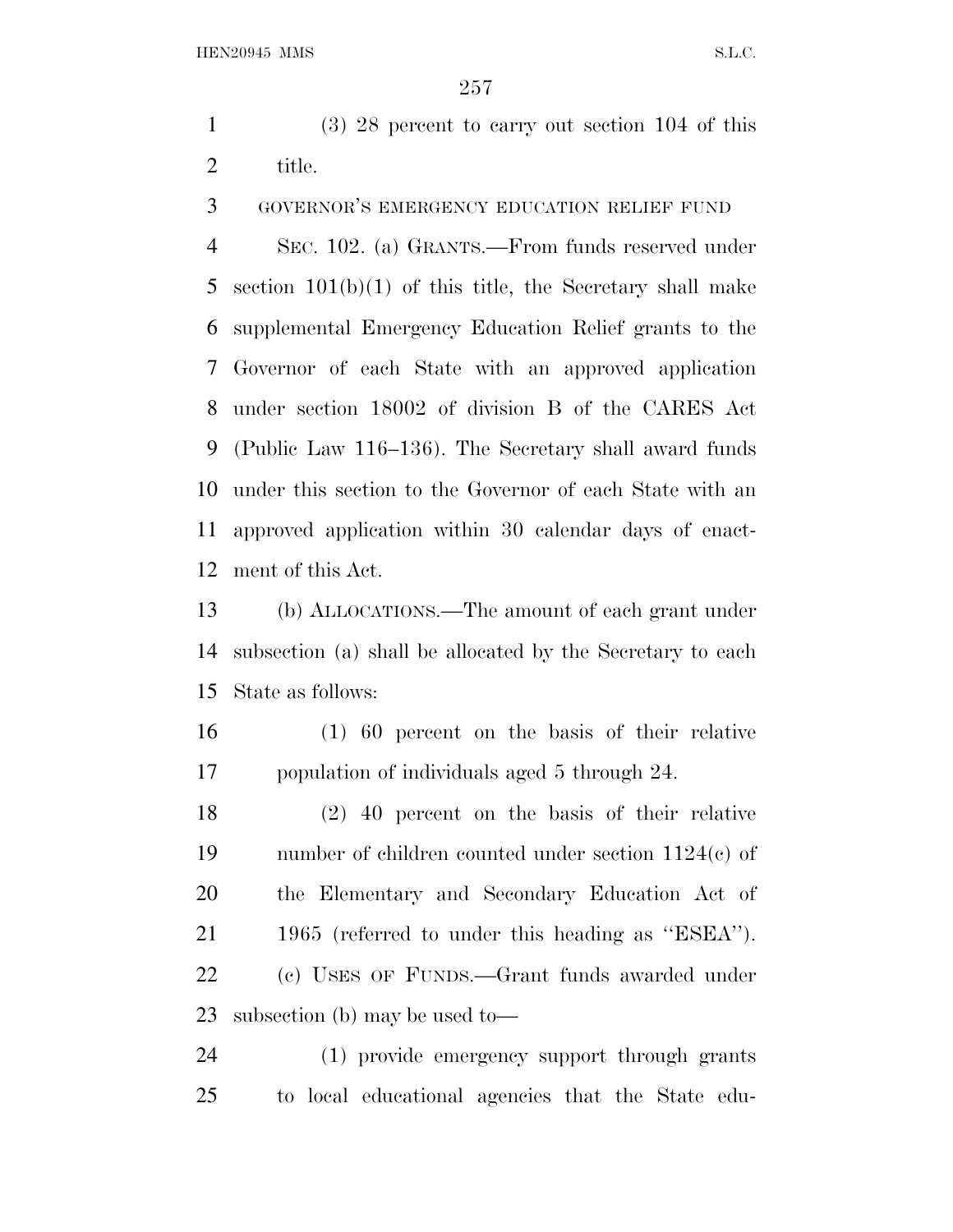cational agency deems have been most significantly impacted by coronavirus to support the ability of such local educational agencies to continue to pro- vide educational services to their students and to support the on-going functionality of the local edu-cational agency;

 (2) provide emergency support through grants to institutions of higher education serving students within the State that the Governor determines have been most significantly impacted by coronavirus to support the ability of such institutions to continue to provide educational services and support the on-going functionality of the institution; and

 (3) provide support to any other institution of higher education, local educational agency, or edu- cation related entity within the State that the Gov- ernor deems essential for carrying out emergency educational services to students for authorized ac- tivities described in section 103(e) of this title, the ESEA of 1965, the Higher Education Act of 1965, the provision of child care and early childhood edu- cation, social and emotional support, career and technical education, adult education, and the protec-24 tion of education-related jobs.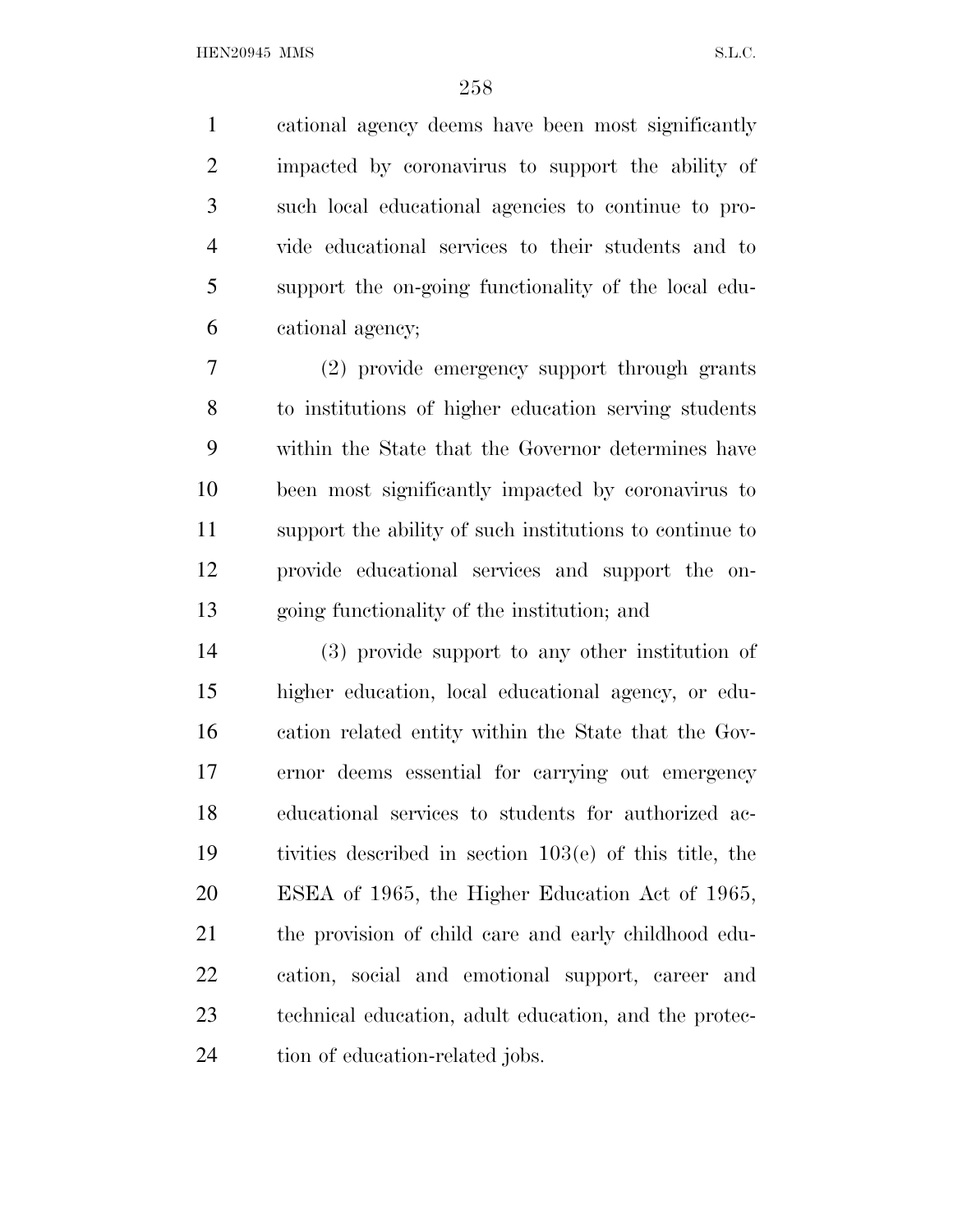(d) REALLOCATION.—Each Governor shall return to the Secretary any funds received under this section that the Governor does not award within 6 months of receiving such funds and the Secretary shall reallocate such funds to the remaining States in accordance with subsection (b).

 (e) REPORT.—A Governor receiving funds under this section shall submit a report to the Secretary, not later than 6 months after receiving funding provided in this Act, in such manner and with such subsequent frequency as the Secretary may require, that provides a detailed ac- counting of the use of funds provided under this section. ELEMENTARY AND SECONDARY SCHOOL EMERGENCY 13 RELIEF FUND

 SEC. 103. (a) GRANTS.—From funds reserved under section 101(b)(2) of this title, the Secretary shall make supplemental elementary and secondary school emergency relief grants to each State educational agency with an ap- proved application under section 18003 of division B of the CARES Act (Public Law 116–136). The Secretary shall award funds under this section to each State edu- cational agency with an approved application within 15 calendar days of enactment of this Act.

 (b) ALLOCATIONS TO STATES.—The amount of each grant under subsection (a) shall be allocated by the Sec-retary to each State in the same proportion as each State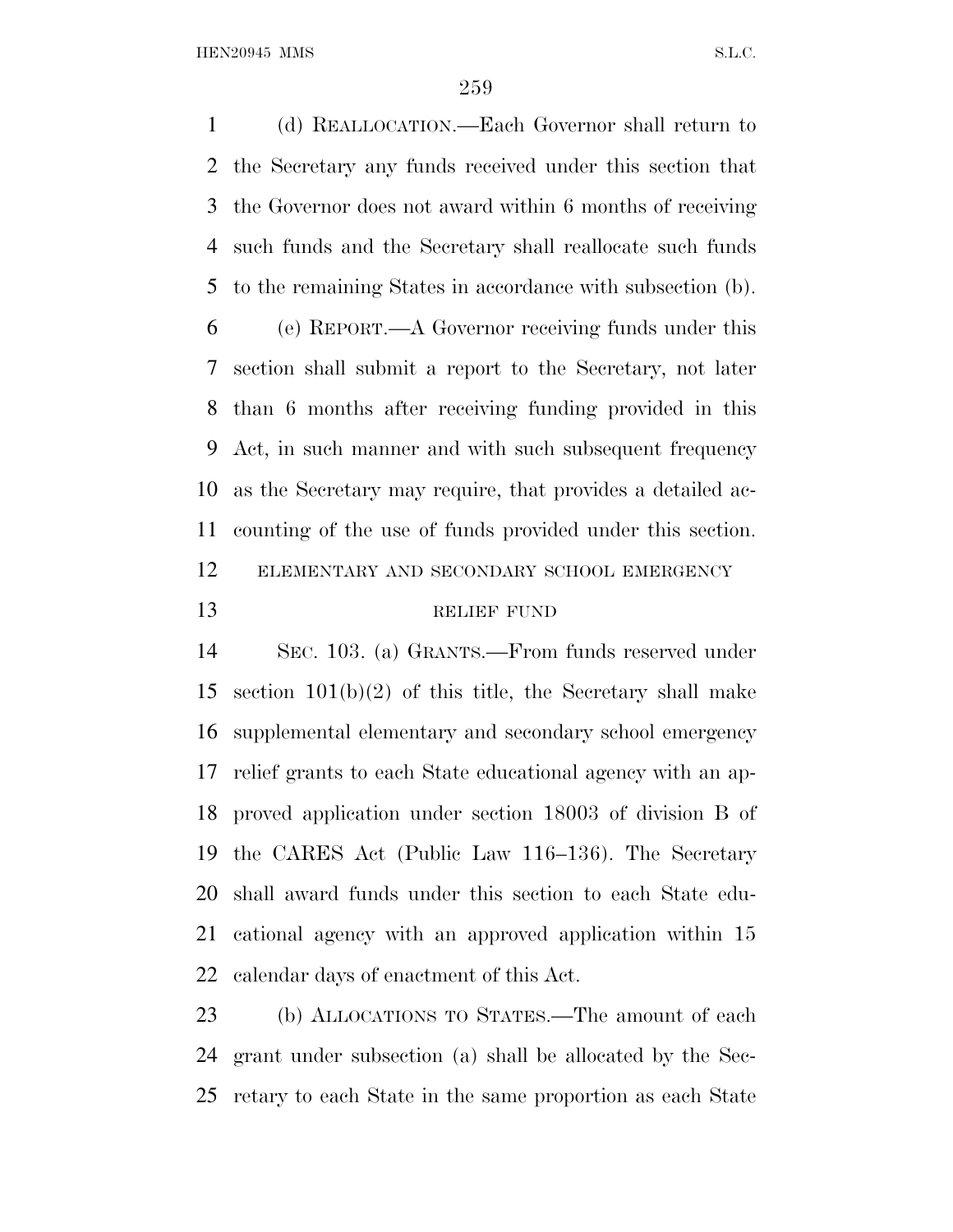received under part A of title I of the ESEA of 1965 in the most recent fiscal year.

 (c) SUBGRANTS.—From the payment provided by the Secretary under subsection (b), the State educational agency may provide services and assistance to local edu- cational agencies and non-public schools, consistent with the provisions of this title. After carrying out the reserva- tion of funds in section 105 of this title, each State shall allocate not less than 90 percent of the remaining grant funds awarded to the State under this section as sub- grants to local educational agencies (including charter schools that are local educational agencies) in the State in proportion to the amount of funds such local edu- cational agencies and charter schools that are local edu- cational agencies received under part A of title I of the ESEA of 1965 in the most recent fiscal year. The State educational agency shall make such subgrants to local educational agencies as follows—

 (1) one-third of funds shall be awarded not less than 15 calendar days after receiving an award from 21 the Secretary under this section; and

 (2) the remaining two-thirds of funds shall be awarded only after the local educational agency sub- mits to the Governor and the Governor approves a comprehensive school reopening plan for the 2020–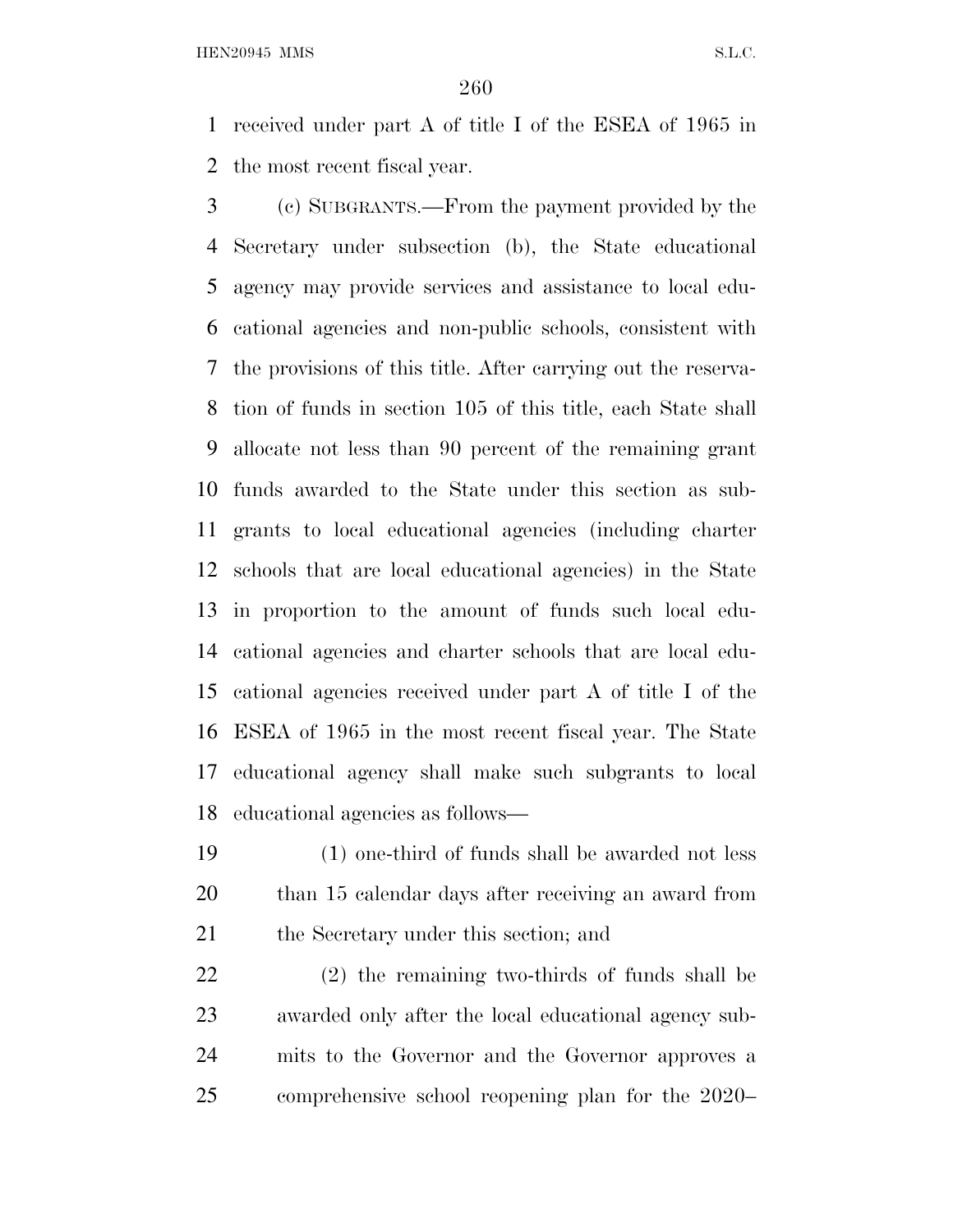2021 school-year, based on criteria determined by the Governor in consultation with the State edu- cational agency (including criteria for the Governor to carry out subparagraph (A) through (C)), that describes how the local educational agency will safely reopen schools with the physical presence of stu- dents, consistent with maintaining safe and contin- uous operations aligned with challenging state aca- demic standards. The Governor shall approve such plans within 30 days after the plan is submitted, subject to the requirements in subparagraphs (A) through (C).

 (A) A local educational agency that pro- vides in-person instruction for at least 50 per- cent of its students where the students phys- ically attend school no less than 50 percent of each school-week, as it was defined by the local educational agency prior to the coronavirus emergency, shall have its plan automatically ap-proved.

 (B) A local educational agency that does not provide in-person instruction to any stu- dents where the students physically attend school in-person shall not be eligible to receive a subgrant under paragraph (2).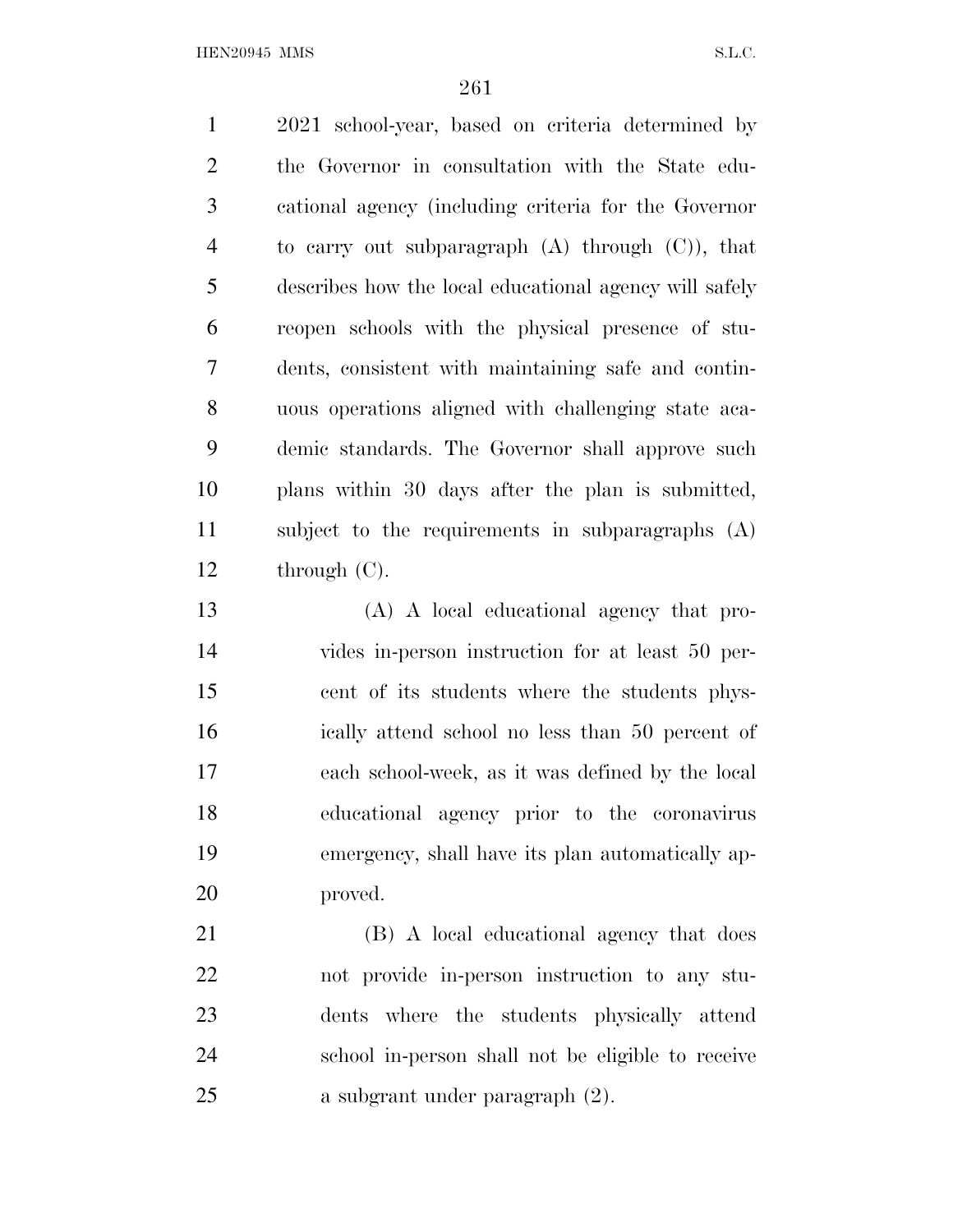(C) A local educational agency that pro- vides in-person instruction to at least some stu- dents where the students physically attend school in-person but does not satisfy the re- quirements in subparagraph (A) shall have its allocation reduced on a pro rata basis as deter- mined by the Governor. (d) PLAN CONTENTS.—A school reopening plan sub- mitted to a Governor under subsection (c)(2) shall include, in addition to any other information necessary to meet the criteria determined by the Governor— (1) A detailed timeline for when the local edu- cational agency will provide in-person instruction, in- cluding the goals and criteria used for providing full- time in-person instruction to all students; (2) A description of how many days of in-per- son instruction per calendar week the local edu- cational agency plans to offer to students during the 2020–2021 school year; and (3) An assurance that the local educational agency will offer students as much in-person instruc-22 tion as is safe and practicable, consistent with main- taining safe and continuous operations aligned with challenging state academic standards.

(e) USES OF FUNDS.—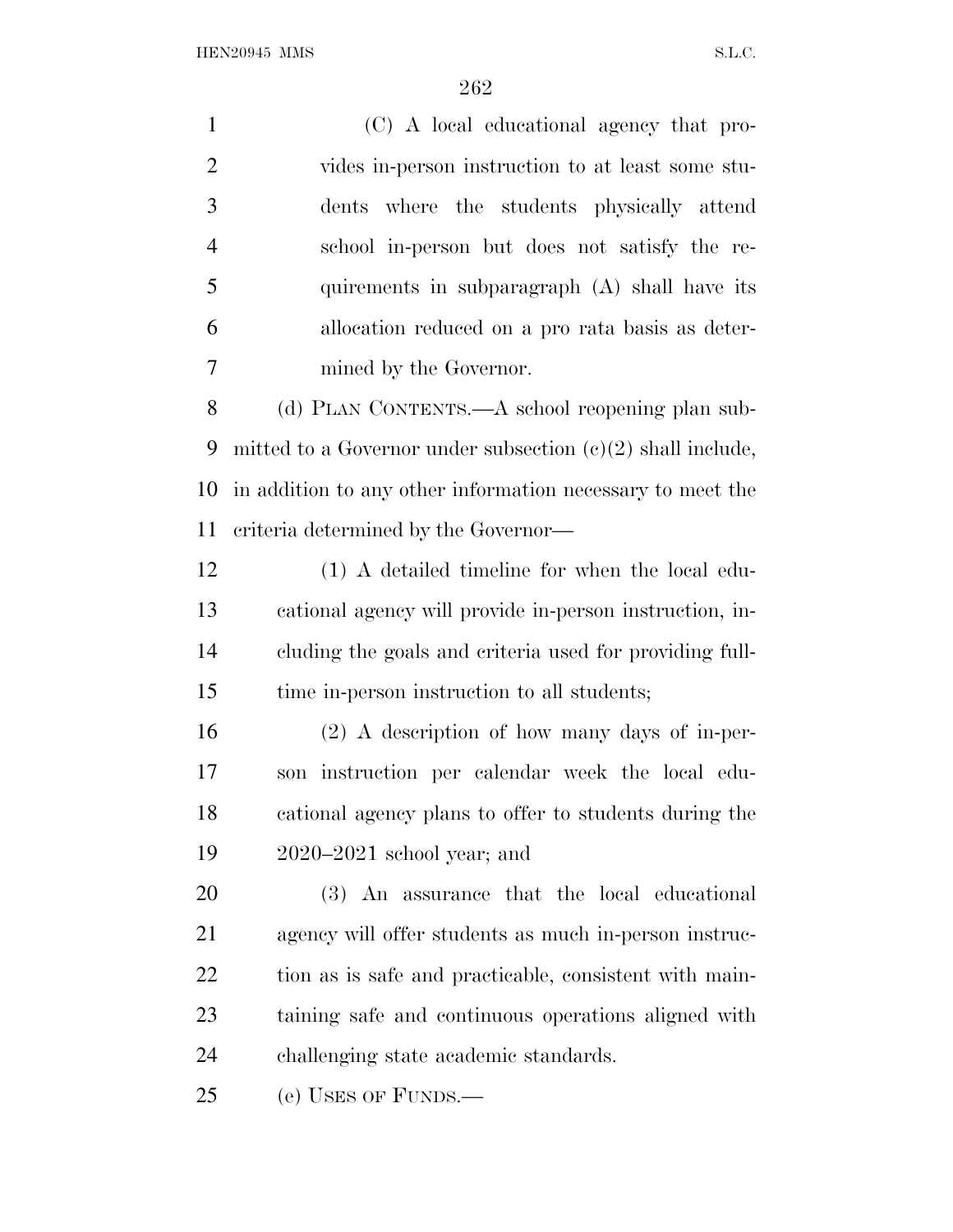(1) A local educational agency or non-public school that receives funds under subsection (c)(1) or section 105 may use funds for any of the following: (A) Activities to support returning to in- person instruction, including purchasing per- sonal protective equipment, implementing flexi- ble schedules to keep children in isolated groups, purchasing box lunches so that children can eat in their classroom, purchasing physical barriers, providing additional transportation services, repurposing existing school rooms and space, and improving ventilation systems. (B) Developing and implementing proce- dures and systems to improve the preparedness and response efforts of local educational agen- cies or non-public schools including coordination with State, local, Tribal, and territorial public health departments, and other relevant agen- cies, to improve coordinated responses among such entities to prevent, prepare for, and re-21 spond to coronavirus. (C) Providing principals and other school leaders with the resources necessary to address the needs of their individual schools directly re-

lated to coronavirus.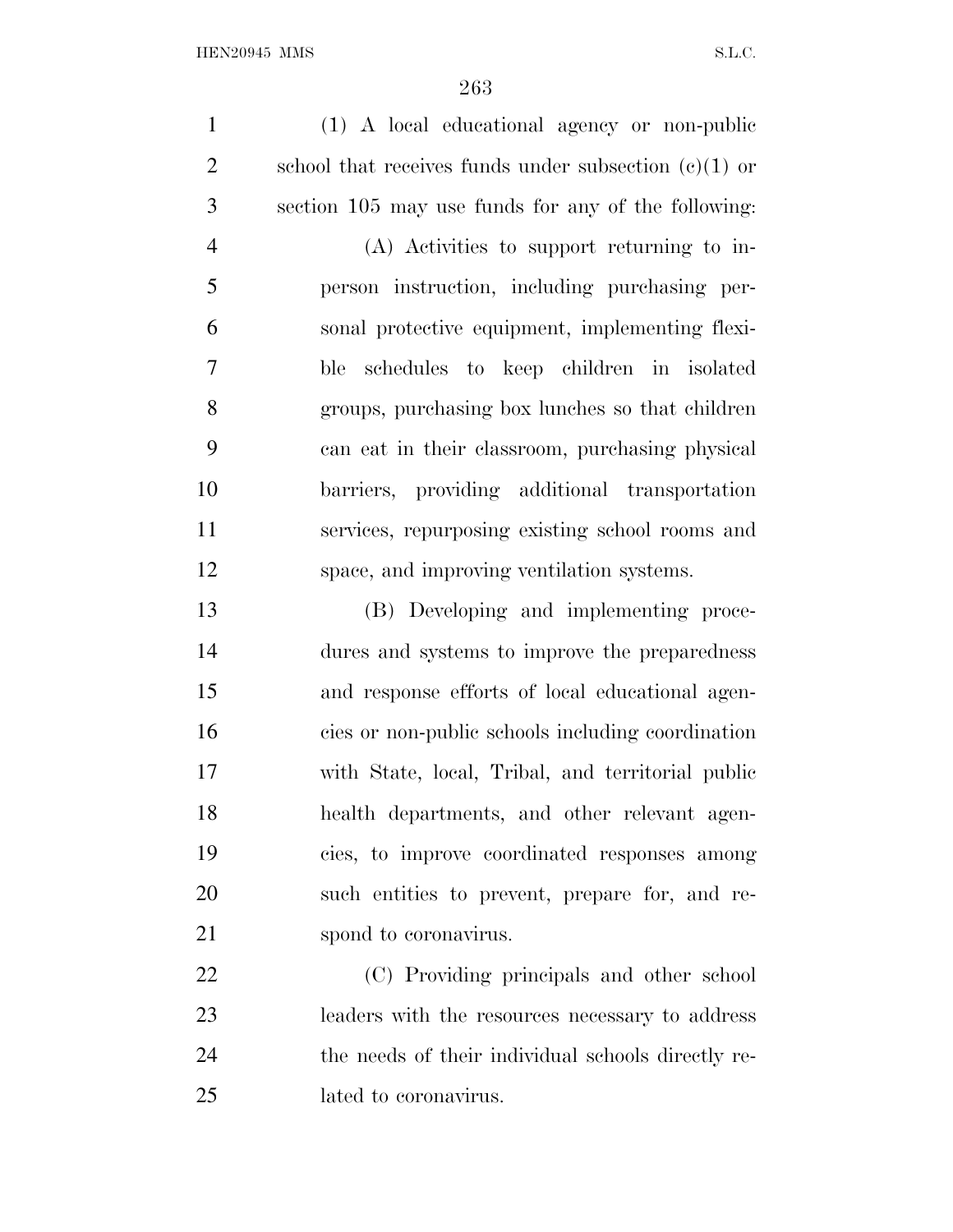| $\mathbf{1}$   | (D) Providing additional services to ad-            |
|----------------|-----------------------------------------------------|
| $\overline{2}$ | dress the unique needs of low-income children       |
| 3              | or students, children with disabilities, English    |
| $\overline{4}$ | learners, racial and ethnic minorities, students    |
| 5              | experiencing homelessness, and foster care          |
| 6              | youth, including how outreach and service deliv-    |
| 7              | ery will meet the needs of each population.         |
| 8              | (E) Training and professional development           |
| 9              | for staff of the local educational agency or non-   |
| 10             | public school on sanitation and minimizing the      |
| 11             | spread of infectious diseases.                      |
| 12             | (F) Purchasing supplies to sanitize, clean,         |
| 13             | and disinfect the facilities of a local educational |
| 14             | agency or non-public school, including buildings    |
| 15             | operated by such agency.                            |
| 16             | (G) Planning for and coordinating during            |
| 17             | long-term closures, including for how to provide    |
| 18             | meals to eligible students, how to provide tech-    |
| 19             | nology for online learning to all students, how     |
| 20             | to provide guidance for carrying out require-       |
| 21             | ments under the Individuals with Disabilities       |
| 22             | Education Act (20 U.S.C. 1401 et seq.) and          |
| 23             | how to ensure other educational services can        |
| 24             | continue to be provided consistent with all Fed-    |
| 25             | eral, State, and local requirements.                |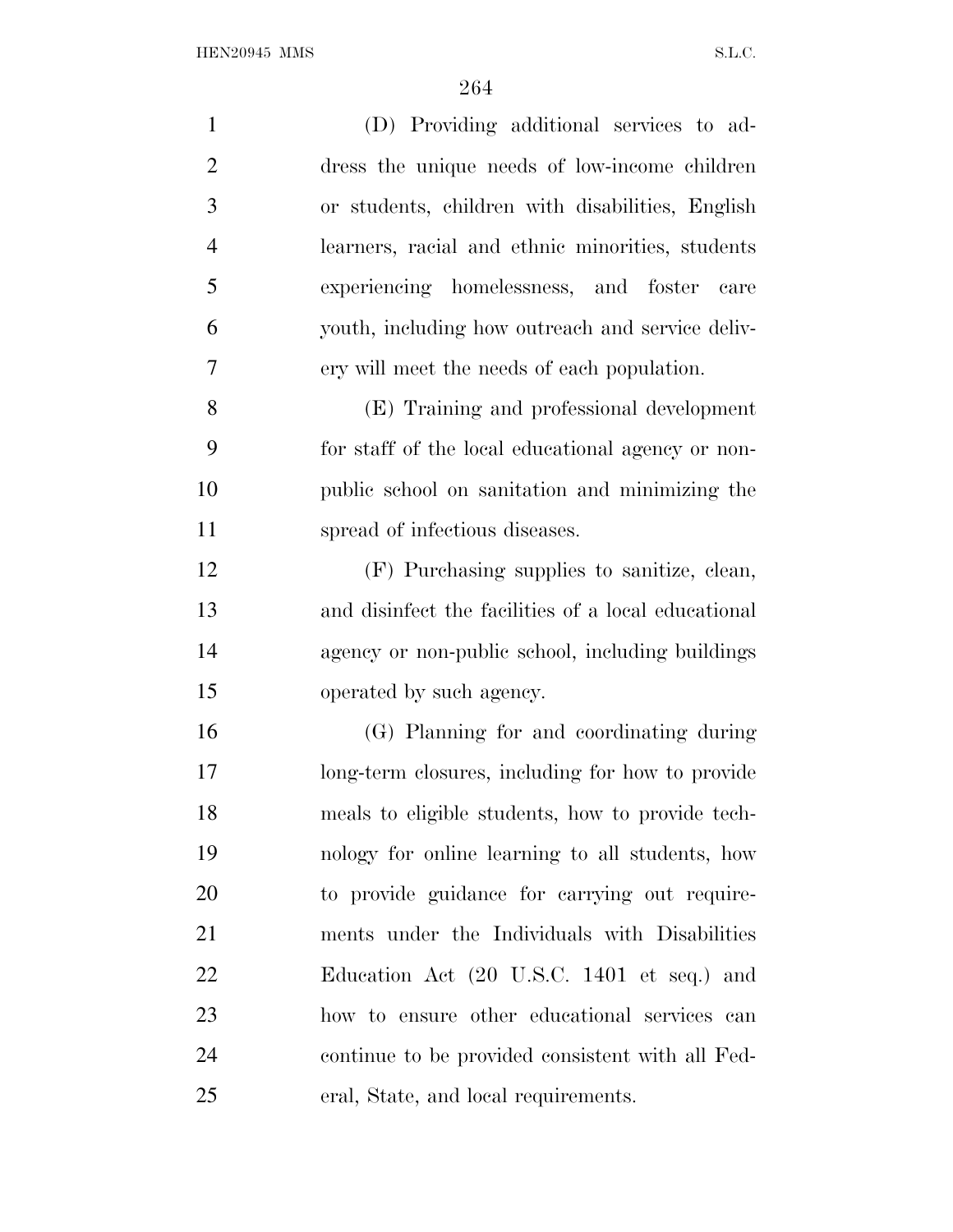(H) Purchasing educational technology (in- cluding hardware, software, and connectivity) for students who are served by the local edu- cational agency or non-public school that aids in regular and substantive educational inter- action between students and their classroom in- structors, including low-income students and students with disabilities, which may include as- sistive technology or adaptive equipment. (I) Expanding healthcare and other health services (including mental health services and supports), including for children at risk of abuse or neglect. (J) Planning and implementing activities related to summer learning and supplemental afterschool programs, including providing class- room instruction or online learning during the summer months and addressing the needs of low-income students, students with disabilities, English learners, migrant students, students ex- periencing homelessness, and children in foster care. (2) A local educational agency that receives 24 funds under subsection  $(c)(2)$  may use the funds for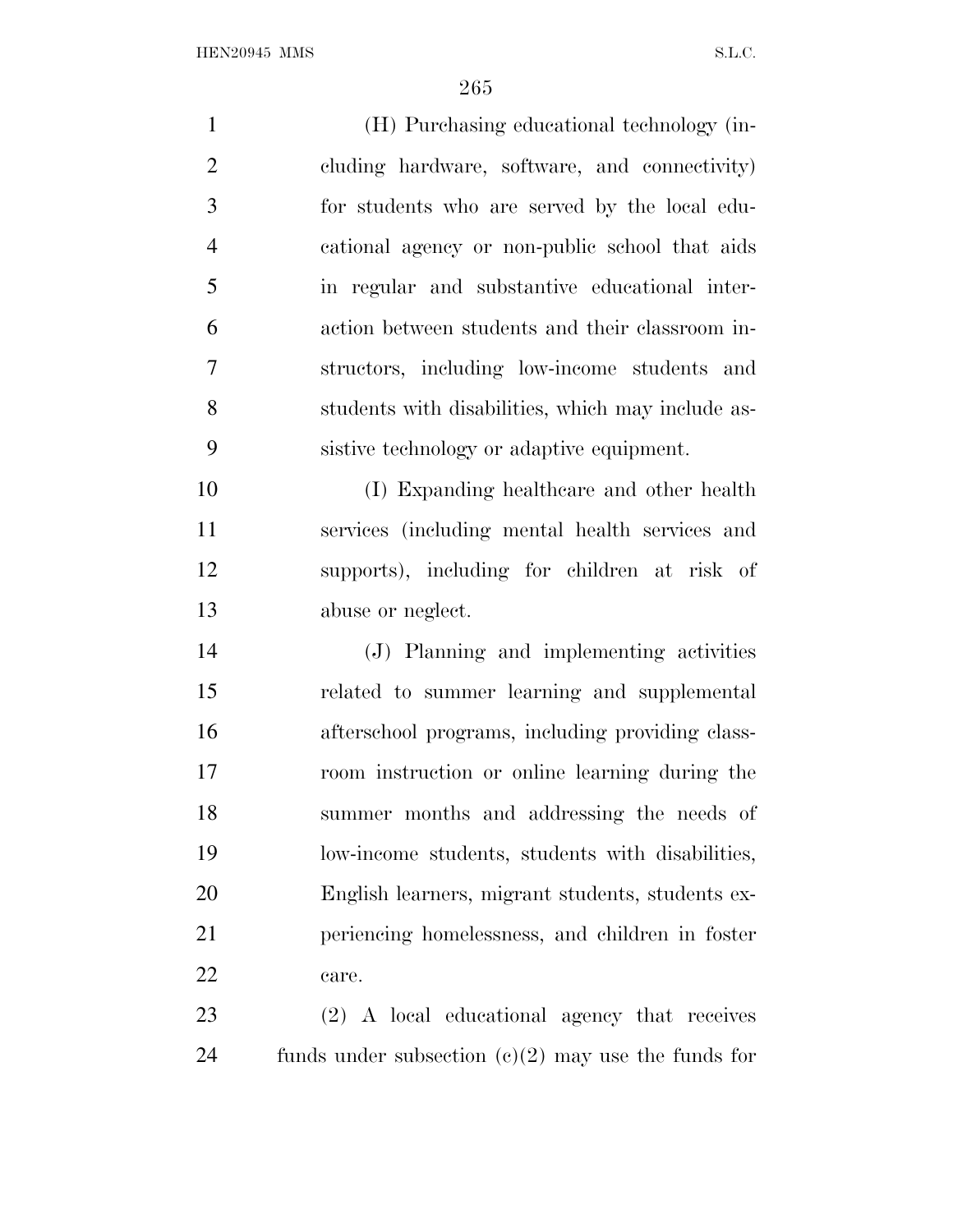activities to carry out a comprehensive school re- opening plan as described in this section, including: (A) Purchasing personal protective equip- ment, implementing flexible schedules to keep children in isolated groups, purchasing box lunches so that children can eat in their class- room, purchasing physical barriers, providing additional transportation services, repurposing existing school rooms and space, and improving ventilation systems. (B) Developing and implementation of pro- cedures and systems to improve the prepared- ness and response efforts of local educational agencies or non-public schools, including coordi- nation with State, local, Tribal, and territorial public health departments, and other relevant agencies, to improve coordinated responses among such entities to prevent, prepare for, and respond to coronavirus. (C) Providing principals and others school leaders with the resources necessary to address 22 the needs of their individual schools. (D) Providing additional services to ad- dress the unique needs of low-income children or students, children with disabilities, English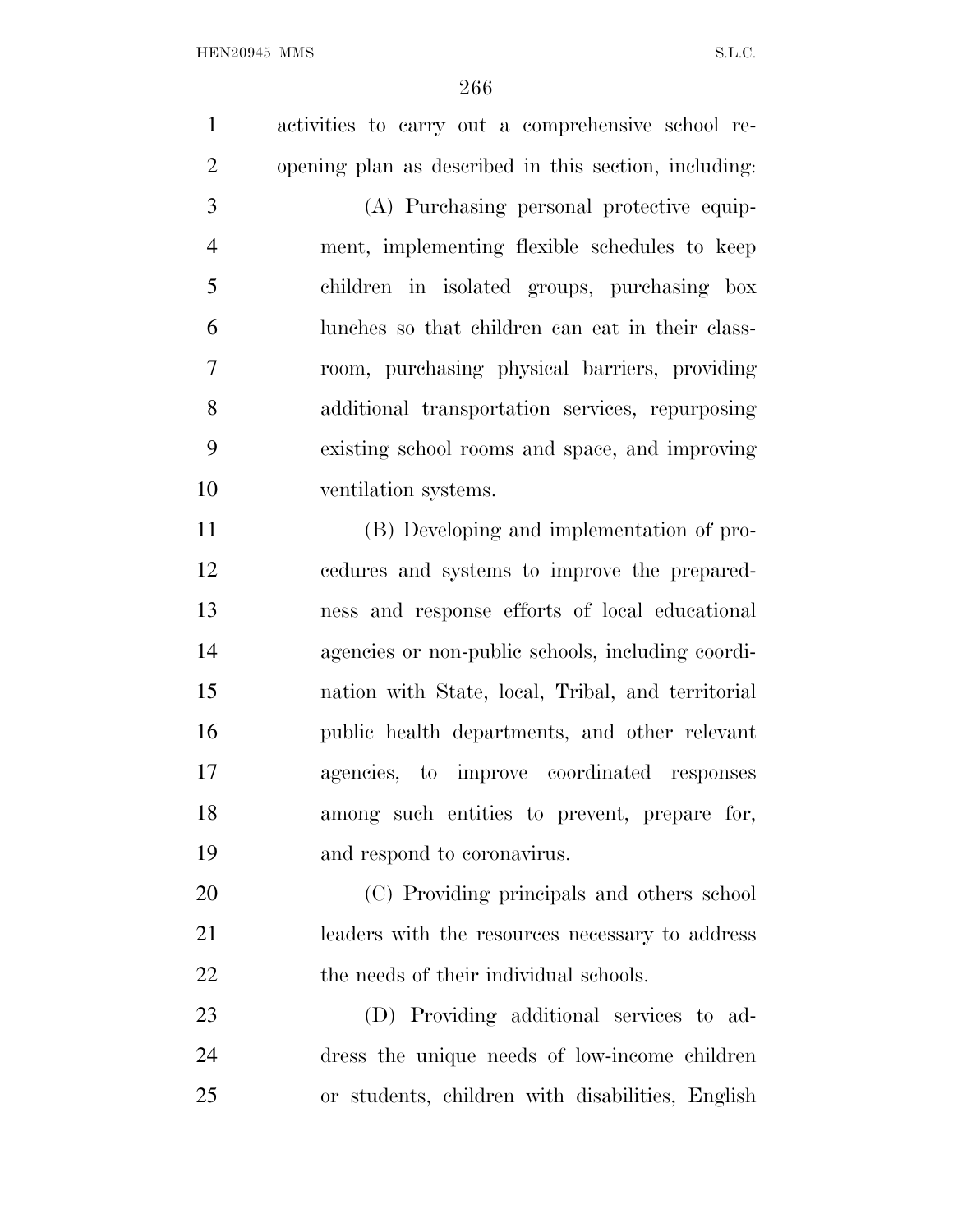| $\mathbf{1}$   | learners, racial and ethnic minorities, students    |
|----------------|-----------------------------------------------------|
| $\overline{2}$ | experiencing homelessness, and foster<br>care       |
| 3              | youth, including how outreach and service deliv-    |
| $\overline{4}$ | ery will meet the needs of each population.         |
| 5              | (E) Training and professional development           |
| 6              | for staff of the local educational agency or non-   |
| 7              | public school on sanitation and minimizing the      |
| 8              | spread of infectious diseases.                      |
| 9              | (F) Purchasing supplies to sanitize, clean,         |
| 10             | and disinfect the facilities of a local educational |
| 11             | agency or non-public school, including buildings    |
| 12             | operated by such agency.                            |
| 13             | (G) Purchasing educational technology (in-          |
| 14             | cluding hardware, software, and connectivity)       |
| 15             | for students who are served by the local edu-       |
| 16             | cational agency or non-public school that aids      |
| 17             | in regular and substantive educational inter-       |
| 18             | action between students and their classroom in-     |
| 19             | structors, including low-income students and        |
| 20             | students with disabilities, which may include as-   |
| 21             | sistive technology or adaptive equipment.           |
| 22             | Expanding healthcare<br>(H)<br>and<br>other         |
| 23             | health services (including mental health services)  |
| 24             | and supports), including for children at risk of    |
| 25             | abuse or neglect.                                   |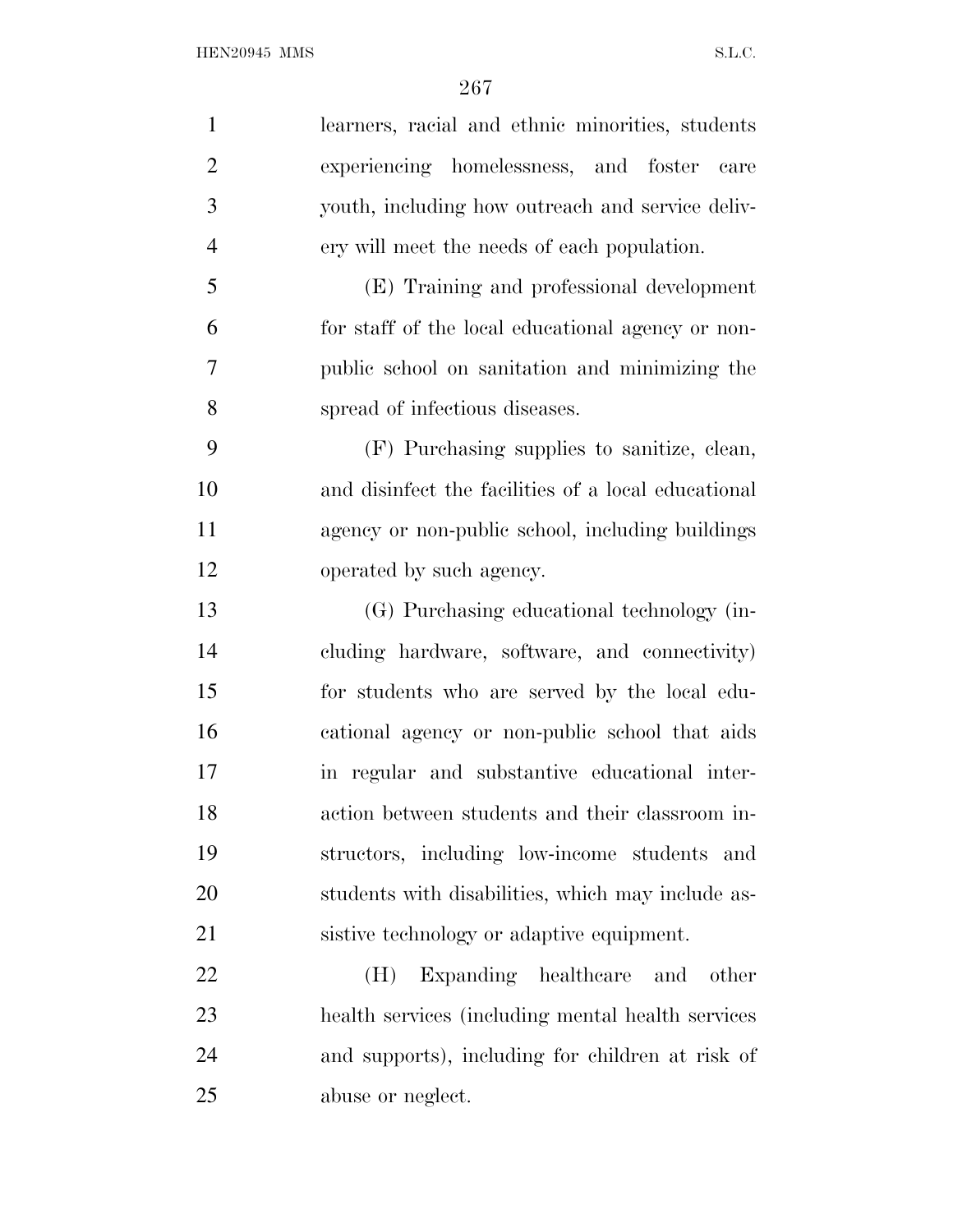(I) Planning and implementing activities related to summer learning and supplemental afterschool programs, including providing class- room instruction during the summer months and addressing the needs of low-income stu- dents, students with disabilities, English learn- ers, migrant students, students experiencing homelessness, and children in foster care.

 (f) STATE FUNDING.—With funds not otherwise allo- cated or reserved under this section, a State may reserve not more than 1/2 of 1 percent of its grant under this section for administrative costs and the remainder for emergency needs as determined by the State educational agency to address issues responding to coronavirus, which may be addressed through the use of grants or contracts. (g) ASSURANCES.—A State, State educational agen- cy, or local educational agency receiving funding under this section shall provide assurances, as applicable, that: (1) A State, State educational agency, or local educational agency will maintain and expand access to high-quality schools, including high-quality public charter schools, and will not—

 (A) enact policies to close or prevent the expansion of such schools to address revenue shortfalls that result in the disproportionate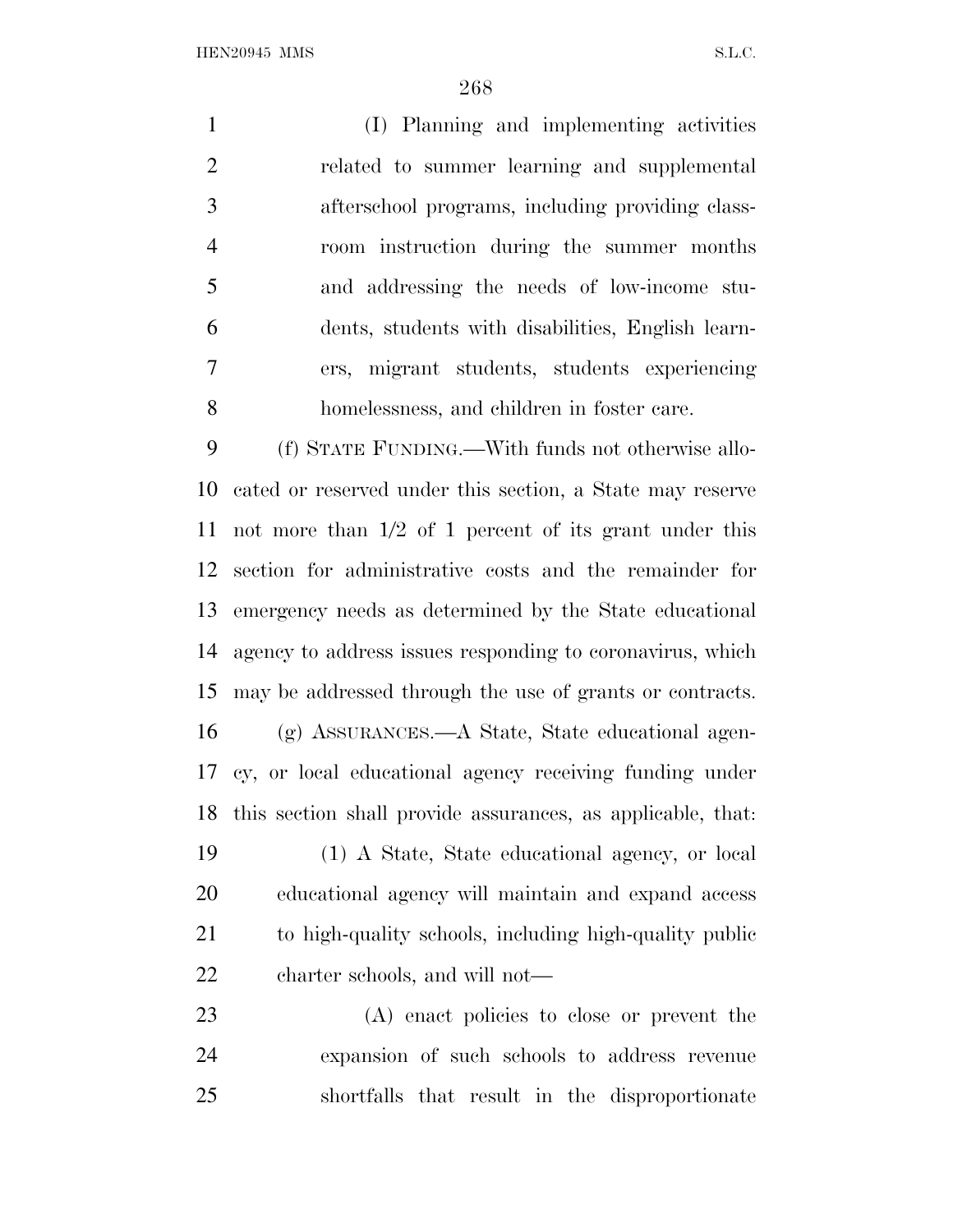| $\mathbf{1}$   | closure or denial of expansion of public charter            |
|----------------|-------------------------------------------------------------|
| $\overline{2}$ | schools that are otherwise meeting the terms of             |
| 3              | their charter for academic achievement; or                  |
| $\overline{4}$ | (B) disproportionally reduce funding to                     |
| 5              | charter schools or otherwise increase funding               |
| 6              | gaps between charter schools and other public               |
| 7              | schools in the local educational agency.                    |
| 8              | (2) Allocations of funding and services provided            |
| 9              | from funds provided in this section to public charter       |
| 10             | schools are made on the same basis as is used for           |
| 11             | all public schools, consistent with state law and in        |
| 12             | consultation with charter school leaders.                   |
| 13             | (h) REPORT.—A State receiving funds under this sec-         |
| 14             | tion shall submit a report to the Secretary, not later than |
| 15             | 6 months after receiving funding provided in this Act, in   |
| 16             | such manner and with such subsequent frequency as the       |
| 17             | Secretary may require, that provides a detailed accounting  |
| 18             | of the use of funds provided under this section.            |
| 19             | (i) REALLOCATION.—A State shall return to the Sec-          |
| 20             | retary any funds received under this section that the State |
| 21             | does not award within 4 months of receiving such funds      |
| 22             | and the Secretary shall deposit such funds into the general |
| 23             | fund of the Treasury.                                       |
| 24             | (j) RULE OF CONSTRUCTION.—                                  |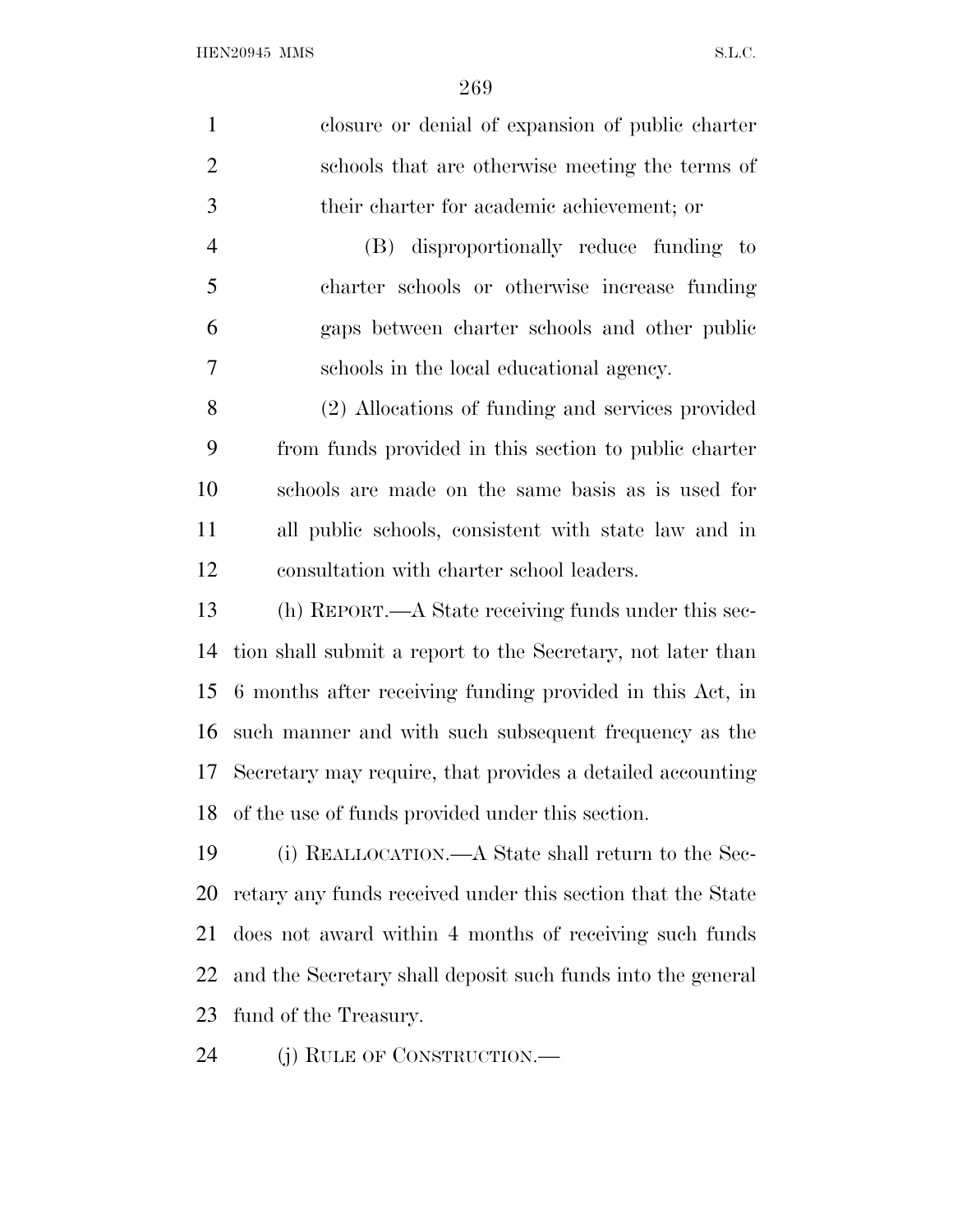(1) The receipt of any funds authorized or ap- propriated under this section, including pursuant to section 105 of this Act, by a nonprofit entity, or by any individual who has been admitted or applied for admission to such entity (or any parent or guardian of such individual), shall not be construed to render such entity or person a recipient of Federal financial assistance for any purpose, nor shall any such per- son or entity be required to make any alteration to its existing programs, facilities, or employment prac-11 tices except as required under this section.

 (2) No State participating in any program under this section, including pursuant to section 105 of this Act, shall impose any penalty or additional requirement upon, or otherwise disadvantage, such entity or person as a consequence or condition of its receipt of such funds.

 (3) No State participating in any program under this section shall authorize any person or enti- ty to use any funds authorized or appropriated 21 under this section, including pursuant to section 105 of this Act, except as provided by subsection (e), nor shall any such State impose any limits upon the use of any such funds except as provided by subsection (e).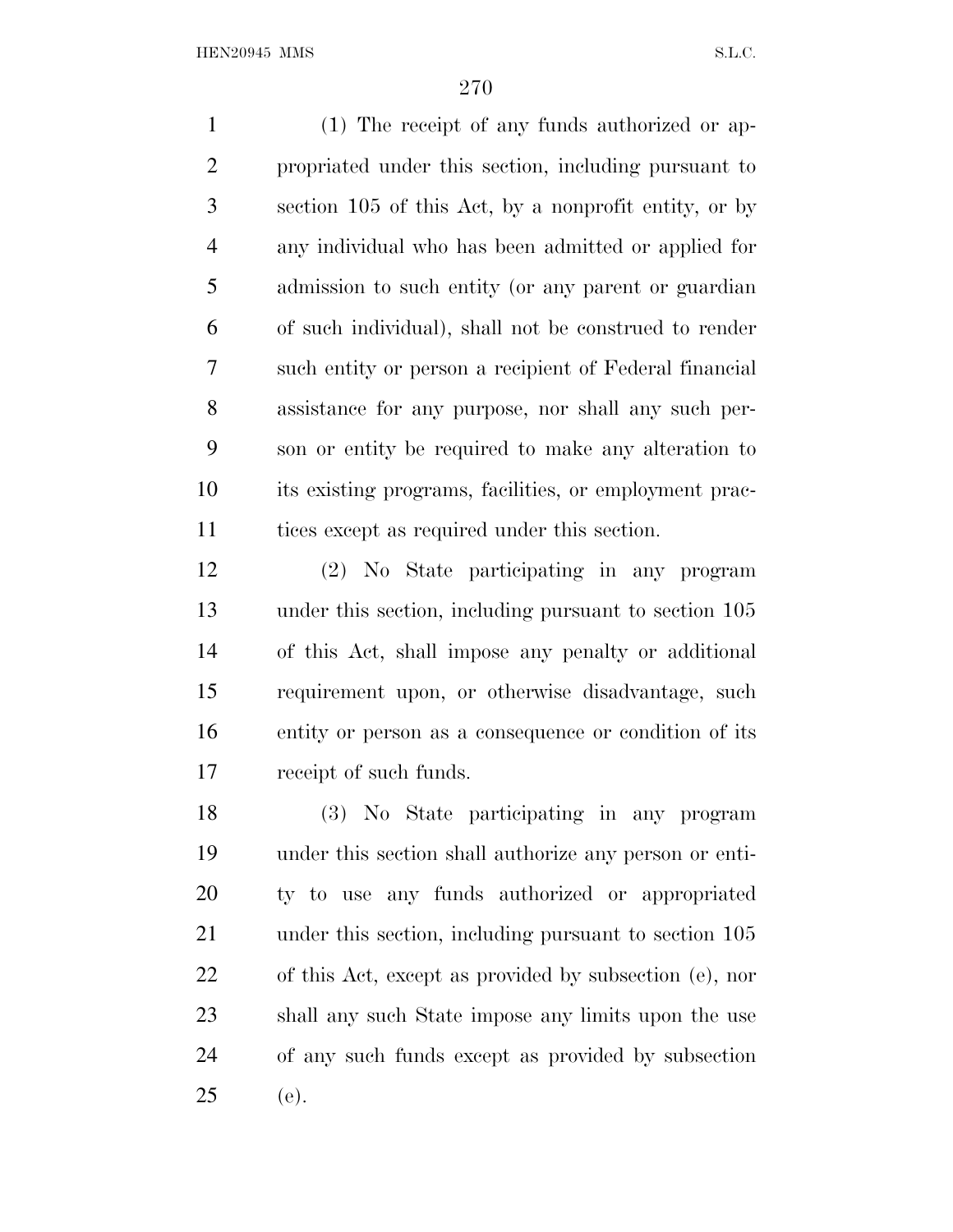HIGHER EDUCATION EMERGENCY RELIEF FUND SEC. 104. (a) I<sup>N</sup> GENERAL.—From funds reserved under section 101(b)(3) of this title the Secretary shall allocate amounts as follows: (1) 85 percent to each institution of higher edu- cation described in section 101 or section 102(c) of the Higher Education Act of 1965 to prevent, pre- pare for, and respond to coronavirus, by appor- tioning it— (A) 90 percent according to the relative share of full-time equivalent enrollment of Fed- eral Pell Grant recipients who were not exclu- sively enrolled in distance education courses prior to the coronavirus emergency; and (B) 10 percent according to the relative share of full-time equivalent enrollment of stu- dents who were not Federal Pell Grant recipi- ents who were not exclusively enrolled in dis- tance education courses prior to the coronavirus emergency. (2) 10 percent for additional awards under parts A and B of title III, parts A and B of title V, and subpart 4 of part A of title VII of the Higher Education Act to address needs directly related to coronavirus, that shall be in addition to awards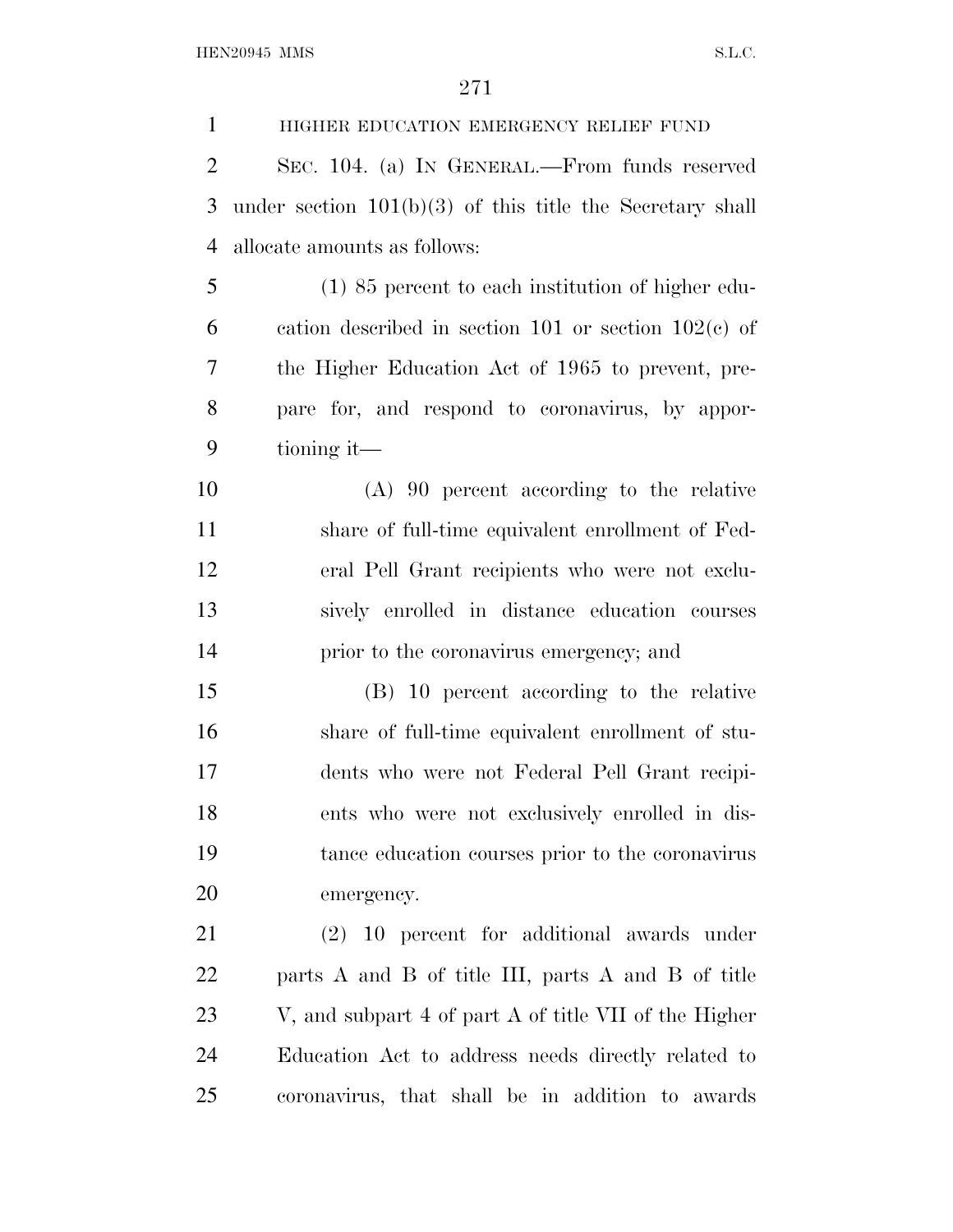| $\mathbf{1}$   | made in section $104(a)(1)$ of this title, and allocated |
|----------------|----------------------------------------------------------|
| $\overline{2}$ | by the Secretary proportionally to such programs         |
| 3              | based on the relative share of funding appropriated      |
| $\overline{4}$ | to such programs in the Further Consolidated Ap-         |
| 5              | propriations Act, 2020 (Public Law 116–94) and           |
| 6              | distributed to eligible institutions of higher edu-      |
| 7              | cation, except as otherwise provided in subpara-         |
| 8              | graphs $(A)$ – $(D)$ , on the basis of the formula de-   |
| 9              | scribed in section $104(a)(1)$ of this title:            |
| 10             | (A) Except as otherwise provided in sub-                 |
| 11             | paragraph (B), for eligible institutions under           |
| 12             | part B of title III and subpart 4 of part A of           |
| 13             | title VII of the Higher Education Act, the Sec-          |
| 14             | retary shall allot to each eligible institution an       |
| 15             | amount using the following formula:                      |
| 16             | (i) 70 percent according to a ratio                      |
| 17             | equivalent to the number of Pell Grant re-               |
| 18             | cipients in attendance at such institution               |
| 19             | at the end of the school year preceding the              |
| 20             | beginning of the most recent fiscal year                 |
| 21             | and the total number of Pell Grant recipi-               |
| 22             | ents at all such institutions;                           |
| 23             | (ii) 20 percent according to a ratio                     |
| 24             | equivalent to the total number of students               |
| 25             | enrolled at such institution at the end of               |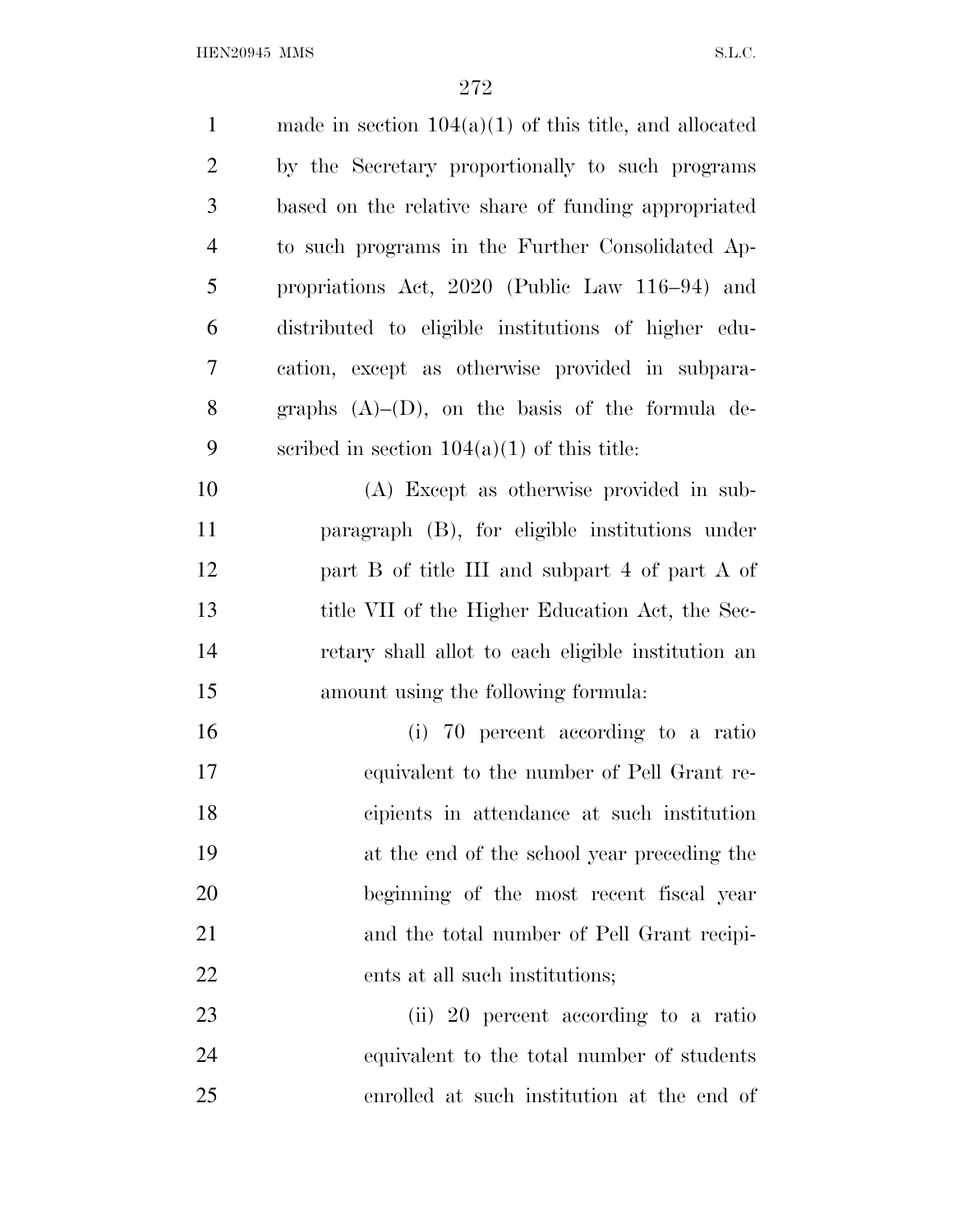| $\mathbf{1}$   | the school year preceding the beginning of         |
|----------------|----------------------------------------------------|
| $\overline{2}$ | that fiscal year and the number of stu-            |
| 3              | dents enrolled at all such institutions; and       |
| $\overline{4}$ | (iii) 10 percent according to a ratio              |
| 5              | equivalent to the total endowment size at          |
| 6              | all eligible institutions at the end of the        |
| $\overline{7}$ | school year preceding the beginning of that        |
| 8              | fiscal year and the total endowment size at        |
| 9              | such institutions;                                 |
| 10             | (B) For eligible institutions under section        |
| 11             | 326 of the Higher Education Act, the Secretary     |
| 12             | shall allot to each eligible institution an amount |
| 13             | in proportion to the award received from fund-     |
| 14             | ing for such institutions in the Further Consoli-  |
| 15             | dated Appropriations Act, 2020 (Public Law         |
| 16             | $116 - 94$ ;                                       |
| 17             | (C) For eligible institutions under section        |
| 18             | 316 of the Higher Education Act, the Secretary     |
| 19             | shall allot funding according to the formula in    |
| 20             | section $316(d)(3)$ of the Higher Education Act;   |
| 21             | and                                                |
| 22             | (D) Notwithstanding section $318(f)$ of the        |
| 23             | Higher Education Act, for eligible institutions    |
| 24             | under section 318 of the Higher Education Act,     |
| 25             | the Secretary shall allot funding according to     |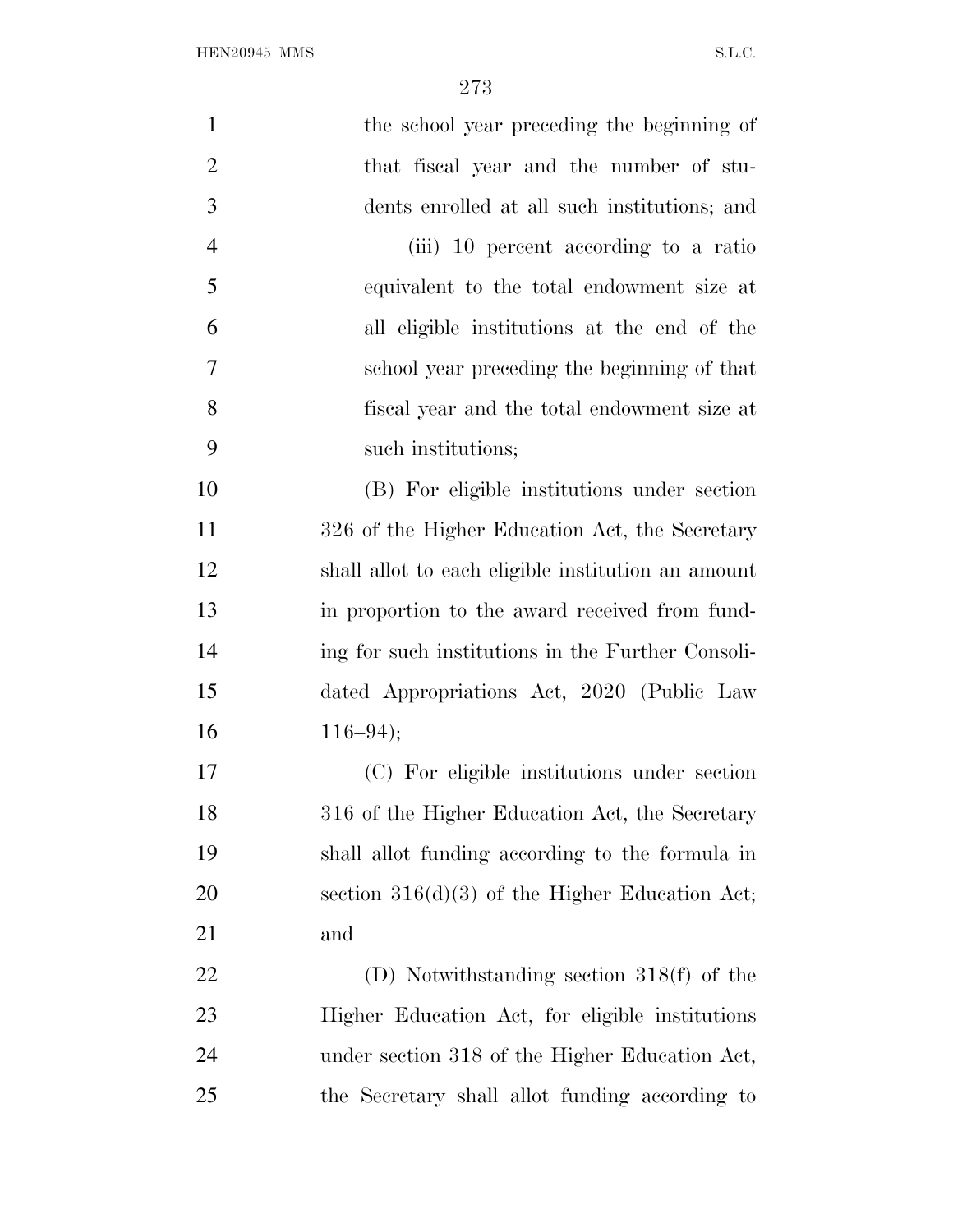| the formula in section $318(e)$ of the Higher |  |  |
|-----------------------------------------------|--|--|
| Education Act.                                |  |  |

 (3) 5 percent for grants to institutions of high- er education that the Secretary determines, through an application process and after allocating funds 6 under paragraphs  $104(a)(1)$  and  $(2)$  of this Act, have the greatest unmet needs related to coronavirus. In awarding funds to institutions of higher education under this paragraph the Secretary shall prioritize institutions of higher education—

 (A) described under title I of the Higher Education Act of 1965 that were not eligible to receive an award under section 104(a)(1) of this title, including institutions described in sec- tion 102(b) of the Higher Education Act of 1965; and

 (B) that otherwise demonstrate significant needs related to coronavirus that were not ad- dressed by funding allocated under subsections 20 (a)(1) or (a)(2) of this section.

 (b) DISTRIBUTION.—The funds made available to each institution under subsection (a)(1) shall be distrib- uted by the Secretary using the same systems as the Sec-retary otherwise distributes funding to each institution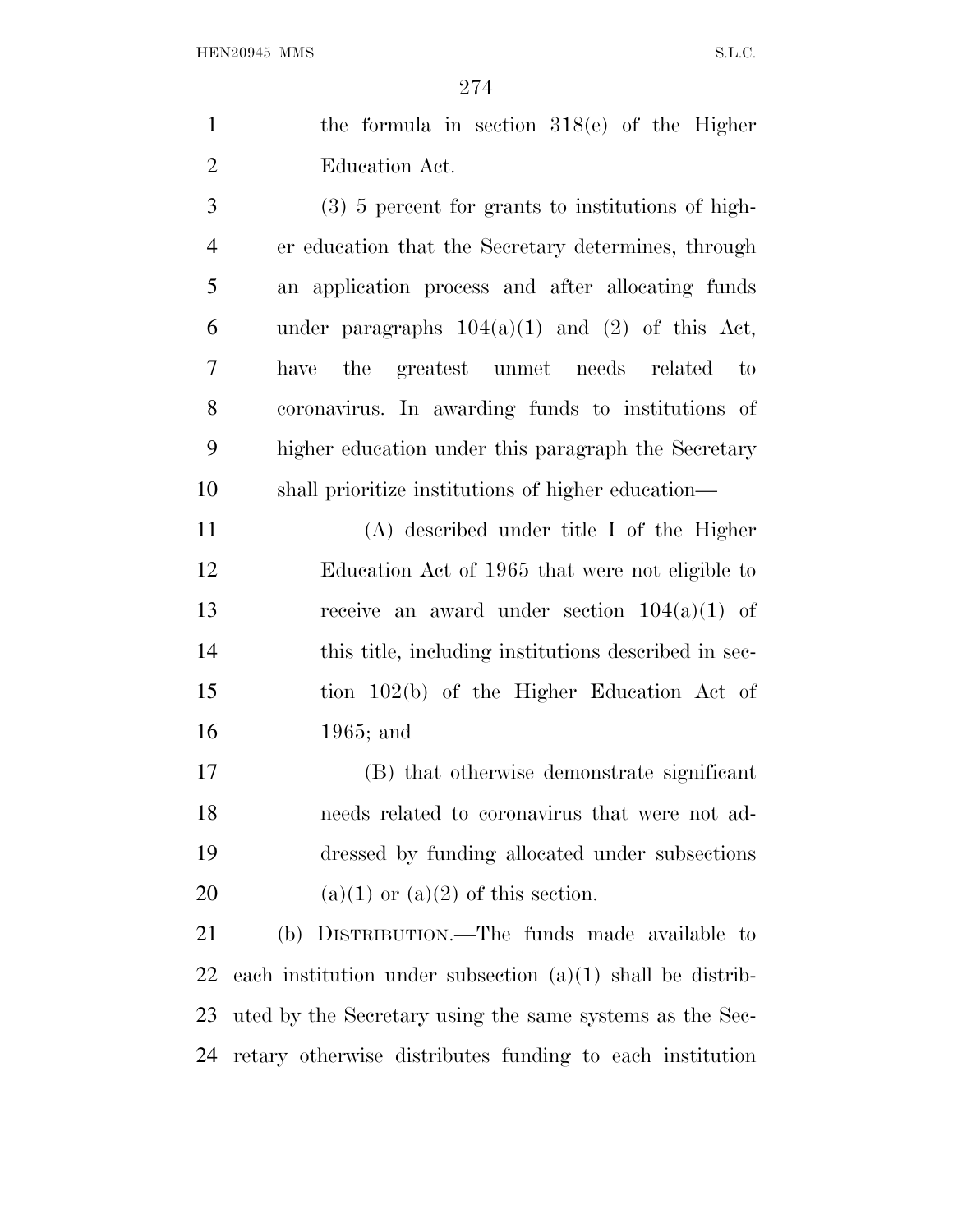under title IV of the Higher Education Act of 1965 (20 U.S.C. 1001 et seq.).

 (c) USES OF FUNDS.—An institution of higher edu- cation receiving funds under this section may use the funds received to:

 (1) defray expenses associated with coronavirus (including lost revenue, reimbursement for expenses already incurred, technology costs associated with a transition to distance education, faculty and staff trainings, and payroll); and

 (2) provide financial aid grants to students (in- cluding students exclusively enrolled in distance edu- cation), which may be used for any component of the student's cost of attendance or for emergency costs that arise due to coronavirus.

(d) SPECIAL PROVISIONS.—

 (1) A Historically Black College and University or a Minority Serving Institution may use prior awards provided under titles III, V, and VII of the Higher Education Act to prevent, prepare for, and respond to coronavirus.

 (2) An institution of higher education receiving funds under section 18004 of division B of the CARES Act (Public Law 116–136) may use those funds under the terms and conditions of section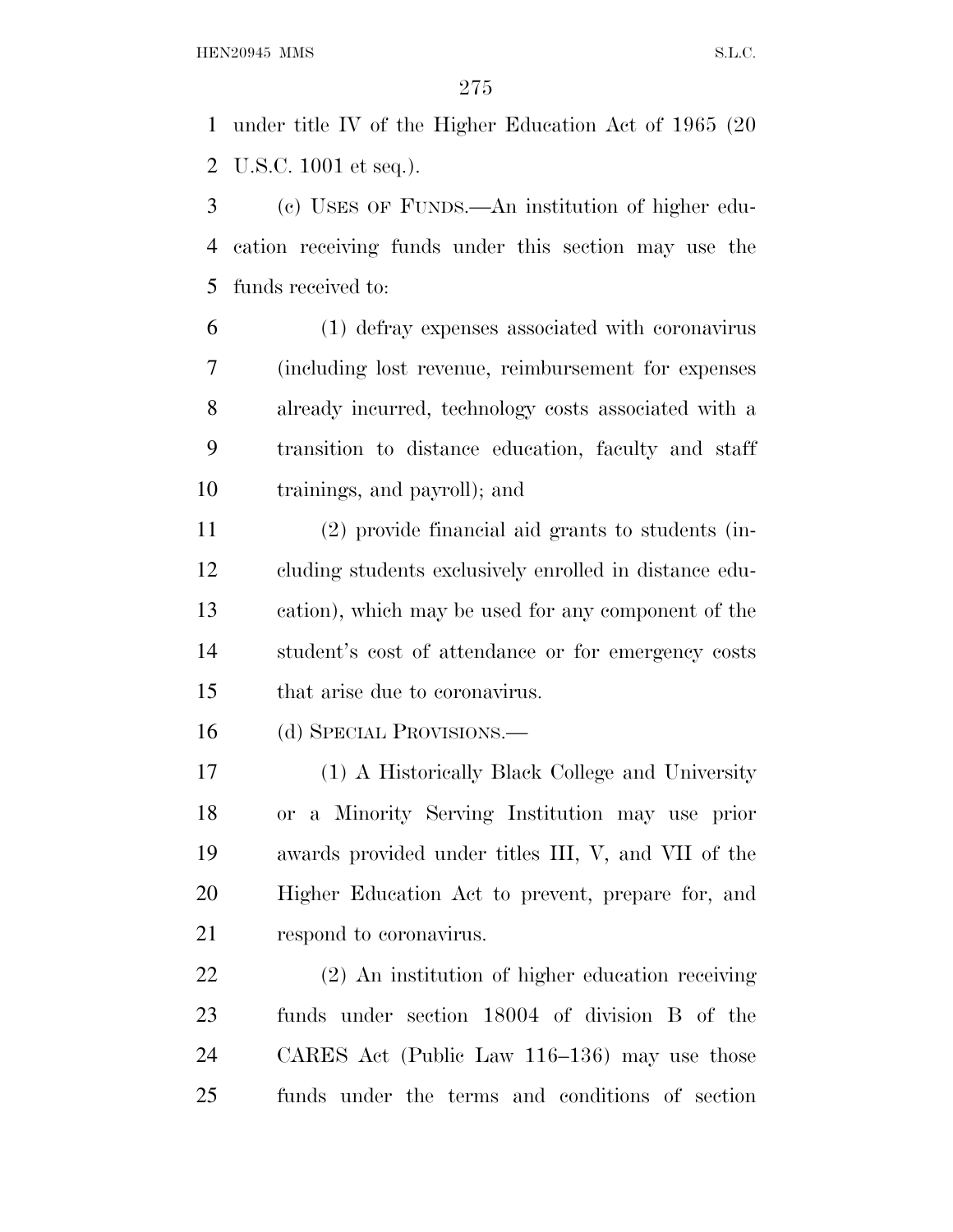104(c) of this Act. Amounts repurposed pursuant to this paragraph that were previously designated by the Congress as an emergency requirement pursuant to the Balanced Budget and Emergency Deficit Con- trol Act of 1985 are designated by the Congress as an emergency requirement pursuant to section  $7 \qquad 251(b)(2)(A)(i)$  of the Balanced Budget and Emer-gency Deficit Control Act of 1985.

 (3) No funds received by an institution of high- er education under this section shall be used to fund contractors for the provision of pre-enrollment re- cruitment activities; endowments; or capital outlays associated with facilities related to athletics, sec-tarian instruction, or religious worship.

 (4) An institution of higher education that was required to remit payment to the Internal Revenue Service for the excise tax based on investment in- come of private colleges and universities under sec- tion 4968 of the Internal Revenue Code of 1986 for tax year 2019 shall have their allocation under this section reduced by 50 percent and may only use funds for activities described in paragraph (c)(2). This paragraph shall not apply to an institution of higher education designated by the Secretary as an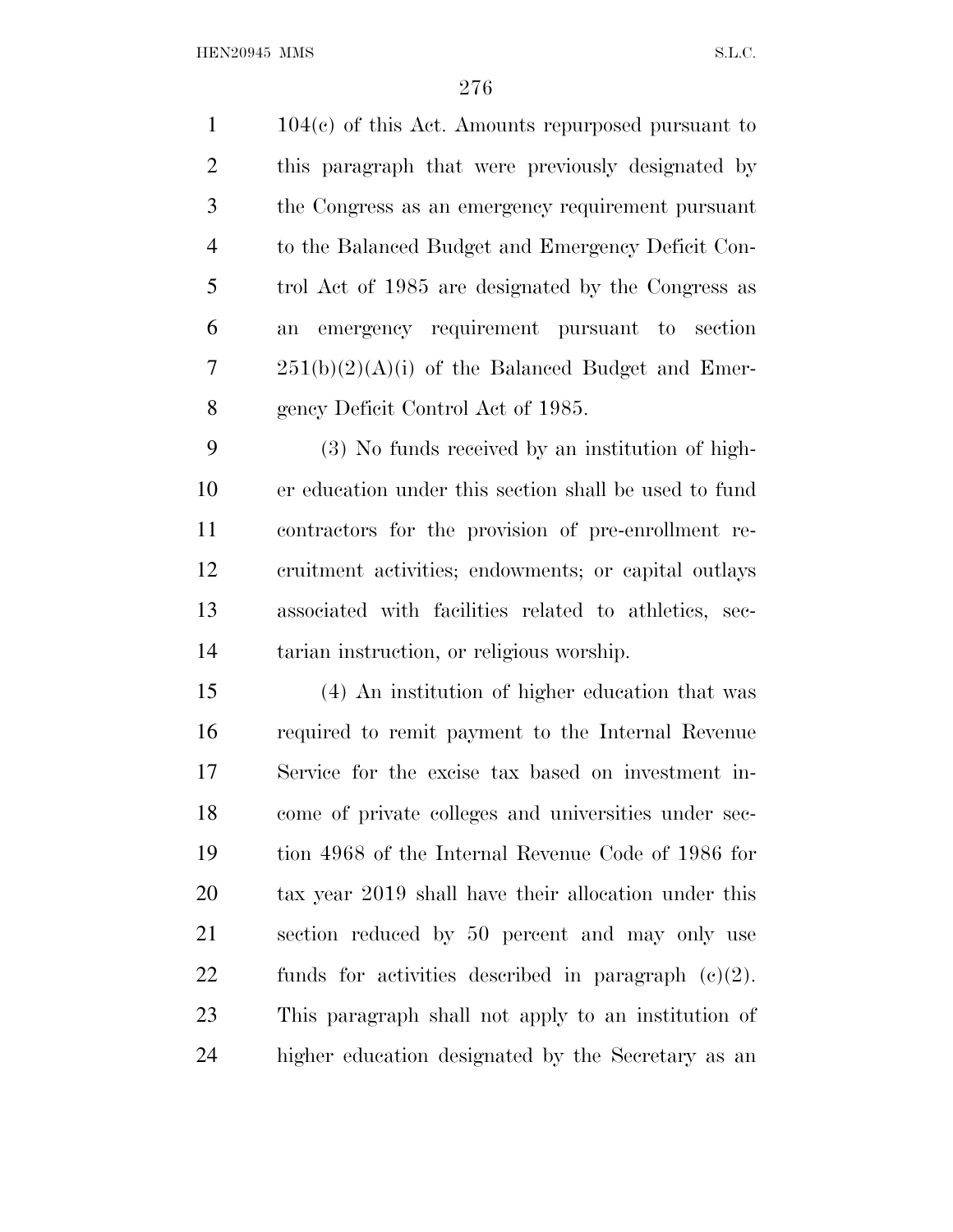eligible institution under section 448 of the Higher Education Act of 1965.

 (e) REPORT.—An institution receiving funds under this section shall submit a report to the Secretary, not later than 6 months after receiving funding provided in this Act, in such manner and with such subsequent fre- quency as the Secretary may require, that provides a de- tailed accounting of the use of funds provided under this section.

 (f) REALLOCATION.—Any funds allocated to an insti- tution of higher education under this section on the basis 12 of a formula described in subsection  $(a)(1)$  or  $(a)(2)$  but for which an institution does not apply for funding within 60 days of the publication of the notice inviting applica- tions, shall be reallocated to eligible institutions that had submitted an application by such date.

ASSISTANCE TO NON-PUBLIC SCHOOLS

 SEC. 105. (a) FUNDS AVAILABILITY.—From the pay- ment provided by the Secretary under section 103 of this title to a State educational agency, the State educational agency shall reserve an amount of funds equal to the per- centage of students enrolled in non-public elementary and secondary schools in the State prior to the coronavirus emergency. Upon reserving funds under this section, the Governor of the State may award subgrants—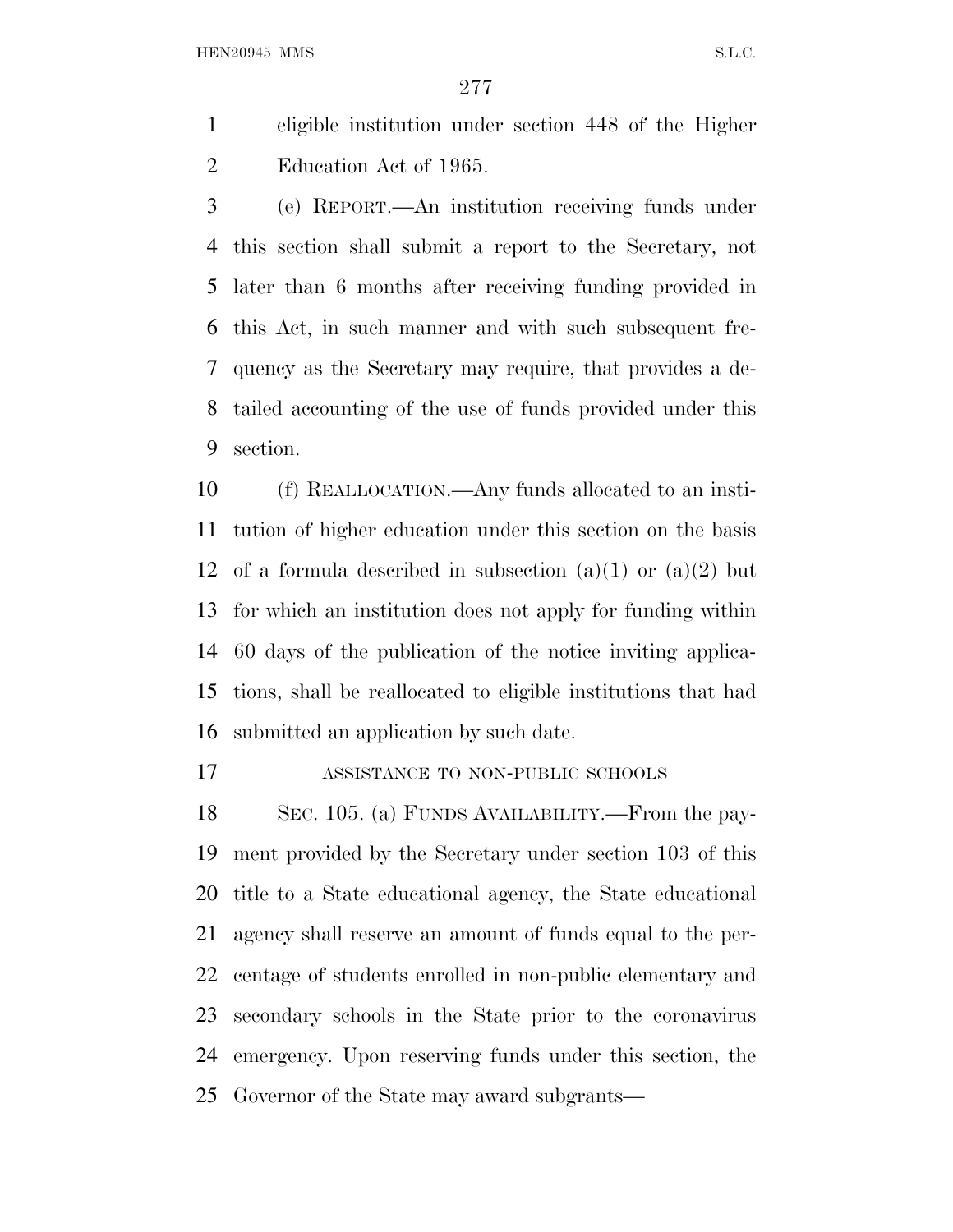(1) to eligible scholarship-granting organiza- tions for carrying out section 6001 of division A of this Act; and

 (2) to non-public schools accredited or other- wise located in and licensed to operate in the State based on the number of students enrolled in the non- public school prior to the coronavirus emergency, subject to the requirements in subsection (b).

 (b)(1) A non-public school that provides in-person in- struction for at least 50 percent of its students where the students physically attend school no less than 50 percent of each school-week, as determined by the non-public school prior to the coronavirus emergency, shall be eligible for the full amount of assistance per student as prescribed under this section.

 (2) A non-public school that does not provide in-per- son instruction to any students where the students phys- ically attend school in-person shall only be eligible for one- third of the amount of assistance per student as prescribed under this section.

 (3) A non-public school that provides in-person in- struction to at least some students where the students physically attend school in-person but does not satisfy the requirements in paragraph (1) shall have its amount of assistance as prescribed under this section reduced on a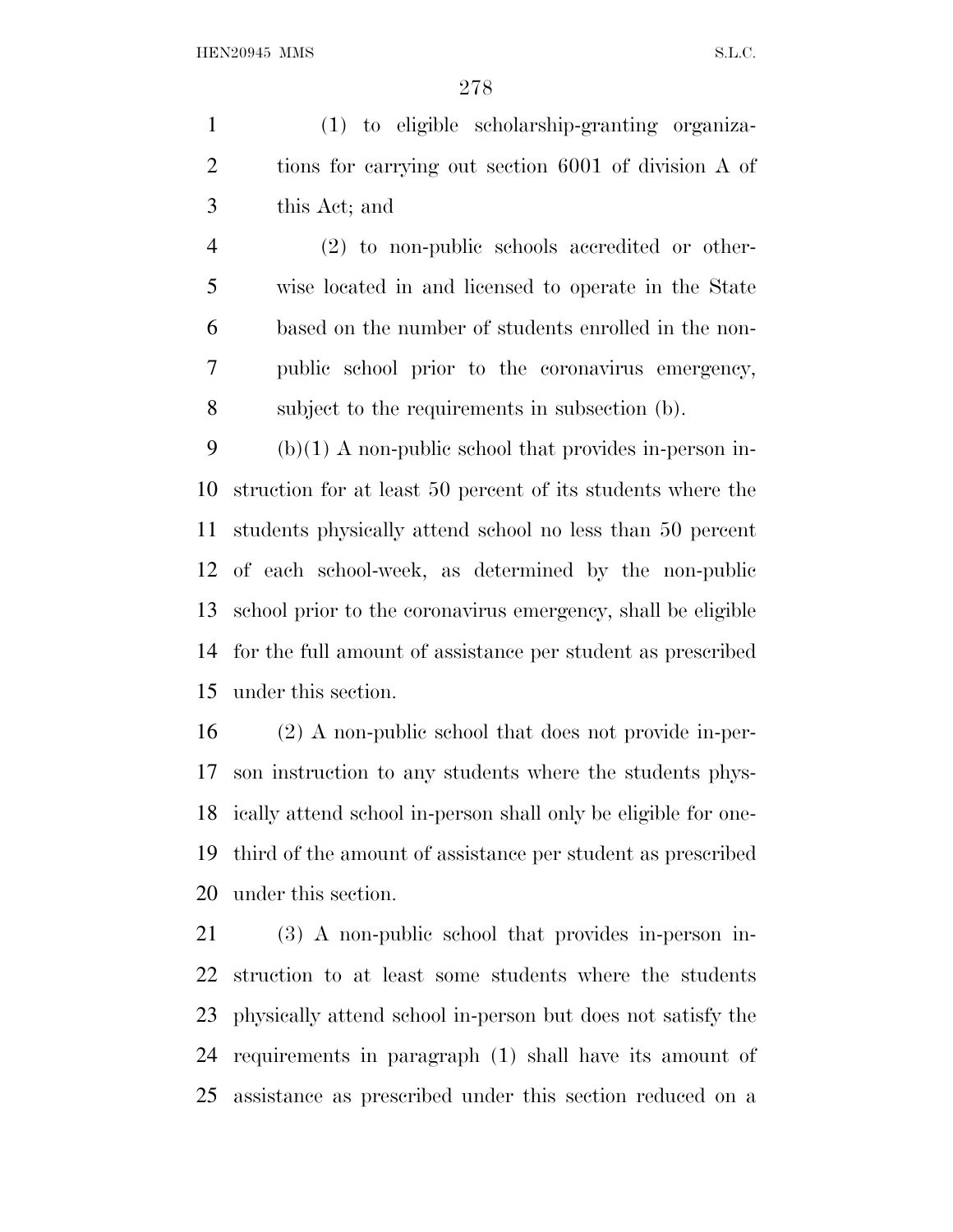pro rata basis, which shall be calculated using the same 2 methodology as is used under section  $103(c)(2)(C)$  of this title.

 (c) A Governor shall allocate not less than 50 percent of the funds reserved in this section to non-public schools or eligible scholarship-granting organizations within 30 days of receiving an award from the Secretary and the remaining 50 percent not less than 4 months after receiv-ing an award from the Secretary.

## 10 CONTINUED PAYMENT TO EMPLOYEES

 SEC. 106. A local educational agency, State, institu- tion of higher education, or other entity that receives funds under ''Education Stabilization Fund'', shall to the greatest extent practicable, continue to pay its employees and contractors during the period of any disruptions or closures related to coronavirus.

## DEFINITIONS

 SEC. 107. Except as otherwise provided in sections 101–106 of this title, as used in such sections—

20 (1) the terms "elementary education" and "sec- ondary education'' have the meaning given such terms under State law;

 (2) the term ''institution of higher education'' has the meaning given such term in title I of the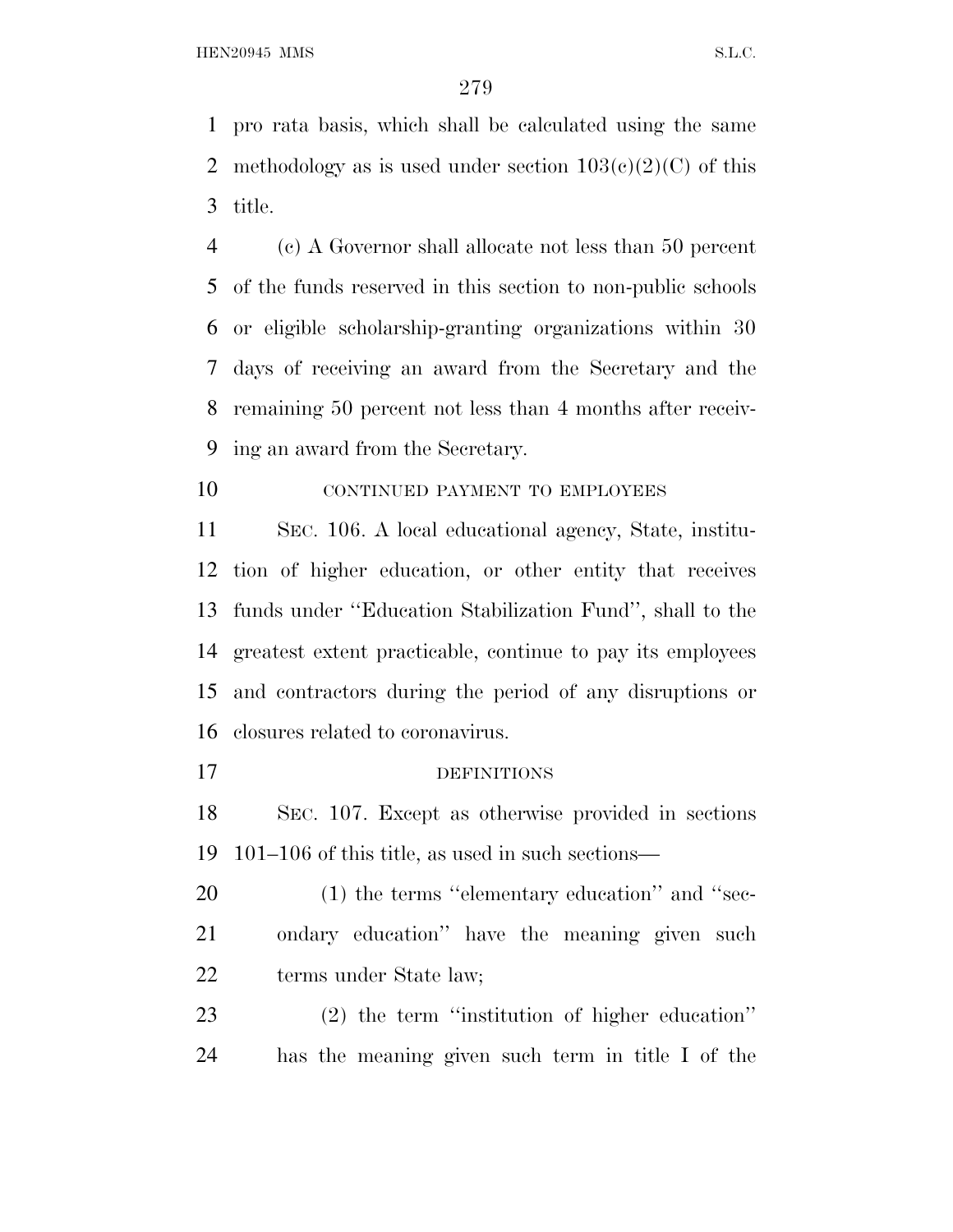| $\mathbf{1}$   | Higher Education Act of 1965 (20 U.S.C. 1001 et        |
|----------------|--------------------------------------------------------|
| $\overline{c}$ | $seq.$ ;                                               |
| 3              | (3) the term "Secretary" means the Secretary           |
| $\overline{4}$ | of Education;                                          |
| 5              | $(4)$ the term "State" means each of the 50            |
| 6              | States, the District of Columbia, and the Common-      |
| 7              | wealth of Puerto Rico;                                 |
| 8              | $(5)$ the term "cost of attendance" has the            |
| 9              | meaning given such term in section 472 of the High-    |
| 10             | er Education Act of 1965.                              |
| 11             | $(6)$ the term "Non-public school" means a non-        |
| 12             | public elementary and secondary school that (A) is     |
| 13             | accredited, licensed, or otherwise operates in accord- |
| 14             | ance with State law; and (B) was in existence prior    |
| 15             | to the date of the qualifying emergency for which      |
| 16             | grants are awarded under this section;                 |
| 17             | (7) the term "public school" means a public ele-       |
| 18             | mentary or secondary school; and                       |
| 19             | $(8)$ any other term used that is defined in sec-      |
| <b>20</b>      | tion 8101 of the Elementary and Secondary Edu-         |
| 21             | cation Act of $1965$ (20 U.S.C. 7801) shall have the   |
| 22             | meaning given the term in such section.                |
| 23             | GENERAL PROVISION—THIS TITLE                           |
| 24             | SEC. 108. Not later than 30 days after the date of     |
| 25             | enactment of this Act, the Secretaries of Health and   |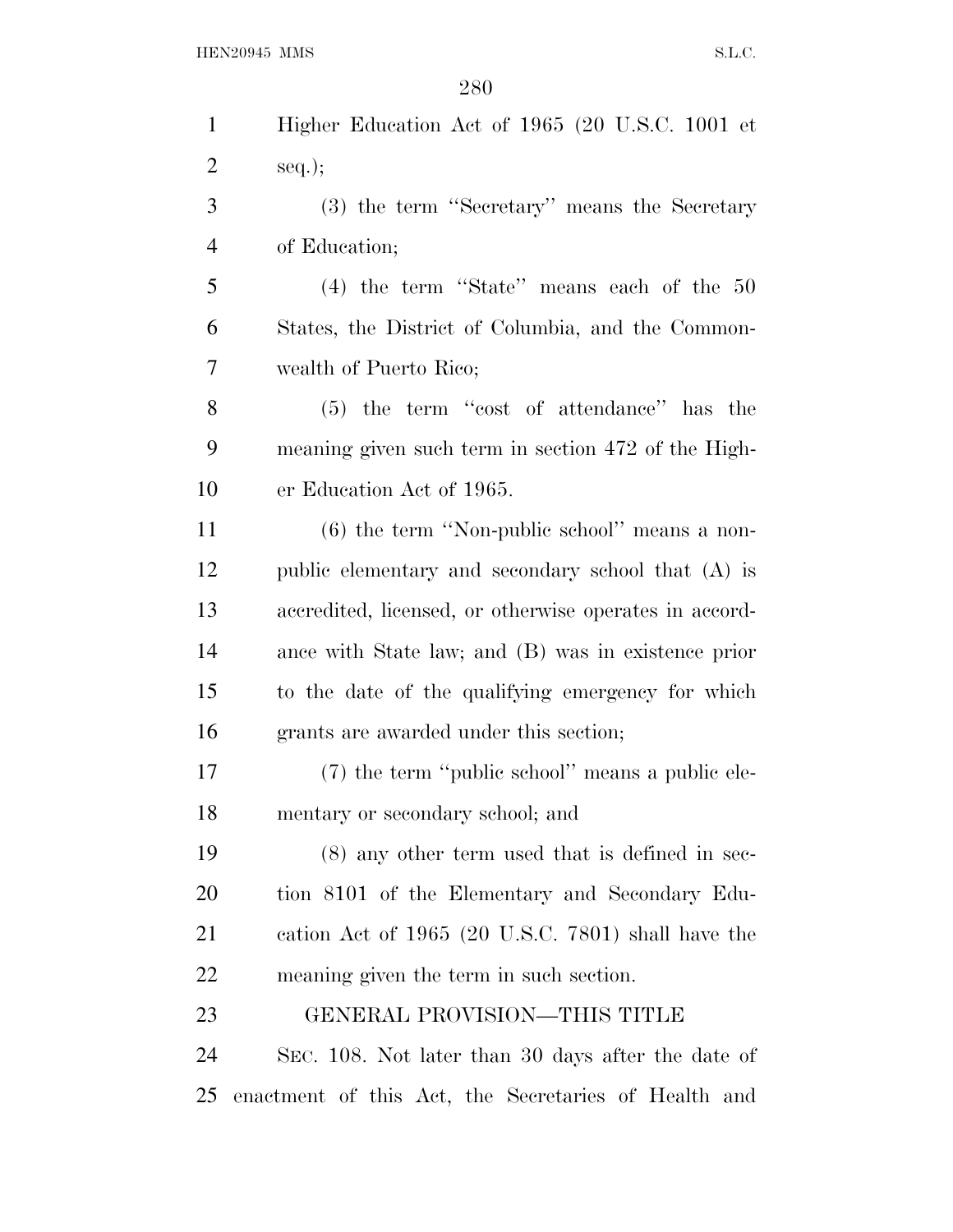Human Services and Education shall provide a detailed spend plan of anticipated uses of funds made available in this title, including estimated personnel and administra- tive costs, to the Committees on Appropriations of the House of Representatives and the Senate: *Provided*, That such plans shall be updated and submitted to such Com- mittees every 60 days until September 30, 2024: *Provided further*, That the spend plans shall be accompanied by a listing of each contract obligation incurred that exceeds \$5,000,000 which has not previously been reported, in-cluding the amount of each such obligation.

- TITLE II
- DEPARTMENT OF AGRICULTURE
- AGRICULTURAL PROGRAMS
- 15 OFFICE OF THE SECRETARY

 For an additional amount for the ''Office of the Sec- retary'', \$20,000,000,000, to remain available until ex- pended, to prevent, prepare for, and respond to coronavirus by providing support for agricultural pro- ducers, growers, and processors impacted by coronavirus, including producers, growers, and processors of specialty crops, non-specialty crops, dairy, livestock and poultry, in- cluding livestock and poultry depopulated due to insuffi- cient processing access and growers who produce livestock or poultry under a contract for another entity: *Provided*,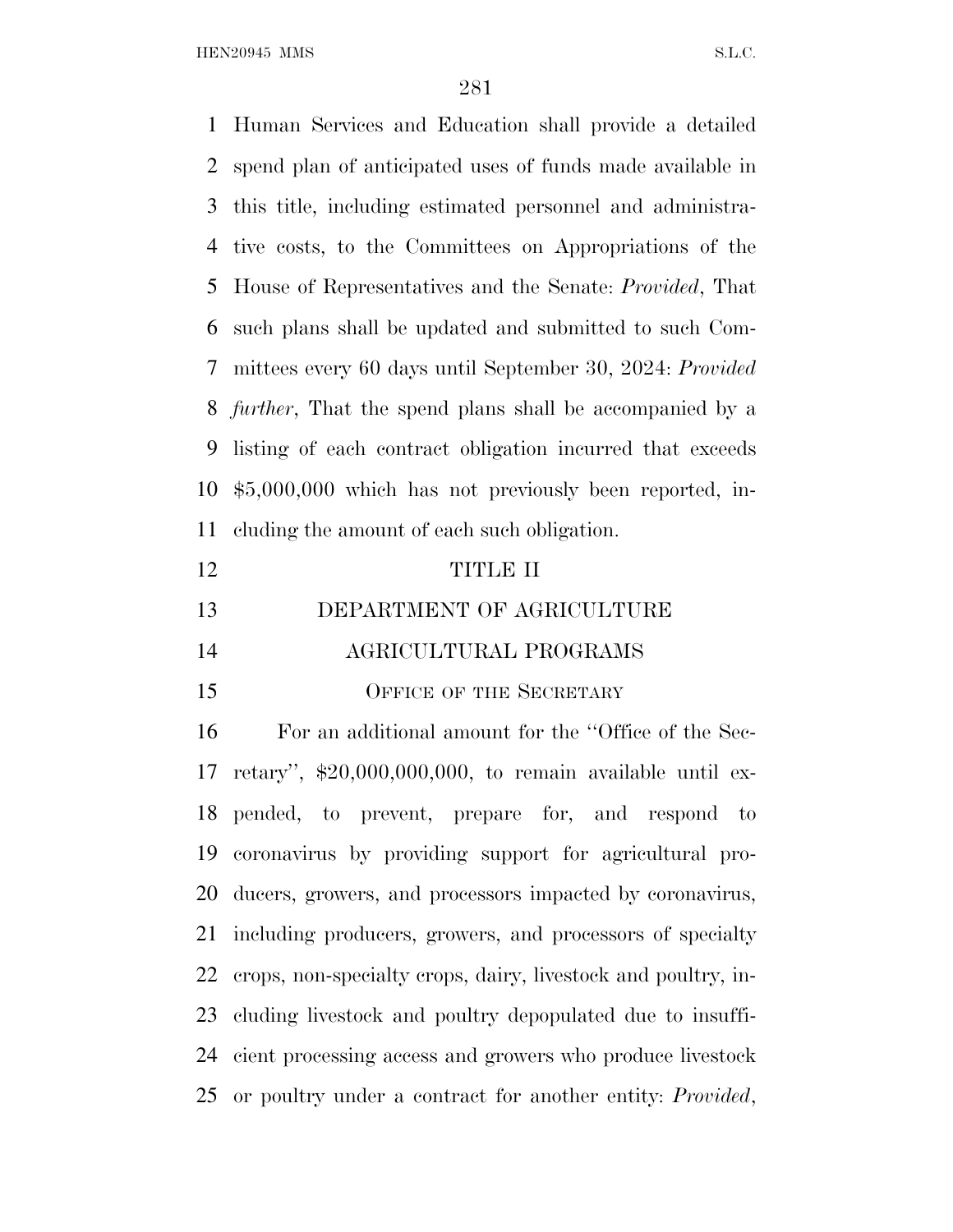That such amount is designated by the Congress as being for an emergency requirement pursuant to section  $251(b)(2)(A)(i)$  of the Balanced Budget and Emergency Deficit Control Act of 1985.

- TITLE III
- DEPARTMENT OF COMMERCE
- FISHERIES DISASTER ASSISTANCE

 For an additional amount for ''Fisheries Disaster As- sistance'', \$500,000,000, to remain available until Sep- tember 30, 2021, to prevent, prepare for, and respond to coronavirus, domestically or internationally, which shall be for activities authorized under section 12005 of the Coronavirus Aid, Relief, and Economic Security Act (Pub- lic Law 116–136): *Provided*, That the formula prescribed by the Secretary of Commerce to allocate the amount pro- vided under this heading in this Act shall be divided pro- portionally to States, Tribes, and territories and shall be the same as the formula used for funds appropriated under section 12005 of Public Law 116–136, but shall be calculated to also evenly weight the 5-year total annual average domestic landings for each State, Tribe, and terri- tory: *Provided further*, That the amount provided under this heading in this Act shall only be allocated to States of the United States in, or bordering on, the Atlantic, Pa-cific, or Arctic Ocean, or the Gulf of Mexico, as well as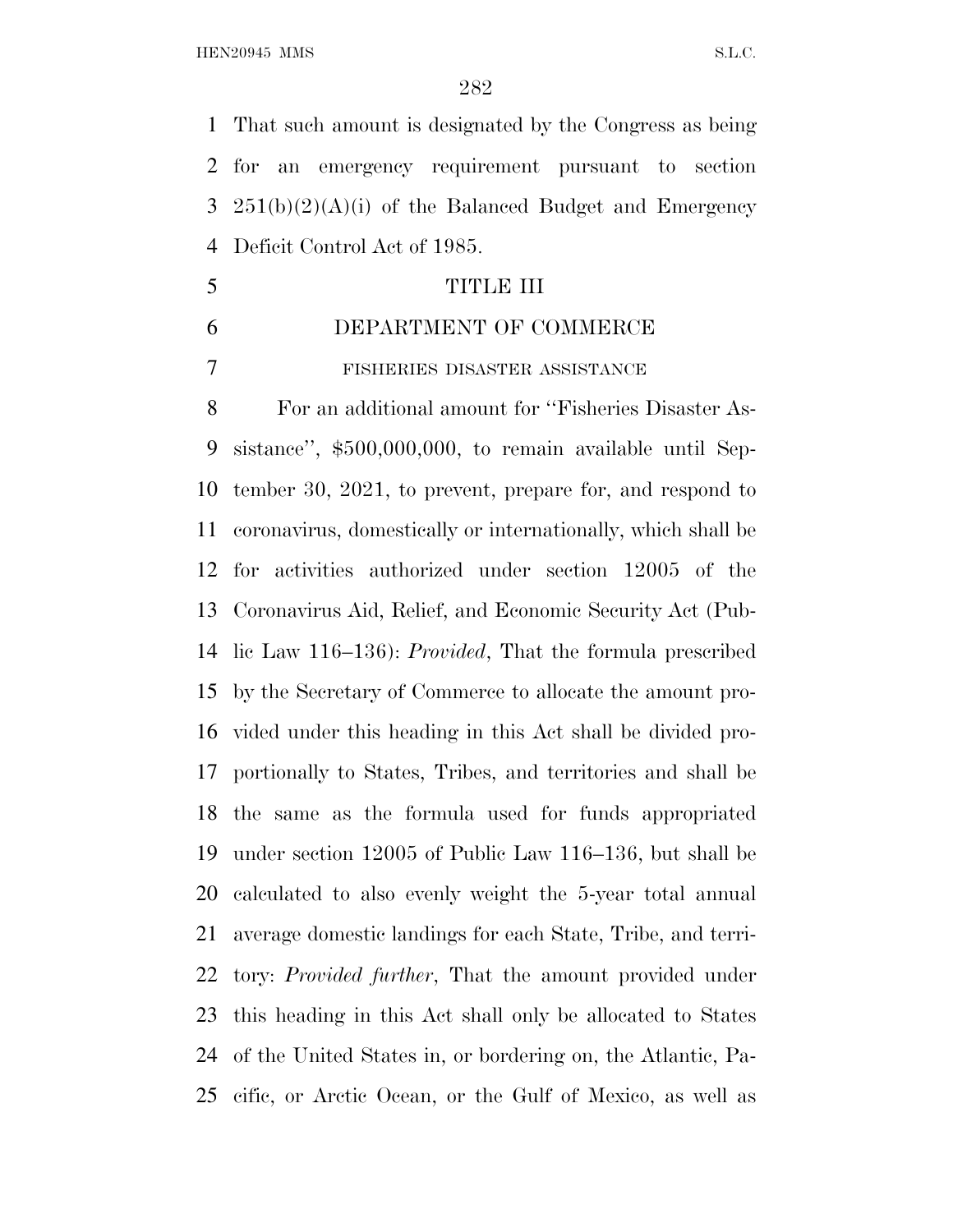to Puerto Rico, the Virgin Islands, Guam, the Common- wealth of the Northern Mariana Islands, American Samoa, Federally Recognized Tribes on the West Coast, and Federally Recognized Tribes in Alaska: *Provided fur- ther*, That no State, Tribe, or territory shall receive a total amount in a fiscal year that is from amounts provided under either section 12005 of Public Law 116–136 or amounts provided under this heading in this Act that ex- ceeds that State, Tribe, or territory's total annual average revenue from commercial fishing operations, aquaculture firms, the seafood supply chain, and charter fishing busi- nesses: *Provided further*, That such amount is designated by the Congress as being for an emergency requirement 14 pursuant to section  $251(b)(2)(A)(i)$  of the Balanced Budg-et and Emergency Deficit Control Act of 1985.

## TITLE IV

GENERAL PROVISIONS—THIS ACT

 SEC. 401. Each amount appropriated or made avail- able by this Act is in addition to amounts otherwise appro-priated for the fiscal year involved.

 SEC. 402. No part of any appropriation contained in this Act shall remain available for obligation beyond the current fiscal year unless expressly so provided herein.

 SEC. 403. Unless otherwise provided for by this Act, the additional amounts appropriated by this Act to appro-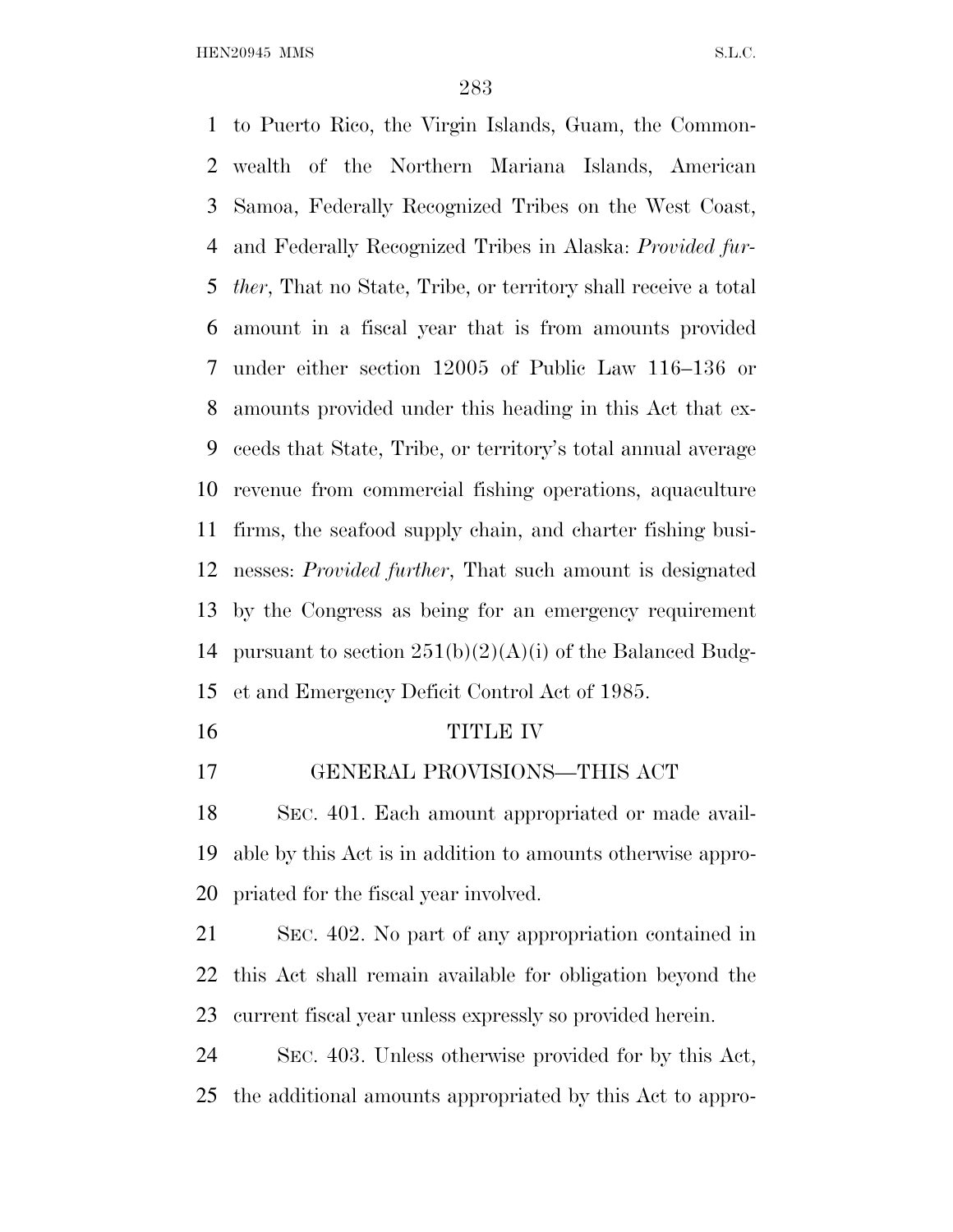priations accounts shall be available under the authorities and conditions applicable to such appropriations accounts for fiscal year 2020.

 SEC. 404. In this Act, the term ''coronavirus'' means SARS–CoV–2 or another coronavirus with pandemic po-tential.

 SEC. 405. Each amount designated in this Act by the Congress as being for an emergency requirement pursuant 9 to section  $251(b)(2)(A)(i)$  of the Balanced Budget and Emergency Deficit Control Act of 1985 shall be available (or rescinded or transferred, if applicable) only if the President subsequently so designates all such amounts and transmits such designations to the Congress.

 SEC. 406. Any amount appropriated by this Act, des- ignated by the Congress as an emergency requirement 16 pursuant to section  $251(b)(2)(A)(i)$  of the Balanced Budg- et and Emergency Deficit Control Act of 1985 and subse- quently so designated by the President, and transferred pursuant to transfer authorities provided by this Act shall retain such designation.

## 21 BUDGETARY EFFECTS

 SEC. 407. (a) STATUTORY PAYGO SCORECARDS.— The budgetary effects of this division shall not be entered on either PAYGO scorecard maintained pursuant to sec-tion 4(d) of the Statutory Pay As-You-Go Act of 2010.